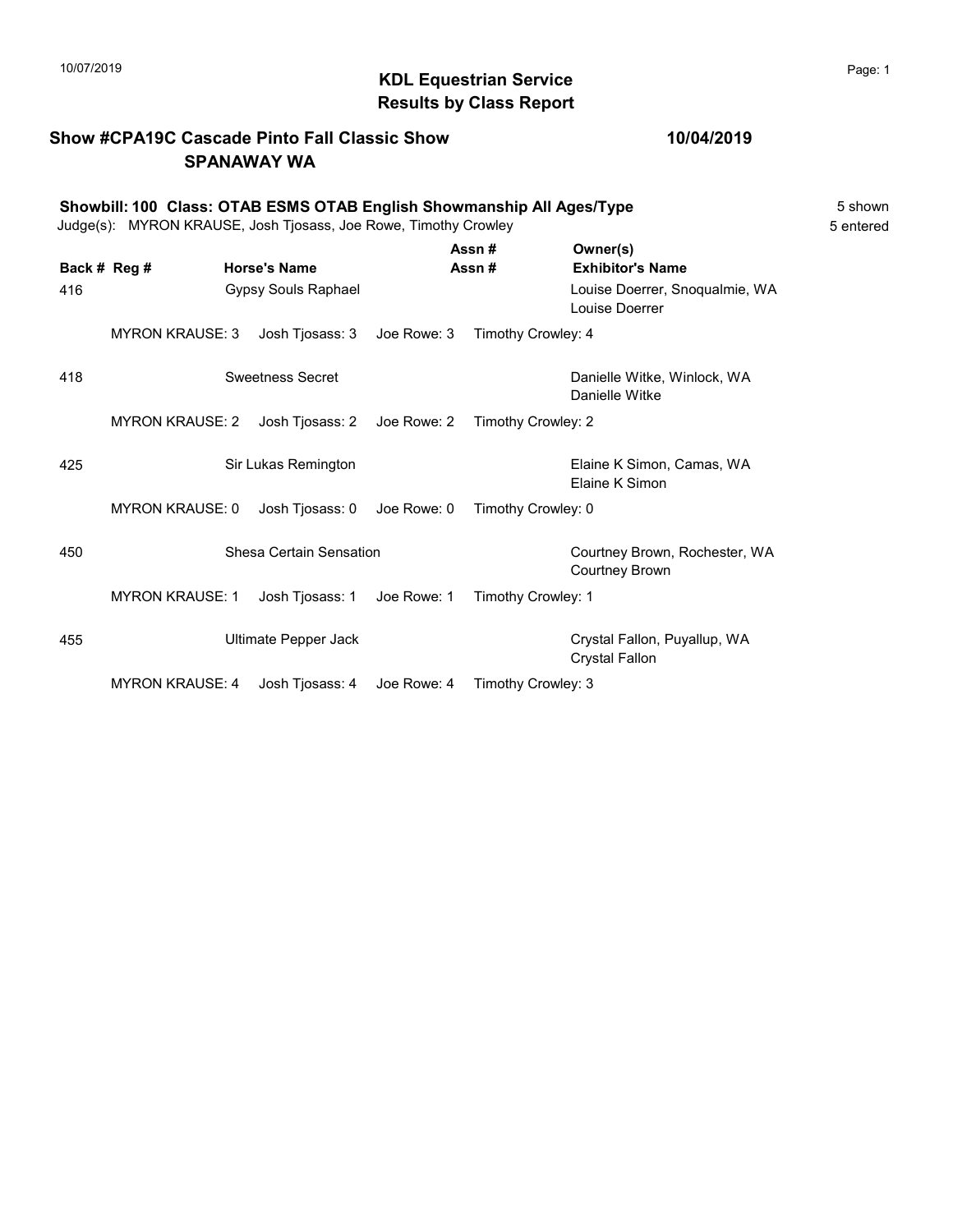# 10/07/2019 **Page: 2**<br> **KDL Equestrian Service Page: 2** Results by Class Report

### Show #CPA19C Cascade Pinto Fall Classic Show SPANAWAY WA

|     | Showbill: 101 Class: PtHA NSH2 Am Nov Showmanship English<br>Judge(s): MYRON KRAUSE, Josh Tjosass, Joe Rowe, Timothy Crowley |                             |                |                                                 |  |  |
|-----|------------------------------------------------------------------------------------------------------------------------------|-----------------------------|----------------|-------------------------------------------------|--|--|
|     | Back # Reg #                                                                                                                 | <b>Horse's Name</b>         | Assn#<br>Assn# | Owner(s)<br><b>Exhibitor's Name</b>             |  |  |
| 218 | 152928                                                                                                                       | Pining For Chocolate        | 22302<br>22302 | Shannon Prigger, POULSBO, WA<br>Shannon Prigger |  |  |
|     | <b>MYRON KRAUSE: 1</b>                                                                                                       | Josh Tiosass: 1 Joe Rowe: 1 |                | Timothy Crowley: 1                              |  |  |
| 425 | 147417                                                                                                                       | Sir Lukas Remington         | 38274<br>38274 | Elaine K Simon, Camas, WA<br>Elaine K Simon     |  |  |
|     | <b>MYRON KRAUSE: 2</b>                                                                                                       | Josh Tiosass: 2 Joe Rowe: 2 |                | Timothy Crowley: 2                              |  |  |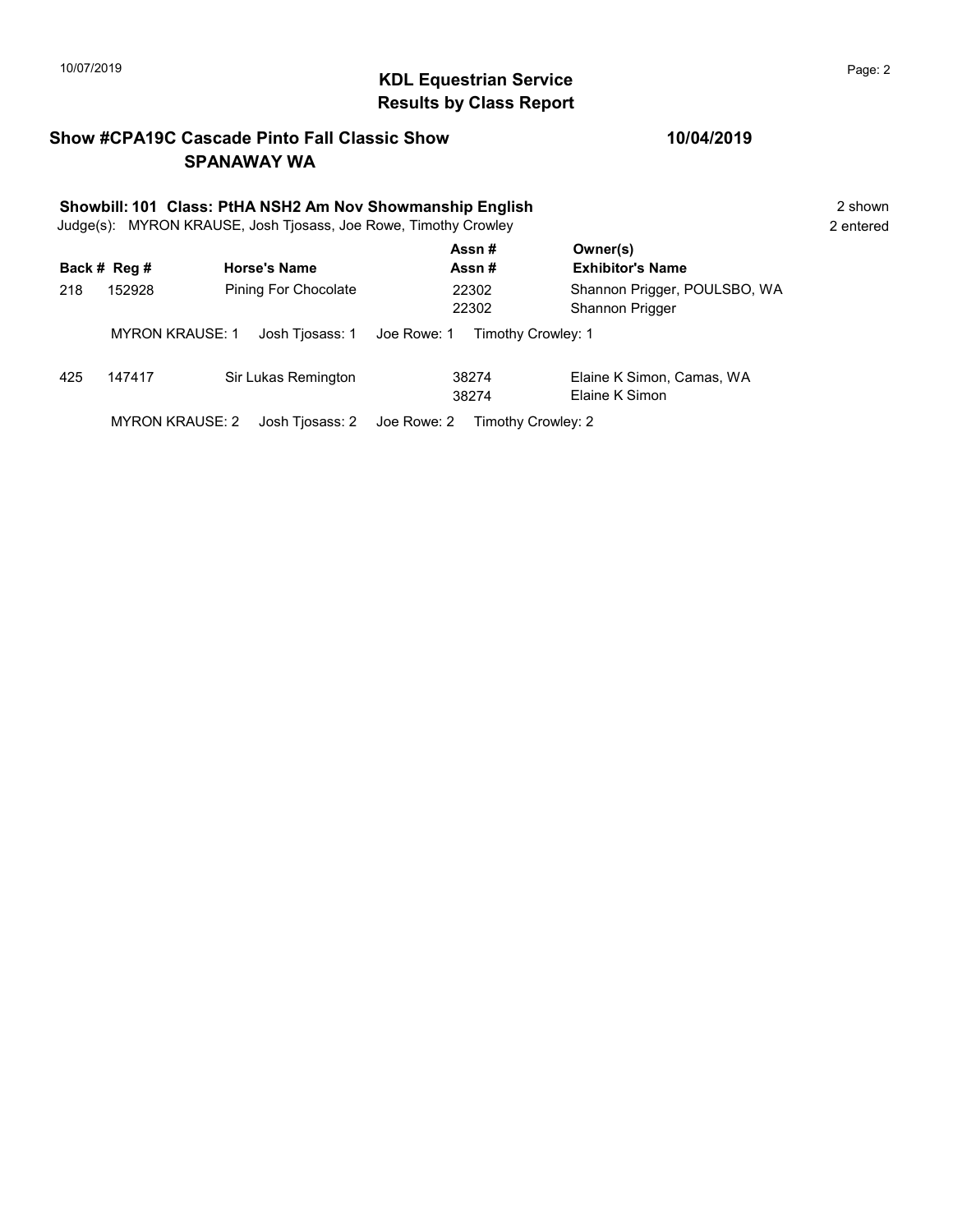# 10/07/2019 **Page: 3** Results by Class Report

### Show #CPA19C Cascade Pinto Fall Classic Show SPANAWAY WA

|     | Showbill: 103 Class: PtHA ESHA21 AM English Showmanship 19 & Over<br>Judge(s): MYRON KRAUSE, Josh Tjosass, Joe Rowe, Timothy Crowley |  |                              |             |  |                                |                                                             | 7 shown<br>7 entered |
|-----|--------------------------------------------------------------------------------------------------------------------------------------|--|------------------------------|-------------|--|--------------------------------|-------------------------------------------------------------|----------------------|
|     | Back # Reg #                                                                                                                         |  | <b>Horse's Name</b>          |             |  | Assn#<br>Assn#                 | Owner(s)<br><b>Exhibitor's Name</b>                         |                      |
| 63  | 125150                                                                                                                               |  | Mountain Meadow Bey Keepsake |             |  | 25875<br>25875                 | Cheryl Shaffer, Renton, WA<br>Cheryl Shaffer                |                      |
|     | <b>MYRON KRAUSE: 4</b>                                                                                                               |  | Josh Tjosass: 4              | Joe Rowe: 4 |  | Timothy Crowley: 4             |                                                             |                      |
| 117 | 128133                                                                                                                               |  | Desires Fancy Legacy         |             |  | 52900<br>52900                 | Klair Thomas, Brush Prairie, WA<br><b>Klair Thomas</b>      |                      |
|     | <b>MYRON KRAUSE: 1</b>                                                                                                               |  | Josh Tjosass: 1              |             |  | Joe Rowe: 3 Timothy Crowley: 1 |                                                             |                      |
| 218 | 152928                                                                                                                               |  | <b>Pining For Chocolate</b>  |             |  | 22302<br>22302                 | Shannon Prigger, POULSBO, WA<br>Shannon Prigger             |                      |
|     | <b>MYRON KRAUSE: 5</b>                                                                                                               |  | Josh Tjosass: 5              |             |  | Joe Rowe: 5 Timothy Crowley: 5 |                                                             |                      |
| 411 | 112163                                                                                                                               |  | Rap N Roll                   |             |  | 63964<br>63964                 | Elizabeth Strait, Pt Angeles, WA<br><b>Elizabeth Strait</b> |                      |
|     | <b>MYRON KRAUSE: 0</b>                                                                                                               |  | Josh Tjosass: 0              |             |  | Joe Rowe: 0 Timothy Crowley: 0 |                                                             |                      |
| 412 | 152754                                                                                                                               |  | All To Fancy                 |             |  | 74199<br>74199                 | Shelly Benzion, Granite Falls, WA<br>Shelly Benzion         |                      |
|     | <b>MYRON KRAUSE: 6</b>                                                                                                               |  | Josh Tjosass: 6              |             |  | Joe Rowe: 6 Timothy Crowley: 6 |                                                             |                      |
| 422 | 140788                                                                                                                               |  | Snow Trooper                 |             |  | 93263<br>93263                 | Megan Gehlen, Mount Lake, WA<br>Megan Gehlen                |                      |
|     | <b>MYRON KRAUSE: 3</b>                                                                                                               |  | Josh Tjosass: 2              |             |  | Joe Rowe: 2 Timothy Crowley: 2 |                                                             |                      |
| 435 | 145979                                                                                                                               |  | <b>Cinnply Alluring</b>      |             |  | 81123<br>81123                 | Kristin Tucker, Fall City, WA<br><b>Kristin Tucker</b>      |                      |
|     | <b>MYRON KRAUSE: 2</b>                                                                                                               |  | Josh Tjosass: 3              | Joe Rowe: 1 |  | Timothy Crowley: 3             |                                                             |                      |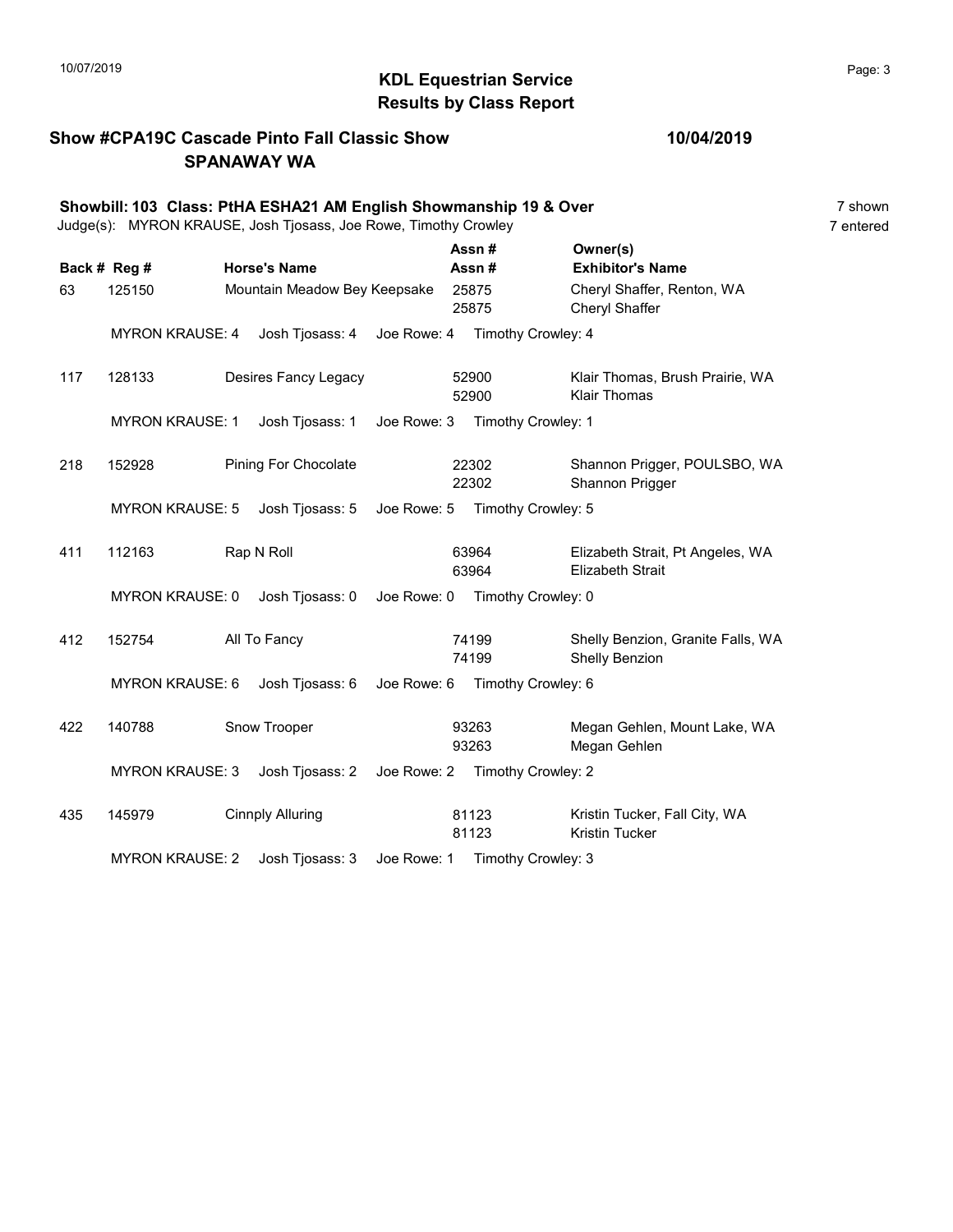# $\blacksquare$  10/07/2019 Page: 4 Results by Class Report

### Show #CPA19C Cascade Pinto Fall Classic Show SPANAWAY WA

|      | Showbill: 104 Class: PtHA ESHAB AM English Showmanship Solid Reg 19 & Ov<br>Judge(s): MYRON KRAUSE, Josh Tjosass, Joe Rowe, Timothy Crowley |                             |                                   |                                                |  |  |
|------|---------------------------------------------------------------------------------------------------------------------------------------------|-----------------------------|-----------------------------------|------------------------------------------------|--|--|
|      | Back # Reg #                                                                                                                                | <b>Horse's Name</b>         | Assn#<br>Assn #                   | Owner(s)<br><b>Exhibitor's Name</b>            |  |  |
| 122  | 147109                                                                                                                                      | Cool Cruzn Kenny            | 25636<br>25636                    | Paula Dandliker, Duvall, WA<br>Paula Dandliker |  |  |
|      | <b>MYRON KRAUSE: 3</b>                                                                                                                      | Josh Tiosass: 2             | Joe Rowe: 2<br>Timothy Crowley: 1 |                                                |  |  |
| 414  | 153396                                                                                                                                      | Pocos Pine Bar Mccue        | 93629<br>93629                    | Staci Cawyer, Sequim, WA<br>Staci Cawyer       |  |  |
|      | <b>MYRON KRAUSE: 2</b>                                                                                                                      | Josh Tjosass: 3             | Joe Rowe: 3<br>Timothy Crowley: 3 |                                                |  |  |
| 1117 | 150282                                                                                                                                      | <b>Exceptionally Gifted</b> | 80715<br>79821                    | MacKenzie Blair, Graham, WA<br>Teri L Blair    |  |  |
|      | <b>MYRON KRAUSE: 1</b>                                                                                                                      | Josh Tiosass: 1             | Joe Rowe: 1<br>Timothy Crowley: 2 |                                                |  |  |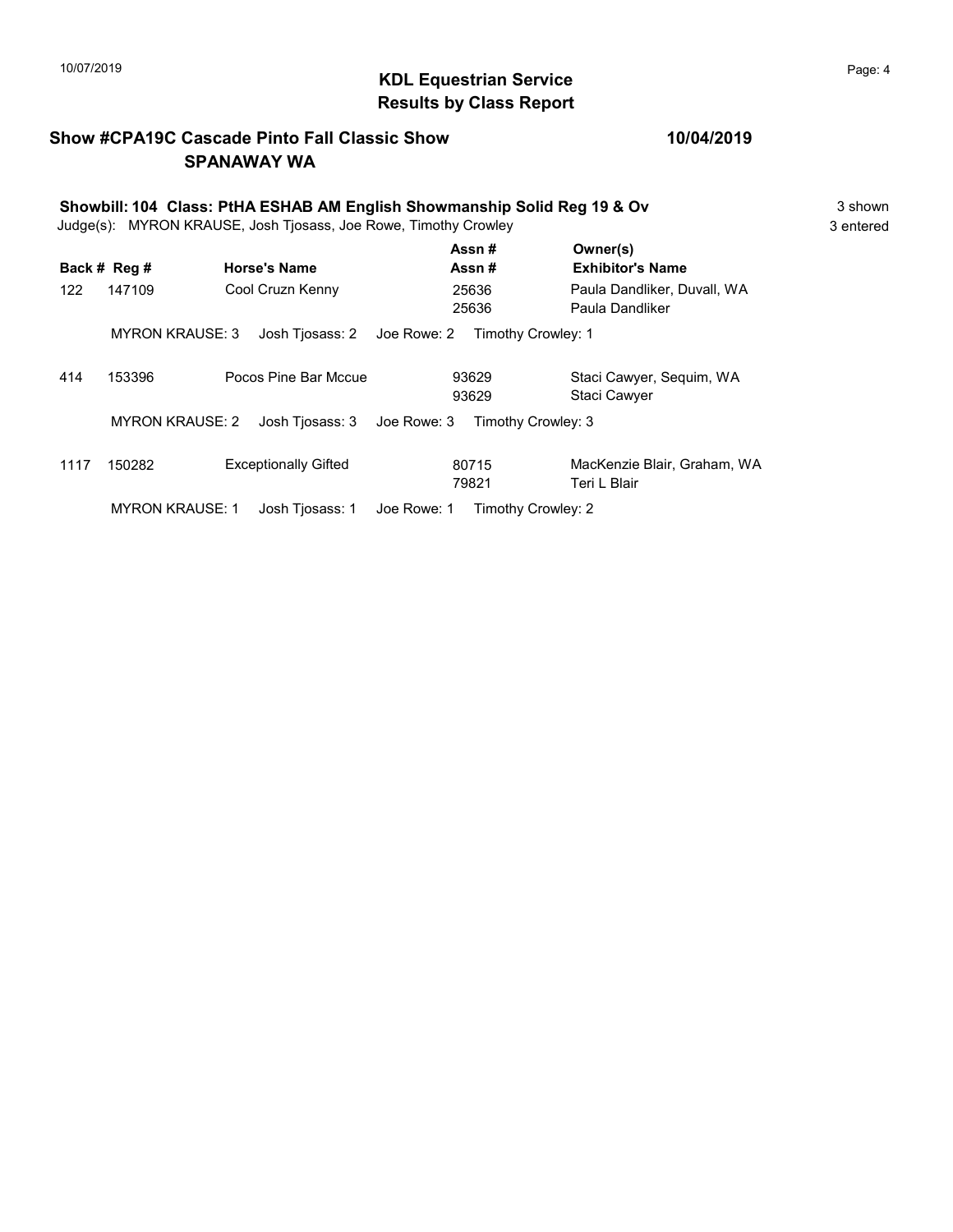# 10/07/2019 **Page: 5**<br> **KDL Equestrian Service Page: 5** Results by Class Report

### Show #CPA19C Cascade Pinto Fall Classic Show SPANAWAY WA

|     | Showbill: 106 Class: PtHA NSHY YA Nov Youth English Showmanship<br>Judge(s): MYRON KRAUSE, Josh Tjosass, Joe Rowe, Timothy Crowley |  |                       |             |                |                                                         | 5 shown<br>5 entered |
|-----|------------------------------------------------------------------------------------------------------------------------------------|--|-----------------------|-------------|----------------|---------------------------------------------------------|----------------------|
|     | Back # Reg #                                                                                                                       |  | <b>Horse's Name</b>   |             | Assn#<br>Assn# | Owner(s)<br><b>Exhibitor's Name</b>                     |                      |
| 401 | 137709                                                                                                                             |  | One Fancy Dream       |             | 83633<br>83633 | Lexie Scott, Seabeck, WA<br>Lexie Scott                 |                      |
|     | <b>MYRON KRAUSE: 1</b>                                                                                                             |  | Josh Tjosass: 3       | Joe Rowe: 1 |                | Timothy Crowley: 3                                      |                      |
| 405 | 154765                                                                                                                             |  | Think Ima Cando Hotty |             | 22302<br>94356 | Shannon Prigger, POULSBO, WA<br>Lyndsey Mooth           |                      |
|     | <b>MYRON KRAUSE: 4</b>                                                                                                             |  | Josh Tjosass: 4       | Joe Rowe: 4 |                | Timothy Crowley: 5                                      |                      |
| 424 | 123098                                                                                                                             |  | Eyed B Stylin         |             | 93467<br>93467 | Brynn Stevenson, Kingston, WA<br><b>Brynn Stevenson</b> |                      |
|     | <b>MYRON KRAUSE: 3</b>                                                                                                             |  | Josh Tjosass: 1       | Joe Rowe: 3 |                | Timothy Crowley: 2                                      |                      |
| 431 | 138876                                                                                                                             |  | Rap My Assets         |             | 94633<br>94633 | Megan Truman, Yacolt, WA<br>Megan Truman                |                      |
|     | <b>MYRON KRAUSE: 0</b>                                                                                                             |  | Josh Tjosass: 5       | Joe Rowe: 0 |                | Timothy Crowley: 4                                      |                      |
| 452 | 129938                                                                                                                             |  | Justafiably Fancy     |             | 28473<br>94571 | Tracy Chonzena-Olney,<br><b>Elyse Morris</b>            |                      |
|     | <b>MYRON KRAUSE: 2</b>                                                                                                             |  | Josh Tjosass: 2       | Joe Rowe: 2 |                | Timothy Crowley: 1                                      |                      |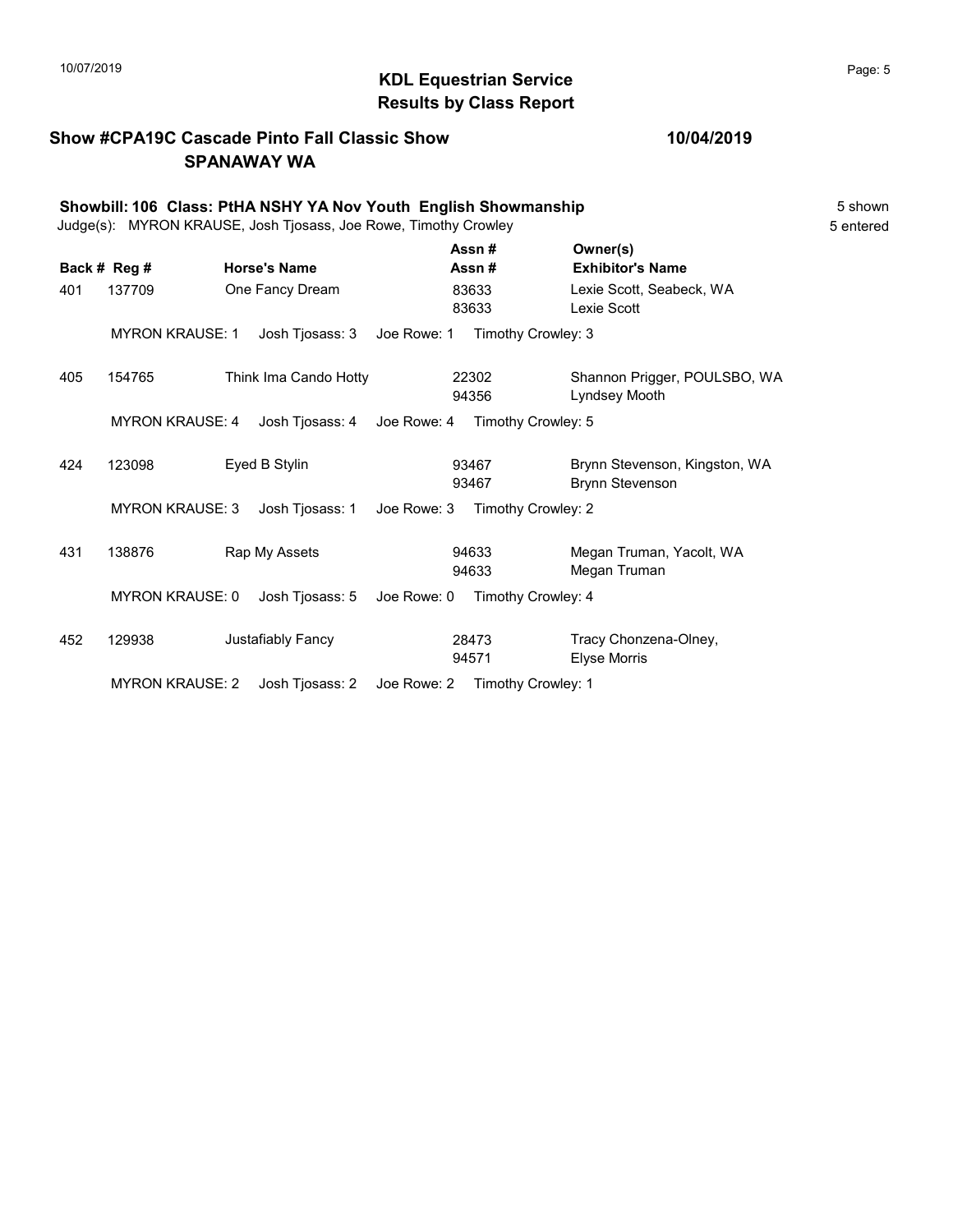# 10/07/2019 **Page: 6**<br> **KDL Equestrian Service Page: 6** Results by Class Report

### Show #CPA19C Cascade Pinto Fall Classic Show SPANAWAY WA

|     |                        | Showbill: 107 Class: PtHA ESHY18 YA English Showmanship 18 & UN<br>Judge(s): MYRON KRAUSE, Josh Tjosass, Joe Rowe, Timothy Crowley |             |                                |                                                         | 8 shown<br>8 entered |
|-----|------------------------|------------------------------------------------------------------------------------------------------------------------------------|-------------|--------------------------------|---------------------------------------------------------|----------------------|
|     | Back # Reg #           | <b>Horse's Name</b>                                                                                                                |             | Assn#<br>Assn#                 | Owner(s)<br><b>Exhibitor's Name</b>                     |                      |
| 155 | 137528                 | A Lady With Assets                                                                                                                 |             | 137528<br>137528               | Madison Wojcek, Bremerton, WA<br>Madison Wojcek         |                      |
|     | <b>MYRON KRAUSE: 1</b> | Josh Tjosass: 1                                                                                                                    | Joe Rowe: 1 | Timothy Crowley: 2             |                                                         |                      |
| 401 | 137709                 | One Fancy Dream                                                                                                                    |             | 83633<br>83633                 | Lexie Scott, Seabeck, WA<br>Lexie Scott                 |                      |
|     | <b>MYRON KRAUSE: 7</b> | Josh Tjosass: 5                                                                                                                    |             | Joe Rowe: 6 Timothy Crowley: 7 |                                                         |                      |
| 405 | 154765                 | Think Ima Cando Hotty                                                                                                              |             | 22302<br>94356                 | Shannon Prigger, POULSBO, WA<br>Lyndsey Mooth           |                      |
|     | <b>MYRON KRAUSE: 8</b> | Josh Tjosass: 0                                                                                                                    | Joe Rowe: 4 | Timothy Crowley: 0             |                                                         |                      |
| 421 | 140236                 | <b>Fancy Cutie</b>                                                                                                                 |             | 83041<br>83041                 | Allison Kane, Ridgefield, WA<br><b>Allison Kane</b>     |                      |
|     | <b>MYRON KRAUSE: 4</b> | Josh Tjosass: 2                                                                                                                    |             | Joe Rowe: 2 Timothy Crowley: 4 |                                                         |                      |
| 424 | 123098                 | Eyed B Stylin                                                                                                                      |             | 93467<br>93467                 | Brynn Stevenson, Kingston, WA<br><b>Brynn Stevenson</b> |                      |
|     | <b>MYRON KRAUSE: 2</b> | Josh Tjosass: 4 Joe Rowe: 3 Timothy Crowley: 1                                                                                     |             |                                |                                                         |                      |
| 431 | 138876                 | Rap My Assets                                                                                                                      |             | 94633<br>94633                 | Megan Truman, Yacolt, WA<br>Megan Truman                |                      |
|     | <b>MYRON KRAUSE: 3</b> | Josh Tjosass: 3                                                                                                                    |             | Joe Rowe: 5 Timothy Crowley: 3 |                                                         |                      |
| 449 | 119404                 | Kenos Golden Diva                                                                                                                  |             | 119404<br>93626                | Russelle Graf, Pt Angeles, WA<br><b>Riley Michaelis</b> |                      |
|     | MYRON KRAUSE: 6        | Josh Tjosass: 7                                                                                                                    | Joe Rowe: 8 | Timothy Crowley: 5             |                                                         |                      |
| 456 | 145803                 | Hes Got The Scotch                                                                                                                 |             | 77363<br>81985                 | Katherine Cramer,<br>Payton Land                        |                      |
|     | <b>MYRON KRAUSE: 5</b> | Josh Tjosass: 6                                                                                                                    |             | Joe Rowe: 7 Timothy Crowley: 6 |                                                         |                      |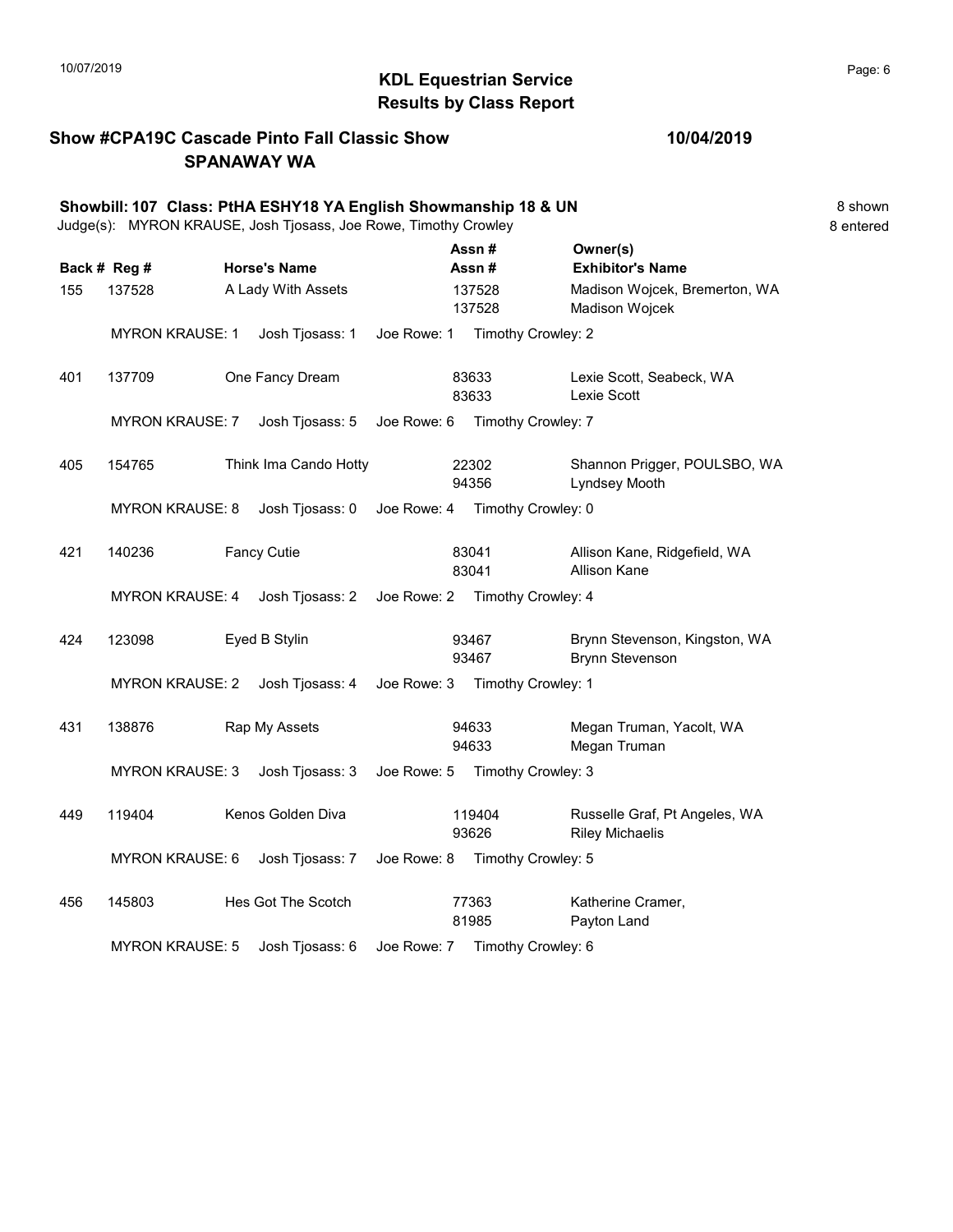# 10/07/2019 **Page: 7** Page: 7 Results by Class Report

### Show #CPA19C Cascade Pinto Fall Classic Show SPANAWAY WA

### 10/04/2019

### Showbill: 109 Class: OTAB WTES15 OTAB English W/T Showmanship 15 & Over 1 Shown

Judge(s): MYRON KRAUSE, Josh Tjosass, Joe Rowe, Timothy Crowley 1 entered 1 entered

|              |                        | Assn# | Owner(s)                                       |
|--------------|------------------------|-------|------------------------------------------------|
| Back # Reg # | <b>Horse's Name</b>    | Assn# | <b>Exhibitor's Name</b>                        |
| 451          | <b>Blazin Begonias</b> |       | Andrea Robinson, Duncan, BC<br>Andrea Robinson |

MYRON KRAUSE: 1 Josh Tjosass: 1 Joe Rowe: 1 Timothy Crowley: 1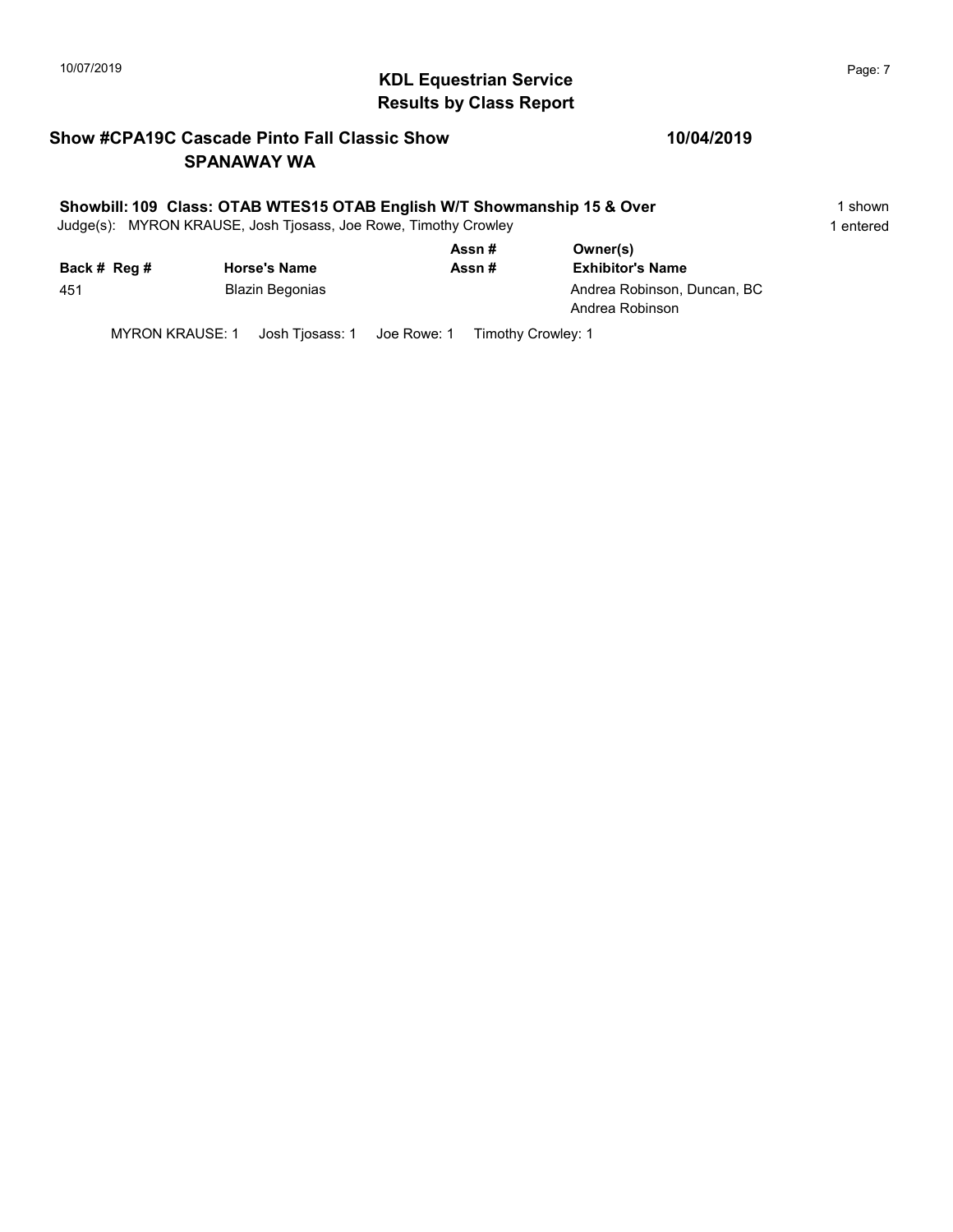# $\mathsf{MDL}$  Equestrian Service and the contract of Page: 8 Page: 8 Results by Class Report

### Show #CPA19C Cascade Pinto Fall Classic Show SPANAWAY WA

| Showbill: 110 Class: OTAB WTES14 OTAB W/T English Showmanship 14 & Un | 5 shown                        |
|-----------------------------------------------------------------------|--------------------------------|
| Judge(s): MYRON KRAUSE, Josh Tiosass, Joe Rowe, Timothy Crowley       | 5 entered                      |
| A - - - <del>4</del>                                                  | $\bigcap \ldots \bigcap \{a\}$ |

|              |                        |                             |             | Assn #             | Owner(s)                                                |
|--------------|------------------------|-----------------------------|-------------|--------------------|---------------------------------------------------------|
| Back # Reg # |                        | <b>Horse's Name</b>         |             | Assn#              | <b>Exhibitor's Name</b>                                 |
| 78           |                        | Hez A Burglar               |             |                    | Vicki Nielsen, Rainier, WA                              |
|              |                        |                             |             |                    | Leah Kempinski                                          |
|              | <b>MYRON KRAUSE: 2</b> | Josh Tjosass: 2 Joe Rowe: 2 |             | Timothy Crowley: 4 |                                                         |
| 440          |                        | Sweet Talking Hunter        |             |                    | Lydia Wainwright,                                       |
|              |                        |                             |             |                    | Naomi Wainwright                                        |
|              | <b>MYRON KRAUSE: 4</b> | Josh Tjosass: 3             | Joe Rowe: 4 | Timothy Crowley: 2 |                                                         |
| 441          |                        | A Special Asset             |             |                    | Adam & Gabi Johnson, Pt Angeles, WA<br>Brooklyn Johnson |
|              | <b>MYRON KRAUSE: 1</b> | Josh Tjosass: 4             | Joe Rowe: 3 | Timothy Crowley: 1 |                                                         |
| 442          |                        | Rcr Cash My Pay Chex        |             |                    | Adam & Gabi Johnson, Pt Angeles, WA<br>Evelyn Johnson   |
|              | <b>MYRON KRAUSE: 0</b> | Josh Tjosass: 0             | Joe Rowe: 0 | Timothy Crowley: 0 |                                                         |
| 452          |                        | Justafiably Fancy           |             |                    | Tracy Chonzena-Olney,<br><b>Elyse Morris</b>            |
|              | <b>MYRON KRAUSE: 3</b> | Josh Tjosass: 1             | Joe Rowe: 1 | Timothy Crowley: 3 |                                                         |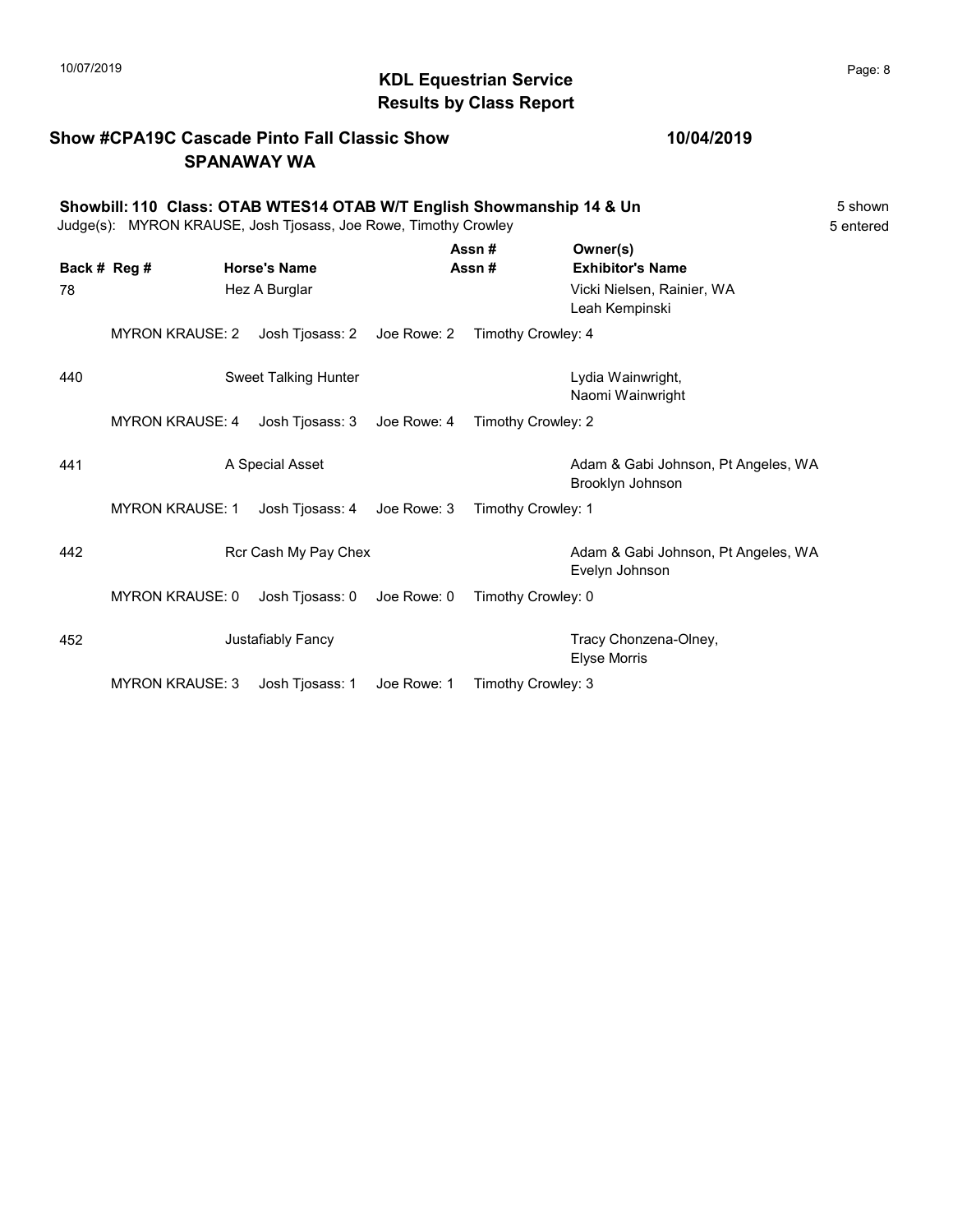## 10/07/2019 **Page: 9** Page: 9 Results by Class Report

### Show #CPA19C Cascade Pinto Fall Classic Show SPANAWAY WA

|     | Showbill: 111 Class: PtHA WESAS AM W/T English Showmanship<br>Judge(s): MYRON KRAUSE, Josh Tjosass, Joe Rowe, Timothy Crowley |                     |                                   |                                                   |  |  |
|-----|-------------------------------------------------------------------------------------------------------------------------------|---------------------|-----------------------------------|---------------------------------------------------|--|--|
|     | Back # Reg #                                                                                                                  | <b>Horse's Name</b> | Assn#<br>Assn#                    | Owner(s)<br><b>Exhibitor's Name</b>               |  |  |
| 418 | 155223                                                                                                                        | Sweetness Secret    | 55066<br>55066                    | Danielle Witke, Winlock, WA<br>Danielle Witke     |  |  |
|     | <b>MYRON KRAUSE: 1</b>                                                                                                        | Josh Tjosass: 1     | Joe Rowe: 1<br>Timothy Crowley: 1 |                                                   |  |  |
| 432 | 155466                                                                                                                        | Pv Shes Specialized | 67683<br>67683                    | Kaytee Gibeau, Port Townsend, WA<br>Kaytee Gibeau |  |  |
|     | <b>MYRON KRAUSE: 2</b>                                                                                                        | Josh Tjosass: 2     | Joe Rowe: 2<br>Timothy Crowley: 2 |                                                   |  |  |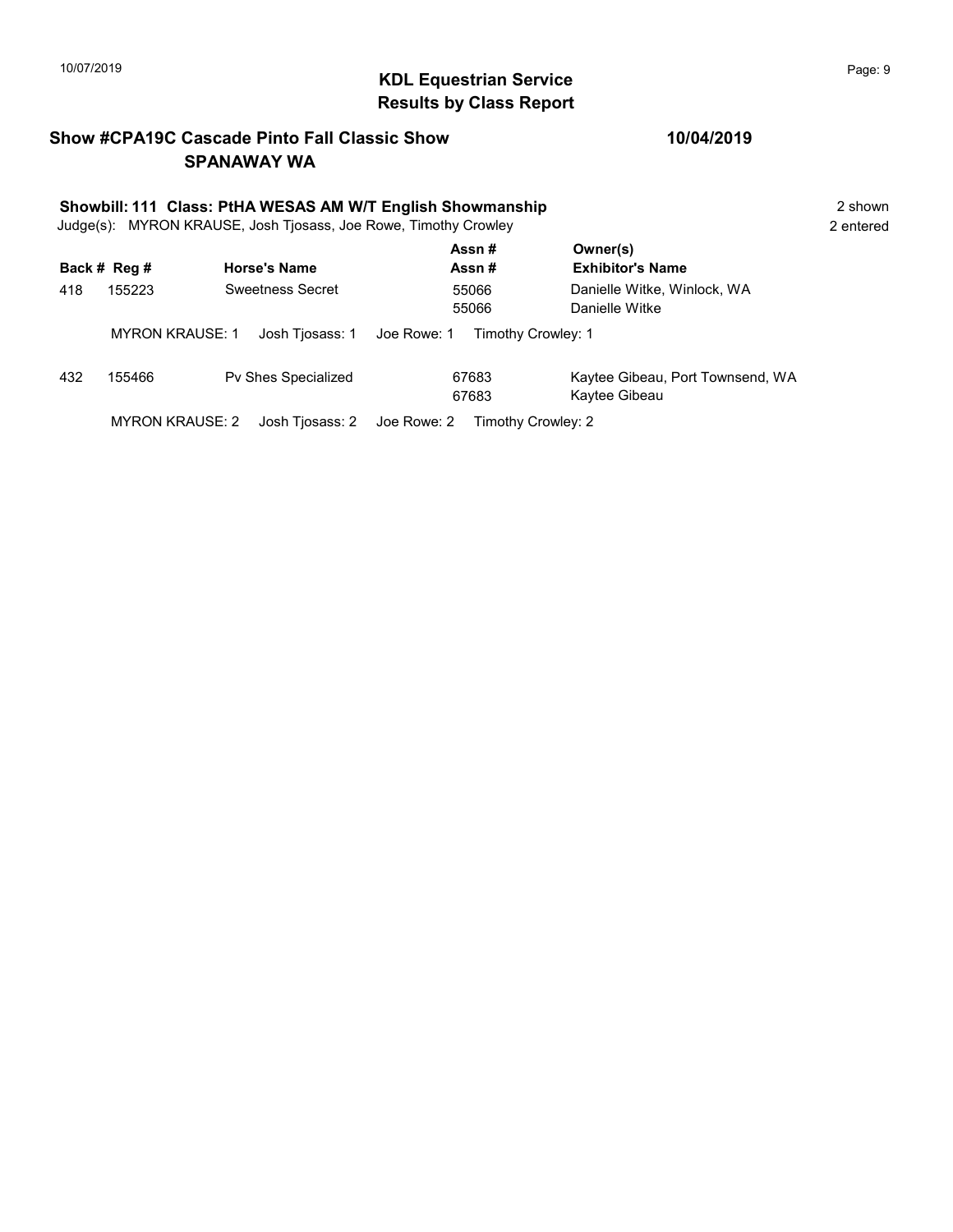# $\blacksquare$  10/07/2019 Page: 10 Results by Class Report

### Show #CPA19C Cascade Pinto Fall Classic Show SPANAWAY WA

|     | Showbill: 112 Class: PtHA WESYS1 YA W/T English Showmanship 10 & Un<br>Judge(s): MYRON KRAUSE, Josh Tjosass, Joe Rowe, Timothy Crowley |                                |                    |                                                         |  |  |
|-----|----------------------------------------------------------------------------------------------------------------------------------------|--------------------------------|--------------------|---------------------------------------------------------|--|--|
|     | Back # Reg #                                                                                                                           | <b>Horse's Name</b>            | Assn#<br>Assn#     | Owner(s)<br><b>Exhibitor's Name</b>                     |  |  |
| 78  | 94694                                                                                                                                  | Hez A Burglar                  | 31011<br>83293     | Vicki Nielsen, Rainier, WA<br>Leah Kempinski            |  |  |
|     | <b>MYRON KRAUSE: 3</b>                                                                                                                 | Josh Tiosass: 3<br>Joe Rowe: 0 | Timothy Crowley: 0 |                                                         |  |  |
| 441 | 145737                                                                                                                                 | A Special Asset                | NEW575A<br>91892   | Adam & Gabi Johnson, Pt Angeles, WA<br>Brooklyn Johnson |  |  |
|     | <b>MYRON KRAUSE: 2</b>                                                                                                                 | Josh Tiosass: 2<br>Joe Rowe: 2 | Timothy Crowley: 2 |                                                         |  |  |
| 442 | 126435                                                                                                                                 | Rcr Cash My Pay Chex           | NEW575A<br>92552   | Adam & Gabi Johnson, Pt Angeles, WA<br>Evelyn Johnson   |  |  |
|     | <b>MYRON KRAUSE: 1</b>                                                                                                                 | Josh Tiosass: 1<br>Joe Rowe: 1 | Timothy Crowley: 1 |                                                         |  |  |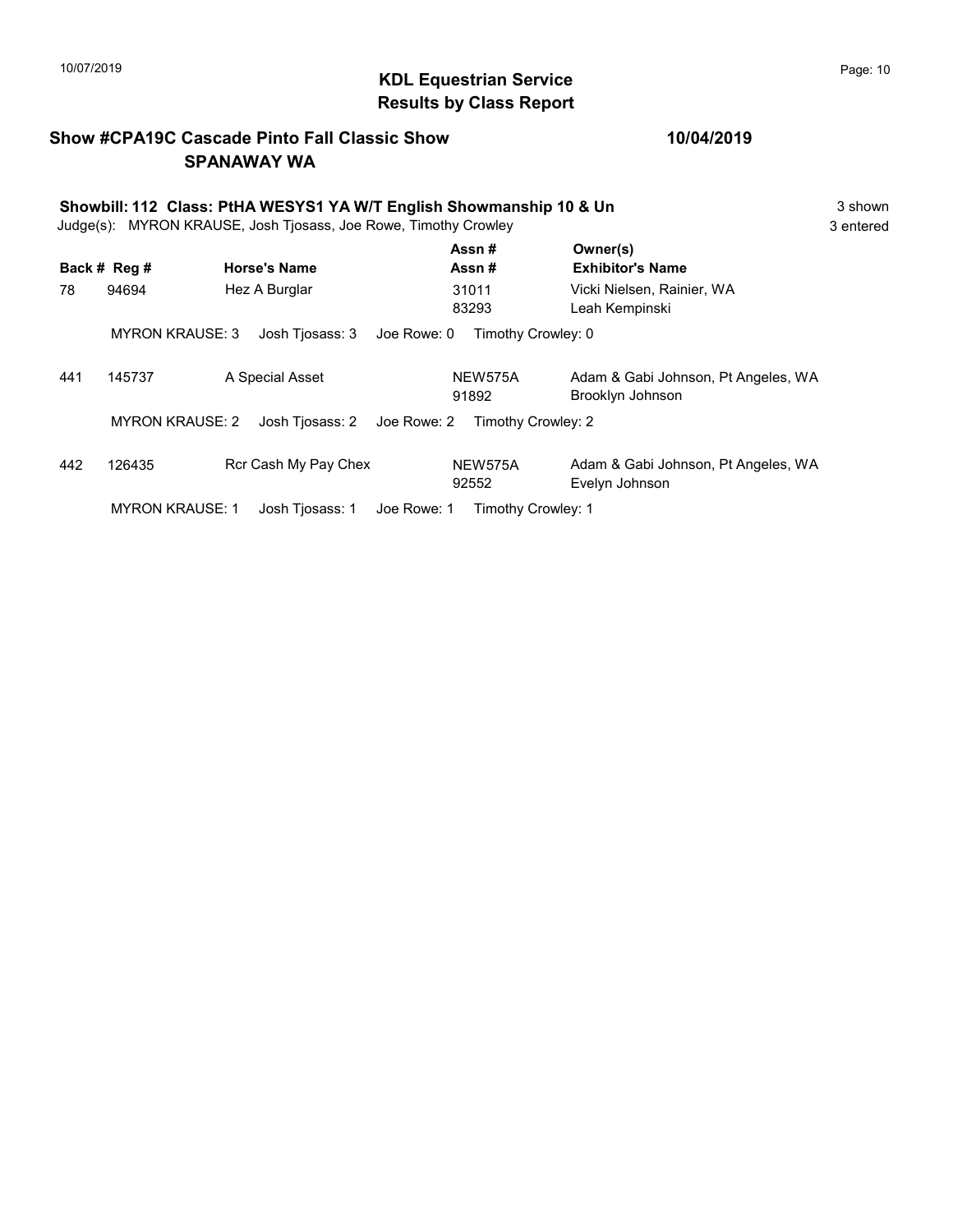# KDL Equestrian Service 10/07/2019 Page: 11 Results by Class Report

### Show #CPA19C Cascade Pinto Fall Classic Show SPANAWAY WA

# Showbill: 113 Class: PtHA WESYS2 YA W/T English Showmanship 11-18<br>
Judge(s): MYRON KRAUSE. Josh Tiosass. Joe Rowe. Timothy Crowley<br>
2 entered

Judge(s): MYRON KRAUSE, Josh Tjosass, Joe Rowe, Timothy Crowley

|     | Back # Reg #           | <b>Horse's Name</b> | Assn#<br>Assn#                    | Owner(s)<br><b>Exhibitor's Name</b>   |
|-----|------------------------|---------------------|-----------------------------------|---------------------------------------|
| 448 |                        | Im Good N Sleepy    |                                   | Lydia Wainwright,<br>Lydia Wainwright |
|     | <b>MYRON KRAUSE: 1</b> | Josh Tjosass: 1     | Joe Rowe: 1<br>Timothy Crowley: 1 |                                       |
| 452 | 129938                 | Justafiably Fancy   | 28473<br>94571                    | Tracy Chonzena-Olney,<br>Elyse Morris |
|     | MYRON KRAUSE: 2        | Josh Tjosass: 2     | Joe Rowe: 2<br>Timothy Crowley: 2 |                                       |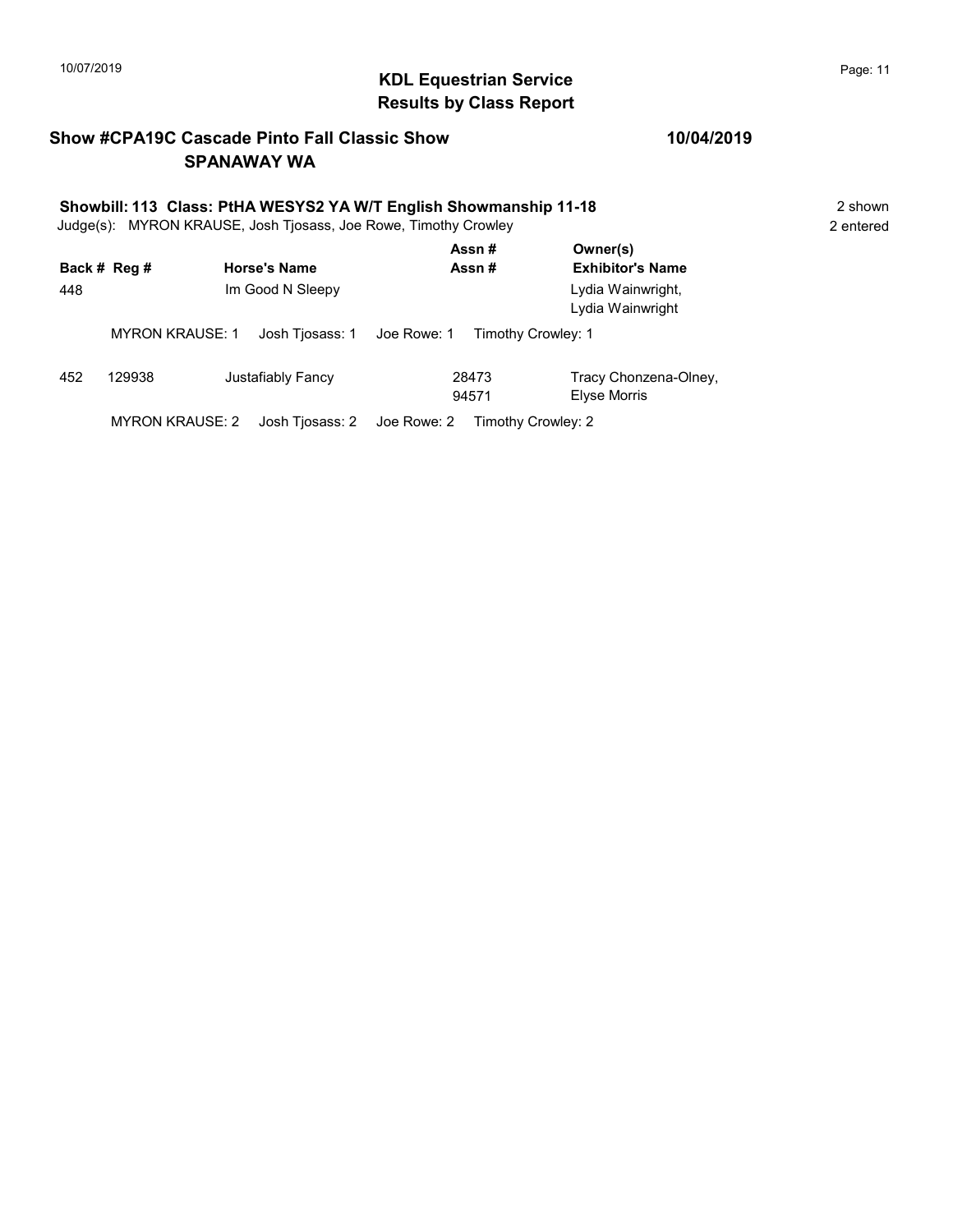### KDL Equestrian Service 10/07/2019 Page: 12 Results by Class Report

### Show #CPA19C Cascade Pinto Fall Classic Show SPANAWAY WA

### 10/04/2019

Showbill: 115 Class: PtHA RODP Roadster Driving Ponies 4 shown Judge(s): MYRON KRAUSE, Josh Tjosass, Joe Rowe, Timothy Crowley 4 entered Back # Reg # Horse's Name  $\overline{R}$  Assn # Exhibitor's Name Assn # Owner(s) 18 148880 Soundviews Summer Cinn-Sation 27094 Jean Garcia, Orting, WA 27094 Jean Garcia MYRON KRAUSE: 3 Josh Tjosass: 3 Joe Rowe: 3 Timothy Crowley: 3 19 149806 Kahluas Cinnamon Spice 27095 Sondrea Garcia, 27095 Sondrea Garcia 27095 MYRON KRAUSE: 2 Josh Tjosass: 2 Joe Rowe: 2 Timothy Crowley: 2 27 135945 In My Darkest Hour 17105 Terry Strawn, Central Point, OR 48066 Tina Bell 17105 MYRON KRAUSE: 1 Josh Tjosass: 1 Joe Rowe: 1 Timothy Crowley: 1 454 WDWA19-23 Mr Mustache Man Carrie Loffelmacher, WDWA19-23 Carrie Loffelmacher, WDWA19-23 Carrie Loffelmacher WDWA19-23 MYRON KRAUSE: 4 Josh Tjosass: 4 Joe Rowe: 4 Timothy Crowley: 4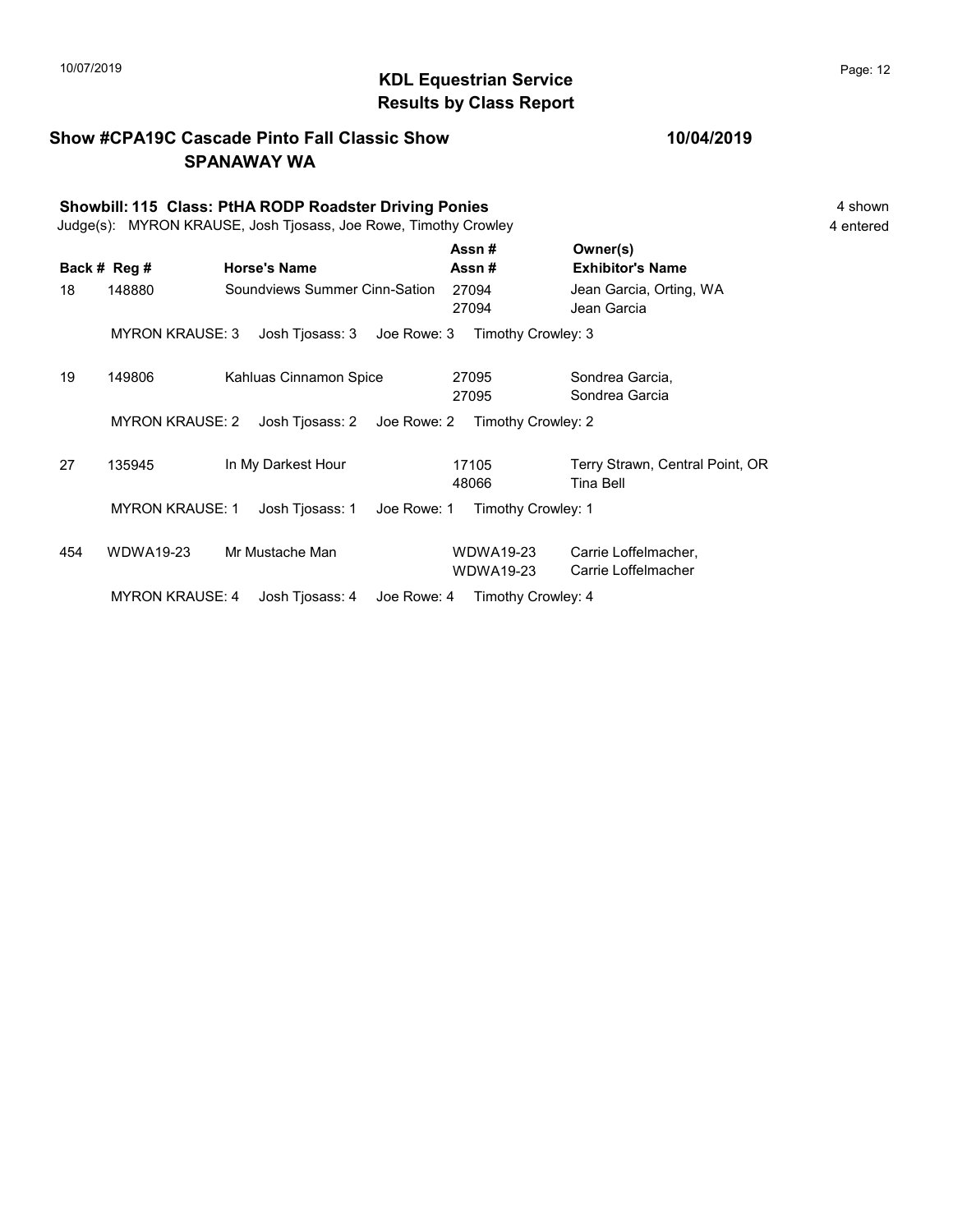### KDL Equestrian Service 10/07/2019 Page: 13 Results by Class Report

Show #CPA19C Cascade Pinto Fall Classic Show SPANAWAY WA Showbill: 116 Class: PtHA RODMB Roadster Mini B 4 Shown 4 shown Judge(s): MYRON KRAUSE, Josh Tjosass, Joe Rowe, Timothy Crowley 4 entered Back # Reg # Horse's Name  $\overline{R}$  Assn # Exhibitor's Name Assn # Owner(s) 135 0139260 Wins A Lot Of Gold 52901 Kathy Thomas, Brush Prairie, WA 52901 Kathy Thomas 52901 MYRON KRAUSE: 3 Josh Tjosass: 4 Joe Rowe: 3 Timothy Crowley: 4 136 147864 Valentinos Splash Of Java 52901 Kathy Thomas, Brush Prairie, WA 52900 Klair Thomas 52901 MYRON KRAUSE: 4 Josh Tjosass: 2 Joe Rowe: 4 Timothy Crowley: 3 403 155209 Expresso Of Whiskey Flat Judy Miollis, 48066 Tina Bell MYRON KRAUSE: 1 Josh Tjosass: 1 Joe Rowe: 1 Timothy Crowley: 1 453 WDWA19-26 AWF Night Hawk WDWA19-23 Carrie Loffelmacher, WDWA19-23 Carrie Loffelmacher WDWA19-23

MYRON KRAUSE: 2 Josh Tjosass: 3 Joe Rowe: 2 Timothy Crowley: 2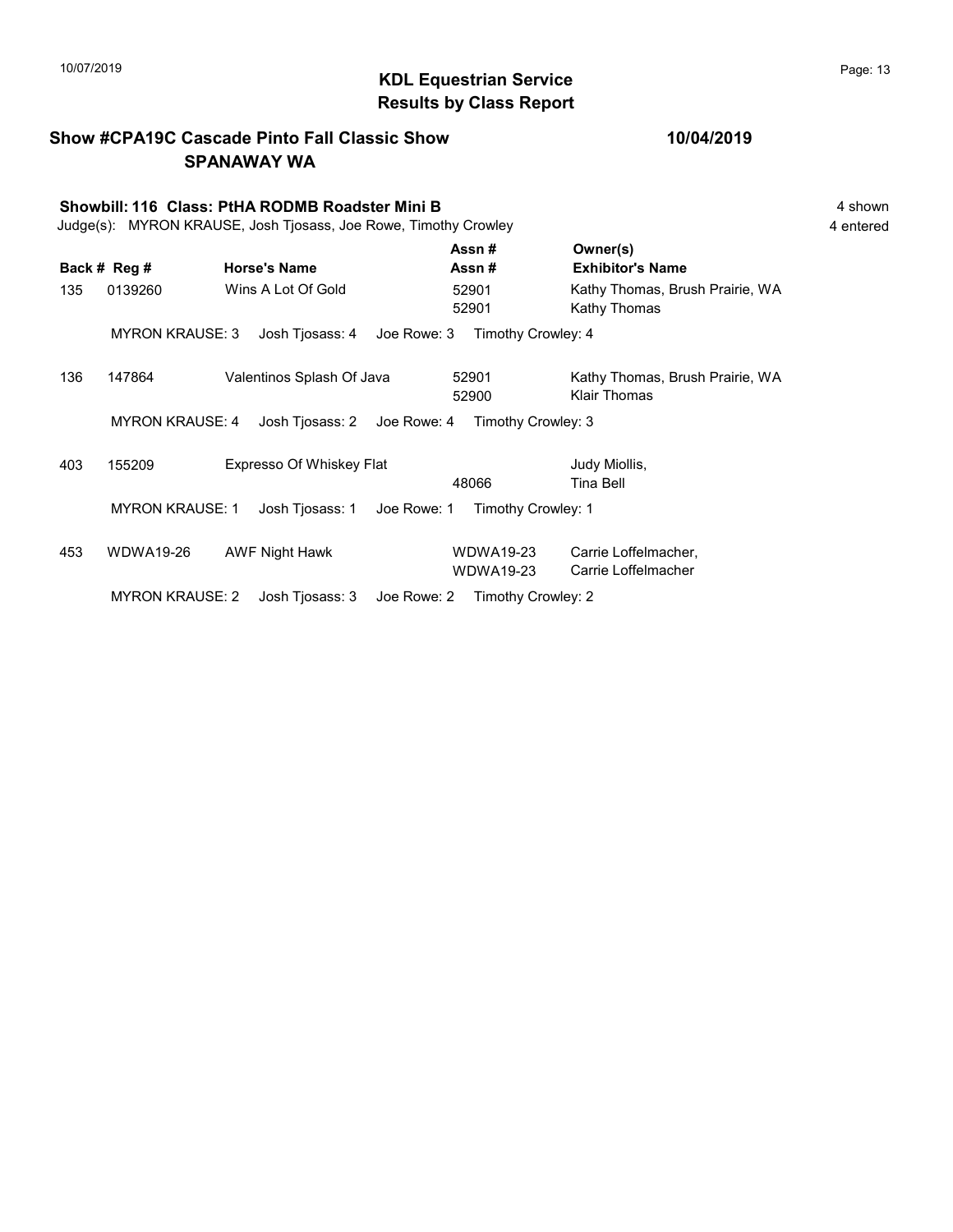# $\blacksquare$  10/07/2019 Page: 14 Results by Class Report

### Show #CPA19C Cascade Pinto Fall Classic Show SPANAWAY WA

|     | Showbill: 118 Class: PtHA HUSSH Hunter Under Saddle Stock/Hunter Type<br>Judge(s): MYRON KRAUSE, Josh Tjosass, Joe Rowe, Timothy Crowley |  |                     |             |                 |                                                          |  |  |  |
|-----|------------------------------------------------------------------------------------------------------------------------------------------|--|---------------------|-------------|-----------------|----------------------------------------------------------|--|--|--|
|     | Back # Reg #                                                                                                                             |  | <b>Horse's Name</b> |             | Assn#<br>Assn#  | Owner(s)<br><b>Exhibitor's Name</b>                      |  |  |  |
| 56  | 152902                                                                                                                                   |  | R Big Time Rapper   |             | 80811<br>38444  | Nelson / Wiese, West Linn, OR<br>Noel Nelson             |  |  |  |
|     | <b>MYRON KRAUSE: 1</b>                                                                                                                   |  | Josh Tjosass: 1     | Joe Rowe: 2 |                 | Timothy Crowley: 3                                       |  |  |  |
| 227 | 150728                                                                                                                                   |  | Envy My Moonlite    |             | 78862<br>27094  | Sharon Hedlund, Auburn, WA<br>Jean Garcia                |  |  |  |
|     | <b>MYRON KRAUSE: 4</b>                                                                                                                   |  | Josh Tjosass: 4     | Joe Rowe: 5 |                 | Timothy Crowley: 2                                       |  |  |  |
| 401 | 137709                                                                                                                                   |  | One Fancy Dream     |             | 83633<br>83633  | Lexie Scott. Seabeck. WA<br>Lexie Scott                  |  |  |  |
|     | <b>MYRON KRAUSE: 5</b>                                                                                                                   |  | Josh Tjosass: 5     | Joe Rowe: 3 |                 | Timothy Crowley: 5                                       |  |  |  |
| 412 | 152754                                                                                                                                   |  | All To Fancy        |             | 74199<br>264300 | Shelly Benzion, Granite Falls, WA<br><b>Tamara Whitt</b> |  |  |  |
|     | <b>MYRON KRAUSE: 2</b>                                                                                                                   |  | Josh Tjosass: 2     | Joe Rowe: 4 |                 | Timothy Crowley: 4                                       |  |  |  |
| 737 | 113080                                                                                                                                   |  | Go Bey Bee Go       |             | 52211<br>29325  | Angela Nemjo, La Center, WA<br>Tim Wigren                |  |  |  |
|     | <b>MYRON KRAUSE: 3</b>                                                                                                                   |  | Josh Tjosass: 3     | Joe Rowe: 1 |                 | Timothy Crowley: 1                                       |  |  |  |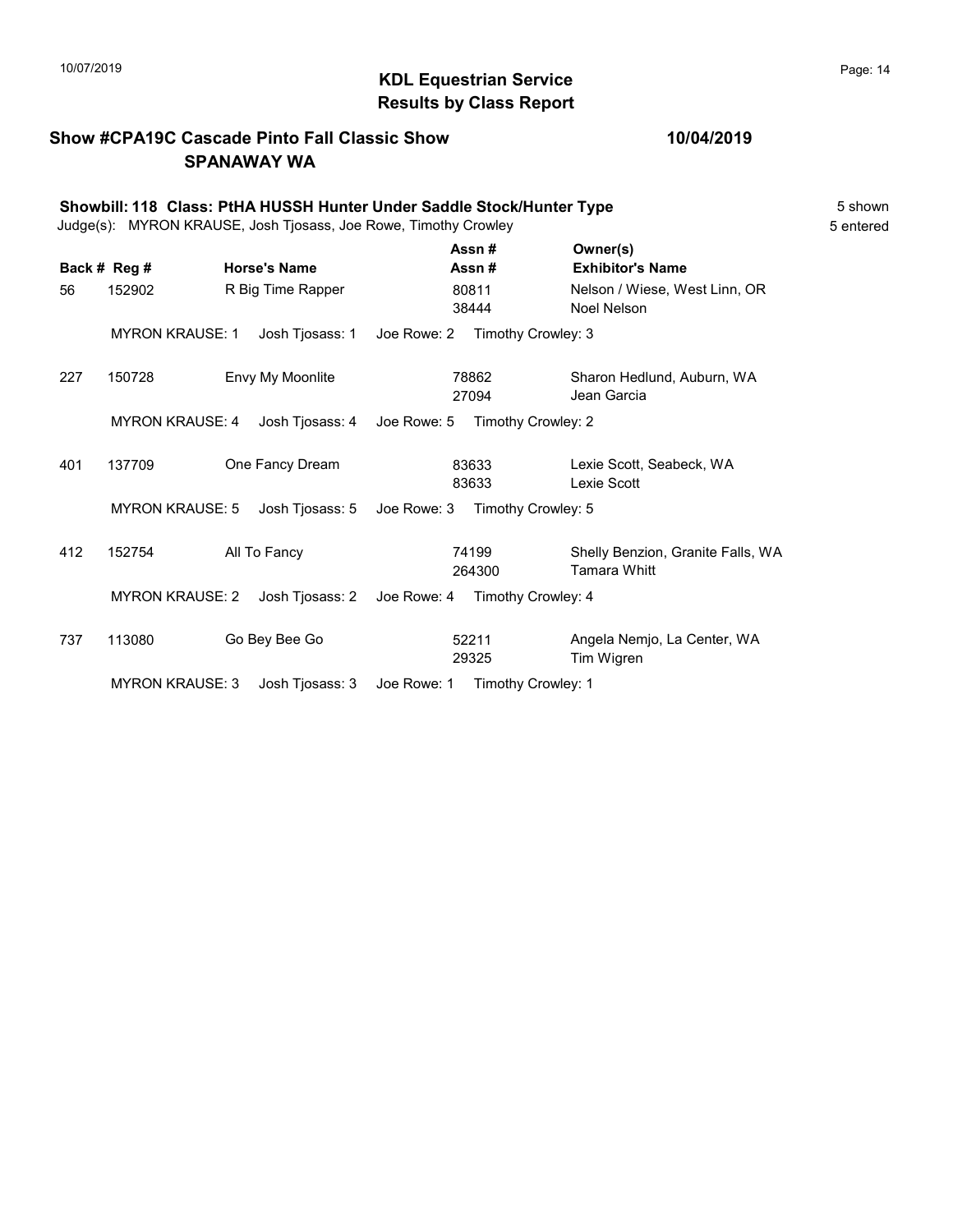# $\blacksquare$  10/07/2019 Page: 15 Results by Class Report

### Show #CPA19C Cascade Pinto Fall Classic Show SPANAWAY WA

Showbill: 119 Class: PtHA HUSAMB AM HUS SOLID REGISTRY 19 & OVER<br>Judge(s): MYRON KRAUSE. Josh Tiosass. Joe Rowe. Timothy Crowley<br>3 entered Judge(s): MYRON KRAUSE, Josh Tjosass, Joe Rowe, Timothy Crowley

|      | Back # Reg #           | <b>Horse's Name</b>            | Assn#<br>Assn#     | Owner(s)<br><b>Exhibitor's Name</b>             |
|------|------------------------|--------------------------------|--------------------|-------------------------------------------------|
| 122  | 147109                 | Cool Cruzn Kenny               | 25636<br>25636     | Paula Dandliker, Duvall, WA<br>Paula Dandliker  |
|      | <b>MYRON KRAUSE: 2</b> | Josh Tiosass: 2<br>Joe Rowe: 3 | Timothy Crowley: 3 |                                                 |
| 414  | 153396                 | Pocos Pine Bar Mccue           | 93629<br>93629     | Staci Cawyer, Sequim, WA<br><b>Staci Cawyer</b> |
|      | <b>MYRON KRAUSE: 3</b> | Josh Tiosass: 1<br>Joe Rowe: 2 | Timothy Crowley: 2 |                                                 |
| 1117 | 150282                 | <b>Exceptionally Gifted</b>    | 80715<br>79821     | MacKenzie Blair, Graham, WA<br>Teri L Blair     |
|      | <b>MYRON KRAUSE: 1</b> | Joe Rowe: 1<br>Josh Tiosass: 3 | Timothy Crowley: 1 |                                                 |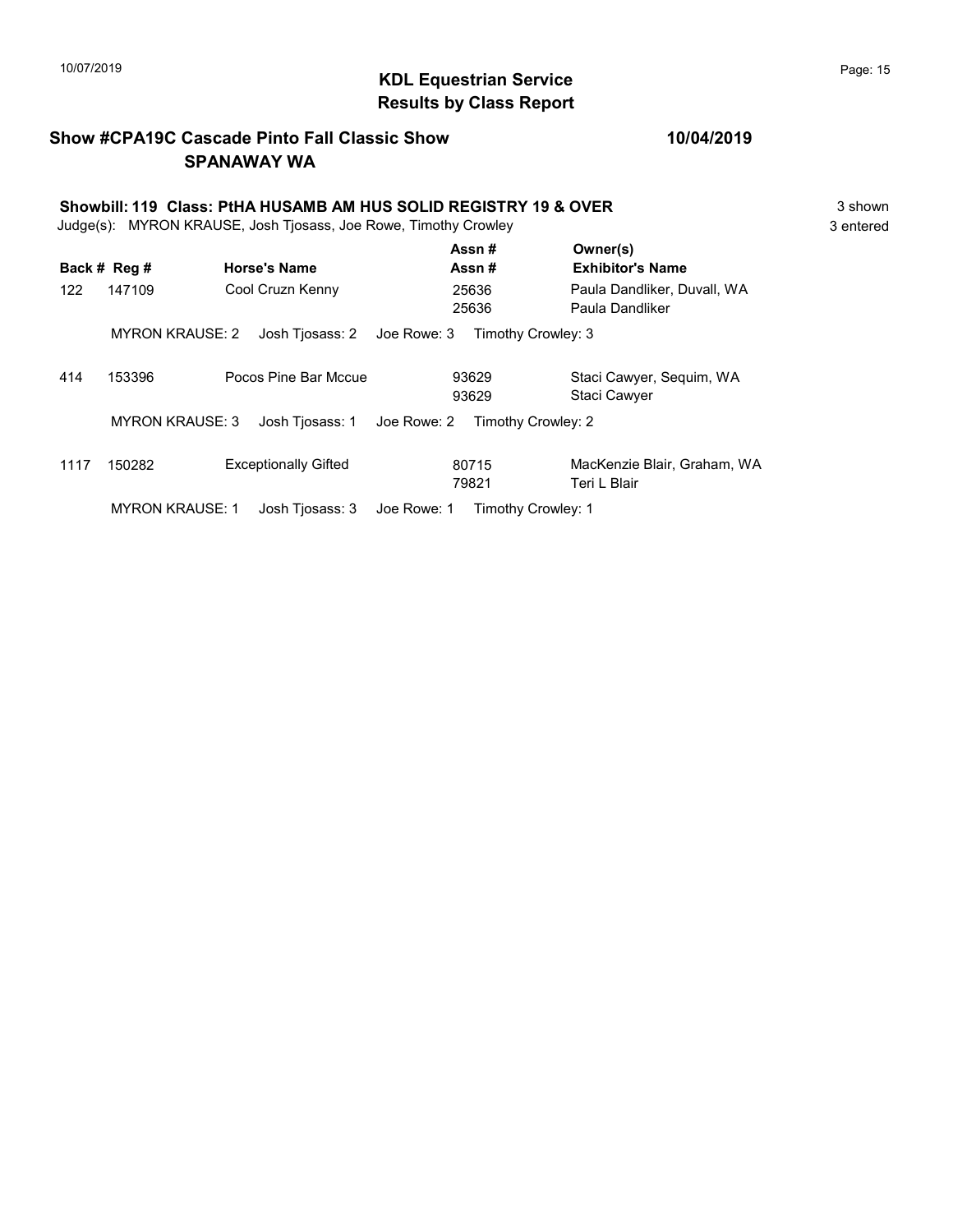# 10/07/2019 **Page: 16**  $\bullet$  Page: 16 Results by Class Report

### Show #CPA19C Cascade Pinto Fall Classic Show SPANAWAY WA

|     | Showbill: 120 Class: PtHA HUSYA YA HUNTER U/SADDLE 18 & UNDER<br>Judge(s): MYRON KRAUSE, Josh Tjosass, Joe Rowe, Timothy Crowley |  |                     |                                |                                |                                                         |                                                         |           |  |  |
|-----|----------------------------------------------------------------------------------------------------------------------------------|--|---------------------|--------------------------------|--------------------------------|---------------------------------------------------------|---------------------------------------------------------|-----------|--|--|
|     | Back # Reg #                                                                                                                     |  | <b>Horse's Name</b> |                                | Assn#<br>Assn #                |                                                         | Owner(s)<br><b>Exhibitor's Name</b>                     | 7 entered |  |  |
| 155 | A Lady With Assets<br>137528                                                                                                     |  |                     | 137528<br>137528               |                                | Madison Wojcek, Bremerton, WA<br>Madison Wojcek         |                                                         |           |  |  |
|     | <b>MYRON KRAUSE: 1</b>                                                                                                           |  | Josh Tjosass: 1     | Joe Rowe: 2 Timothy Crowley: 4 |                                |                                                         |                                                         |           |  |  |
| 401 | 137709<br>One Fancy Dream                                                                                                        |  |                     |                                | 83633<br>83633                 |                                                         | Lexie Scott, Seabeck, WA<br>Lexie Scott                 |           |  |  |
|     | <b>MYRON KRAUSE: 5</b>                                                                                                           |  | Josh Tjosass: 4     | Joe Rowe: 6 Timothy Crowley: 1 |                                |                                                         |                                                         |           |  |  |
| 405 | 154765<br>Think Ima Cando Hotty                                                                                                  |  |                     | 22302<br>94356                 |                                | Shannon Prigger, POULSBO, WA<br>Lyndsey Mooth           |                                                         |           |  |  |
|     | <b>MYRON KRAUSE: 6</b>                                                                                                           |  | Josh Tjosass: 6     | Joe Rowe: 5 Timothy Crowley: 3 |                                |                                                         |                                                         |           |  |  |
| 421 | 140236<br><b>Fancy Cutie</b>                                                                                                     |  |                     | 83041<br>83041                 |                                | Allison Kane, Ridgefield, WA<br><b>Allison Kane</b>     |                                                         |           |  |  |
|     | <b>MYRON KRAUSE: 3</b>                                                                                                           |  | Josh Tjosass: 5     |                                | Joe Rowe: 3 Timothy Crowley: 7 |                                                         |                                                         |           |  |  |
| 424 | Eyed B Stylin<br>123098                                                                                                          |  |                     | 93467<br>93467                 |                                | Brynn Stevenson, Kingston, WA<br><b>Brynn Stevenson</b> |                                                         |           |  |  |
|     | <b>MYRON KRAUSE: 4</b>                                                                                                           |  | Josh Tjosass: 3     | Joe Rowe: 4 Timothy Crowley: 6 |                                |                                                         |                                                         |           |  |  |
| 431 | 138876                                                                                                                           |  | Rap My Assets       |                                | 94633<br>94633                 |                                                         | Megan Truman, Yacolt, WA<br>Megan Truman                |           |  |  |
|     | <b>MYRON KRAUSE: 2</b>                                                                                                           |  | Josh Tjosass: 2     | Joe Rowe: 1                    |                                | Timothy Crowley: 2                                      |                                                         |           |  |  |
| 449 | 119404                                                                                                                           |  | Kenos Golden Diva   |                                | 119404<br>93626                |                                                         | Russelle Graf, Pt Angeles, WA<br><b>Riley Michaelis</b> |           |  |  |
|     | <b>MYRON KRAUSE: 7</b>                                                                                                           |  | Josh Tjosass: 7     | Joe Rowe: 7 Timothy Crowley: 5 |                                |                                                         |                                                         |           |  |  |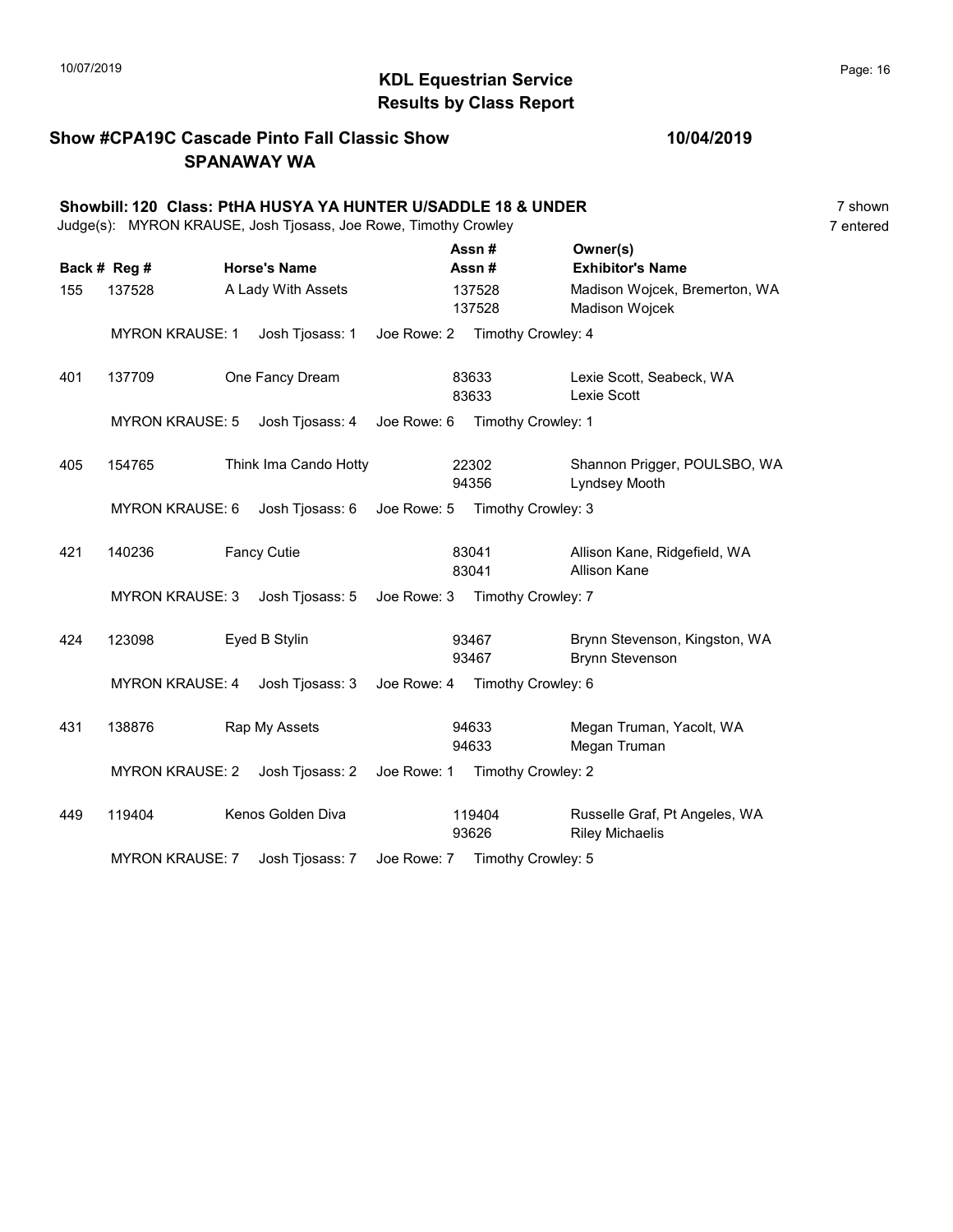# $\blacksquare$  10/07/2019 Page: 17 Results by Class Report

### Show #CPA19C Cascade Pinto Fall Classic Show SPANAWAY WA

### 10/04/2019

|     | Showbill: 123 Class: PtHA NHUY YA Novice Hunter Under Saddle<br>Judge(s): MYRON KRAUSE, Josh Tjosass, Joe Rowe, Timothy Crowley |                                |                    |                                                         |  |  |  |  |  |
|-----|---------------------------------------------------------------------------------------------------------------------------------|--------------------------------|--------------------|---------------------------------------------------------|--|--|--|--|--|
|     | Back # Reg #                                                                                                                    | <b>Horse's Name</b>            | Assn#<br>Assn#     | Owner(s)<br><b>Exhibitor's Name</b>                     |  |  |  |  |  |
| 401 | 137709                                                                                                                          | One Fancy Dream                | 83633<br>83633     | Lexie Scott. Seabeck. WA<br>Lexie Scott                 |  |  |  |  |  |
|     | <b>MYRON KRAUSE: 3</b>                                                                                                          | Josh Tjosass: 3<br>Joe Rowe: 3 | Timothy Crowley: 3 |                                                         |  |  |  |  |  |
| 405 | 154765                                                                                                                          | Think Ima Cando Hotty          | 22302<br>94356     | Shannon Prigger, POULSBO, WA<br>Lyndsey Mooth           |  |  |  |  |  |
|     | <b>MYRON KRAUSE: 2</b>                                                                                                          | Josh Tjosass: 2 Joe Rowe: 1    | Timothy Crowley: 2 |                                                         |  |  |  |  |  |
| 424 | 123098                                                                                                                          | Eyed B Stylin                  | 93467<br>93467     | Brynn Stevenson, Kingston, WA<br><b>Brynn Stevenson</b> |  |  |  |  |  |

MYRON KRAUSE: 1 Josh Tjosass: 1 Joe Rowe: 2 Timothy Crowley: 1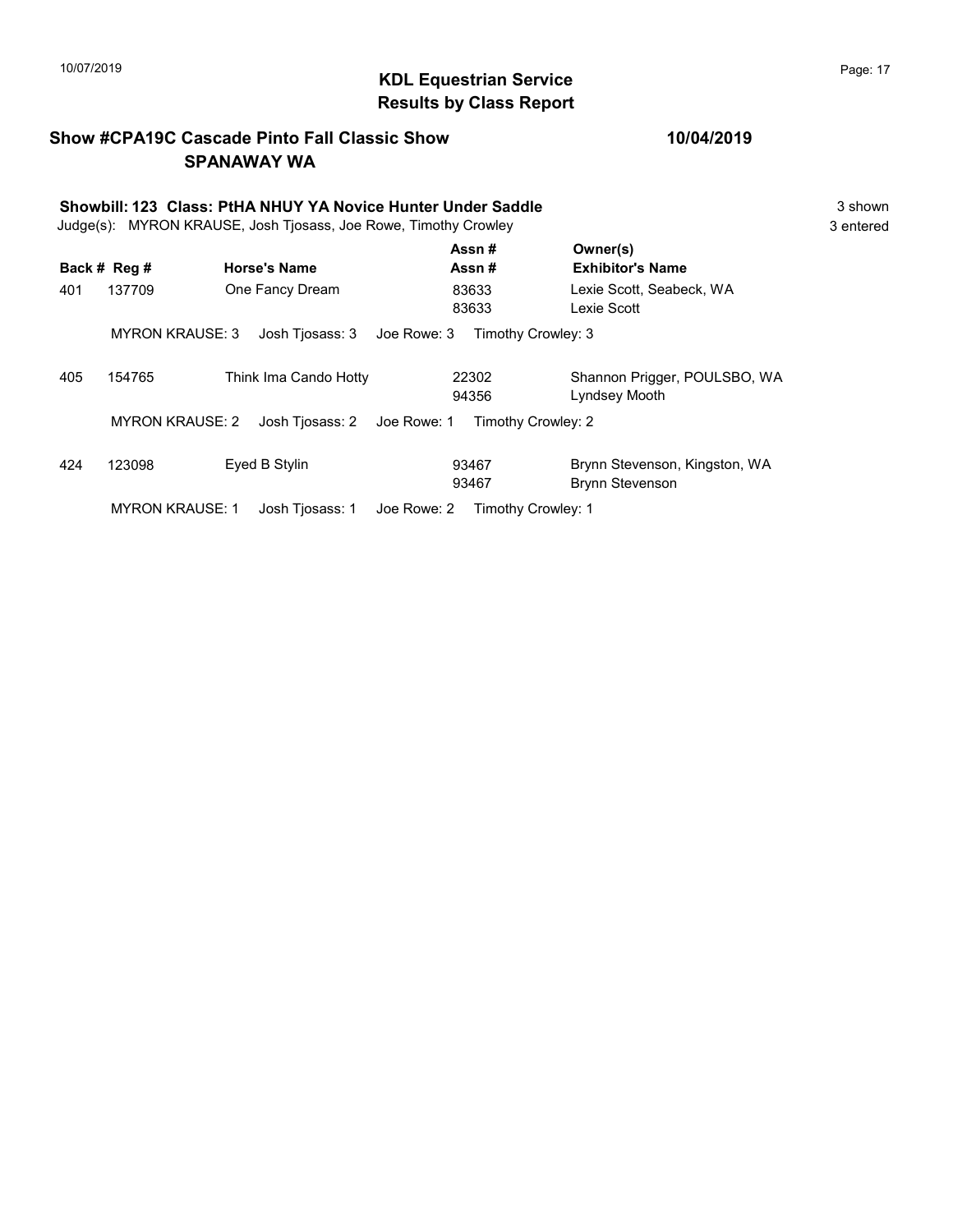# $\blacksquare$  10/07/2019 Page: 18 Results by Class Report

### Show #CPA19C Cascade Pinto Fall Classic Show SPANAWAY WA

# Showbill: 124 Class: PtHA HUSAM AM HUNTER U/SADDLE 19 & OVER<br>Judge(s): MYRON KRAUSE. Josh Tiosass. Joe Rowe. Timothy Crowley<br>2 entered

Judge(s): MYRON KRAUSE, Josh Tjosass, Joe Rowe, Timothy Crowley

|              |                        |                     | Assn#                             | Owner(s)                         |  |
|--------------|------------------------|---------------------|-----------------------------------|----------------------------------|--|
| Back # Reg # |                        | <b>Horse's Name</b> | Assn#                             | <b>Exhibitor's Name</b>          |  |
| 152902<br>56 |                        | R Big Time Rapper   | 80811                             | Nelson / Wiese, West Linn, OR    |  |
|              |                        |                     | 38444                             | Noel Nelson                      |  |
|              | <b>MYRON KRAUSE: 1</b> | Josh Tiosass: 1     | Joe Rowe: 1<br>Timothy Crowley: 1 |                                  |  |
| 411          | 112163                 | Rap N Roll          | 63964                             | Elizabeth Strait, Pt Angeles, WA |  |
|              |                        |                     | 63964                             | <b>Elizabeth Strait</b>          |  |
|              | <b>MYRON KRAUSE: 2</b> | Josh Tiosass: 2     | Joe Rowe: 2<br>Timothy Crowley: 2 |                                  |  |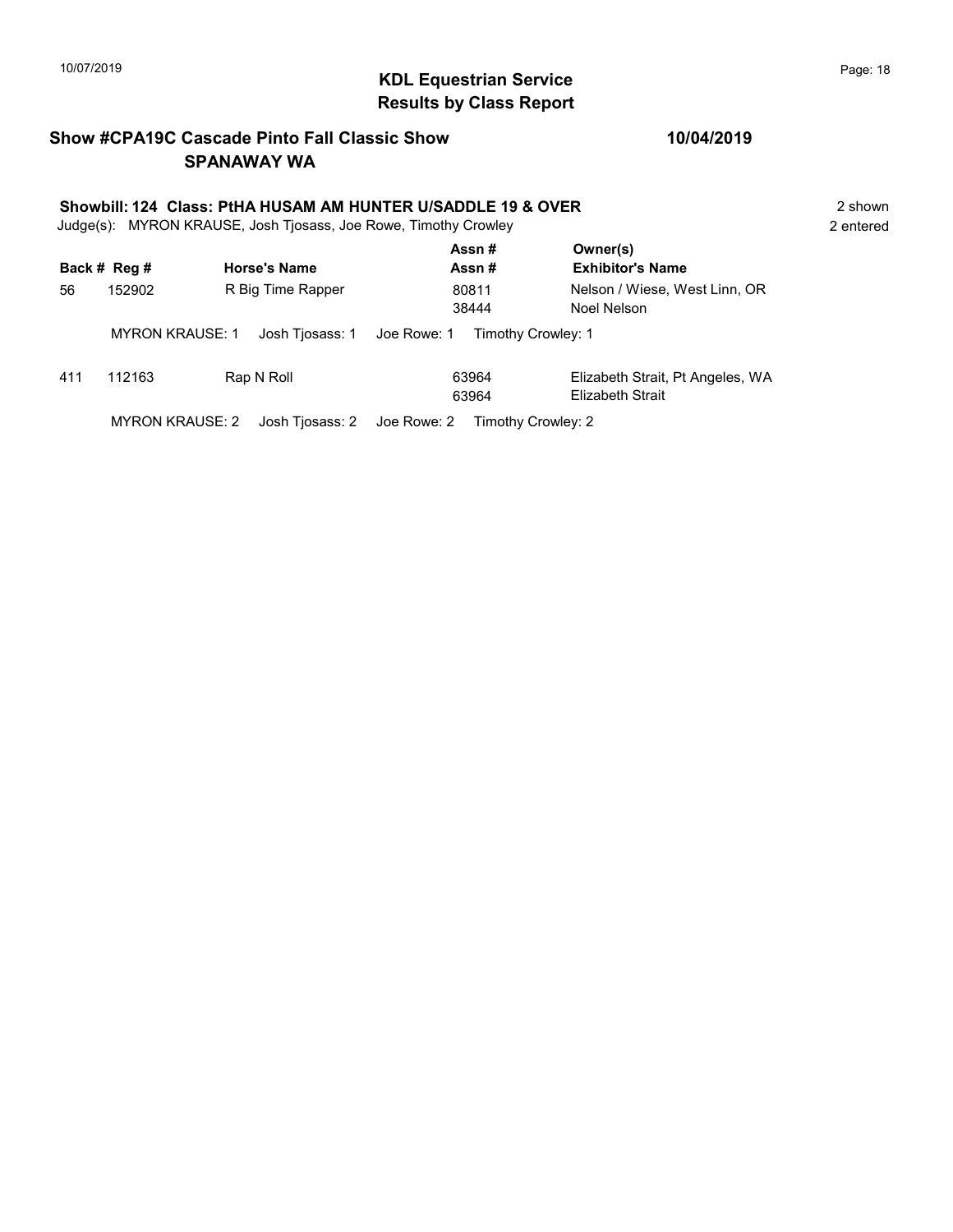# KDL Equestrian Service 10/07/2019 Page: 19 Results by Class Report

### Show #CPA19C Cascade Pinto Fall Classic Show SPANAWAY WA

|     | Showbill: 125 Class: PtHA NHUA AM Novice Hunter Under Saddle<br>Judge(s): MYRON KRAUSE, Josh Tjosass, Joe Rowe, Timothy Crowley |                      |                                   |                                                     |  |  |  |  |
|-----|---------------------------------------------------------------------------------------------------------------------------------|----------------------|-----------------------------------|-----------------------------------------------------|--|--|--|--|
|     | Back # Reg #                                                                                                                    | <b>Horse's Name</b>  | Assn#<br>Assn#                    | Owner(s)<br><b>Exhibitor's Name</b>                 |  |  |  |  |
| 218 | 152928                                                                                                                          | Pining For Chocolate | 22302<br>22302                    | Shannon Prigger, POULSBO, WA<br>Shannon Prigger     |  |  |  |  |
|     | <b>MYRON KRAUSE: 2</b>                                                                                                          | Josh Tjosass: 1      | Joe Rowe: 1<br>Timothy Crowley: 1 |                                                     |  |  |  |  |
| 412 | 152754                                                                                                                          | All To Fancy         | 74199<br>74199                    | Shelly Benzion, Granite Falls, WA<br>Shelly Benzion |  |  |  |  |
|     | <b>MYRON KRAUSE: 1</b>                                                                                                          | Josh Tjosass: 2      | Joe Rowe: 2<br>Timothy Crowley: 2 |                                                     |  |  |  |  |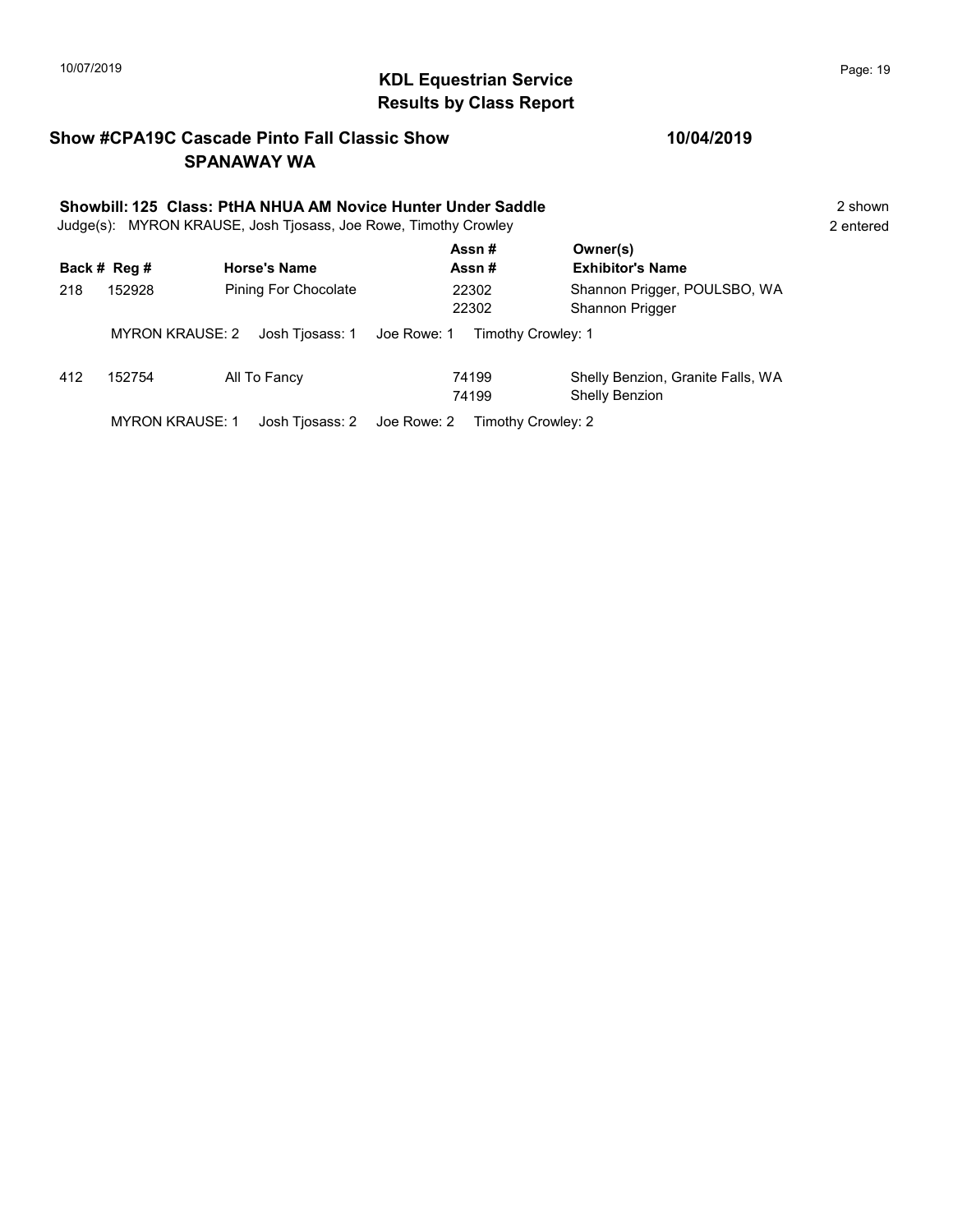### Show #CPA19C Cascade Pinto Fall Classic Show SPANAWAY WA

Showbill: 126 Class: OTAB WTEEA OTAB W/T English Eq 15 & Over<br>Judge(s): MYRON KRAUSE. Josh Tiosass. Joe Rowe. Timothy Crowley<br>6 entered Judge(s): MYRON KRAUSE, Josh Tjosass, Joe Rowe, Timothy Crowley

|                     |                        | <b>Horse's Name</b>       |             | Assn#<br>Assn#     | Owner(s)<br><b>Exhibitor's Name</b>                |
|---------------------|------------------------|---------------------------|-------------|--------------------|----------------------------------------------------|
| Back # Reg #<br>407 |                        | Whos Cry N Now            |             |                    | Lucca Merlino, Maple Valley, WA<br>Lucca Merlino   |
|                     | <b>MYRON KRAUSE: 1</b> | Josh Tjosass: 1           | Joe Rowe: 1 | Timothy Crowley: 1 |                                                    |
| 408                 |                        | AA Inxanaty               |             |                    | Julie Lemon, Gig Harbor, WA<br>Julie Lemon         |
|                     | <b>MYRON KRAUSE: 2</b> | Josh Tjosass: 2           | Joe Rowe: 2 | Timothy Crowley: 2 |                                                    |
| 434                 |                        | Dont Doubt Me Too         |             |                    | Mallory Dobbs, Olympia, WA<br><b>Mallory Dobbs</b> |
|                     | <b>MYRON KRAUSE: 4</b> | Josh Tjosass: 3           | Joe Rowe: 3 | Timothy Crowley: 3 |                                                    |
| 443                 |                        | <b>Tuhotmidun Eclipse</b> |             |                    | Tim Wigren, Ridgefield, WA<br>Tanya Moore          |
|                     | <b>MYRON KRAUSE: 5</b> | Josh Tjosass: 5           | Joe Rowe: 4 | Timothy Crowley: 4 |                                                    |
| 451                 |                        | <b>Blazin Begonias</b>    |             |                    | Andrea Robinson, Duncan, BC<br>Andrea Robinson     |
|                     | <b>MYRON KRAUSE: 6</b> | Josh Tjosass: 0           | Joe Rowe: 5 | Timothy Crowley: 0 |                                                    |
| 457                 |                        | <b>Rosie The Riveter</b>  |             |                    | Louise Doerrer, Snoqualmie, WA<br>Louise Doerrer   |
|                     | <b>MYRON KRAUSE: 3</b> | Josh Tjosass: 4           | Joe Rowe: 6 | Timothy Crowley: 5 |                                                    |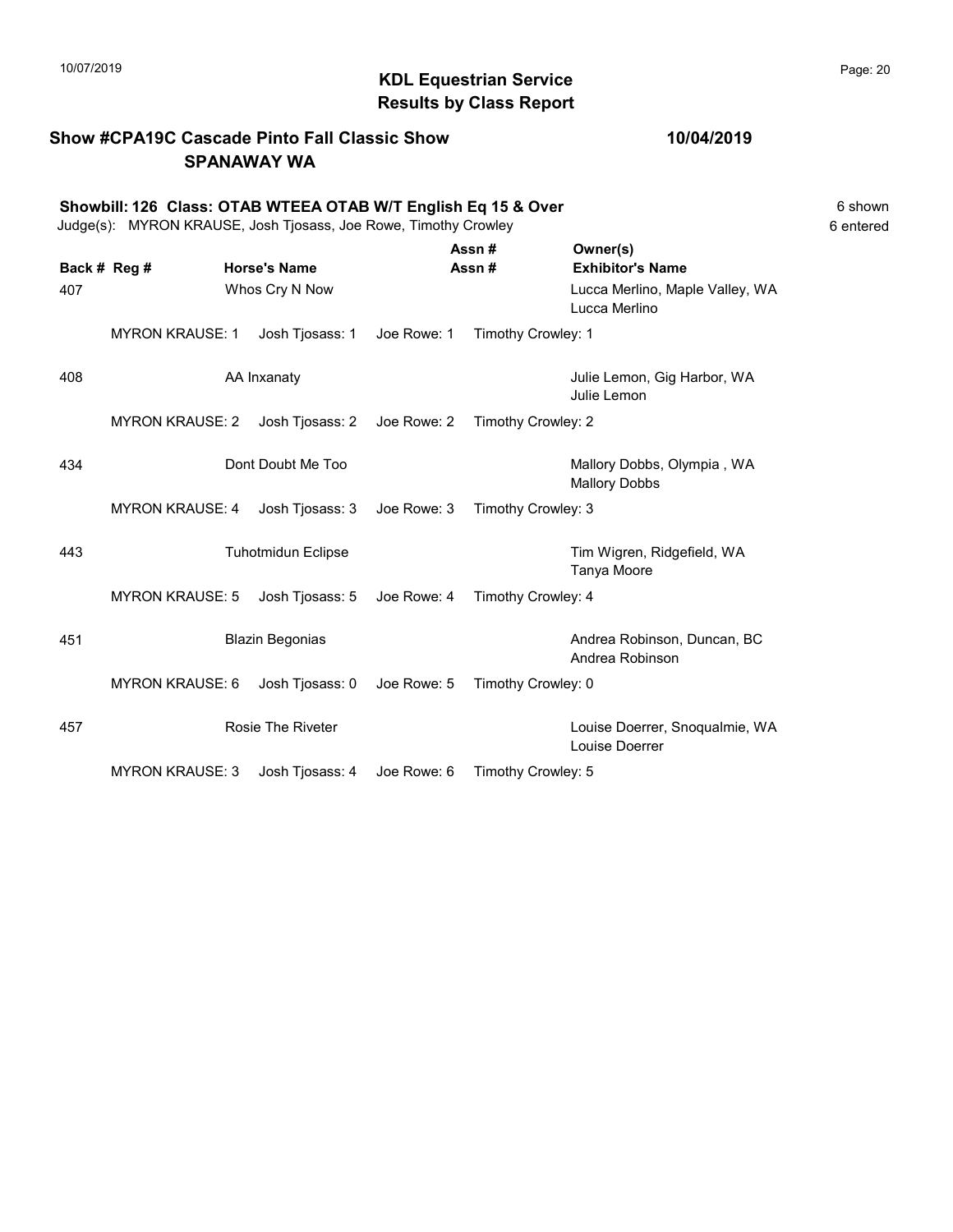# KDL Equestrian Service 10/07/2019 Page: 21 Results by Class Report

# Show #CPA19C Cascade Pinto Fall Classic Show SPANAWAY WA

|     | Showbill: 127 Class: OTAB WTEEQ OTAB W/T English Eq 14 & Un<br>4 shown<br>Judge(s): MYRON KRAUSE, Josh Tjosass, Joe Rowe, Timothy Crowley<br>4 entered |                      |                |                    |                                                         |  |  |  |
|-----|--------------------------------------------------------------------------------------------------------------------------------------------------------|----------------------|----------------|--------------------|---------------------------------------------------------|--|--|--|
|     | Back # Reg #                                                                                                                                           | <b>Horse's Name</b>  | Assn#<br>Assn# |                    | Owner(s)<br><b>Exhibitor's Name</b>                     |  |  |  |
| 441 |                                                                                                                                                        | A Special Asset      |                |                    | Adam & Gabi Johnson, Pt Angeles, WA<br>Brooklyn Johnson |  |  |  |
|     | <b>MYRON KRAUSE: 3</b>                                                                                                                                 | Josh Tjosass: 2      | Joe Rowe: 3    | Timothy Crowley: 4 |                                                         |  |  |  |
| 442 |                                                                                                                                                        | Rcr Cash My Pay Chex |                |                    | Adam & Gabi Johnson, Pt Angeles, WA<br>Evelyn Johnson   |  |  |  |
|     | <b>MYRON KRAUSE: 2</b>                                                                                                                                 | Josh Tjosass: 4      | Joe Rowe: 4    | Timothy Crowley: 3 |                                                         |  |  |  |
| 448 |                                                                                                                                                        | Im Good N Sleepy     |                |                    | Lydia Wainwright,<br>Lydia Wainwright                   |  |  |  |
|     | <b>MYRON KRAUSE: 1</b>                                                                                                                                 | Josh Tjosass: 1      | Joe Rowe: 1    | Timothy Crowley: 1 |                                                         |  |  |  |
| 452 |                                                                                                                                                        | Justafiably Fancy    |                |                    | Tracy Chonzena-Olney,<br><b>Elyse Morris</b>            |  |  |  |
|     | <b>MYRON KRAUSE: 4</b>                                                                                                                                 | Josh Tjosass: 3      | Joe Rowe: 2    | Timothy Crowley: 2 |                                                         |  |  |  |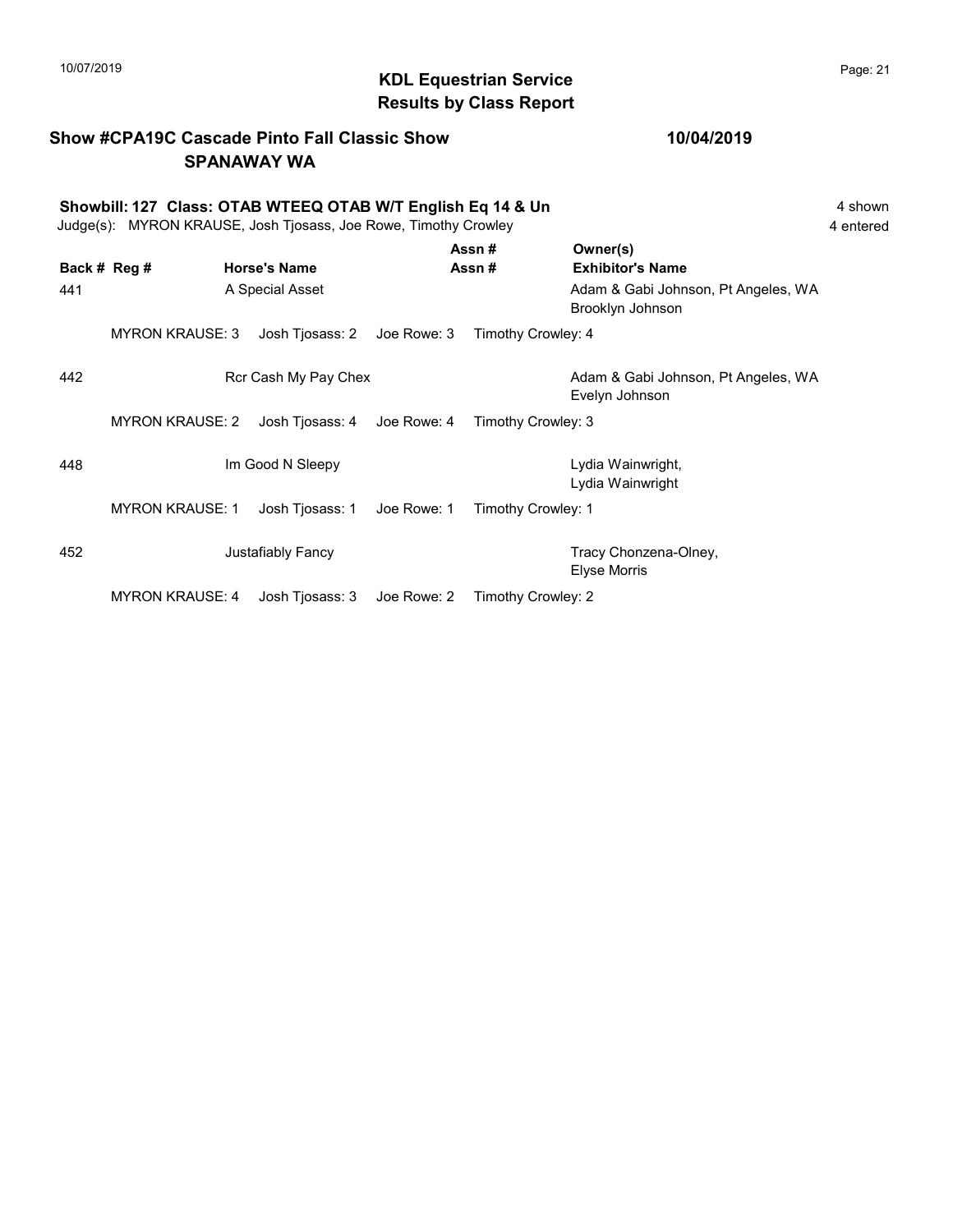# KDL Equestrian Service 10/07/2019 Page: 22 Results by Class Report

### Show #CPA19C Cascade Pinto Fall Classic Show SPANAWAY WA

|     | Showbill: 128 Class: PtHA WEEYE YA W/T English Eq 10 & Under<br>2 shown<br>Judge(s): MYRON KRAUSE, Josh Tjosass, Joe Rowe, Timothy Crowley<br>2 entered |                                |                         |                                                         |  |  |  |  |
|-----|---------------------------------------------------------------------------------------------------------------------------------------------------------|--------------------------------|-------------------------|---------------------------------------------------------|--|--|--|--|
|     | Back # Reg #                                                                                                                                            | <b>Horse's Name</b>            | Assn#<br>Assn#          | Owner(s)<br><b>Exhibitor's Name</b>                     |  |  |  |  |
| 441 | 145737                                                                                                                                                  | A Special Asset                | <b>NEW575A</b><br>91892 | Adam & Gabi Johnson, Pt Angeles, WA<br>Brooklyn Johnson |  |  |  |  |
|     | <b>MYRON KRAUSE: 1</b>                                                                                                                                  | Josh Tjosass: 1<br>Joe Rowe: 1 | Timothy Crowley: 1      |                                                         |  |  |  |  |
| 442 | 126435                                                                                                                                                  | Rcr Cash My Pay Chex           | NEW575A<br>92552        | Adam & Gabi Johnson, Pt Angeles, WA<br>Evelyn Johnson   |  |  |  |  |
|     | <b>MYRON KRAUSE: 2</b>                                                                                                                                  | Joe Rowe: 2<br>Josh Tjosass: 2 | Timothy Crowley: 2      |                                                         |  |  |  |  |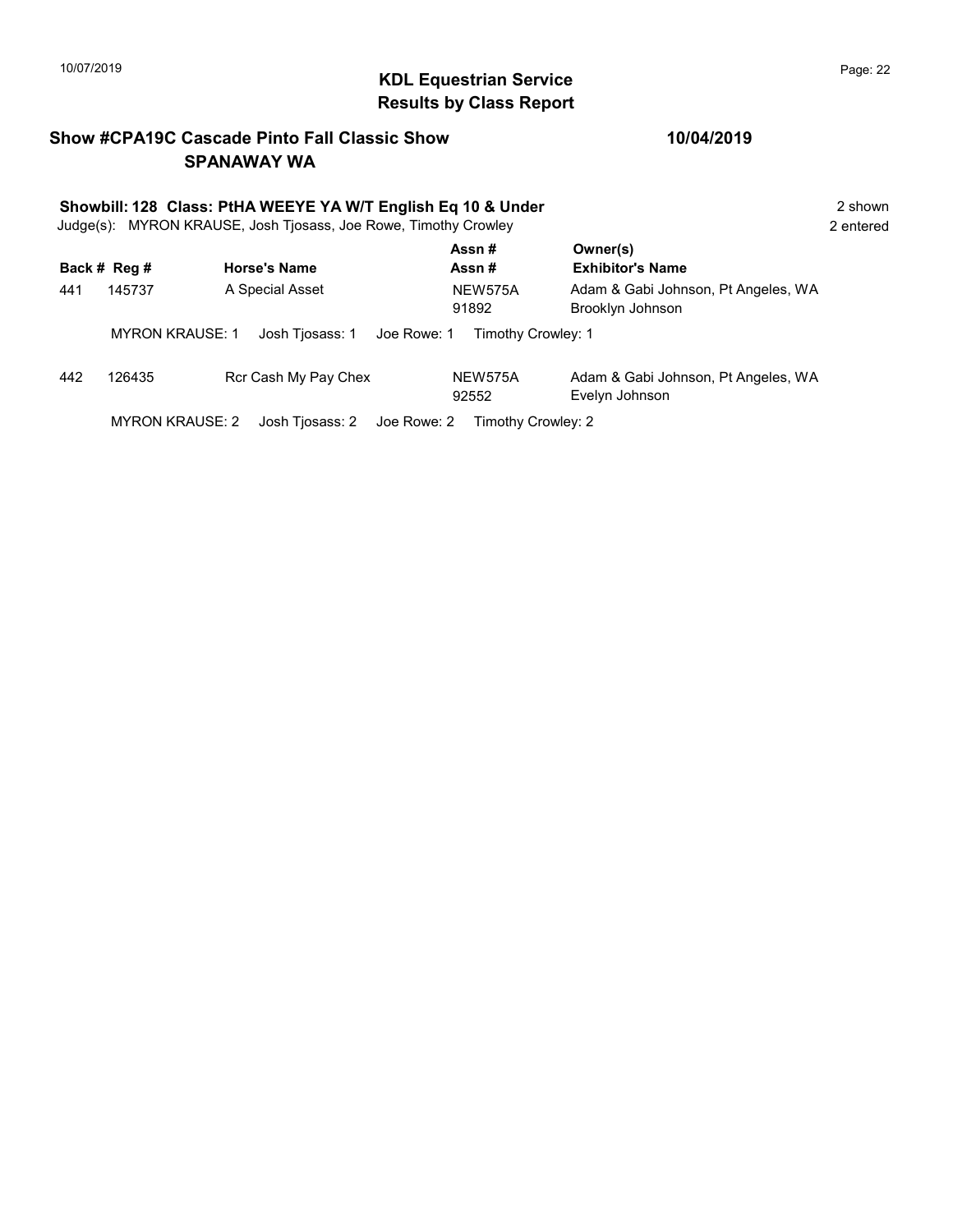# $\blacksquare$  10/07/2019 Page: 23  $\blacksquare$   $\blacksquare$   $\blacksquare$   $\blacksquare$   $\blacksquare$   $\blacksquare$   $\blacksquare$   $\blacksquare$   $\blacksquare$   $\blacksquare$   $\blacksquare$   $\blacksquare$   $\blacksquare$   $\blacksquare$   $\blacksquare$   $\blacksquare$   $\blacksquare$   $\blacksquare$   $\blacksquare$   $\blacksquare$   $\blacksquare$   $\blacksquare$   $\blacksquare$   $\blacksquare$   $\blacksquare$   $\blacksquare$   $\blacksquare$   $\blacksquare$ Results by Class Report

### Show #CPA19C Cascade Pinto Fall Classic Show SPANAWAY WA

|     | Showbill: 130 Class: PtHA WEEAE AM W/T English Equitation 19 & Ov<br>Judge(s): MYRON KRAUSE, Josh Tjosass, Joe Rowe, Timothy Crowley |                |                         |                                |                                     |                                                   |  |  |  |
|-----|--------------------------------------------------------------------------------------------------------------------------------------|----------------|-------------------------|--------------------------------|-------------------------------------|---------------------------------------------------|--|--|--|
|     | Back # Reg #<br><b>Horse's Name</b>                                                                                                  |                | Assn#<br>Assn#          |                                | Owner(s)<br><b>Exhibitor's Name</b> |                                                   |  |  |  |
| 407 | 1077984                                                                                                                              | Whos Cry N Now |                         | 35599<br>35599                 |                                     | Lucca Merlino, Maple Valley, WA<br>Lucca Merlino  |  |  |  |
|     | <b>MYRON KRAUSE: 1</b>                                                                                                               |                | Josh Tiosass: 1         | Joe Rowe: 1                    |                                     | Timothy Crowley: 2                                |  |  |  |
| 408 | 146351                                                                                                                               |                | AA Inxanaty             |                                | 75413<br>75413                      | Julie Lemon, Gig Harbor, WA<br>Julie Lemon        |  |  |  |
|     | <b>MYRON KRAUSE: 3</b><br>Josh Tjosass: 4                                                                                            |                | Joe Rowe: 4             |                                | Timothy Crowley: 1                  |                                                   |  |  |  |
| 418 | 155223                                                                                                                               |                | <b>Sweetness Secret</b> |                                | 55066<br>55066                      | Danielle Witke, Winlock, WA<br>Danielle Witke     |  |  |  |
|     | <b>MYRON KRAUSE: 0</b>                                                                                                               |                | Josh Tiosass: 5         | Joe Rowe: 0                    |                                     | Timothy Crowley: 0                                |  |  |  |
| 425 | 147417                                                                                                                               |                | Sir Lukas Remington     |                                | 38274<br>38274                      | Elaine K Simon, Camas, WA<br>Elaine K Simon       |  |  |  |
|     | <b>MYRON KRAUSE: 4</b>                                                                                                               |                | Josh Tjosass: 2         | Joe Rowe: 3                    |                                     | Timothy Crowley: 3                                |  |  |  |
| 432 | 155466                                                                                                                               |                | Pv Shes Specialized     |                                | 67683<br>67683                      | Kaytee Gibeau, Port Townsend, WA<br>Kaytee Gibeau |  |  |  |
|     | <b>MYRON KRAUSE: 2</b>                                                                                                               |                | Josh Tjosass: 3         | Joe Rowe: 2 Timothy Crowley: 4 |                                     |                                                   |  |  |  |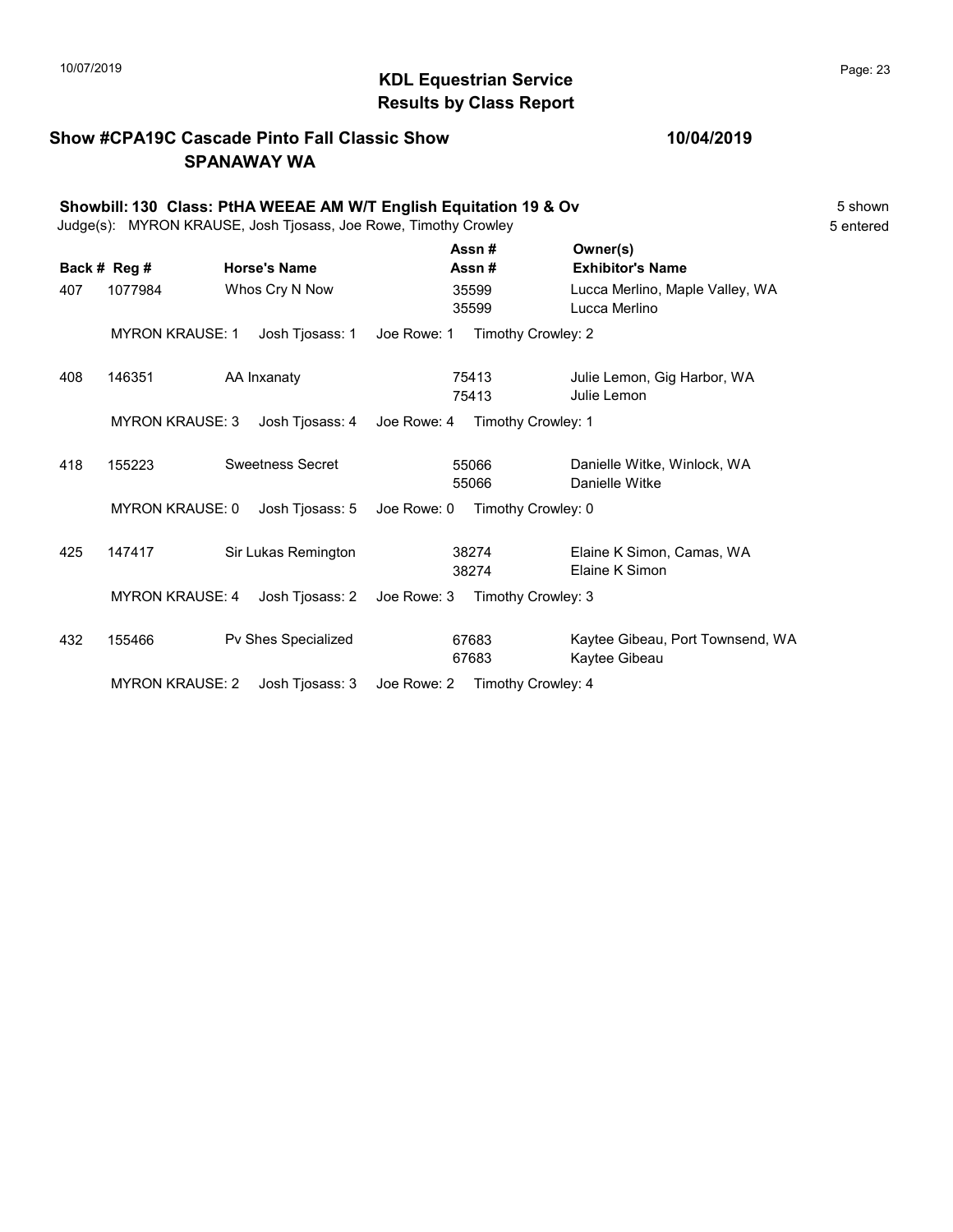### Show #CPA19C Cascade Pinto Fall Classic Show SPANAWAY WA

|              | Showbill: 131 Class: OTAB EEQO OTAB English Equitation All Ages/Types<br>Judge(s): MYRON KRAUSE, Josh Tjosass, Joe Rowe, Timothy Crowley<br>5 entered |                     |                             |                |                    |                                                        |  |  |
|--------------|-------------------------------------------------------------------------------------------------------------------------------------------------------|---------------------|-----------------------------|----------------|--------------------|--------------------------------------------------------|--|--|
| Back # Reg # |                                                                                                                                                       | <b>Horse's Name</b> |                             | Assn#<br>Assn# |                    | Owner(s)<br><b>Exhibitor's Name</b>                    |  |  |
| 421          |                                                                                                                                                       |                     | <b>Fancy Cutie</b>          |                |                    | Allison Kane, Ridgefield, WA<br>Allison Kane           |  |  |
|              | <b>MYRON KRAUSE: 1</b>                                                                                                                                |                     | Josh Tjosass: 3 Joe Rowe: 2 |                | Timothy Crowley: 3 |                                                        |  |  |
| 431          |                                                                                                                                                       |                     | Rap My Assets               |                |                    | Megan Truman, Yacolt, WA<br>Megan Truman               |  |  |
|              | <b>MYRON KRAUSE: 3</b>                                                                                                                                |                     | Josh Tjosass: 2 Joe Rowe: 4 |                | Timothy Crowley: 4 |                                                        |  |  |
| 443          |                                                                                                                                                       |                     | <b>Tuhotmidun Eclipse</b>   |                |                    | Tim Wigren, Ridgefield, WA<br>Tanya Moore              |  |  |
|              | <b>MYRON KRAUSE: 5</b>                                                                                                                                |                     | Josh Tjosass: 5 Joe Rowe: 5 |                | Timothy Crowley: 5 |                                                        |  |  |
| 450          |                                                                                                                                                       |                     | Shesa Certain Sensation     |                |                    | Courtney Brown, Rochester, WA<br><b>Courtney Brown</b> |  |  |
|              | <b>MYRON KRAUSE: 4</b>                                                                                                                                |                     | Josh Tjosass: 4 Joe Rowe: 3 |                | Timothy Crowley: 1 |                                                        |  |  |
| 455          |                                                                                                                                                       |                     | Ultimate Pepper Jack        |                |                    | Crystal Fallon, Puyallup, WA<br><b>Crystal Fallon</b>  |  |  |

MYRON KRAUSE: 2 Josh Tjosass: 1 Joe Rowe: 1 Timothy Crowley: 2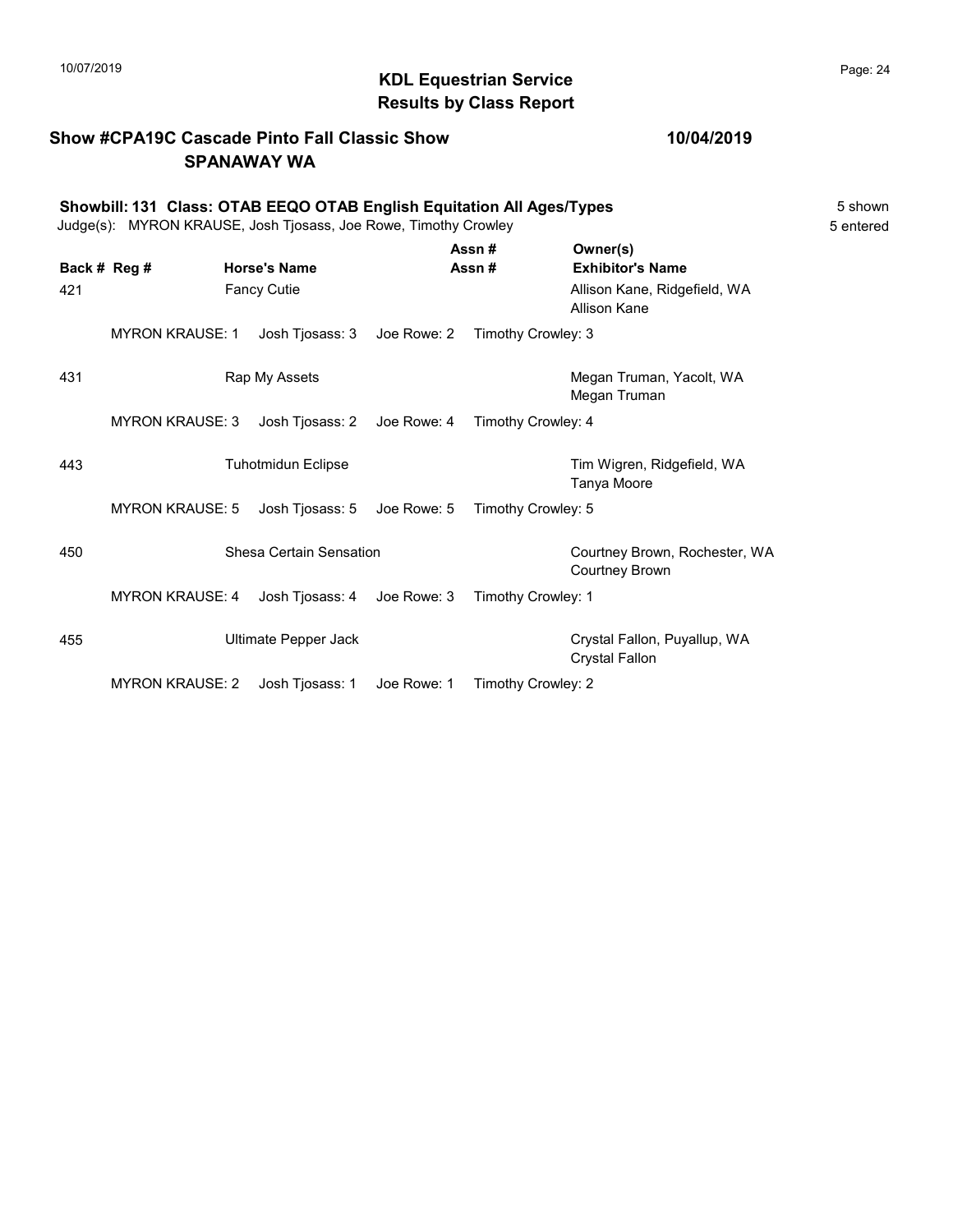# 10/07/2019 **Page: 25**  $\bullet$  **CDL Equestrian Service**  $\bullet$  Page: 25 Results by Class Report

### Show #CPA19C Cascade Pinto Fall Classic Show SPANAWAY WA

|     | Showbill: 132 Class: PtHA NEEY YA Novice Youth English Equitation<br>Judge(s): MYRON KRAUSE, Josh Tjosass, Joe Rowe, Timothy Crowley |  |                       |             |                 |                                                         |  |  |  |
|-----|--------------------------------------------------------------------------------------------------------------------------------------|--|-----------------------|-------------|-----------------|---------------------------------------------------------|--|--|--|
|     | Back # Reg #                                                                                                                         |  | <b>Horse's Name</b>   |             | Assn#<br>Assn#  | Owner(s)<br><b>Exhibitor's Name</b>                     |  |  |  |
| 401 | 137709                                                                                                                               |  | One Fancy Dream       |             | 83633<br>83633  | Lexie Scott, Seabeck, WA<br>Lexie Scott                 |  |  |  |
|     | <b>MYRON KRAUSE: 0</b>                                                                                                               |  | Josh Tjosass: 0       | Joe Rowe: 0 |                 | Timothy Crowley: 0                                      |  |  |  |
| 405 | 154765                                                                                                                               |  | Think Ima Cando Hotty |             | 22302<br>94356  | Shannon Prigger, POULSBO, WA<br>Lyndsey Mooth           |  |  |  |
|     | <b>MYRON KRAUSE: 1</b>                                                                                                               |  | Josh Tjosass: 1       | Joe Rowe: 1 |                 | Timothy Crowley: 1                                      |  |  |  |
| 424 | 123098                                                                                                                               |  | Eyed B Stylin         |             | 93467<br>93467  | Brynn Stevenson, Kingston, WA<br><b>Brynn Stevenson</b> |  |  |  |
|     | <b>MYRON KRAUSE: 2</b>                                                                                                               |  | Josh Tjosass: 2       | Joe Rowe: 2 |                 | Timothy Crowley: 3                                      |  |  |  |
| 449 | 119404                                                                                                                               |  | Kenos Golden Diva     |             | 119404<br>93626 | Russelle Graf, Pt Angeles, WA<br><b>Riley Michaelis</b> |  |  |  |

MYRON KRAUSE: 3 Josh Tjosass: 3 Joe Rowe: 3 Timothy Crowley: 2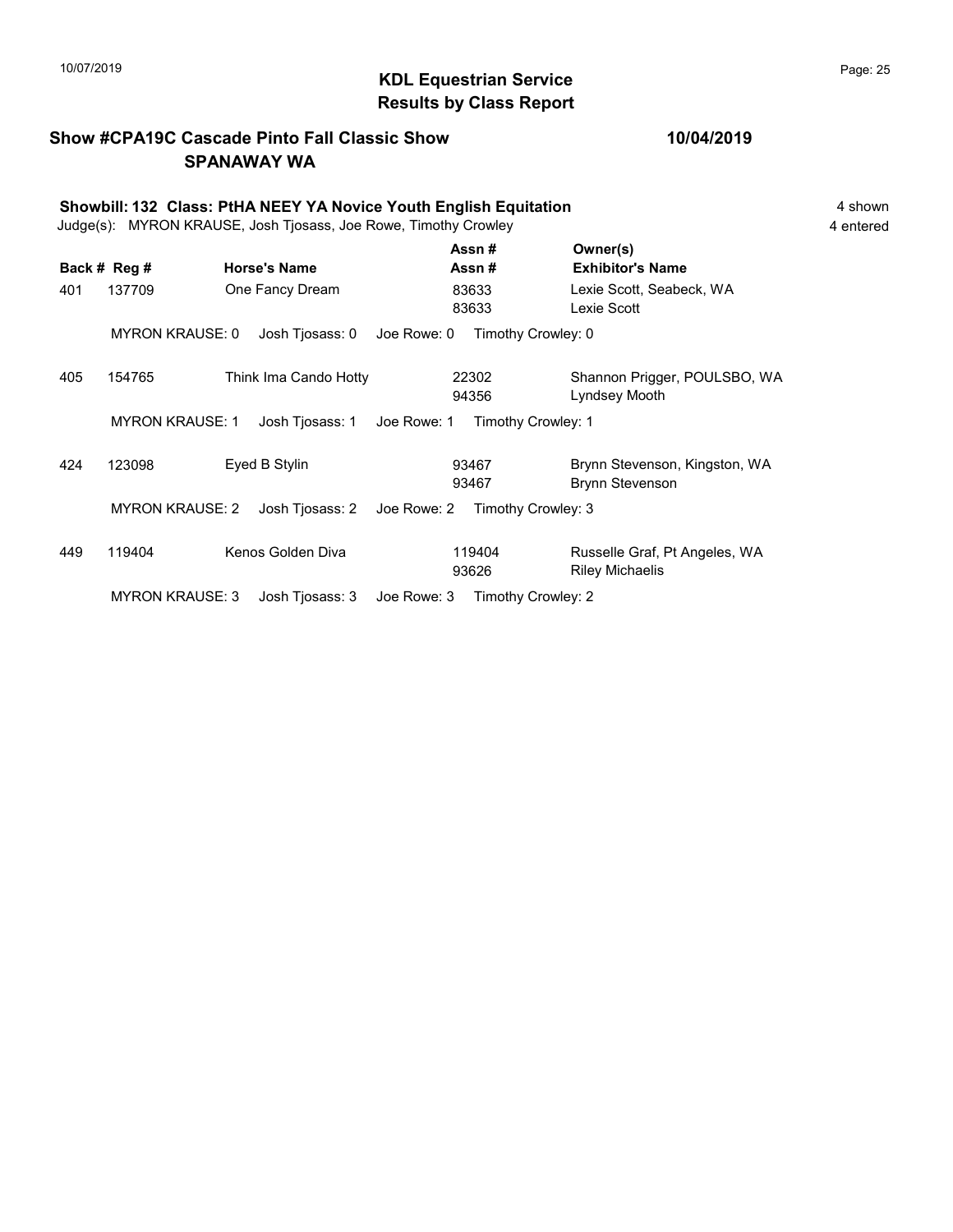# KDL Equestrian Service 10/07/2019 Page: 26 Results by Class Report

### Show #CPA19C Cascade Pinto Fall Classic Show SPANAWAY WA

|     | Showbill: 133 Class: PtHA EEQ3 YA English Equitation 18 & Under<br>Judge(s): MYRON KRAUSE, Josh Tjosass, Joe Rowe, Timothy Crowley |  |                       |             |       |                    |                                                         | 8 shown<br>8 entered |
|-----|------------------------------------------------------------------------------------------------------------------------------------|--|-----------------------|-------------|-------|--------------------|---------------------------------------------------------|----------------------|
|     | Back # Reg #                                                                                                                       |  | <b>Horse's Name</b>   |             |       | Assn#<br>Assn#     | Owner(s)<br><b>Exhibitor's Name</b>                     |                      |
| 155 | 137528                                                                                                                             |  | A Lady With Assets    |             |       | 137528<br>137528   | Madison Wojcek, Bremerton, WA<br>Madison Wojcek         |                      |
|     | <b>MYRON KRAUSE: 1</b>                                                                                                             |  | Josh Tjosass: 1       | Joe Rowe: 2 |       | Timothy Crowley: 1 |                                                         |                      |
| 401 | 137709                                                                                                                             |  | One Fancy Dream       |             |       | 83633<br>83633     | Lexie Scott, Seabeck, WA<br>Lexie Scott                 |                      |
|     | <b>MYRON KRAUSE: 0</b>                                                                                                             |  | Josh Tjosass: 0       | Joe Rowe: 0 |       | Timothy Crowley: 0 |                                                         |                      |
| 405 | 154765                                                                                                                             |  | Think Ima Cando Hotty |             |       | 22302<br>94356     | Shannon Prigger, POULSBO, WA<br>Lyndsey Mooth           |                      |
|     | <b>MYRON KRAUSE: 4</b>                                                                                                             |  | Josh Tjosass: 3       | Joe Rowe: 3 |       | Timothy Crowley: 4 |                                                         |                      |
| 421 | 140236                                                                                                                             |  | <b>Fancy Cutie</b>    |             | 83041 | 83041              | Allison Kane, Ridgefield, WA<br><b>Allison Kane</b>     |                      |
|     | <b>MYRON KRAUSE: 5</b>                                                                                                             |  | Josh Tjosass: 5       | Joe Rowe: 5 |       | Timothy Crowley: 5 |                                                         |                      |
| 424 | 123098                                                                                                                             |  | Eyed B Stylin         |             |       | 93467<br>93467     | Brynn Stevenson, Kingston, WA<br><b>Brynn Stevenson</b> |                      |
|     | <b>MYRON KRAUSE: 2</b>                                                                                                             |  | Josh Tjosass: 2       | Joe Rowe: 1 |       | Timothy Crowley: 2 |                                                         |                      |
| 431 | 138876                                                                                                                             |  | Rap My Assets         |             |       | 94633<br>94633     | Megan Truman, Yacolt, WA<br>Megan Truman                |                      |
|     | <b>MYRON KRAUSE: 3</b>                                                                                                             |  | Josh Tjosass: 4       | Joe Rowe: 4 |       | Timothy Crowley: 3 |                                                         |                      |
| 449 | 119404                                                                                                                             |  | Kenos Golden Diva     |             |       | 119404<br>93626    | Russelle Graf, Pt Angeles, WA<br><b>Riley Michaelis</b> |                      |
|     | <b>MYRON KRAUSE: 6</b>                                                                                                             |  | Josh Tjosass: 6       | Joe Rowe: 6 |       | Timothy Crowley: 6 |                                                         |                      |
| 456 | 145803                                                                                                                             |  | Hes Got The Scotch    |             |       | 77363<br>81985     | Katherine Cramer,<br>Payton Land                        |                      |

MYRON KRAUSE: 0 Josh Tjosass: 0 Joe Rowe: 0 Timothy Crowley: 0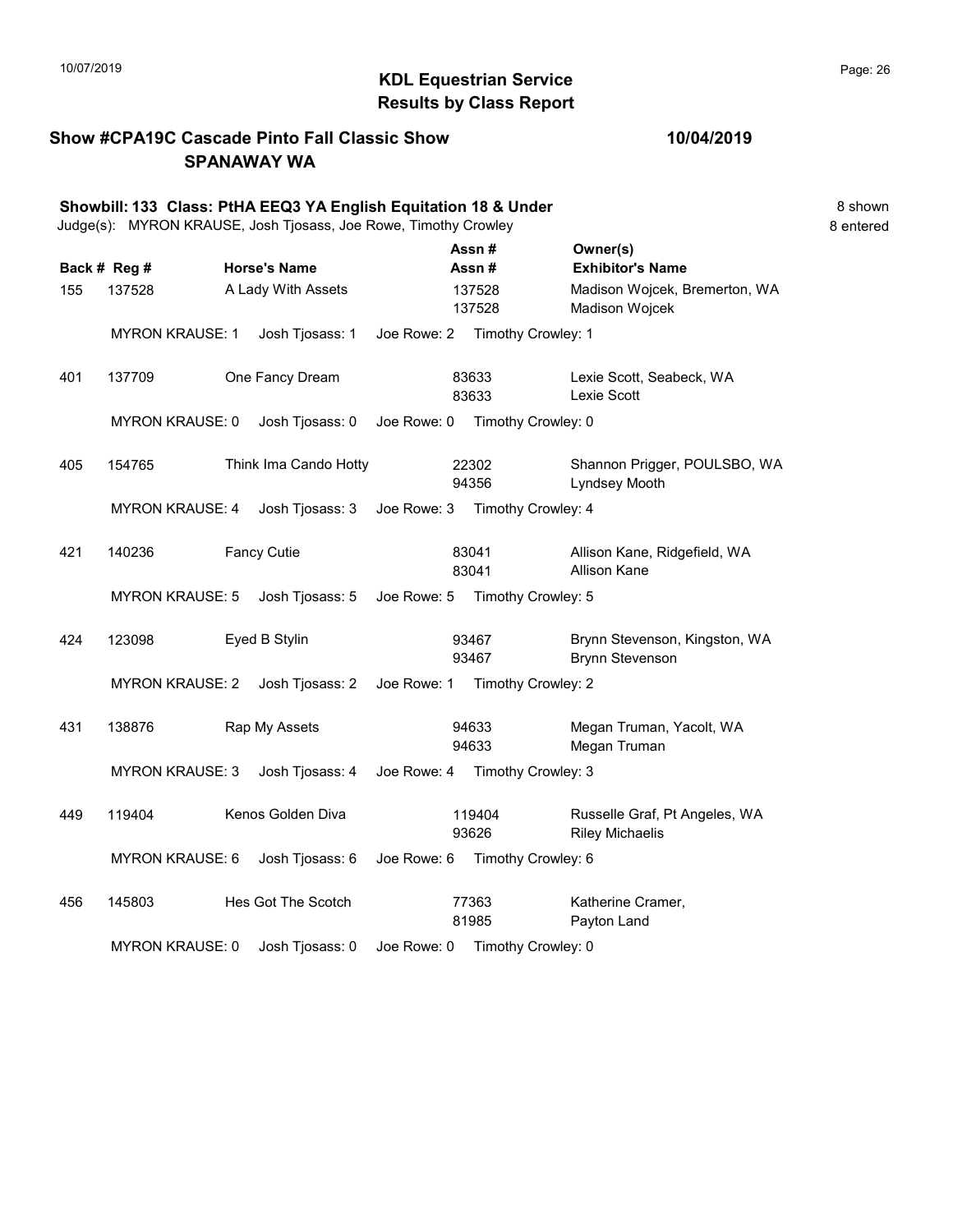# $\blacksquare$  10/07/2019 Page: 27  $\blacksquare$   $\blacksquare$   $\blacksquare$   $\blacksquare$   $\blacksquare$   $\blacksquare$   $\blacksquare$   $\blacksquare$   $\blacksquare$   $\blacksquare$   $\blacksquare$   $\blacksquare$   $\blacksquare$   $\blacksquare$   $\blacksquare$   $\blacksquare$   $\blacksquare$   $\blacksquare$   $\blacksquare$   $\blacksquare$   $\blacksquare$   $\blacksquare$   $\blacksquare$   $\blacksquare$   $\blacksquare$   $\blacksquare$   $\blacksquare$   $\blacksquare$ Results by Class Report

### Show #CPA19C Cascade Pinto Fall Classic Show SPANAWAY WA

### Showbill: 135 Class: PtHA NEE2 AM Nov English Equitation 1 Shown 1 shown

Judge(s): MYRON KRAUSE, Josh Tjosass, Joe Rowe, Timothy Crowley 1 entered 1 entered

|     |              |                     | Assn#          | Owner(s)                                                   |
|-----|--------------|---------------------|----------------|------------------------------------------------------------|
|     | Back # Reg # | <b>Horse's Name</b> | Assn#          | <b>Exhibitor's Name</b>                                    |
| 412 | 152754       | All To Fancy        | 74199<br>74199 | Shelly Benzion, Granite Falls, WA<br><b>Shelly Benzion</b> |

MYRON KRAUSE: 1 Josh Tjosass: 1 Joe Rowe: 1 Timothy Crowley: 1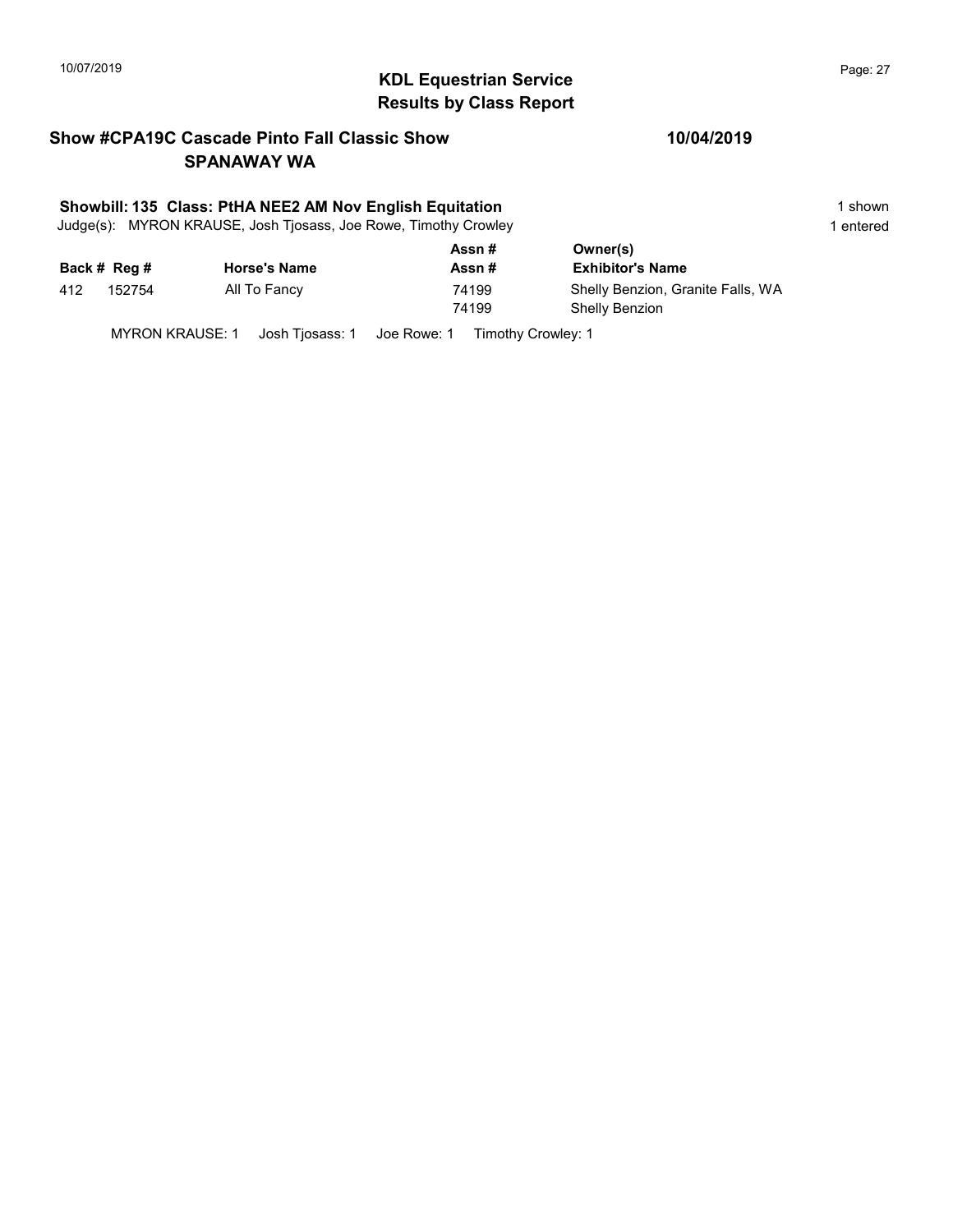# 10/07/2019 **Page: 28**  $\bullet$  **Page: 28**  $\bullet$  **Page: 28**  $\bullet$  **Page: 28**  $\bullet$  **Page: 28** Results by Class Report

### Show #CPA19C Cascade Pinto Fall Classic Show SPANAWAY WA

### 10/04/2019

| Showbill: 136 Class: PtHA EEQ4 AM English Equitation 19 & Over<br>Judge(s): MYRON KRAUSE, Josh Tjosass, Joe Rowe, Timothy Crowley |                        |                               |                    |                                                      |  |  |  |  |
|-----------------------------------------------------------------------------------------------------------------------------------|------------------------|-------------------------------|--------------------|------------------------------------------------------|--|--|--|--|
|                                                                                                                                   | Back # Reg #           | <b>Horse's Name</b>           | Assn#<br>Assn#     | Owner(s)<br><b>Exhibitor's Name</b>                  |  |  |  |  |
| 218                                                                                                                               | 152928                 | Pining For Chocolate          | 22302<br>22302     | Shannon Prigger, POULSBO, WA<br>Shannon Prigger      |  |  |  |  |
|                                                                                                                                   | <b>MYRON KRAUSE: 2</b> | Josh Tjosass: 2   Joe Rowe: 1 | Timothy Crowley: 2 |                                                      |  |  |  |  |
| 411                                                                                                                               | 112163                 | Rap N Roll                    | 63964<br>63964     | Elizabeth Strait, Pt Angeles, WA<br>Elizabeth Strait |  |  |  |  |

MYRON KRAUSE: 1 Josh Tjosass: 1 Joe Rowe: 2 Timothy Crowley: 1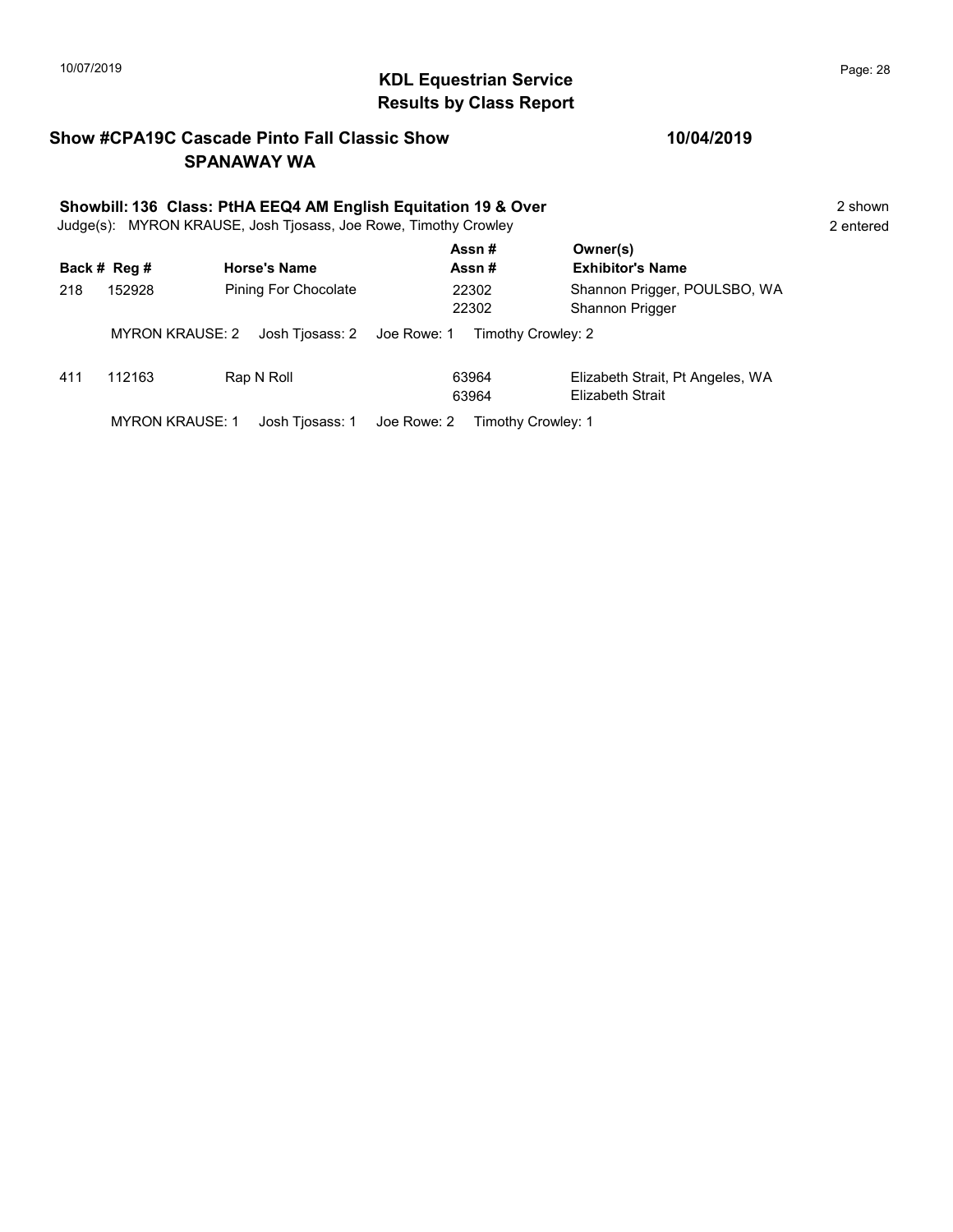# KDL Equestrian Service 10/07/2019 Page: 29 Results by Class Report

### Show #CPA19C Cascade Pinto Fall Classic Show SPANAWAY WA

|      | Showbill: 137 Class: PtHA EEQAB AM English Eq Solid Registry 19 & Ov<br>Judge(s): MYRON KRAUSE, Josh Tjosass, Joe Rowe, Timothy Crowley |                             |                                   |                                                |           |  |
|------|-----------------------------------------------------------------------------------------------------------------------------------------|-----------------------------|-----------------------------------|------------------------------------------------|-----------|--|
|      | Back # Reg #                                                                                                                            | <b>Horse's Name</b>         | Assn#<br>Assn#                    | Owner(s)<br><b>Exhibitor's Name</b>            | 3 entered |  |
| 122  | 147109                                                                                                                                  | Cool Cruzn Kenny            | 25636<br>25636                    | Paula Dandliker, Duvall, WA<br>Paula Dandliker |           |  |
|      | <b>MYRON KRAUSE: 2</b>                                                                                                                  | Josh Tjosass: 2             | Joe Rowe: 2                       | Timothy Crowley: 2                             |           |  |
| 414  | 153396                                                                                                                                  | Pocos Pine Bar Mccue        | 93629<br>93629                    | Staci Cawyer, Sequim, WA<br>Staci Cawyer       |           |  |
|      | <b>MYRON KRAUSE: 0</b>                                                                                                                  | Josh Tiosass: 0             | Joe Rowe: 0                       | Timothy Crowley: 0                             |           |  |
| 1117 | 150282                                                                                                                                  | <b>Exceptionally Gifted</b> | 80715<br>79821                    | MacKenzie Blair, Graham, WA<br>Teri L Blair    |           |  |
|      | <b>MYRON KRAUSE: 1</b>                                                                                                                  | Josh Tjosass: 1             | Joe Rowe: 1<br>Timothy Crowley: 1 |                                                |           |  |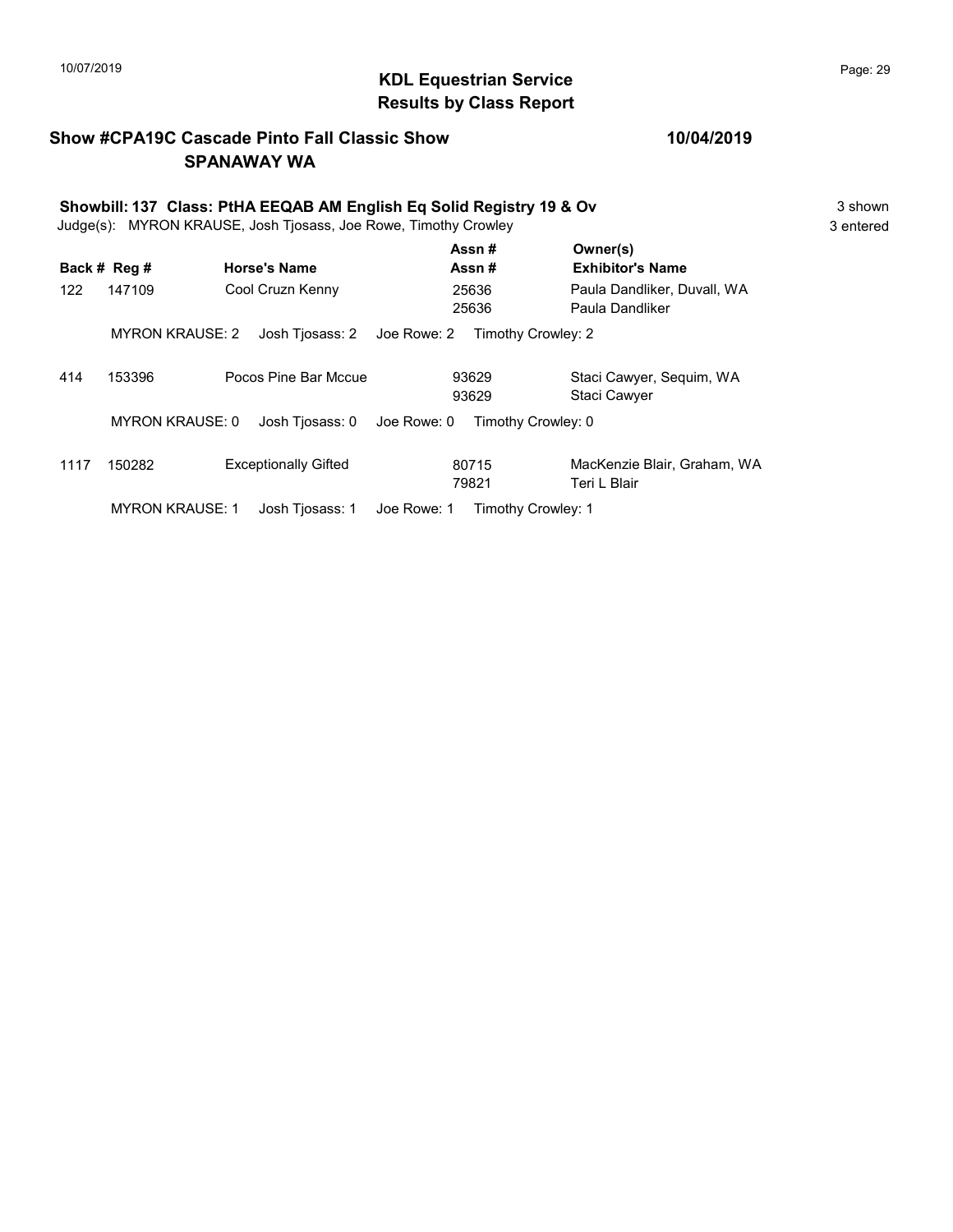# $\blacksquare$ 10/07/2019 Page: 30 Results by Class Report

### Show #CPA19C Cascade Pinto Fall Classic Show SPANAWAY WA

### 10/04/2019

|     | Showbill: 138 Class: OTAB EPO OTAB English Pleasure All Types/Ages<br>Judge(s): MYRON KRAUSE, Josh Tjosass, Joe Rowe, Timothy Crowley |                             |  |                    |                                                 |  |
|-----|---------------------------------------------------------------------------------------------------------------------------------------|-----------------------------|--|--------------------|-------------------------------------------------|--|
|     | Back # Reg #                                                                                                                          | <b>Horse's Name</b>         |  | Assn#<br>Assn #    | Owner(s)<br><b>Exhibitor's Name</b>             |  |
| 434 |                                                                                                                                       | Dont Doubt Me Too           |  |                    | Mallory Dobbs, Olympia, WA<br>Mallory Dobbs     |  |
|     | <b>MYRON KRAUSE: 4</b>                                                                                                                | Josh Tjosass: 4 Joe Rowe: 4 |  | Timothy Crowley: 4 |                                                 |  |
| 443 |                                                                                                                                       | <b>Tuhotmidun Eclipse</b>   |  |                    | Tim Wigren, Ridgefield, WA<br>Tanya Moore       |  |
|     | <b>MYRON KRAUSE: 3</b>                                                                                                                | Josh Tjosass: 1 Joe Rowe: 3 |  | Timothy Crowley: 2 |                                                 |  |
| 450 |                                                                                                                                       | Shesa Certain Sensation     |  |                    | Courtney Brown, Rochester, WA<br>Courtney Brown |  |
|     | <b>MYRON KRAUSE: 2</b>                                                                                                                | Josh Tjosass: 3 Joe Rowe: 2 |  | Timothy Crowley: 3 |                                                 |  |
| 455 |                                                                                                                                       | Ultimate Pepper Jack        |  |                    | Crystal Fallon, Puyallup, WA                    |  |

MYRON KRAUSE: 1 Josh Tjosass: 2 Joe Rowe: 1 Timothy Crowley: 1

Crystal Fallon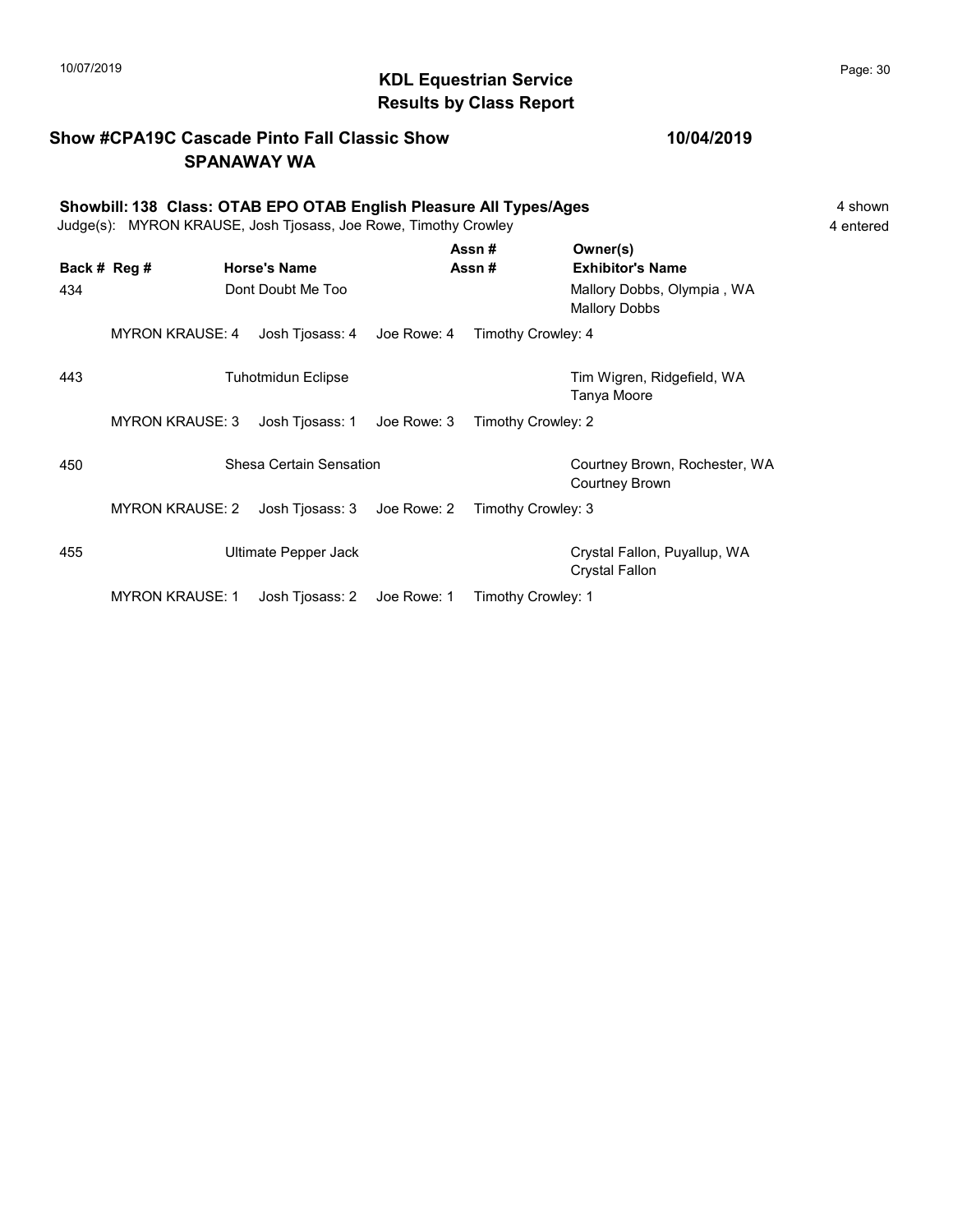# $\blacksquare$ 10/07/2019 Page: 31  $\blacksquare$   $\blacksquare$   $\blacksquare$   $\blacksquare$   $\blacksquare$   $\blacksquare$   $\blacksquare$   $\blacksquare$   $\blacksquare$   $\blacksquare$   $\blacksquare$   $\blacksquare$   $\blacksquare$   $\blacksquare$   $\blacksquare$   $\blacksquare$   $\blacksquare$   $\blacksquare$   $\blacksquare$   $\blacksquare$   $\blacksquare$   $\blacksquare$   $\blacksquare$   $\blacksquare$   $\blacksquare$   $\blacksquare$   $\blacksquare$   $\blacksquare$ Results by Class Report

### Show #CPA19C Cascade Pinto Fall Classic Show SPANAWAY WA

|     |                        | Showbill: 139 Class: PtHA EPJR2 English Pleasure Jr Horse All Types<br>Judge(s): MYRON KRAUSE, Josh Tjosass, Joe Rowe, Timothy Crowley |                                |                |                                                | 5 shown<br>5 entered |
|-----|------------------------|----------------------------------------------------------------------------------------------------------------------------------------|--------------------------------|----------------|------------------------------------------------|----------------------|
|     | Back # Reg #           | <b>Horse's Name</b>                                                                                                                    |                                | Assn#<br>Assn# | Owner(s)<br><b>Exhibitor's Name</b>            |                      |
| 24  | 153323                 | <b>JWR Up For Review</b>                                                                                                               |                                | 31011<br>31011 | Vicki Nielsen, Rainier, WA<br>Vicki Nielsen    |                      |
|     | <b>MYRON KRAUSE: 5</b> | Josh Tjosass: 5                                                                                                                        | Joe Rowe: 5 Timothy Crowley: 5 |                |                                                |                      |
| 56  | 152902                 | R Big Time Rapper                                                                                                                      |                                | 80811<br>38444 | Nelson / Wiese, West Linn, OR<br>Noel Nelson   |                      |
|     | <b>MYRON KRAUSE: 2</b> | Josh Tjosass: 1                                                                                                                        | Joe Rowe: 3                    |                | Timothy Crowley: 2                             |                      |
| 227 | 150728                 | Envy My Moonlite                                                                                                                       |                                | 78862<br>27094 | Sharon Hedlund, Auburn, WA<br>Jean Garcia      |                      |
|     | <b>MYRON KRAUSE: 4</b> | Josh Tjosass: 3                                                                                                                        | Joe Rowe: 1                    |                | Timothy Crowley: 1                             |                      |
| 400 | 151359                 | Special Impulse                                                                                                                        |                                | 48734<br>91419 | Tina Johnson, Sequim, WA<br>Elizabeth Wagner   |                      |
|     | <b>MYRON KRAUSE: 3</b> | Josh Tjosass: 4                                                                                                                        | Joe Rowe: 2                    |                | Timothy Crowley: 3                             |                      |
| 447 | WDWA16-33              | Dnze N On Fire                                                                                                                         |                                | 13150<br>13150 | Molly Clark, Shelton, WA<br><b>Molly Clark</b> |                      |
|     | <b>MYRON KRAUSE: 1</b> | Josh Tjosass: 2                                                                                                                        | Joe Rowe: 4                    |                | Timothy Crowley: 4                             |                      |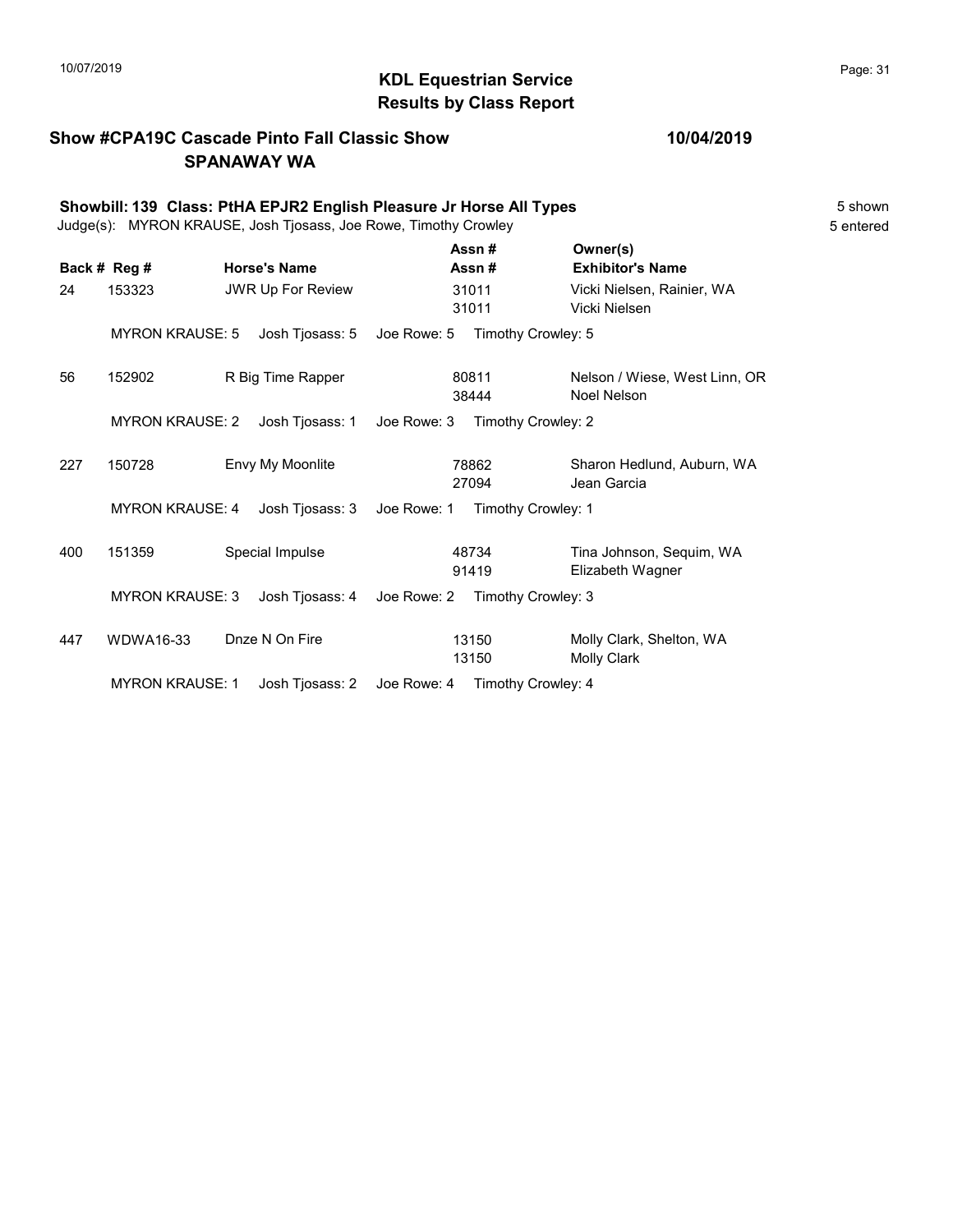# KDL Equestrian Service 10/07/2019 Page: 32 Results by Class Report

### Show #CPA19C Cascade Pinto Fall Classic Show SPANAWAY WA

|     | Showbill: 141 Class: OTAB WTEPA OTAB W/T English Plsr 15 & Over<br>Judge(s): MYRON KRAUSE, Josh Tjosass, Joe Rowe, Timothy Crowley |  |                               |                                |                    |                                                    |  |
|-----|------------------------------------------------------------------------------------------------------------------------------------|--|-------------------------------|--------------------------------|--------------------|----------------------------------------------------|--|
|     | Back # Reg #                                                                                                                       |  | <b>Horse's Name</b>           |                                | Assn#<br>Assn#     | Owner(s)<br><b>Exhibitor's Name</b>                |  |
| 407 | 1077984                                                                                                                            |  | Whos Cry N Now                |                                | 35599              | Lucca Merlino, Maple Valley, WA<br>Lucca Merlino   |  |
|     | <b>MYRON KRAUSE: 3</b>                                                                                                             |  | Josh Tjosass: 2   Joe Rowe: 1 |                                | Timothy Crowley: 1 |                                                    |  |
| 408 | 146351                                                                                                                             |  | AA Inxanaty                   |                                | 75413              | Julie Lemon, Gig Harbor, WA<br>Julie Lemon         |  |
|     | <b>MYRON KRAUSE: 1</b>                                                                                                             |  | Josh Tjosass: 4               | Joe Rowe: 5                    | Timothy Crowley: 5 |                                                    |  |
| 425 | 147417                                                                                                                             |  | Sir Lukas Remington           |                                | 38274              | Elaine K Simon, Camas, WA<br>Elaine K Simon        |  |
|     | <b>MYRON KRAUSE: 4</b>                                                                                                             |  | Josh Tjosass: 3               | Joe Rowe: 6 Timothy Crowley: 3 |                    |                                                    |  |
| 434 |                                                                                                                                    |  | Dont Doubt Me Too             |                                | 56315              | Mallory Dobbs, Olympia, WA<br><b>Mallory Dobbs</b> |  |
|     | <b>MYRON KRAUSE: 7</b>                                                                                                             |  | Josh Tjosass: 7               | Joe Rowe: 7 Timothy Crowley: 4 |                    |                                                    |  |
| 447 | <b>WDWA16-33</b>                                                                                                                   |  | Dnze N On Fire                |                                | 13150              | Molly Clark, Shelton, WA<br><b>Molly Clark</b>     |  |
|     | <b>MYRON KRAUSE: 2</b>                                                                                                             |  | Josh Tjosass: 1               | Joe Rowe: 4                    | Timothy Crowley: 2 |                                                    |  |
| 451 |                                                                                                                                    |  | <b>Blazin Begonias</b>        |                                | 72097              | Andrea Robinson, Duncan, BC<br>Andrea Robinson     |  |
|     | <b>MYRON KRAUSE: 5</b>                                                                                                             |  | Josh Tjosass: 5               | Joe Rowe: 2 Timothy Crowley: 7 |                    |                                                    |  |
| 457 |                                                                                                                                    |  | <b>Rosie The Riveter</b>      |                                | 93695              | Louise Doerrer, Snoqualmie, WA<br>Louise Doerrer   |  |
|     | <b>MYRON KRAUSE: 6</b>                                                                                                             |  | Josh Tjosass: 6               | Joe Rowe: 3 Timothy Crowley: 6 |                    |                                                    |  |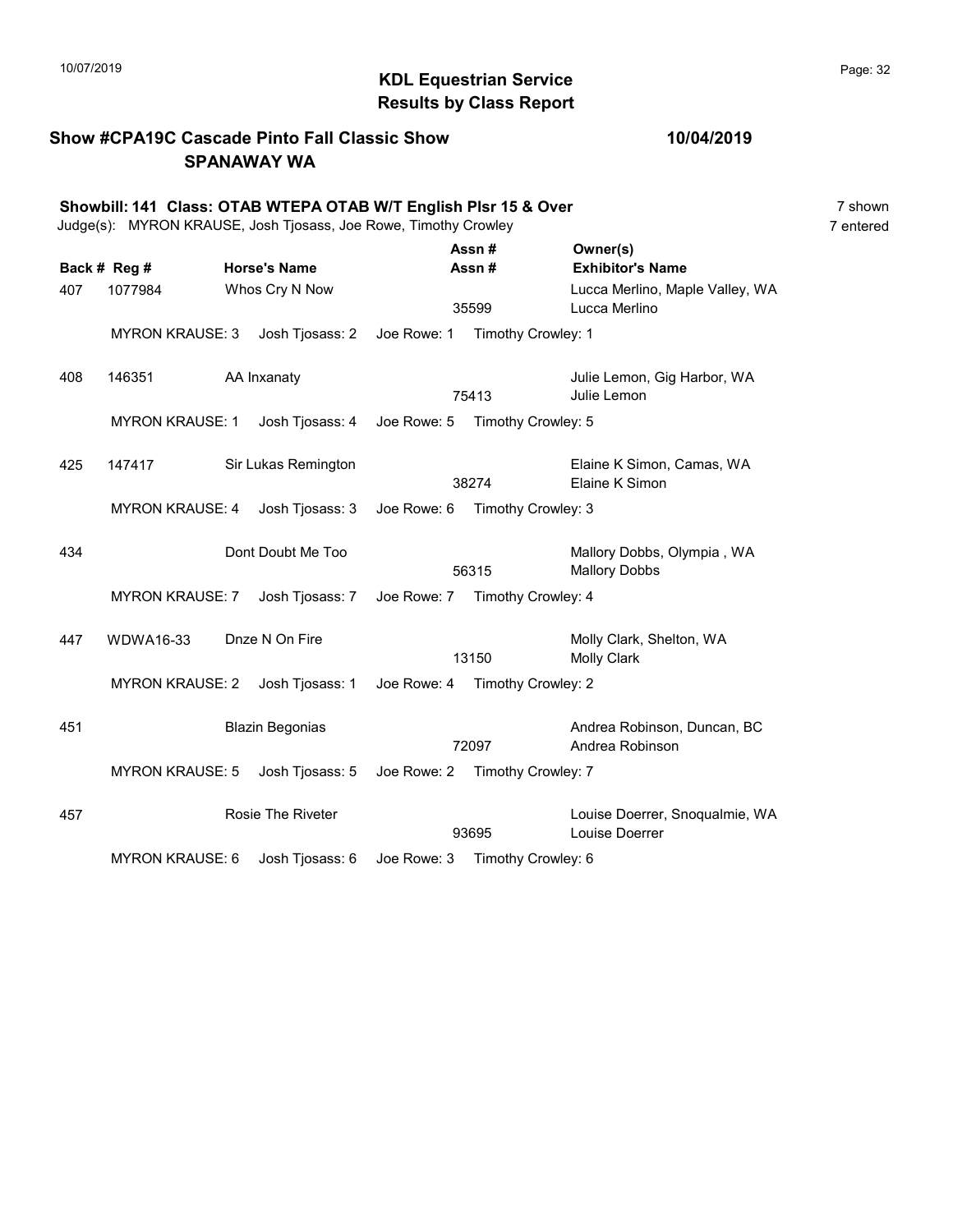# $\blacksquare$  10/07/2019 Page: 33  $\blacksquare$   $\blacksquare$   $\blacksquare$   $\blacksquare$   $\blacksquare$   $\blacksquare$   $\blacksquare$   $\blacksquare$   $\blacksquare$   $\blacksquare$   $\blacksquare$   $\blacksquare$   $\blacksquare$   $\blacksquare$   $\blacksquare$   $\blacksquare$   $\blacksquare$   $\blacksquare$   $\blacksquare$   $\blacksquare$   $\blacksquare$   $\blacksquare$   $\blacksquare$   $\blacksquare$   $\blacksquare$   $\blacksquare$   $\blacksquare$   $\blacksquare$ Results by Class Report

### Show #CPA19C Cascade Pinto Fall Classic Show SPANAWAY WA

### 10/04/2019

Showbill: 142 Class: OTAB WTEP14 OTAB W/T English Plsr 14 & Un<br>Judge(s): MYRON KRAUSE. Josh Tiosass. Joe Rowe. Timothy Crowley<br>4 entered

| Judge(s): MYRON KRAUSE, Josh Tjosass, Joe Rowe, Timothy Crowley | 4 entered |
|-----------------------------------------------------------------|-----------|
|-----------------------------------------------------------------|-----------|

| Back # Reg #<br>78 |                        | <b>Horse's Name</b><br>Hez A Burglar |             | Assn#<br>Assn# |                    | Owner(s)<br><b>Exhibitor's Name</b><br>Vicki Nielsen, Rainier, WA<br>Leah Kempinski |
|--------------------|------------------------|--------------------------------------|-------------|----------------|--------------------|-------------------------------------------------------------------------------------|
|                    | <b>MYRON KRAUSE: 3</b> | Josh Tjosass: 4                      | Joe Rowe: 3 |                | Timothy Crowley: 4 |                                                                                     |
| 440                |                        | <b>Sweet Talking Hunter</b>          |             |                |                    | Lydia Wainwright,<br>Naomi Wainwright                                               |
|                    | <b>MYRON KRAUSE: 1</b> | Josh Tjosass: 1                      | Joe Rowe: 1 |                | Timothy Crowley: 1 |                                                                                     |
| 441                |                        | A Special Asset                      |             |                |                    | Adam & Gabi Johnson, Pt Angeles, WA<br>Brooklyn Johnson                             |
|                    | <b>MYRON KRAUSE: 2</b> | Josh Tjosass: 2                      | Joe Rowe: 2 |                | Timothy Crowley: 2 |                                                                                     |
| 442                |                        | Rcr Cash My Pay Chex                 |             |                |                    | Adam & Gabi Johnson, Pt Angeles, WA<br>Evelyn Johnson                               |
|                    | <b>MYRON KRAUSE: 4</b> | Josh Tjosass: 3                      | Joe Rowe: 4 |                | Timothy Crowley: 3 |                                                                                     |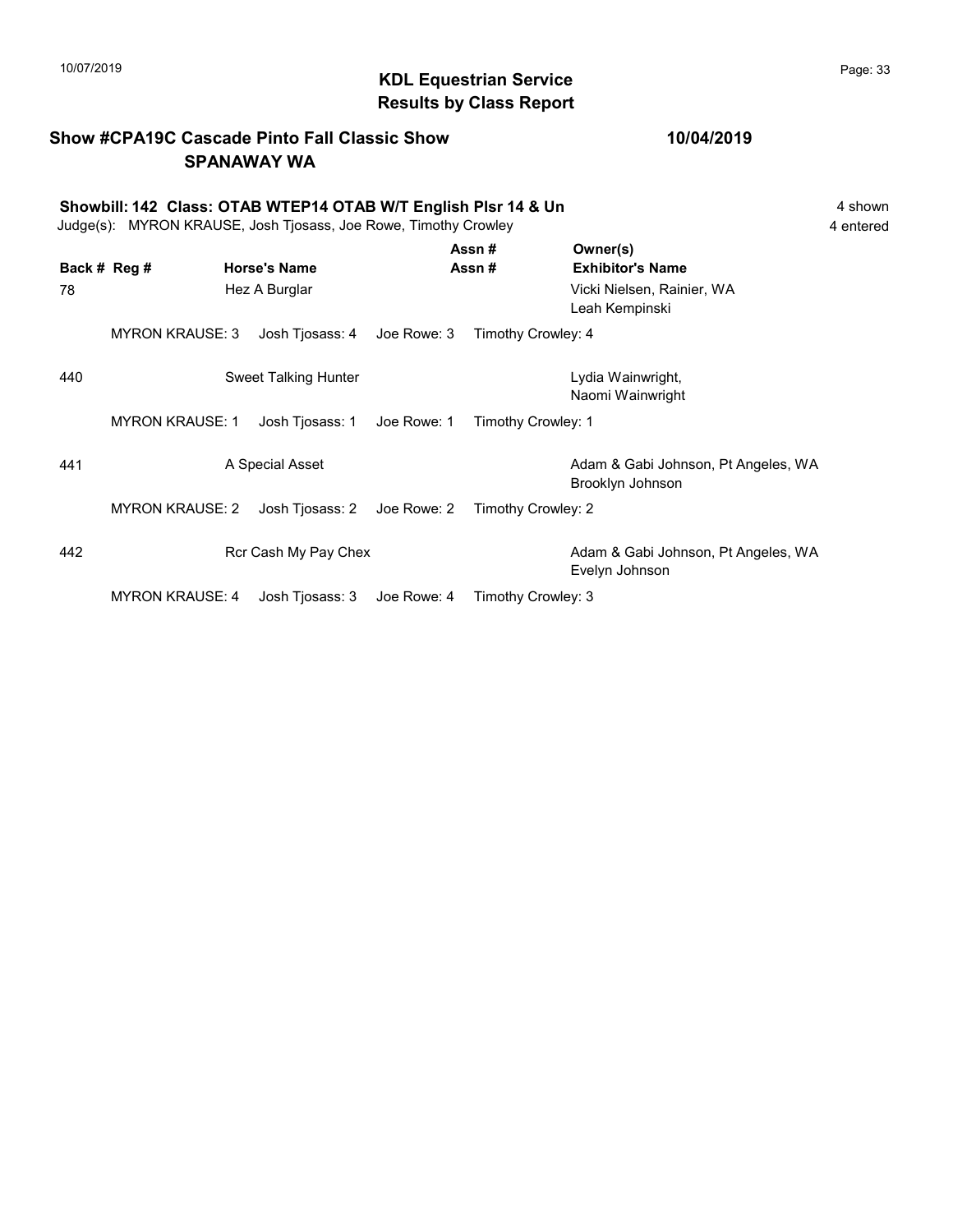# $\blacksquare$ 10/07/2019 Page: 34  $\blacksquare$   $\blacksquare$   $\blacksquare$   $\blacksquare$   $\blacksquare$   $\blacksquare$   $\blacksquare$   $\blacksquare$   $\blacksquare$   $\blacksquare$   $\blacksquare$   $\blacksquare$   $\blacksquare$   $\blacksquare$   $\blacksquare$   $\blacksquare$   $\blacksquare$   $\blacksquare$   $\blacksquare$   $\blacksquare$   $\blacksquare$   $\blacksquare$   $\blacksquare$   $\blacksquare$   $\blacksquare$   $\blacksquare$   $\blacksquare$   $\blacksquare$ Results by Class Report

### Show #CPA19C Cascade Pinto Fall Classic Show SPANAWAY WA

|     | Showbill: 143 Class: PtHA WEPYE1 YA W/T English Pleasure 10 & Un<br>MYRON KRAUSE, Josh Tjosass, Joe Rowe, Timothy Crowley<br>Judge(s): |                                |                    |                                                         |  |  |
|-----|----------------------------------------------------------------------------------------------------------------------------------------|--------------------------------|--------------------|---------------------------------------------------------|--|--|
|     | Back # Reg #                                                                                                                           | <b>Horse's Name</b>            | Assn#<br>Assn#     | Owner(s)<br><b>Exhibitor's Name</b>                     |  |  |
| 78  | 94694                                                                                                                                  | Hez A Burglar                  | 31011<br>83293     | Vicki Nielsen, Rainier, WA<br>Leah Kempinski            |  |  |
|     | <b>MYRON KRAUSE: 2</b>                                                                                                                 | Josh Tjosass: 3<br>Joe Rowe: 2 | Timothy Crowley: 3 |                                                         |  |  |
| 441 | 145737                                                                                                                                 | A Special Asset                | NEW575A<br>91892   | Adam & Gabi Johnson, Pt Angeles, WA<br>Brooklyn Johnson |  |  |
|     | <b>MYRON KRAUSE: 1</b>                                                                                                                 | Josh Tjosass: 1<br>Joe Rowe: 1 | Timothy Crowley: 1 |                                                         |  |  |
| 442 | 126435                                                                                                                                 | Rcr Cash My Pay Chex           | NEW575A<br>92552   | Adam & Gabi Johnson, Pt Angeles, WA<br>Evelyn Johnson   |  |  |
|     | <b>MYRON KRAUSE: 3</b>                                                                                                                 | Josh Tjosass: 2<br>Joe Rowe: 3 | Timothy Crowley: 2 |                                                         |  |  |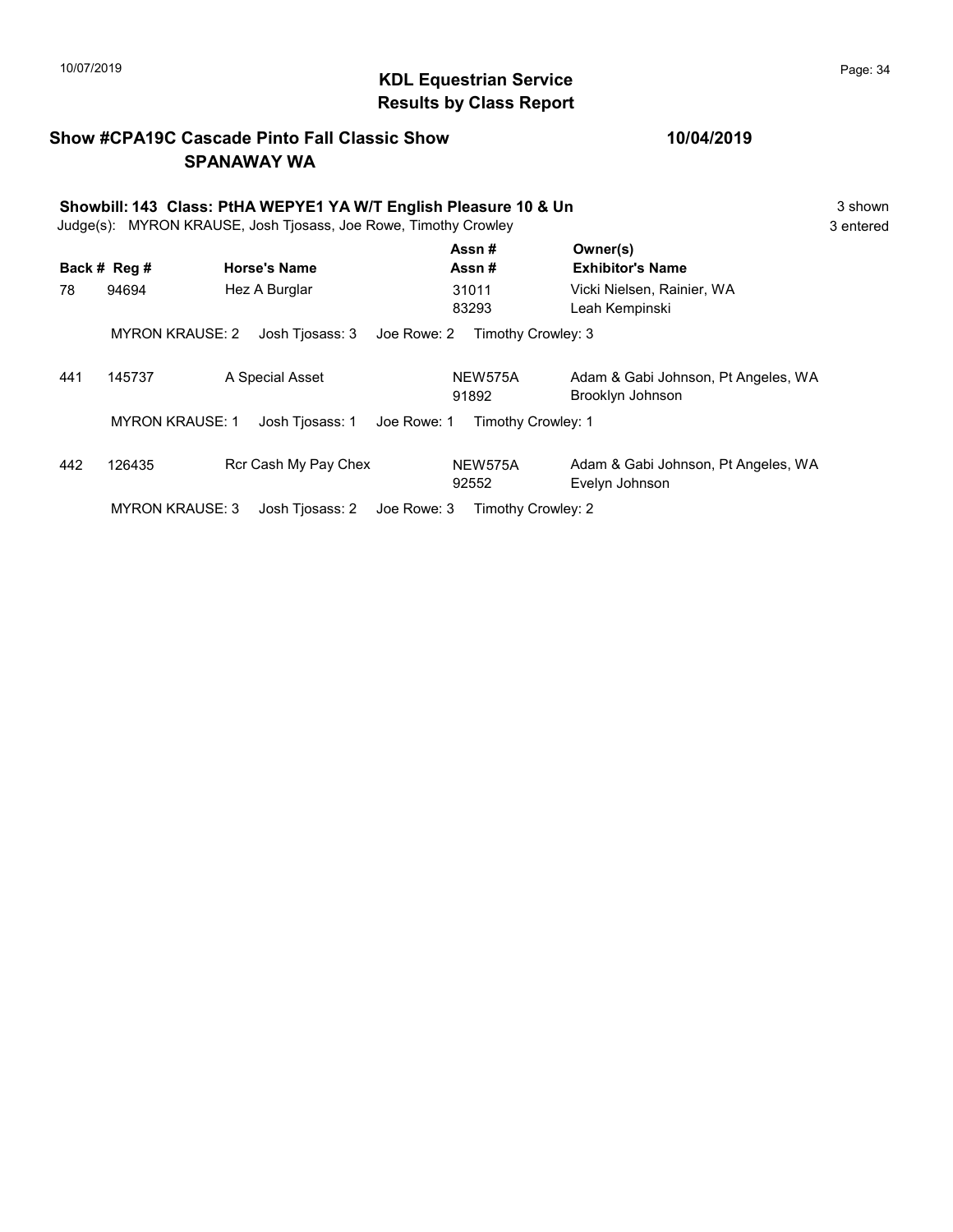# 10/07/2019 **Page: 35**<br> **KDL Equestrian Service Page: 35** Results by Class Report

### Show #CPA19C Cascade Pinto Fall Classic Show SPANAWAY WA

### Showbill: 145 Class: PtHA RHE Ranch Horse English Pleasure 1 Shown 1 shown

Judge(s): MYRON KRAUSE, Josh Tjosass, Joe Rowe, Timothy Crowley 1 entered 1 entered

|     |              |                     | Assn#  | Owner(s)                |
|-----|--------------|---------------------|--------|-------------------------|
|     | Back # Reg # | <b>Horse's Name</b> | Assn # | <b>Exhibitor's Name</b> |
| 420 | 130159       | Socks On Special    | 39327  | Donna Edwards, Yelm, WA |
|     |              |                     | 9595   | Rebecca Paulson         |
|     |              |                     |        |                         |

MYRON KRAUSE: 1 Josh Tjosass: 1 Joe Rowe: 1 Timothy Crowley: 1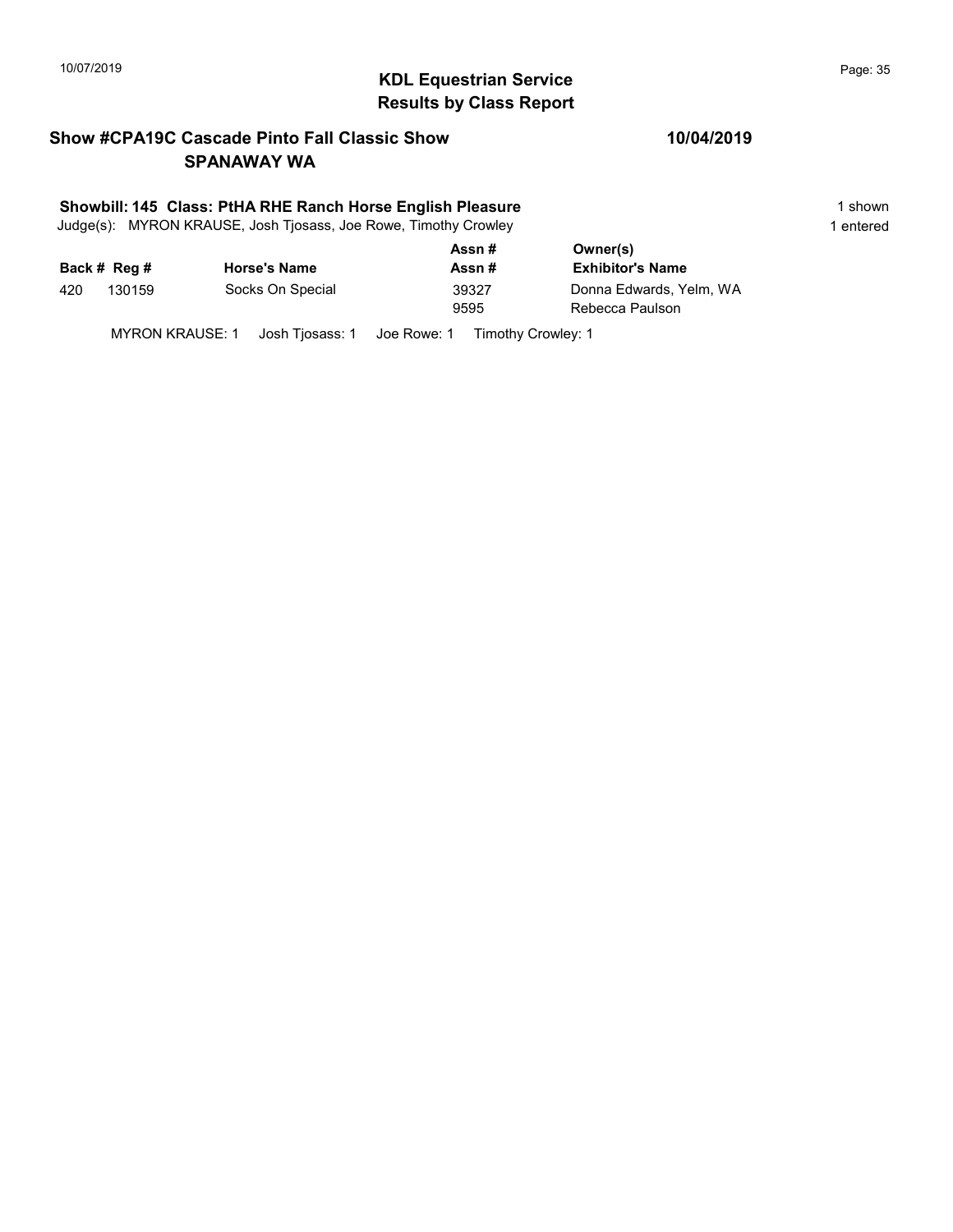# $\blacksquare$ 10/07/2019 Page: 36 Results by Class Report

### Show #CPA19C Cascade Pinto Fall Classic Show SPANAWAY WA

### Showbill: 147 Class: PtHA RHEA AM Ranch Horse English Plsr 1 Shown 1 shown

Judge(s): MYRON KRAUSE, Josh Tjosass, Joe Rowe, Timothy Crowley 1 entered 1 entered

|     |              |                     | Assn# | Owner(s)                |
|-----|--------------|---------------------|-------|-------------------------|
|     | Back # Reg # | <b>Horse's Name</b> | Assn# | <b>Exhibitor's Name</b> |
| 420 | 130159       | Socks On Special    | 39327 | Donna Edwards, Yelm, WA |
|     |              |                     | 39327 | Donna Edwards           |
|     |              |                     |       |                         |

MYRON KRAUSE: 1 Josh Tjosass: 1 Joe Rowe: 1 Timothy Crowley: 1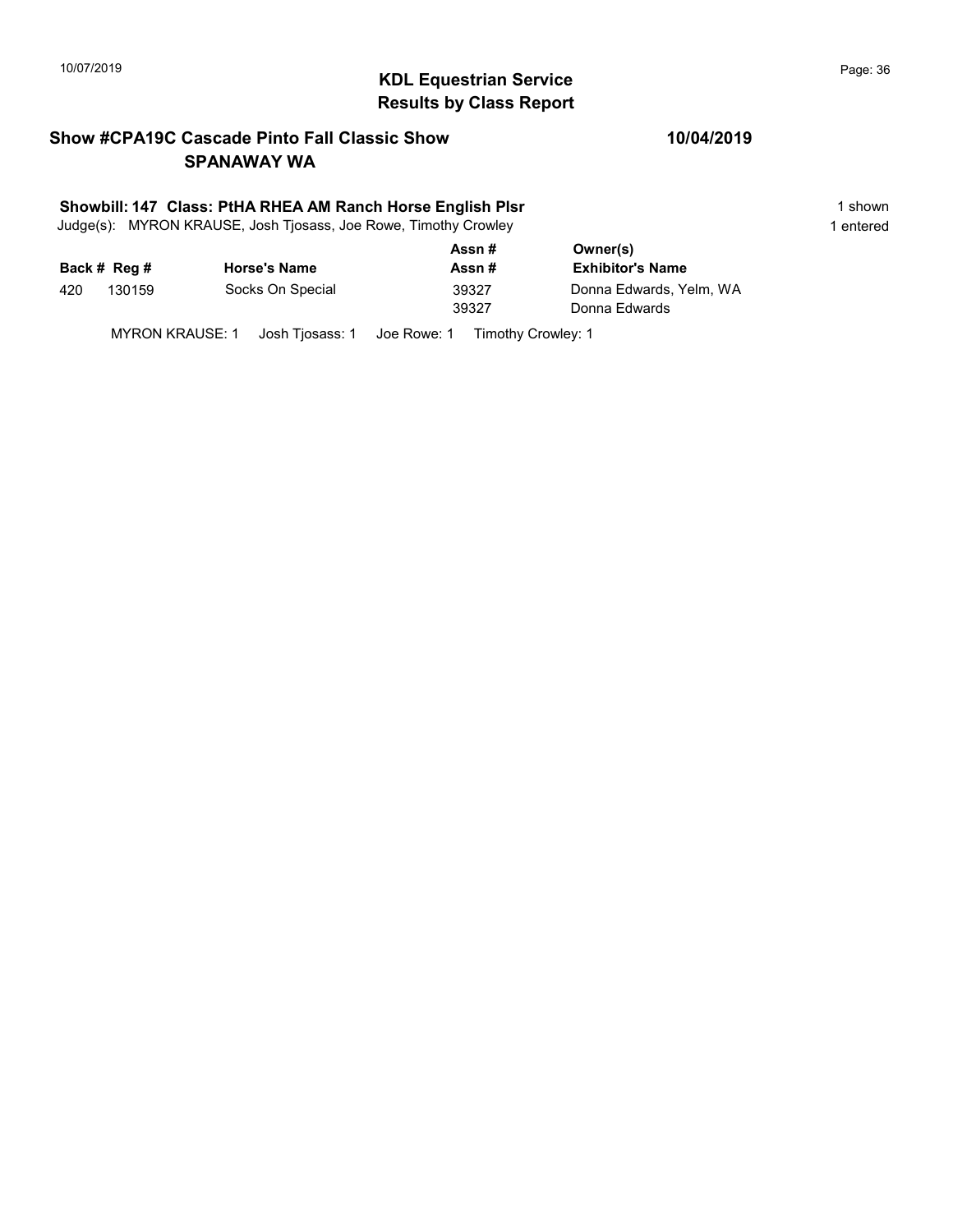# $\blacksquare$  10/07/2019 Page: 37  $\blacksquare$   $\blacksquare$   $\blacksquare$   $\blacksquare$   $\blacksquare$   $\blacksquare$   $\blacksquare$   $\blacksquare$   $\blacksquare$   $\blacksquare$   $\blacksquare$   $\blacksquare$   $\blacksquare$   $\blacksquare$   $\blacksquare$   $\blacksquare$   $\blacksquare$   $\blacksquare$   $\blacksquare$   $\blacksquare$   $\blacksquare$   $\blacksquare$   $\blacksquare$   $\blacksquare$   $\blacksquare$   $\blacksquare$   $\blacksquare$   $\blacksquare$ Results by Class Report

## Show #CPA19C Cascade Pinto Fall Classic Show SPANAWAY WA

|     | Showbill: 149 Class: PtHA WEPAE AM W/T English Pleasure<br>Judge(s): MYRON KRAUSE, Josh Tjosass, Joe Rowe, Timothy Crowley |  |                         |             |                |                                                   |  |
|-----|----------------------------------------------------------------------------------------------------------------------------|--|-------------------------|-------------|----------------|---------------------------------------------------|--|
|     | Back # Reg #                                                                                                               |  | <b>Horse's Name</b>     |             | Assn#<br>Assn# | Owner(s)<br><b>Exhibitor's Name</b>               |  |
| 407 | 1077984                                                                                                                    |  | Whos Cry N Now          |             | 35599<br>35599 | Lucca Merlino, Maple Valley, WA<br>Lucca Merlino  |  |
|     | <b>MYRON KRAUSE: 2</b>                                                                                                     |  | Josh Tjosass: 2         | Joe Rowe: 2 |                | Timothy Crowley: 2                                |  |
| 408 | 146351                                                                                                                     |  | AA Inxanaty             |             | 75413<br>75413 | Julie Lemon, Gig Harbor, WA<br>Julie Lemon        |  |
|     | <b>MYRON KRAUSE: 5</b>                                                                                                     |  | Josh Tjosass: 5         | Joe Rowe: 1 |                | Timothy Crowley: 5                                |  |
| 418 | 155223                                                                                                                     |  | <b>Sweetness Secret</b> |             | 55066<br>55066 | Danielle Witke, Winlock, WA<br>Danielle Witke     |  |
|     | <b>MYRON KRAUSE: 4</b>                                                                                                     |  | Josh Tjosass: 4         | Joe Rowe: 5 |                | Timothy Crowley: 4                                |  |
| 425 | 147417                                                                                                                     |  | Sir Lukas Remington     |             | 38274<br>38274 | Elaine K Simon, Camas, WA<br>Elaine K Simon       |  |
|     | <b>MYRON KRAUSE: 3</b>                                                                                                     |  | Josh Tiosass: 1         | Joe Rowe: 3 |                | Timothy Crowley: 1                                |  |
| 432 | 155466                                                                                                                     |  | Pv Shes Specialized     |             | 67683<br>67683 | Kaytee Gibeau, Port Townsend, WA<br>Kaytee Gibeau |  |
|     | <b>MYRON KRAUSE: 1</b>                                                                                                     |  | Josh Tjosass: 3         | Joe Rowe: 4 |                | Timothy Crowley: 3                                |  |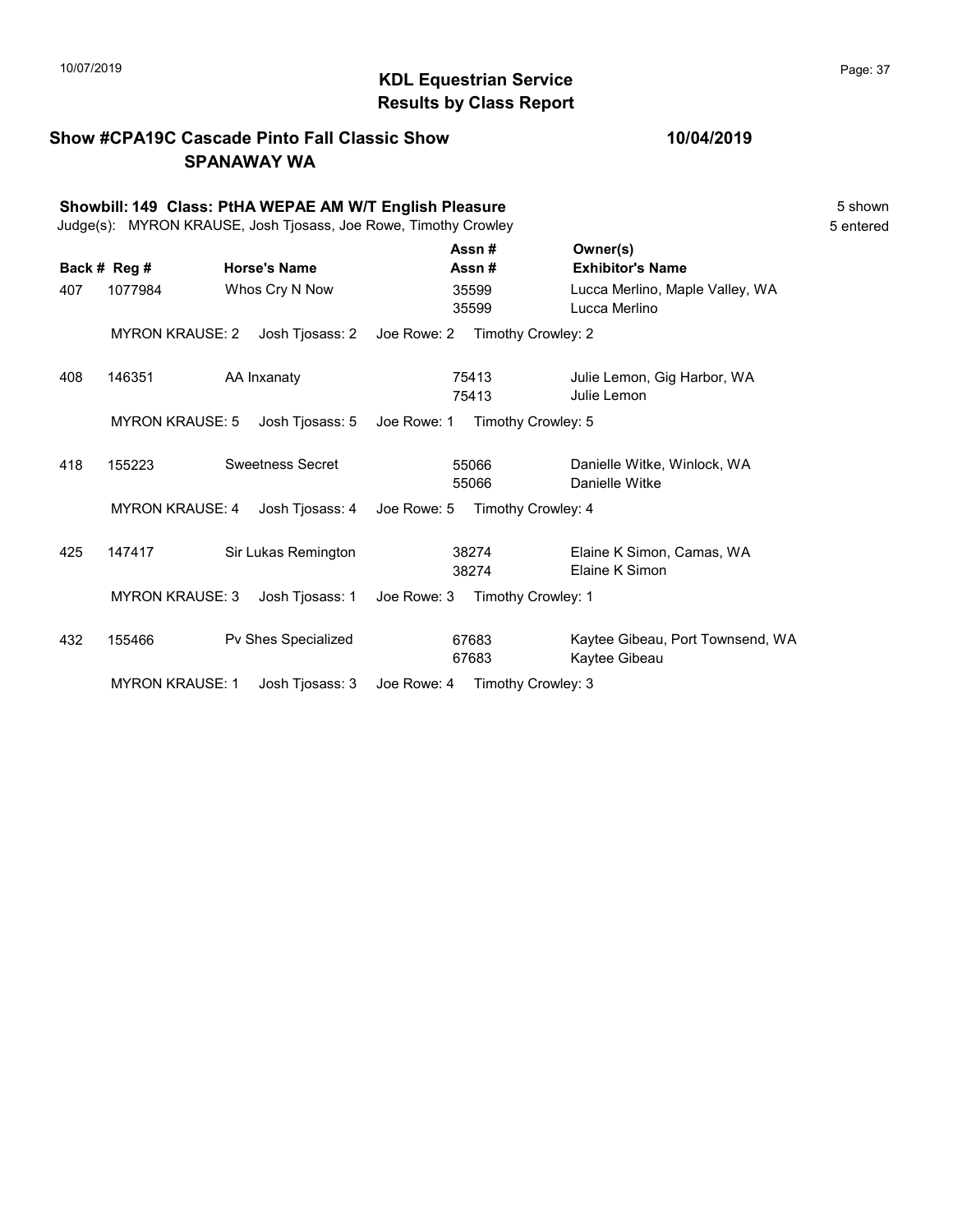# $\blacksquare$ 10/07/2019 Page: 38  $\blacksquare$   $\blacksquare$   $\blacksquare$   $\blacksquare$   $\blacksquare$   $\blacksquare$   $\blacksquare$   $\blacksquare$   $\blacksquare$   $\blacksquare$   $\blacksquare$   $\blacksquare$   $\blacksquare$   $\blacksquare$   $\blacksquare$   $\blacksquare$   $\blacksquare$   $\blacksquare$   $\blacksquare$   $\blacksquare$   $\blacksquare$   $\blacksquare$   $\blacksquare$   $\blacksquare$   $\blacksquare$   $\blacksquare$   $\blacksquare$   $\blacksquare$ Results by Class Report

## Show #CPA19C Cascade Pinto Fall Classic Show SPANAWAY WA

|     | Showbill: 151 Class: PtHA EPSR1 ENGLISH PLSR SR HORSE ST/HU TYPE<br>Judge(s): MYRON KRAUSE, Josh Tjosass, Joe Rowe, Timothy Crowley |                                |                    |                                                   |  |  |  |
|-----|-------------------------------------------------------------------------------------------------------------------------------------|--------------------------------|--------------------|---------------------------------------------------|--|--|--|
|     | Back # Reg #                                                                                                                        | <b>Horse's Name</b>            | Assn#<br>Assn#     | Owner(s)<br><b>Exhibitor's Name</b>               |  |  |  |
| 406 | 143025                                                                                                                              | Hes Better Than Good           | 77283<br>33076     | Kelsey Robbins, Tacoma, WA<br>Nichole Yates       |  |  |  |
|     | <b>MYRON KRAUSE: 1</b>                                                                                                              | Josh Tjosass: 2<br>Joe Rowe: 1 | Timothy Crowley: 1 |                                                   |  |  |  |
| 412 | 152754                                                                                                                              | All To Fancy                   | 74199<br>264300    | Shelly Benzion, Granite Falls, WA<br>Tamara Whitt |  |  |  |
|     | <b>MYRON KRAUSE: 3</b>                                                                                                              | Joe Rowe: 4<br>Josh Tjosass: 4 | Timothy Crowley: 2 |                                                   |  |  |  |
| 443 | 112336                                                                                                                              | <b>Tuhotmidun Eclipse</b>      | 29325<br>83596     | Tim Wigren, Ridgefield, WA<br>Tanya Moore         |  |  |  |
|     | <b>MYRON KRAUSE: 4</b>                                                                                                              | Josh Tjosass: 1<br>Joe Rowe: 2 | Timothy Crowley: 3 |                                                   |  |  |  |

737 113080 Go Bey Bee Go Go Go 52211 Angela Nemjo, La Center, WA 29325 Tim Wigren 52211

MYRON KRAUSE: 2 Josh Tjosass: 3 Joe Rowe: 3 Timothy Crowley: 4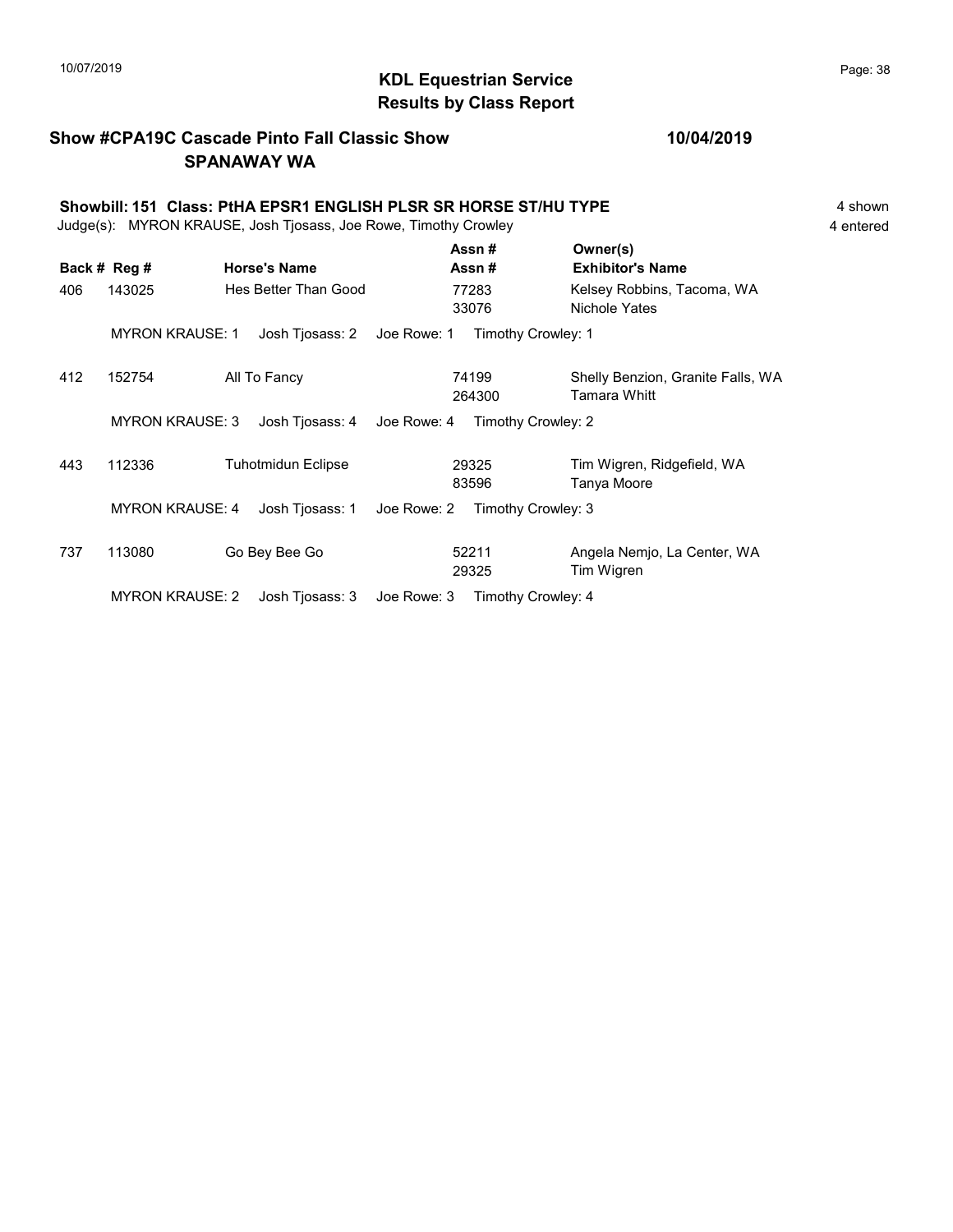# KDL Equestrian Service 10/07/2019 Page: 39 Results by Class Report

## Show #CPA19C Cascade Pinto Fall Classic Show SPANAWAY WA

| Showbill: 153 Class: PtHA NEPY YA Novice Youth English Pleasure |                 |                     |                                |                |  |                                         | 3 shown<br>3 entered |
|-----------------------------------------------------------------|-----------------|---------------------|--------------------------------|----------------|--|-----------------------------------------|----------------------|
| Judge(s): MYRON KRAUSE, Josh Tjosass, Joe Rowe, Timothy Crowley |                 |                     |                                |                |  |                                         |                      |
|                                                                 | Back # Reg #    | <b>Horse's Name</b> |                                | Assn#<br>Assn# |  | Owner(s)<br><b>Exhibitor's Name</b>     |                      |
| 401                                                             | 137709          | One Fancy Dream     |                                | 83633<br>83633 |  | Lexie Scott, Seabeck, WA<br>Lexie Scott |                      |
|                                                                 | MYRON KRAUSE: 3 |                     | Josh Tjosass: 3    Joe Rowe: 3 |                |  | Timothy Crowley: 3                      |                      |

405 154765 Think Ima Cando Hotty 22302 Shannon Prigger, POULSBO, WA 22302

|     |        |                                                                | 94356 | Lyndsey Mooth                 |
|-----|--------|----------------------------------------------------------------|-------|-------------------------------|
|     |        | MYRON KRAUSE: 2 Josh Tiosass: 2 Joe Rowe: 1 Timothy Crowley: 1 |       |                               |
| 424 | 123098 | Eved B Stylin                                                  | 93467 | Brynn Stevenson, Kingston, WA |

93467 Brynn Stevenson

MYRON KRAUSE: 1 Josh Tjosass: 1 Joe Rowe: 2 Timothy Crowley: 2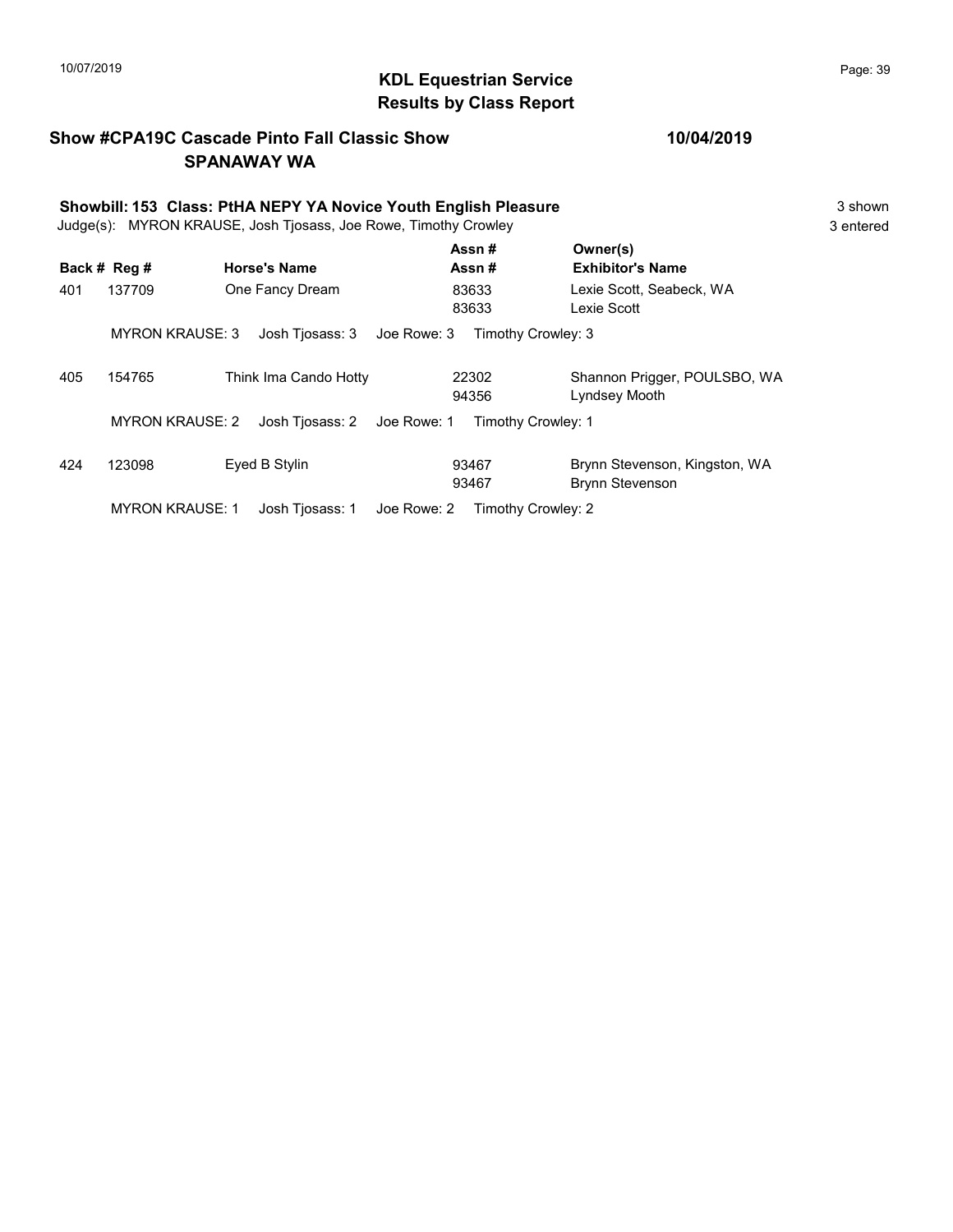# $\blacksquare$ 10/07/2019 Page: 40 Results by Class Report

## Show #CPA19C Cascade Pinto Fall Classic Show SPANAWAY WA

|     |                        | Showbill: 154 Class: PtHA EPY2 YA English Pleasure 18 & Under<br>Judge(s): MYRON KRAUSE, Josh Tjosass, Joe Rowe, Timothy Crowley |             |                                |                                                         | 8 shown<br>8 entered |
|-----|------------------------|----------------------------------------------------------------------------------------------------------------------------------|-------------|--------------------------------|---------------------------------------------------------|----------------------|
|     | Back # Reg #           | <b>Horse's Name</b>                                                                                                              |             | Assn#<br>Assn#                 | Owner(s)<br><b>Exhibitor's Name</b>                     |                      |
| 155 | 137528                 | A Lady With Assets                                                                                                               |             | 137528<br>137528               | Madison Wojcek, Bremerton, WA<br>Madison Wojcek         |                      |
|     | <b>MYRON KRAUSE: 1</b> | Josh Tjosass: 1                                                                                                                  |             | Joe Rowe: 1 Timothy Crowley: 2 |                                                         |                      |
| 401 | 137709                 | One Fancy Dream                                                                                                                  |             | 83633<br>83633                 | Lexie Scott, Seabeck, WA<br>Lexie Scott                 |                      |
|     | <b>MYRON KRAUSE: 7</b> | Josh Tjosass: 7                                                                                                                  |             | Joe Rowe: 7 Timothy Crowley: 7 |                                                         |                      |
| 405 | 154765                 | Think Ima Cando Hotty                                                                                                            |             | 22302<br>94356                 | Shannon Prigger, POULSBO, WA<br>Lyndsey Mooth           |                      |
|     | <b>MYRON KRAUSE: 6</b> | Josh Tjosass: 3                                                                                                                  | Joe Rowe: 3 | Timothy Crowley: 1             |                                                         |                      |
| 421 | 140236                 | <b>Fancy Cutie</b>                                                                                                               |             | 83041<br>83041                 | Allison Kane, Ridgefield, WA<br><b>Allison Kane</b>     |                      |
|     | <b>MYRON KRAUSE: 2</b> | Josh Tjosass: 6                                                                                                                  |             | Joe Rowe: 6 Timothy Crowley: 4 |                                                         |                      |
| 424 | 123098                 | Eyed B Stylin                                                                                                                    |             | 93467<br>93467                 | Brynn Stevenson, Kingston, WA<br><b>Brynn Stevenson</b> |                      |
|     | <b>MYRON KRAUSE: 4</b> | Josh Tjosass: 2                                                                                                                  | Joe Rowe: 4 | Timothy Crowley: 6             |                                                         |                      |
| 431 | 138876                 | Rap My Assets                                                                                                                    |             | 94633<br>94633                 | Megan Truman, Yacolt, WA<br>Megan Truman                |                      |
|     | <b>MYRON KRAUSE: 3</b> | Josh Tjosass: 4                                                                                                                  |             | Joe Rowe: 2 Timothy Crowley: 3 |                                                         |                      |
| 449 | 119404                 | Kenos Golden Diva                                                                                                                |             | 119404<br>93626                | Russelle Graf, Pt Angeles, WA<br><b>Riley Michaelis</b> |                      |
|     | <b>MYRON KRAUSE: 8</b> | Josh Tjosass: 0                                                                                                                  | Joe Rowe: 8 | Timothy Crowley: 0             |                                                         |                      |
| 456 | 145803                 | Hes Got The Scotch                                                                                                               |             | 77363<br>81985                 | Katherine Cramer,<br>Payton Land                        |                      |
|     | <b>MYRON KRAUSE: 5</b> | Josh Tjosass: 5                                                                                                                  | Joe Rowe: 5 | Timothy Crowley: 5             |                                                         |                      |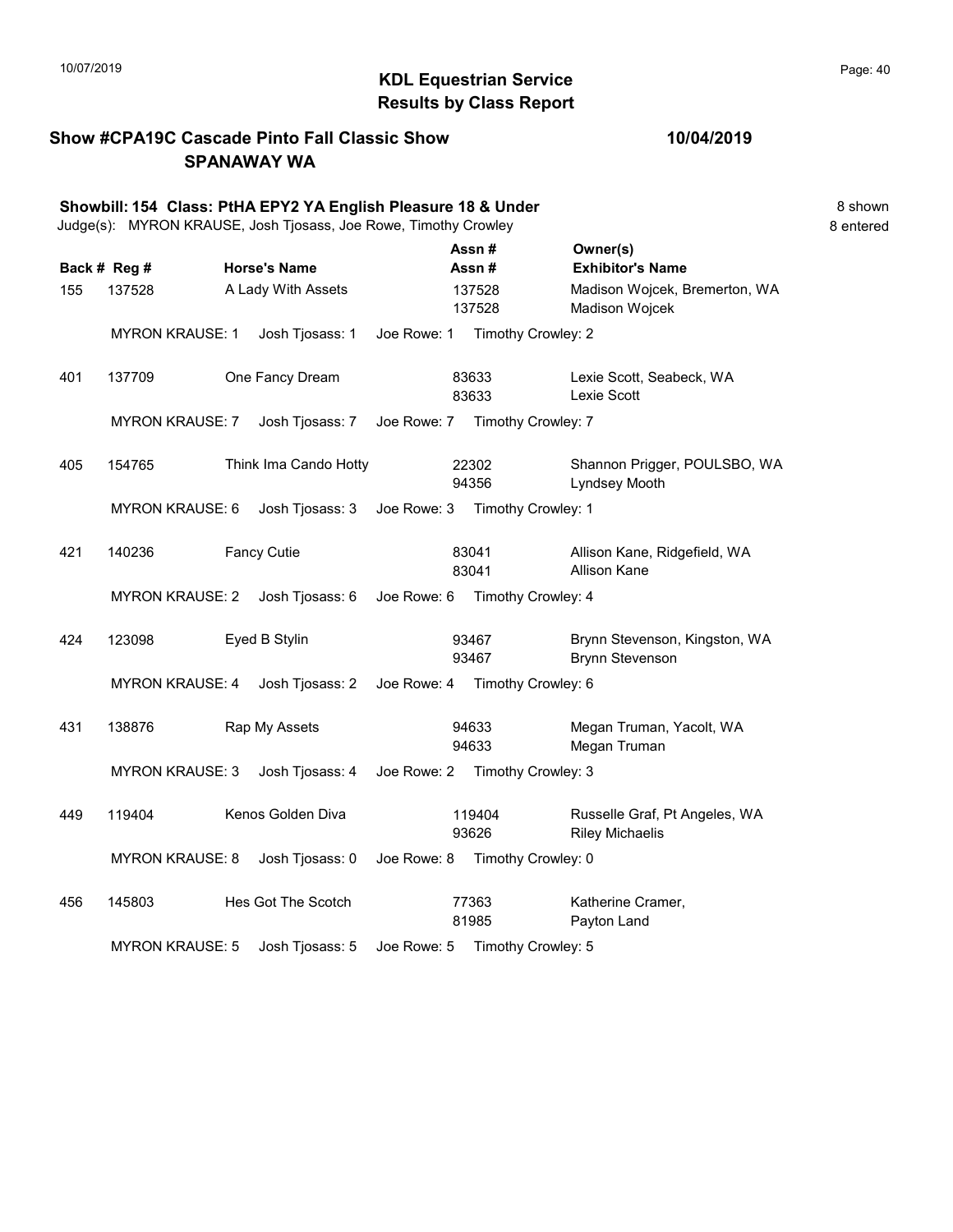# 10/07/2019 **Page: 41 Page: 41 KDL Equestrian Service** Results by Class Report

## Show #CPA19C Cascade Pinto Fall Classic Show SPANAWAY WA

# Showbill: 156 Class: PtHA NEP19 NOV AM ENGLISH PLSR 19 & OVER<br>
Judge(s): Joe Rowe. MYRON KRAUSE. Josh Tiosass. Timothy Crowley<br>
2 entered

Judge(s): Joe Rowe, MYRON KRAUSE, Josh Tjosass, Timothy Crowley

|              |             |                             | Assn#                                 | Owner(s)                                            |
|--------------|-------------|-----------------------------|---------------------------------------|-----------------------------------------------------|
| Back # Reg # |             | <b>Horse's Name</b>         | <b>Exhibitor's Name</b><br>Assn#      |                                                     |
| 218          | 152928      | <b>Pining For Chocolate</b> | 22302<br>22302                        | Shannon Prigger, POULSBO, WA<br>Shannon Prigger     |
|              | Joe Rowe: 2 | MYRON KRAUSE: 1             | Josh Tjosass: 2<br>Timothy Crowley: 1 |                                                     |
| 412          | 152754      | All To Fancy                | 74199<br>74199                        | Shelly Benzion, Granite Falls, WA<br>Shelly Benzion |
|              | Joe Rowe: 1 | <b>MYRON KRAUSE: 2</b>      | Josh Tiosass: 1<br>Timothy Crowley: 2 |                                                     |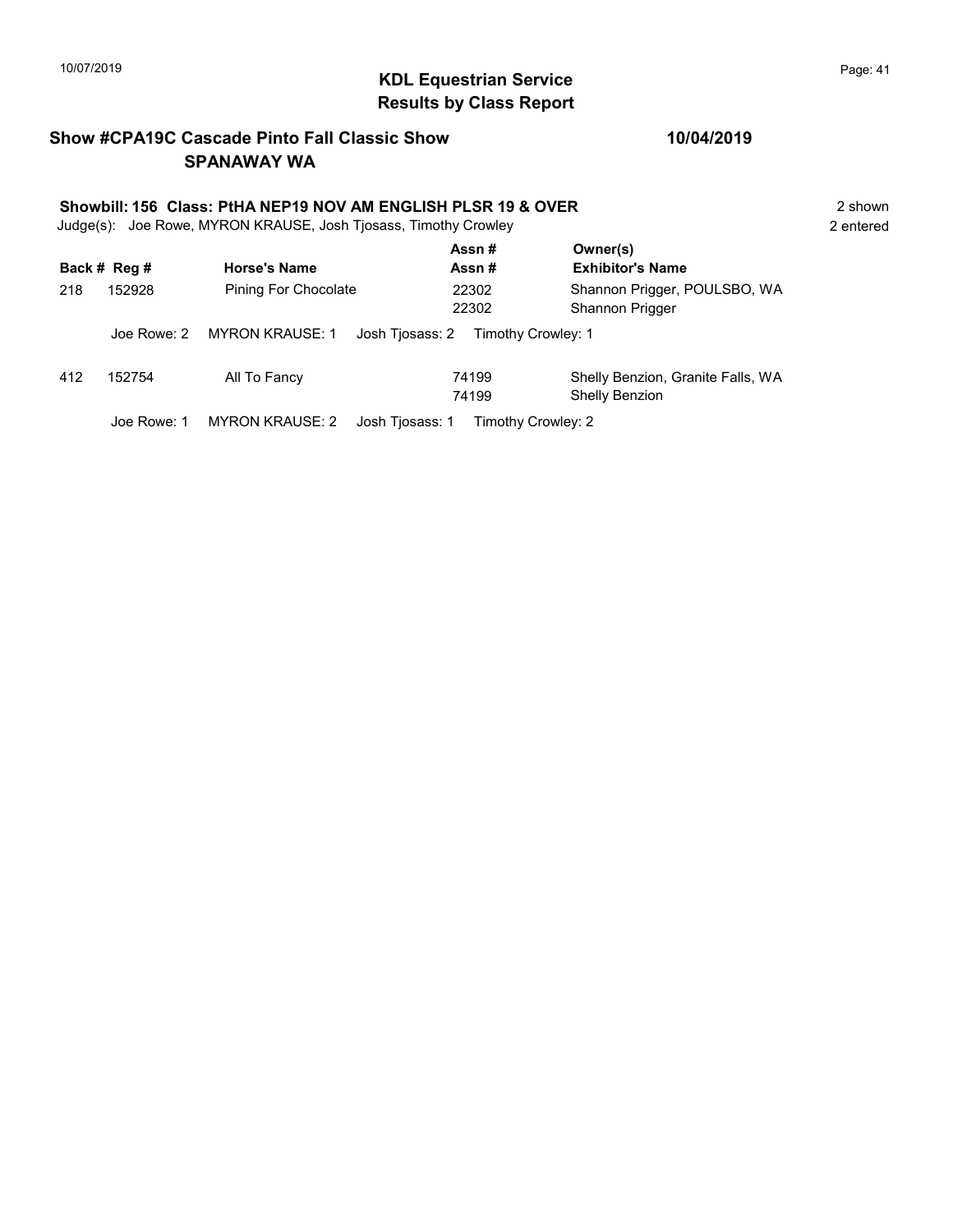# $\blacksquare$ 10/07/2019 Page: 42 Results by Class Report

## Show #CPA19C Cascade Pinto Fall Classic Show SPANAWAY WA

|     | Showbill: 157 Class: PtHA EPAM2 AM English Pleasure 19 & Over<br>Judge(s): MYRON KRAUSE, Josh Tjosass, Joe Rowe, Timothy Crowley |                     |             |                    |                                                      |  |  |  |
|-----|----------------------------------------------------------------------------------------------------------------------------------|---------------------|-------------|--------------------|------------------------------------------------------|--|--|--|
|     | Back # Reg #                                                                                                                     | <b>Horse's Name</b> |             | Assn#<br>Assn#     | Owner(s)<br><b>Exhibitor's Name</b>                  |  |  |  |
| 56  | 152902                                                                                                                           | R Big Time Rapper   |             | 80811<br>38444     | Nelson / Wiese, West Linn, OR<br>Noel Nelson         |  |  |  |
|     | <b>MYRON KRAUSE: 1</b>                                                                                                           | Josh Tjosass: 1     | Joe Rowe: 2 | Timothy Crowley: 1 |                                                      |  |  |  |
| 411 | 112163                                                                                                                           | Rap N Roll          |             | 63964<br>63964     | Elizabeth Strait, Pt Angeles, WA<br>Elizabeth Strait |  |  |  |
|     | <b>MYRON KRAUSE: 2</b>                                                                                                           | Josh Tiosass: 2     | Joe Rowe: 1 | Timothy Crowley: 2 |                                                      |  |  |  |
| 737 | 113080                                                                                                                           | Go Bey Bee Go       |             | 52211<br>52211     | Angela Nemjo, La Center, WA<br>Angela Nemjo          |  |  |  |
|     | <b>MYRON KRAUSE: 3</b>                                                                                                           | Josh Tjosass: 3     | Joe Rowe: 3 | Timothy Crowley: 3 |                                                      |  |  |  |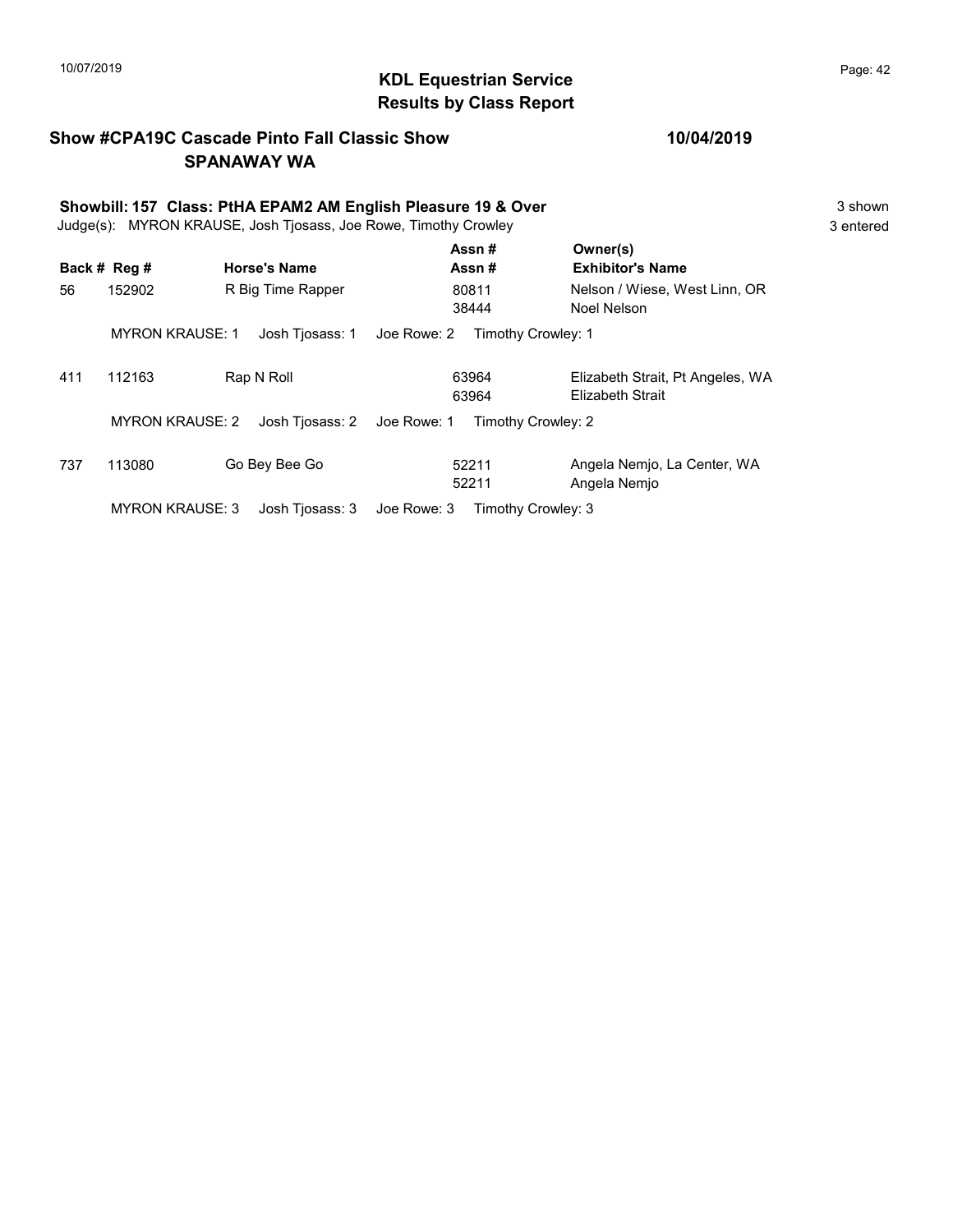# $\blacksquare$  10/07/2019 Page: 43 Results by Class Report

## Show #CPA19C Cascade Pinto Fall Classic Show SPANAWAY WA

#### 10/04/2019

#### Showbill: 158 Class: PtHA EPABS AM ENGLISH PLEASURE SOLID REGISTRY 3 Shown Judge(s): MYRON KRAUSE, Josh Tjosass, Joe Rowe, Timothy Crowley 3 entered Back # Reg # Horse's Name  $\overline{R}$  Assn # Exhibitor's Name Assn # Owner(s) 122 147109 Cool Cruzn Kenny 25636 Paula Dandliker, Duvall, WA 25636 Paula Dandliker 25636

|      | <b>MYRON KRAUSE: 1</b> | Josh Tiosass: 2 Joe Rowe: 3 |                | Timothy Crowley: 1                              |
|------|------------------------|-----------------------------|----------------|-------------------------------------------------|
| 414  | 153396                 | Pocos Pine Bar Mccue        | 93629<br>93629 | Staci Cawyer, Sequim, WA<br><b>Staci Cawyer</b> |
|      | <b>MYRON KRAUSE: 3</b> | Josh Tjosass: 1 Joe Rowe: 2 |                | Timothy Crowley: 3                              |
| 1117 | 150282                 | <b>Exceptionally Gifted</b> | 80715<br>79821 | MacKenzie Blair, Graham, WA<br>Teri L Blair     |
|      |                        |                             |                |                                                 |

MYRON KRAUSE: 2 Josh Tjosass: 3 Joe Rowe: 1 Timothy Crowley: 2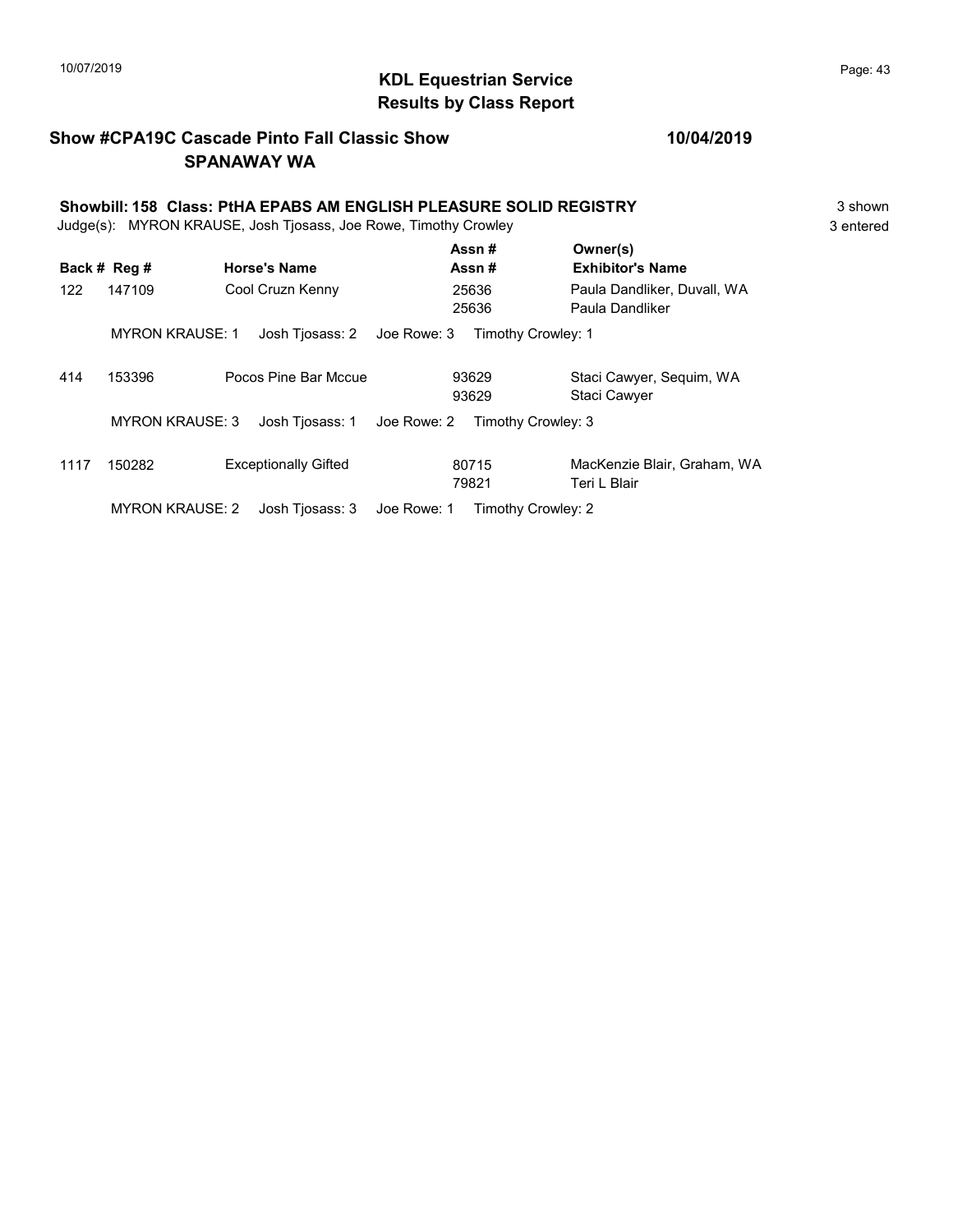# $\blacksquare$ 10/07/2019 Page: 44 Results by Class Report

## Show #CPA19C Cascade Pinto Fall Classic Show SPANAWAY WA

#### Showbill: 159 Class: PtHA EPAU AM Utility English Pleasure 1 Shown 1 shown

Judge(s): MYRON KRAUSE, Josh Tjosass, Joe Rowe, Timothy Crowley 1 entered 1 entered

|     |              |                     | Assn# | Owner(s)                 |
|-----|--------------|---------------------|-------|--------------------------|
|     | Back # Reg # | <b>Horse's Name</b> | Assn# | <b>Exhibitor's Name</b>  |
| 419 | 153692       | Echo Valley Nash    | 9971  | Tanya Robacker, Yelm, WA |
|     |              |                     | 9971  | Tanya Robacker           |
|     |              |                     |       |                          |

MYRON KRAUSE: 1 Josh Tjosass: 1 Joe Rowe: 1 Timothy Crowley: 1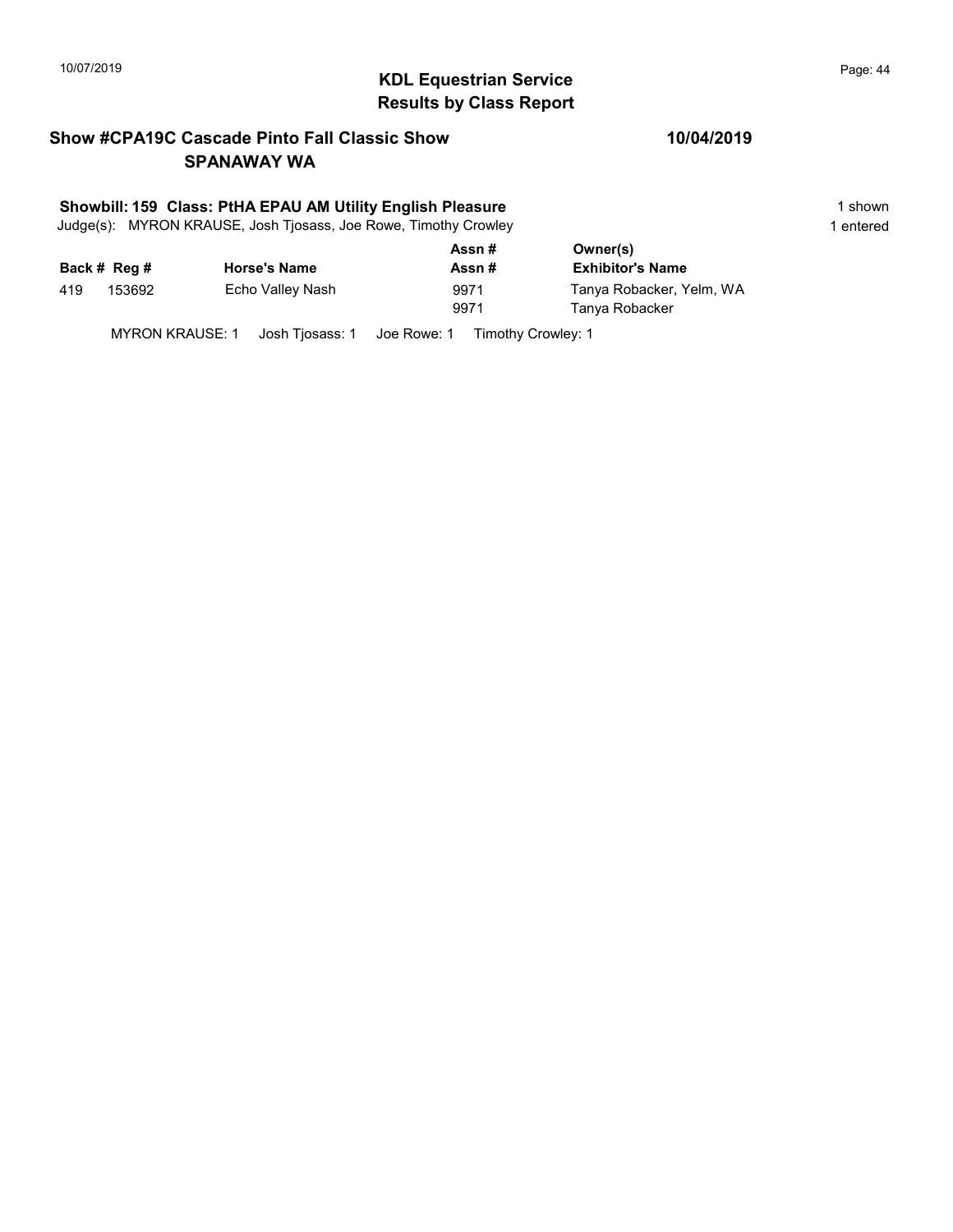#### KDL Equestrian Service 10/07/2019 Page: 45 Results by Class Report

## Show #CPA19C Cascade Pinto Fall Classic Show SPANAWAY WA

#### 10/04/2019

Showbill: 161 Class: PtHA PDRP PLEASURE DRIVING PONIES **Shown** 5 shown Judge(s): MYRON KRAUSE, Josh Tjosass, Joe Rowe, Timothy Crowley 5 entered Back # Reg # Horse's Name  $\overline{R}$  Assn # Exhibitor's Name Assn # Owner(s) 18 148880 Soundviews Summer Cinn-Sation 27094 Jean Garcia, Orting, WA 27094 Jean Garcia MYRON KRAUSE: 3 Josh Tjosass: 3 Joe Rowe: 3 Timothy Crowley: 3 19 149806 Kahluas Cinnamon Spice Sondrea Garcia, 27095 Sondrea Garcia 27095 MYRON KRAUSE: 2 Josh Tjosass: 2 Joe Rowe: 2 Timothy Crowley: 2 27 135945 In My Darkest Hour 17105 Terry Strawn, Central Point, OR 48066 Tina Bell 17105 MYRON KRAUSE: 1 Josh Tjosass: 1 Joe Rowe: 1 Timothy Crowley: 1 163 155230 Equinox Rising Star Cheryl Shaffer, Renton, WA 25875 Cheryl Shaffer 25875 MYRON KRAUSE: 5 Josh Tjosass: 4 Joe Rowe: 4 Timothy Crowley: 4 454 WDWA19-23 Mr Mustache Man CDWDWA19-23 Carrie Loffelmacher, WDWA19-23 Carrie Loffelmacher WDWA19-23

MYRON KRAUSE: 4 Josh Tjosass: 5 Joe Rowe: 5 Timothy Crowley: 5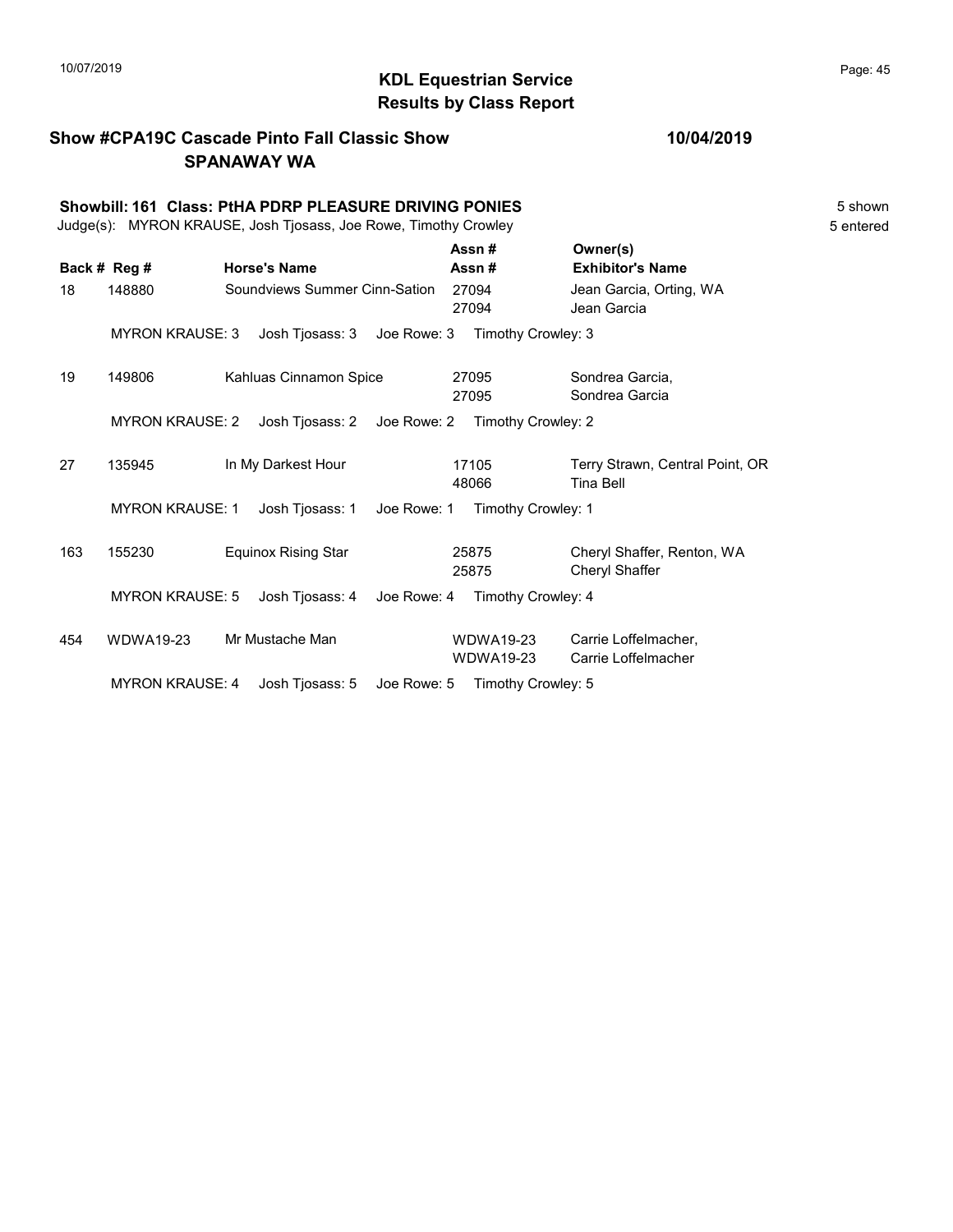#### KDL Equestrian Service 10/07/2019 Page: 46 Results by Class Report

Show #CPA19C Cascade Pinto Fall Classic Show SPANAWAY WA Showbill: 162 Class: PtHA PDRMB Mini B Pleasure Driving **8 Shown** 8 shown Judge(s): MYRON KRAUSE, Josh Tjosass, Joe Rowe, Timothy Crowley 8 entered Back # Reg # Horse's Name  $\overline{R}$  Assn # Exhibitor's Name Assn # Owner(s) 2 148859 PF No Worries 20392 Tina Wolfe, Snohomish, WA 20392 Tina Wolfe 20392 MYRON KRAUSE: 1 Josh Tjosass: 1 Joe Rowe: 1 Timothy Crowley: 1 50 149252 Pf Ruby Red Dress Lana Weinmann, Monroe, WA 75198 Samantha Weinmann 75418 MYRON KRAUSE: 4 Josh Tjosass: 2 Joe Rowe: 4 Timothy Crowley: 3 135 0139260 Wins A Lot Of Gold 692901 Kathy Thomas, Brush Prairie, WA 52901 Kathy Thomas 52901 MYRON KRAUSE: 7 Josh Tjosass: 7 Joe Rowe: 8 Timothy Crowley: 7 136 147864 Valentinos Splash Of Java 52901 Kathy Thomas, Brush Prairie, WA 52900 Klair Thomas 52901 MYRON KRAUSE: 6 Josh Tjosass: 6 Joe Rowe: 6 Timothy Crowley: 6 403 155209 Expresso Of Whiskey Flat Judy Miollis, 48066 Tina Bell MYRON KRAUSE: 3 Josh Tjosass: 4 Joe Rowe: 3 Timothy Crowley: 4 422 140788 Snow Trooper Megan Gehlen, Mount Lake, WA 93263 Megan Gehlen 93263 MYRON KRAUSE: 2 Josh Tjosass: 3 Joe Rowe: 2 Timothy Crowley: 2 423 150277 Gaelics Grand Splash 52304 Jane. Mayer, Port Orchard, WA 52304 Jane. Mayer 52304 MYRON KRAUSE: 8 Josh Tjosass: 8 Joe Rowe: 7 Timothy Crowley: 0 453 WDWA19-26 AWF Night Hawk WDWA19-23 Carrie Loffelmacher, WDWA19-23 Carrie Loffelmacher WDWA19-23 MYRON KRAUSE: 5 Josh Tjosass: 5 Joe Rowe: 5 Timothy Crowley: 5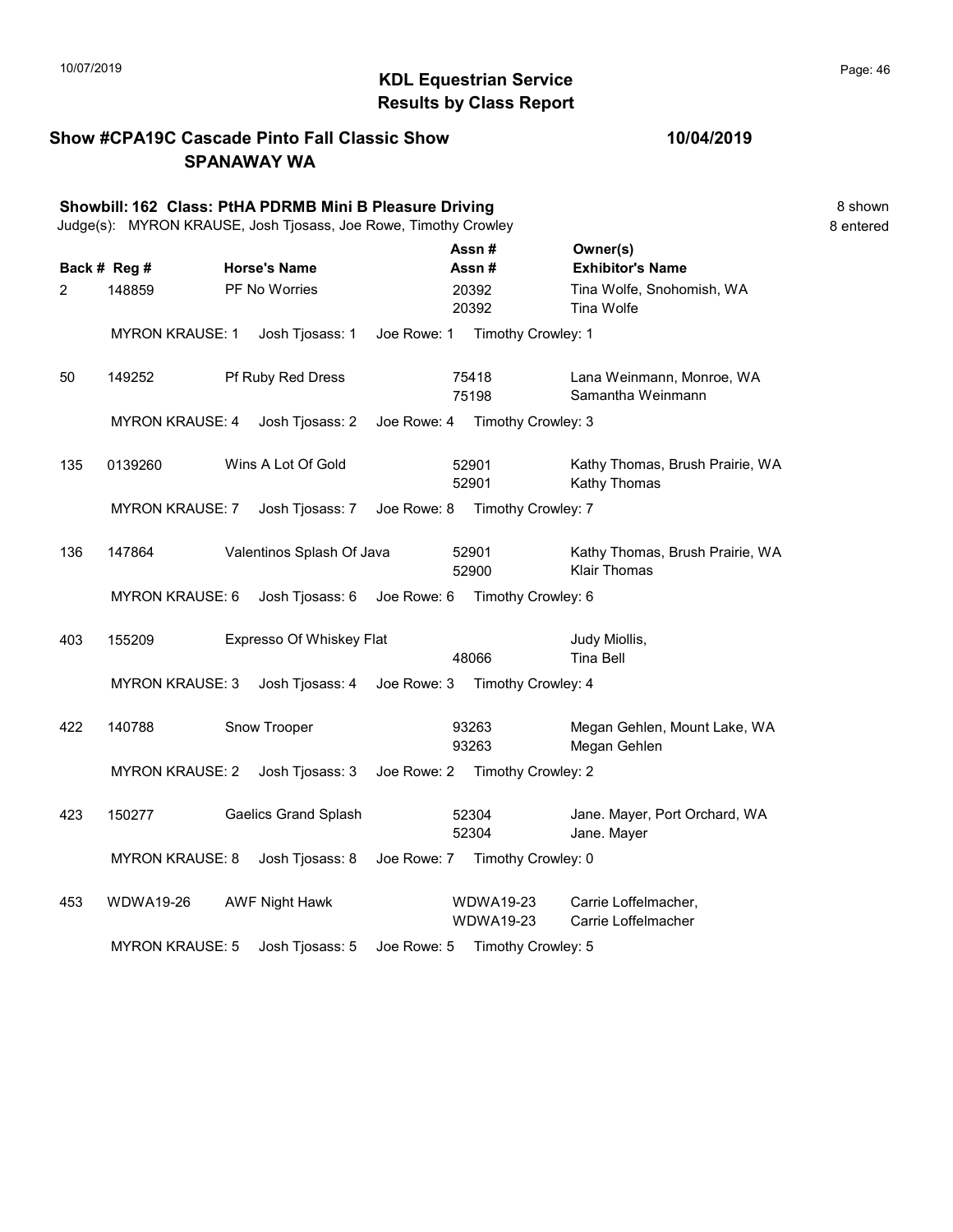# $\blacksquare$  10/07/2019 Page: 47 Results by Class Report

## Show #CPA19C Cascade Pinto Fall Classic Show SPANAWAY WA

|     | Showbill: 165 Class: PtHA DRDP PONY DISCIPLINED RAIL DRIVING<br>Judge(s): MYRON KRAUSE, Josh Tjosass, Joe Rowe, Timothy Crowley |  |                               |                                |  |                    |  |                                              | 5 shown<br>5 entered |  |
|-----|---------------------------------------------------------------------------------------------------------------------------------|--|-------------------------------|--------------------------------|--|--------------------|--|----------------------------------------------|----------------------|--|
|     | Back # Reg #                                                                                                                    |  | <b>Horse's Name</b>           |                                |  | Assn#<br>Assn#     |  | Owner(s)<br><b>Exhibitor's Name</b>          |                      |  |
| 18  | 148880                                                                                                                          |  | Soundviews Summer Cinn-Sation |                                |  | 27094<br>27094     |  | Jean Garcia, Orting, WA<br>Jean Garcia       |                      |  |
|     | <b>MYRON KRAUSE: 3</b>                                                                                                          |  | Josh Tjosass: 1               | Joe Rowe: 5 Timothy Crowley: 5 |  |                    |  |                                              |                      |  |
| 19  | 149806                                                                                                                          |  | Kahluas Cinnamon Spice        |                                |  | 27095<br>27095     |  | Sondrea Garcia,<br>Sondrea Garcia            |                      |  |
|     | <b>MYRON KRAUSE: 2</b>                                                                                                          |  | Josh Tjosass: 2               | Joe Rowe: 3                    |  | Timothy Crowley: 1 |  |                                              |                      |  |
| 27  | 135945                                                                                                                          |  | In My Darkest Hour            |                                |  | 17105<br>48066     |  | Terry Strawn, Central Point, OR<br>Tina Bell |                      |  |
|     | <b>MYRON KRAUSE: 1</b>                                                                                                          |  | Josh Tjosass: 3               | Joe Rowe: 1                    |  | Timothy Crowley: 2 |  |                                              |                      |  |
| 163 | 155230                                                                                                                          |  | <b>Equinox Rising Star</b>    |                                |  | 25875<br>25875     |  | Cheryl Shaffer, Renton, WA<br>Cheryl Shaffer |                      |  |
|     | <b>MYRON KRAUSE: 4</b>                                                                                                          |  | Josh Tjosass: 4               | Joe Rowe: 4 Timothy Crowley: 3 |  |                    |  |                                              |                      |  |
| 435 | 145979                                                                                                                          |  | <b>Cinnply Alluring</b>       |                                |  | 81123<br>20392     |  | Kristin Tucker, Fall City, WA<br>Tina Wolfe  |                      |  |
|     | <b>MYRON KRAUSE: 5</b>                                                                                                          |  | Josh Tiosass: 5               | Joe Rowe: 2                    |  | Timothy Crowley: 4 |  |                                              |                      |  |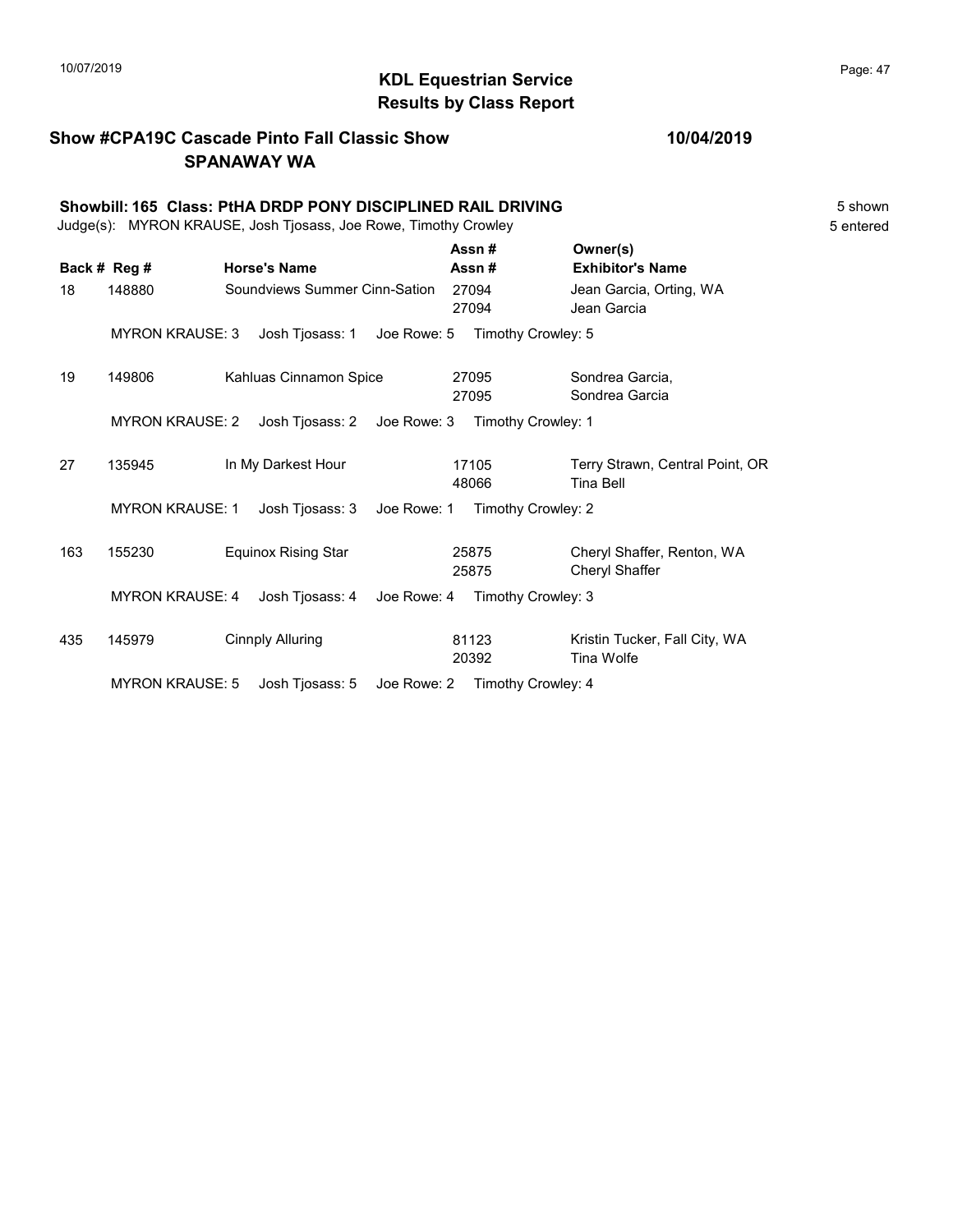# $\blacksquare$ 10/07/2019 Page: 48 Results by Class Report

## Show #CPA19C Cascade Pinto Fall Classic Show SPANAWAY WA

#### 10/04/2019

|     | Showbill: 166 Class: PtHA DRDMB Mini B Disciplined Rail Driving<br>Judge(s): MYRON KRAUSE, Josh Tjosass, Joe Rowe, Timothy Crowley |                             |             |                    |                                                        |  |  |
|-----|------------------------------------------------------------------------------------------------------------------------------------|-----------------------------|-------------|--------------------|--------------------------------------------------------|--|--|
|     | Back # Reg #                                                                                                                       | <b>Horse's Name</b>         |             | Assn#<br>Assn#     | Owner(s)<br><b>Exhibitor's Name</b>                    |  |  |
| 2   | 148859                                                                                                                             | <b>PF No Worries</b>        |             | 20392<br>20392     | Tina Wolfe, Snohomish, WA<br>Tina Wolfe                |  |  |
|     | <b>MYRON KRAUSE: 1</b>                                                                                                             | Josh Tjosass: 2             | Joe Rowe: 1 | Timothy Crowley: 1 |                                                        |  |  |
| 50  | 149252                                                                                                                             | Pf Ruby Red Dress           |             | 75418<br>75198     | Lana Weinmann, Monroe, WA<br>Samantha Weinmann         |  |  |
|     | <b>MYRON KRAUSE: 3</b>                                                                                                             | Josh Tjosass: 3             | Joe Rowe: 3 | Timothy Crowley: 3 |                                                        |  |  |
| 135 | 0139260                                                                                                                            | Wins A Lot Of Gold          |             | 52901<br>52901     | Kathy Thomas, Brush Prairie, WA<br>Kathy Thomas        |  |  |
|     | <b>MYRON KRAUSE: 4</b>                                                                                                             | Josh Tjosass: 4 Joe Rowe: 5 |             | Timothy Crowley: 5 |                                                        |  |  |
| 136 | 147864                                                                                                                             | Valentinos Splash Of Java   |             | 52901<br>52900     | Kathy Thomas, Brush Prairie, WA<br><b>Klair Thomas</b> |  |  |
|     | <b>MYRON KRAUSE: 5</b>                                                                                                             | Josh Tjosass: 6 Joe Rowe: 4 |             | Timothy Crowley: 4 |                                                        |  |  |
| 403 | 155209                                                                                                                             | Expresso Of Whiskey Flat    |             | 48066              | Judy Miollis,<br><b>Tina Bell</b>                      |  |  |
|     | <b>MYRON KRAUSE: 2</b>                                                                                                             | Josh Tjosass: 1             | Joe Rowe: 2 | Timothy Crowley: 2 |                                                        |  |  |
| 423 | 150277                                                                                                                             | <b>Gaelics Grand Splash</b> |             | 52304<br>52304     | Jane. Mayer, Port Orchard, WA<br>Jane. Mayer           |  |  |

MYRON KRAUSE: 6 Josh Tjosass: 5 Joe Rowe: 6 Timothy Crowley: 6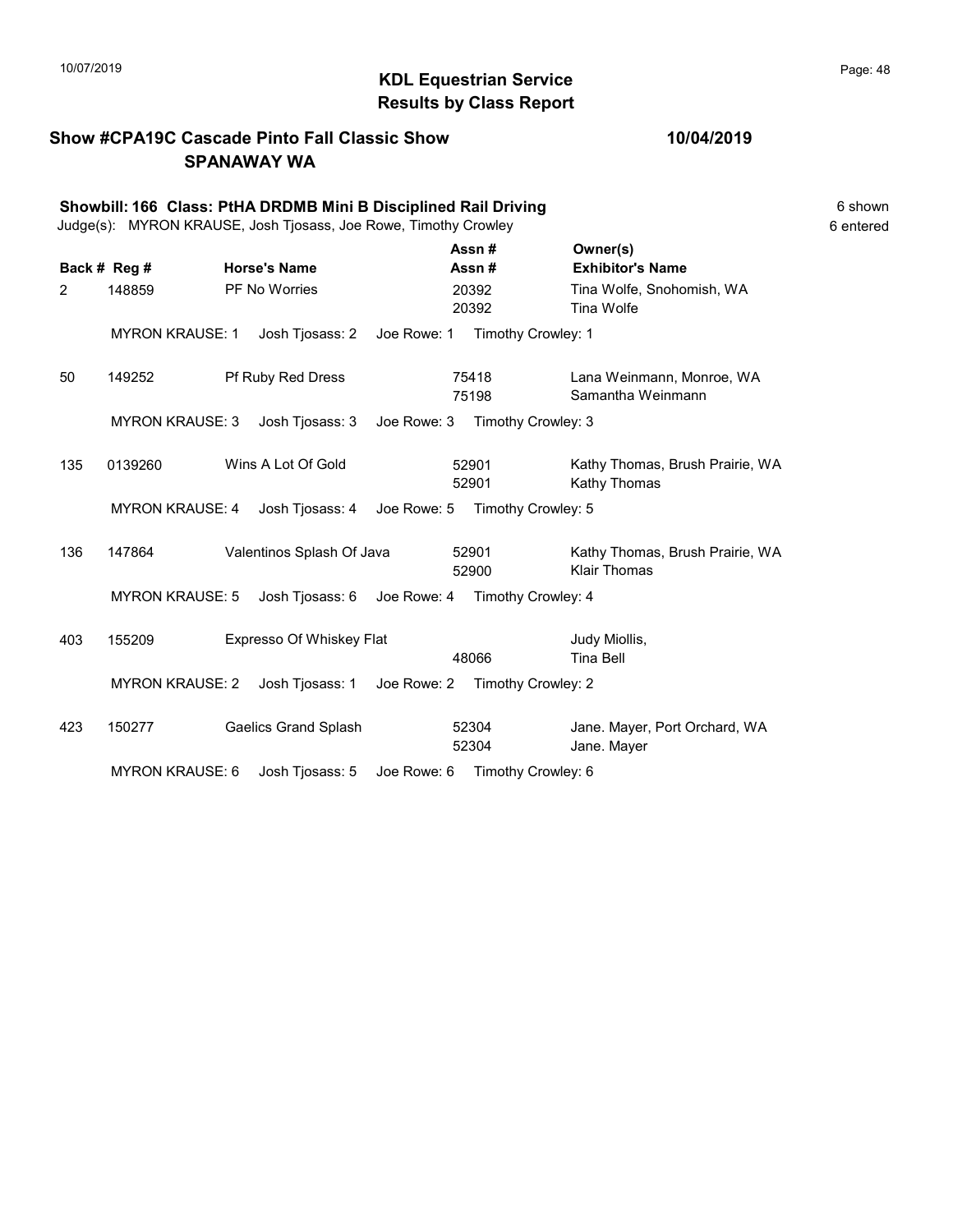Show #CPA19C Cascade Pinto Fall Classic Show

#### KDL Equestrian Service 10/07/2019 Page: 49 Results by Class Report

## SPANAWAY WA Showbill: 170 Class: PtHA IDRP Ideal Pinto Driving Pony 5 Shown Judge(s): MYRON KRAUSE, Josh Tjosass, Joe Rowe, Timothy Crowley 5 entered Back # Reg # Horse's Name  $\overline{R}$  Assn # Exhibitor's Name Assn # Owner(s) 18 148880 Soundviews Summer Cinn-Sation 27094 Jean Garcia, Orting, WA 27094 Jean Garcia MYRON KRAUSE: 3 Josh Tjosass: 1 Joe Rowe: 1 Timothy Crowley: 3 19 149806 Kahluas Cinnamon Spice Sondrea Garcia, 27095 Sondrea Garcia 27095 MYRON KRAUSE: 2 Josh Tjosass: 3 Joe Rowe: 4 Timothy Crowley: 2 27 135945 In My Darkest Hour 17105 Terry Strawn, Central Point, OR 48066 Tina Bell 17105 MYRON KRAUSE: 1 Josh Tjosass: 2 Joe Rowe: 2 Timothy Crowley: 1 163 155230 Equinox Rising Star Cheryl Shaffer, Renton, WA 25875 Cheryl Shaffer 25875 MYRON KRAUSE: 4 Josh Tjosass: 4 Joe Rowe: 3 Timothy Crowley: 4 454 WDWA19-23 Mr Mustache Man CDWDWA19-23 Carrie Loffelmacher, WDWA19-23 Carrie Loffelmacher WDWA19-23 MYRON KRAUSE: 5 Josh Tjosass: 5 Joe Rowe: 5 Timothy Crowley: 5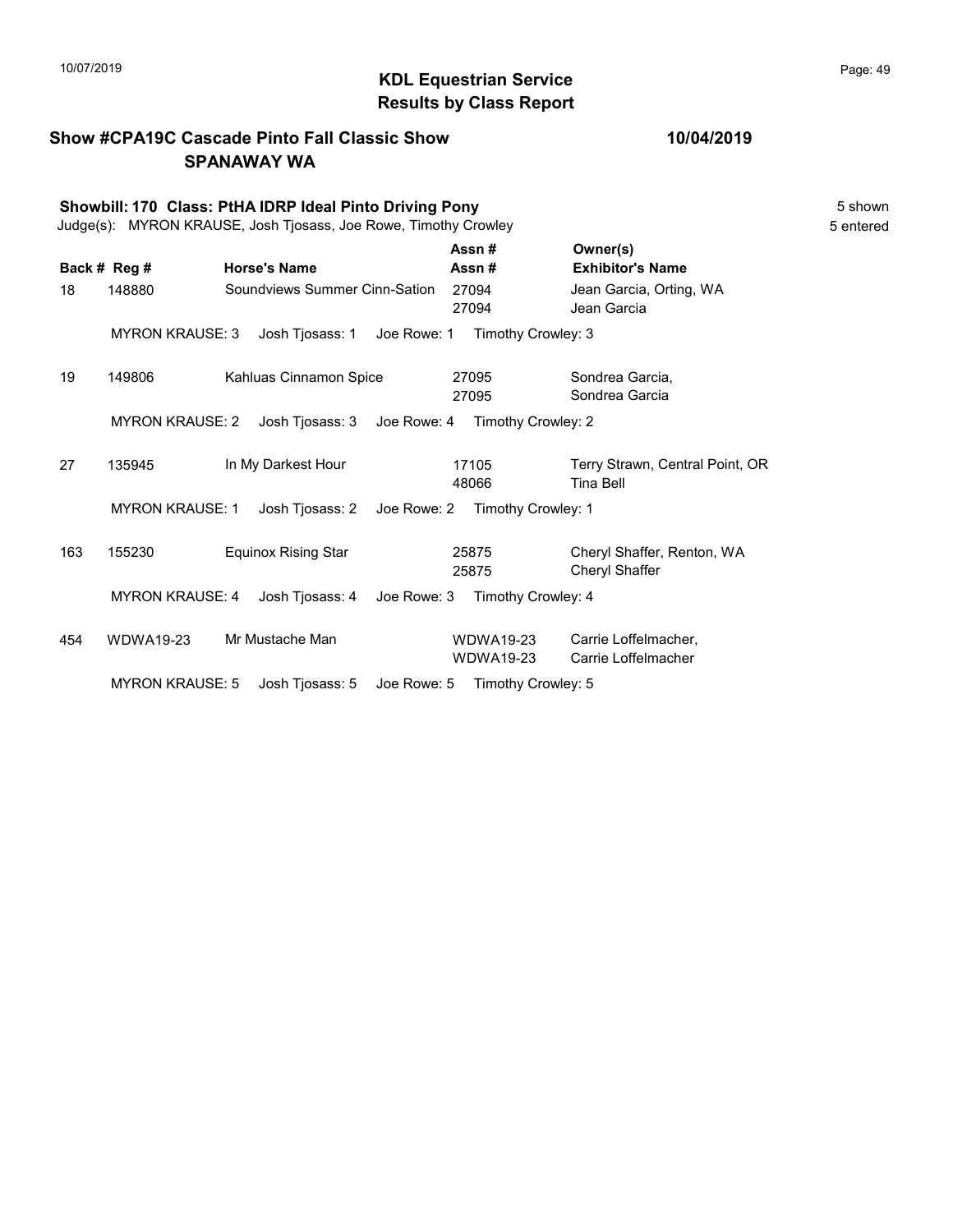# KDL Equestrian Service 10/07/2019 Page: 50 Results by Class Report

## Show #CPA19C Cascade Pinto Fall Classic Show SPANAWAY WA

# Showbill: 171 Class: PtHA IDRMB Mini B Ideal Pinto Driving<br>
Judge(s): MYRON KRAUSE. Josh Tiosass. Joe Rowe. Timothy Crowley 3 shown

Judge(s): MYRON KRAUSE, Josh Tjosass, Joe Rowe, Timothy Crowley

|     | Back # Reg #           | <b>Horse's Name</b>            | Assn#<br>Assn#                       | Owner(s)<br><b>Exhibitor's Name</b>            |
|-----|------------------------|--------------------------------|--------------------------------------|------------------------------------------------|
| 50  | 149252                 | <b>Pf Ruby Red Dress</b>       | 75418<br>75198                       | Lana Weinmann, Monroe, WA<br>Samantha Weinmann |
|     | <b>MYRON KRAUSE: 2</b> | Josh Tjosass: 2 Joe Rowe: 2    | Timothy Crowley: 2                   |                                                |
| 403 | 155209                 | Expresso Of Whiskey Flat       | 48066                                | Judy Miollis,<br>Tina Bell                     |
|     | <b>MYRON KRAUSE: 1</b> | Josh Tjosass: 1<br>Joe Rowe: 1 | Timothy Crowley: 1                   |                                                |
| 453 | <b>WDWA19-26</b>       | <b>AWF Night Hawk</b>          | <b>WDWA19-23</b><br><b>WDWA19-23</b> | Carrie Loffelmacher,<br>Carrie Loffelmacher    |
|     | <b>MYRON KRAUSE: 3</b> | Josh Tiosass: 3<br>Joe Rowe: 3 | Timothy Crowley: 3                   |                                                |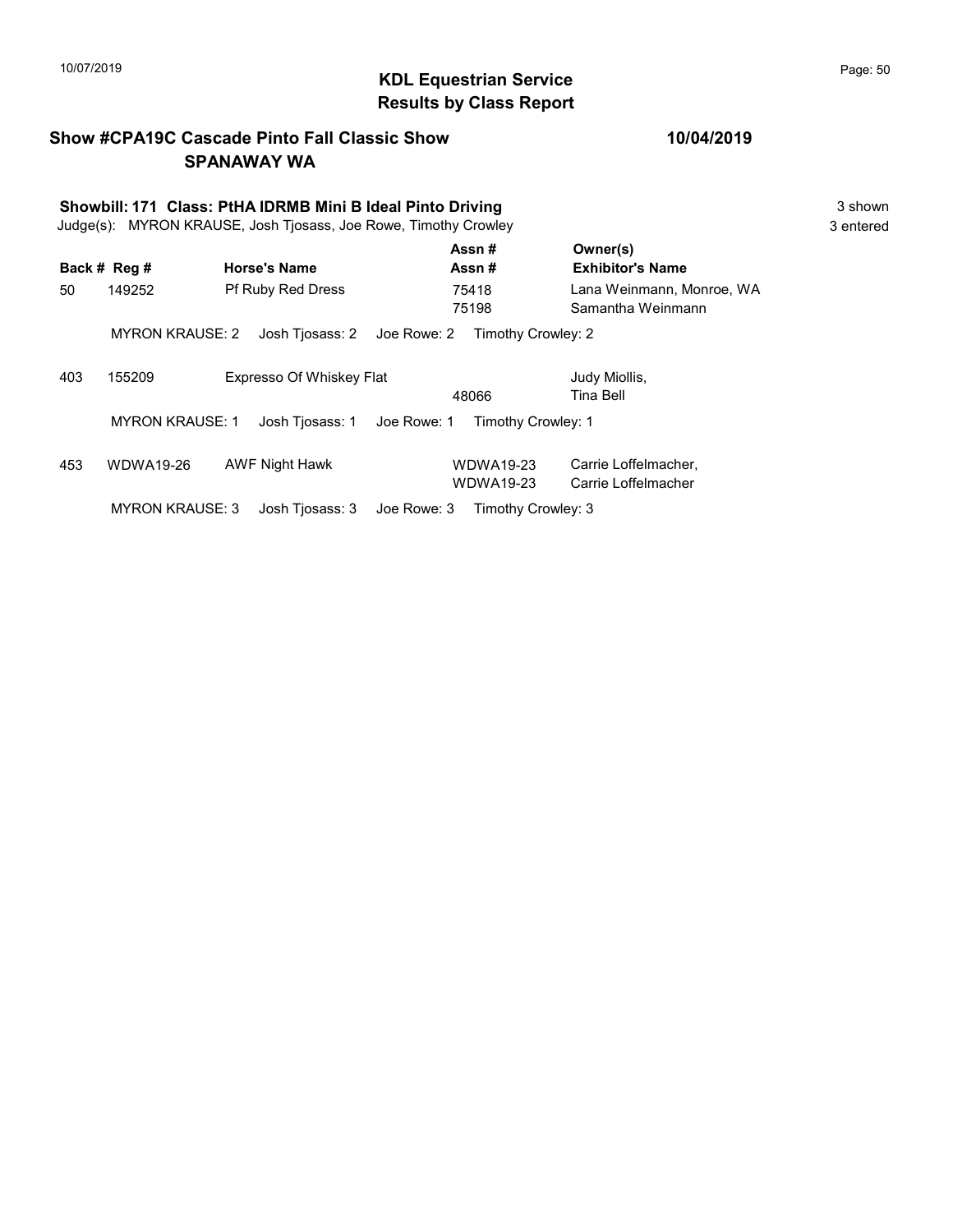# $\blacksquare$  10/07/2019 Page: 51  $\blacksquare$   $\blacksquare$   $\blacksquare$   $\blacksquare$   $\blacksquare$   $\blacksquare$   $\blacksquare$   $\blacksquare$   $\blacksquare$   $\blacksquare$   $\blacksquare$   $\blacksquare$   $\blacksquare$   $\blacksquare$   $\blacksquare$   $\blacksquare$   $\blacksquare$   $\blacksquare$   $\blacksquare$   $\blacksquare$   $\blacksquare$   $\blacksquare$   $\blacksquare$   $\blacksquare$   $\blacksquare$   $\blacksquare$   $\blacksquare$   $\blacksquare$ Results by Class Report

## Show #CPA19C Cascade Pinto Fall Classic Show SPANAWAY WA

|                                                                 | Showbill: 174 Class: PtHA DRE2 ENGLISH DISCIPLINED RAIL ST/HU TYPES | 5 shown   |
|-----------------------------------------------------------------|---------------------------------------------------------------------|-----------|
| Judge(s): MYRON KRAUSE, Josh Tjosass, Joe Rowe, Timothy Crowley |                                                                     | 5 entered |

|     |                        |                          |             | Assn#              | Owner(s)                      |
|-----|------------------------|--------------------------|-------------|--------------------|-------------------------------|
|     | Back # Reg #           | <b>Horse's Name</b>      |             | Assn#              | <b>Exhibitor's Name</b>       |
| 24  | 153323                 | <b>JWR Up For Review</b> |             | 31011              | Vicki Nielsen, Rainier, WA    |
|     |                        |                          |             | 31011              | Vicki Nielsen                 |
|     | <b>MYRON KRAUSE: 5</b> | Josh Tjosass: 3          | Joe Rowe: 3 | Timothy Crowley: 5 |                               |
| 31  | 147783                 | <b>Rhumchata Rhocks</b>  |             | 37516              | Rennya Weber, Arlington, WA   |
|     |                        |                          |             | 37516              | Rennya Weber                  |
|     | <b>MYRON KRAUSE: 4</b> | Josh Tjosass: 5          | Joe Rowe: 4 | Timothy Crowley: 4 |                               |
| 56  | 152902                 | R Big Time Rapper        |             | 80811              | Nelson / Wiese, West Linn, OR |
|     |                        |                          |             | 38444              | Noel Nelson                   |
|     | <b>MYRON KRAUSE: 1</b> | Josh Tjosass: 1          | Joe Rowe: 1 | Timothy Crowley: 1 |                               |
| 227 | 150728                 | Envy My Moonlite         |             | 78862              | Sharon Hedlund, Auburn, WA    |
|     |                        |                          |             | 27094              | Jean Garcia                   |
|     | <b>MYRON KRAUSE: 3</b> | Josh Tjosass: 4          | Joe Rowe: 5 | Timothy Crowley: 3 |                               |
| 737 | 113080                 | Go Bey Bee Go            |             | 52211              | Angela Nemjo, La Center, WA   |
|     |                        |                          |             | 29325              | Tim Wigren                    |
|     | <b>MYRON KRAUSE: 2</b> | Josh Tjosass: 2          | Joe Rowe: 2 | Timothy Crowley: 2 |                               |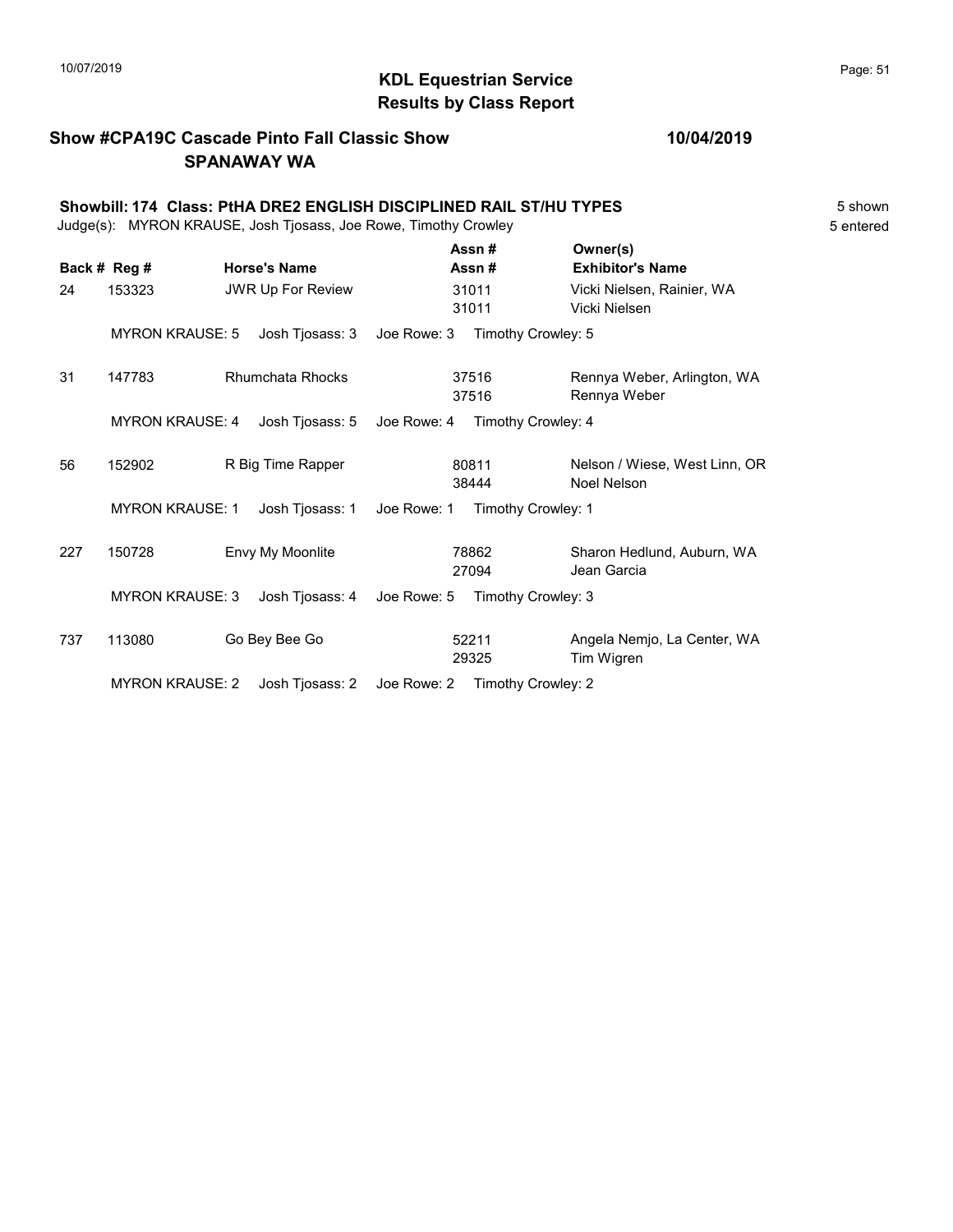# 10/07/2019 **Page: 52**<br> **KDL Equestrian Service Page: 52** Results by Class Report

## Show #CPA19C Cascade Pinto Fall Classic Show SPANAWAY WA

| Showbill: 176 Class: PtHA NDRYE YA Novice Disciplined Rail English |                        |                                |                    |                                         |  |  |
|--------------------------------------------------------------------|------------------------|--------------------------------|--------------------|-----------------------------------------|--|--|
| Judge(s): MYRON KRAUSE, Josh Tjosass, Joe Rowe, Timothy Crowley    |                        |                                |                    |                                         |  |  |
|                                                                    | Back # Reg #           | <b>Horse's Name</b>            | Assn#<br>Assn#     | Owner(s)<br><b>Exhibitor's Name</b>     |  |  |
| 401                                                                | 137709                 | One Fancy Dream                | 83633<br>83633     | Lexie Scott. Seabeck. WA<br>Lexie Scott |  |  |
|                                                                    | <b>MYRON KRAUSE: 3</b> | Josh Tjosass: 3    Joe Rowe: 3 | Timothy Crowley: 3 |                                         |  |  |

405 154765 Think Ima Cando Hotty 22302 Shannon Prigger, POULSBO, WA

424 123098 Eyed B Stylin Brynn Stevenson, Kingston, WA

MYRON KRAUSE: 2 Josh Tjosass: 2 Joe Rowe: 1 Timothy Crowley: 1

MYRON KRAUSE: 1 Josh Tjosass: 1 Joe Rowe: 2 Timothy Crowley: 2

22302

93467

94356 Lyndsey Mooth

93467 Brynn Stevenson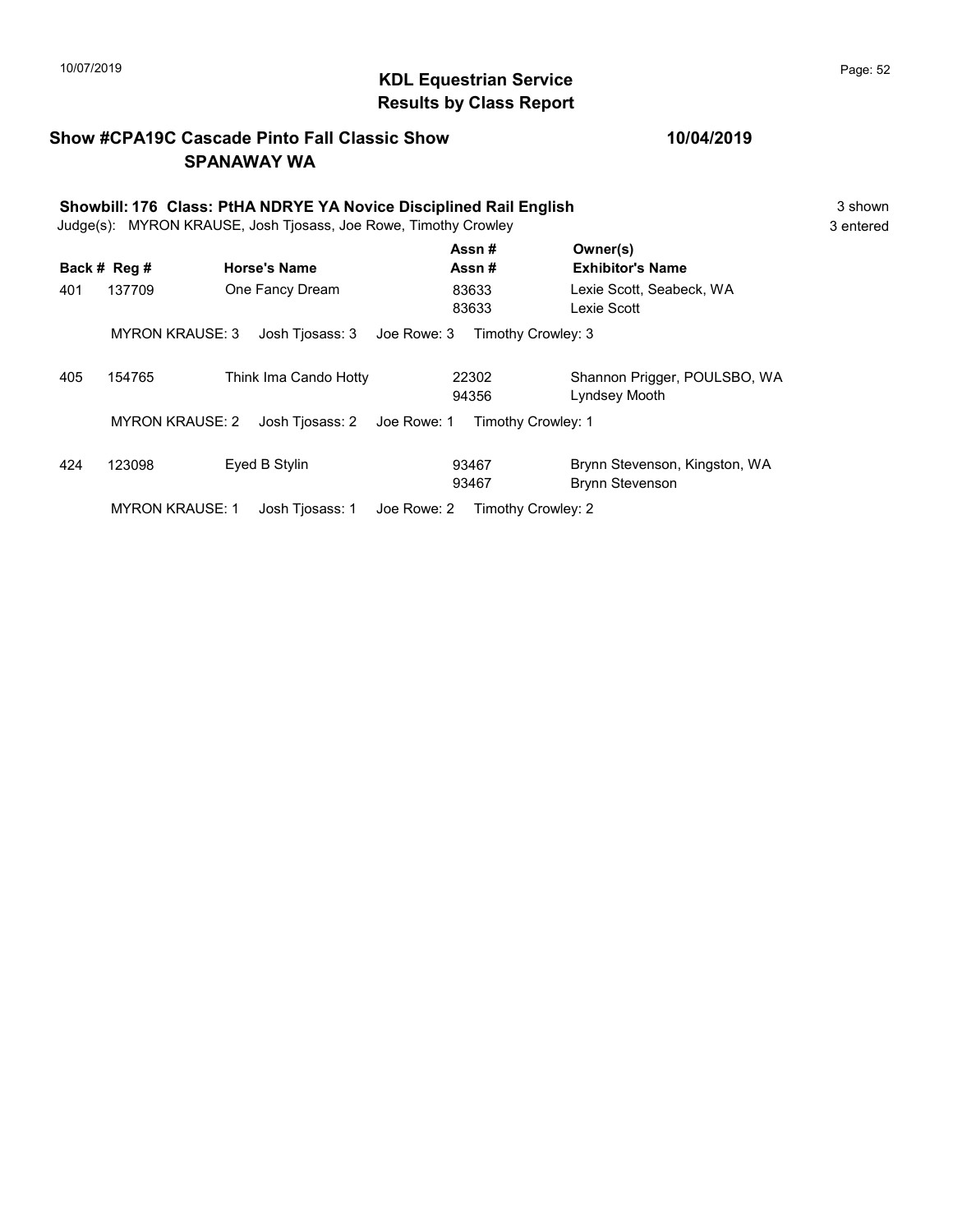# 10/07/2019 **Page: 53**  $\bullet$  **KDL Equestrian Service**  $\bullet$  **Page: 53** Results by Class Report

## Show #CPA19C Cascade Pinto Fall Classic Show SPANAWAY WA

|     |                                           |  | Showbill: 177 Class: PtHA DRE3 YA Disciplined Rail English, 18 & Under<br>Judge(s): MYRON KRAUSE, Josh Tjosass, Joe Rowe, Timothy Crowley |             |                  |                                                         | 8 shown<br>8 entered |
|-----|-------------------------------------------|--|-------------------------------------------------------------------------------------------------------------------------------------------|-------------|------------------|---------------------------------------------------------|----------------------|
|     | Back # Reg #                              |  | <b>Horse's Name</b>                                                                                                                       |             | Assn#<br>Assn#   | Owner(s)<br><b>Exhibitor's Name</b>                     |                      |
| 155 | 137528                                    |  | A Lady With Assets                                                                                                                        |             | 137528<br>137528 | Madison Wojcek, Bremerton, WA<br>Madison Wojcek         |                      |
|     | <b>MYRON KRAUSE: 1</b>                    |  | Josh Tjosass: 1                                                                                                                           | Joe Rowe: 1 |                  | Timothy Crowley: 1                                      |                      |
| 401 | 137709                                    |  | One Fancy Dream                                                                                                                           |             | 83633<br>83633   | Lexie Scott, Seabeck, WA<br>Lexie Scott                 |                      |
|     | <b>MYRON KRAUSE: 5</b>                    |  | Josh Tjosass: 3                                                                                                                           |             |                  | Joe Rowe: 8 Timothy Crowley: 7                          |                      |
| 405 | 154765                                    |  | Think Ima Cando Hotty                                                                                                                     |             | 22302<br>94356   | Shannon Prigger, POULSBO, WA<br>Lyndsey Mooth           |                      |
|     | MYRON KRAUSE: 4                           |  | Josh Tjosass: 4                                                                                                                           |             |                  | Joe Rowe: 2 Timothy Crowley: 3                          |                      |
| 421 | 140236                                    |  | <b>Fancy Cutie</b>                                                                                                                        |             | 83041<br>83041   | Allison Kane, Ridgefield, WA<br><b>Allison Kane</b>     |                      |
|     | <b>MYRON KRAUSE: 2</b>                    |  | Josh Tjosass: 6                                                                                                                           |             |                  | Joe Rowe: 7 Timothy Crowley: 2                          |                      |
| 424 | 123098                                    |  | Eyed B Stylin                                                                                                                             |             | 93467<br>93467   | Brynn Stevenson, Kingston, WA<br><b>Brynn Stevenson</b> |                      |
|     | <b>MYRON KRAUSE: 3</b>                    |  | Josh Tjosass: 2                                                                                                                           |             |                  | Joe Rowe: 4 Timothy Crowley: 5                          |                      |
| 431 | 138876                                    |  | Rap My Assets                                                                                                                             |             | 94633<br>94633   | Megan Truman, Yacolt, WA<br>Megan Truman                |                      |
|     | <b>MYRON KRAUSE: 8</b>                    |  | Josh Tjosass: 5                                                                                                                           |             |                  | Joe Rowe: 3 Timothy Crowley: 4                          |                      |
| 449 | 119404                                    |  | Kenos Golden Diva                                                                                                                         |             | 119404<br>93626  | Russelle Graf, Pt Angeles, WA<br><b>Riley Michaelis</b> |                      |
|     | Josh Tjosass: 0<br><b>MYRON KRAUSE: 6</b> |  |                                                                                                                                           |             |                  | Joe Rowe: 5 Timothy Crowley: 8                          |                      |
| 456 | 145803                                    |  | Hes Got The Scotch                                                                                                                        |             | 77363<br>81985   | Katherine Cramer,<br>Payton Land                        |                      |
|     | <b>MYRON KRAUSE: 7</b>                    |  | Josh Tjosass: 7                                                                                                                           |             |                  | Joe Rowe: 6 Timothy Crowley: 6                          |                      |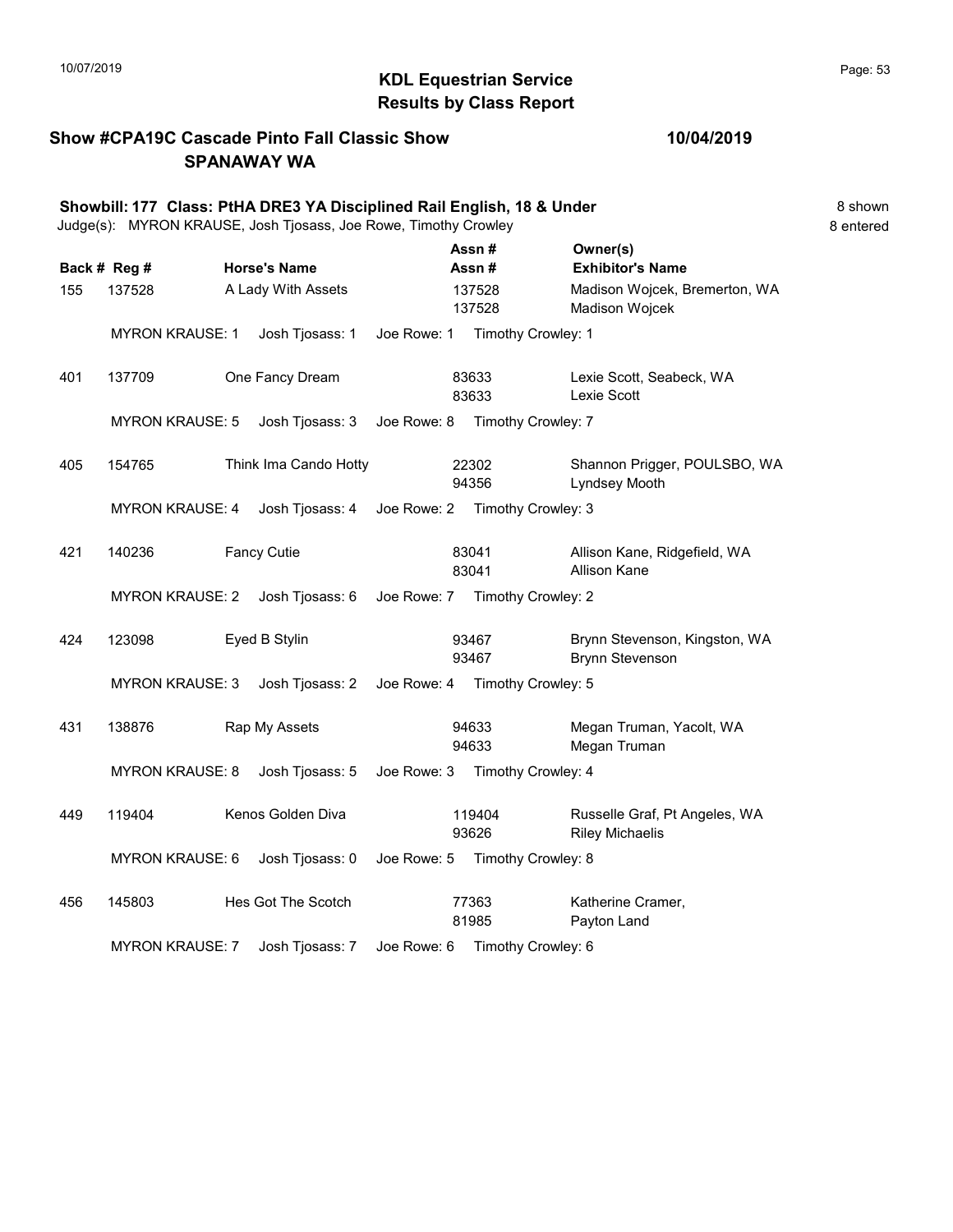# $\blacksquare$  10/07/2019 Page: 54 Results by Class Report

## Show #CPA19C Cascade Pinto Fall Classic Show SPANAWAY WA

#### Showbill: 179 Class: PtHA NDRA AM Novice Disciplined Rail English 1 Shown 1 shown

Judge(s): MYRON KRAUSE, Josh Tjosass, Joe Rowe, Timothy Crowley 1 entered 1 entered

|     | Back # Reg # | <b>Horse's Name</b>  | Assn#<br>Assn# | Owner(s)<br><b>Exhibitor's Name</b>                    |
|-----|--------------|----------------------|----------------|--------------------------------------------------------|
| 218 | 152928       | Pining For Chocolate | 22302<br>22302 | Shannon Prigger, POULSBO, WA<br><b>Shannon Prigger</b> |

MYRON KRAUSE: 1 Josh Tjosass: 1 Joe Rowe: 1 Timothy Crowley: 1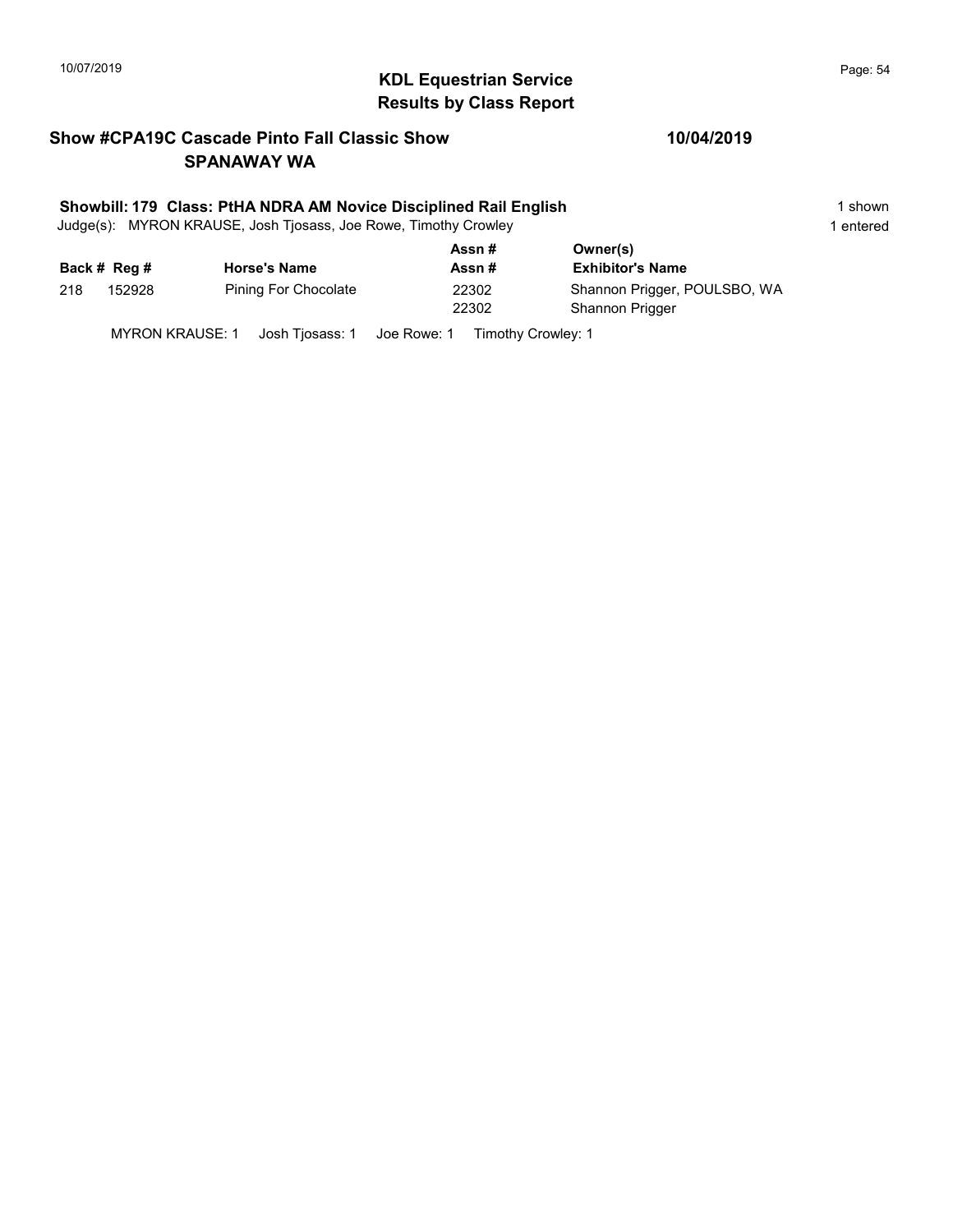# 10/07/2019 **Page: 55**<br> **KDL Equestrian Service Page: 55** Results by Class Report

## Show #CPA19C Cascade Pinto Fall Classic Show SPANAWAY WA

|     | Showbill: 180 Class: PtHA DRE4 AM Disciplined Rail English<br>Judge(s): MYRON KRAUSE, Josh Tjosass, Joe Rowe, Timothy Crowley |                     |                                   |                                                      |           |  |  |
|-----|-------------------------------------------------------------------------------------------------------------------------------|---------------------|-----------------------------------|------------------------------------------------------|-----------|--|--|
|     | Back # Reg #                                                                                                                  | <b>Horse's Name</b> | Assn#<br>Assn#                    | Owner(s)<br><b>Exhibitor's Name</b>                  | 2 entered |  |  |
| 56  | 152902                                                                                                                        | R Big Time Rapper   | 80811<br>38444                    | Nelson / Wiese, West Linn, OR<br>Noel Nelson         |           |  |  |
|     | <b>MYRON KRAUSE: 2</b>                                                                                                        | Josh Tjosass: 2     | Joe Rowe: 2<br>Timothy Crowley: 2 |                                                      |           |  |  |
| 411 | 112163                                                                                                                        | Rap N Roll          | 63964<br>63964                    | Elizabeth Strait, Pt Angeles, WA<br>Elizabeth Strait |           |  |  |
|     | <b>MYRON KRAUSE: 1</b>                                                                                                        | Josh Tiosass: 1     | Joe Rowe: 1<br>Timothy Crowley: 1 |                                                      |           |  |  |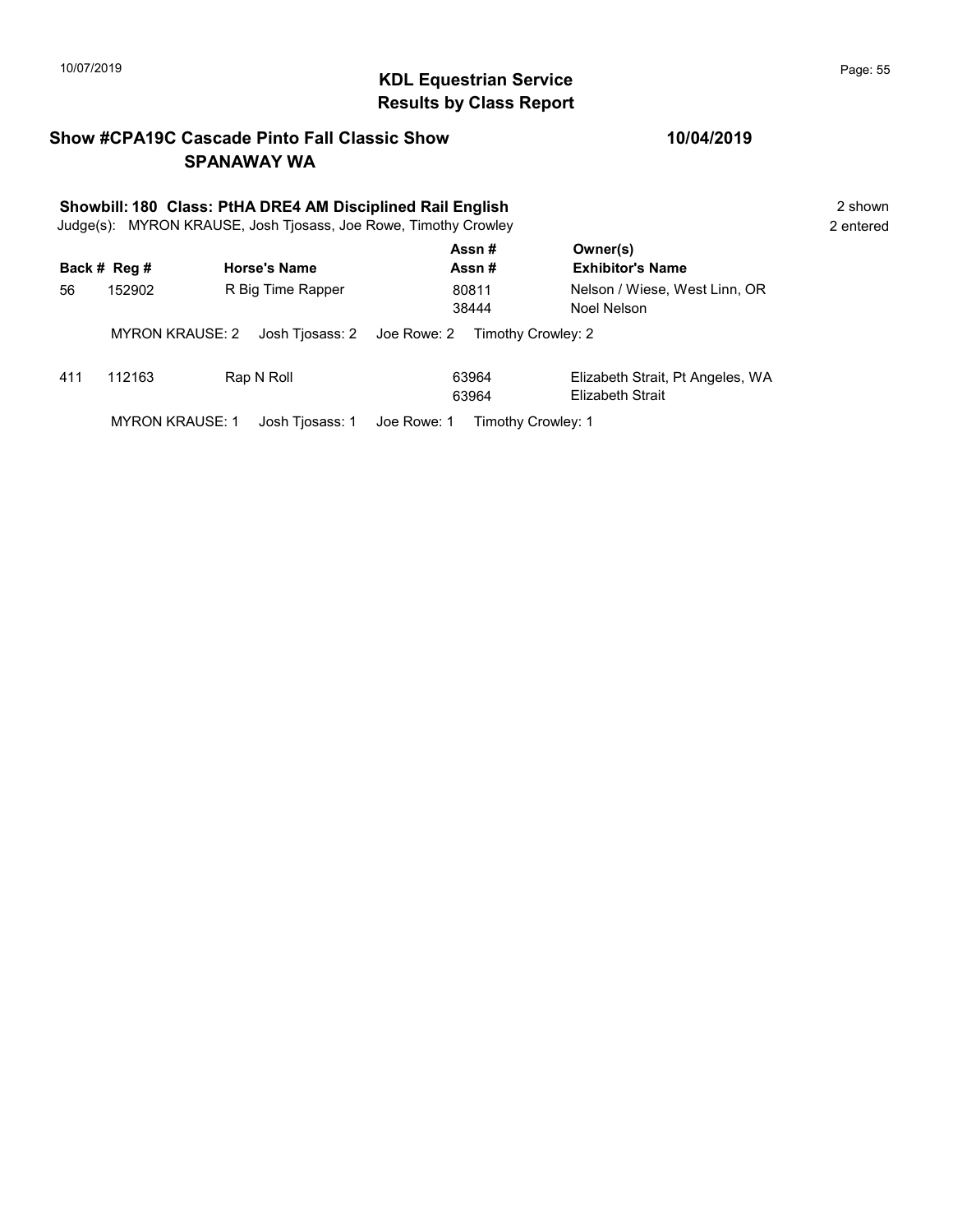# KDL Equestrian Service 10/07/2019 Page: 56 Results by Class Report

## Show #CPA19C Cascade Pinto Fall Classic Show SPANAWAY WA

### 10/04/2019

#### Showbill: 181 Class: PtHA DREABS AM ENG DISC RAIL SOLID REGISTRY 19&OV 3 shown Judge(s): MYRON KRAUSE, Josh Tjosass, Joe Rowe, Timothy Crowley 3 entered 3 entered  $\Delta$ ssn #  $\Delta$

|      |                                           |                             |                 |             |                    | A3311 #            | UWIERS!                                         |
|------|-------------------------------------------|-----------------------------|-----------------|-------------|--------------------|--------------------|-------------------------------------------------|
|      | Back # Reg #                              | <b>Horse's Name</b>         |                 |             |                    | Assn#              | <b>Exhibitor's Name</b>                         |
| 122  | 147109                                    | Cool Cruzn Kenny            |                 |             |                    | 25636<br>25636     | Paula Dandliker, Duvall, WA<br>Paula Dandliker  |
|      | <b>MYRON KRAUSE: 1</b>                    |                             | Josh Tjosass: 1 | Joe Rowe: 1 |                    | Timothy Crowley: 2 |                                                 |
| 414  | 153396                                    | Pocos Pine Bar Mccue        |                 |             |                    | 93629<br>93629     | Staci Cawyer, Seguim, WA<br><b>Staci Cawyer</b> |
|      | <b>MYRON KRAUSE: 3</b><br>Josh Tiosass: 3 |                             | Joe Rowe: 3     |             | Timothy Crowley: 3 |                    |                                                 |
| 1117 | 150282                                    | <b>Exceptionally Gifted</b> |                 |             |                    | 80715<br>79821     | MacKenzie Blair, Graham, WA<br>Teri L Blair     |
|      | <b>MYRON KRAUSE: 2</b>                    |                             | Josh Tiosass: 2 | Joe Rowe: 2 |                    | Timothy Crowley: 1 |                                                 |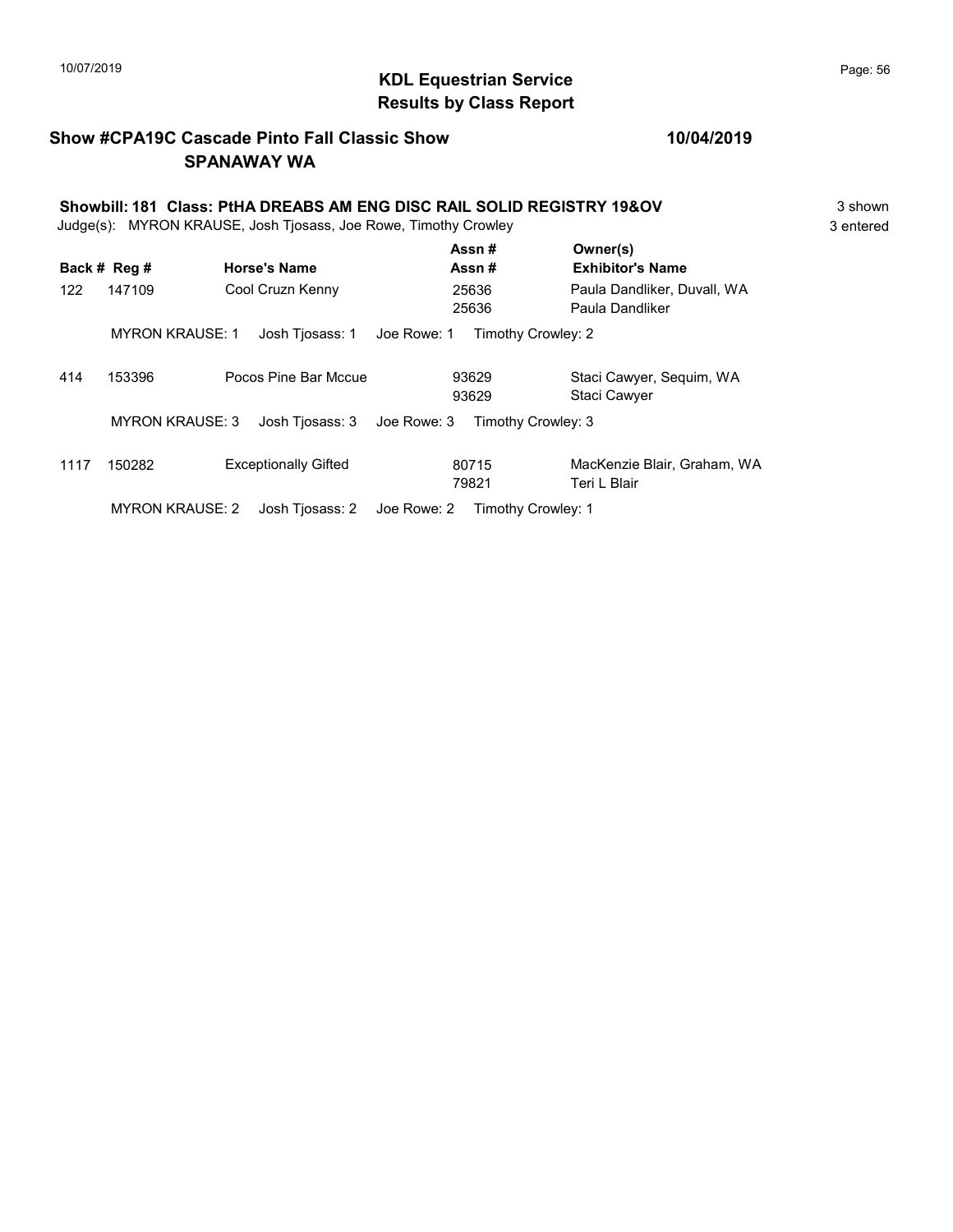# $\blacksquare$  10/07/2019 Page: 57 Results by Class Report

## Show #CPA19C Cascade Pinto Fall Classic Show SPANAWAY WA

#### Showbill: 182 Class: PtHA IRHE Pinto Ideal English Ranch Horse 1 Shown 1 shown

Judge(s): MYRON KRAUSE, Josh Tjosass, Joe Rowe, Timothy Crowley 1 entered 1 entered

| Back # Reg # | <b>Horse's Name</b> | Assn#<br>Assn# | Owner(s)<br><b>Exhibitor's Name</b> |
|--------------|---------------------|----------------|-------------------------------------|
| 130159       | Socks On Special    | 39327          | Donna Edwards, Yelm, WA             |
| 420          |                     | 9595           | Rebecca Paulson                     |

MYRON KRAUSE: 1 Josh Tjosass: 1 Joe Rowe: 1 Timothy Crowley: 1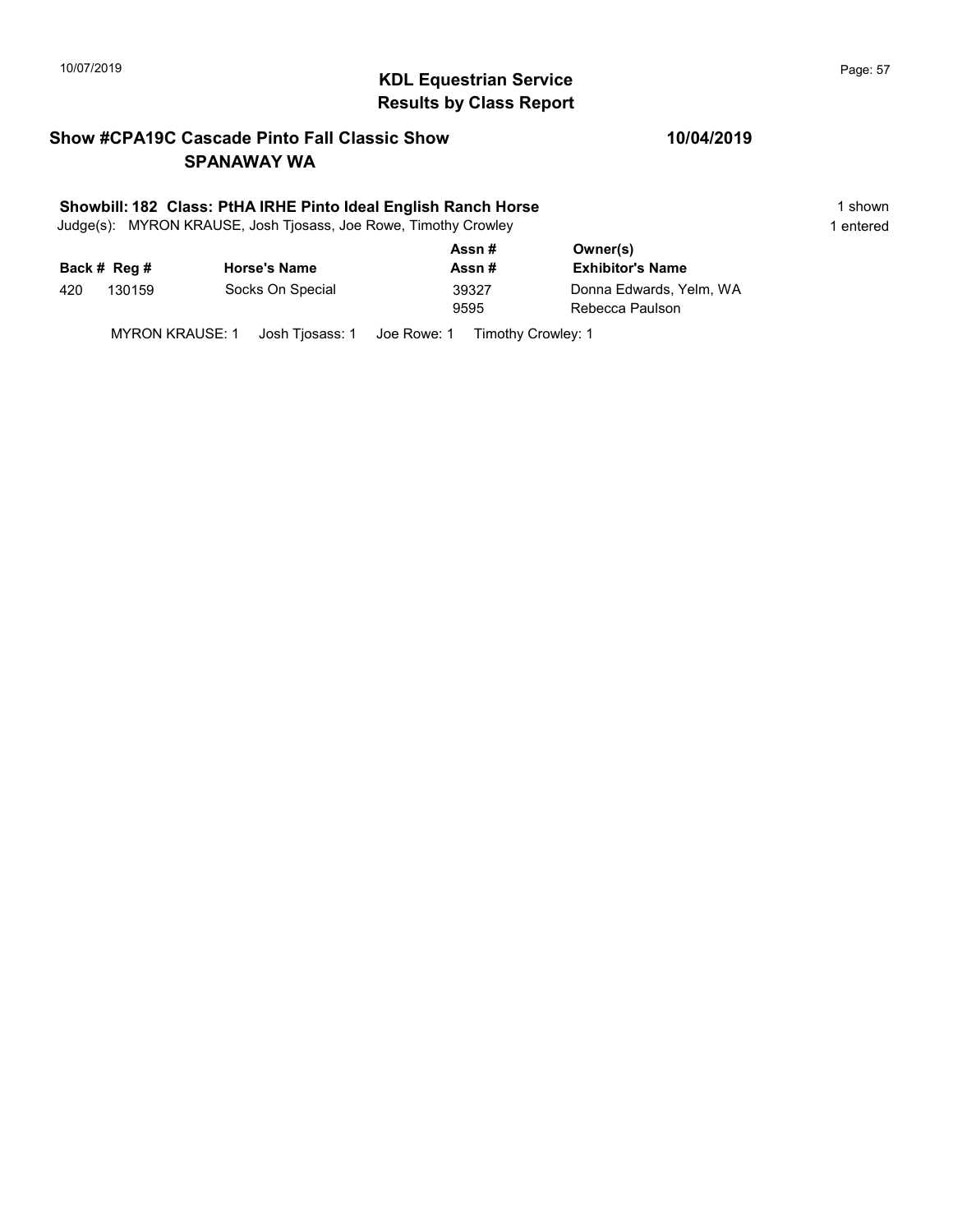# 10/07/2019 **Page: 58**<br> **KDL Equestrian Service Page: 58** Results by Class Report

## Show #CPA19C Cascade Pinto Fall Classic Show SPANAWAY WA

#### Showbill: 184 Class: PtHA irhea AM Ideal Pinto English Ranch Horse 1 Shown 1 shown

Judge(s): MYRON KRAUSE, Josh Tjosass, Joe Rowe, Timothy Crowley 1 entered 1 entered

|     |              |                     | Assn# | Owner(s)                |  |  |
|-----|--------------|---------------------|-------|-------------------------|--|--|
|     | Back # Reg # | <b>Horse's Name</b> | Assn# | <b>Exhibitor's Name</b> |  |  |
| 420 | 130159       | Socks On Special    | 39327 | Donna Edwards, Yelm, WA |  |  |
|     |              |                     | 39327 | Donna Edwards           |  |  |
|     |              |                     |       |                         |  |  |

MYRON KRAUSE: 1 Josh Tjosass: 1 Joe Rowe: 1 Timothy Crowley: 1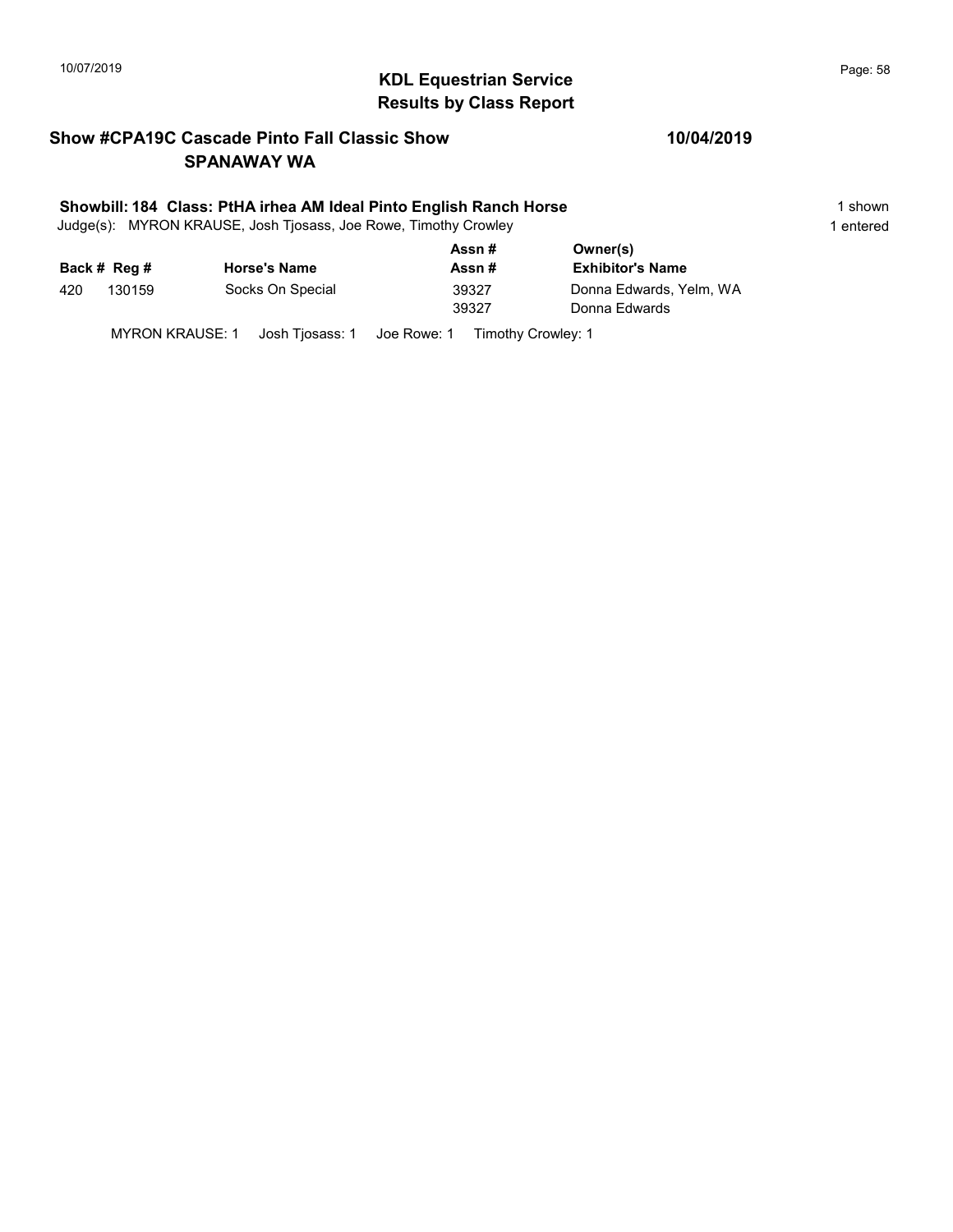# KDL Equestrian Service 10/07/2019 Page: 59 Results by Class Report

## Show #CPA19C Cascade Pinto Fall Classic Show SPANAWAY WA

|     | Showbill: 188 Class: PtHA IPE1 IDEAL PINTO ENGLISH ST/HU TYPE<br>Judge(s): MYRON KRAUSE, Josh Tjosass, Joe Rowe, Timothy Crowley |  |                                |                                |                |                                              |  |
|-----|----------------------------------------------------------------------------------------------------------------------------------|--|--------------------------------|--------------------------------|----------------|----------------------------------------------|--|
|     | Back # Reg #                                                                                                                     |  | <b>Horse's Name</b>            |                                | Assn#<br>Assn# | Owner(s)<br><b>Exhibitor's Name</b>          |  |
| 24  | 153323                                                                                                                           |  | <b>JWR Up For Review</b>       |                                | 31011<br>31011 | Vicki Nielsen, Rainier, WA<br>Vicki Nielsen  |  |
|     | <b>MYRON KRAUSE: 4</b>                                                                                                           |  | Josh Tjosass: 5                | Joe Rowe: 4 Timothy Crowley: 5 |                |                                              |  |
| 31  | 147783                                                                                                                           |  | <b>Rhumchata Rhocks</b>        |                                | 37516<br>37516 | Rennya Weber, Arlington, WA<br>Rennya Weber  |  |
|     | <b>MYRON KRAUSE: 5</b>                                                                                                           |  | Josh Tjosass: 4                | Joe Rowe: 5                    |                | Timothy Crowley: 4                           |  |
| 56  | 152902                                                                                                                           |  | R Big Time Rapper              |                                | 80811<br>38444 | Nelson / Wiese, West Linn, OR<br>Noel Nelson |  |
|     | <b>MYRON KRAUSE: 1</b><br>Josh Tjosass: 1                                                                                        |  | Joe Rowe: 2 Timothy Crowley: 2 |                                |                |                                              |  |
| 227 | 150728                                                                                                                           |  | Envy My Moonlite               |                                | 78862<br>27094 | Sharon Hedlund, Auburn, WA<br>Jean Garcia    |  |
|     | <b>MYRON KRAUSE: 2</b>                                                                                                           |  | Josh Tjosass: 2                | Joe Rowe: 1                    |                | Timothy Crowley: 1                           |  |
| 400 | 151359                                                                                                                           |  | Special Impulse                |                                | 48734<br>91419 | Tina Johnson, Sequim, WA<br>Elizabeth Wagner |  |
|     | <b>MYRON KRAUSE: 3</b>                                                                                                           |  | Josh Tjosass: 3                | Joe Rowe: 3 Timothy Crowley: 3 |                |                                              |  |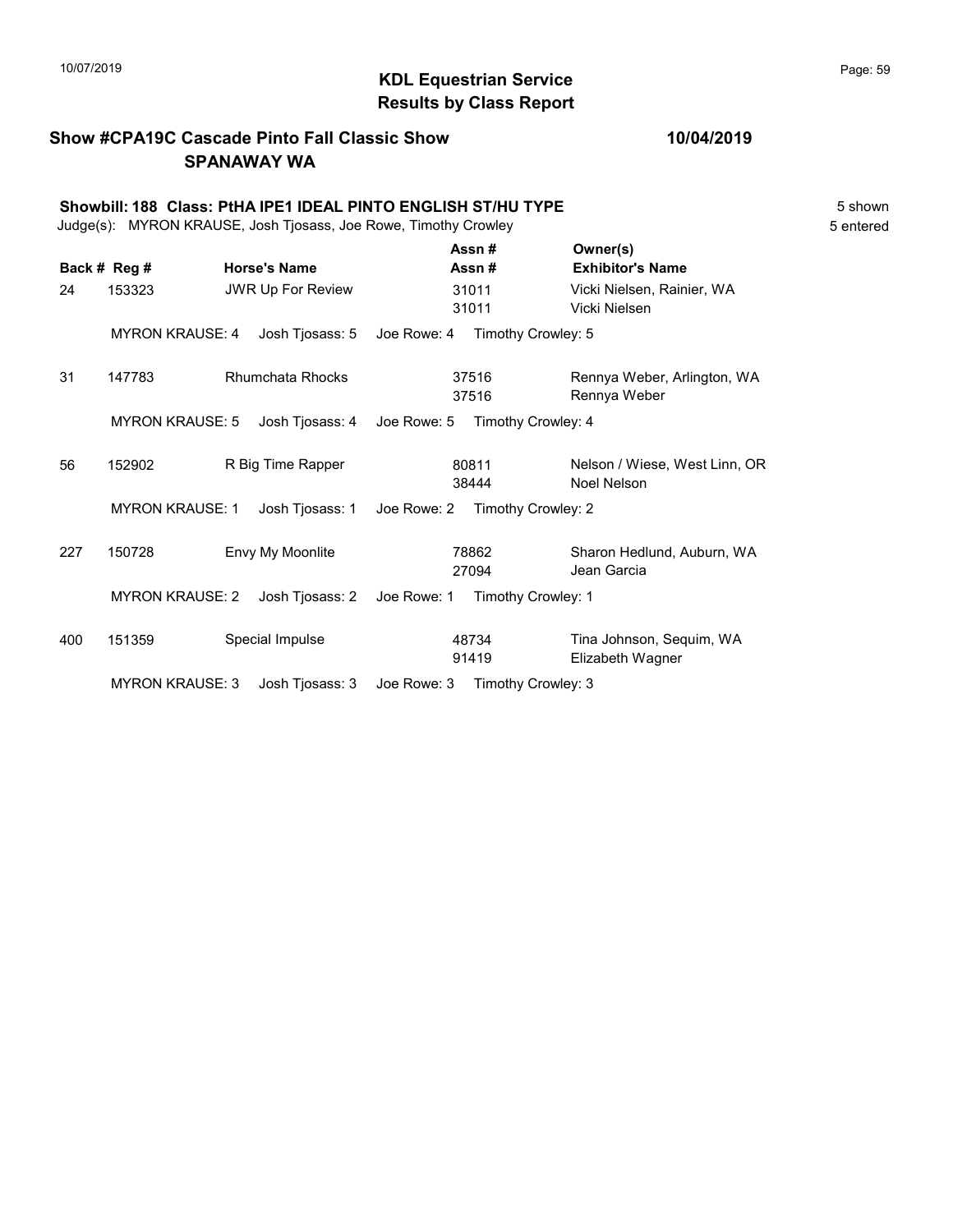# 10/07/2019 **Page: 60**<br> **KDL Equestrian Service Page: 60** Results by Class Report

94633 Megan Truman

93626 Riley Michaelis

## Show #CPA19C Cascade Pinto Fall Classic Show SPANAWAY WA

|     | Showbill: 190 Class: PtHA IPEY5 YA Ideal Pinto English 18 & Under<br>Judge(s): MYRON KRAUSE, Josh Tjosass, Joe Rowe, Timothy Crowley |                     |                                   |                                                 |  |  |  |
|-----|--------------------------------------------------------------------------------------------------------------------------------------|---------------------|-----------------------------------|-------------------------------------------------|--|--|--|
|     | Back # Reg #                                                                                                                         | <b>Horse's Name</b> | Assn#<br>Assn#                    | Owner(s)<br><b>Exhibitor's Name</b>             |  |  |  |
| 155 | 137528                                                                                                                               | A Lady With Assets  | 137528<br>137528                  | Madison Wojcek, Bremerton, WA<br>Madison Wojcek |  |  |  |
|     | <b>MYRON KRAUSE: 1</b>                                                                                                               | Josh Tjosass: 1     | Joe Rowe: 1<br>Timothy Crowley: 1 |                                                 |  |  |  |
| 421 | 140236                                                                                                                               | <b>Fancy Cutie</b>  | 83041<br>83041                    | Allison Kane, Ridgefield, WA<br>Allison Kane    |  |  |  |
|     | <b>MYRON KRAUSE: 2</b>                                                                                                               | Josh Tjosass: 2     | Joe Rowe: 3<br>Timothy Crowley: 2 |                                                 |  |  |  |

431 138876 Rap My Assets 94633 Megan Truman, Yacolt, WA

449 119404 Kenos Golden Diva 119404 Russelle Graf, Pt Angeles, WA

MYRON KRAUSE: 3 Josh Tjosass: 3 Joe Rowe: 2 Timothy Crowley: 3

MYRON KRAUSE: 4 Josh Tjosass: 4 Joe Rowe: 4 Timothy Crowley: 4

94633

119404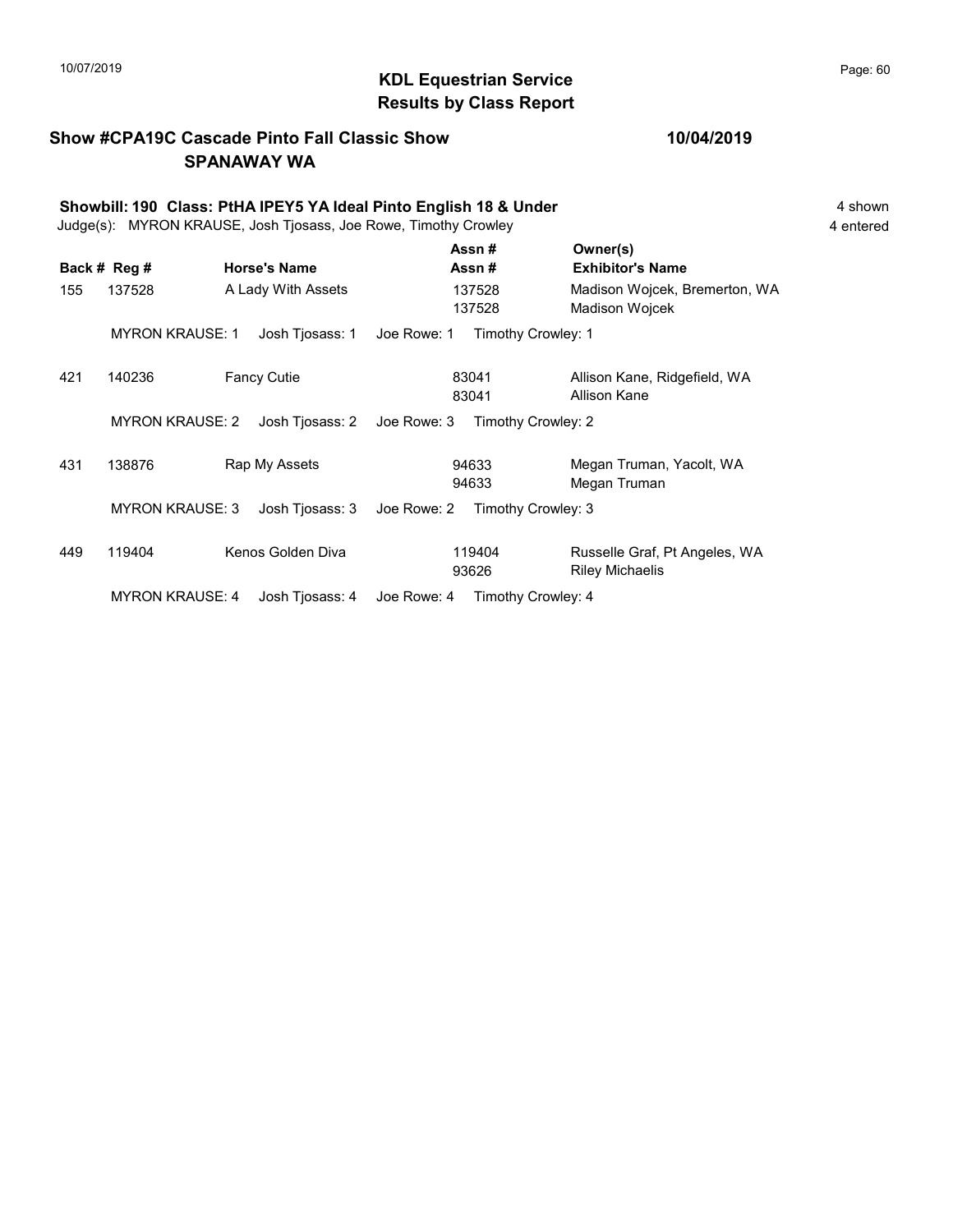# 10/07/2019 **Page: 61 Page: 61 KDL Equestrian Service Page: 61 Page: 61** Results by Class Report

## Show #CPA19C Cascade Pinto Fall Classic Show SPANAWAY WA

|     | Showbill: 191 Class: PtHA NIPYI YA Novice Ideal Pinto English<br>Judge(s): MYRON KRAUSE, Josh Tjosass, Joe Rowe, Timothy Crowley |                                |                    |                                                         |  |  |  |
|-----|----------------------------------------------------------------------------------------------------------------------------------|--------------------------------|--------------------|---------------------------------------------------------|--|--|--|
|     | Back # Reg #                                                                                                                     | <b>Horse's Name</b>            | Assn#<br>Assn#     | Owner(s)<br><b>Exhibitor's Name</b>                     |  |  |  |
| 401 | 137709                                                                                                                           | One Fancy Dream                | 83633<br>83633     | Lexie Scott, Seabeck, WA<br>Lexie Scott                 |  |  |  |
|     | <b>MYRON KRAUSE: 3</b>                                                                                                           | Josh Tiosass: 3<br>Joe Rowe: 3 | Timothy Crowley: 3 |                                                         |  |  |  |
| 405 | 154765                                                                                                                           | Think Ima Cando Hotty          | 22302<br>94356     | Shannon Prigger, POULSBO, WA<br>Lyndsey Mooth           |  |  |  |
|     | <b>MYRON KRAUSE: 2</b>                                                                                                           | Josh Tiosass: 1<br>Joe Rowe: 1 | Timothy Crowley: 1 |                                                         |  |  |  |
| 424 | 123098                                                                                                                           | Eyed B Stylin                  | 93467<br>93467     | Brynn Stevenson, Kingston, WA<br><b>Brynn Stevenson</b> |  |  |  |
|     | <b>MYRON KRAUSE: 1</b>                                                                                                           | Josh Tiosass: 2<br>Joe Rowe: 2 | Timothy Crowley: 2 |                                                         |  |  |  |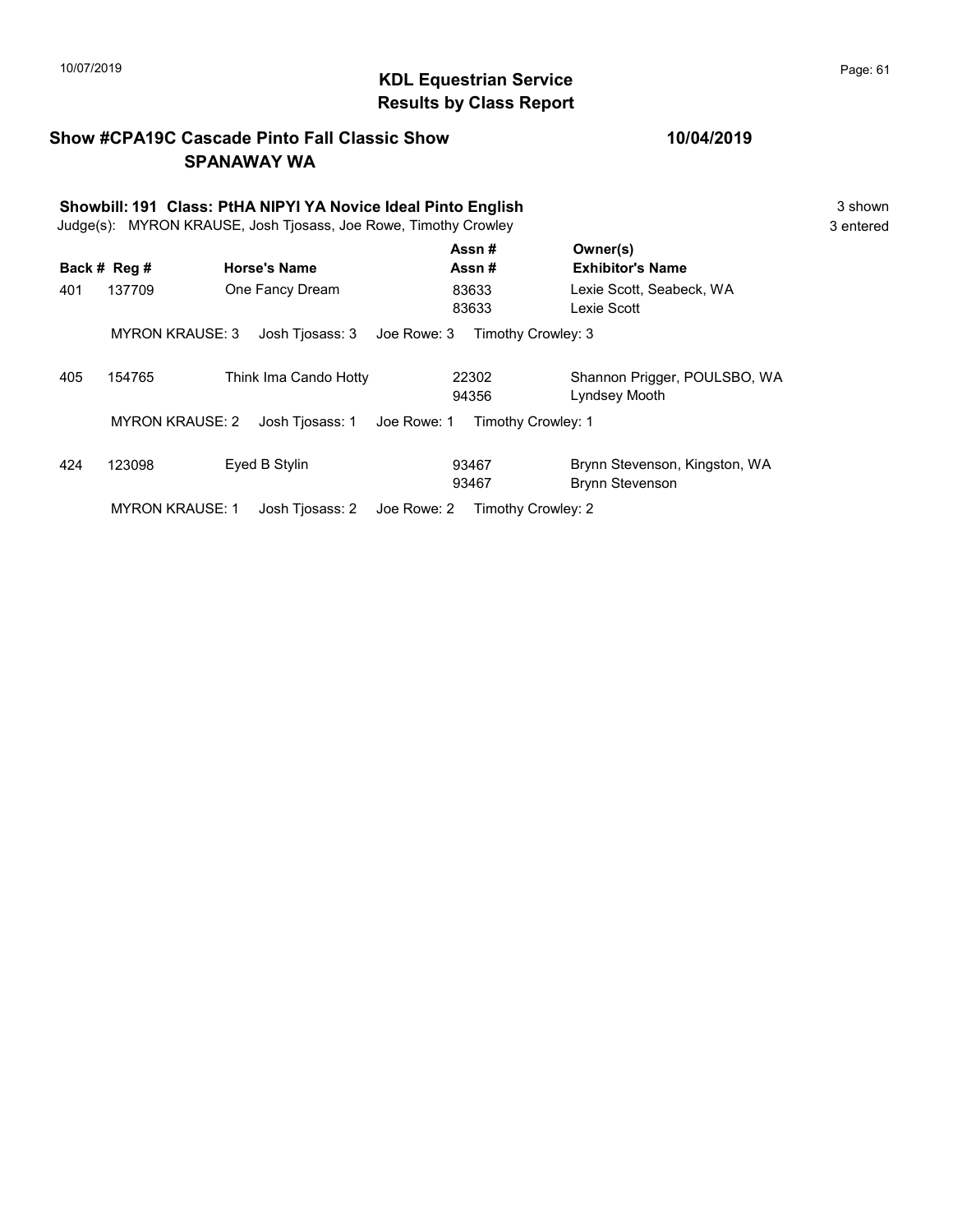# KDL Equestrian Service 10/07/2019 Page: 62 Results by Class Report

## Show #CPA19C Cascade Pinto Fall Classic Show SPANAWAY WA

|      | Showbill: 192 Class: PtHA IPEBA AM Solid Ideal Pinto English<br>Judge(s): MYRON KRAUSE, Josh Tjosass, Joe Rowe, Timothy Crowley |                             |             |                    |                                                |  |  |  |
|------|---------------------------------------------------------------------------------------------------------------------------------|-----------------------------|-------------|--------------------|------------------------------------------------|--|--|--|
|      | Back # Reg #                                                                                                                    | <b>Horse's Name</b>         |             | Assn#<br>Assn#     | Owner(s)<br><b>Exhibitor's Name</b>            |  |  |  |
| 122  | 147109                                                                                                                          | Cool Cruzn Kenny            |             | 25636<br>25636     | Paula Dandliker, Duvall, WA<br>Paula Dandliker |  |  |  |
|      | <b>MYRON KRAUSE: 1</b>                                                                                                          | Josh Tjosass: 3             | Joe Rowe: 2 | Timothy Crowley: 2 |                                                |  |  |  |
| 414  | 153396                                                                                                                          | Pocos Pine Bar Mccue        |             | 93629<br>93629     | Staci Cawyer, Sequim, WA<br>Staci Cawyer       |  |  |  |
|      | <b>MYRON KRAUSE: 3</b>                                                                                                          | Josh Tjosass: 1             | Joe Rowe: 3 | Timothy Crowley: 3 |                                                |  |  |  |
| 1117 | 150282                                                                                                                          | <b>Exceptionally Gifted</b> |             | 80715<br>79821     | MacKenzie Blair, Graham, WA<br>Teri L Blair    |  |  |  |
|      | <b>MYRON KRAUSE: 2</b>                                                                                                          | Josh Tjosass: 2             | Joe Rowe: 1 | Timothy Crowley: 1 |                                                |  |  |  |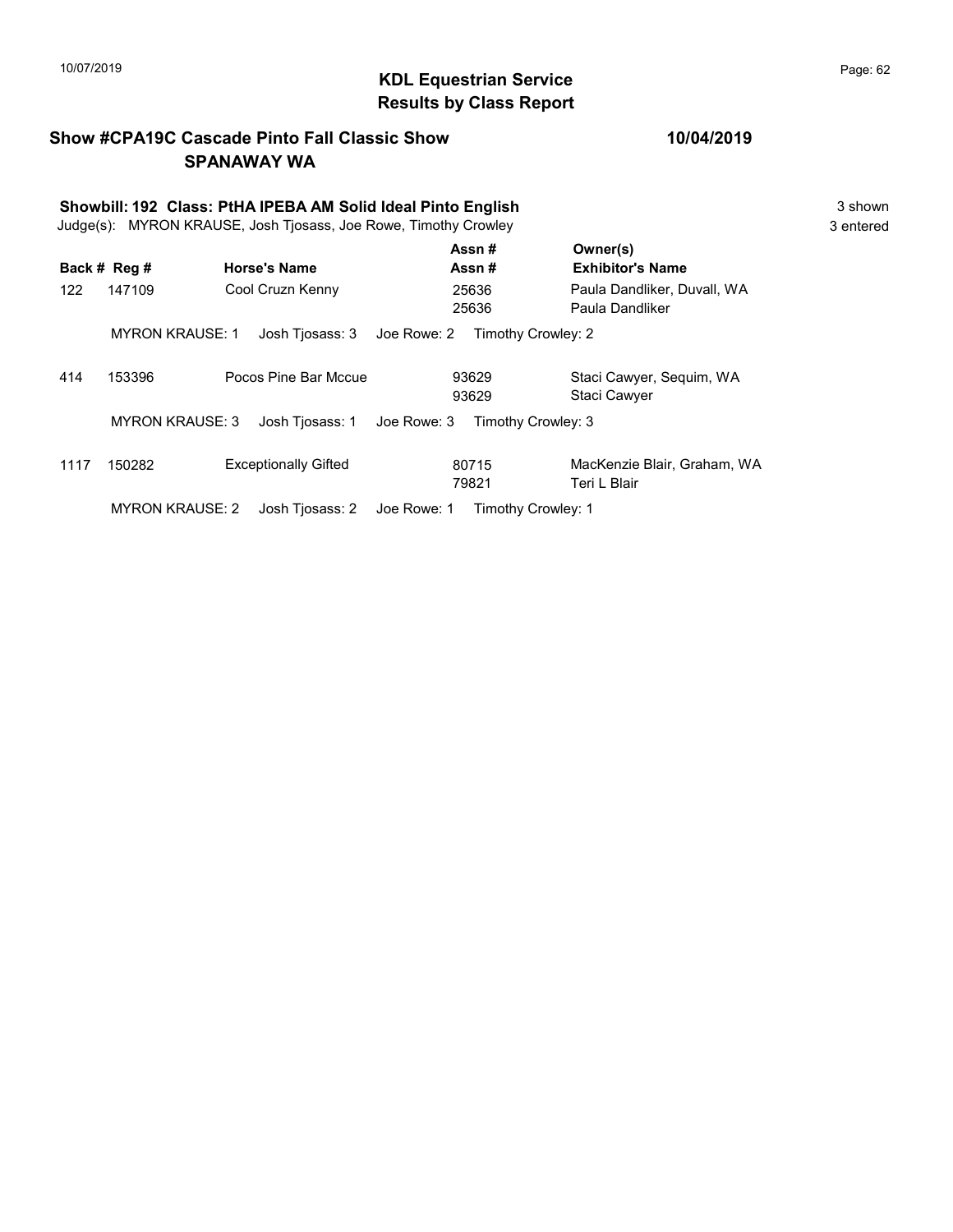# $\blacksquare$  10/07/2019 Page: 63 Results by Class Report

## Show #CPA19C Cascade Pinto Fall Classic Show SPANAWAY WA

#### Showbill: 193 Class: PtHA NIPAI AM Novice Ideal Pinto English 1 Shown 1 shown

Judge(s): MYRON KRAUSE, Josh Tjosass, Joe Rowe, Timothy Crowley 1 entered 1 entered

|     |              |                      | Assn#  | Owner(s)                     |  |
|-----|--------------|----------------------|--------|------------------------------|--|
|     | Back # Reg # | <b>Horse's Name</b>  | Assn # | <b>Exhibitor's Name</b>      |  |
| 218 | 152928       | Pining For Chocolate | 22302  | Shannon Prigger, POULSBO, WA |  |
|     |              |                      | 22302  | <b>Shannon Prigger</b>       |  |
|     |              |                      |        |                              |  |

MYRON KRAUSE: 1 Josh Tjosass: 1 Joe Rowe: 1 Timothy Crowley: 1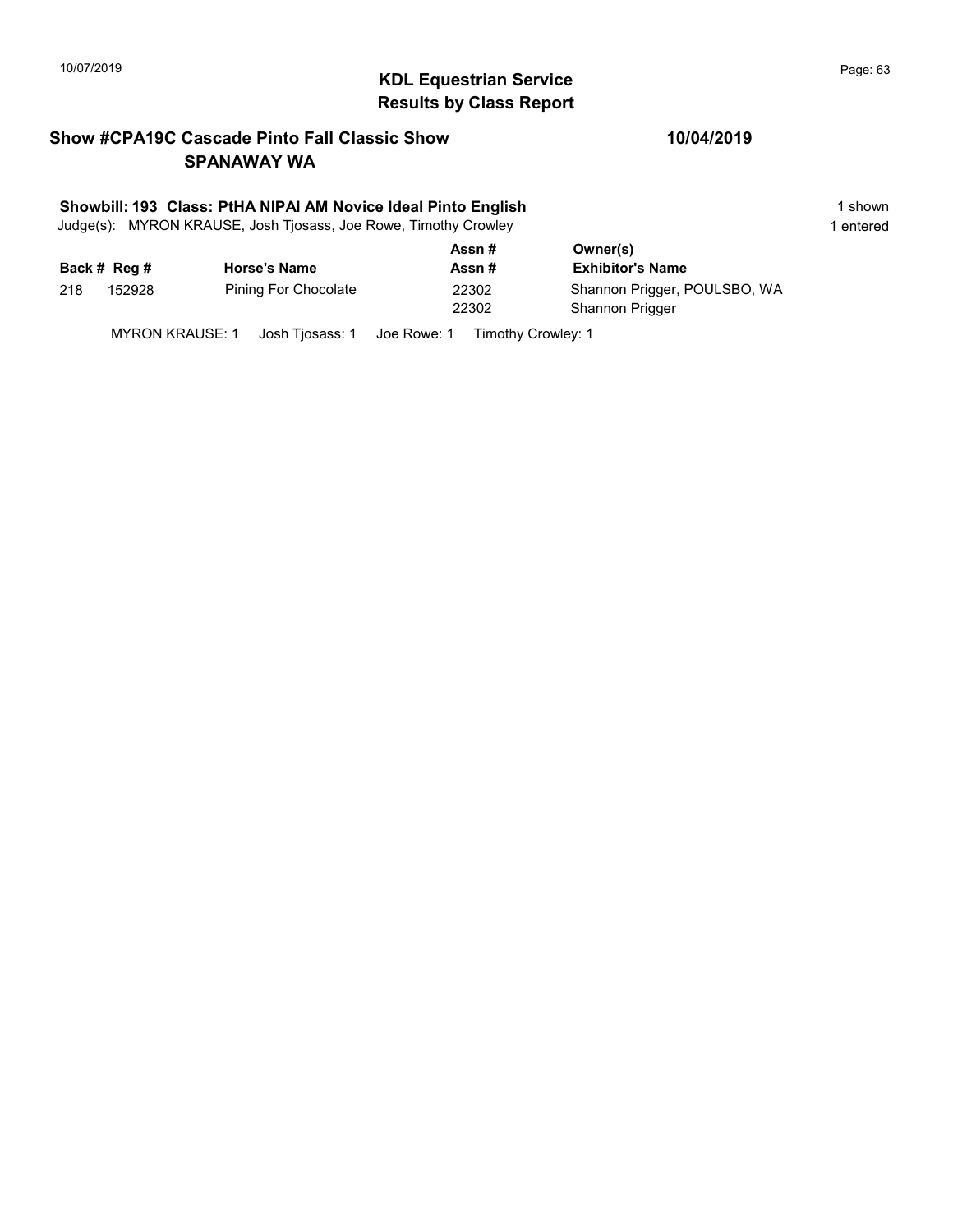# 10/07/2019 **Page: 64**<br> **KDL Equestrian Service Page: 64** Results by Class Report

## Show #CPA19C Cascade Pinto Fall Classic Show SPANAWAY WA

#### Showbill: 195 Class: PtHA WIPAI AM W/T Ideal Pinto English 1 Shown 1 shown

Judge(s): MYRON KRAUSE, Josh Tjosass, Joe Rowe, Timothy Crowley 1 entered 1 entered

|     |              |                         | Assn# | Owner(s)                    |  |  |
|-----|--------------|-------------------------|-------|-----------------------------|--|--|
|     | Back # Reg # | <b>Horse's Name</b>     | Assn# | <b>Exhibitor's Name</b>     |  |  |
| 418 | 155223       | <b>Sweetness Secret</b> | 55066 | Danielle Witke, Winlock, WA |  |  |
|     |              |                         | 55066 | Danielle Witke              |  |  |
|     |              |                         |       |                             |  |  |

MYRON KRAUSE: 1 Josh Tjosass: 1 Joe Rowe: 1 Timothy Crowley: 1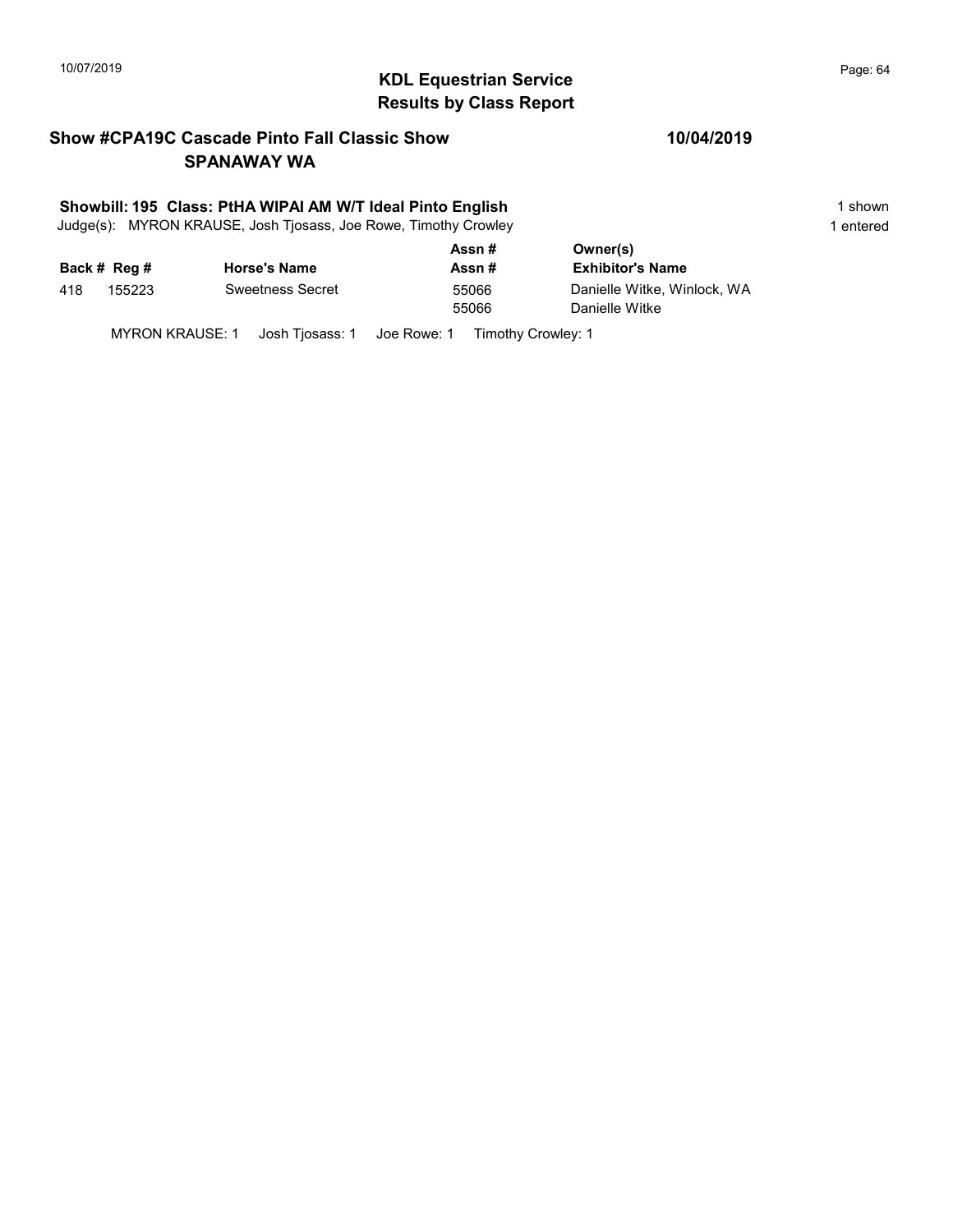# 10/07/2019 **Page: 65**<br> **KDL Equestrian Service Page: 65** Results by Class Report

## Show #CPA19C Cascade Pinto Fall Classic Show SPANAWAY WA

#### 10/04/2019

|              | Showbill: 200 Class: OTAB SMSW1 OTAB Western Showmanship All Ages/Types<br>Judge(s): MYRON KRAUSE, Josh Tjosass, Joe Rowe, Timothy Crowley |                             |             |                    |                                                       | 10 shown<br>10 entered |
|--------------|--------------------------------------------------------------------------------------------------------------------------------------------|-----------------------------|-------------|--------------------|-------------------------------------------------------|------------------------|
| Back # Reg # |                                                                                                                                            | <b>Horse's Name</b>         |             | Assn#<br>Assn#     | Owner(s)<br><b>Exhibitor's Name</b>                   |                        |
| 416          |                                                                                                                                            | Gypsy Souls Raphael         |             |                    | Louise Doerrer, Snoqualmie, WA<br>Louise Doerrer      |                        |
|              | <b>MYRON KRAUSE: 6</b>                                                                                                                     | Josh Tjosass: 0             | Joe Rowe: 8 | Timothy Crowley: 0 |                                                       |                        |
| 417          |                                                                                                                                            | Srw Paint Me Panda          |             |                    | Sami Witke, Winlock, WA<br>Sami Witke                 |                        |
|              | <b>MYRON KRAUSE: 9</b>                                                                                                                     | Josh Tjosass: 6             | Joe Rowe: 7 | Timothy Crowley: 6 |                                                       |                        |
| 418          |                                                                                                                                            | <b>Sweetness Secret</b>     |             |                    | Danielle Witke, Winlock, WA<br>Danielle Witke         |                        |
|              | <b>MYRON KRAUSE: 5</b>                                                                                                                     | Josh Tjosass: 4 Joe Rowe: 4 |             | Timothy Crowley: 2 |                                                       |                        |
| 425          |                                                                                                                                            | Sir Lukas Remington         |             |                    | Elaine K Simon, Camas, WA<br>Elaine K Simon           |                        |
|              | <b>MYRON KRAUSE: 8</b>                                                                                                                     | Josh Tjosass: 7             | Joe Rowe: 6 | Timothy Crowley: 0 |                                                       |                        |
| 427          |                                                                                                                                            | Looking For Alaska          |             |                    | Tiarie West, La Center, WA<br><b>Tiarie West</b>      |                        |
|              | <b>MYRON KRAUSE: 1</b>                                                                                                                     | Josh Tjosass: 1             | Joe Rowe: 1 | Timothy Crowley: 1 |                                                       |                        |
| 433          |                                                                                                                                            | <b>Bringing My Best</b>     |             |                    | Jennifer Warboys,<br>Jennifer Warboys                 |                        |
|              | MYRON KRAUSE: 2                                                                                                                            | Josh Tjosass: 2 Joe Rowe: 2 |             | Timothy Crowley: 3 |                                                       |                        |
| 450          |                                                                                                                                            | Shesa Certain Sensation     |             |                    | Courtney Brown, Rochester, WA<br>Courtney Brown       |                        |
|              | <b>MYRON KRAUSE: 4</b>                                                                                                                     | Josh Tjosass: 5             | Joe Rowe: 3 | Timothy Crowley: 5 |                                                       |                        |
| 455          |                                                                                                                                            | Ultimate Pepper Jack        |             |                    | Crystal Fallon, Puyallup, WA<br><b>Crystal Fallon</b> |                        |
|              | <b>MYRON KRAUSE: 3</b>                                                                                                                     | Josh Tjosass: 3             | Joe Rowe: 5 | Timothy Crowley: 4 |                                                       |                        |
| 460          |                                                                                                                                            | <b>MFF Amazing Grace</b>    |             |                    | Amy Vesneske, Battle Ground, WA<br>Amy Vesneske       |                        |
|              | <b>MYRON KRAUSE: 7</b>                                                                                                                     | Josh Tjosass: 0             | Joe Rowe: 0 | Timothy Crowley: 7 |                                                       |                        |
| 462          |                                                                                                                                            | Indigos Royal Candygirl     |             |                    | Amy Vesneske, Battle Ground, WA<br>Madelyn Molynuex   |                        |

MYRON KRAUSE: 10 Josh Tjosass: 8 Joe Rowe: 0 Timothy Crowley: 8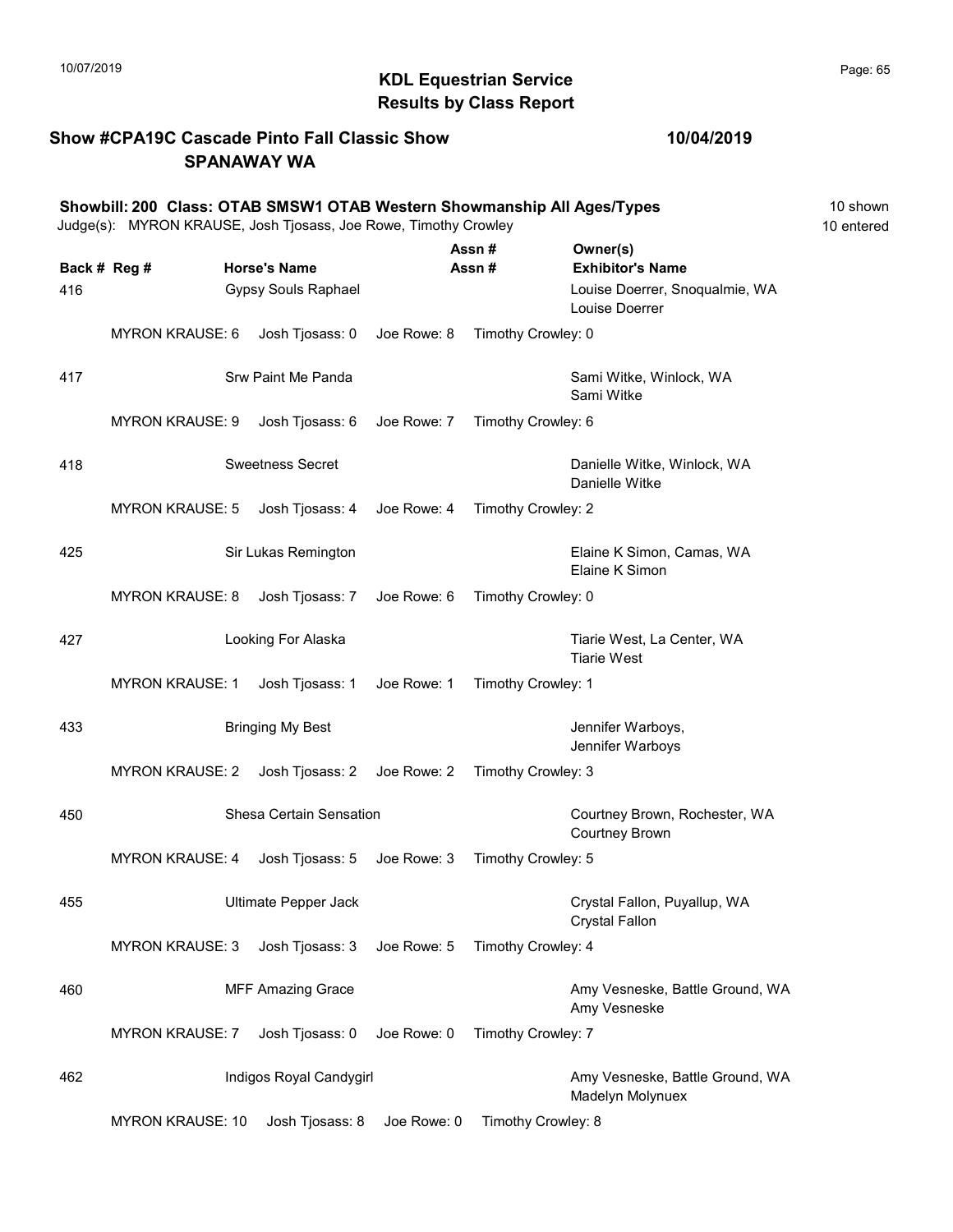# 10/07/2019 **Page: 66**<br> **KDL Equestrian Service Page: 66** Results by Class Report

## Show #CPA19C Cascade Pinto Fall Classic Show SPANAWAY WA

|     | Showbill: 202 Class: PtHA WSHAM AM WEST SHOWMANSHIP MINI/PONY<br>Judge(s): MYRON KRAUSE, Josh Tjosass, Joe Rowe, Timothy Crowley |                              |             |                    |                                                        |  |  |  |
|-----|----------------------------------------------------------------------------------------------------------------------------------|------------------------------|-------------|--------------------|--------------------------------------------------------|--|--|--|
|     | Back # Reg #                                                                                                                     | <b>Horse's Name</b>          |             | Assn#<br>Assn#     | Owner(s)<br><b>Exhibitor's Name</b>                    |  |  |  |
| 63  | 125150                                                                                                                           | Mountain Meadow Bey Keepsake |             | 25875<br>25875     | Cheryl Shaffer, Renton, WA<br>Cheryl Shaffer           |  |  |  |
|     | <b>MYRON KRAUSE: 3</b>                                                                                                           | Josh Tjosass: 3              | Joe Rowe: 3 | Timothy Crowley: 3 |                                                        |  |  |  |
| 117 | 128133                                                                                                                           | Desires Fancy Legacy         |             | 52900<br>52900     | Klair Thomas, Brush Prairie, WA<br>Klair Thomas        |  |  |  |
|     | <b>MYRON KRAUSE: 2</b>                                                                                                           | Josh Tjosass: 2 Joe Rowe: 2  |             | Timothy Crowley: 1 |                                                        |  |  |  |
| 422 | 140788                                                                                                                           | Snow Trooper                 |             | 93263<br>93263     | Megan Gehlen, Mount Lake, WA<br>Megan Gehlen           |  |  |  |
|     | <b>MYRON KRAUSE: 1</b>                                                                                                           | Josh Tjosass: 1              | Joe Rowe: 1 | Timothy Crowley: 2 |                                                        |  |  |  |
| 435 | 145979                                                                                                                           | Cinnply Alluring             |             | 81123<br>81123     | Kristin Tucker, Fall City, WA<br><b>Kristin Tucker</b> |  |  |  |
|     | <b>MYRON KRAUSE: 4</b>                                                                                                           | Josh Tiosass: 4              | Joe Rowe: 4 | Timothy Crowley: 4 |                                                        |  |  |  |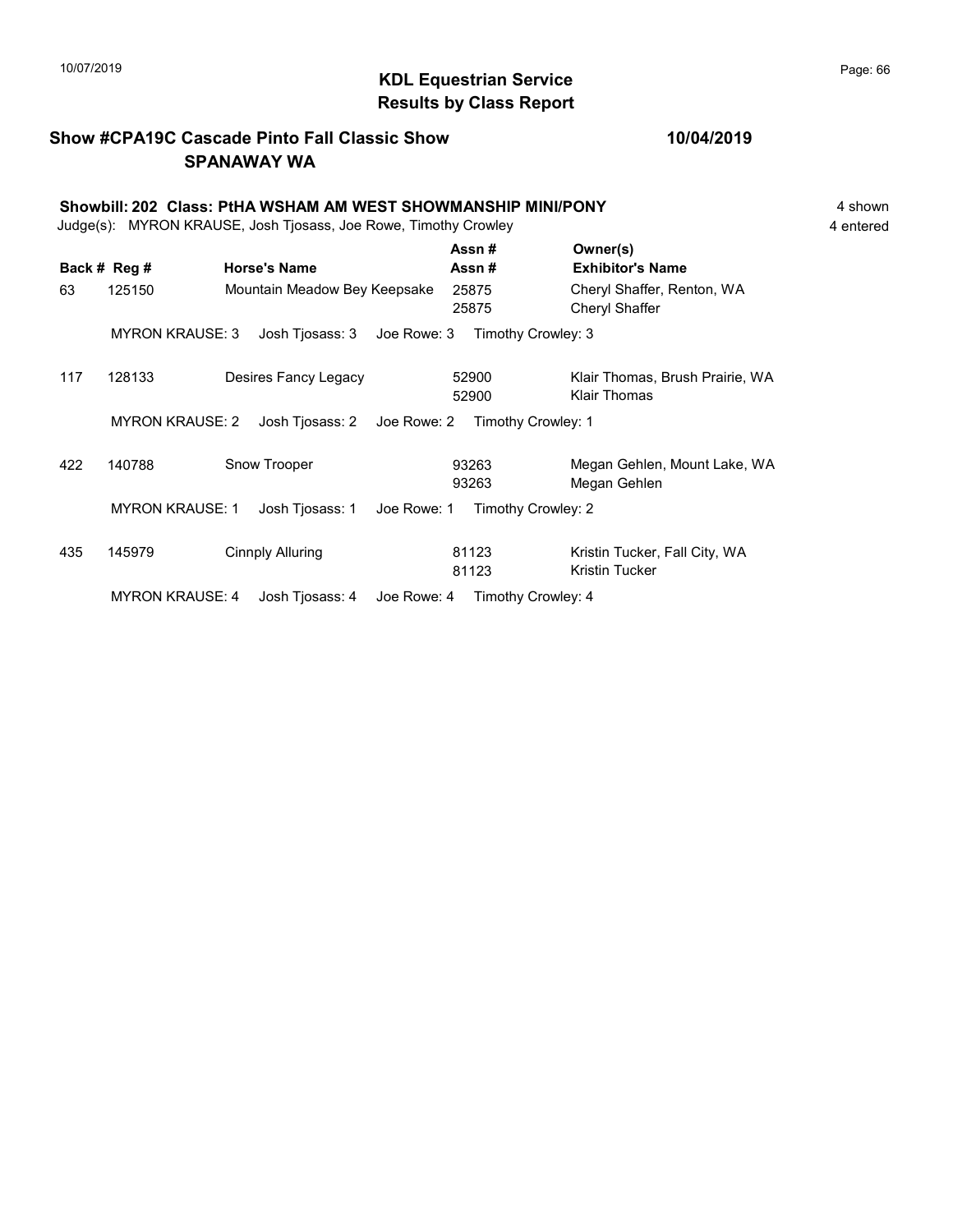# $\blacksquare$  10/07/2019 Page: 67 Results by Class Report

## Show #CPA19C Cascade Pinto Fall Classic Show SPANAWAY WA

|  | 10/04/2019 |  |  |
|--|------------|--|--|
|--|------------|--|--|

|     | Showbill: 203 Class: PtHA WSHA19 AM Western Showmanship<br>Judge(s): MYRON KRAUSE, Josh Tjosass, Joe Rowe, Timothy Crowley |  |                             |             |                |                    |                                                             |  |
|-----|----------------------------------------------------------------------------------------------------------------------------|--|-----------------------------|-------------|----------------|--------------------|-------------------------------------------------------------|--|
|     | Back # Reg #                                                                                                               |  | <b>Horse's Name</b>         |             | Assn#<br>Assn# |                    | Owner(s)<br><b>Exhibitor's Name</b>                         |  |
| 65  | 153698                                                                                                                     |  | Four Socks In Time          |             | 79463<br>78862 |                    | Kalah Hedlund, Auburn, WA<br>Sharon Hedlund                 |  |
|     | <b>MYRON KRAUSE: 0</b>                                                                                                     |  | Josh Tjosass: 0             | Joe Rowe: 0 |                | Timothy Crowley: 0 |                                                             |  |
| 218 | 152928                                                                                                                     |  | <b>Pining For Chocolate</b> |             | 22302<br>22302 |                    | Shannon Prigger, POULSBO, WA<br>Shannon Prigger             |  |
|     | <b>MYRON KRAUSE: 2</b>                                                                                                     |  | Josh Tjosass: 2             | Joe Rowe: 2 |                | Timothy Crowley: 2 |                                                             |  |
| 400 | 151359                                                                                                                     |  | Special Impulse             |             | 48734<br>48734 |                    | Tina Johnson, Sequim, WA<br>Tina Johnson                    |  |
|     | <b>MYRON KRAUSE: 3</b>                                                                                                     |  | Josh Tjosass: 3             | Joe Rowe: 3 |                | Timothy Crowley: 3 |                                                             |  |
| 411 | Rap N Roll<br>112163                                                                                                       |  |                             |             | 63964<br>63964 |                    | Elizabeth Strait, Pt Angeles, WA<br><b>Elizabeth Strait</b> |  |
|     | <b>MYRON KRAUSE: 0</b>                                                                                                     |  | Josh Tjosass: 0             | Joe Rowe: 0 |                | Timothy Crowley: 0 |                                                             |  |
| 412 | 152754                                                                                                                     |  | All To Fancy                |             | 74199<br>74199 |                    | Shelly Benzion, Granite Falls, WA<br>Shelly Benzion         |  |
|     | <b>MYRON KRAUSE: 4</b><br>Josh Tjosass: 4                                                                                  |  |                             | Joe Rowe: 4 |                | Timothy Crowley: 4 |                                                             |  |
| 438 | 44192                                                                                                                      |  | My Assets On Porsche        |             | 68501<br>68501 |                    | Debbie Chapin, Graham, WA<br>Debbie Chapin                  |  |
|     | <b>MYRON KRAUSE: 1</b>                                                                                                     |  | Josh Tjosass: 1             | Joe Rowe: 1 |                | Timothy Crowley: 1 |                                                             |  |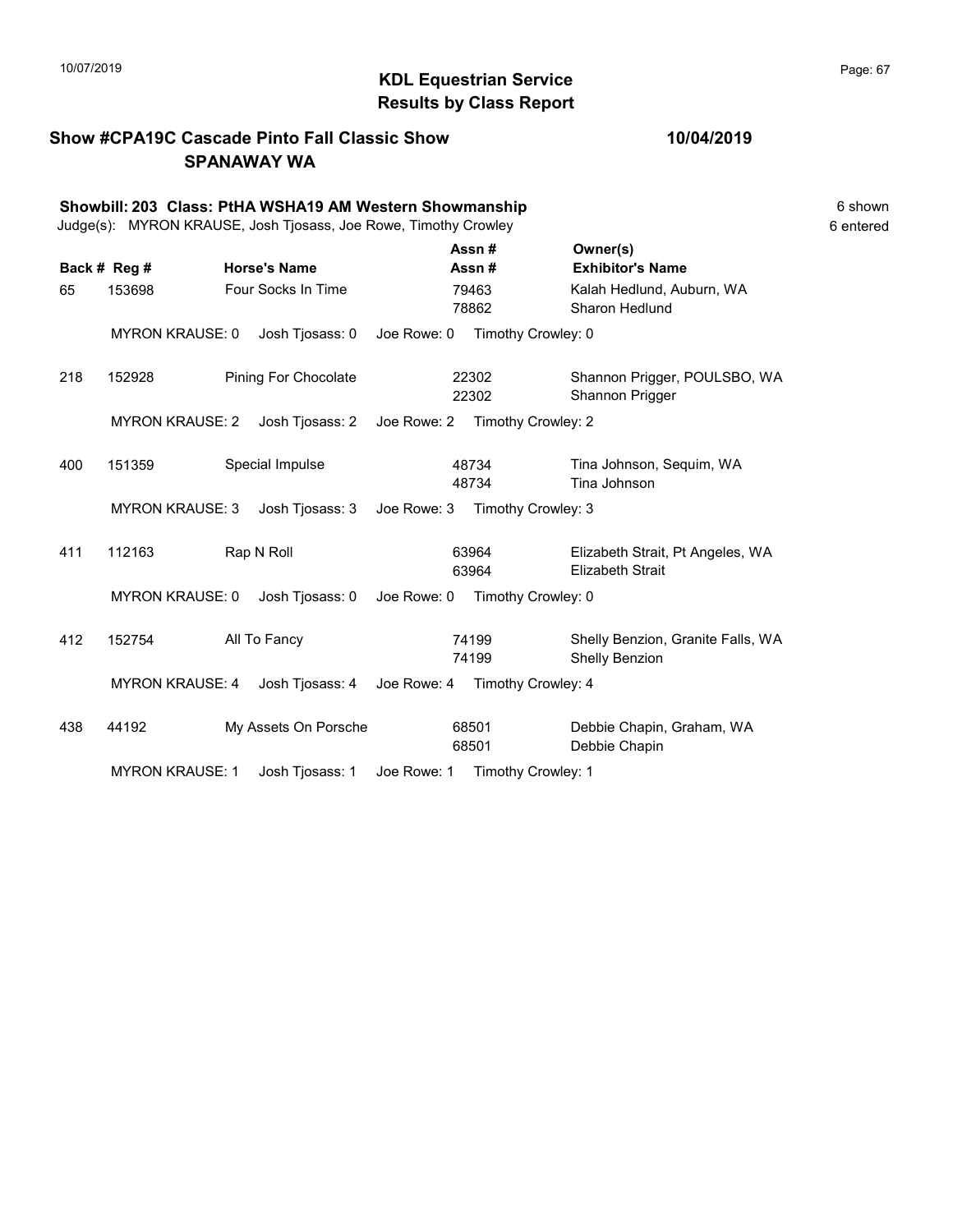# 10/07/2019 **Page: 68**<br> **KDL Equestrian Service Page: 68** Results by Class Report

## Show #CPA19C Cascade Pinto Fall Classic Show SPANAWAY WA

|                    | Showbill: 204 Class: PtHA WSHB19 AM Western SMS Solid Reg 19 & Ov<br>Judge(s): MYRON KRAUSE, Josh Tjosass, Joe Rowe, Timothy Crowley |  |                                        |             |                         |                                |                                                                | 6 shown<br>6 entered |
|--------------------|--------------------------------------------------------------------------------------------------------------------------------------|--|----------------------------------------|-------------|-------------------------|--------------------------------|----------------------------------------------------------------|----------------------|
| Back # Reg #<br>68 | 148882                                                                                                                               |  | <b>Horse's Name</b><br>Sinfully Gifted |             | Assn#<br>Assn#<br>27094 |                                | Owner(s)<br><b>Exhibitor's Name</b><br>Jean Garcia, Orting, WA |                      |
|                    | <b>MYRON KRAUSE: 4</b>                                                                                                               |  | Josh Tjosass: 4                        | Joe Rowe: 5 | 92566                   | Timothy Crowley: 4             | Shelby Taylor                                                  |                      |
| 122                | 147109                                                                                                                               |  | Cool Cruzn Kenny                       |             | 25636<br>25636          |                                | Paula Dandliker, Duvall, WA<br>Paula Dandliker                 |                      |
|                    | <b>MYRON KRAUSE: 2</b>                                                                                                               |  | Josh Tjosass: 3                        | Joe Rowe: 3 |                         | Timothy Crowley: 3             |                                                                |                      |
| 414                | 153396                                                                                                                               |  | Pocos Pine Bar Mccue                   |             | 93629<br>93629          |                                | Staci Cawyer, Sequim, WA<br>Staci Cawyer                       |                      |
|                    | <b>MYRON KRAUSE: 1</b>                                                                                                               |  | Josh Tjosass: 2                        | Joe Rowe: 1 |                         | Timothy Crowley: 2             |                                                                |                      |
| 417                | 155228                                                                                                                               |  | Srw Paint Me Panda                     |             | 94529<br>94529          |                                | Sami Witke, Winlock, WA<br>Sami Witke                          |                      |
|                    | <b>MYRON KRAUSE: 6</b>                                                                                                               |  | Josh Tjosass: 6                        |             |                         | Joe Rowe: 6 Timothy Crowley: 6 |                                                                |                      |
| 446                | 148201                                                                                                                               |  | <b>Tivios Check Yes Orno</b>           |             | 29079<br>29079          |                                | Rachel Wigren,<br>Rachel Wigren                                |                      |
|                    | <b>MYRON KRAUSE: 5</b>                                                                                                               |  | Josh Tjosass: 5                        |             |                         | Joe Rowe: 4 Timothy Crowley: 5 |                                                                |                      |
| 1117               | 150282                                                                                                                               |  | <b>Exceptionally Gifted</b>            |             | 80715<br>79821          |                                | MacKenzie Blair, Graham, WA<br>Teri L Blair                    |                      |
|                    | <b>MYRON KRAUSE: 3</b>                                                                                                               |  | Josh Tjosass: 1                        | Joe Rowe: 2 |                         | Timothy Crowley: 1             |                                                                |                      |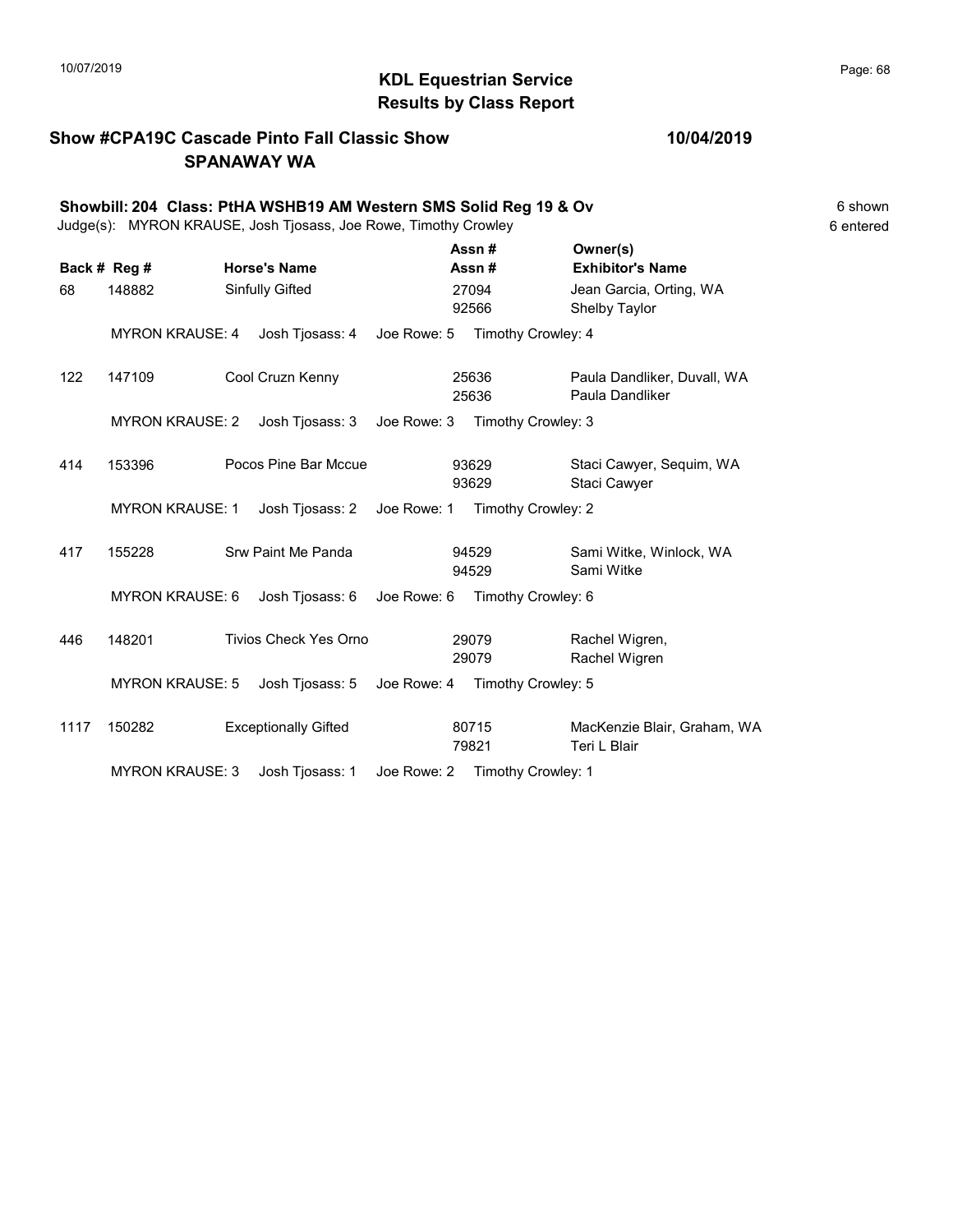# 10/07/2019 **Page: 69**<br> **KDL Equestrian Service Page: 69** Results by Class Report

## Show #CPA19C Cascade Pinto Fall Classic Show SPANAWAY WA

## 10/04/2019

|     | Showbill: 205 Class: PtHA WSHAU AM Utility Western Showmanship<br>Judge(s): MYRON KRAUSE, Josh Tjosass, Joe Rowe, Timothy Crowley |                                |                    |                                                  |  |  |  |  |
|-----|-----------------------------------------------------------------------------------------------------------------------------------|--------------------------------|--------------------|--------------------------------------------------|--|--|--|--|
|     | Back # Reg #                                                                                                                      | <b>Horse's Name</b>            | Assn#<br>Assn#     | Owner(s)<br><b>Exhibitor's Name</b>              |  |  |  |  |
| 416 | 154657                                                                                                                            | Gypsy Souls Raphael            | 93695<br>93695     | Louise Doerrer, Snoqualmie, WA<br>Louise Doerrer |  |  |  |  |
|     | <b>MYRON KRAUSE: 0</b>                                                                                                            | Josh Tjosass: 0<br>Joe Rowe: 2 | Timothy Crowley: 0 |                                                  |  |  |  |  |
| 419 | 153692                                                                                                                            | Echo Valley Nash               | 9971<br>9971       | Tanya Robacker, Yelm, WA<br>Tanya Robacker       |  |  |  |  |

MYRON KRAUSE: 1 Josh Tjosass: 1 Joe Rowe: 1 Timothy Crowley: 1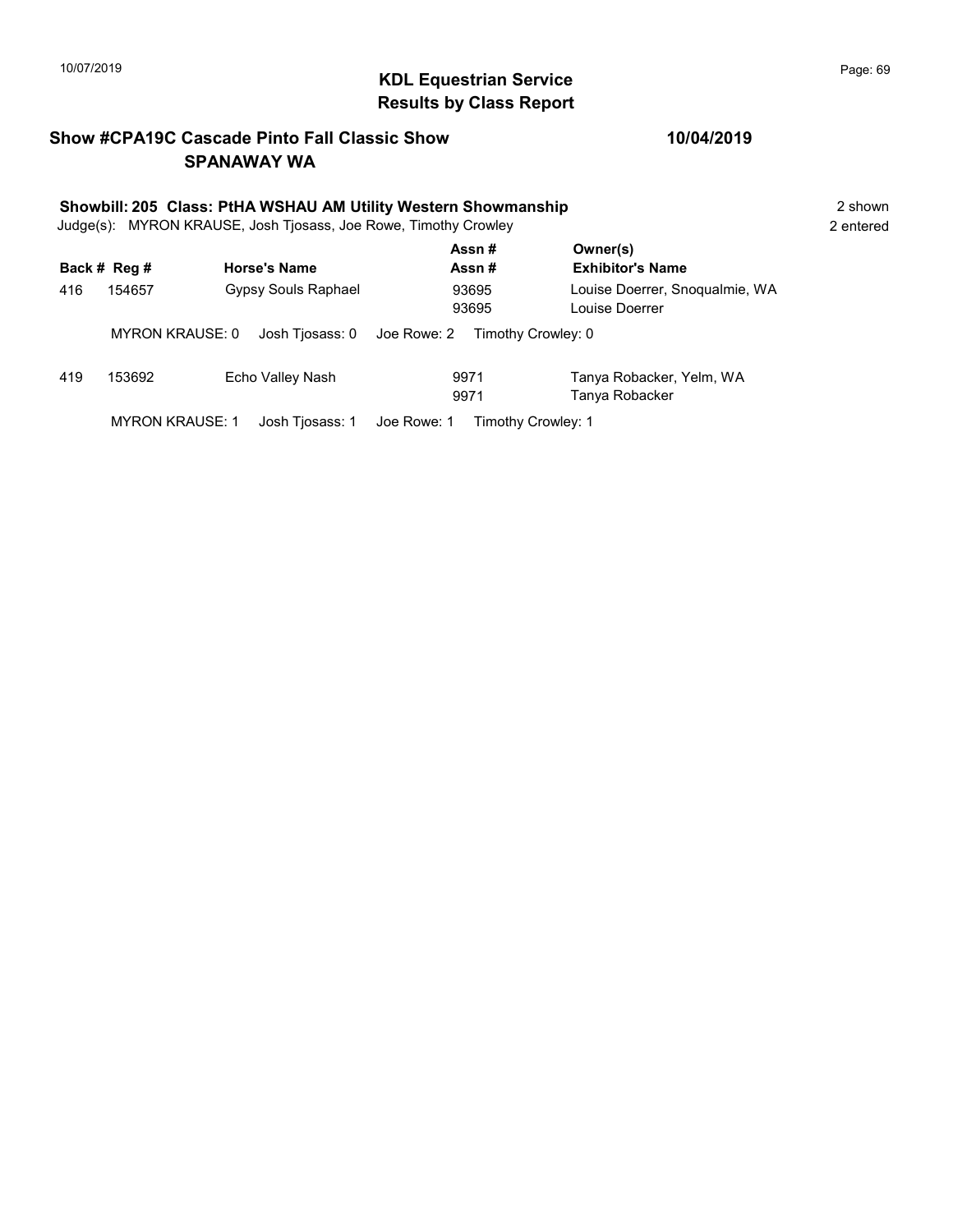# KDL Equestrian Service 10/07/2019 Page: 70 Results by Class Report

## Show #CPA19C Cascade Pinto Fall Classic Show SPANAWAY WA

|     | Showbill: 206 Class: PtHA NSHYW YA Youth Novice Western Showmanship<br>Judge(s): MYRON KRAUSE, Josh Tjosass, Joe Rowe, Timothy Crowley |  |                       |                |                                         |                                                         |  |  |
|-----|----------------------------------------------------------------------------------------------------------------------------------------|--|-----------------------|----------------|-----------------------------------------|---------------------------------------------------------|--|--|
|     | Back # Reg #                                                                                                                           |  | <b>Horse's Name</b>   |                | Assn#<br>Assn#                          | Owner(s)<br><b>Exhibitor's Name</b>                     |  |  |
| 401 | One Fancy Dream<br>137709                                                                                                              |  |                       | 83633<br>83633 | Lexie Scott, Seabeck, WA<br>Lexie Scott |                                                         |  |  |
|     | <b>MYRON KRAUSE: 3</b>                                                                                                                 |  | Josh Tjosass: 4       | Joe Rowe: 2    |                                         | Timothy Crowley: 5                                      |  |  |
| 405 | 154765                                                                                                                                 |  | Think Ima Cando Hotty |                | 22302<br>94356                          | Shannon Prigger, POULSBO, WA<br>Lyndsey Mooth           |  |  |
|     | <b>MYRON KRAUSE: 5</b>                                                                                                                 |  | Josh Tjosass: 6       | Joe Rowe: 5    |                                         | Timothy Crowley: 6                                      |  |  |
| 424 | 123098                                                                                                                                 |  | Eyed B Stylin         |                | 93467<br>93467                          | Brynn Stevenson, Kingston, WA<br><b>Brynn Stevenson</b> |  |  |
|     | <b>MYRON KRAUSE: 4</b>                                                                                                                 |  | Josh Tjosass: 2       | Joe Rowe: 6    |                                         | Timothy Crowley: 4                                      |  |  |
| 427 | 154668                                                                                                                                 |  | Looking For Alaska    |                | 94168<br>94168                          | Tiarie West, La Center, WA<br><b>Tiarie West</b>        |  |  |
|     | <b>MYRON KRAUSE: 1</b>                                                                                                                 |  | Josh Tjosass: 1       | Joe Rowe: 1    |                                         | Timothy Crowley: 1                                      |  |  |
| 431 | 138876                                                                                                                                 |  | Rap My Assets         |                | 94633<br>94633                          | Megan Truman, Yacolt, WA<br>Megan Truman                |  |  |
|     | <b>MYRON KRAUSE: 2</b>                                                                                                                 |  | Josh Tjosass: 3       | Joe Rowe: 4    | Timothy Crowley: 2                      |                                                         |  |  |
| 452 | 129938                                                                                                                                 |  | Justafiably Fancy     |                | 28473<br>94571                          | Tracy Chonzena-Olney,<br><b>Elyse Morris</b>            |  |  |
|     | <b>MYRON KRAUSE: 6</b>                                                                                                                 |  | Josh Tjosass: 5       | Joe Rowe: 3    |                                         | Timothy Crowley: 3                                      |  |  |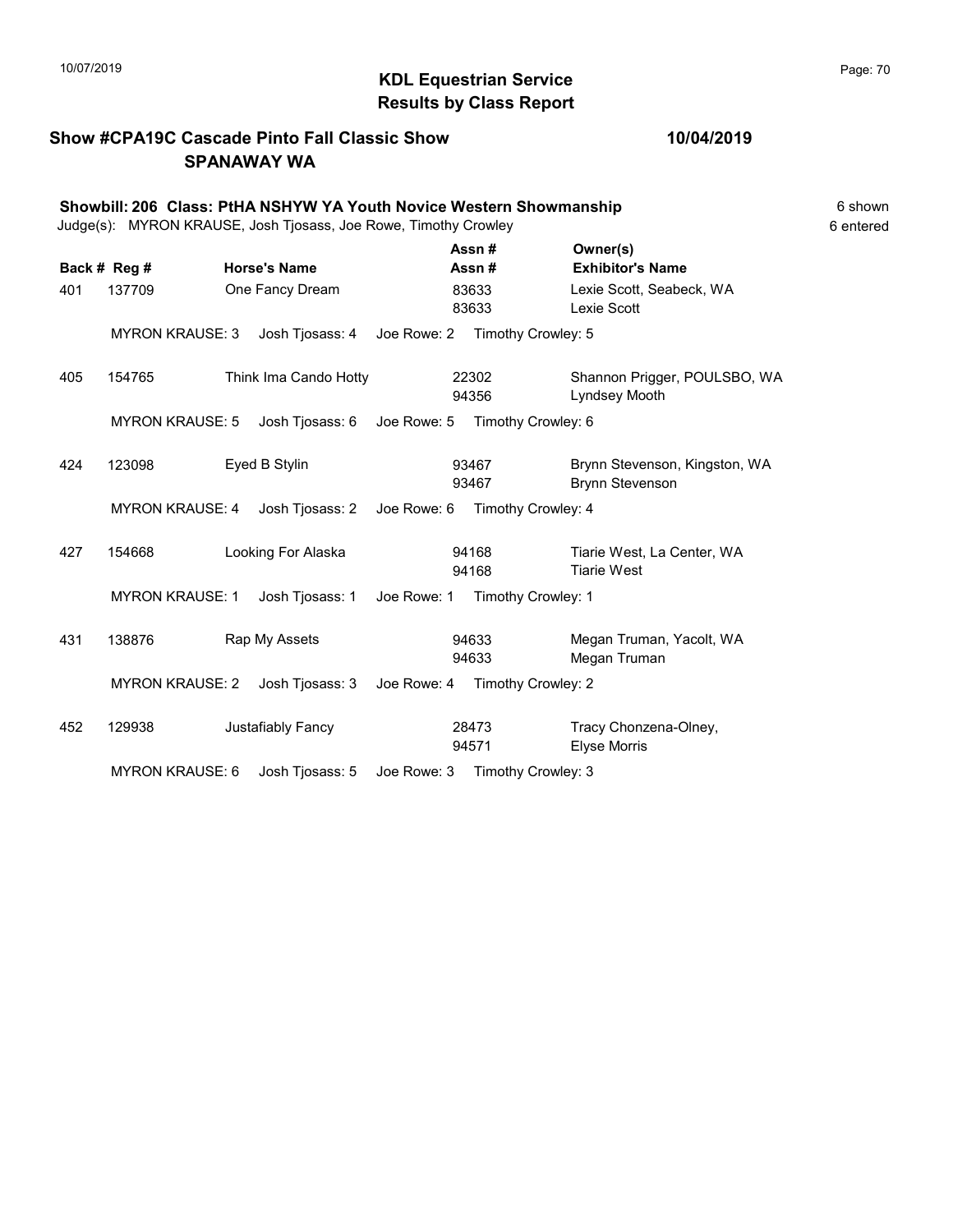# KDL Equestrian Service 10/07/2019 Page: 71 Results by Class Report

Show #CPA19C Cascade Pinto Fall Classic Show SPANAWAY WA

#### 10/04/2019

|     | Showbill: 207 Class: PtHA WSHY18 YA WESTERN SHOWMANSHIP<br>Judge(s): MYRON KRAUSE, Josh Tjosass, Joe Rowe, Timothy Crowley |                       |             |                                |                                                         | 9 shown<br>9 entered |
|-----|----------------------------------------------------------------------------------------------------------------------------|-----------------------|-------------|--------------------------------|---------------------------------------------------------|----------------------|
|     |                                                                                                                            |                       |             | Assn#                          | Owner(s)                                                |                      |
|     | Back # Reg #                                                                                                               | <b>Horse's Name</b>   |             | Assn#                          | <b>Exhibitor's Name</b>                                 |                      |
| 155 | 137528                                                                                                                     | A Lady With Assets    |             | 137528<br>137528               | Madison Wojcek, Bremerton, WA<br>Madison Wojcek         |                      |
|     | <b>MYRON KRAUSE: 3</b>                                                                                                     | Josh Tjosass: 3       | Joe Rowe: 4 | Timothy Crowley: 7             |                                                         |                      |
| 401 | 137709                                                                                                                     | One Fancy Dream       |             | 83633<br>83633                 | Lexie Scott, Seabeck, WA<br>Lexie Scott                 |                      |
|     | <b>MYRON KRAUSE: 4</b>                                                                                                     | Josh Tjosass: 5       | Joe Rowe: 3 | Timothy Crowley: 6             |                                                         |                      |
| 405 | 154765                                                                                                                     | Think Ima Cando Hotty |             | 22302<br>94356                 | Shannon Prigger, POULSBO, WA<br>Lyndsey Mooth           |                      |
|     | <b>MYRON KRAUSE: 5</b>                                                                                                     | Josh Tjosass: 6       |             | Joe Rowe: 2 Timothy Crowley: 3 |                                                         |                      |
| 421 | 140236                                                                                                                     | <b>Fancy Cutie</b>    |             | 83041<br>83041                 | Allison Kane, Ridgefield, WA<br><b>Allison Kane</b>     |                      |
|     | <b>MYRON KRAUSE: 1</b>                                                                                                     | Josh Tjosass: 2       | Joe Rowe: 5 | Timothy Crowley: 2             |                                                         |                      |
| 424 | 123098                                                                                                                     | Eyed B Stylin         |             | 93467<br>93467                 | Brynn Stevenson, Kingston, WA<br><b>Brynn Stevenson</b> |                      |
|     | <b>MYRON KRAUSE: 9</b>                                                                                                     | Josh Tjosass: 8       | Joe Rowe: 8 | Timothy Crowley: 8             |                                                         |                      |
| 427 | 154668                                                                                                                     | Looking For Alaska    |             | 94168<br>94168                 | Tiarie West, La Center, WA<br><b>Tiarie West</b>        |                      |
|     | <b>MYRON KRAUSE: 2</b>                                                                                                     | Josh Tjosass: 1       |             | Joe Rowe: 1 Timothy Crowley: 1 |                                                         |                      |
| 431 | 138876                                                                                                                     | Rap My Assets         |             | 94633<br>94633                 | Megan Truman, Yacolt, WA<br>Megan Truman                |                      |
|     | <b>MYRON KRAUSE: 6</b>                                                                                                     | Josh Tjosass: 0       | Joe Rowe: 9 | Timothy Crowley: 9             |                                                         |                      |
| 449 | 119404                                                                                                                     | Kenos Golden Diva     |             | 119404<br>93626                | Russelle Graf, Pt Angeles, WA<br><b>Riley Michaelis</b> |                      |
|     | <b>MYRON KRAUSE: 8</b>                                                                                                     | Josh Tjosass: 7       | Joe Rowe: 6 | Timothy Crowley: 4             |                                                         |                      |
| 456 | 145803                                                                                                                     | Hes Got The Scotch    |             | 77363<br>81985                 | Katherine Cramer,<br>Payton Land                        |                      |

MYRON KRAUSE: 7 Josh Tjosass: 4 Joe Rowe: 7 Timothy Crowley: 5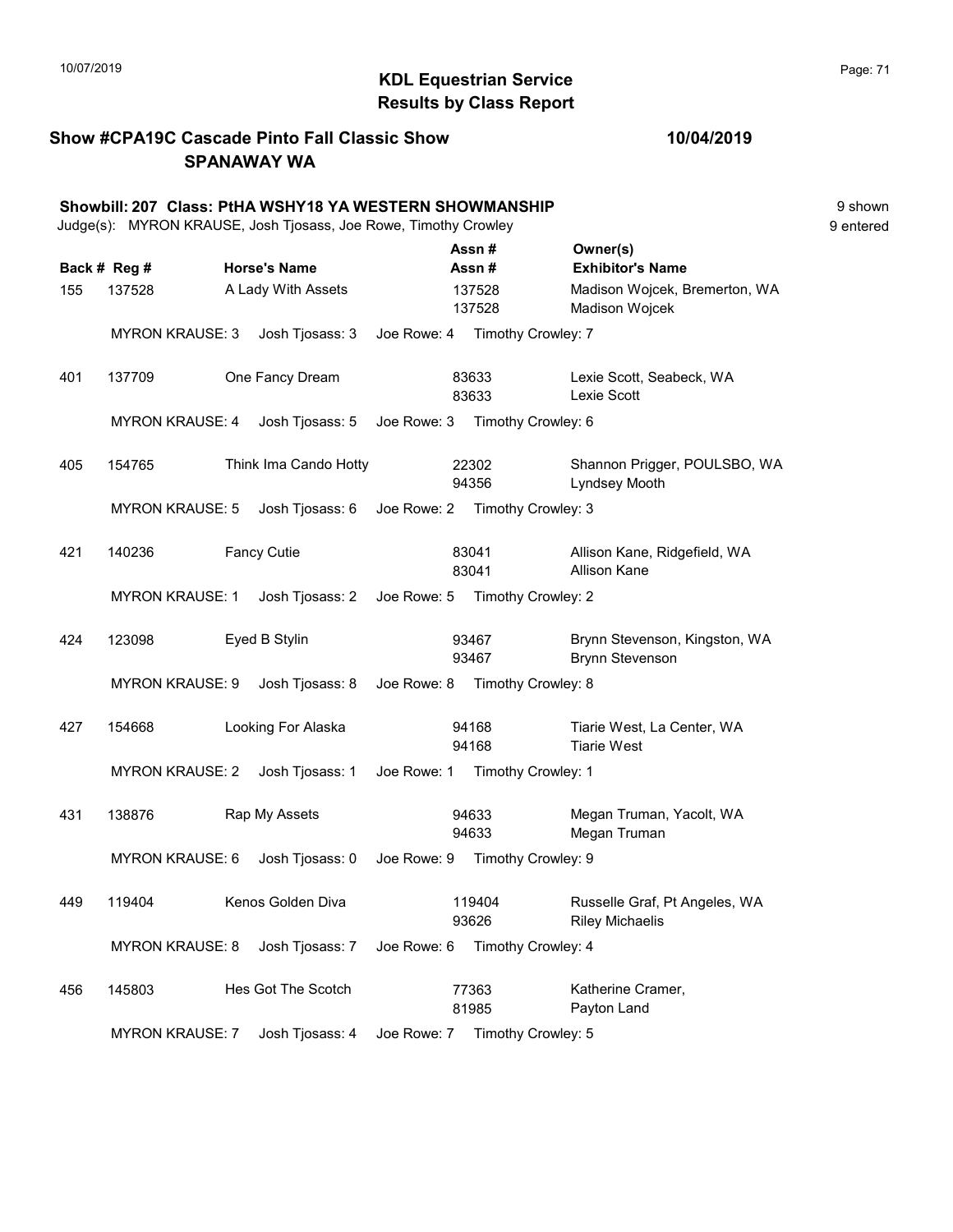# $\blacksquare$  10/07/2019 Page: 72 Results by Class Report

## Show #CPA19C Cascade Pinto Fall Classic Show SPANAWAY WA

#### Showbill: 209 Class: OTAB WTSM15 OTAB W/T Western SMS 15 & Over 5 Shown 5 shown Judge(s): MYRON KRAUSE, Josh Tjosass, Joe Rowe, Timothy Crowley 6 Feature 1 2008 5 5 Feature 1 2008

| Back # Reg #<br>425 |                        | <b>Horse's Name</b><br>Sir Lukas Remington |             | Assn#<br>Assn#     | Owner(s)<br><b>Exhibitor's Name</b><br>Elaine K Simon, Camas, WA<br>Elaine K Simon |
|---------------------|------------------------|--------------------------------------------|-------------|--------------------|------------------------------------------------------------------------------------|
|                     | <b>MYRON KRAUSE: 4</b> | Josh Tjosass: 4                            | Joe Rowe: 4 | Timothy Crowley: 4 |                                                                                    |
| 427                 |                        | Looking For Alaska                         |             |                    | Tiarie West, La Center, WA<br><b>Tiarie West</b>                                   |
|                     | <b>MYRON KRAUSE: 1</b> | Josh Tjosass: 1                            | Joe Rowe: 1 | Timothy Crowley: 1 |                                                                                    |
| 448                 |                        | Im Good N Sleepy                           |             |                    | Lydia Wainwright,<br>Lydia Wainwright                                              |
|                     | <b>MYRON KRAUSE: 2</b> | Josh Tjosass: 2                            | Joe Rowe: 2 | Timothy Crowley: 2 |                                                                                    |
| 451                 |                        | <b>Blazin Begonias</b>                     |             |                    | Andrea Robinson, Duncan, BC<br>Andrea Robinson                                     |
|                     | <b>MYRON KRAUSE: 5</b> | Josh Tjosass: 5                            | Joe Rowe: 5 | Timothy Crowley: 5 |                                                                                    |
| 460                 |                        | <b>MFF Amazing Grace</b>                   |             |                    | Amy Vesneske, Battle Ground, WA<br>Amy Vesneske                                    |
|                     | <b>MYRON KRAUSE: 3</b> | Josh Tjosass: 3                            | Joe Rowe: 3 | Timothy Crowley: 3 |                                                                                    |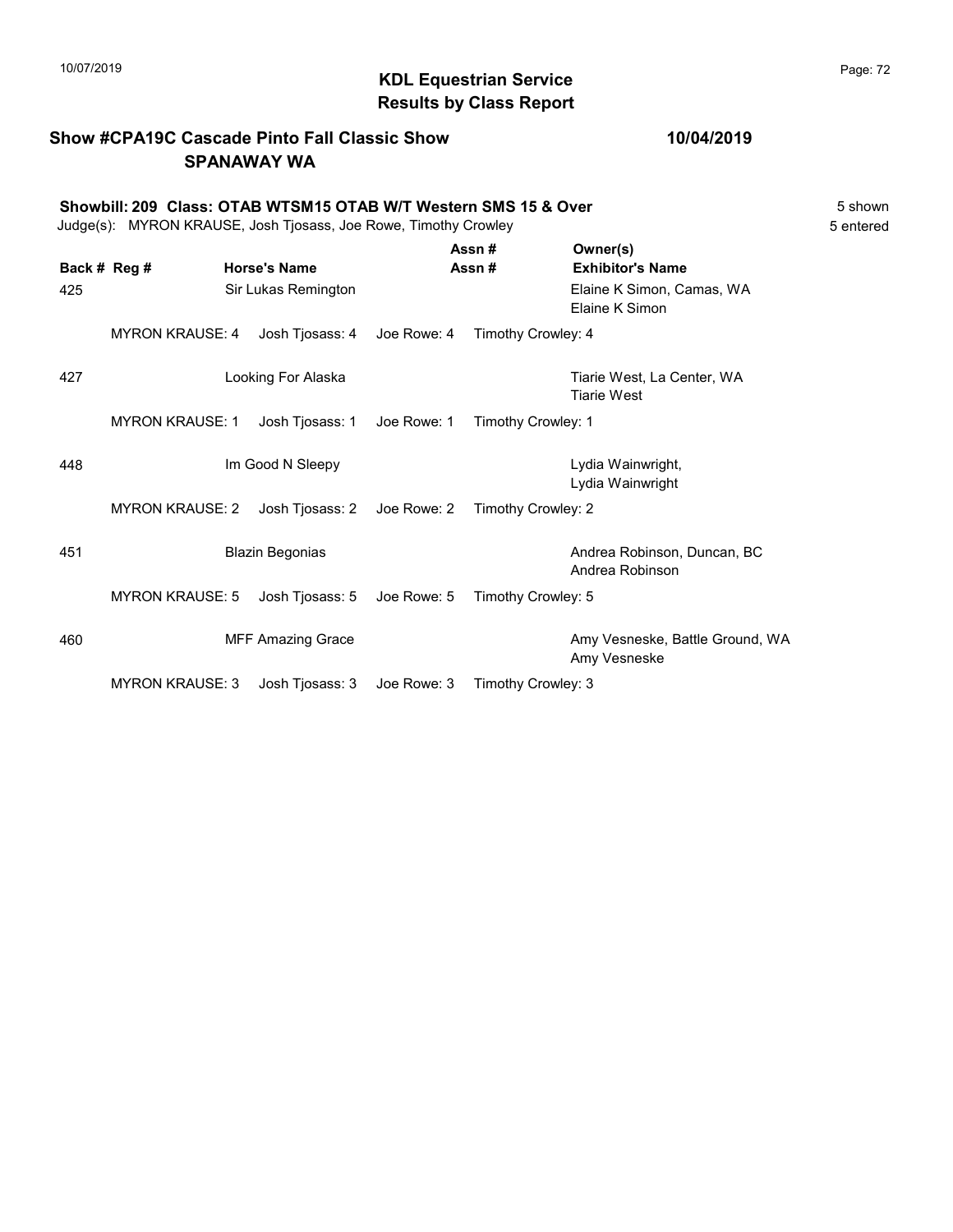### Show #CPA19C Cascade Pinto Fall Classic Show SPANAWAY WA

#### Showbill: 210 Class: OTAB WTSM14 OTAB W/T Western SMS 14 & Un<br>Judge(s): MYRON KRAUSE. Josh Tiosass. Joe Rowe. Timothy Crowley<br>7 entered Judge(s): MYRON KRAUSE, Josh Tjosass, Joe Rowe, Timothy Crowley

|              |                        |                             |             | Assn#              | Owner(s)                                                |
|--------------|------------------------|-----------------------------|-------------|--------------------|---------------------------------------------------------|
| Back # Reg # |                        | <b>Horse's Name</b>         |             | Assn#              | <b>Exhibitor's Name</b>                                 |
| 24           |                        | <b>JWR Up For Review</b>    |             |                    | Vicki Nielsen, Rainier, WA<br><b>Madison Wolfe</b>      |
|              | <b>MYRON KRAUSE: 6</b> | Josh Tjosass: 6             | Joe Rowe: 6 | Timothy Crowley: 6 |                                                         |
| 78           |                        | Hez A Burglar               |             |                    | Vicki Nielsen, Rainier, WA<br>Leah Kempinski            |
|              | <b>MYRON KRAUSE: 5</b> | Josh Tjosass: 5             | Joe Rowe: 4 | Timothy Crowley: 5 |                                                         |
| 440          |                        | <b>Sweet Talking Hunter</b> |             |                    | Lydia Wainwright,<br>Naomi Wainwright                   |
|              | <b>MYRON KRAUSE: 2</b> | Josh Tjosass: 4 Joe Rowe: 3 |             | Timothy Crowley: 4 |                                                         |
| 441          |                        | A Special Asset             |             |                    | Adam & Gabi Johnson, Pt Angeles, WA<br>Brooklyn Johnson |
|              | <b>MYRON KRAUSE: 3</b> | Josh Tjosass: 3             | Joe Rowe: 5 | Timothy Crowley: 2 |                                                         |
| 442          |                        | Rcr Cash My Pay Chex        |             |                    | Adam & Gabi Johnson, Pt Angeles, WA<br>Evelyn Johnson   |
|              | <b>MYRON KRAUSE: 1</b> | Josh Tjosass: 1             | Joe Rowe: 2 | Timothy Crowley: 3 |                                                         |
| 452          |                        | Justafiably Fancy           |             |                    | Tracy Chonzena-Olney,<br><b>Elyse Morris</b>            |
|              | <b>MYRON KRAUSE: 4</b> | Josh Tjosass: 2             | Joe Rowe: 1 | Timothy Crowley: 1 |                                                         |
| 462          |                        | Indigos Royal Candygirl     |             |                    | Amy Vesneske, Battle Ground, WA<br>Madelyn Molynuex     |
|              | <b>MYRON KRAUSE: 7</b> | Josh Tjosass: 7             | Joe Rowe: 7 | Timothy Crowley: 7 |                                                         |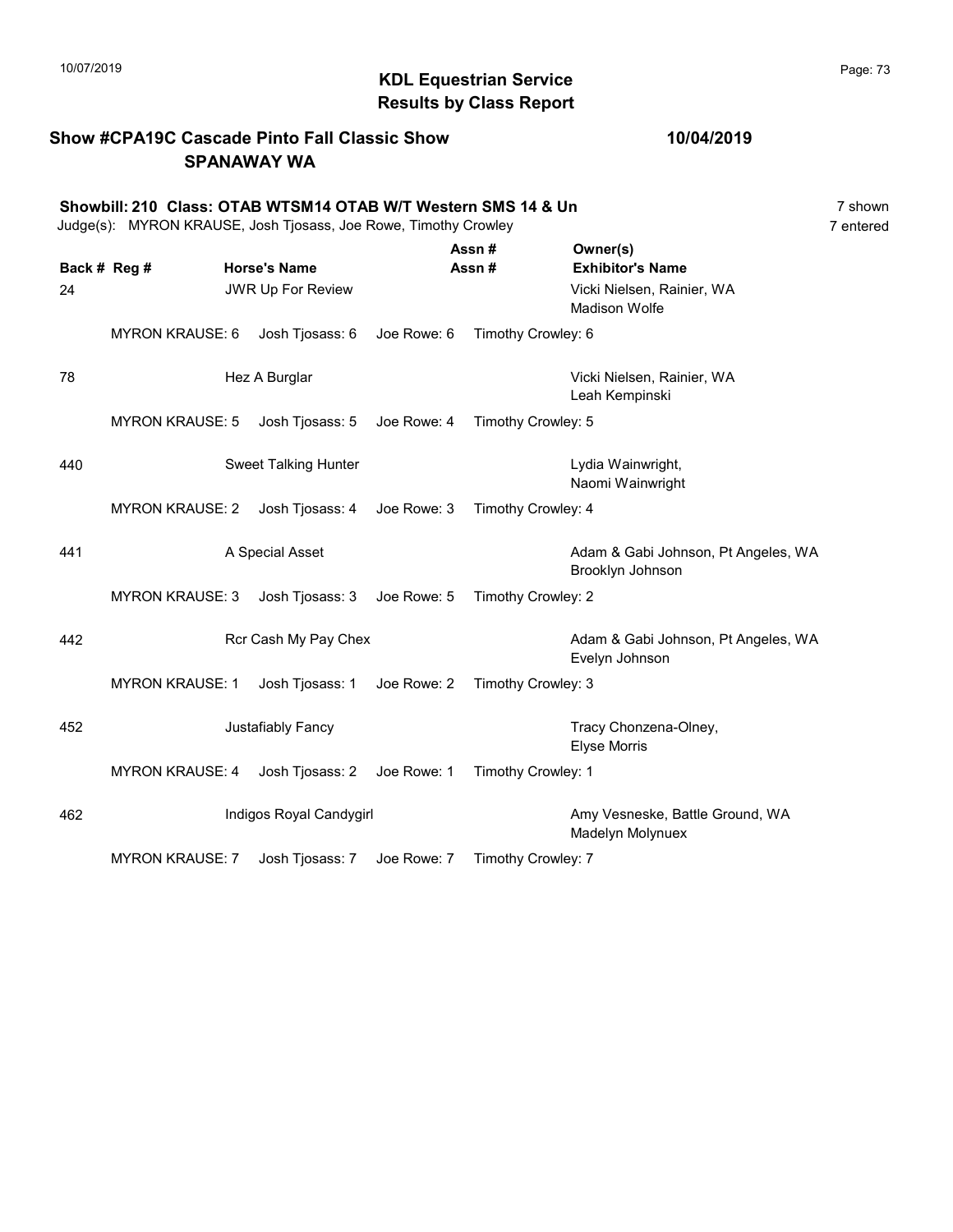## $\blacksquare$ 10/07/2019 Page: 74 Results by Class Report

#### Show #CPA19C Cascade Pinto Fall Classic Show SPANAWAY WA

|     | Showbill: 211 Class: PtHA WWSYWS YA W/T Youth Western SMS 10 & Un<br>MYRON KRAUSE, Josh Tjosass, Joe Rowe, Timothy Crowley<br>Judge(s): |                                |                    |                                                         |  |  |
|-----|-----------------------------------------------------------------------------------------------------------------------------------------|--------------------------------|--------------------|---------------------------------------------------------|--|--|
|     | Back # Reg #                                                                                                                            | <b>Horse's Name</b>            | Assn#<br>Assn#     | Owner(s)<br><b>Exhibitor's Name</b>                     |  |  |
| 78  | 94694                                                                                                                                   | Hez A Burglar                  | 31011<br>83293     | Vicki Nielsen, Rainier, WA<br>Leah Kempinski            |  |  |
|     | <b>MYRON KRAUSE: 3</b>                                                                                                                  | Joe Rowe: 2<br>Josh Tjosass: 3 | Timothy Crowley: 3 |                                                         |  |  |
| 441 | 145737                                                                                                                                  | A Special Asset                | NEW575A<br>91892   | Adam & Gabi Johnson, Pt Angeles, WA<br>Brooklyn Johnson |  |  |
|     | <b>MYRON KRAUSE: 2</b>                                                                                                                  | Josh Tiosass: 2<br>Joe Rowe: 3 | Timothy Crowley: 2 |                                                         |  |  |
| 442 | 126435                                                                                                                                  | Rcr Cash My Pay Chex           | NEW575A<br>92552   | Adam & Gabi Johnson, Pt Angeles, WA<br>Evelyn Johnson   |  |  |
|     | <b>MYRON KRAUSE: 1</b>                                                                                                                  | Joe Rowe: 1<br>Josh Tjosass: 1 | Timothy Crowley: 1 |                                                         |  |  |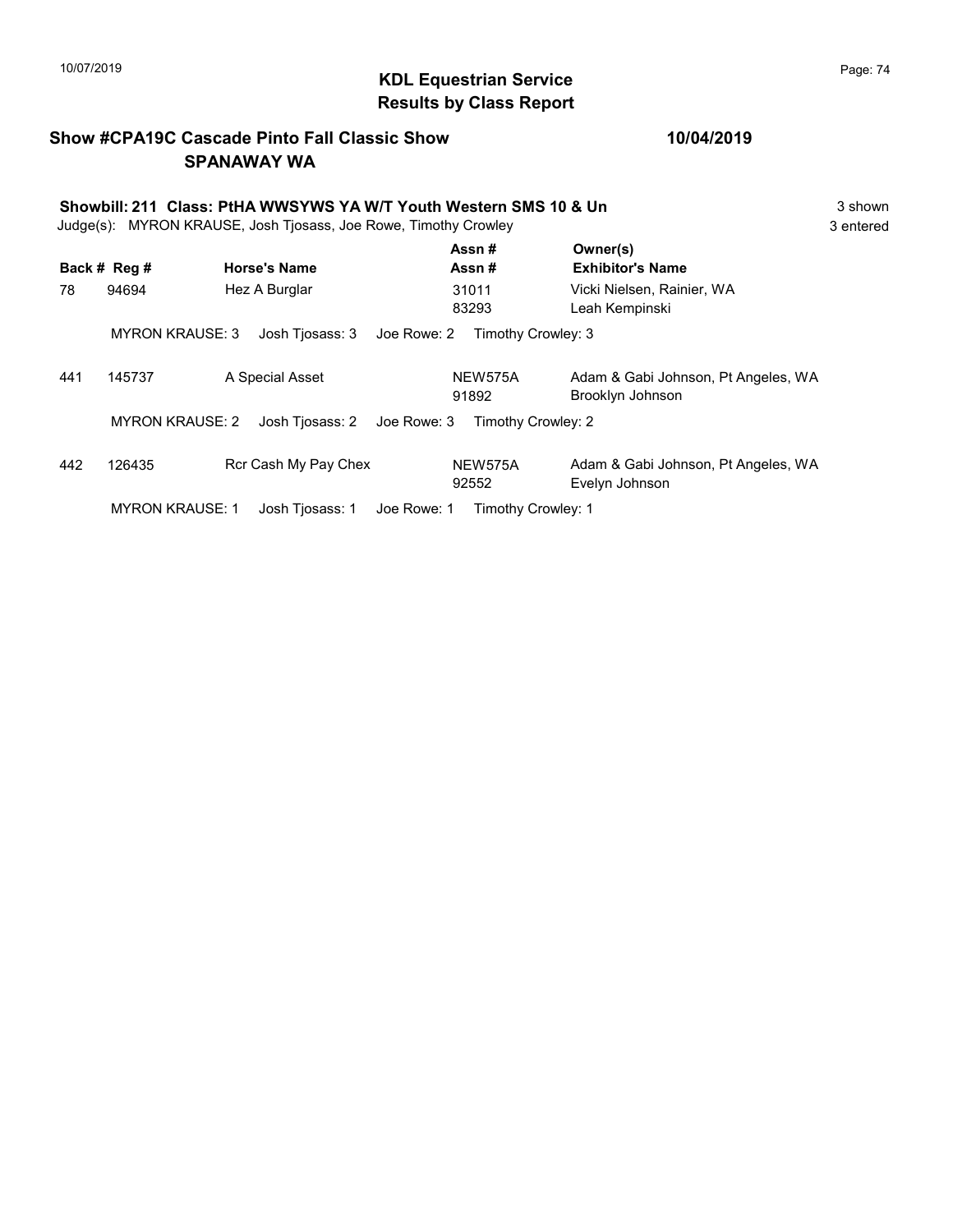## 10/07/2019 **Page: 75**<br> **KDL Equestrian Service** Monthly the Service Page: 75 Results by Class Report

#### Show #CPA19C Cascade Pinto Fall Classic Show SPANAWAY WA

# Showbill: 212 Class: PtHA WWSYW1 YA W/T Youth West Showmanship 11-18 3 shown<br>Judge(s): MYRON KRAUSE. Josh Tiosass. Joe Rowe. Timothy Crowley

Judge(s): MYRON KRAUSE, Josh Tjosass, Joe Rowe, Timothy Crowley

|     | Back # Reg #           | <b>Horse's Name</b> |             | Assn#<br>Assn#     | Owner(s)<br><b>Exhibitor's Name</b>          |
|-----|------------------------|---------------------|-------------|--------------------|----------------------------------------------|
| 427 | 154668                 | Looking For Alaska  |             | 94168<br>94168     | Tiarie West, La Center, WA<br>Tiarie West    |
|     | <b>MYRON KRAUSE: 1</b> | Josh Tiosass: 1     | Joe Rowe: 1 | Timothy Crowley: 1 |                                              |
| 448 |                        | Im Good N Sleepy    |             |                    | Lydia Wainwright,<br>Lydia Wainwright        |
|     | <b>MYRON KRAUSE: 3</b> | Josh Tiosass: 3     | Joe Rowe: 3 | Timothy Crowley: 3 |                                              |
| 452 | 129938                 | Justafiably Fancy   |             | 28473<br>94571     | Tracy Chonzena-Olney,<br><b>Elyse Morris</b> |
|     | <b>MYRON KRAUSE: 2</b> | Josh Tiosass: 2     | Joe Rowe: 2 | Timothy Crowley: 2 |                                              |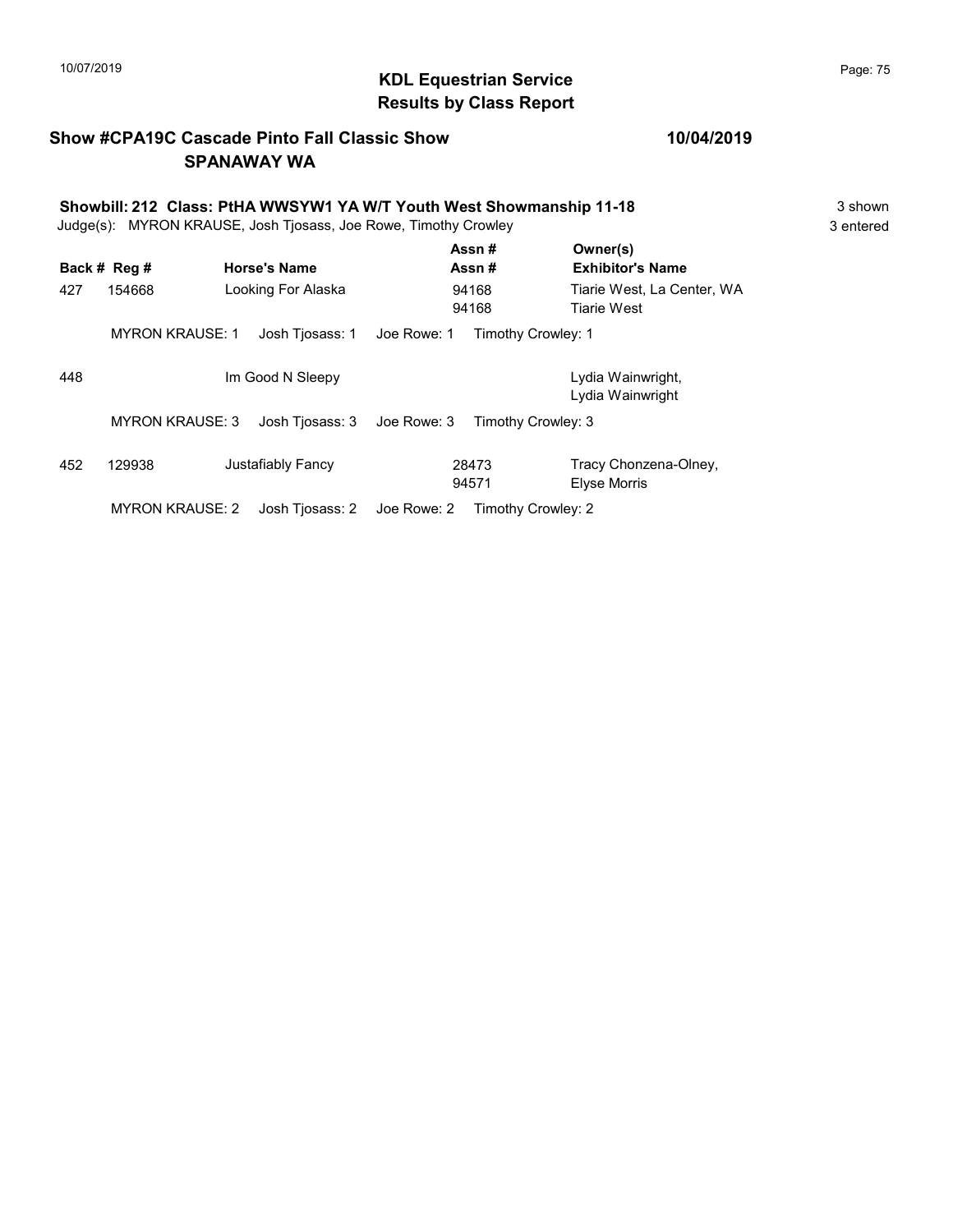## 10/07/2019 **Page: 76**<br> **KDL Equestrian Service** Monthly the Service Page: 76 Results by Class Report

#### Show #CPA19C Cascade Pinto Fall Classic Show SPANAWAY WA

| Showbill: 213 Class: PtHA WWSaws AM W/T Western Showmanship<br>MYRON KRAUSE, Josh Tiosass, Joe Rowe, Timothy Crowley<br>Judge(s): |                        |                     |             |                    |                                                   |  |  |
|-----------------------------------------------------------------------------------------------------------------------------------|------------------------|---------------------|-------------|--------------------|---------------------------------------------------|--|--|
|                                                                                                                                   | Back # Reg #           | <b>Horse's Name</b> |             | Assn#<br>Assn#     | Owner(s)<br><b>Exhibitor's Name</b>               |  |  |
| 418                                                                                                                               | 155223                 | Sweetness Secret    |             | 55066<br>55066     | Danielle Witke, Winlock, WA<br>Danielle Witke     |  |  |
|                                                                                                                                   | <b>MYRON KRAUSE: 2</b> | Josh Tiosass: 2     | Joe Rowe: 1 | Timothy Crowley: 1 |                                                   |  |  |
| 425                                                                                                                               | 147417                 | Sir Lukas Remington |             | 38274<br>38274     | Elaine K Simon, Camas, WA<br>Elaine K Simon       |  |  |
|                                                                                                                                   | <b>MYRON KRAUSE: 3</b> | Josh Tiosass: 3     | Joe Rowe: 3 | Timothy Crowley: 3 |                                                   |  |  |
| 432                                                                                                                               | 155466                 | Pv Shes Specialized |             | 67683<br>67683     | Kaytee Gibeau, Port Townsend, WA<br>Kaytee Gibeau |  |  |
|                                                                                                                                   | <b>MYRON KRAUSE: 1</b> | Josh Tiosass: 1     | Joe Rowe: 2 | Timothy Crowley: 2 |                                                   |  |  |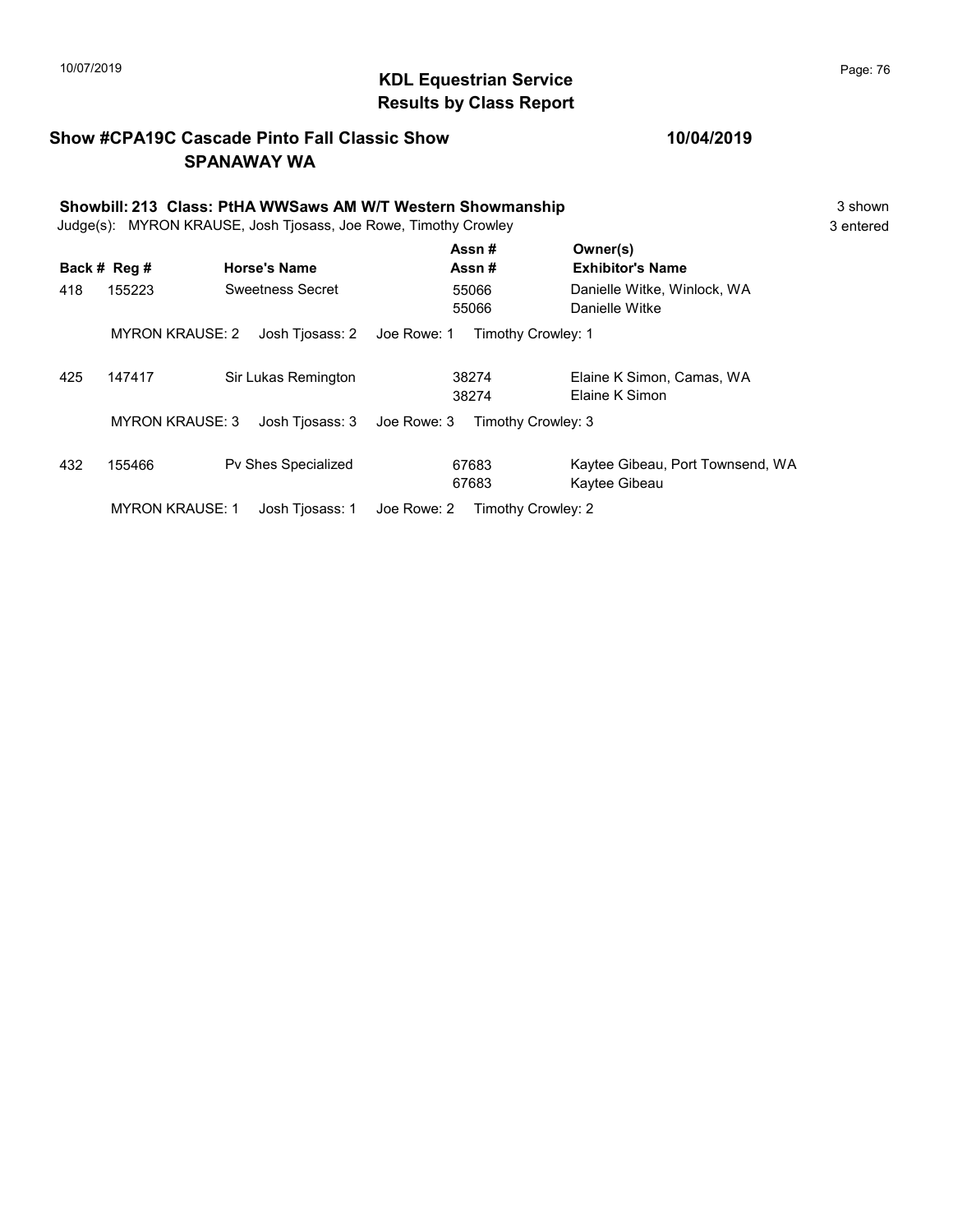## $\blacksquare$  10/07/2019 Page: 77  $\blacksquare$   $\blacksquare$   $\blacksquare$   $\blacksquare$   $\blacksquare$   $\blacksquare$   $\blacksquare$   $\blacksquare$   $\blacksquare$   $\blacksquare$   $\blacksquare$   $\blacksquare$   $\blacksquare$   $\blacksquare$   $\blacksquare$   $\blacksquare$   $\blacksquare$   $\blacksquare$   $\blacksquare$   $\blacksquare$   $\blacksquare$   $\blacksquare$   $\blacksquare$   $\blacksquare$   $\blacksquare$   $\blacksquare$   $\blacksquare$   $\blacksquare$ Results by Class Report

#### Show #CPA19C Cascade Pinto Fall Classic Show SPANAWAY WA

#### Showbill: 214 Class: OTAB HALMP OTAB Halter Mini.Pony 1 shown 1 shown

Judge(s): MYRON KRAUSE, Josh Tjosass, Joe Rowe, Timothy Crowley 1 entered 1 entered

|              |                     | Assn# | Owner(s)                                         |
|--------------|---------------------|-------|--------------------------------------------------|
| Back # Reg # | <b>Horse's Name</b> | Assn# | <b>Exhibitor's Name</b>                          |
| 141          | Mango               |       | Jessica Davidson, Monroe, WA<br>Jessica Davidson |

MYRON KRAUSE: 1 Josh Tjosass: 1 Joe Rowe: 1 Timothy Crowley: 1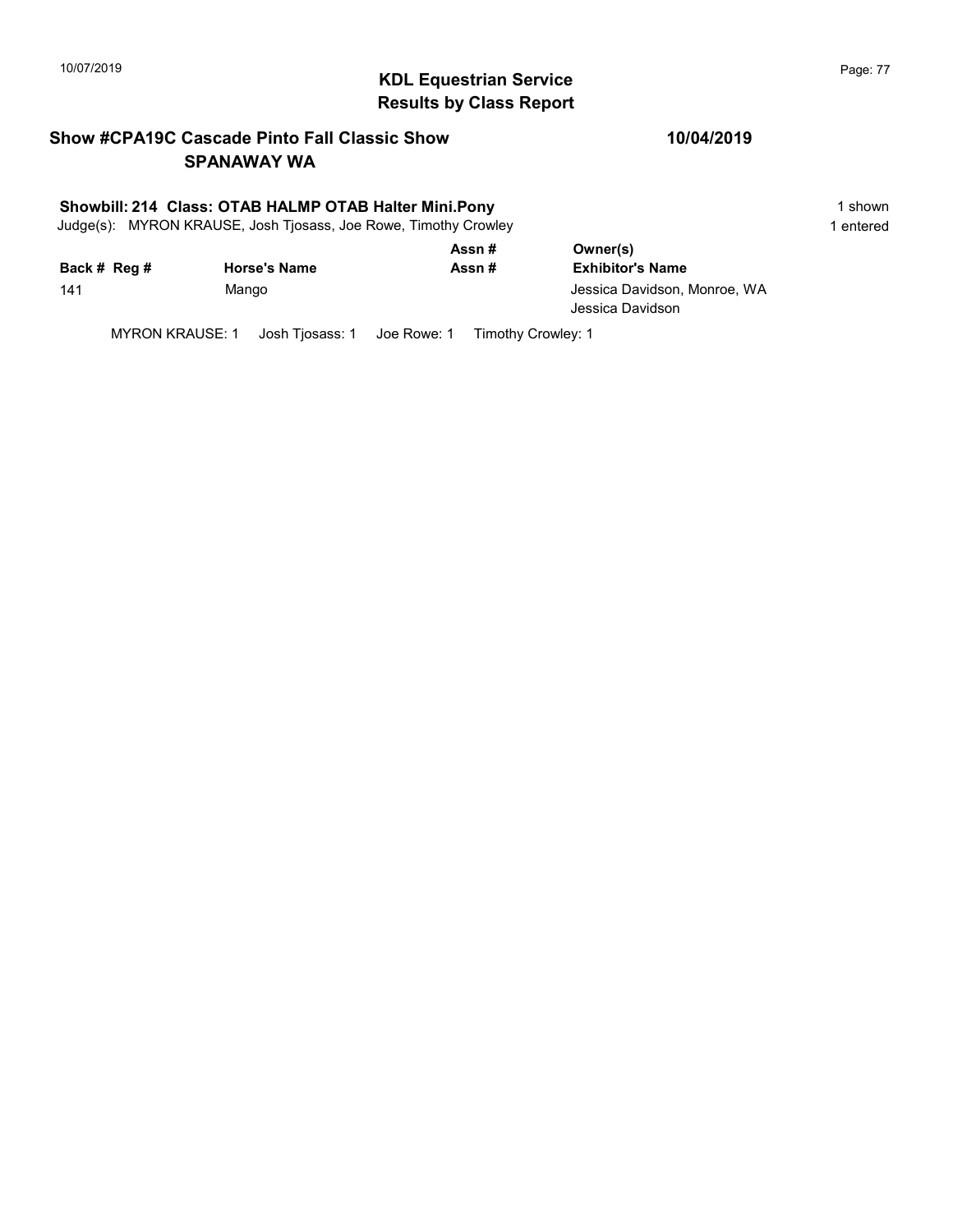#### KDL Equestrian Service 10/07/2019 Page: 78 Results by Class Report

#### Show #CPA19C Cascade Pinto Fall Classic Show SPANAWAY WA

#### 10/04/2019

Showbill: 215 Class: OTAB HALH OTAB Halter Horse All Ages/Sexes 12 Shown 12 shown Judge(s): MYRON KRAUSE, Josh Tjosass, Joe Rowe, Timothy Crowley 12 entered Back # Reg # Horse's Name  $\overline{R}$  Assn # Exhibitor's Name Assn # Owner(s) 24 JWR Up For Review Vicki Nielsen, Rainier, WA Madison Wolfe MYRON KRAUSE: 10 Josh Tjosass: 0 Joe Rowe: 7 Timothy Crowley: 8 416 Gypsy Souls Raphael Louise Doerrer, Snoqualmie, WA Louise Doerrer MYRON KRAUSE: 9 Josh Tjosass: 6 Joe Rowe: 0 Timothy Crowley: 0 417 Shu Paint Me Panda Sami Witke, Winlock, WA Sami Witke MYRON KRAUSE: 6 Josh Tjosass: 0 Joe Rowe: 0 Timothy Crowley: 7 Australia Sweetness Secret Communications of the Danielle Witke, Winlock, WA Danielle Witke MYRON KRAUSE: 3 Josh Tjosass: 3 Joe Rowe: 5 Timothy Crowley: 3 425 Sir Lukas Remington Elaine K Simon, Camas, WA Elaine K Simon MYRON KRAUSE: 7 Josh Tjosass: 2 Joe Rowe: 8 Timothy Crowley: 0 According My Best According My Best Controller Marboys, Jennifer Warboys MYRON KRAUSE: 4 Josh Tjosass: 4 Joe Rowe: 4 Timothy Crowley: 4 434 **Dont Doubt Me Too Department Content Content Content Content Content Content Content Content Content Content Content Content Content Content Content Content Content Content Content Content Content Content Content Co** Mallory Dobbs MYRON KRAUSE: 0 Josh Tjosass: 0 Joe Rowe: 3 Timothy Crowley: 6 437 **In the Solution Contract Act and Tena and Tena and Tena and Tena and Tena and Tena and Tena and Tena and Tena Act of Tena Act of Tena Act of Tena Act of Tena Act of Tena Act of Tena Act of Tena Act of Tena Act of Tena** Margaret Morton MYRON KRAUSE: 2 Josh Tjosass: 7 Joe Rowe: 2 Timothy Crowley: 2 440 Sweet Talking Hunter Lydia Wainwright, Naomi Wainwright MYRON KRAUSE: 8 Josh Tjosass: 8 Joe Rowe: 0 Timothy Crowley: 5 444 My Scarlet Cameo Lanay Hambrook, Kennewick, WA Lanay Hambrook

MYRON KRAUSE: 1 Josh Tjosass: 1 Joe Rowe: 1 Timothy Crowley: 1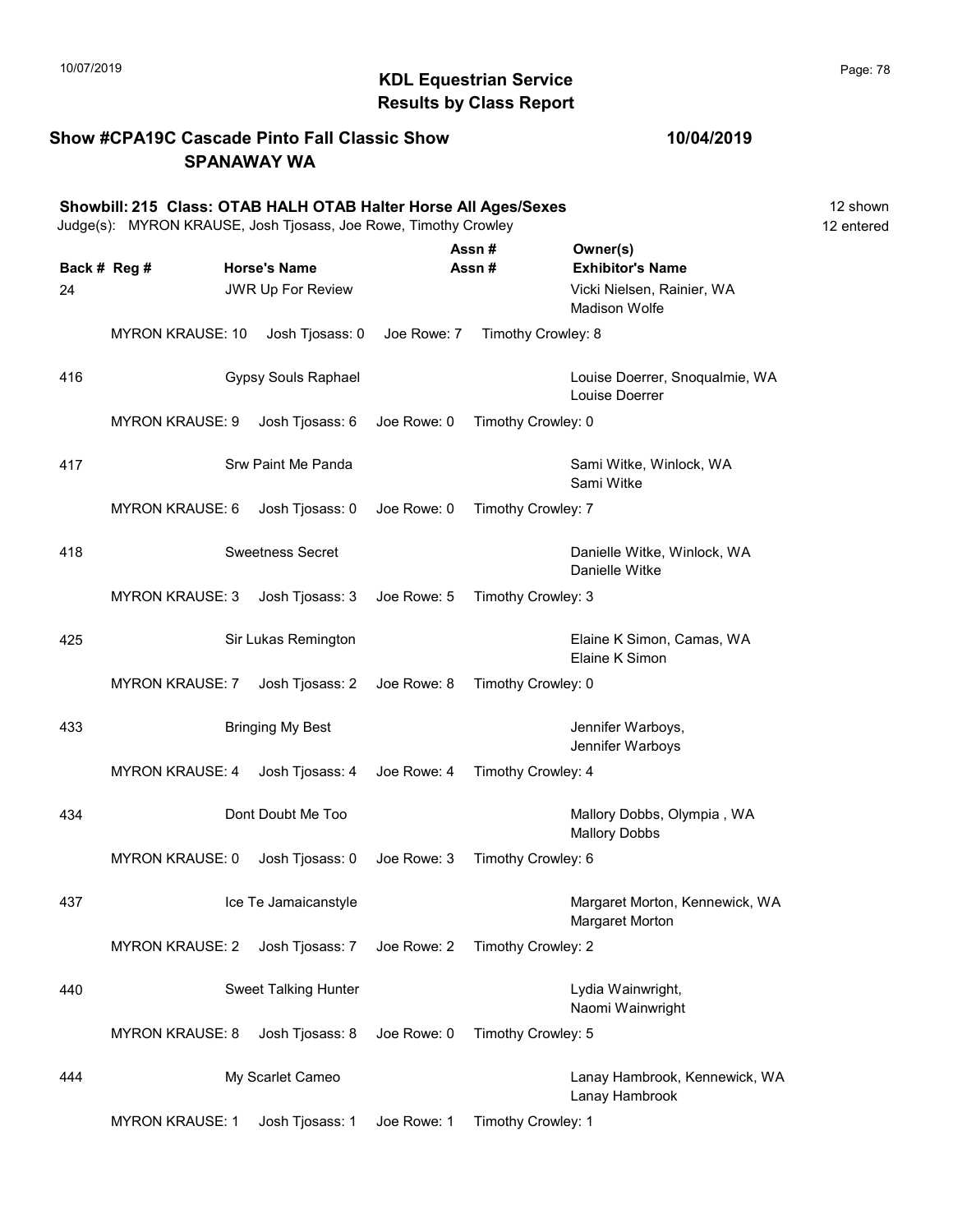## KDL Equestrian Service 10/07/2019 Page: 79 Results by Class Report

|     | Show #CPA19C Cascade Pinto Fall Classic Show<br><b>SPANAWAY WA</b> |                             | 10/04/2019 |                                                      |
|-----|--------------------------------------------------------------------|-----------------------------|------------|------------------------------------------------------|
| 451 |                                                                    | <b>Blazin Begonias</b>      |            | Andrea Robinson, Duncan, BC<br>Andrea Robinson       |
|     | MYRON KRAUSE: 0                                                    | Josh Tjosass: 0 Joe Rowe: 0 |            | Timothy Crowley: 0                                   |
| 545 |                                                                    | A Southern Heaven           |            | Suzanne Heistand, Pt Angeles, WA<br>Suzanne Heistand |
|     | <b>MYRON KRAUSE: 5</b>                                             | Josh Tiosass: 5 Joe Rowe: 6 |            | Timothy Crowley: 0                                   |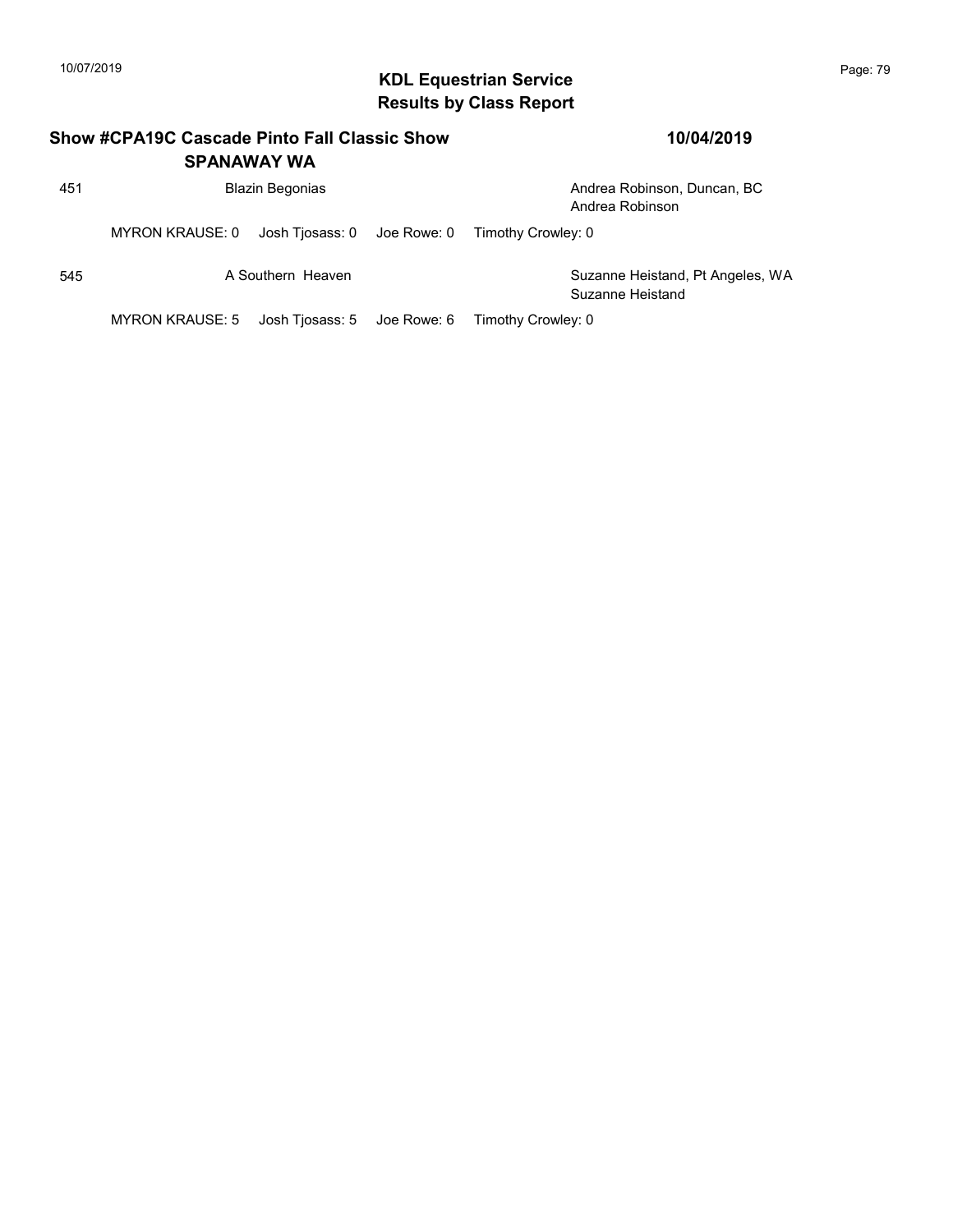## KDL Equestrian Service 10/07/2019 Page: 80 Results by Class Report

#### Show #CPA19C Cascade Pinto Fall Classic Show SPANAWAY WA

#### 10/04/2019

#### Showbill: 216 Class: OTAB HALWT YA Halter Leadline 11 & Under 2 Shown 2 shown Judge(s): MYRON KRAUSE, Josh Tjosass, Joe Rowe, Timothy Crowley 2 entered Assn # Owner(s)

|              |                        |                                                | ASSN #             | <b>Owner(S)</b>                                   |
|--------------|------------------------|------------------------------------------------|--------------------|---------------------------------------------------|
| Back # Reg # |                        | <b>Horse's Name</b>                            | Assn#              | <b>Exhibitor's Name</b>                           |
| 65           |                        | Four Socks In Time                             |                    | Kalah Hedlund, Auburn, WA<br><b>Brayton Jagow</b> |
|              | <b>MYRON KRAUSE: 1</b> | Josh Tiosass: 2 Joe Rowe: 2 Timothy Crowley: 2 |                    |                                                   |
| 77           |                        | Smooth Driftin Grace                           |                    | Tina Trussell, Roy, WA<br>Jennifer Trussell       |
|              | MYRON KRAUSE: 2        |                                                | Timothy Crowley: 1 |                                                   |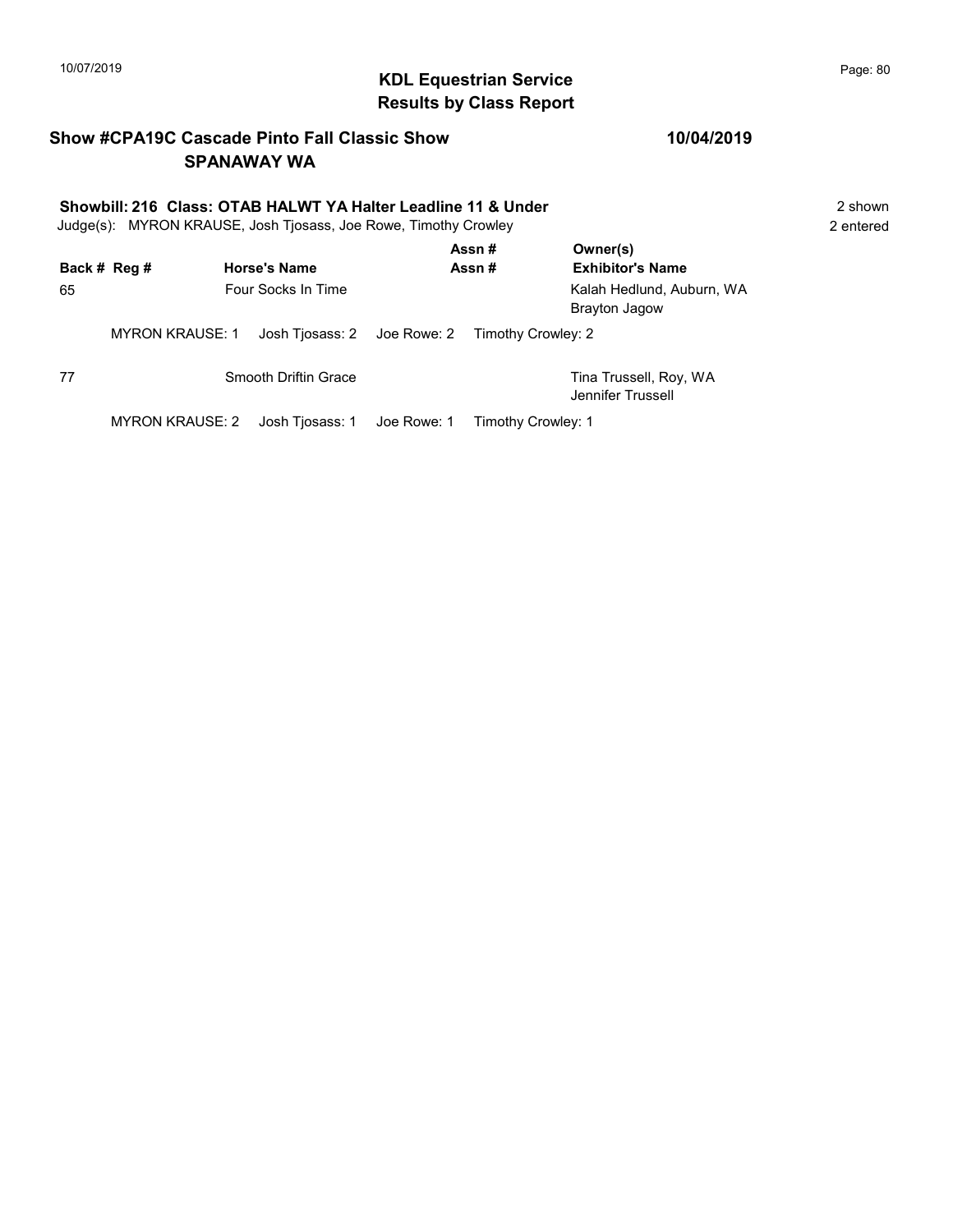#### KDL Equestrian Service 10/07/2019 Page: 81 Results by Class Report

#### Show #CPA19C Cascade Pinto Fall Classic Show SPANAWAY WA

#### 10/04/2019

Showbill: 217 Class: PtHA HALPA Halter Pony All Ages/Types 5 Shown Judge(s): MYRON KRAUSE, Josh Tjosass, Joe Rowe, Timothy Crowley 5 entered Back # Reg # Horse's Name  $\overline{R}$  Assn # Exhibitor's Name Assn # Owner(s) 18 148880 Soundviews Summer Cinn-Sation 27094 Jean Garcia, Orting, WA 27094 Jean Garcia MYRON KRAUSE: 3 Josh Tjosass: 2 Joe Rowe: 2 Timothy Crowley: 4 19 149806 Kahluas Cinnamon Spice Sondrea Garcia, 27095 Sondrea Garcia 27095 MYRON KRAUSE: 4 Josh Tjosass: 4 Joe Rowe: 4 Timothy Crowley: 3 27 135945 In My Darkest Hour 17105 Terry Strawn, Central Point, OR 17105 Terry Strawn 17105 MYRON KRAUSE: 1 Josh Tjosass: 1 Joe Rowe: 1 Timothy Crowley: 1 163 155230 Equinox Rising Star Cheryl Shaffer, Renton, WA 25875 Cheryl Shaffer 25875 MYRON KRAUSE: 2 Josh Tjosass: 3 Joe Rowe: 3 Timothy Crowley: 2 454 WDWA19-23 Mr Mustache Man CDWDWA19-23 Carrie Loffelmacher, WDWA19-23 Carrie Loffelmacher WDWA19-23 MYRON KRAUSE: 5 Josh Tjosass: 5 Joe Rowe: 5 Timothy Crowley: 5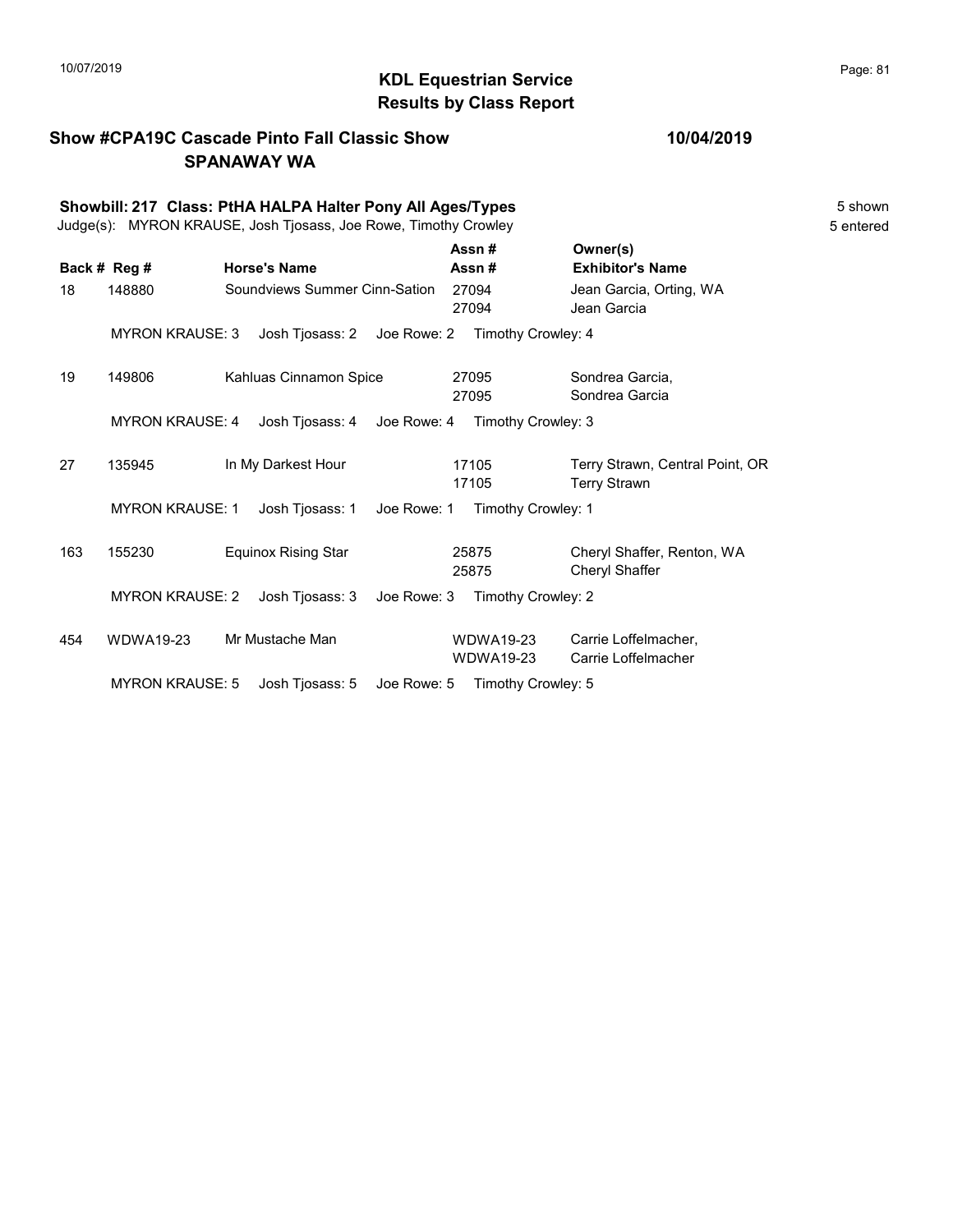## KDL Equestrian Service 10/07/2019 Page: 82 Results by Class Report

#### Show #CPA19C Cascade Pinto Fall Classic Show SPANAWAY WA

# Showbill: 218 Class: PtHA HALPB Gr & Res Halter Pony<br>
Judge(s): MYRON KRAUSE. Josh Tiosass. Joe Rowe. Timothy Crowley<br>
3 entered

Judge(s): MYRON KRAUSE, Josh Tjosass, Joe Rowe, Timothy Crowley

|     |                        |                                | Assn#              | Owner(s)                                        |
|-----|------------------------|--------------------------------|--------------------|-------------------------------------------------|
|     | Back # Reg #           | <b>Horse's Name</b>            | Assn#              | <b>Exhibitor's Name</b>                         |
| 18  | 148880                 | Soundviews Summer Cinn-Sation  | 27094<br>27094     | Jean Garcia, Orting, WA<br>Jean Garcia          |
|     | <b>MYRON KRAUSE: 0</b> | Josh Tiosass: 2 Joe Rowe: 2    | Timothy Crowley: 0 |                                                 |
| 27  | 135945                 | In My Darkest Hour             | 17105<br>17105     | Terry Strawn, Central Point, OR<br>Terry Strawn |
|     | <b>MYRON KRAUSE: 1</b> | Josh Tiosass: 1<br>Joe Rowe: 1 | Timothy Crowley: 1 |                                                 |
| 163 | 155230                 | <b>Equinox Rising Star</b>     | 25875<br>25875     | Cheryl Shaffer, Renton, WA<br>Cheryl Shaffer    |
|     | <b>MYRON KRAUSE: 2</b> | Joe Rowe: 0<br>Josh Tiosass: 0 | Timothy Crowley: 2 |                                                 |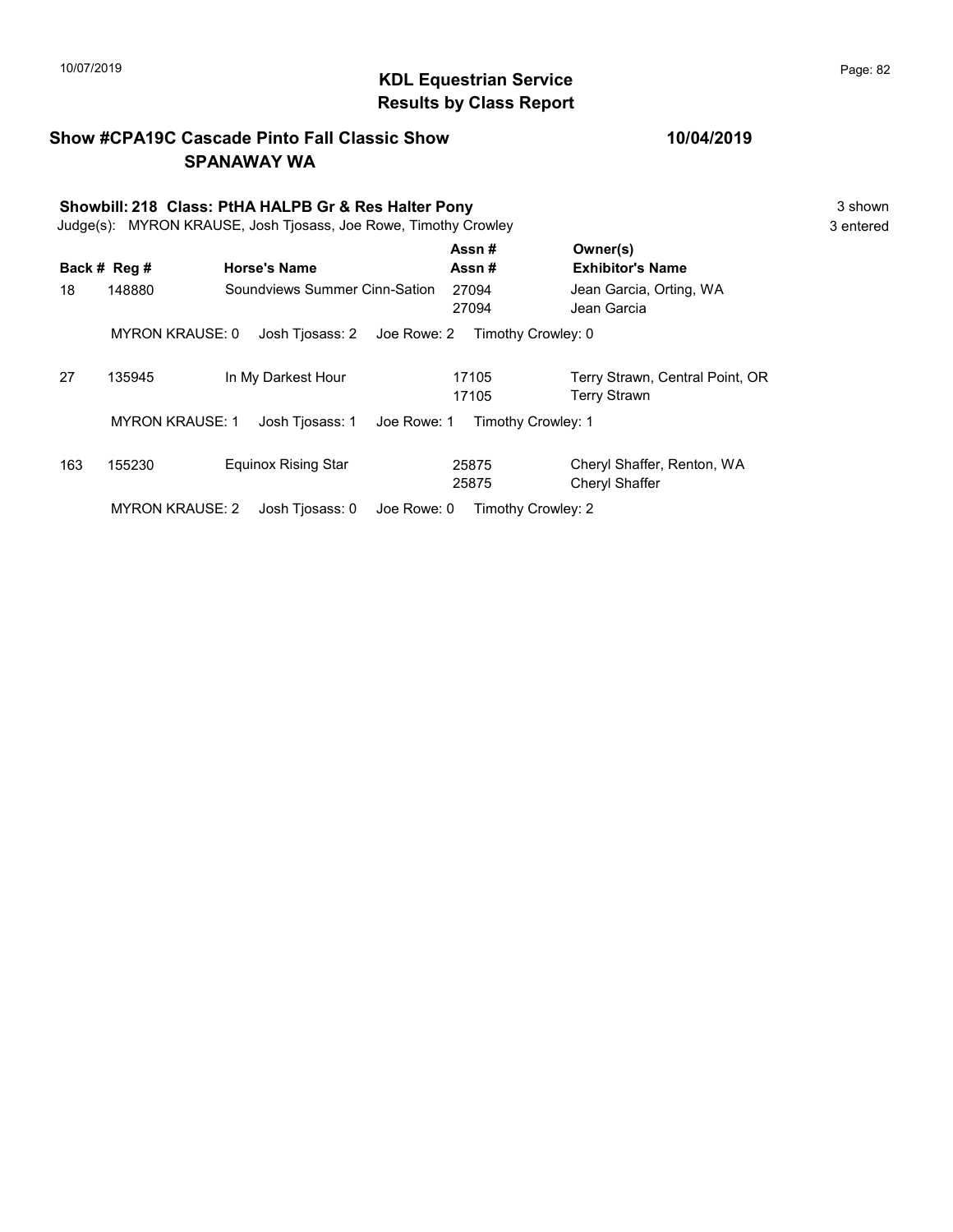#### KDL Equestrian Service 10/07/2019 Page: 83 Results by Class Report

#### Show #CPA19C Cascade Pinto Fall Classic Show SPANAWAY WA

Showbill: 219 Class: PtHA COLP Pony Color Overo/Tobiano 5 Shown 5 shown Judge(s): MYRON KRAUSE, Josh Tjosass, Joe Rowe, Timothy Crowley 5 entered Back # Reg # Horse's Name  $\overline{R}$  Assn # Exhibitor's Name Assn # Owner(s) 18 148880 Soundviews Summer Cinn-Sation 27094 Jean Garcia, Orting, WA 27094 Jean Garcia MYRON KRAUSE: 2 Josh Tjosass: 2 Joe Rowe: 1 Timothy Crowley: 3 19 149806 Kahluas Cinnamon Spice Sondrea Garcia, 27095 Sondrea Garcia 27095 MYRON KRAUSE: 4 Josh Tjosass: 5 Joe Rowe: 5 Timothy Crowley: 4 163 155230 Equinox Rising Star Cheryl Shaffer, Renton, WA 25875 Cheryl Shaffer 25875 MYRON KRAUSE: 3 Josh Tjosass: 4 Joe Rowe: 3 Timothy Crowley: 1 435 145979 Cinnply Alluring 81123 Kristin Tucker, Fall City, WA 81123 Kristin Tucker 81123 MYRON KRAUSE: 1 Josh Tjosass: 1 Joe Rowe: 2 Timothy Crowley: 2 454 WDWA19-23 Mr Mustache Man CDWDWA19-23 Carrie Loffelmacher, WDWA19-23 Carrie Loffelmacher WDWA19-23 MYRON KRAUSE: 5 Josh Tjosass: 3 Joe Rowe: 4 Timothy Crowley: 5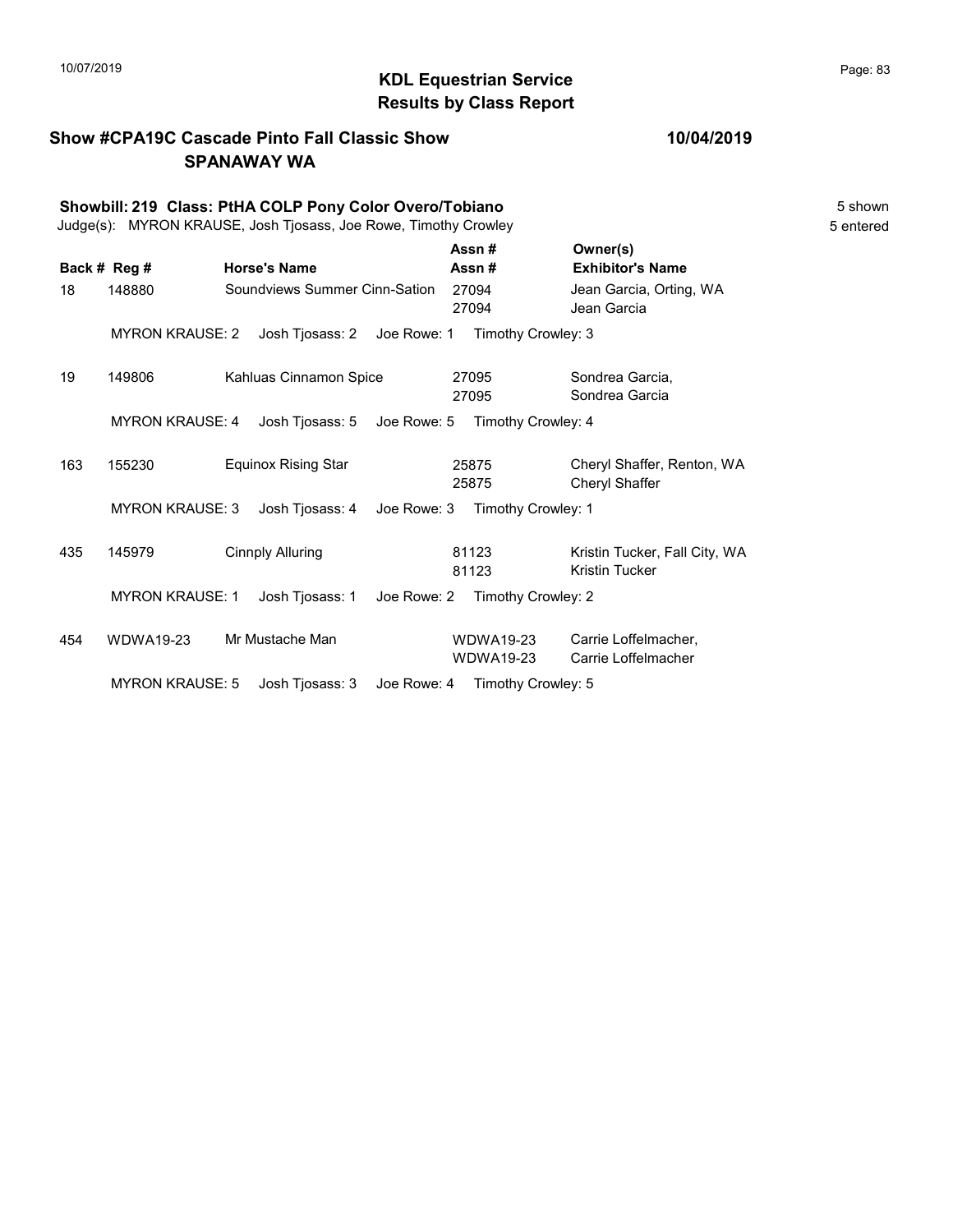#### KDL Equestrian Service 10/07/2019 Page: 84 Results by Class Report

Show #CPA19C Cascade Pinto Fall Classic Show SPANAWAY WA Showbill: 222 Class: PtHA HALMB Halter B Mini 7 shown 7 shown 7 shown 7 shown Judge(s): MYRON KRAUSE, Josh Tjosass, Joe Rowe, Timothy Crowley 7 entered Back # Reg # Horse's Name  $\overline{R}$  Assn # Exhibitor's Name Assn # Owner(s) 2 148859 PF No Worries 20392 Tina Wolfe, Snohomish, WA 20392 Tina Wolfe 20392 MYRON KRAUSE: 1 Josh Tjosass: 1 Joe Rowe: 1 Timothy Crowley: 1 135 0139260 Wins A Lot Of Gold 52901 Kathy Thomas, Brush Prairie, WA 52901 Kathy Thomas 52901 MYRON KRAUSE: 7 Josh Tjosass: 5 Joe Rowe: 4 Timothy Crowley: 4 136 147864 Valentinos Splash Of Java 52901 Kathy Thomas, Brush Prairie, WA 52900 Klair Thomas 52901 MYRON KRAUSE: 2 Josh Tjosass: 3 Joe Rowe: 5 Timothy Crowley: 2 403 155209 Expresso Of Whiskey Flat Judy Miollis, 48066 Tina Bell MYRON KRAUSE: 3 Josh Tjosass: 2 Joe Rowe: 2 Timothy Crowley: 3 423 150277 Gaelics Grand Splash 52304 Jane. Mayer, Port Orchard, WA 52304 Jane. Mayer 52304 MYRON KRAUSE: 5 Josh Tjosass: 6 Joe Rowe: 7 Timothy Crowley: 6 436 TBOR19-04 Pf Poppy 2008 19821 Mary Alice Pletcher, Estacada, OR 17105 Terry Strawn 3821 MYRON KRAUSE: 4 Josh Tjosass: 7 Joe Rowe: 3 Timothy Crowley: 5 453 WDWA19-26 AWF Night Hawk MDWA19-23 Carrie Loffelmacher, WDWA19-23 Carrie Loffelmacher WDWA19-23 MYRON KRAUSE: 6 Josh Tjosass: 4 Joe Rowe: 6 Timothy Crowley: 7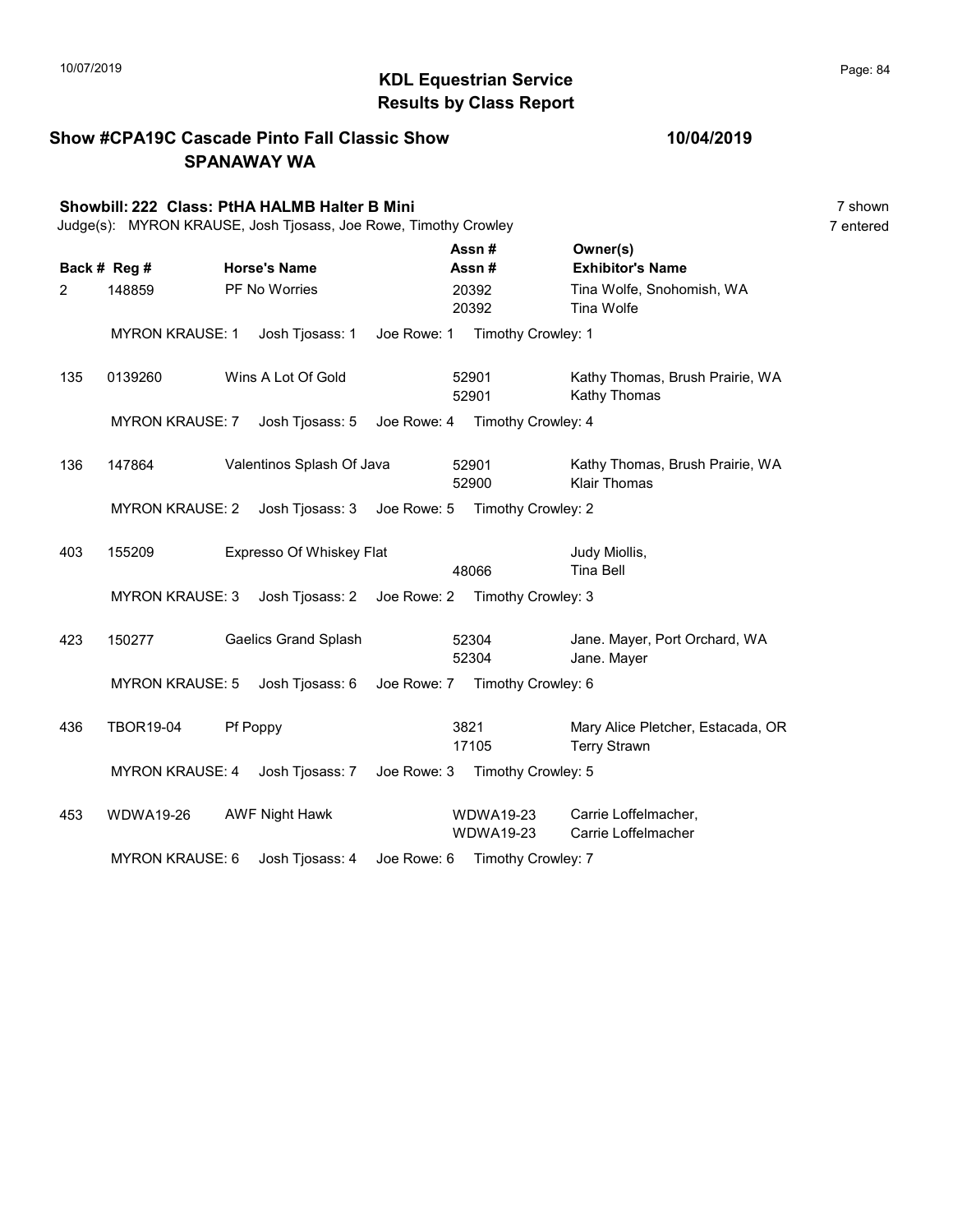## KDL Equestrian Service 10/07/2019 Page: 85 Results by Class Report

#### Show #CPA19C Cascade Pinto Fall Classic Show SPANAWAY WA

|                | Showbill: 223 Class: PtHA HALMB1 Grand & Reserve Halter Mini B<br>MYRON KRAUSE, Josh Tjosass, Joe Rowe, Timothy Crowley<br>Judge(s): |                                |                    |                                                 |  |  |  |
|----------------|--------------------------------------------------------------------------------------------------------------------------------------|--------------------------------|--------------------|-------------------------------------------------|--|--|--|
|                | Back # Reg #                                                                                                                         | <b>Horse's Name</b>            | Assn#<br>Assn#     | Owner(s)<br><b>Exhibitor's Name</b>             |  |  |  |
| $\overline{2}$ | 148859                                                                                                                               | <b>PF No Worries</b>           | 20392<br>20392     | Tina Wolfe, Snohomish, WA<br>Tina Wolfe         |  |  |  |
|                | <b>MYRON KRAUSE: 1</b>                                                                                                               | Josh Tiosass: 1<br>Joe Rowe: 1 | Timothy Crowley: 1 |                                                 |  |  |  |
| 136            | 147864                                                                                                                               | Valentinos Splash Of Java      | 52901<br>52900     | Kathy Thomas, Brush Prairie, WA<br>Klair Thomas |  |  |  |
|                | <b>MYRON KRAUSE: 2</b>                                                                                                               | Josh Tiosass: 0<br>Joe Rowe: 0 | Timothy Crowley: 2 |                                                 |  |  |  |
| 403            | 155209                                                                                                                               | Expresso Of Whiskey Flat       | 48066              | Judy Miollis,<br>Tina Bell                      |  |  |  |
|                | <b>MYRON KRAUSE: 0</b>                                                                                                               | Josh Tiosass: 2<br>Joe Rowe: 2 | Timothy Crowley: 0 |                                                 |  |  |  |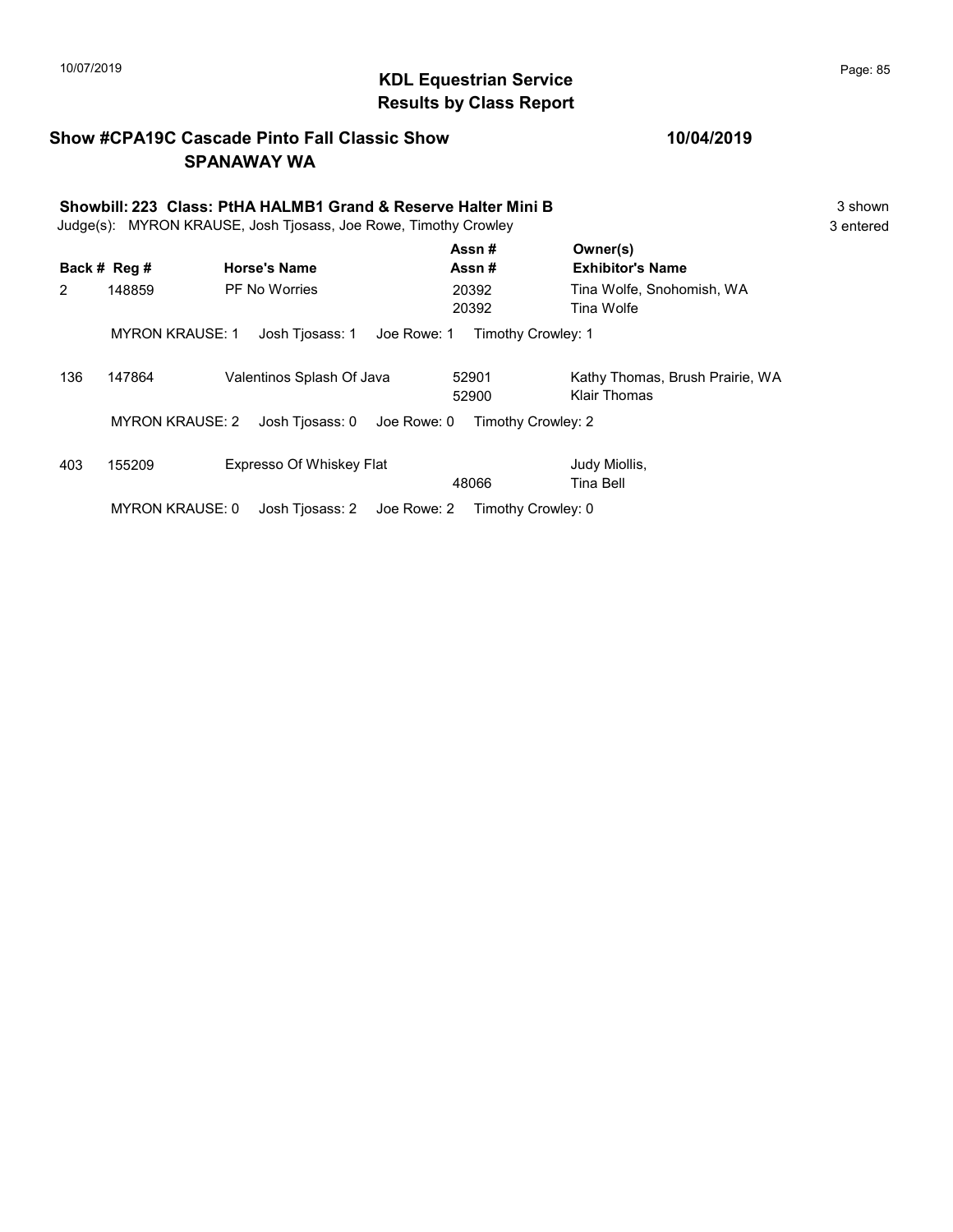## KDL Equestrian Service 10/07/2019 Page: 86 Results by Class Report

#### Show #CPA19C Cascade Pinto Fall Classic Show SPANAWAY WA

# Showbill: 224 Class: PtHA COLMAB Minin A/B Color Overo/Tobiano 2 Shown 2 shown

Judge(s): MYRON KRAUSE, Josh Tjosass, Joe Rowe, Timothy Crowley 2 entered

|     | Back # Reg #           | <b>Horse's Name</b>            | Assn#<br>Assn#                | Owner(s)<br><b>Exhibitor's Name</b>          |
|-----|------------------------|--------------------------------|-------------------------------|----------------------------------------------|
| 423 | 150277                 | <b>Gaelics Grand Splash</b>    | 52304<br>52304                | Jane. Mayer, Port Orchard, WA<br>Jane. Mayer |
|     | <b>MYRON KRAUSE: 2</b> | Josh Tiosass: 1<br>Joe Rowe: 1 | Timothy Crowley: 2            |                                              |
| 453 | WDWA19-26              | <b>AWF Night Hawk</b>          | WDWA19-23<br><b>WDWA19-23</b> | Carrie Loffelmacher,<br>Carrie Loffelmacher  |
|     | <b>MYRON KRAUSE: 1</b> | Josh Tiosass: 2<br>Joe Rowe: 2 | Timothy Crowley: 1            |                                              |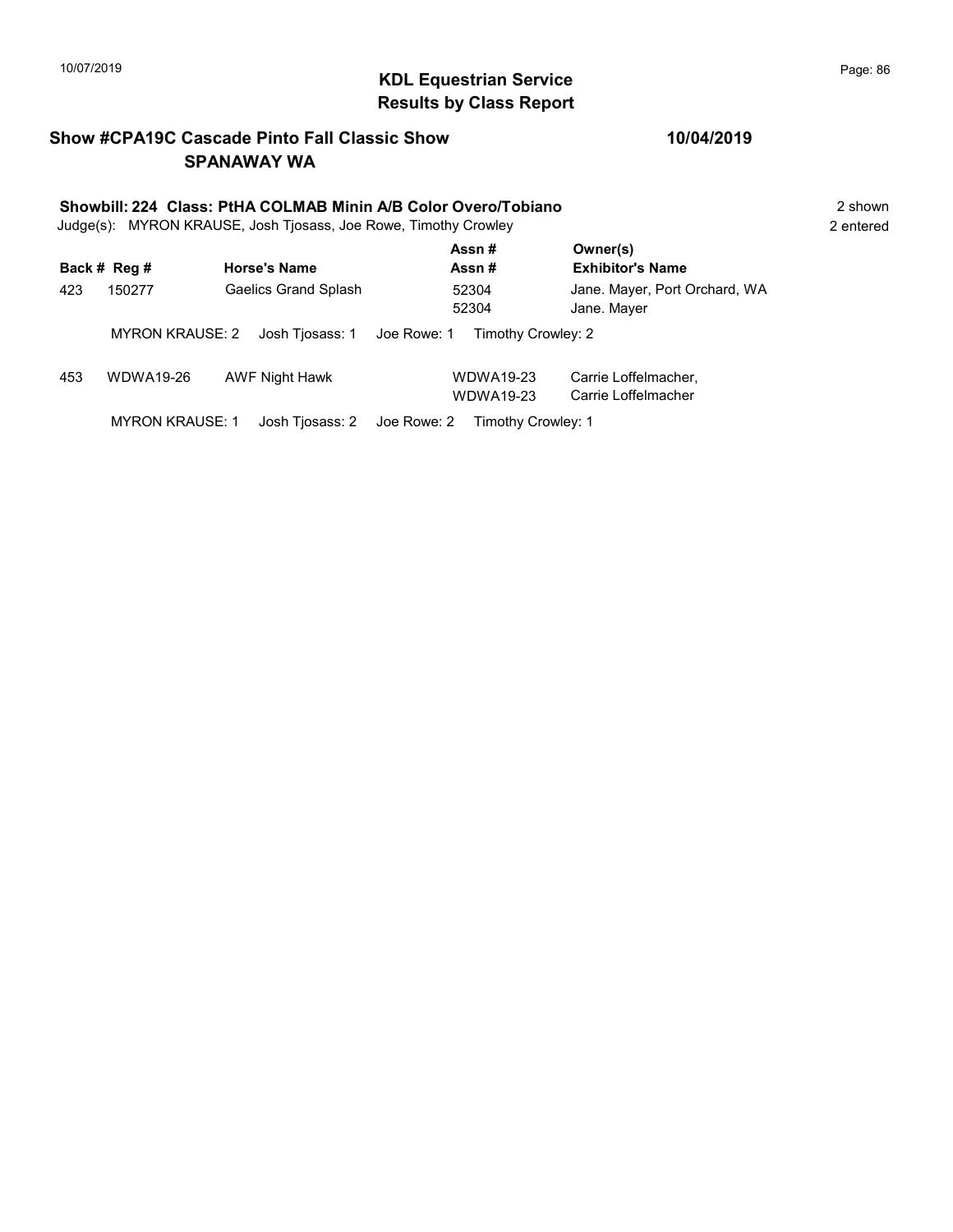## 10/07/2019 **Page: 87**<br> **KDL Equestrian Service** Entertainment of the Page: 87 Results by Class Report

### Show #CPA19C Cascade Pinto Fall Classic Show SPANAWAY WA

|  | 10/04/2019 |  |  |
|--|------------|--|--|
|--|------------|--|--|

|     | Showbill: 225 Class: PtHA HALAMI Amateur Mini A & B Halter<br>Judge(s): MYRON KRAUSE, Josh Tjosass, Joe Rowe, Timothy Crowley |                                |                               |                                                 |  |  |  |  |
|-----|-------------------------------------------------------------------------------------------------------------------------------|--------------------------------|-------------------------------|-------------------------------------------------|--|--|--|--|
|     | Back # Reg #                                                                                                                  | <b>Horse's Name</b>            | Assn#<br>Assn#                | Owner(s)<br><b>Exhibitor's Name</b>             |  |  |  |  |
| 63  | 125150                                                                                                                        | Mountain Meadow Bey Keepsake   | 25875<br>25875                | Cheryl Shaffer, Renton, WA<br>Cheryl Shaffer    |  |  |  |  |
|     | <b>MYRON KRAUSE: 1</b>                                                                                                        | Josh Tjosass: 4<br>Joe Rowe: 1 | Timothy Crowley: 1            |                                                 |  |  |  |  |
| 135 | 0139260                                                                                                                       | Wins A Lot Of Gold             | 52901<br>52901                | Kathy Thomas, Brush Prairie, WA<br>Kathy Thomas |  |  |  |  |
|     | <b>MYRON KRAUSE: 3</b>                                                                                                        | Josh Tjosass: 2<br>Joe Rowe: 2 | Timothy Crowley: 2            |                                                 |  |  |  |  |
| 423 | 150277                                                                                                                        | <b>Gaelics Grand Splash</b>    | 52304<br>52304                | Jane. Mayer, Port Orchard, WA<br>Jane. Mayer    |  |  |  |  |
|     | <b>MYRON KRAUSE: 4</b>                                                                                                        | Josh Tjosass: 3<br>Joe Rowe: 4 | Timothy Crowley: 3            |                                                 |  |  |  |  |
| 453 | WDWA19-26                                                                                                                     | AWF Night Hawk                 | WDWA19-23<br><b>WDWA19-23</b> | Carrie Loffelmacher,<br>Carrie Loffelmacher     |  |  |  |  |
|     | <b>MYRON KRAUSE: 2</b>                                                                                                        | Josh Tjosass: 1<br>Joe Rowe: 3 | Timothy Crowley: 4            |                                                 |  |  |  |  |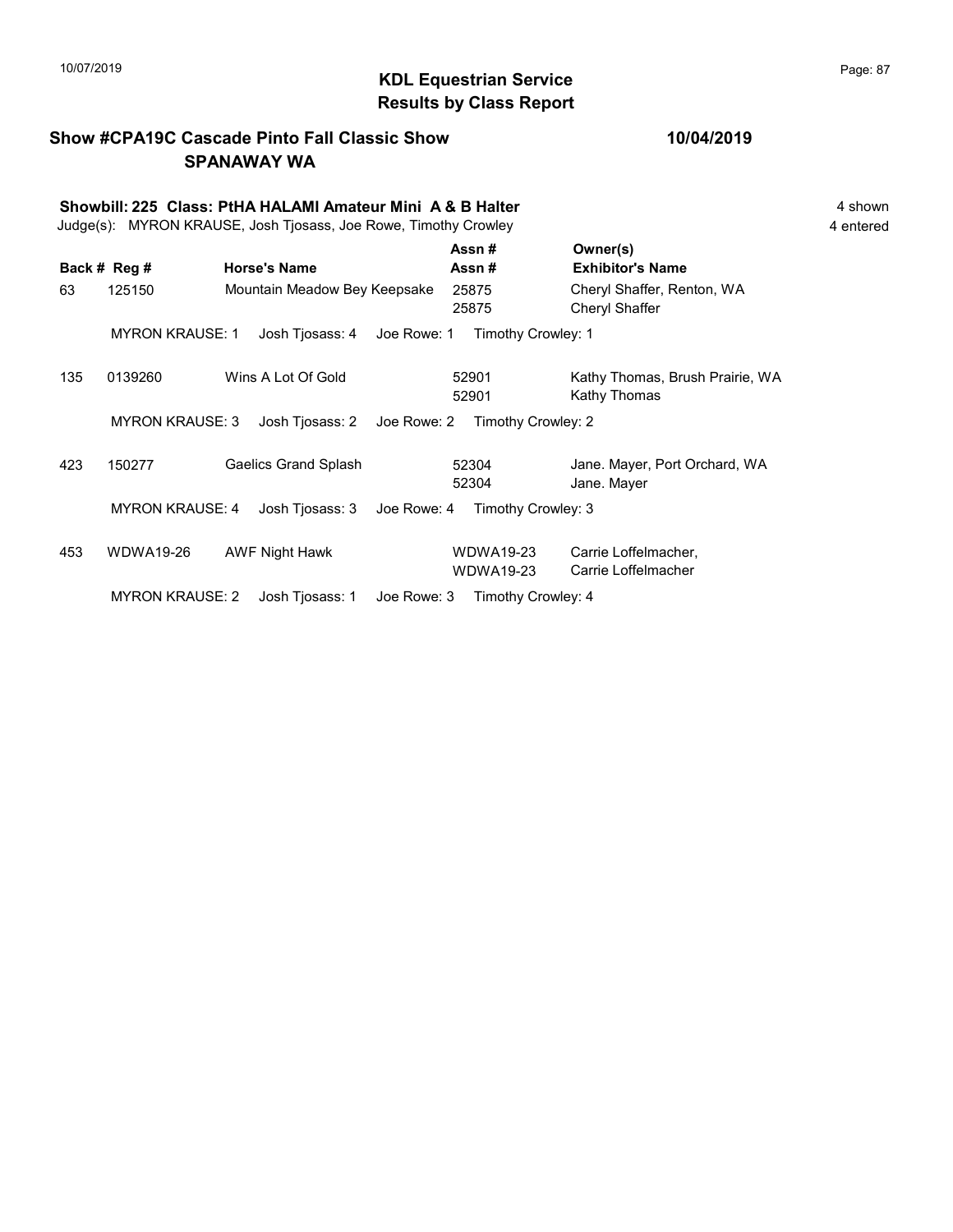## KDL Equestrian Service 10/07/2019 Page: 88 Results by Class Report

#### Show #CPA19C Cascade Pinto Fall Classic Show SPANAWAY WA

# Showbill: 226 Class: PtHA HALAP2 AM Halter Pony<br>Judge(s): MYRON KRAUSE. Josh Tiosass. Joe Rowe. Timothy Crowley 3 shown 3 shown

Judge(s): MYRON KRAUSE, Josh Tjosass, Joe Rowe, Timothy Crowley

|     |                        |                     |             | Assn#                                | Owner(s)                                         |
|-----|------------------------|---------------------|-------------|--------------------------------------|--------------------------------------------------|
|     | Back # Reg #           | <b>Horse's Name</b> |             | Assn#                                | <b>Exhibitor's Name</b>                          |
| 27  | 135945                 | In My Darkest Hour  |             | 17105<br>40499                       | Terry Strawn, Central Point, OR<br>Jackie Strawn |
|     | <b>MYRON KRAUSE: 1</b> | Josh Tiosass: 1     | Joe Rowe: 1 | Timothy Crowley: 1                   |                                                  |
| 435 | 145979                 | Cinnply Alluring    |             | 81123<br>81123                       | Kristin Tucker, Fall City, WA<br>Kristin Tucker  |
|     | <b>MYRON KRAUSE: 2</b> | Josh Tiosass: 2     | Joe Rowe: 2 | Timothy Crowley: 2                   |                                                  |
| 454 | <b>WDWA19-23</b>       | Mr Mustache Man     |             | <b>WDWA19-23</b><br><b>WDWA19-23</b> | Carrie Loffelmacher,<br>Carrie Loffelmacher      |
|     | <b>MYRON KRAUSE: 3</b> | Josh Tiosass: 3     | Joe Rowe: 3 | Timothy Crowley: 3                   |                                                  |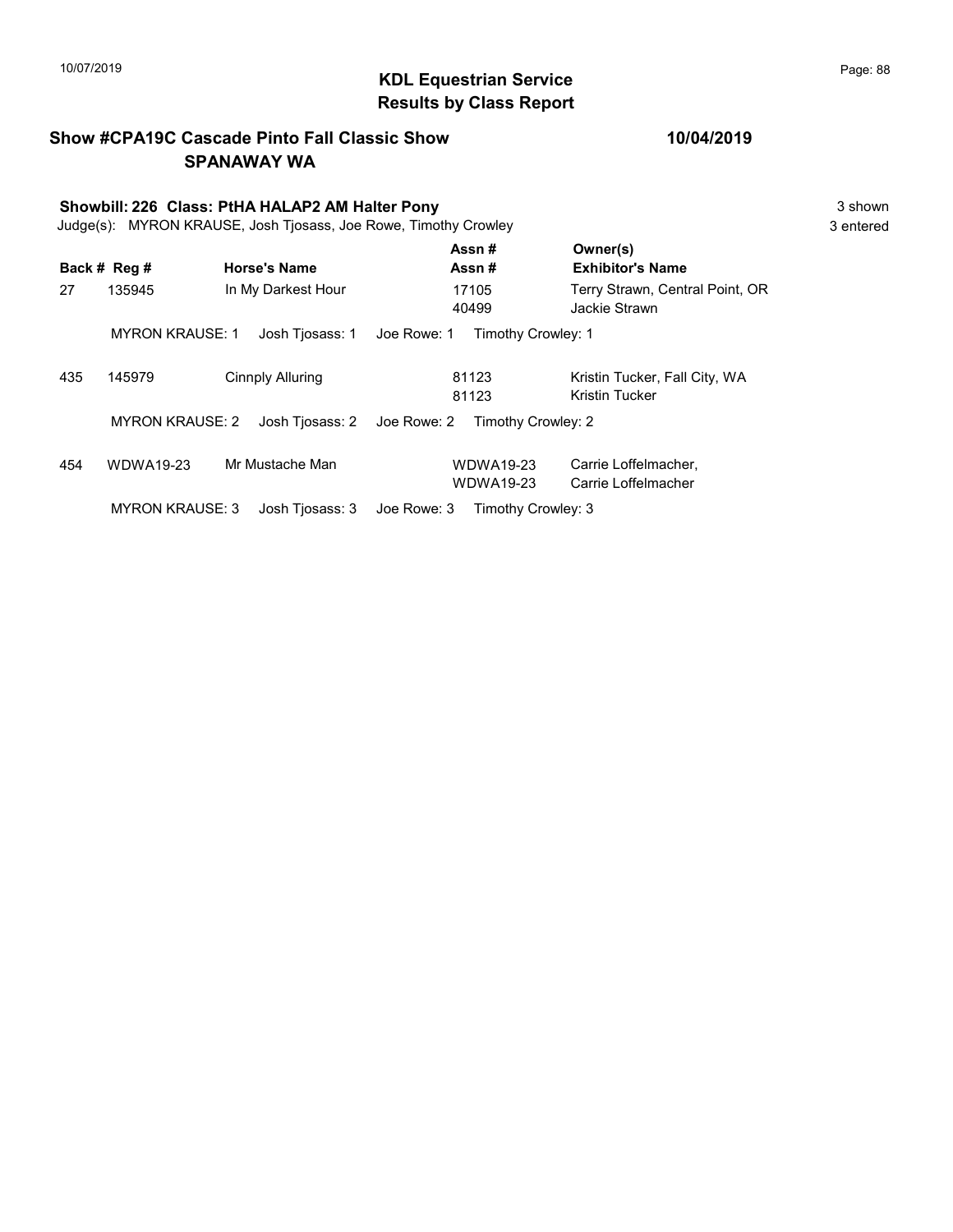## KDL Equestrian Service 10/07/2019 Page: 89 Results by Class Report

### Show #CPA19C Cascade Pinto Fall Classic Show SPANAWAY WA

|     | Showbill: 227 Class: PtHA COLA2 AM Color Mini/Pony Tobiano/Overo<br>Judge(s): MYRON KRAUSE, Josh Tjosass, Joe Rowe, Timothy Crowley |  |                              |             |                               |                                                 |  |  |  |
|-----|-------------------------------------------------------------------------------------------------------------------------------------|--|------------------------------|-------------|-------------------------------|-------------------------------------------------|--|--|--|
|     | Back # Reg #                                                                                                                        |  | <b>Horse's Name</b>          |             | Assn#<br>Assn#                | Owner(s)<br><b>Exhibitor's Name</b>             |  |  |  |
| 63  | 125150                                                                                                                              |  | Mountain Meadow Bey Keepsake |             | 25875<br>25875                | Cheryl Shaffer, Renton, WA<br>Cheryl Shaffer    |  |  |  |
|     | <b>MYRON KRAUSE: 3</b>                                                                                                              |  | Josh Tjosass: 4 Joe Rowe: 4  |             | Timothy Crowley: 3            |                                                 |  |  |  |
| 423 | 150277                                                                                                                              |  | <b>Gaelics Grand Splash</b>  |             | 52304<br>52304                | Jane. Mayer, Port Orchard, WA<br>Jane. Mayer    |  |  |  |
|     | <b>MYRON KRAUSE: 4</b>                                                                                                              |  | Josh Tjosass: 2              | Joe Rowe: 3 | Timothy Crowley: 4            |                                                 |  |  |  |
| 435 | 145979                                                                                                                              |  | <b>Cinnply Alluring</b>      |             | 81123<br>81123                | Kristin Tucker, Fall City, WA<br>Kristin Tucker |  |  |  |
|     | <b>MYRON KRAUSE: 1</b>                                                                                                              |  | Josh Tjosass: 1              | Joe Rowe: 1 | Timothy Crowley: 1            |                                                 |  |  |  |
| 453 | WDWA19-26                                                                                                                           |  | AWF Night Hawk               |             | WDWA19-23<br><b>WDWA19-23</b> | Carrie Loffelmacher,<br>Carrie Loffelmacher     |  |  |  |
|     | <b>MYRON KRAUSE: 2</b>                                                                                                              |  | Josh Tjosass: 3              | Joe Rowe: 2 | Timothy Crowley: 2            |                                                 |  |  |  |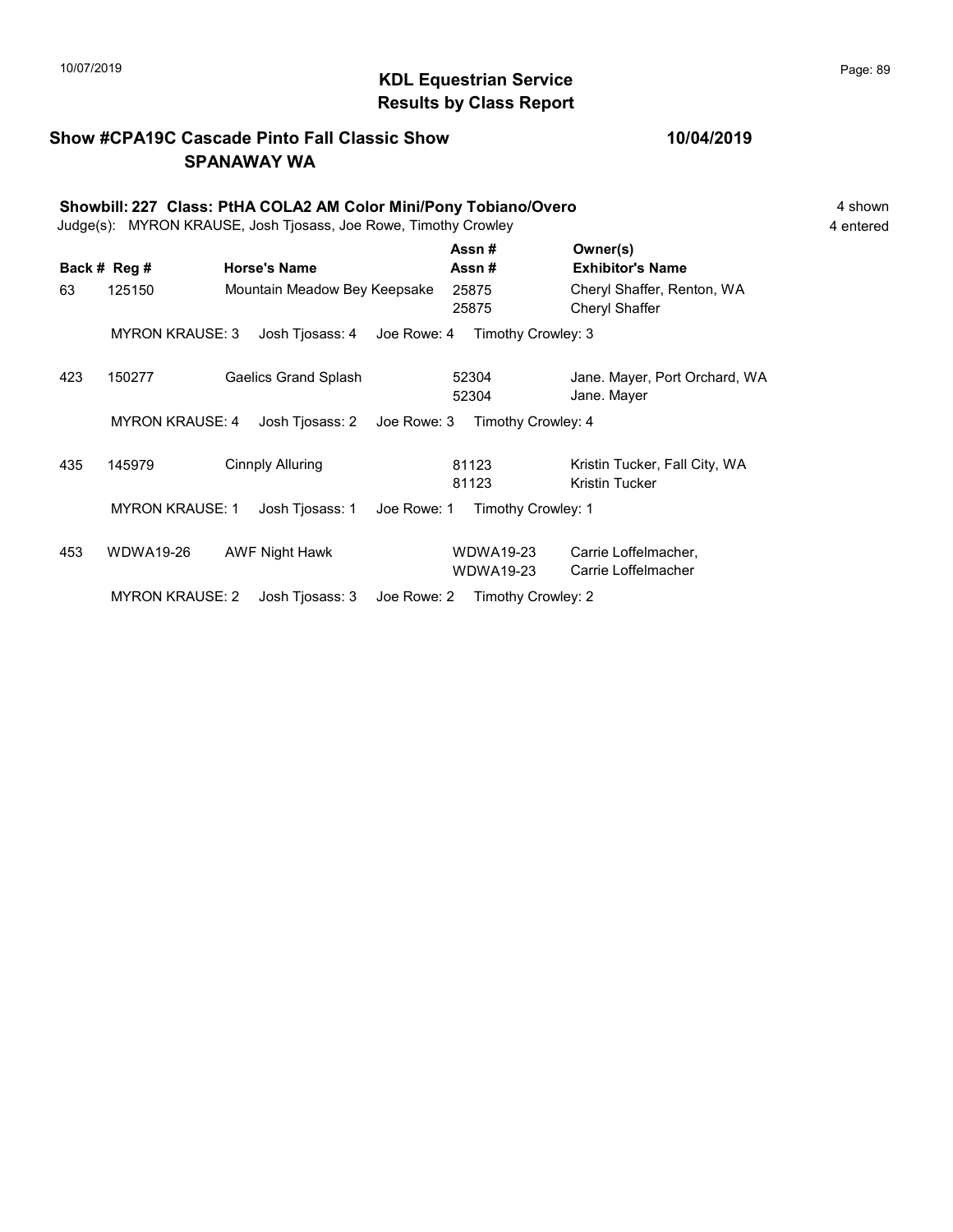## KDL Equestrian Service 10/07/2019 Page: 90 Results by Class Report

#### Show #CPA19C Cascade Pinto Fall Classic Show SPANAWAY WA

|     |                         | Showbill: 230 Class: PtHA HALY7 YA Halter All Types All Ages 18& Under<br>Judge(s): MYRON KRAUSE, Josh Tjosass, Joe Rowe, Timothy Crowley |             |                                |                                                         | 11 shown<br>11 entered |
|-----|-------------------------|-------------------------------------------------------------------------------------------------------------------------------------------|-------------|--------------------------------|---------------------------------------------------------|------------------------|
|     | Back # Reg #            | <b>Horse's Name</b>                                                                                                                       |             | Assn#<br>Assn#                 | Owner(s)<br><b>Exhibitor's Name</b>                     |                        |
| 78  | 94694                   | Hez A Burglar                                                                                                                             |             | 31011<br>83293                 | Vicki Nielsen, Rainier, WA<br>Leah Kempinski            |                        |
|     | <b>MYRON KRAUSE: 0</b>  | Josh Tjosass: 0                                                                                                                           | Joe Rowe: 0 | Timothy Crowley: 0             |                                                         |                        |
| 155 | 137528                  | A Lady With Assets                                                                                                                        |             | 137528<br>137528               | Madison Wojcek, Bremerton, WA<br>Madison Wojcek         |                        |
|     | <b>MYRON KRAUSE: 3</b>  | Josh Tjosass: 2                                                                                                                           | Joe Rowe: 0 | Timothy Crowley: 2             |                                                         |                        |
| 401 | 137709                  | One Fancy Dream                                                                                                                           |             | 83633<br>83633                 | Lexie Scott, Seabeck, WA<br>Lexie Scott                 |                        |
|     | <b>MYRON KRAUSE: 7</b>  | Josh Tjosass: 5 Joe Rowe: 6                                                                                                               |             | Timothy Crowley: 0             |                                                         |                        |
| 405 | 154765                  | Think Ima Cando Hotty                                                                                                                     |             | 22302<br>94356                 | Shannon Prigger, POULSBO, WA<br>Lyndsey Mooth           |                        |
|     | <b>MYRON KRAUSE: 8</b>  | Josh Tjosass: 0                                                                                                                           | Joe Rowe: 4 | Timothy Crowley: 4             |                                                         |                        |
| 421 | 140236                  | <b>Fancy Cutie</b>                                                                                                                        |             | 83041<br>83041                 | Allison Kane, Ridgefield, WA<br><b>Allison Kane</b>     |                        |
|     | <b>MYRON KRAUSE: 2</b>  | Josh Tjosass: 4                                                                                                                           | Joe Rowe: 3 | Timothy Crowley: 7             |                                                         |                        |
| 424 | 123098                  | Eyed B Stylin                                                                                                                             |             | 93467<br>93467                 | Brynn Stevenson, Kingston, WA<br><b>Brynn Stevenson</b> |                        |
|     | <b>MYRON KRAUSE: 10</b> | Josh Tjosass: 8                                                                                                                           |             | Joe Rowe: 0 Timothy Crowley: 8 |                                                         |                        |
| 431 | 138876                  | Rap My Assets                                                                                                                             |             | 94633<br>94633                 | Megan Truman, Yacolt, WA<br>Megan Truman                |                        |
|     | <b>MYRON KRAUSE: 9</b>  | Josh Tjosass: 3                                                                                                                           | Joe Rowe: 0 | Timothy Crowley: 0             |                                                         |                        |
| 448 |                         | Im Good N Sleepy                                                                                                                          |             |                                | Lydia Wainwright,<br>Lydia Wainwright                   |                        |
|     | <b>MYRON KRAUSE: 1</b>  | Josh Tjosass: 1                                                                                                                           | Joe Rowe: 1 | Timothy Crowley: 1             |                                                         |                        |
| 449 | 119404                  | Kenos Golden Diva                                                                                                                         |             | 119404<br>93626                | Russelle Graf, Pt Angeles, WA<br><b>Riley Michaelis</b> |                        |
|     | <b>MYRON KRAUSE: 6</b>  | Josh Tjosass: 6                                                                                                                           | Joe Rowe: 7 | Timothy Crowley: 5             |                                                         |                        |
| 452 | 129938                  | Justafiably Fancy                                                                                                                         |             | 28473<br>94571                 | Tracy Chonzena-Olney,<br><b>Elyse Morris</b>            |                        |
|     | <b>MYRON KRAUSE: 4</b>  | Josh Tjosass: 0                                                                                                                           | Joe Rowe: 2 | Timothy Crowley: 6             |                                                         |                        |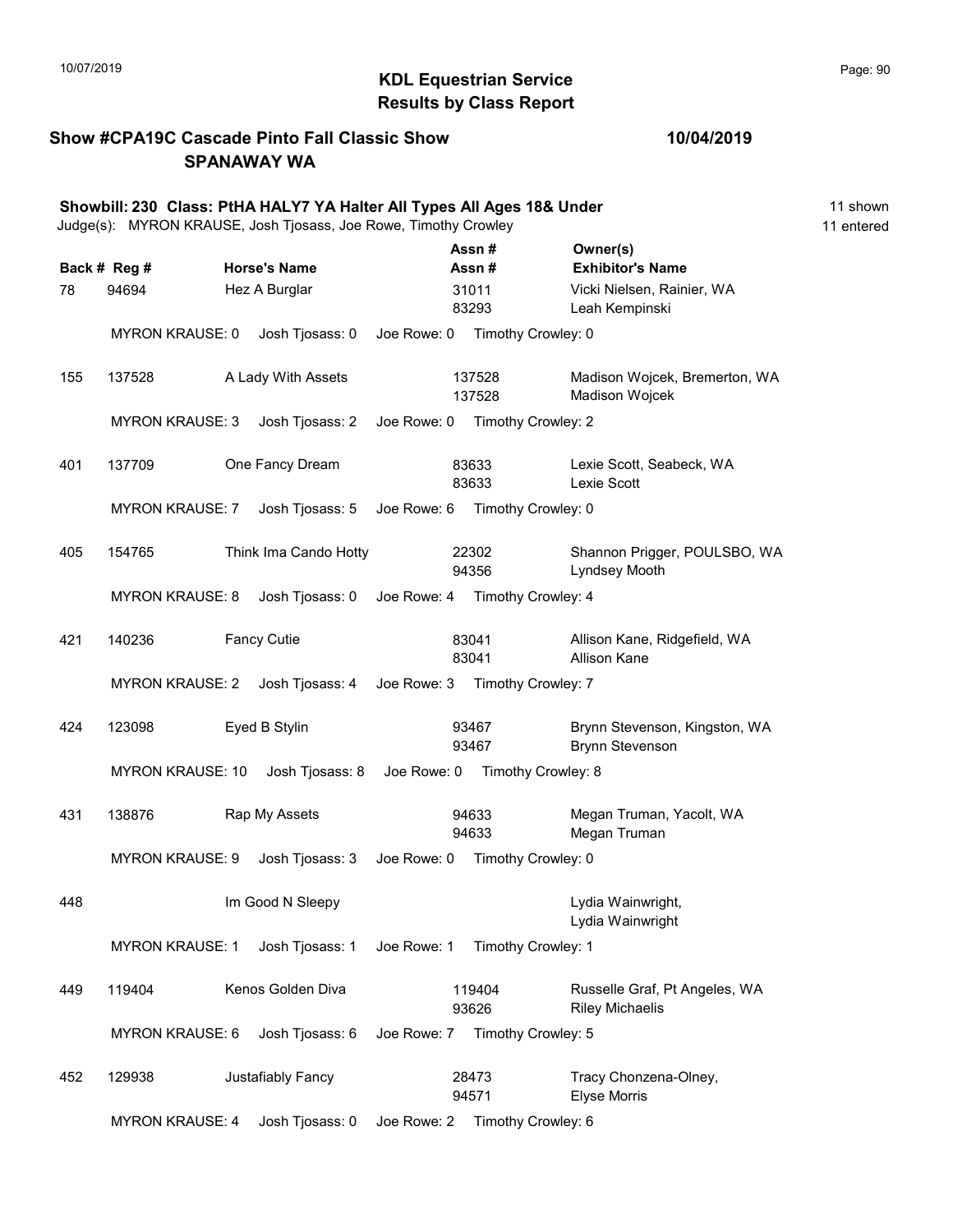## KDL Equestrian Service 10/07/2019 Page: 91 Results by Class Report

#### Show #CPA19C Cascade Pinto Fall Classic Show SPANAWAY WA

| 456 | 145803 | Hes Got The Scotch                                             | 77363<br>81985 | Katherine Cramer,<br>Payton Land |
|-----|--------|----------------------------------------------------------------|----------------|----------------------------------|
|     |        | MYRON KRAUSE: 5 Josh Tiosass: 7 Joe Rowe: 5 Timothy Crowley: 3 |                |                                  |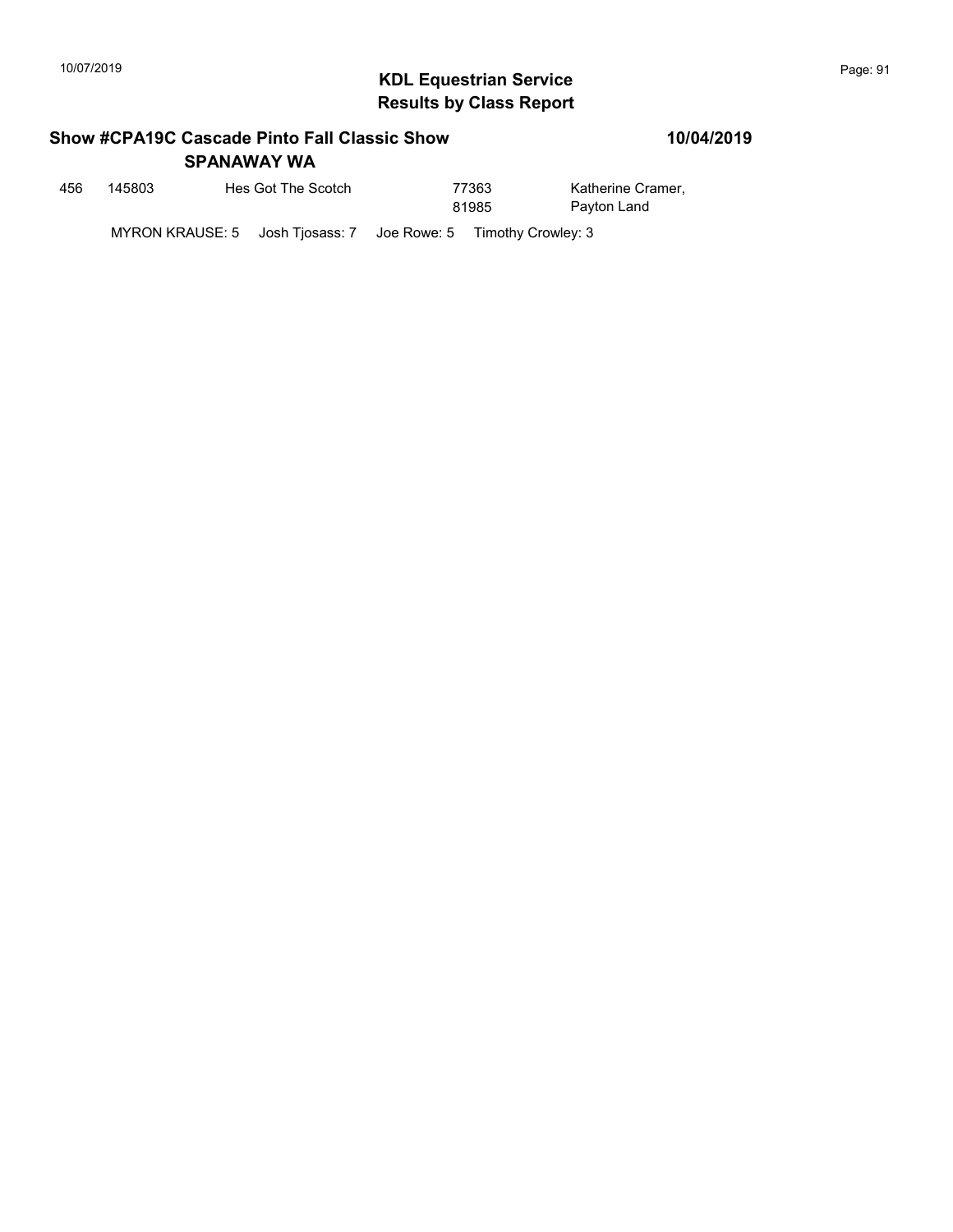#### KDL Equestrian Service 10/07/2019 Page: 92 Results by Class Report

Show #CPA19C Cascade Pinto Fall Classic Show SPANAWAY WA Showbill: 232 Class: PtHA OVY YA Youth Overo Color 8 shown 8 shown 8 shown Judge(s): MYRON KRAUSE, Josh Tjosass, Joe Rowe, Timothy Crowley 8 entered Back # Reg # Horse's Name  $\overline{R}$  Assn # Exhibitor's Name Assn # Owner(s) 78 94694 Hez A Burglar Vicki Nielsen, Rainier, WA 83293 Leah Kempinski 31011 MYRON KRAUSE: 7 Josh Tjosass: 7 Joe Rowe: 7 Timothy Crowley: 7 401 137709 One Fancy Dream Lexie Scott, Seabeck, WA 83633 Lexie Scott 83633 MYRON KRAUSE: 6 Josh Tjosass: 6 Joe Rowe: 6 Timothy Crowley: 6 405 154765 Think Ima Cando Hotty 22302 Shannon Prigger, POULSBO, WA 94356 Lyndsey Mooth 22302 MYRON KRAUSE: 3 Josh Tjosass: 3 Joe Rowe: 3 Timothy Crowley: 5 421 140236 Fancy Cutie **Allison Kane, Ridgefield, WA** 83041 Allison Kane 83041 MYRON KRAUSE: 1 Josh Tjosass: 2 Joe Rowe: 2 Timothy Crowley: 1 431 138876 Rap My Assets 6 94633 Megan Truman, Yacolt, WA 94633 Megan Truman 94633 MYRON KRAUSE: 8 Josh Tjosass: 8 Joe Rowe: 8 Timothy Crowley: 8 Australian Mathematics of the United States of the United States of the United States of the United States of the United States of the United States of the United States of the United States of the United States of the Uni Lydia Wainwright MYRON KRAUSE: 2 Josh Tjosass: 1 Joe Rowe: 1 Timothy Crowley: 3 449 119404 Kenos Golden Diva 119404 Russelle Graf, Pt Angeles, WA 93626 Riley Michaelis 119404 MYRON KRAUSE: 5 Josh Tjosass: 4 Joe Rowe: 5 Timothy Crowley: 4 452 129938 Justafiably Fancy 28473 Tracy Chonzena-Olney, 94571 Elyse Morris 28473 MYRON KRAUSE: 4 Josh Tjosass: 5 Joe Rowe: 4 Timothy Crowley: 2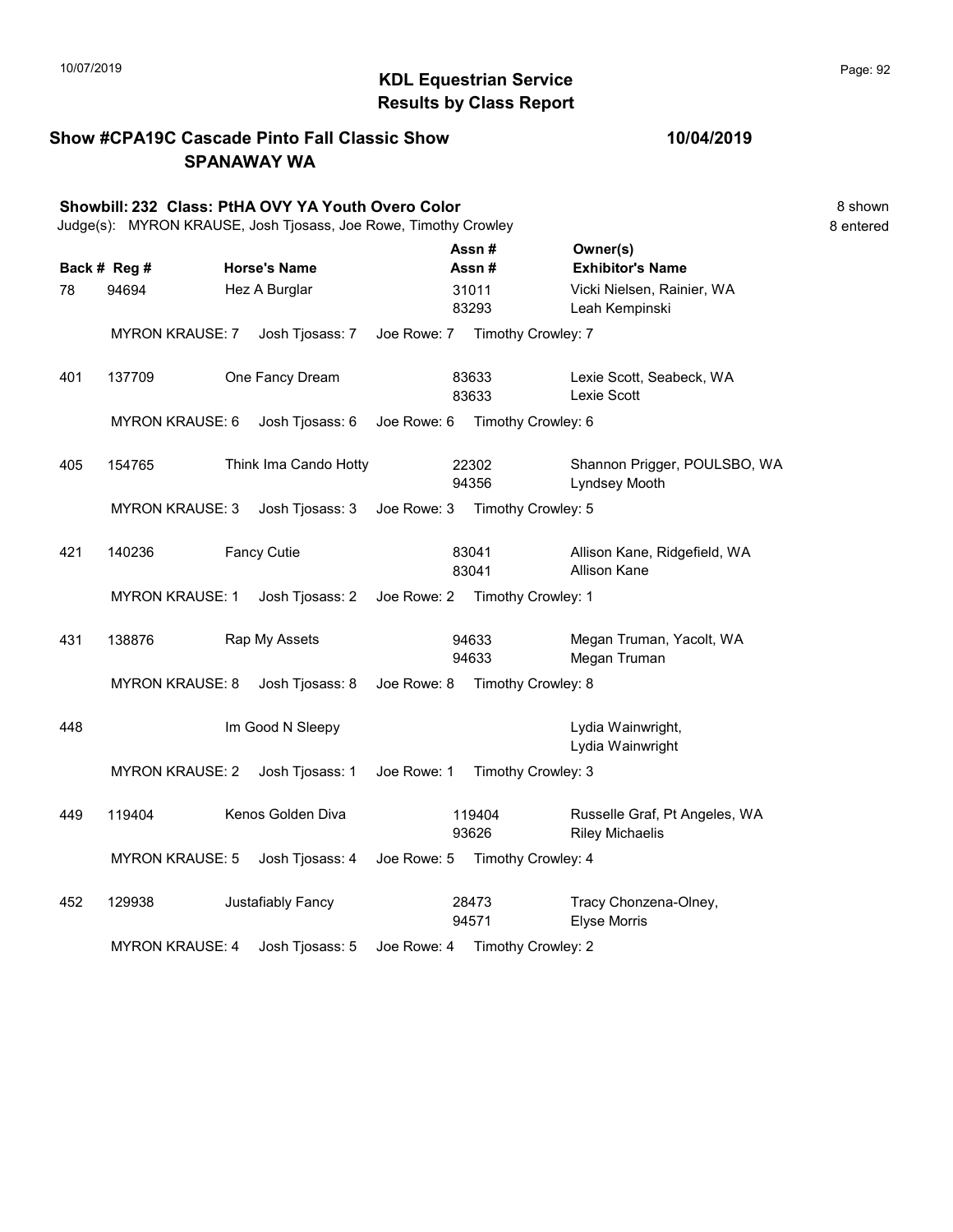## KDL Equestrian Service 10/07/2019 Page: 93 Results by Class Report

#### Show #CPA19C Cascade Pinto Fall Classic Show SPANAWAY WA

|     | Showbill: 233 Class: PtHA HALUA Halter Utility Horse All Ages/Sexes<br>Judge(s): MYRON KRAUSE, Josh Tjosass, Joe Rowe, Timothy Crowley<br>5 entered |  |                            |             |                                  |                                                        |  |  |  |  |
|-----|-----------------------------------------------------------------------------------------------------------------------------------------------------|--|----------------------------|-------------|----------------------------------|--------------------------------------------------------|--|--|--|--|
|     | Back # Reg #                                                                                                                                        |  | <b>Horse's Name</b>        |             | Assn#<br>Assn#                   | Owner(s)<br><b>Exhibitor's Name</b>                    |  |  |  |  |
| 416 | 154657                                                                                                                                              |  | <b>Gypsy Souls Raphael</b> |             | 93695<br>93695                   | Louise Doerrer, Snogualmie, WA<br>Louise Doerrer       |  |  |  |  |
|     | <b>MYRON KRAUSE: 3</b>                                                                                                                              |  | Josh Tjosass: 2            |             | Joe Rowe: 3 Timothy Crowley: 2   |                                                        |  |  |  |  |
| 419 | 153692                                                                                                                                              |  | Echo Valley Nash           |             | 9971<br>9971                     | Tanya Robacker, Yelm, WA<br>Tanya Robacker             |  |  |  |  |
|     | <b>MYRON KRAUSE: 1</b>                                                                                                                              |  | Josh Tjosass: 1            | Joe Rowe: 1 | Timothy Crowley: 1               |                                                        |  |  |  |  |
| 460 | FRWDWA19-30                                                                                                                                         |  | <b>MFF Amazing Grace</b>   |             | <b>NEW 462</b><br><b>NEW 462</b> | Amy Vesneske, Battle Ground, WA<br>Amy Vesneske        |  |  |  |  |
|     | <b>MYRON KRAUSE: 2</b>                                                                                                                              |  | Josh Tjosass: 5            | Joe Rowe: 4 | Timothy Crowley: 5               |                                                        |  |  |  |  |
| 461 | FRWDWA19-31                                                                                                                                         |  | MFF Echo Of The War Horse  |             | <b>NEW 462</b><br><b>NEW261</b>  | Amy Vesneske, Battle Ground, WA<br><b>Ethan Wilcox</b> |  |  |  |  |
|     | <b>MYRON KRAUSE: 4</b>                                                                                                                              |  | Josh Tjosass: 4            | Joe Rowe: 5 | Timothy Crowley: 4               |                                                        |  |  |  |  |
| 462 | FRWDWA19-29                                                                                                                                         |  | Indigos Royal Candygirl    |             | <b>NEW 462</b><br><b>NEW4620</b> | Amy Vesneske, Battle Ground, WA<br>Madelyn Molynuex    |  |  |  |  |
|     | <b>MYRON KRAUSE: 5</b>                                                                                                                              |  | Josh Tjosass: 3            |             | Joe Rowe: 2 Timothy Crowley: 3   |                                                        |  |  |  |  |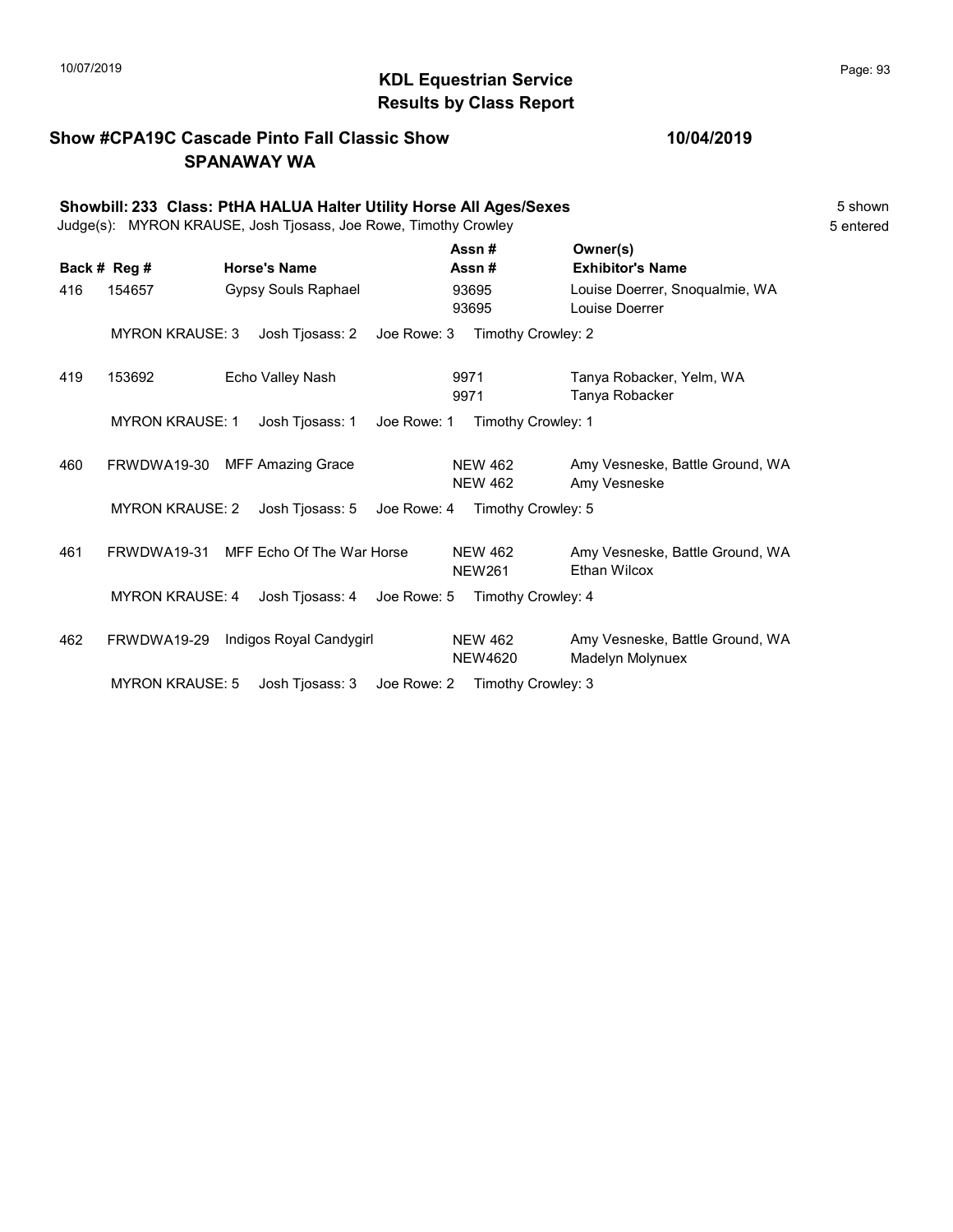## 10/07/2019 **Page: 94 Page: 94 KDL Equestrian Service Page: 94 Page: 94** Results by Class Report

#### Show #CPA19C Cascade Pinto Fall Classic Show SPANAWAY WA

|     | Showbill: 234 Class: PtHA HALUA1 Gr & Res Utility Halter<br>Judge(s): MYRON KRAUSE, Josh Tjosass, Joe Rowe, Timothy Crowley |  |                          |             |                                  |                                                     |  |  |  |  |
|-----|-----------------------------------------------------------------------------------------------------------------------------|--|--------------------------|-------------|----------------------------------|-----------------------------------------------------|--|--|--|--|
|     | Back # Reg #                                                                                                                |  | <b>Horse's Name</b>      |             | Assn#<br>Assn#                   | Owner(s)<br><b>Exhibitor's Name</b>                 |  |  |  |  |
| 416 | 154657                                                                                                                      |  | Gypsy Souls Raphael      |             | 93695<br>93695                   | Louise Doerrer, Snoqualmie, WA<br>Louise Doerrer    |  |  |  |  |
|     | <b>MYRON KRAUSE: 0</b>                                                                                                      |  | Josh Tjosass: 2          | Joe Rowe: 0 | Timothy Crowley: 2               |                                                     |  |  |  |  |
| 419 | 153692                                                                                                                      |  | Echo Valley Nash         |             | 9971<br>9971                     | Tanya Robacker, Yelm, WA<br>Tanya Robacker          |  |  |  |  |
|     | <b>MYRON KRAUSE: 1</b>                                                                                                      |  | Josh Tjosass: 1          | Joe Rowe: 1 | Timothy Crowley: 1               |                                                     |  |  |  |  |
| 460 | FRWDWA19-30                                                                                                                 |  | <b>MFF Amazing Grace</b> |             | <b>NEW 462</b><br><b>NEW 462</b> | Amy Vesneske, Battle Ground, WA<br>Amy Vesneske     |  |  |  |  |
|     | <b>MYRON KRAUSE: 2</b>                                                                                                      |  | Josh Tjosass: 0          | Joe Rowe: 0 | Timothy Crowley: 0               |                                                     |  |  |  |  |
| 462 | FRWDWA19-29                                                                                                                 |  | Indigos Royal Candygirl  |             | <b>NEW 462</b><br><b>NEW4620</b> | Amy Vesneske, Battle Ground, WA<br>Madelyn Molynuex |  |  |  |  |
|     | <b>MYRON KRAUSE: 0</b>                                                                                                      |  | Josh Tjosass: 0          | Joe Rowe: 2 | Timothy Crowley: 0               |                                                     |  |  |  |  |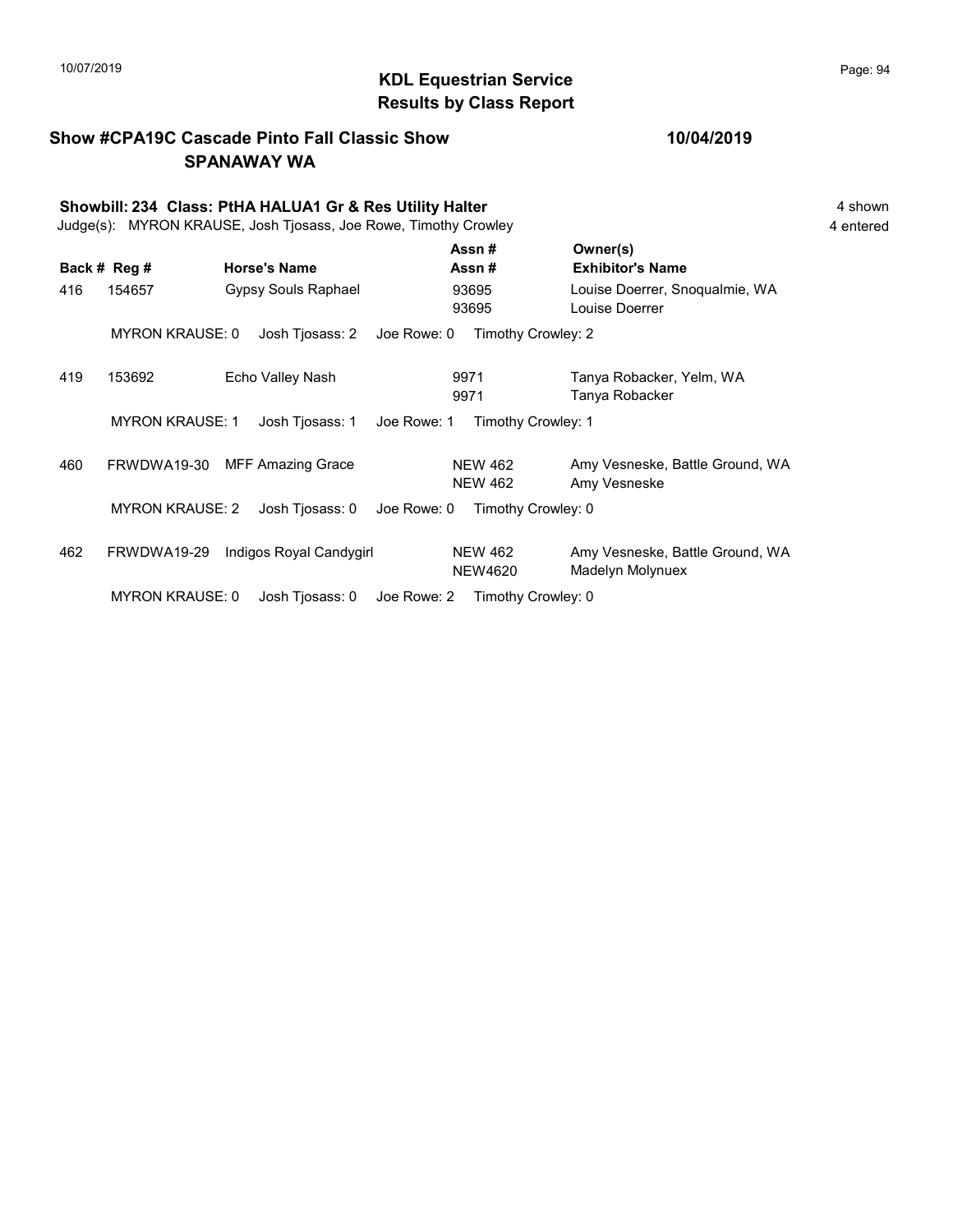#### KDL Equestrian Service 10/07/2019 Page: 95 Results by Class Report

Show #CPA19C Cascade Pinto Fall Classic Show SPANAWAY WA Showbill: 235 Class: PtHA COLU Utility Horse, Color 3 Shown 3 shown Judge(s): MYRON KRAUSE, Josh Tjosass, Joe Rowe, Timothy Crowley 3 entered Back # Reg # Horse's Name  $\overline{R}$  Assn # Exhibitor's Name Assn # Owner(s) 416 154657 Gypsy Souls Raphael Louise Doerrer, Snoqualmie, WA 93695 Louise Doerrer 93695 MYRON KRAUSE: 1 Josh Tjosass: 2 Joe Rowe: 3 Timothy Crowley: 2 419 153692 Echo Valley Nash Tanya Robacker, Yelm, WA 9971 Tanya Robacker 9971 MYRON KRAUSE: 3 Josh Tjosass: 3 Joe Rowe: 1 Timothy Crowley: 3 462 FRWDWA19-29 Indigos Royal Candygirl NEW 462 Amy Vesneske, Battle Ground, WA NEW4620 Madelyn Molynuex NEW 462

MYRON KRAUSE: 2 Josh Tjosass: 1 Joe Rowe: 2 Timothy Crowley: 1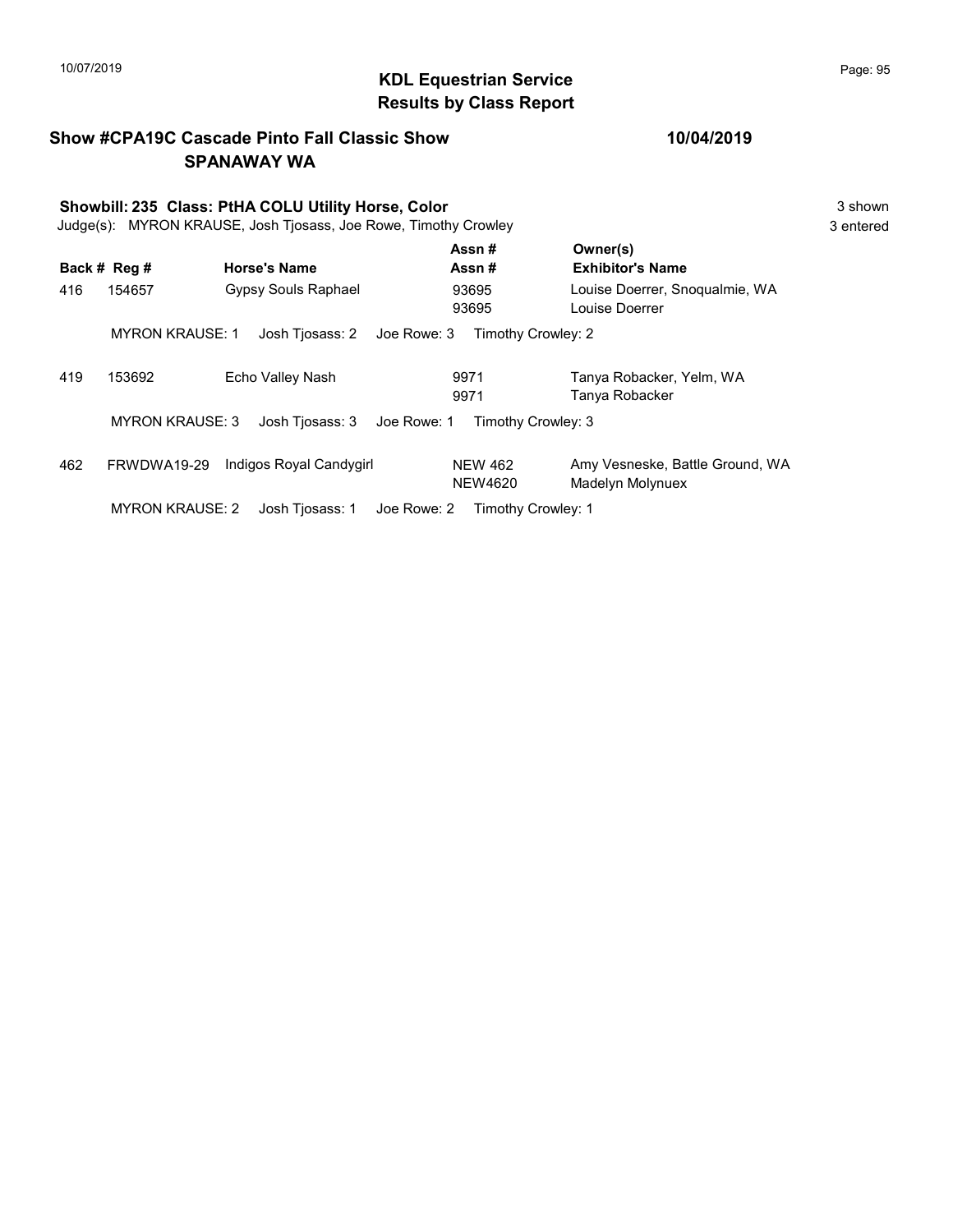## KDL Equestrian Service 10/07/2019 Page: 96 Results by Class Report

#### Show #CPA19C Cascade Pinto Fall Classic Show SPANAWAY WA

|     | Showbill: 236 Class: PtHA HALSP Halter Saddle/Pleasure Type All Ages<br>Judge(s): MYRON KRAUSE, Josh Tjosass, Joe Rowe, Timothy Crowley |                                                |      |                                |                                                 | 7 shown<br>7 entered |
|-----|-----------------------------------------------------------------------------------------------------------------------------------------|------------------------------------------------|------|--------------------------------|-------------------------------------------------|----------------------|
|     | Back # Reg #                                                                                                                            | <b>Horse's Name</b>                            |      | Assn#<br>Assn#                 | Owner(s)<br><b>Exhibitor's Name</b>             |                      |
| 31  | 147783                                                                                                                                  | <b>Rhumchata Rhocks</b>                        |      | 37516<br>37516                 | Rennya Weber, Arlington, WA<br>Rennya Weber     |                      |
|     | <b>MYRON KRAUSE: 4</b>                                                                                                                  | Josh Tjosass: 3 Joe Rowe: 6                    |      | Timothy Crowley: 6             |                                                 |                      |
| 109 | 128768                                                                                                                                  | FDF Color Me Awesome                           |      | 37516<br>37516                 | Rennya Weber, Arlington, WA<br>Rennya Weber     |                      |
|     | <b>MYRON KRAUSE: 5</b>                                                                                                                  | Josh Tjosass: 7 Joe Rowe: 2 Timothy Crowley: 7 |      |                                |                                                 |                      |
| 408 | 146351                                                                                                                                  | AA Inxanaty                                    |      | 75413<br>75413                 | Julie Lemon, Gig Harbor, WA<br>Julie Lemon      |                      |
|     | <b>MYRON KRAUSE: 6</b>                                                                                                                  | Josh Tjosass: 4                                |      | Joe Rowe: 5 Timothy Crowley: 5 |                                                 |                      |
| 415 | 150145                                                                                                                                  | <b>Royal Excitment</b>                         | 5223 | 5223                           | Marianne Warland, Decta, BC<br>Marianne Warland |                      |
|     | <b>MYRON KRAUSE: 3</b>                                                                                                                  | Josh Tjosass: 6 Joe Rowe: 3 Timothy Crowley: 2 |      |                                |                                                 |                      |
| 425 | 147417                                                                                                                                  | Sir Lukas Remington                            |      | 38274<br>38274                 | Elaine K Simon, Camas, WA<br>Elaine K Simon     |                      |
|     | <b>MYRON KRAUSE: 7</b>                                                                                                                  | Josh Tjosass: 1                                |      | Joe Rowe: 7 Timothy Crowley: 4 |                                                 |                      |
| 447 | <b>WDWA16-33</b>                                                                                                                        | Dnze N On Fire                                 |      | 13150<br>13150                 | Molly Clark, Shelton, WA<br>Molly Clark         |                      |
|     | <b>MYRON KRAUSE: 2</b>                                                                                                                  | Josh Tjosass: 2   Joe Rowe: 1                  |      | Timothy Crowley: 1             |                                                 |                      |
| 737 | 113080                                                                                                                                  | Go Bey Bee Go                                  |      | 52211<br>29325                 | Angela Nemjo, La Center, WA<br>Tim Wigren       |                      |
|     | <b>MYRON KRAUSE: 1</b>                                                                                                                  | Josh Tjosass: 5                                |      | Joe Rowe: 4 Timothy Crowley: 3 |                                                 |                      |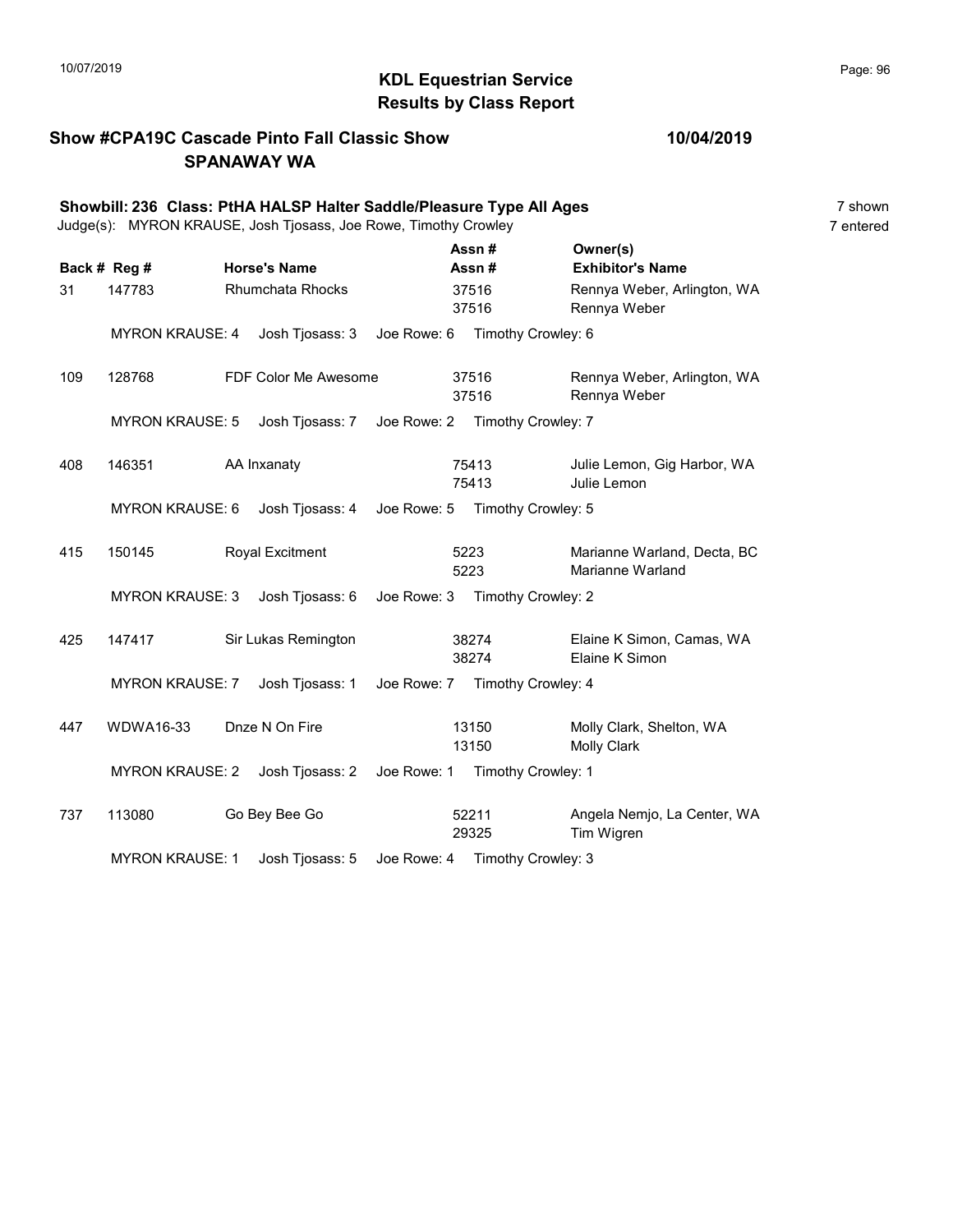## 10/07/2019 **Page: 97**<br> **KDL Equestrian Service Page: 97** Results by Class Report

### Show #CPA19C Cascade Pinto Fall Classic Show SPANAWAY WA

|     | Showbill: 237 Class: PtHA HALSPG Grand & Res Halter SA/PL Type<br>Judge(s): MYRON KRAUSE, Josh Tjosass, Joe Rowe, Timothy Crowley |  |                        |                                |              |                    |  |                                                 |  |  |  |
|-----|-----------------------------------------------------------------------------------------------------------------------------------|--|------------------------|--------------------------------|--------------|--------------------|--|-------------------------------------------------|--|--|--|
|     | Back # Reg #                                                                                                                      |  | <b>Horse's Name</b>    |                                |              | Assn#<br>Assn#     |  | Owner(s)<br><b>Exhibitor's Name</b>             |  |  |  |
| 109 | 128768                                                                                                                            |  | FDF Color Me Awesome   |                                |              | 37516<br>37516     |  | Rennya Weber, Arlington, WA<br>Rennya Weber     |  |  |  |
|     | <b>MYRON KRAUSE: 0</b>                                                                                                            |  | Josh Tjosass: 0        | Joe Rowe: 2                    |              | Timothy Crowley: 0 |  |                                                 |  |  |  |
| 415 | 150145                                                                                                                            |  | <b>Royal Excitment</b> |                                | 5223<br>5223 |                    |  | Marianne Warland, Decta, BC<br>Marianne Warland |  |  |  |
|     | <b>MYRON KRAUSE: 0</b>                                                                                                            |  | Josh Tjosass: 0        | Joe Rowe: 0                    |              | Timothy Crowley: 2 |  |                                                 |  |  |  |
| 425 | 147417                                                                                                                            |  | Sir Lukas Remington    |                                |              | 38274<br>38274     |  | Elaine K Simon, Camas, WA<br>Elaine K Simon     |  |  |  |
|     | <b>MYRON KRAUSE: 0</b>                                                                                                            |  | Josh Tjosass: 1        | Joe Rowe: 0 Timothy Crowley: 0 |              |                    |  |                                                 |  |  |  |
| 447 | <b>WDWA16-33</b>                                                                                                                  |  | Dnze N On Fire         |                                |              | 13150<br>13150     |  | Molly Clark, Shelton, WA<br><b>Molly Clark</b>  |  |  |  |
|     | <b>MYRON KRAUSE: 2</b>                                                                                                            |  | Josh Tjosass: 2        | Joe Rowe: 1                    |              | Timothy Crowley: 1 |  |                                                 |  |  |  |
| 737 | 113080                                                                                                                            |  | Go Bey Bee Go          |                                |              | 52211<br>29325     |  | Angela Nemio, La Center, WA<br>Tim Wigren       |  |  |  |
|     | <b>MYRON KRAUSE: 1</b>                                                                                                            |  | Josh Tjosass: 0        | Joe Rowe: 0                    |              | Timothy Crowley: 0 |  |                                                 |  |  |  |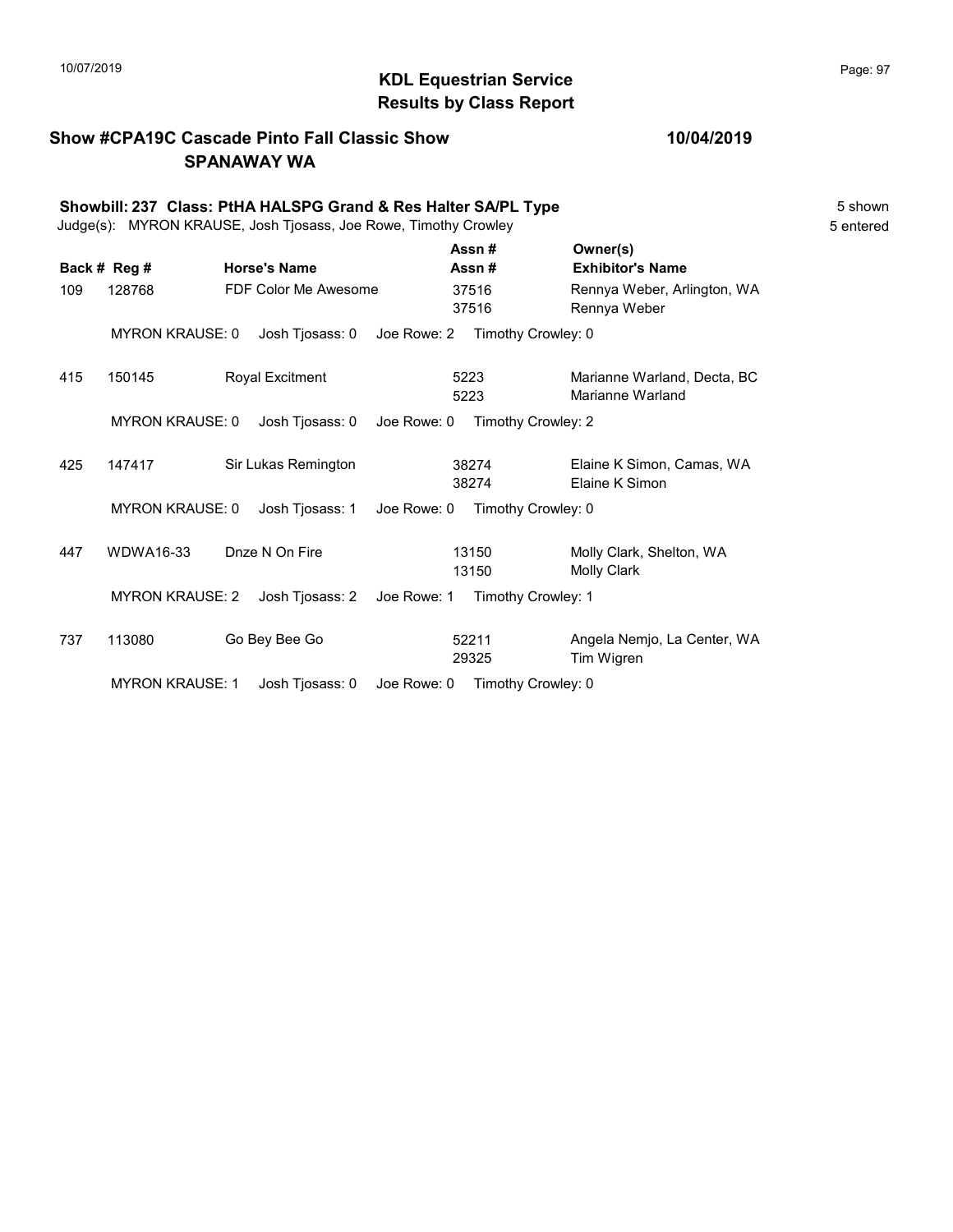## 10/07/2019 **Page: 98**<br> **KDL Equestrian Service Page: 98** Results by Class Report

Show #CPA19C Cascade Pinto Fall Classic Show SPANAWAY WA

|     |                        | Showbill: 238 Class: PtHA HALSTM Halter Stock Type Mares<br>Judge(s): MYRON KRAUSE, Josh Tjosass, Joe Rowe, Timothy Crowley |             |                                |                                                      | 9 shown<br>9 entered |
|-----|------------------------|-----------------------------------------------------------------------------------------------------------------------------|-------------|--------------------------------|------------------------------------------------------|----------------------|
|     | Back # Reg #           | <b>Horse's Name</b>                                                                                                         |             | Assn#<br>Assn#                 | Owner(s)<br><b>Exhibitor's Name</b>                  |                      |
| 155 | 137528                 | A Lady With Assets                                                                                                          |             | 137528<br>137528               | Madison Wojcek, Bremerton, WA<br>Madison Wojcek      |                      |
|     | <b>MYRON KRAUSE: 5</b> | Josh Tjosass: 3                                                                                                             | Joe Rowe: 6 | Timothy Crowley: 4             |                                                      |                      |
| 218 | 152928                 | Pining For Chocolate                                                                                                        |             | 22302<br>22302                 | Shannon Prigger, POULSBO, WA<br>Shannon Prigger      |                      |
|     | <b>MYRON KRAUSE: 6</b> | Josh Tjosass: 6                                                                                                             | Joe Rowe: 8 | Timothy Crowley: 5             |                                                      |                      |
| 227 | 150728                 | Envy My Moonlite                                                                                                            |             | 78862<br>79463                 | Sharon Hedlund, Auburn, WA<br>Kalah Hedlund          |                      |
|     | <b>MYRON KRAUSE: 8</b> | Josh Tjosass: 5                                                                                                             | Joe Rowe: 4 | Timothy Crowley: 6             |                                                      |                      |
| 438 | 44192                  | My Assets On Porsche                                                                                                        |             | 68501<br>68501                 | Debbie Chapin, Graham, WA<br>Debbie Chapin           |                      |
|     | <b>MYRON KRAUSE: 2</b> | Josh Tjosass: 2                                                                                                             | Joe Rowe: 5 | Timothy Crowley: 1             |                                                      |                      |
| 444 | 153859                 | My Scarlet Cameo                                                                                                            |             | 22450<br>22450                 | Lanay Hambrook, Kennewick, WA<br>Lanay Hambrook      |                      |
|     | <b>MYRON KRAUSE: 1</b> | Josh Tjosass: 1                                                                                                             | Joe Rowe: 1 | Timothy Crowley: 2             |                                                      |                      |
| 448 |                        | Im Good N Sleepy                                                                                                            |             |                                | Lydia Wainwright,<br>Lydia Wainwright                |                      |
|     | <b>MYRON KRAUSE: 4</b> | Josh Tjosass: 4                                                                                                             | Joe Rowe: 2 | Timothy Crowley: 3             |                                                      |                      |
| 458 |                        | FRWDWA19-27 Like Totally Awesome                                                                                            |             | <b>NEW565</b>                  | Ken & Shelley Bridges,<br><b>Tara Mead</b>           |                      |
|     | <b>MYRON KRAUSE: 3</b> | Josh Tjosass: 7                                                                                                             | Joe Rowe: 7 | Timothy Crowley: 8             |                                                      |                      |
| 545 | 154491                 | A Southern Heaven                                                                                                           |             | 68405<br>68405                 | Suzanne Heistand, Pt Angeles, WA<br>Suzanne Heistand |                      |
|     | <b>MYRON KRAUSE: 7</b> | Josh Tjosass: 8                                                                                                             | Joe Rowe: 9 | Timothy Crowley: 9             |                                                      |                      |
| 637 | 155217                 | Invite After Dark                                                                                                           |             | 78862<br>92566                 | Sharon Hedlund, Auburn, WA<br>Shelby Taylor          |                      |
|     | <b>MYRON KRAUSE: 9</b> | Josh Tjosass: 0                                                                                                             |             | Joe Rowe: 3 Timothy Crowley: 7 |                                                      |                      |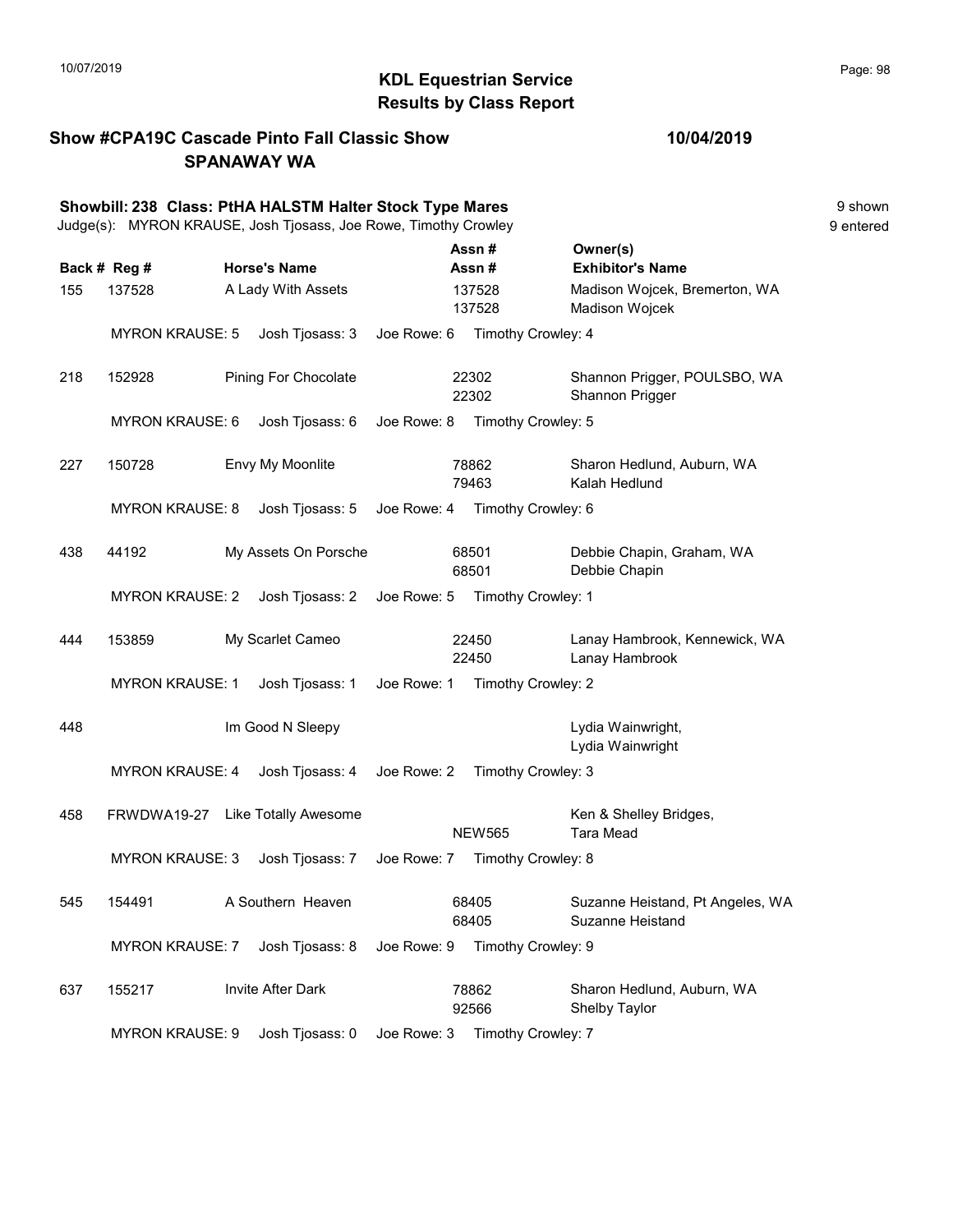## KDL Equestrian Service 10/07/2019 Page: 99 Results by Class Report

### Show #CPA19C Cascade Pinto Fall Classic Show SPANAWAY WA

|     | Showbill: 239 Class: PtHA HALSTG Halter Stock Type Geldings/Stallions<br>Judge(s): MYRON KRAUSE, Josh Tjosass, Joe Rowe, Timothy Crowley |  |                     |             |                    |                                                             |  |  |  |  |
|-----|------------------------------------------------------------------------------------------------------------------------------------------|--|---------------------|-------------|--------------------|-------------------------------------------------------------|--|--|--|--|
|     | Back # Reg #                                                                                                                             |  | <b>Horse's Name</b> |             | Assn#<br>Assn#     | Owner(s)<br><b>Exhibitor's Name</b>                         |  |  |  |  |
| 13  | 145320                                                                                                                                   |  | American Whiz Kid   |             | 78269<br>78269     | Kelleen Rossman, Tacoma, WA<br>Kelleen Rossman              |  |  |  |  |
|     | <b>MYRON KRAUSE: 2</b>                                                                                                                   |  | Josh Tjosass: 3     | Joe Rowe: 4 | Timothy Crowley: 4 |                                                             |  |  |  |  |
| 400 | 151359                                                                                                                                   |  | Special Impulse     |             | 48734<br>48734     | Tina Johnson, Sequim, WA<br>Tina Johnson                    |  |  |  |  |
|     | <b>MYRON KRAUSE: 4</b>                                                                                                                   |  | Josh Tjosass: 1     | Joe Rowe: 3 | Timothy Crowley: 2 |                                                             |  |  |  |  |
| 410 | 150999                                                                                                                                   |  | Now Thats A Cowboy  |             | 91490<br>91490     | Liisa Tischer, Astoria, OR<br>Liisa Tischer                 |  |  |  |  |
|     | <b>MYRON KRAUSE: 3</b>                                                                                                                   |  | Josh Tjosass: 2     | Joe Rowe: 1 | Timothy Crowley: 1 |                                                             |  |  |  |  |
| 411 | 112163                                                                                                                                   |  | Rap N Roll          |             | 63964<br>63964     | Elizabeth Strait, Pt Angeles, WA<br><b>Elizabeth Strait</b> |  |  |  |  |
|     | <b>MYRON KRAUSE: 5</b>                                                                                                                   |  | Josh Tjosass: 4     | Joe Rowe: 2 | Timothy Crowley: 3 |                                                             |  |  |  |  |
| 429 | FRWDWA19-25 A Cowboy Invitation                                                                                                          |  |                     |             | <b>NEW565</b>      | Kimberly Ferguson,<br><b>Tara Mead</b>                      |  |  |  |  |
|     | <b>MYRON KRAUSE: 1</b>                                                                                                                   |  | Josh Tiosass: 5     | Joe Rowe: 5 | Timothy Crowley: 5 |                                                             |  |  |  |  |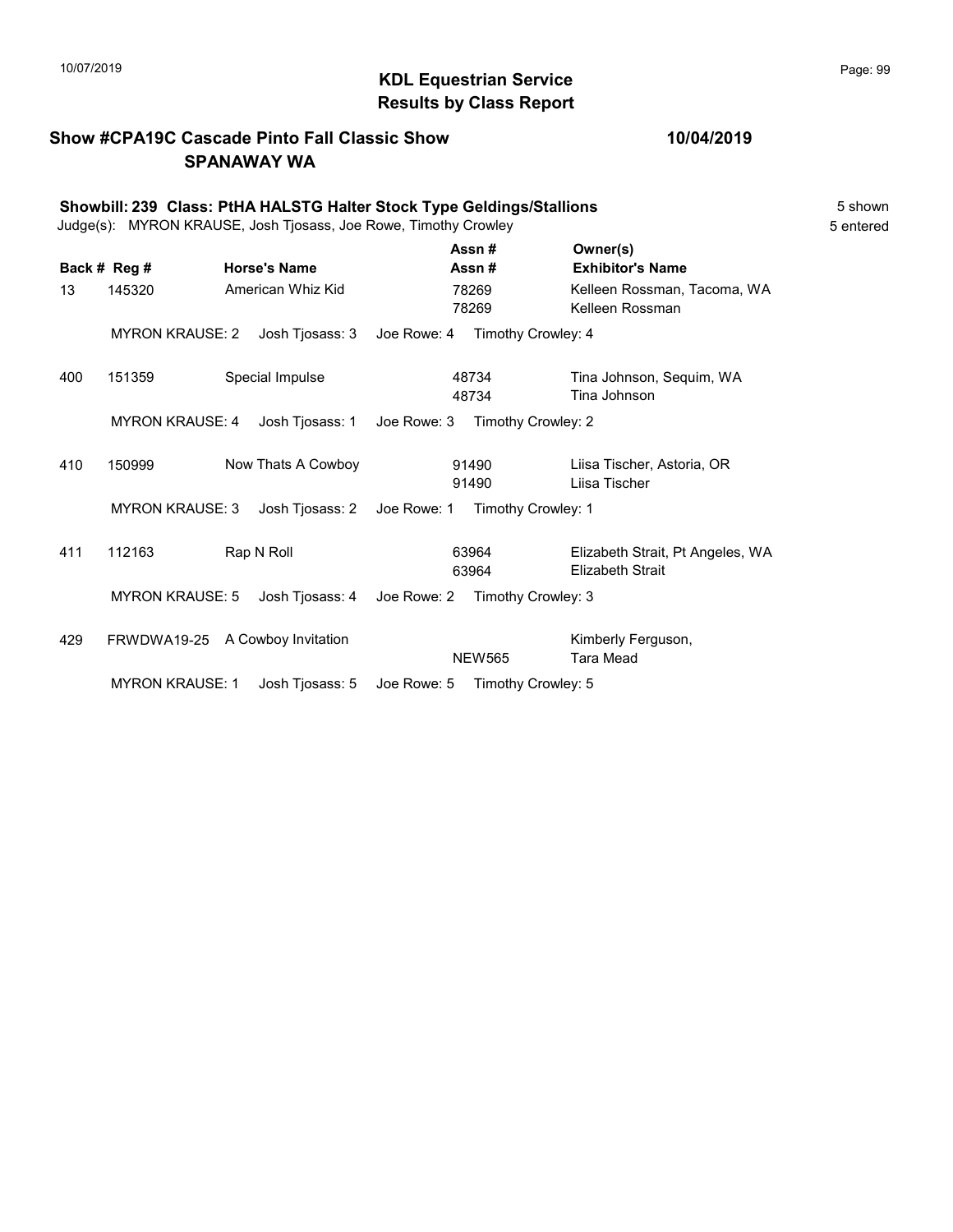## 10/07/2019 **Page: 100**<br> **KDL Equestrian Service Page: 100** Results by Class Report

#### Show #CPA19C Cascade Pinto Fall Classic Show SPANAWAY WA

|     |                                 | Showbill: 240 Class: PtHA HALSGR Grand & Res Halter Stock Type<br>Judge(s): MYRON KRAUSE, Josh Tjosass, Joe Rowe, Timothy Crowley |             |                                |                                                             | 8 shown<br>8 entered |
|-----|---------------------------------|-----------------------------------------------------------------------------------------------------------------------------------|-------------|--------------------------------|-------------------------------------------------------------|----------------------|
|     | Back # Reg #                    | <b>Horse's Name</b>                                                                                                               |             | Assn#<br>Assn #                | Owner(s)<br><b>Exhibitor's Name</b>                         |                      |
| 13  | 145320                          | American Whiz Kid                                                                                                                 |             | 78269<br>78269                 | Kelleen Rossman, Tacoma, WA<br>Kelleen Rossman              |                      |
|     | <b>MYRON KRAUSE: 0</b>          | Josh Tjosass: 0                                                                                                                   | Joe Rowe: 0 | Timothy Crowley: 0             |                                                             |                      |
| 400 | 151359                          | Special Impulse                                                                                                                   |             | 48734<br>48734                 | Tina Johnson, Sequim, WA<br>Tina Johnson                    |                      |
|     | <b>MYRON KRAUSE: 0</b>          | Josh Tjosass: 0                                                                                                                   |             | Joe Rowe: 0 Timothy Crowley: 2 |                                                             |                      |
| 410 | 150999                          | Now Thats A Cowboy                                                                                                                |             | 91490<br>91490                 | Liisa Tischer, Astoria, OR<br>Liisa Tischer                 |                      |
|     | <b>MYRON KRAUSE: 0</b>          | Josh Tjosass: 0                                                                                                                   |             | Joe Rowe: 0 Timothy Crowley: 1 |                                                             |                      |
| 411 | 112163                          | Rap N Roll                                                                                                                        |             | 63964<br>63964                 | Elizabeth Strait, Pt Angeles, WA<br><b>Elizabeth Strait</b> |                      |
|     | <b>MYRON KRAUSE: 0</b>          | Josh Tjosass: 0                                                                                                                   | Joe Rowe: 0 | Timothy Crowley: 0             |                                                             |                      |
| 429 | FRWDWA19-25 A Cowboy Invitation |                                                                                                                                   |             | <b>NEW565</b>                  | Kimberly Ferguson,<br><b>Tara Mead</b>                      |                      |
|     | <b>MYRON KRAUSE: 0</b>          | Josh Tjosass: 0                                                                                                                   |             | Joe Rowe: 0 Timothy Crowley: 0 |                                                             |                      |
| 438 | 44192                           | My Assets On Porsche                                                                                                              |             | 68501<br>68501                 | Debbie Chapin, Graham, WA<br>Debbie Chapin                  |                      |
|     | <b>MYRON KRAUSE: 2</b>          | Josh Tjosass: 2                                                                                                                   | Joe Rowe: 0 | Timothy Crowley: 0             |                                                             |                      |
| 444 | 153859                          | My Scarlet Cameo                                                                                                                  |             | 22450<br>22450                 | Lanay Hambrook, Kennewick, WA<br>Lanay Hambrook             |                      |
|     | <b>MYRON KRAUSE: 1</b>          | Josh Tjosass: 1                                                                                                                   | Joe Rowe: 1 | Timothy Crowley: 0             |                                                             |                      |
| 448 |                                 | Im Good N Sleepy                                                                                                                  |             |                                | Lydia Wainwright,<br>Lydia Wainwright                       |                      |

MYRON KRAUSE: 0 Josh Tjosass: 0 Joe Rowe: 2 Timothy Crowley: 0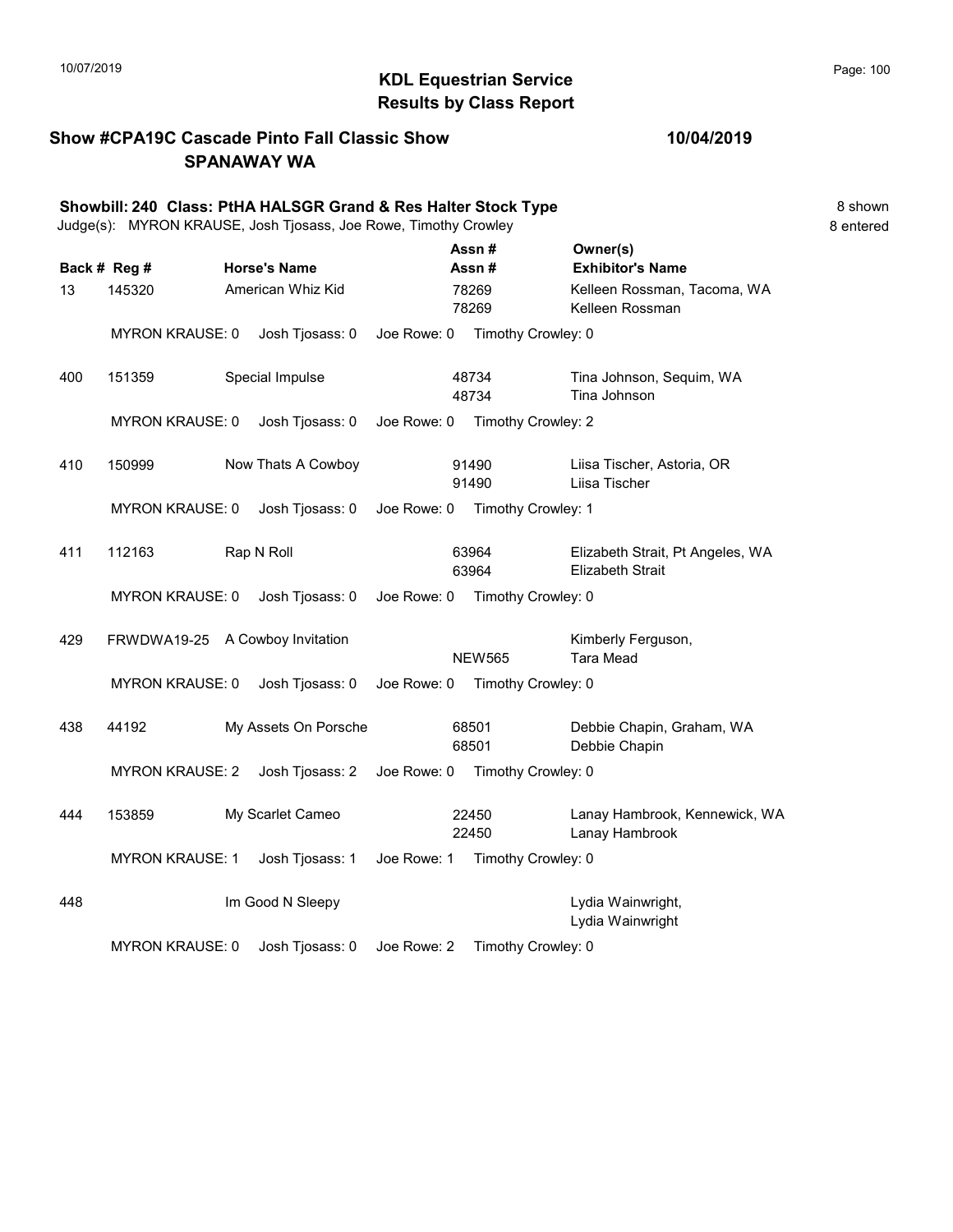## KDL Equestrian Service 10/07/2019 Page: 101 Results by Class Report

#### Show #CPA19C Cascade Pinto Fall Classic Show SPANAWAY WA

|     |                        | Showbill: 241 Class: PtHA HALHC Halter Hunter Type<br>Judge(s): MYRON KRAUSE, Josh Tjosass, Joe Rowe, Timothy Crowley |             |                |                                |                                                         | 7 shown<br>7 entered |
|-----|------------------------|-----------------------------------------------------------------------------------------------------------------------|-------------|----------------|--------------------------------|---------------------------------------------------------|----------------------|
|     | Back # Reg #           | <b>Horse's Name</b>                                                                                                   |             | Assn#<br>Assn# |                                | Owner(s)<br><b>Exhibitor's Name</b>                     |                      |
| 24  | 153323                 | JWR Up For Review                                                                                                     |             | 31011<br>31011 |                                | Vicki Nielsen, Rainier, WA<br>Vicki Nielsen             |                      |
|     | <b>MYRON KRAUSE: 7</b> | Josh Tjosass: 7                                                                                                       | Joe Rowe: 6 |                | Timothy Crowley: 6             |                                                         |                      |
| 56  | 152902                 | R Big Time Rapper                                                                                                     |             | 80811<br>38444 |                                | Nelson / Wiese, West Linn, OR<br>Noel Nelson            |                      |
|     | <b>MYRON KRAUSE: 2</b> | Josh Tjosass: 2                                                                                                       |             |                | Joe Rowe: 4 Timothy Crowley: 7 |                                                         |                      |
| 401 | 137709                 | One Fancy Dream                                                                                                       |             | 83633<br>83633 |                                | Lexie Scott, Seabeck, WA<br>Lexie Scott                 |                      |
|     | <b>MYRON KRAUSE: 5</b> | Josh Tjosass: 3                                                                                                       |             |                | Joe Rowe: 7 Timothy Crowley: 3 |                                                         |                      |
| 402 | 123546                 | Spot My Credentials                                                                                                   |             | 13212<br>13212 |                                | Ellen Berg, Olympia, WA<br>Ellen Berg                   |                      |
|     | <b>MYRON KRAUSE: 4</b> | Josh Tjosass: 5                                                                                                       | Joe Rowe: 3 |                | Timothy Crowley: 5             |                                                         |                      |
| 418 | 155223                 | <b>Sweetness Secret</b>                                                                                               |             | 55066<br>55066 |                                | Danielle Witke, Winlock, WA<br>Danielle Witke           |                      |
|     | <b>MYRON KRAUSE: 1</b> | Josh Tjosass: 1                                                                                                       |             |                | Joe Rowe: 1 Timothy Crowley: 1 |                                                         |                      |
| 424 | 123098                 | Eyed B Stylin                                                                                                         |             | 93467<br>93467 |                                | Brynn Stevenson, Kingston, WA<br><b>Brynn Stevenson</b> |                      |
|     | <b>MYRON KRAUSE: 6</b> | Josh Tjosass: 4 Joe Rowe: 5 Timothy Crowley: 4                                                                        |             |                |                                |                                                         |                      |
| 430 | 152938                 | <b>EPR Simply Fabulous</b>                                                                                            |             | 27094<br>27094 |                                | Jean Garcia, Orting, WA<br>Jean Garcia                  |                      |
|     | <b>MYRON KRAUSE: 3</b> | Josh Tjosass: 6                                                                                                       |             |                | Joe Rowe: 2 Timothy Crowley: 2 |                                                         |                      |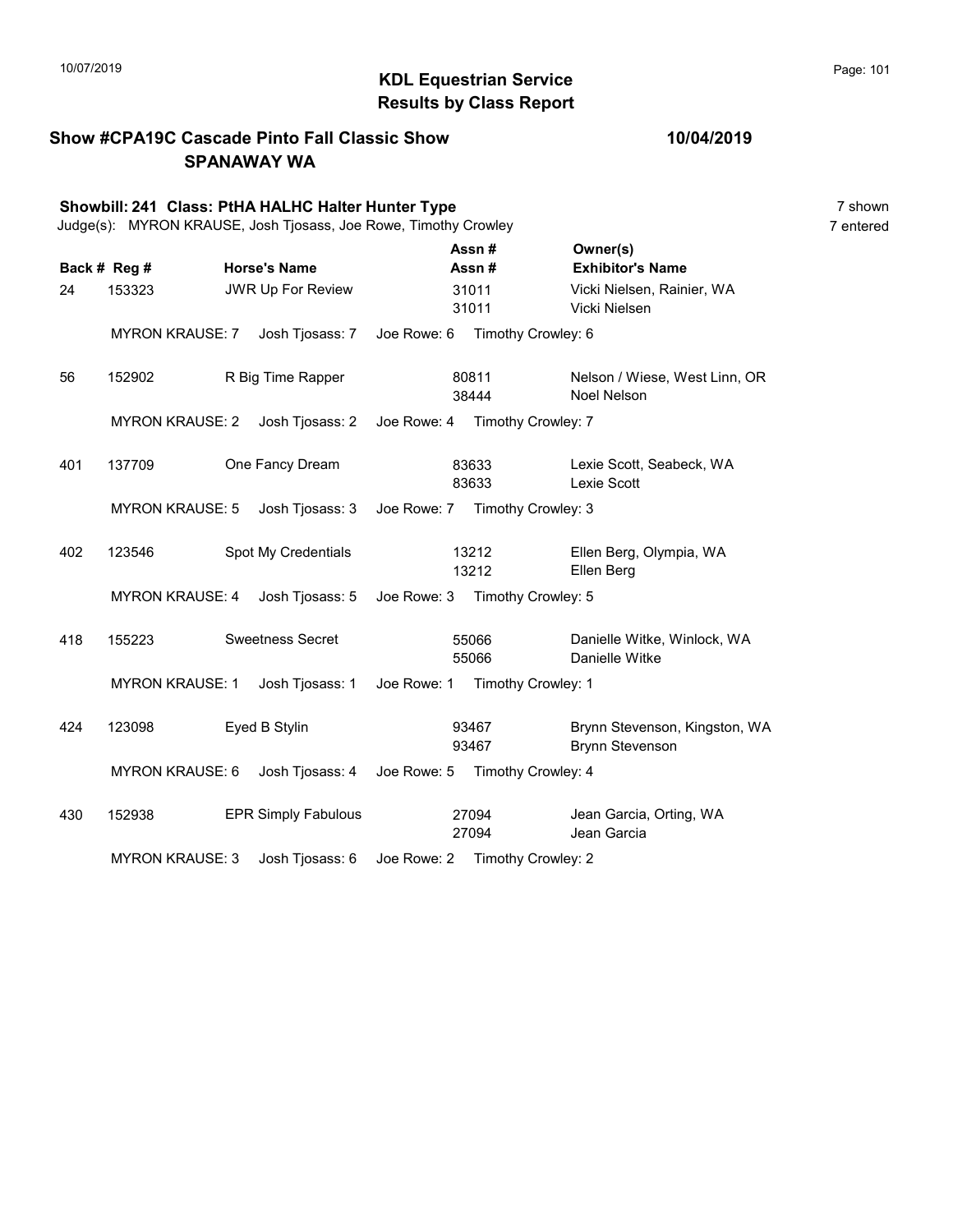## KDL Equestrian Service 10/07/2019 Page: 102 Results by Class Report

#### Show #CPA19C Cascade Pinto Fall Classic Show SPANAWAY WA

| Showbill: 242 Class: PtHA HALHGR Grand & Res Hunter Type Halter<br>Judge(s): MYRON KRAUSE, Josh Tjosass, Joe Rowe, Timothy Crowley |                        |                                |                    |                                               |  |
|------------------------------------------------------------------------------------------------------------------------------------|------------------------|--------------------------------|--------------------|-----------------------------------------------|--|
|                                                                                                                                    | Back # Reg #           | <b>Horse's Name</b>            | Assn #<br>Assn#    | Owner(s)<br><b>Exhibitor's Name</b>           |  |
| 56                                                                                                                                 | 152902                 | R Big Time Rapper              | 80811<br>38444     | Nelson / Wiese, West Linn, OR<br>Noel Nelson  |  |
|                                                                                                                                    | <b>MYRON KRAUSE: 2</b> | Joe Rowe: 0<br>Josh Tjosass: 2 | Timothy Crowley: 0 |                                               |  |
| 418                                                                                                                                | 155223                 | Sweetness Secret               | 55066<br>55066     | Danielle Witke, Winlock, WA<br>Danielle Witke |  |
|                                                                                                                                    | <b>MYRON KRAUSE: 1</b> | Josh Tiosass: 1<br>Joe Rowe: 1 | Timothy Crowley: 1 |                                               |  |
| 430                                                                                                                                | 152938                 | <b>EPR Simply Fabulous</b>     | 27094<br>27094     | Jean Garcia, Orting, WA<br>Jean Garcia        |  |

MYRON KRAUSE: 0 Josh Tjosass: 0 Joe Rowe: 2 Timothy Crowley: 2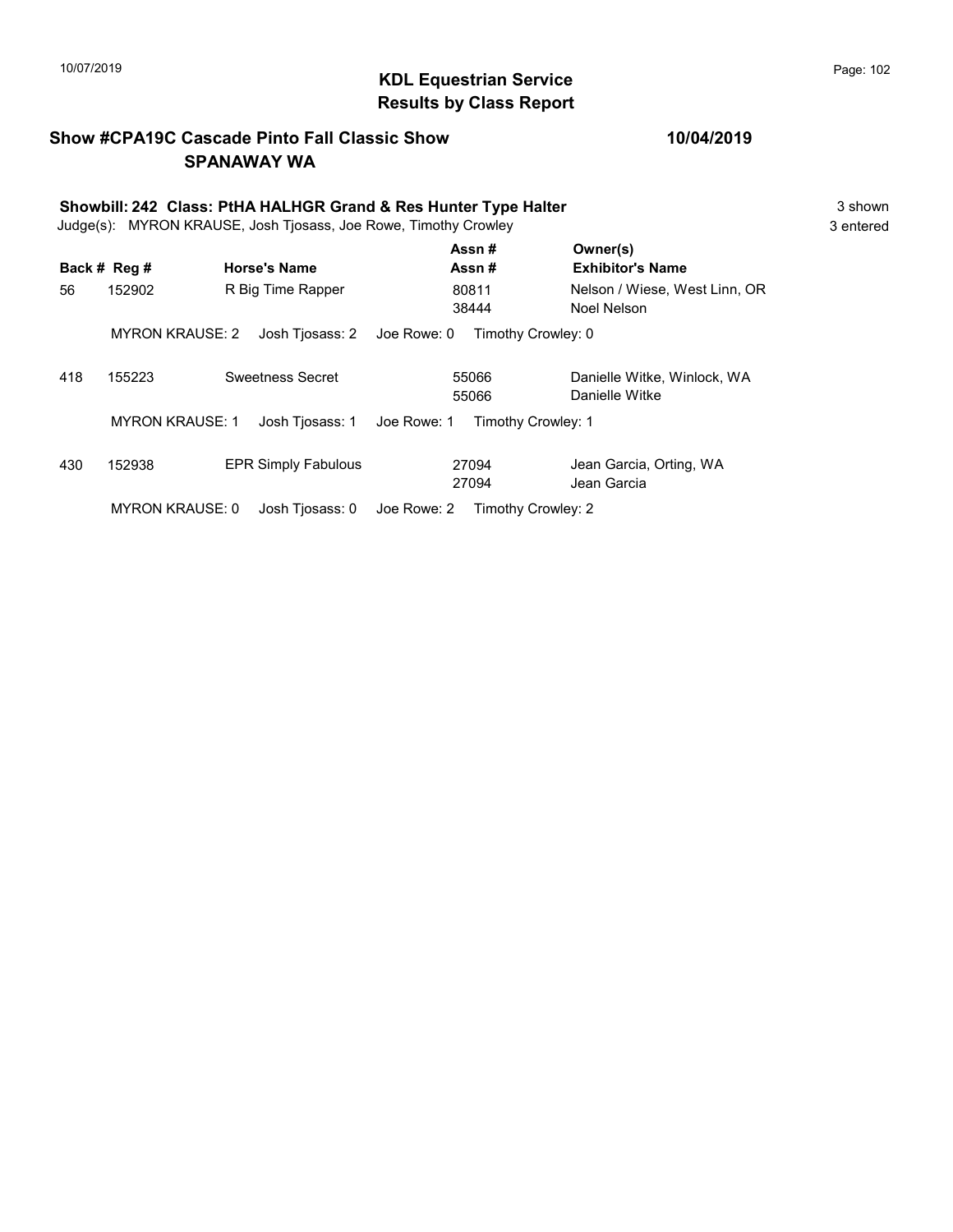#### KDL Equestrian Service 10/07/2019 Page: 103 Results by Class Report

#### Show #CPA19C Cascade Pinto Fall Classic Show SPANAWAY WA

Showbill: 243 Class: PtHA TOB3 Tobiano Color All Types 9 shown Judge(s): MYRON KRAUSE, Josh Tjosass, Joe Rowe, Timothy Crowley 9 entered Back # Reg # Horse's Name  $\overline{R}$  Assn # Exhibitor's Name Assn # Owner(s) 56 152902 R Big Time Rapper 180811 Nelson / Wiese, West Linn, OR 38444 Noel Nelson 80811 MYRON KRAUSE: 9 Josh Tjosass: 0 Joe Rowe: 9 Timothy Crowley: 9 400 151359 Special Impulse 48734 Tina Johnson, Sequim, WA 48734 Tina Johnson 48734 MYRON KRAUSE: 7 Josh Tjosass: 8 Joe Rowe: 4 Timothy Crowley: 5 402 123546 Spot My Credentials Ellen Berg, Olympia, WA 13212 Ellen Berg 13212 MYRON KRAUSE: 8 Josh Tjosass: 4 Joe Rowe: 6 Timothy Crowley: 8 415 150145 Royal Excitment 65223 Marianne Warland, Decta, BC 5223 Marianne Warland 5223 MYRON KRAUSE: 1 Josh Tjosass: 1 Joe Rowe: 3 Timothy Crowley: 6 425 147417 Sir Lukas Remington Elaine K Simon, Camas, WA 38274 Elaine K Simon 38274 MYRON KRAUSE: 5 Josh Tjosass: 3 Joe Rowe: 2 Timothy Crowley: 7 430 152938 EPR Simply Fabulous 27094 Jean Garcia, Orting, WA 27094 Jean Garcia 27094 MYRON KRAUSE: 4 Josh Tjosass: 2 Joe Rowe: 1 Timothy Crowley: 1 447 WDWA16-33 Dnze N On Fire 13150 Molly Clark, Shelton, WA 13150 Molly Clark 13150 MYRON KRAUSE: 3 Josh Tjosass: 7 Joe Rowe: 5 Timothy Crowley: 3 637 155217 Invite After Dark Sharon Hedlund, Auburn, WA 92566 Shelby Taylor 78862 MYRON KRAUSE: 6 Josh Tjosass: 5 Joe Rowe: 8 Timothy Crowley: 4 737 113080 Go Bey Bee Go Angela Nemjo, La Center, WA 29325 Tim Wigren 52211

MYRON KRAUSE: 2 Josh Tjosass: 6 Joe Rowe: 7 Timothy Crowley: 2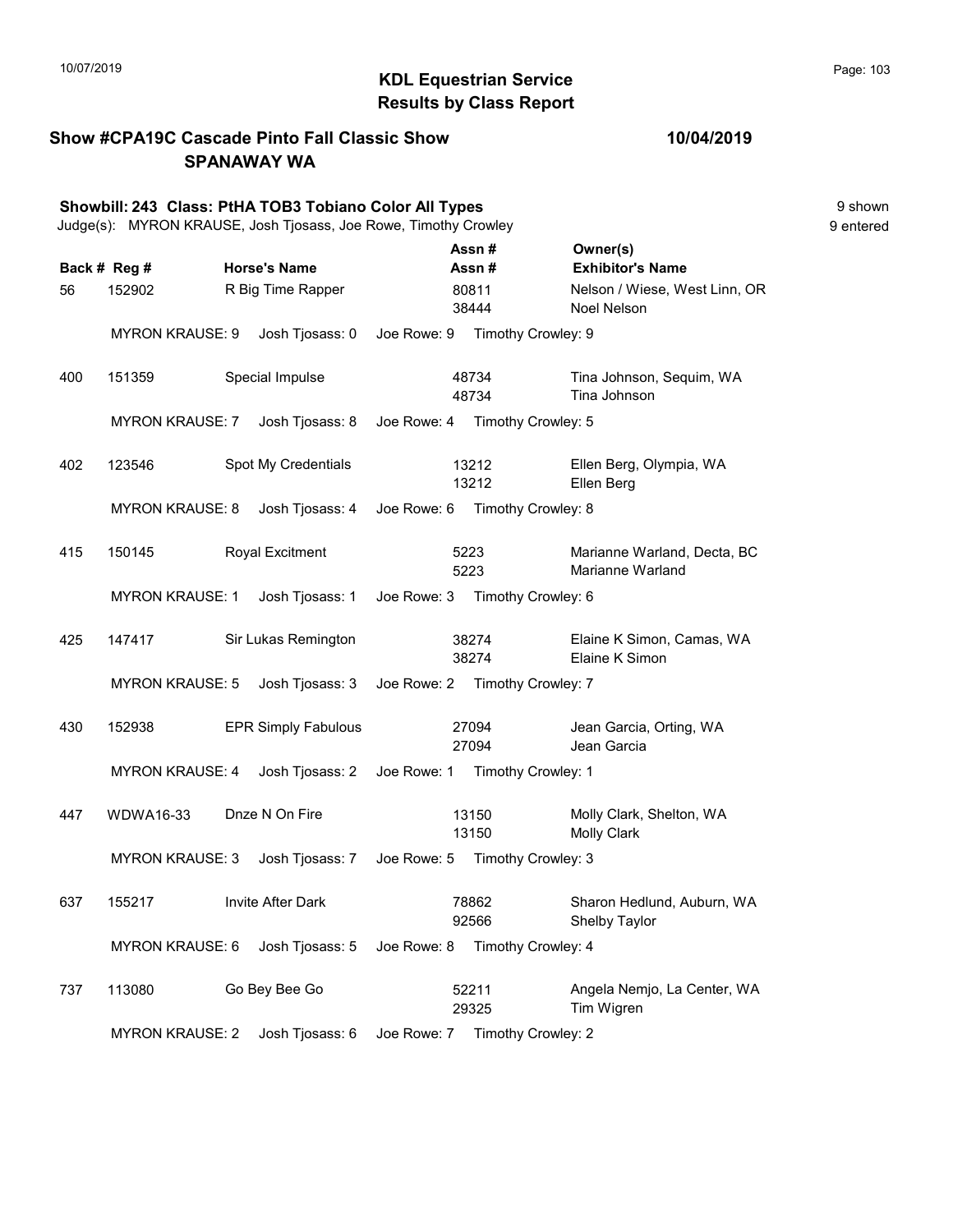## 10/07/2019 **Page: 104 Page: 104 KDL Equestrian Service Page: 104 Page: 104** Results by Class Report

#### Show #CPA19C Cascade Pinto Fall Classic Show SPANAWAY WA

# Showbill: 244 Class: PtHA OV1 OVERO COLOR- ALL TYPES<br>
Judge(s): MYRON KRAUSE. Josh Tiosass. Joe Rowe. Timothy Crowley<br>
3 entered

Judge(s): MYRON KRAUSE, Josh Tjosass, Joe Rowe, Timothy Crowley

|     | Back # Reg #                    |  | <b>Horse's Name</b>         |             | Assn#<br>Assn#     | Owner(s)<br><b>Exhibitor's Name</b>             |
|-----|---------------------------------|--|-----------------------------|-------------|--------------------|-------------------------------------------------|
| 218 | 152928                          |  | <b>Pining For Chocolate</b> |             | 22302<br>22302     | Shannon Prigger, POULSBO, WA<br>Shannon Prigger |
|     | <b>MYRON KRAUSE: 1</b>          |  | Josh Tiosass: 2             | Joe Rowe: 2 | Timothy Crowley: 1 |                                                 |
| 429 | FRWDWA19-25 A Cowboy Invitation |  |                             |             | <b>NEW565</b>      | Kimberly Ferguson,<br>Tara Mead                 |
|     | <b>MYRON KRAUSE: 3</b>          |  | Josh Tiosass: 3             | Joe Rowe: 3 | Timothy Crowley: 3 |                                                 |
| 448 | Im Good N Sleepy                |  |                             |             |                    | Lydia Wainwright,<br>Lydia Wainwright           |
|     | <b>MYRON KRAUSE: 2</b>          |  | Josh Tiosass: 1             | Joe Rowe: 1 | Timothy Crowley: 2 |                                                 |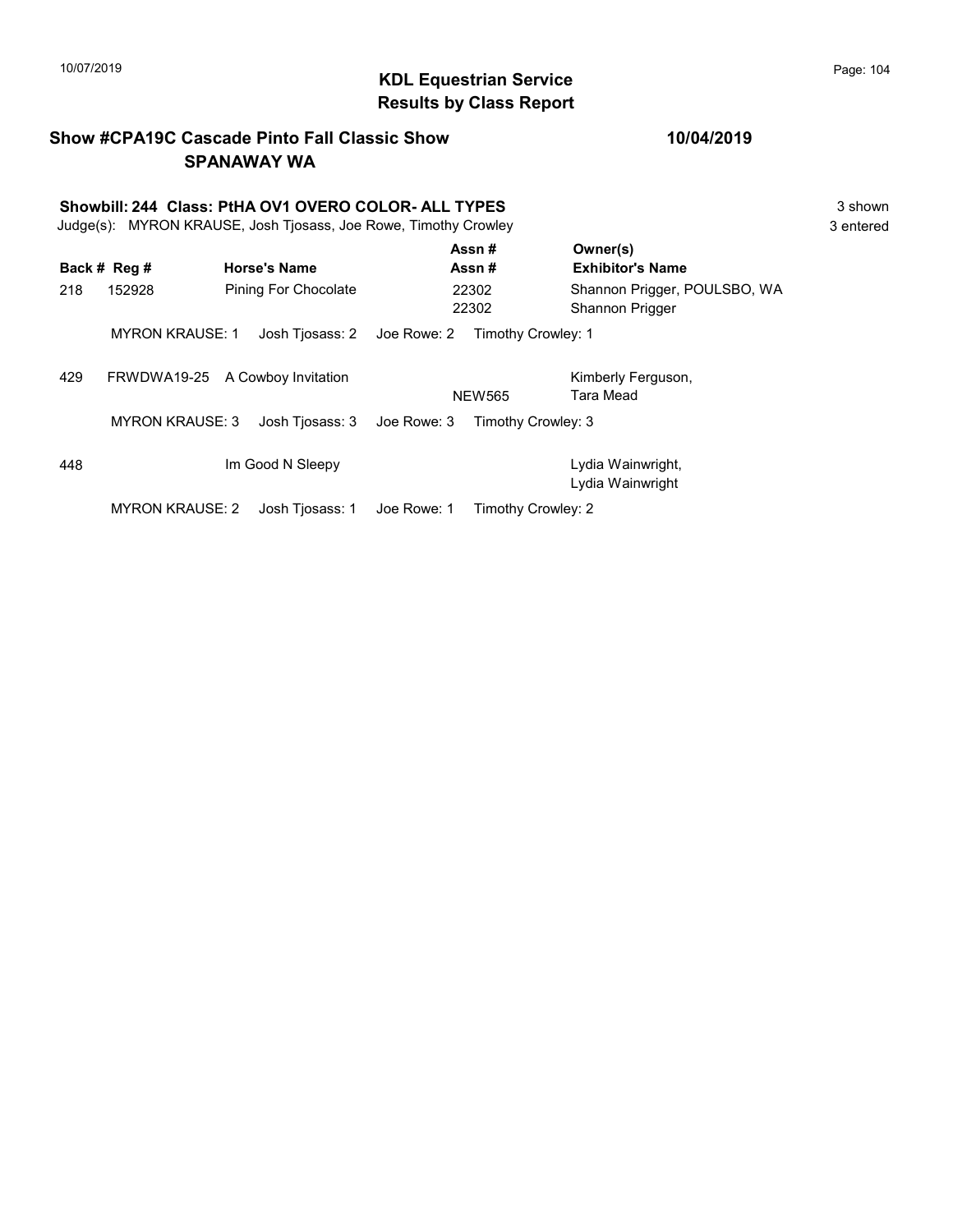Show #CPA19C Cascade Pinto Fall Classic Show

#### KDL Equestrian Service 10/07/2019 Page: 105 Results by Class Report

SPANAWAY WA Showbill: 245 Class: PtHA HALA4 AM Halter 13 shown Judge(s): MYRON KRAUSE, Josh Tjosass, Joe Rowe, Timothy Crowley 13 entered Back # Reg # Horse's Name  $\overline{R}$  Assn # Exhibitor's Name Assn # Owner(s) 13 145320 American Whiz Kid 198269 Kelleen Rossman, Tacoma, WA 78269 Kelleen Rossman 78269 MYRON KRAUSE: 4 Josh Tjosass: 8 Joe Rowe: 0 Timothy Crowley: 0 56 152902 R Big Time Rapper 180811 Nelson / Wiese, West Linn, OR 38444 Noel Nelson 80811 MYRON KRAUSE: 7 Josh Tjosass: 7 Joe Rowe: 8 Timothy Crowley: 0 218 152928 Pining For Chocolate 22302 Shannon Prigger, POULSBO, WA 22302 Shannon Prigger 22302 MYRON KRAUSE: 5 Josh Tjosass: 0 Joe Rowe: 0 Timothy Crowley: 6 227 150728 Envy My Moonlite **Sharon Hedlund, Auburn, WA** 79463 Kalah Hedlund 78862 MYRON KRAUSE: 9 Josh Tjosass: 0 Joe Rowe: 6 Timothy Crowley: 5 400 151359 Special Impulse 18734 Tina Johnson, Sequim, WA 48734 Tina Johnson 48734 MYRON KRAUSE: 8 Josh Tjosass: 4 Joe Rowe: 7 Timothy Crowley: 2 410 150999 Now Thats A Cowboy Liisa Tischer, Astoria, OR 91490 Liisa Tischer 91490 MYRON KRAUSE: 6 Josh Tjosass: 5 Joe Rowe: 0 Timothy Crowley: 1 411 112163 Rap N Roll Elizabeth Strait, Pt Angeles, WA 63964 Elizabeth Strait 63964 MYRON KRAUSE: 10 Josh Tjosass: 0 Joe Rowe: 4 Timothy Crowley: 9 415 150145 Royal Excitment 65223 Marianne Warland, Decta, BC 5223 Marianne Warland 5223 MYRON KRAUSE: 3 Josh Tjosass: 0 Joe Rowe: 5 Timothy Crowley: 8 425 147417 Sir Lukas Remington Elaine K Simon, Camas, WA 38274 Elaine K Simon 38274 MYRON KRAUSE: 0 Josh Tjosass: 3 Joe Rowe: 0 Timothy Crowley: 0 438 44192 My Assets On Porsche Debbie Chapin, Graham, WA 68501 Debbie Chapin 68501 MYRON KRAUSE: 2 Josh Tjosass: 2 Joe Rowe: 2 Timothy Crowley: 3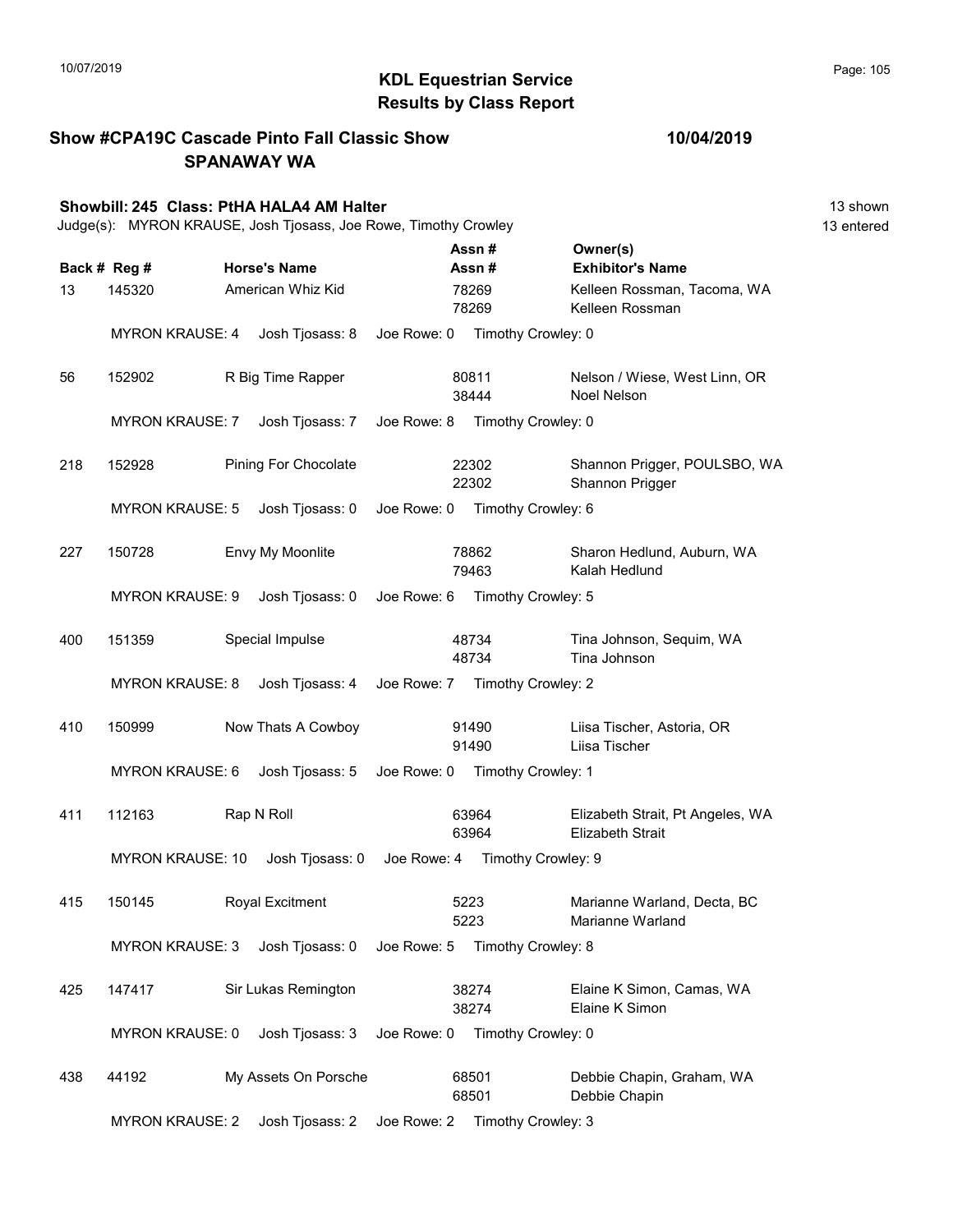## 10/07/2019 **Page: 106**<br> **KDL Equestrian Service Page: 106** Results by Class Report

|     |                                           | <b>Show #CPA19C Cascade Pinto Fall Classic Show</b><br><b>SPANAWAY WA</b> |                                   | 10/04/2019                                         |  |
|-----|-------------------------------------------|---------------------------------------------------------------------------|-----------------------------------|----------------------------------------------------|--|
| 439 | 140354                                    | Invite Kathy                                                              | 59299<br>59299                    | Julie Daniels, Kent, WA<br>Julie Daniels           |  |
|     | <b>MYRON KRAUSE: 0</b>                    | Josh Tiosass: 6                                                           | Timothy Crowley: 0<br>Joe Rowe: 0 |                                                    |  |
| 444 | 153859                                    | My Scarlet Cameo                                                          | 22450<br>22450                    | Lanay Hambrook, Kennewick, WA<br>Lanay Hambrook    |  |
|     | <b>MYRON KRAUSE: 1</b><br>Josh Tiosass: 1 |                                                                           | Joe Rowe: 1<br>Timothy Crowley: 4 |                                                    |  |
| 637 | 155217                                    | <b>Invite After Dark</b>                                                  | 78862<br>92566                    | Sharon Hedlund, Auburn, WA<br><b>Shelby Taylor</b> |  |
|     | <b>MYRON KRAUSE: 0</b><br>Josh Tiosass: 0 |                                                                           | Joe Rowe: 3<br>Timothy Crowley: 7 |                                                    |  |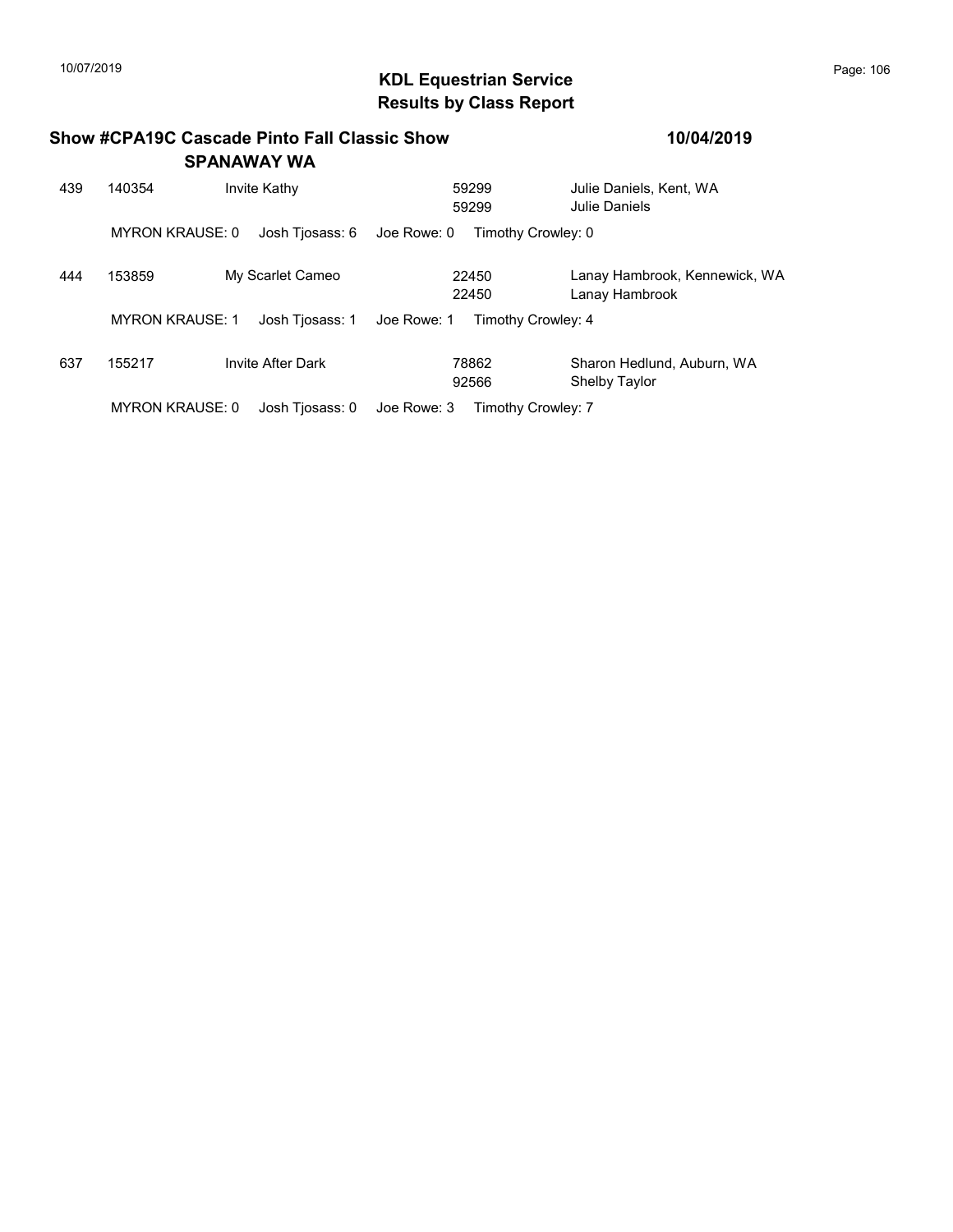## KDL Equestrian Service 10/07/2019 Page: 107 Results by Class Report

#### Show #CPA19C Cascade Pinto Fall Classic Show SPANAWAY WA

# Showbill: 246 Class: PtHA TOBA Am Tobiano Color<br>Judge(s): MYRON KRAUSE. Josh Tiosass. Joe Rowe. Timothy Crowley<br>6 entered

Judge(s): MYRON KRAUSE, Josh Tjosass, Joe Rowe, Timothy Crowley

|     | Back # Reg #           |  | <b>Horse's Name</b>      |             | Assn#<br>Assn#     | Owner(s)<br><b>Exhibitor's Name</b>             |
|-----|------------------------|--|--------------------------|-------------|--------------------|-------------------------------------------------|
| 56  | 152902                 |  | R Big Time Rapper        |             | 80811              | Nelson / Wiese, West Linn, OR                   |
|     |                        |  | 38444                    |             | Noel Nelson        |                                                 |
|     | <b>MYRON KRAUSE: 6</b> |  | Josh Tjosass: 6          | Joe Rowe: 6 | Timothy Crowley: 6 |                                                 |
| 400 | 151359                 |  | Special Impulse          |             | 48734<br>48734     | Tina Johnson, Sequim, WA<br>Tina Johnson        |
|     | <b>MYRON KRAUSE: 5</b> |  | Josh Tjosass: 5          | Joe Rowe: 5 | Timothy Crowley: 5 |                                                 |
| 415 | 150145                 |  | Royal Excitment          |             | 5223<br>5223       | Marianne Warland, Decta, BC<br>Marianne Warland |
|     | <b>MYRON KRAUSE: 1</b> |  | Josh Tjosass: 1          | Joe Rowe: 2 | Timothy Crowley: 3 |                                                 |
| 425 | 147417                 |  | Sir Lukas Remington      |             | 38274<br>38274     | Elaine K Simon, Camas, WA<br>Elaine K Simon     |
|     | <b>MYRON KRAUSE: 4</b> |  | Josh Tjosass: 3          | Joe Rowe: 3 | Timothy Crowley: 4 |                                                 |
| 439 | 140354                 |  | Invite Kathy             |             | 59299<br>59299     | Julie Daniels, Kent, WA<br>Julie Daniels        |
|     | <b>MYRON KRAUSE: 3</b> |  | Josh Tjosass: 2          | Joe Rowe: 1 | Timothy Crowley: 2 |                                                 |
| 637 | 155217                 |  | <b>Invite After Dark</b> |             | 78862<br>92566     | Sharon Hedlund, Auburn, WA<br>Shelby Taylor     |
|     | <b>MYRON KRAUSE: 2</b> |  | Josh Tjosass: 4          | Joe Rowe: 4 | Timothy Crowley: 1 |                                                 |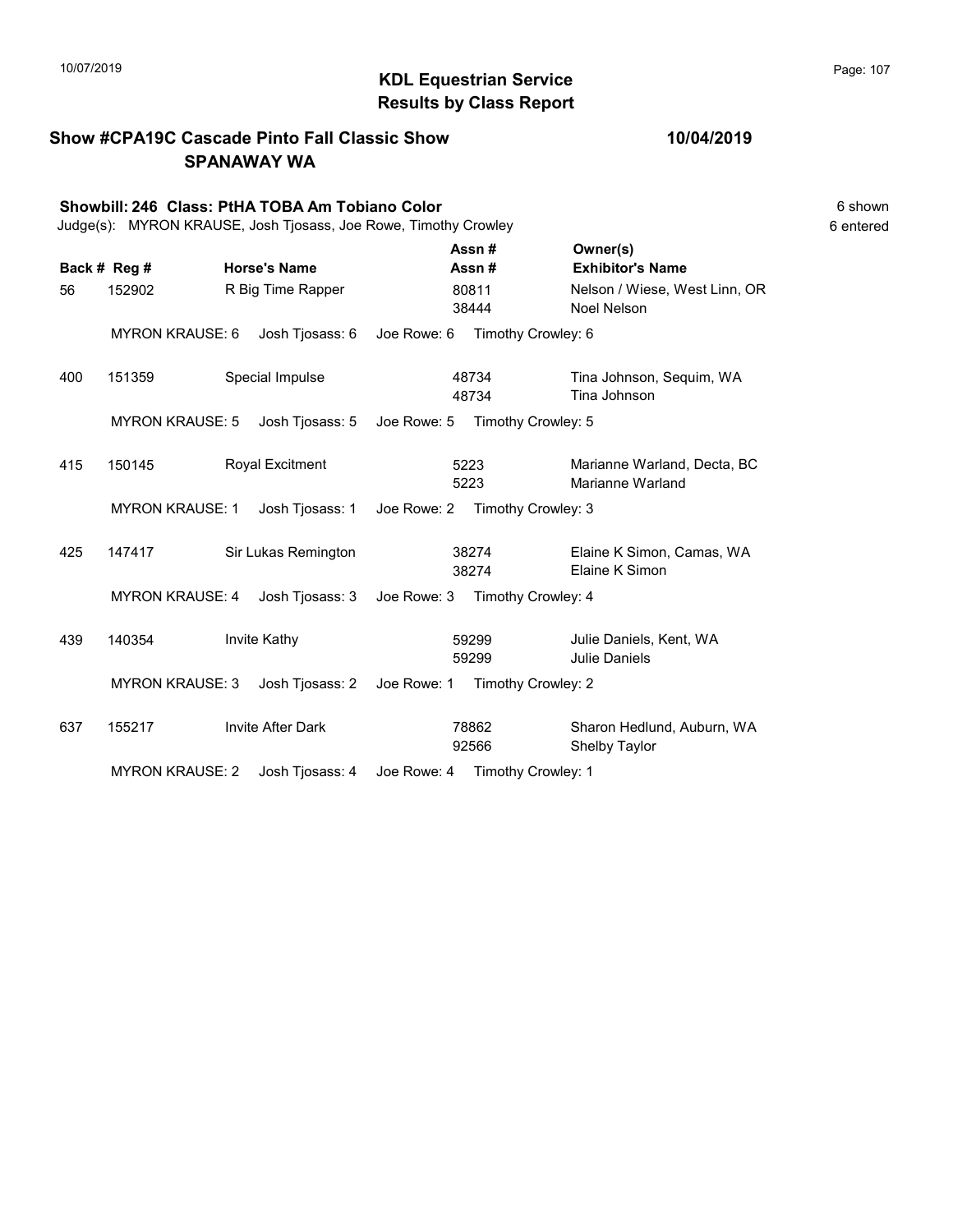## 10/07/2019 **Page: 108**<br> **KDL Equestrian Service Page: 108** Results by Class Report

#### Show #CPA19C Cascade Pinto Fall Classic Show SPANAWAY WA

#### Showbill: 247 Class: PtHA OV AM Overo Color 1 shown

Judge(s): MYRON KRAUSE, Josh Tjosass, Joe Rowe, Timothy Crowley 1 entered 1 entered

|              |        |                      | Assn # | Owner(s)                     |  |
|--------------|--------|----------------------|--------|------------------------------|--|
| Back # Reg # |        | <b>Horse's Name</b>  | Assn#  | <b>Exhibitor's Name</b>      |  |
| 218          | 152928 | Pining For Chocolate | 22302  | Shannon Prigger, POULSBO, WA |  |
|              |        |                      | 22302  | Shannon Prigger              |  |
|              |        |                      |        |                              |  |

MYRON KRAUSE: 1 Josh Tjosass: 1 Joe Rowe: 1 Timothy Crowley: 1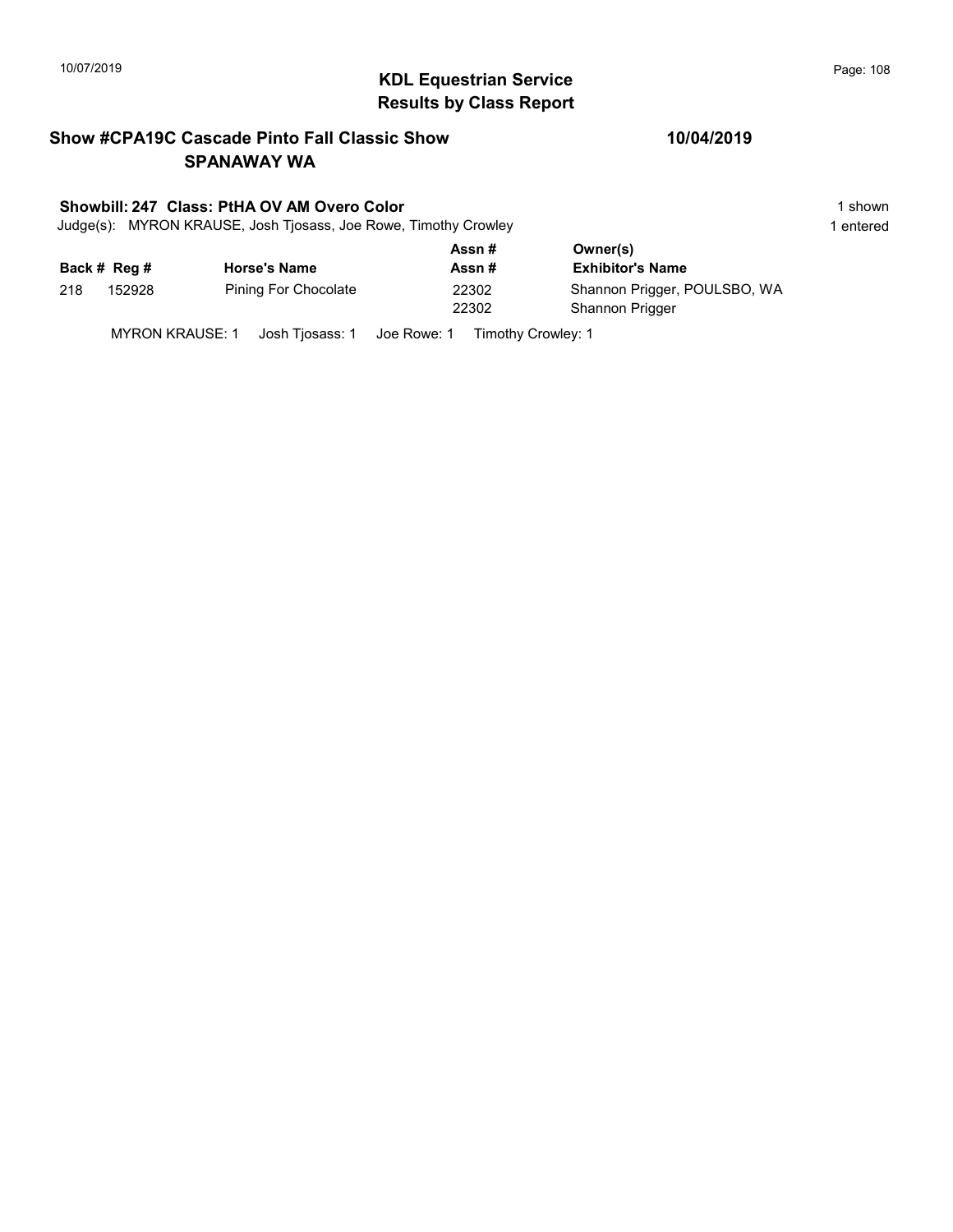## KDL Equestrian Service 10/07/2019 Page: 109 Results by Class Report

#### Show #CPA19C Cascade Pinto Fall Classic Show SPANAWAY WA

# Showbill: 248 Class: PtHA HALAU AM Utility Halter<br>Judge(s): MYRON KRAUSE. Josh Tiosass. Joe Rowe. Timothy Crowley **2** shown 2 entered

Judge(s): MYRON KRAUSE, Josh Tjosass, Joe Rowe, Timothy Crowley

|     | Back # Reg #           | <b>Horse's Name</b>        | Assn#<br>Assn#                    | Owner(s)<br><b>Exhibitor's Name</b>              |
|-----|------------------------|----------------------------|-----------------------------------|--------------------------------------------------|
| 416 | 154657                 | <b>Gypsy Souls Raphael</b> | 93695<br>93695                    | Louise Doerrer, Snogualmie, WA<br>Louise Doerrer |
|     | <b>MYRON KRAUSE: 2</b> | Josh Tjosass: 2            | Joe Rowe: 2<br>Timothy Crowley: 2 |                                                  |
| 419 | 153692                 | Echo Valley Nash           | 9971<br>9971                      | Tanya Robacker, Yelm, WA<br>Tanya Robacker       |
|     | <b>MYRON KRAUSE: 1</b> | Josh Tiosass: 1            | Joe Rowe: 1<br>Timothy Crowley: 1 |                                                  |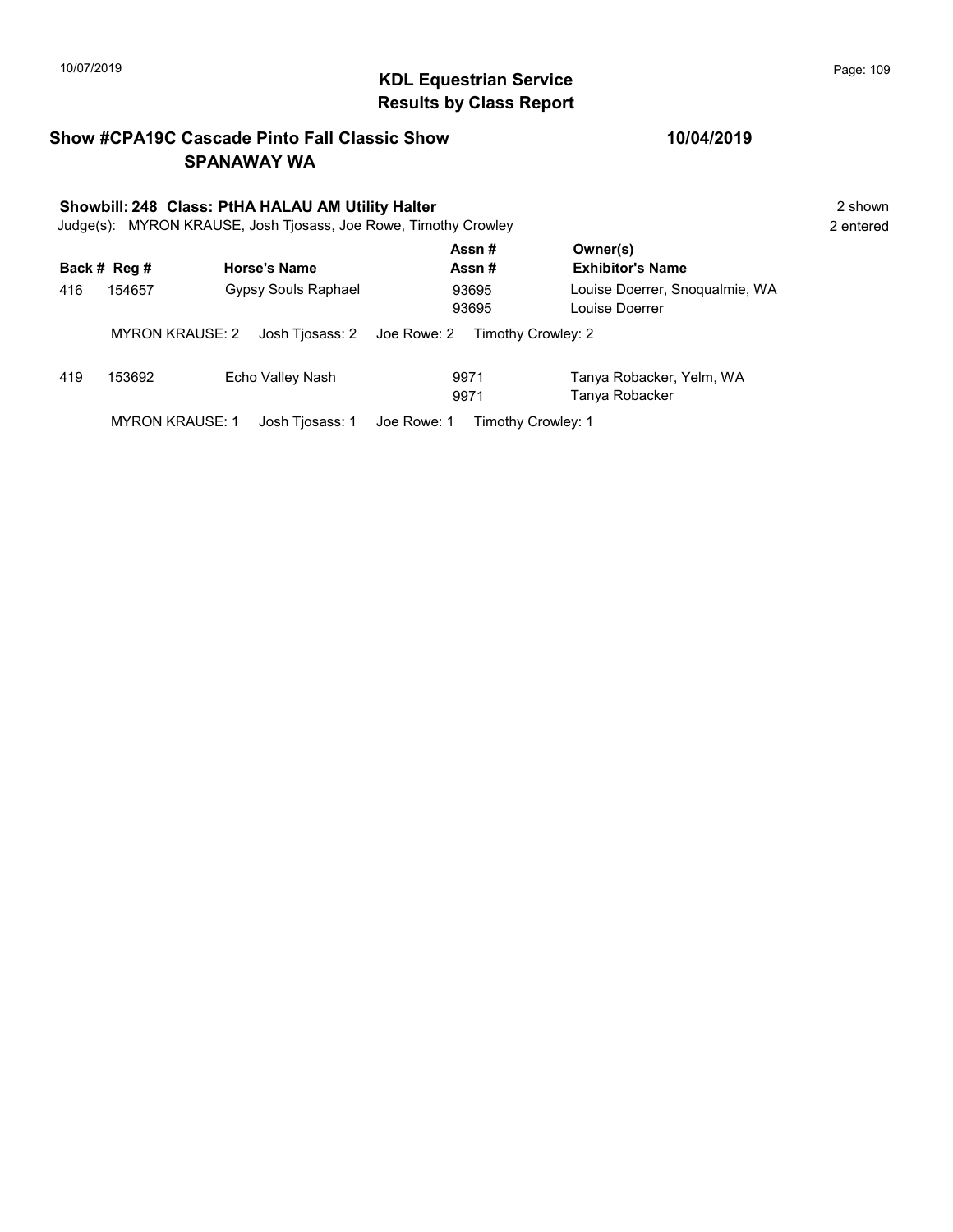## KDL Equestrian Service 10/07/2019 Page: 110 Results by Class Report

#### Show #CPA19C Cascade Pinto Fall Classic Show SPANAWAY WA

# Showbill: 249 Class: PtHA COLAU AM Utility Color<br>Judge(s): MYRON KRAUSE. Josh Tiosass. Joe Rowe. Timothy Crowley 2 shown 2 shown

Judge(s): MYRON KRAUSE, Josh Tjosass, Joe Rowe, Timothy Crowley

|     | Back # Reg #           | <b>Horse's Name</b>        | Assn#<br>Assn#                    | Owner(s)<br><b>Exhibitor's Name</b>              |
|-----|------------------------|----------------------------|-----------------------------------|--------------------------------------------------|
| 416 | 154657                 | <b>Gypsy Souls Raphael</b> | 93695<br>93695                    | Louise Doerrer, Snogualmie, WA<br>Louise Doerrer |
|     | <b>MYRON KRAUSE: 1</b> | Josh Tiosass: 1            | Joe Rowe: 1<br>Timothy Crowley: 1 |                                                  |
| 419 | 153692                 | Echo Valley Nash           | 9971<br>9971                      | Tanya Robacker, Yelm, WA<br>Tanya Robacker       |
|     | <b>MYRON KRAUSE: 2</b> | Josh Tiosass: 2            | Joe Rowe: 2<br>Timothy Crowley: 2 |                                                  |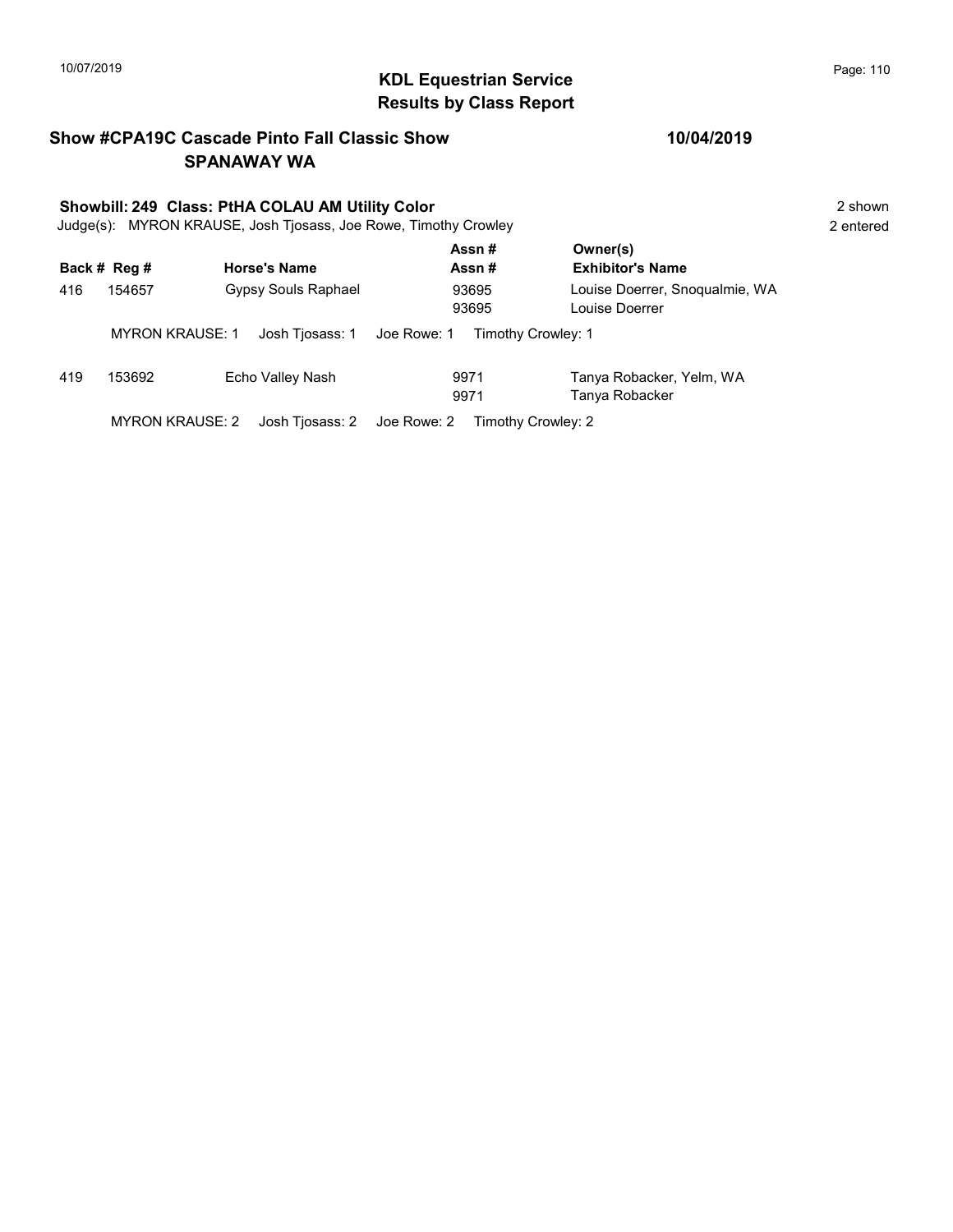### KDL Equestrian Service 10/07/2019 Page: 111 Results by Class Report

#### Show #CPA19C Cascade Pinto Fall Classic Show SPANAWAY WA

#### 10/04/2019

|                              | Showbill: 250 Class: PtHA HALBS Halter Solid Registry All Types<br>Judge(s): MYRON KRAUSE, Josh Tjosass, Joe Rowe, Timothy Crowley |  |                                        |             |            |                                  |                                                                                  | 8 shown<br>8 entered |
|------------------------------|------------------------------------------------------------------------------------------------------------------------------------|--|----------------------------------------|-------------|------------|----------------------------------|----------------------------------------------------------------------------------|----------------------|
| Back # Reg #<br>148882<br>68 |                                                                                                                                    |  | <b>Horse's Name</b><br>Sinfully Gifted |             |            | Assn#<br>Assn#<br>27094<br>27095 | Owner(s)<br><b>Exhibitor's Name</b><br>Jean Garcia, Orting, WA<br>Sondrea Garcia |                      |
|                              | <b>MYRON KRAUSE: 6</b>                                                                                                             |  | Josh Tjosass: 7                        | Joe Rowe: 6 |            | Timothy Crowley: 7               |                                                                                  |                      |
| 77                           | 153868                                                                                                                             |  | Smooth Driftin Grace                   |             |            | 83175<br>83175                   | Tina Trussell, Roy, WA<br><b>Tina Trussell</b>                                   |                      |
|                              | <b>MYRON KRAUSE: 7</b>                                                                                                             |  | Josh Tjosass: 6                        | Joe Rowe: 5 |            | Timothy Crowley: 5               |                                                                                  |                      |
| 409                          |                                                                                                                                    |  | <b>AOK Mis Sassy</b>                   |             |            | 93170<br>93170                   | Nancy Johnson, Pt Orchard, WA<br>Nancy Johnson                                   |                      |
|                              | <b>MYRON KRAUSE: 2</b>                                                                                                             |  | Josh Tjosass: 5                        |             |            | Joe Rowe: 7 Timothy Crowley: 3   |                                                                                  |                      |
| 414                          | 153396                                                                                                                             |  | Pocos Pine Bar Mccue                   |             |            | 93629<br>93629                   | Staci Cawyer, Sequim, WA<br>Staci Cawyer                                         |                      |
|                              | <b>MYRON KRAUSE: 5</b>                                                                                                             |  | Josh Tjosass: 2                        | Joe Rowe: 4 |            | Timothy Crowley: 4               |                                                                                  |                      |
| 417                          | 155228                                                                                                                             |  | Srw Paint Me Panda                     |             |            | 94529<br>94529                   | Sami Witke, Winlock, WA<br>Sami Witke                                            |                      |
|                              | <b>MYRON KRAUSE: 0</b>                                                                                                             |  | Josh Tjosass: 8                        | Joe Rowe: 8 |            | Timothy Crowley: 8               |                                                                                  |                      |
| 437                          | 155236                                                                                                                             |  | Ice Te Jamaicanstyle                   |             | 614<br>614 |                                  | Margaret Morton, Kennewick, WA<br>Margaret Morton                                |                      |
|                              | <b>MYRON KRAUSE: 1</b>                                                                                                             |  | Josh Tjosass: 3                        | Joe Rowe: 1 |            | Timothy Crowley: 2               |                                                                                  |                      |
| 446                          | 148201                                                                                                                             |  | <b>Tivios Check Yes Orno</b>           |             |            | 29079<br>29325                   | Rachel Wigren,<br>Tim Wigren                                                     |                      |
|                              | <b>MYRON KRAUSE: 3</b>                                                                                                             |  | Josh Tjosass: 1                        |             |            | Joe Rowe: 3 Timothy Crowley: 1   |                                                                                  |                      |
| 1117                         | 150282                                                                                                                             |  | <b>Exceptionally Gifted</b>            |             |            | 80715<br>79821                   | MacKenzie Blair, Graham, WA<br>Teri L Blair                                      |                      |

MYRON KRAUSE: 4 Josh Tjosass: 4 Joe Rowe: 2 Timothy Crowley: 6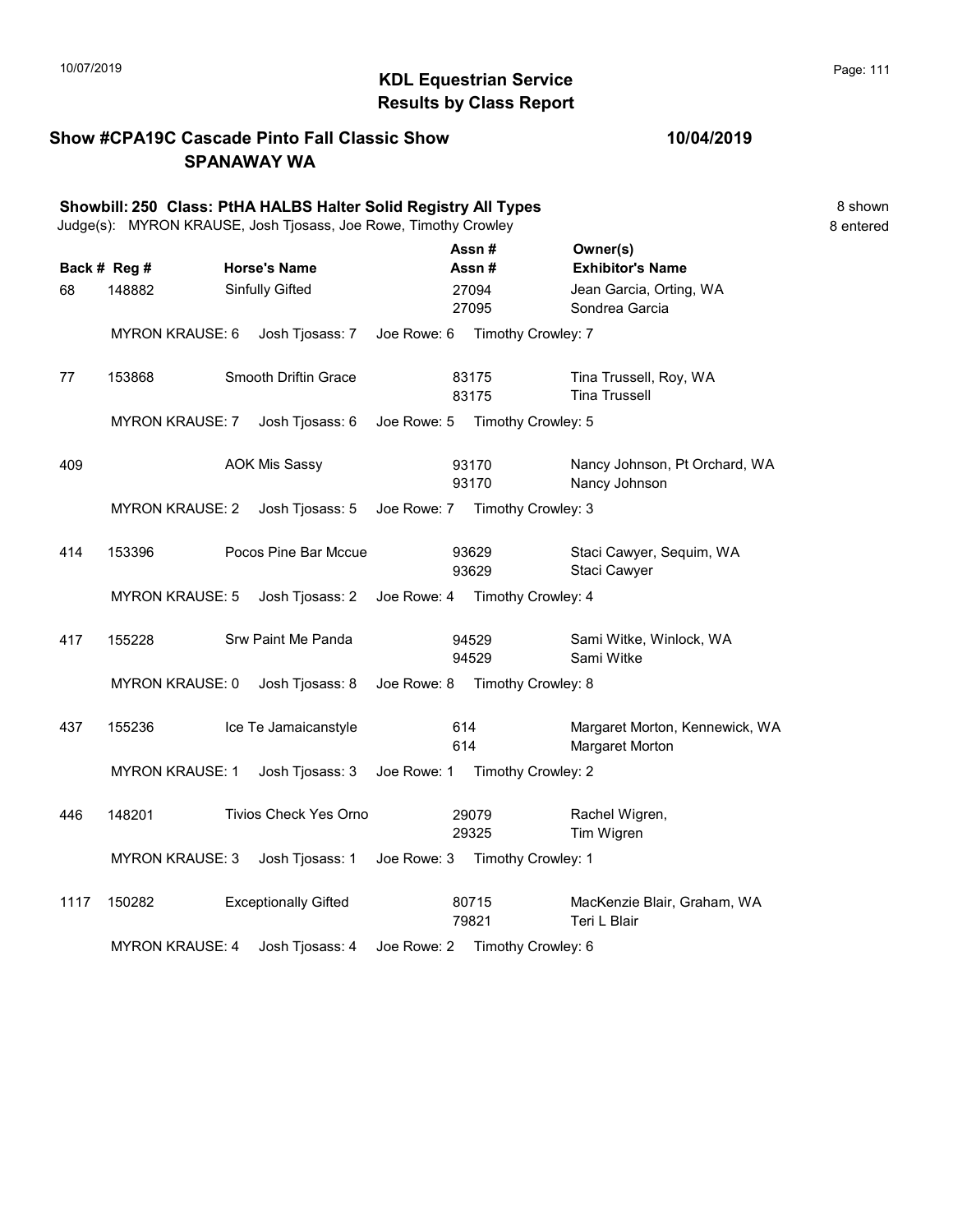## 10/07/2019 **Page: 112**<br> **KDL Equestrian Service Page: 112** Results by Class Report

#### Show #CPA19C Cascade Pinto Fall Classic Show SPANAWAY WA

|      | Showbill: 251 Class: PtHA HALBC1 Gr & Res Halter Solid Registry<br>Judge(s): MYRON KRAUSE, Josh Tjosass, Joe Rowe, Timothy Crowley |  |                              |             |            |                |                                                   |  |
|------|------------------------------------------------------------------------------------------------------------------------------------|--|------------------------------|-------------|------------|----------------|---------------------------------------------------|--|
|      | Back # Reg #                                                                                                                       |  | <b>Horse's Name</b>          |             |            | Assn#<br>Assn# | Owner(s)<br><b>Exhibitor's Name</b>               |  |
| 409  |                                                                                                                                    |  | <b>AOK Mis Sassy</b>         |             |            | 93170<br>93170 | Nancy Johnson, Pt Orchard, WA<br>Nancy Johnson    |  |
|      | <b>MYRON KRAUSE: 2</b>                                                                                                             |  | Josh Tjosass: 0              | Joe Rowe: 0 |            |                | Timothy Crowley: 0                                |  |
| 414  | 153396                                                                                                                             |  | Pocos Pine Bar Mccue         |             |            | 93629<br>93629 | Staci Cawyer, Sequim, WA<br>Staci Cawyer          |  |
|      | <b>MYRON KRAUSE: 0</b>                                                                                                             |  | Josh Tiosass: 2              | Joe Rowe: 0 |            |                | Timothy Crowley: 0                                |  |
| 437  | 155236                                                                                                                             |  | Ice Te Jamaicanstyle         |             | 614<br>614 |                | Margaret Morton, Kennewick, WA<br>Margaret Morton |  |
|      | <b>MYRON KRAUSE: 1</b>                                                                                                             |  | Josh Tjosass: 0              | Joe Rowe: 1 |            |                | Timothy Crowley: 2                                |  |
| 446  | 148201                                                                                                                             |  | <b>Tivios Check Yes Orno</b> |             |            | 29079<br>29325 | Rachel Wigren,<br>Tim Wigren                      |  |
|      | <b>MYRON KRAUSE: 0</b>                                                                                                             |  | Josh Tjosass: 1              | Joe Rowe: 0 |            |                | Timothy Crowley: 1                                |  |
| 1117 | 150282                                                                                                                             |  | <b>Exceptionally Gifted</b>  |             |            | 80715<br>79821 | MacKenzie Blair, Graham, WA<br>Teri L Blair       |  |
|      | <b>MYRON KRAUSE: 0</b>                                                                                                             |  | Josh Tjosass: 0              | Joe Rowe: 2 |            |                | Timothy Crowley: 0                                |  |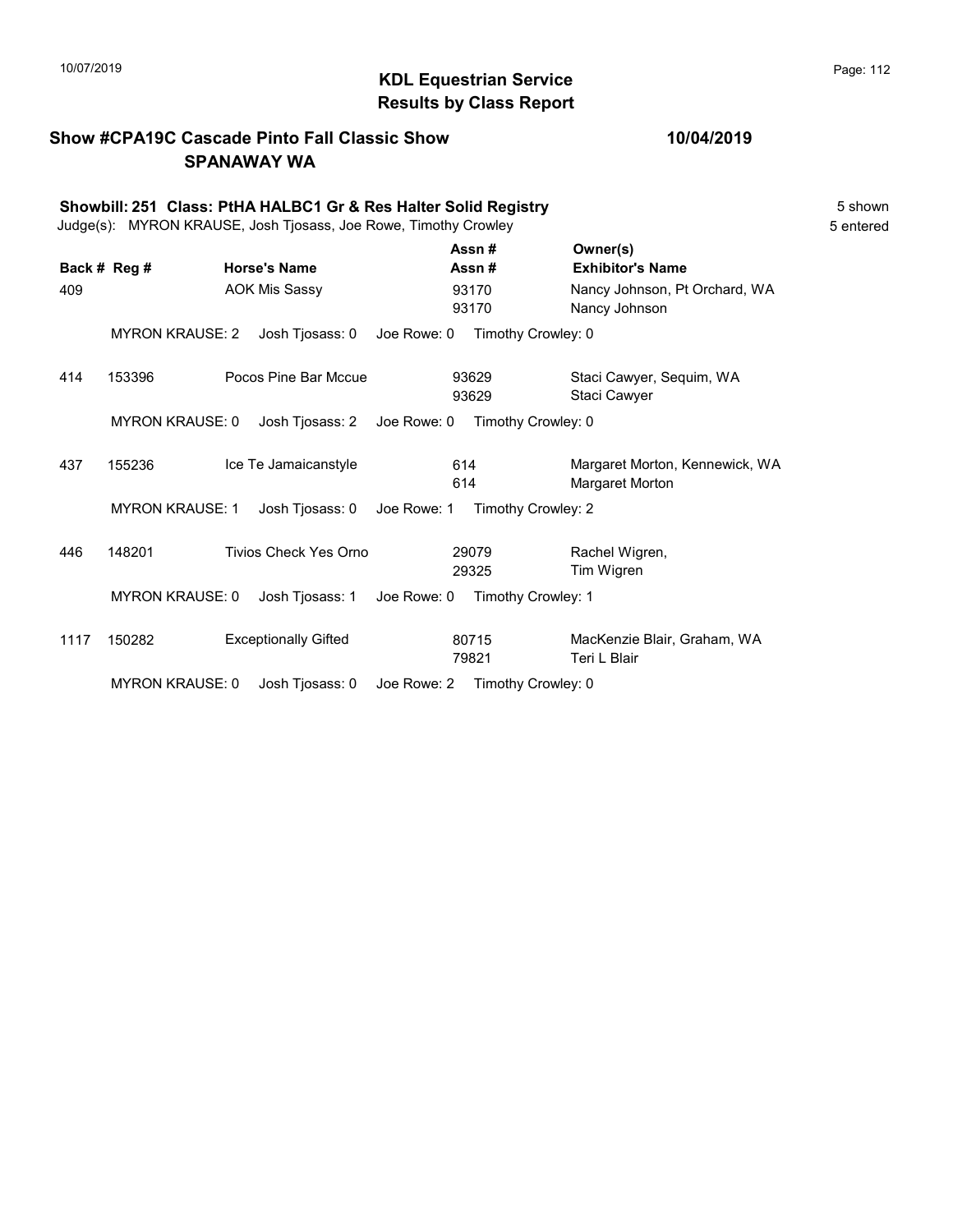## 10/07/2019 **Page: 113** Results by Class Report

#### Show #CPA19C Cascade Pinto Fall Classic Show SPANAWAY WA

| Showbill: 253 Class: PtHA HALAM1 AM Solid Registry Halter<br>Judge(s): MYRON KRAUSE, Josh Tjosass, Joe Rowe, Timothy Crowley |                        |                             |             |                    |                                                   | 9 shown<br>9 entered |
|------------------------------------------------------------------------------------------------------------------------------|------------------------|-----------------------------|-------------|--------------------|---------------------------------------------------|----------------------|
|                                                                                                                              | Back # Reg #           | <b>Horse's Name</b>         |             | Assn#<br>Assn#     | Owner(s)<br><b>Exhibitor's Name</b>               |                      |
| 68                                                                                                                           | 148882                 | <b>Sinfully Gifted</b>      |             | 27094<br>92566     | Jean Garcia, Orting, WA<br>Shelby Taylor          |                      |
|                                                                                                                              | <b>MYRON KRAUSE: 6</b> | Josh Tjosass: 7             | Joe Rowe: 7 | Timothy Crowley: 7 |                                                   |                      |
| 77                                                                                                                           | 153868                 | Smooth Driftin Grace        |             | 83175<br>83175     | Tina Trussell, Roy, WA<br><b>Tina Trussell</b>    |                      |
|                                                                                                                              | <b>MYRON KRAUSE: 9</b> | Josh Tjosass: 6             | Joe Rowe: 6 | Timothy Crowley: 5 |                                                   |                      |
| 122                                                                                                                          | 147109                 | Cool Cruzn Kenny            |             | 25636<br>25636     | Paula Dandliker, Duvall, WA<br>Paula Dandliker    |                      |
|                                                                                                                              | <b>MYRON KRAUSE: 8</b> | Josh Tjosass: 8 Joe Rowe: 4 |             | Timothy Crowley: 8 |                                                   |                      |
| 409                                                                                                                          |                        | <b>AOK Mis Sassy</b>        |             | 93170<br>93170     | Nancy Johnson, Pt Orchard, WA<br>Nancy Johnson    |                      |
|                                                                                                                              | <b>MYRON KRAUSE: 2</b> | Josh Tjosass: 5             | Joe Rowe: 8 | Timothy Crowley: 3 |                                                   |                      |
| 414                                                                                                                          | 153396                 | Pocos Pine Bar Mccue        |             | 93629<br>93629     | Staci Cawyer, Sequim, WA<br>Staci Cawyer          |                      |
|                                                                                                                              | <b>MYRON KRAUSE: 4</b> | Josh Tjosass: 2             | Joe Rowe: 5 | Timothy Crowley: 4 |                                                   |                      |
| 417                                                                                                                          | 155228                 | Srw Paint Me Panda          |             | 94529<br>94529     | Sami Witke, Winlock, WA<br>Sami Witke             |                      |
|                                                                                                                              | <b>MYRON KRAUSE: 7</b> | Josh Tjosass: 0             | Joe Rowe: 9 | Timothy Crowley: 9 |                                                   |                      |
| 437                                                                                                                          | 155236                 | Ice Te Jamaicanstyle        |             | 614<br>614         | Margaret Morton, Kennewick, WA<br>Margaret Morton |                      |
|                                                                                                                              | <b>MYRON KRAUSE: 1</b> | Josh Tjosass: 3             | Joe Rowe: 1 | Timothy Crowley: 1 |                                                   |                      |
| 446                                                                                                                          | 148201                 | Tivios Check Yes Orno       |             | 29079<br>29079     | Rachel Wigren,<br>Rachel Wigren                   |                      |
|                                                                                                                              | <b>MYRON KRAUSE: 3</b> | Josh Tjosass: 1             | Joe Rowe: 3 | Timothy Crowley: 2 |                                                   |                      |
| 1117                                                                                                                         | 150282                 | <b>Exceptionally Gifted</b> |             | 80715<br>79821     | MacKenzie Blair, Graham, WA<br>Teri L Blair       |                      |

MYRON KRAUSE: 5 Josh Tjosass: 4 Joe Rowe: 2 Timothy Crowley: 6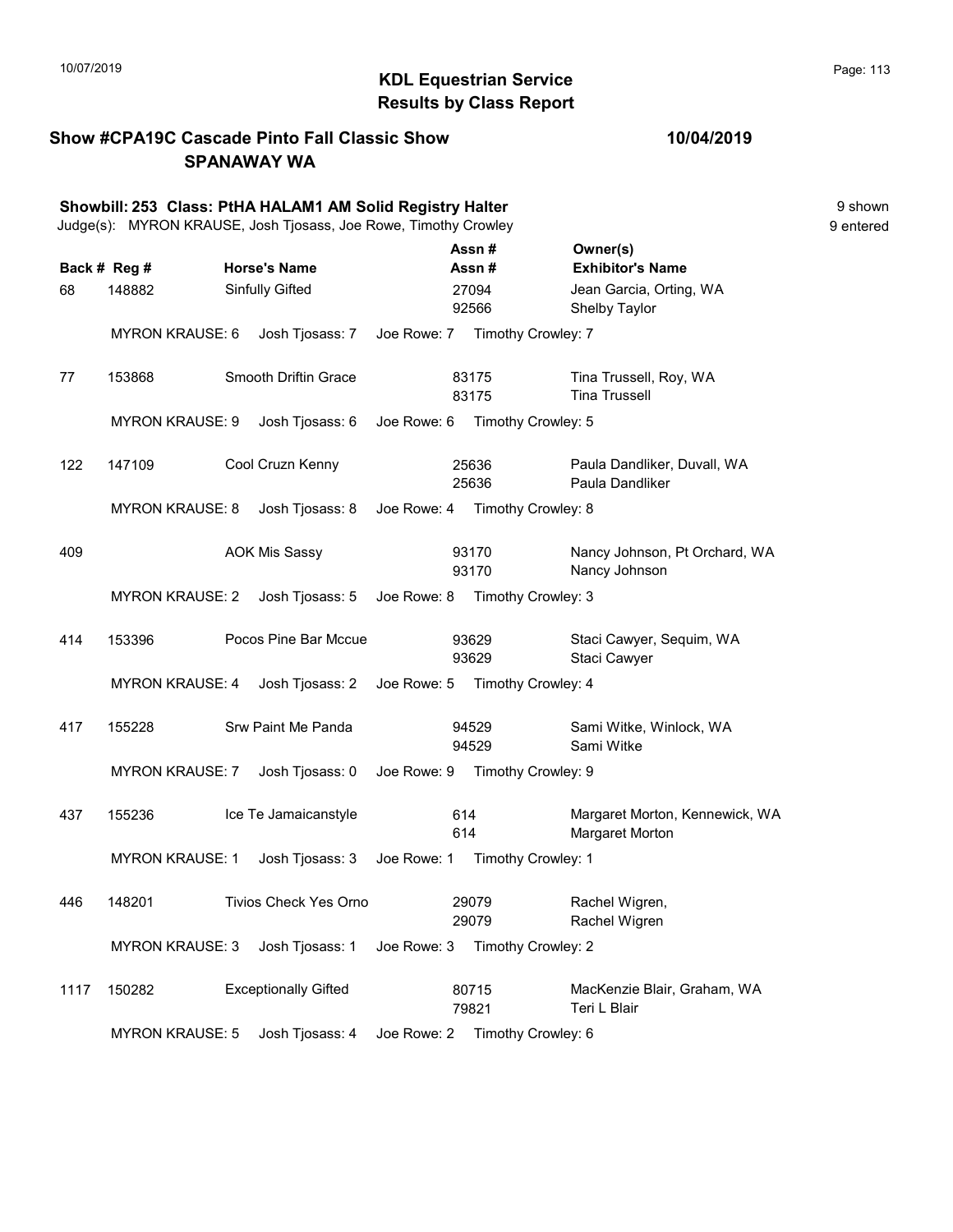|     |                                                                                                                     | <b>SPANAWAY WA</b>          |             |                    |                                                        |                        |
|-----|---------------------------------------------------------------------------------------------------------------------|-----------------------------|-------------|--------------------|--------------------------------------------------------|------------------------|
|     | Showbill: 254 Class: OTAB TIH OTAB Trail In Hand<br>Judge(s): MYRON KRAUSE, Josh Tjosass, Joe Rowe, Timothy Crowley |                             |             |                    |                                                        | 12 shown<br>12 entered |
|     | Back # Reg #                                                                                                        | <b>Horse's Name</b>         |             | Assn#<br>Assn#     | Owner(s)<br><b>Exhibitor's Name</b>                    |                        |
| 50  |                                                                                                                     | Pf Ruby Red Dress           |             |                    | Lana Weinmann, Monroe, WA<br>Samantha Weinmann         |                        |
|     | <b>MYRON KRAUSE: 0</b>                                                                                              | Josh Tjosass: 0 Joe Rowe: 2 |             | Timothy Crowley: 1 |                                                        |                        |
| 141 | Mango                                                                                                               |                             |             |                    | Jessica Davidson, Monroe, WA<br>Jessica Davidson       |                        |
|     | <b>MYRON KRAUSE: 5</b>                                                                                              | Josh Tjosass: 4             | Joe Rowe: 5 | Timothy Crowley: 4 |                                                        |                        |
| 407 |                                                                                                                     | Whos Cry N Now              |             |                    | Lucca Merlino, Maple Valley, WA<br>Rebecca Paulson     |                        |
|     | <b>MYRON KRAUSE: 3</b>                                                                                              | Josh Tjosass: 2             | Joe Rowe: 4 | Timothy Crowley: 2 |                                                        |                        |
| 416 |                                                                                                                     | <b>Gypsy Souls Raphael</b>  |             |                    | Louise Doerrer, Snoqualmie, WA<br>Louise Doerrer       |                        |
|     | <b>MYRON KRAUSE: 7</b>                                                                                              | Josh Tjosass: 5             | Joe Rowe: 7 | Timothy Crowley: 8 |                                                        |                        |
| 417 |                                                                                                                     | Srw Paint Me Panda          |             |                    | Sami Witke, Winlock, WA<br>Sami Witke                  |                        |
|     | <b>MYRON KRAUSE: 6</b>                                                                                              | Josh Tjosass: 7             | Joe Rowe: 0 | Timothy Crowley: 6 |                                                        |                        |
| 418 |                                                                                                                     | <b>Sweetness Secret</b>     |             |                    | Danielle Witke, Winlock, WA<br>Danielle Witke          |                        |
|     | <b>MYRON KRAUSE: 1</b>                                                                                              | Josh Tjosass: 1             | Joe Rowe: 1 | Timothy Crowley: 3 |                                                        |                        |
| 427 |                                                                                                                     | Looking For Alaska          |             |                    | Tiarie West, La Center, WA<br><b>Tiarie West</b>       |                        |
|     | <b>MYRON KRAUSE: 2</b>                                                                                              | Josh Tjosass: 3             | Joe Rowe: 3 | Timothy Crowley: 5 |                                                        |                        |
| 433 |                                                                                                                     | <b>Bringing My Best</b>     |             |                    | Jennifer Warboys,<br>Jennifer Warboys                  |                        |
|     | <b>MYRON KRAUSE: 9</b>                                                                                              | Josh Tjosass: 8             | Joe Rowe: 6 | Timothy Crowley: 0 |                                                        |                        |
| 460 |                                                                                                                     | <b>MFF Amazing Grace</b>    |             |                    | Amy Vesneske, Battle Ground, WA<br>Amy Vesneske        |                        |
|     | <b>MYRON KRAUSE: 4</b>                                                                                              | Josh Tjosass: 6             | Joe Rowe: 8 | Timothy Crowley: 7 |                                                        |                        |
| 461 |                                                                                                                     | MFF Echo Of The War Horse   |             |                    | Amy Vesneske, Battle Ground, WA<br><b>Ethan Wilcox</b> |                        |
|     | <b>MYRON KRAUSE: 0</b>                                                                                              | Josh Tjosass: 0             | Joe Rowe: 0 | Timothy Crowley: 0 |                                                        |                        |

Show #CPA19C Cascade Pinto Fall Classic Show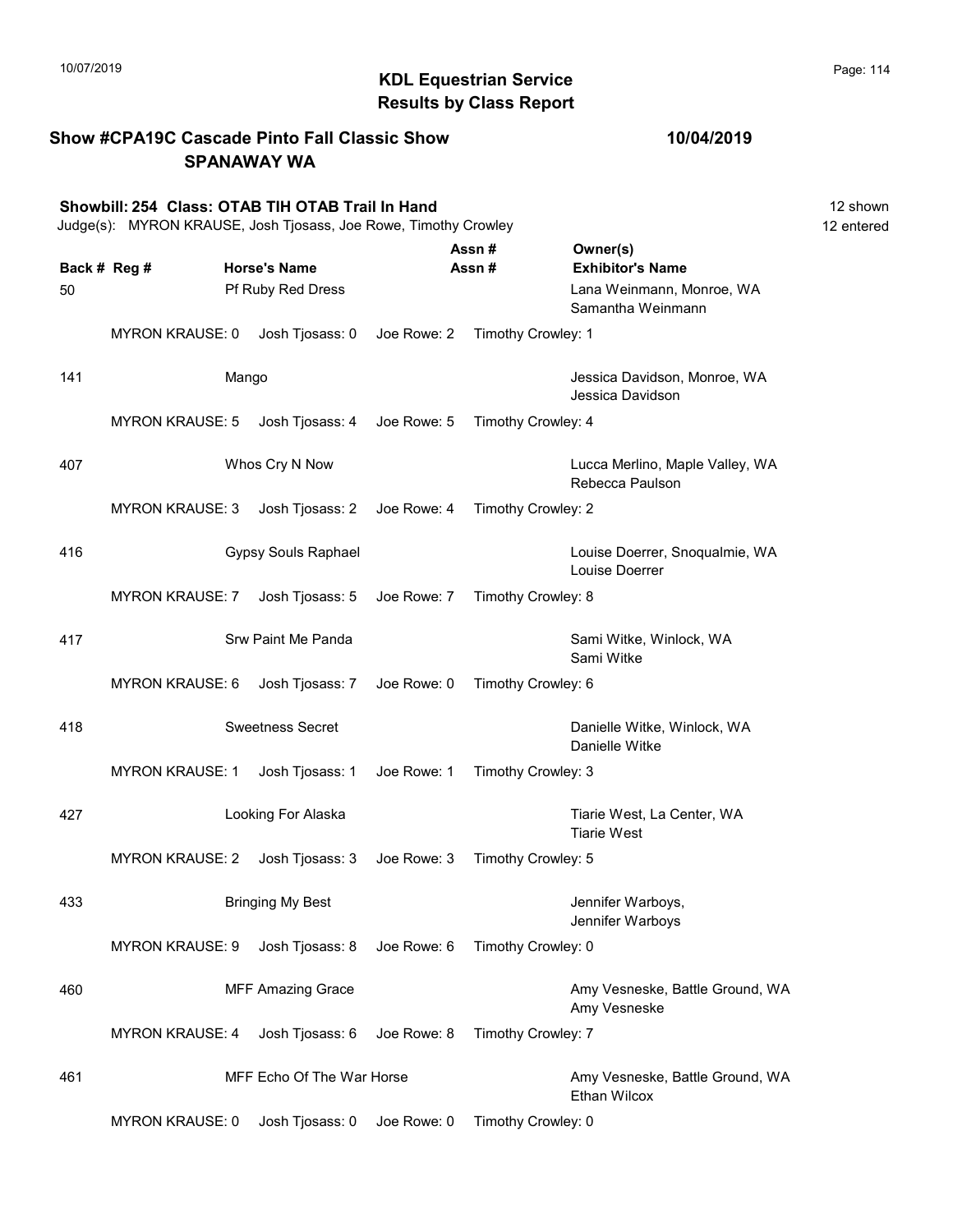## 10/07/2019 **Page: 115**<br> **KDL Equestrian Service Page: 115** Results by Class Report

|     | Show #CPA19C Cascade Pinto Fall Classic Show | <b>SPANAWAY WA</b>          | 10/04/2019 |                                                      |
|-----|----------------------------------------------|-----------------------------|------------|------------------------------------------------------|
| 462 |                                              | Indigos Royal Candygirl     |            | Amy Vesneske, Battle Ground, WA<br>Madelyn Molynuex  |
|     | MYRON KRAUSE: 0                              | Josh Tjosass: 0 Joe Rowe: 0 |            | Timothy Crowley: 0                                   |
| 545 |                                              | A Southern Heaven           |            | Suzanne Heistand, Pt Angeles, WA<br>Suzanne Heistand |
|     | <b>MYRON KRAUSE: 8</b>                       | Josh Tjosass: 0 Joe Rowe: 9 |            | Timothy Crowley: 9                                   |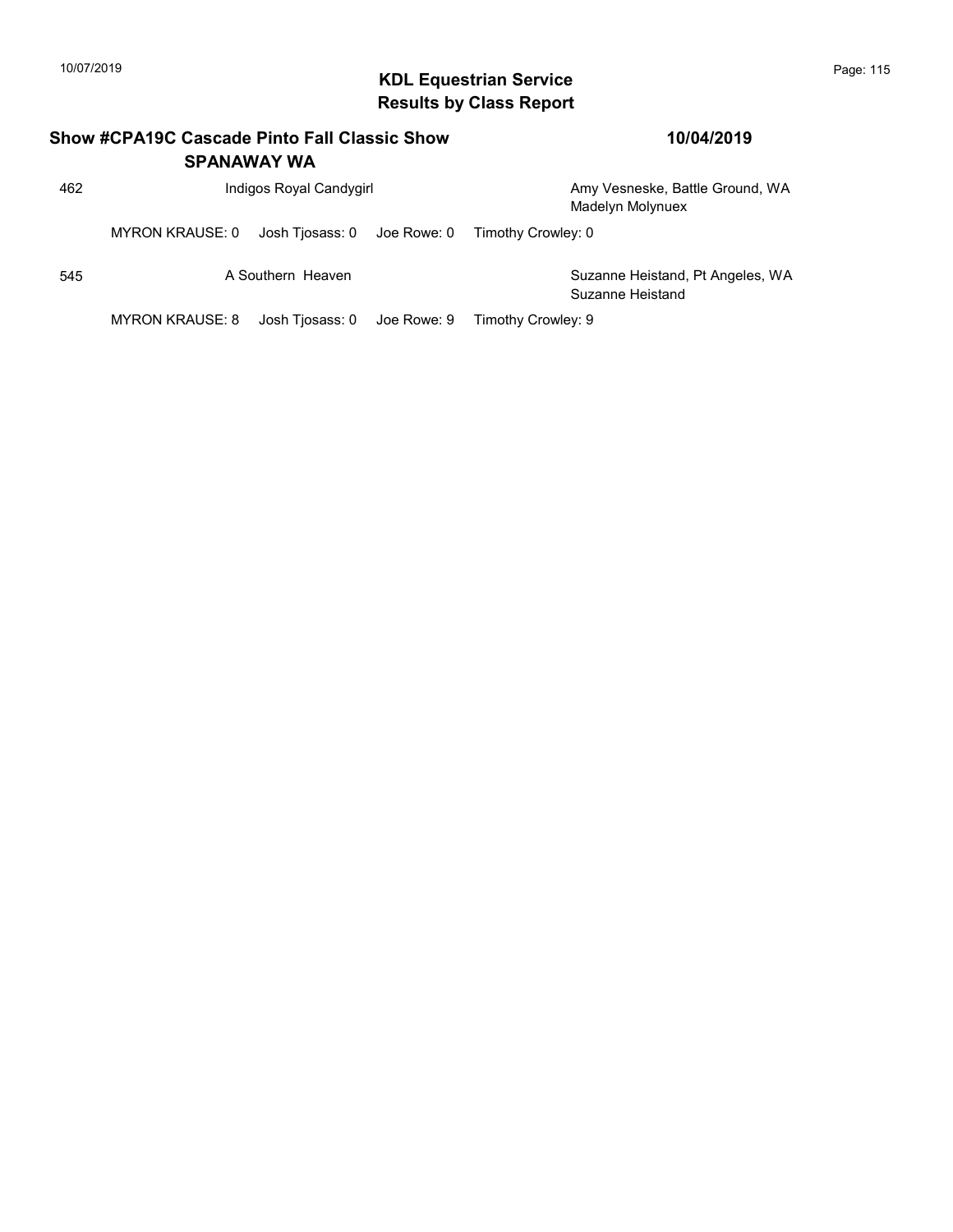## 10/07/2019 **Page: 116**<br> **KDL Equestrian Service Page: 116** Results by Class Report

#### Show #CPA19C Cascade Pinto Fall Classic Show SPANAWAY WA

#### Showbill: 255 Class: PtHA TIHYL Yearling Trail In Hand All Types 1 shown 1 shown

Judge(s): MYRON KRAUSE, Josh Tjosass, Joe Rowe, Timothy Crowley 1 entered 1 entered

|     |              |                     | Assn# | Owner(s)                         |  |
|-----|--------------|---------------------|-------|----------------------------------|--|
|     | Back # Reg # | <b>Horse's Name</b> | Assn# | <b>Exhibitor's Name</b>          |  |
| 545 | 154491       | A Southern Heaven   | 68405 | Suzanne Heistand, Pt Angeles, WA |  |
|     |              |                     | 68405 | Suzanne Heistand                 |  |
|     |              |                     |       |                                  |  |

MYRON KRAUSE: 1 Josh Tjosass: 1 Joe Rowe: 1 Timothy Crowley: 1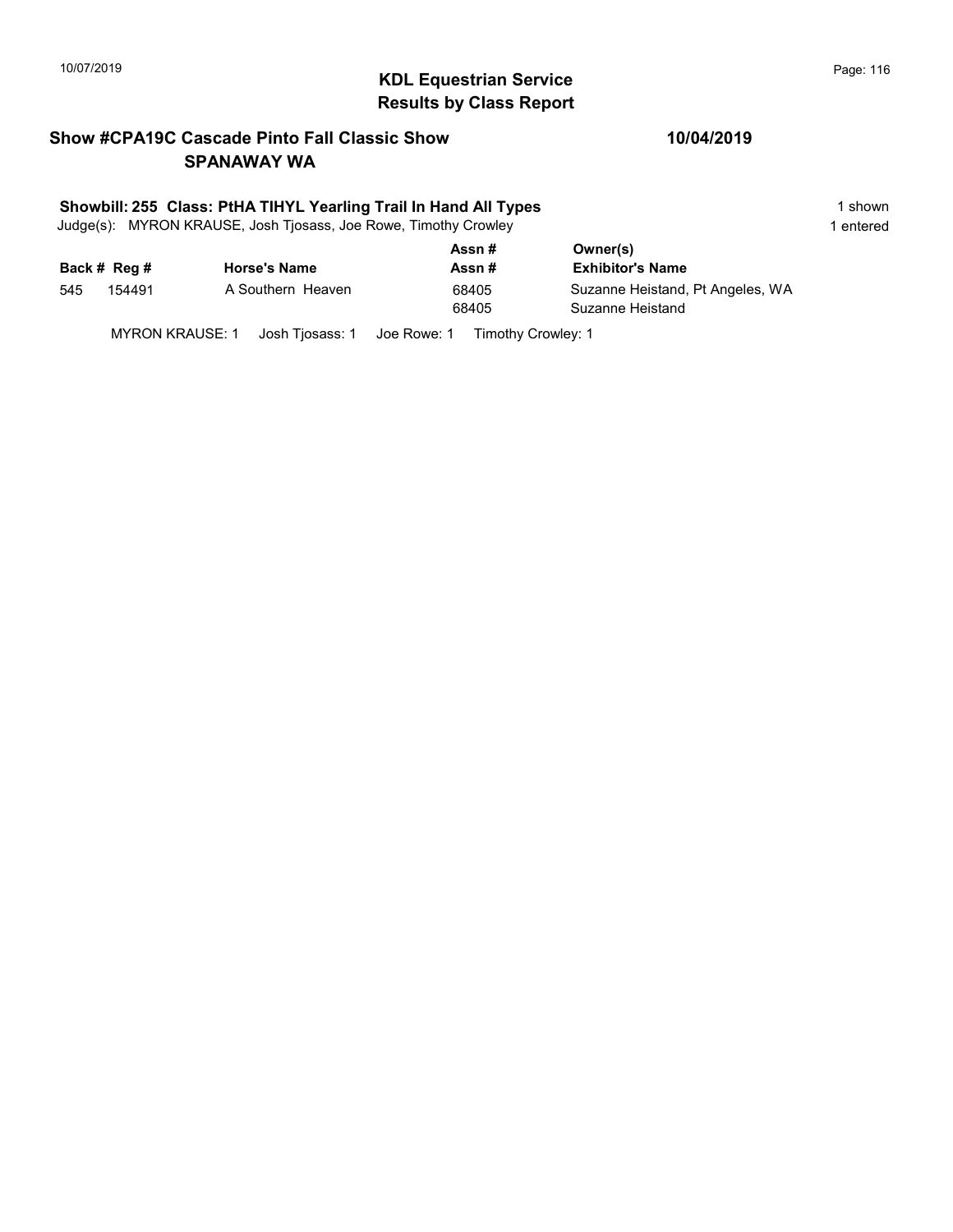Show #CPA19C Cascade Pinto Fall Classic Show

## KDL Equestrian Service 10/07/2019 Page: 117 Results by Class Report

|     |                        | <b>SPANAWAY WA</b>                                                                                                      |                    |                                                        |                      |
|-----|------------------------|-------------------------------------------------------------------------------------------------------------------------|--------------------|--------------------------------------------------------|----------------------|
|     |                        | Showbill: 257 Class: PtHA TIHMB Mini B Trail In Hand<br>Judge(s): MYRON KRAUSE, Josh Tjosass, Joe Rowe, Timothy Crowley |                    |                                                        | 5 shown<br>5 entered |
|     | Back # Reg #           | <b>Horse's Name</b>                                                                                                     | Assn#<br>Assn#     | Owner(s)<br><b>Exhibitor's Name</b>                    |                      |
| 2   | 148859                 | PF No Worries                                                                                                           | 20392<br>20392     | Tina Wolfe, Snohomish, WA<br>Tina Wolfe                |                      |
|     | <b>MYRON KRAUSE: 1</b> | Josh Tjosass: 1<br>Joe Rowe: 1                                                                                          | Timothy Crowley: 1 |                                                        |                      |
| 50  | 149252                 | Pf Ruby Red Dress                                                                                                       | 75418<br>75198     | Lana Weinmann, Monroe, WA<br>Samantha Weinmann         |                      |
|     | <b>MYRON KRAUSE: 2</b> | Josh Tjosass: 3<br>Joe Rowe: 3                                                                                          | Timothy Crowley: 4 |                                                        |                      |
| 135 | 0139260                | Wins A Lot Of Gold                                                                                                      | 52901<br>52901     | Kathy Thomas, Brush Prairie, WA<br>Kathy Thomas        |                      |
|     | <b>MYRON KRAUSE: 3</b> | Josh Tjosass: 2<br>Joe Rowe: 2                                                                                          | Timothy Crowley: 2 |                                                        |                      |
| 136 | 147864                 | Valentinos Splash Of Java                                                                                               | 52901<br>52900     | Kathy Thomas, Brush Prairie, WA<br><b>Klair Thomas</b> |                      |
|     | <b>MYRON KRAUSE: 4</b> | Josh Tiosass: 4 Joe Rowe: 5                                                                                             | Timothy Crowley: 3 |                                                        |                      |
| 403 | 155209                 | Expresso Of Whiskey Flat                                                                                                | 48066              | Judy Miollis,<br><b>Tina Bell</b>                      |                      |

MYRON KRAUSE: 5 Josh Tjosass: 5 Joe Rowe: 4 Timothy Crowley: 5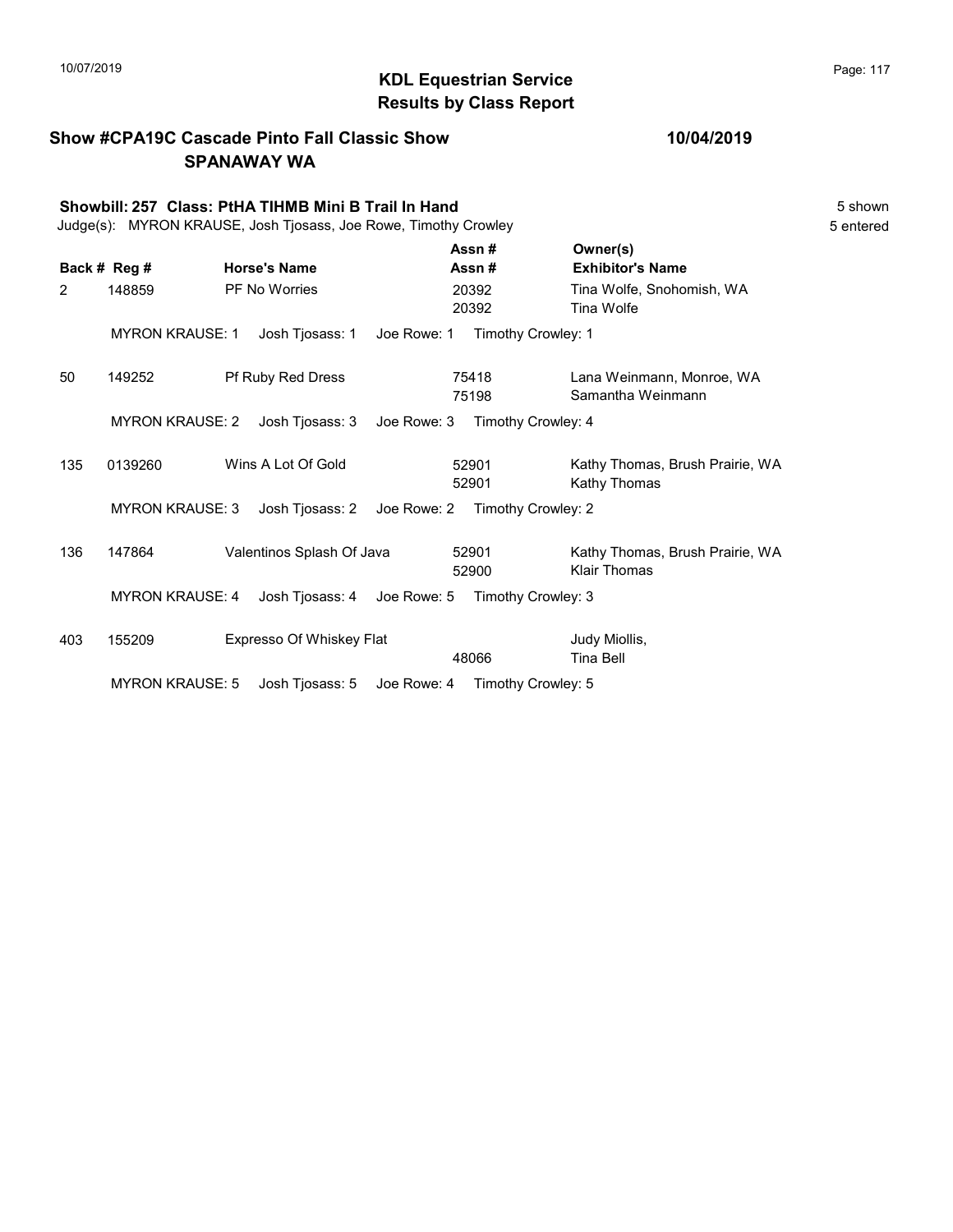#### KDL Equestrian Service 10/07/2019 Page: 118 Results by Class Report

Show #CPA19C Cascade Pinto Fall Classic Show SPANAWAY WA Showbill: 258 Class: PtHA TIHP PONY TRAIL IN HAND 4 shown 4 shown Judge(s): MYRON KRAUSE, Josh Tjosass, Joe Rowe, Timothy Crowley 4 entered Back # Reg # Horse's Name  $\overline{R}$  Assn # Exhibitor's Name Assn # Owner(s) 18 148880 Soundviews Summer Cinn-Sation 27094 Jean Garcia, Orting, WA 27094 Jean Garcia MYRON KRAUSE: 4 Josh Tjosass: 4 Joe Rowe: 4 Timothy Crowley: 4 27 135945 In My Darkest Hour 17105 Terry Strawn, Central Point, OR 48066 Tina Bell 17105 MYRON KRAUSE: 1 Josh Tjosass: 2 Joe Rowe: 2 Timothy Crowley: 2 163 155230 Equinox Rising Star Cheryl Shaffer, Renton, WA 25875 Cheryl Shaffer 25875 MYRON KRAUSE: 3 Josh Tjosass: 3 Joe Rowe: 3 Timothy Crowley: 3 435 145979 Cinnply Alluring 81123 Kristin Tucker, Fall City, WA 81123 Kristin Tucker 81123

MYRON KRAUSE: 2 Josh Tjosass: 1 Joe Rowe: 1 Timothy Crowley: 1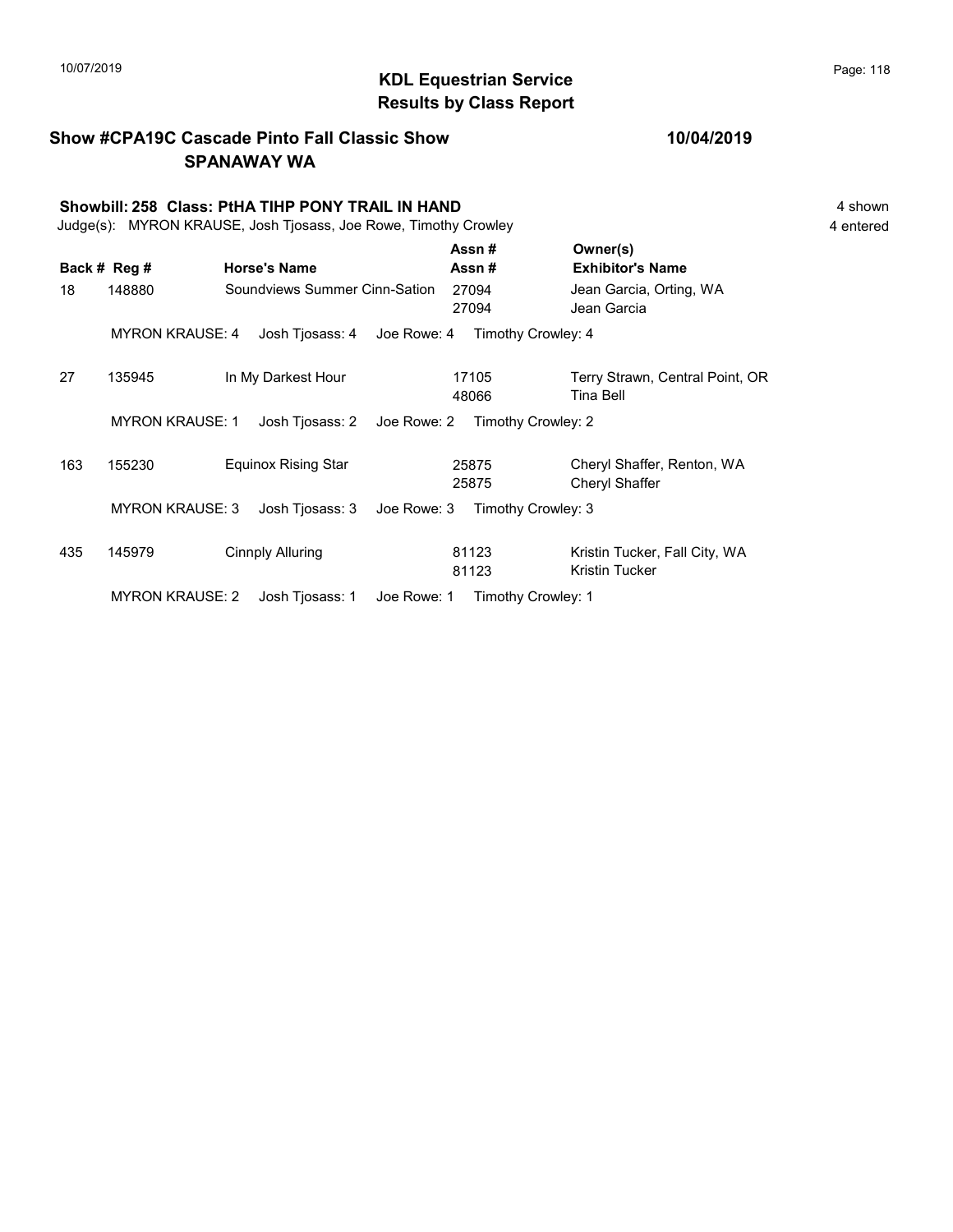## KDL Equestrian Service 10/07/2019 Page: 119 Results by Class Report

#### Show #CPA19C Cascade Pinto Fall Classic Show SPANAWAY WA

|     | Showbill: 260 Class: PtHA TIHAM AM TRAIL IN HAND-MINI / PONY<br>Judge(s): MYRON KRAUSE, Josh Tjosass, Joe Rowe, Timothy Crowley |                                |                    |                                              |  |  |  |  |
|-----|---------------------------------------------------------------------------------------------------------------------------------|--------------------------------|--------------------|----------------------------------------------|--|--|--|--|
|     | Back # Reg #                                                                                                                    | <b>Horse's Name</b>            | Assn#<br>Assn#     | Owner(s)<br><b>Exhibitor's Name</b>          |  |  |  |  |
| 63  | 125150                                                                                                                          | Mountain Meadow Bey Keepsake   | 25875<br>25875     | Cheryl Shaffer, Renton, WA<br>Cheryl Shaffer |  |  |  |  |
|     | <b>MYRON KRAUSE: 2</b>                                                                                                          | Josh Tjosass: 3<br>Joe Rowe: 3 | Timothy Crowley: 3 |                                              |  |  |  |  |
| 422 | 140788                                                                                                                          | Snow Trooper                   | 93263<br>93263     | Megan Gehlen, Mount Lake, WA<br>Megan Gehlen |  |  |  |  |
|     | <b>MYRON KRAUSE: 1</b>                                                                                                          | Joe Rowe: 2<br>Josh Tiosass: 2 | Timothy Crowley: 1 |                                              |  |  |  |  |
| 423 | 150277                                                                                                                          | <b>Gaelics Grand Splash</b>    | 52304<br>52304     | Jane. Mayer, Port Orchard, WA<br>Jane. Mayer |  |  |  |  |

MYRON KRAUSE: 4 Josh Tjosass: 4 Joe Rowe: 4 Timothy Crowley: 4 435 145979 Cinnply Alluring 21123 Kristin Tucker, Fall City, WA 81123 Kristin Tucker 81123

MYRON KRAUSE: 3 Josh Tjosass: 1 Joe Rowe: 1 Timothy Crowley: 2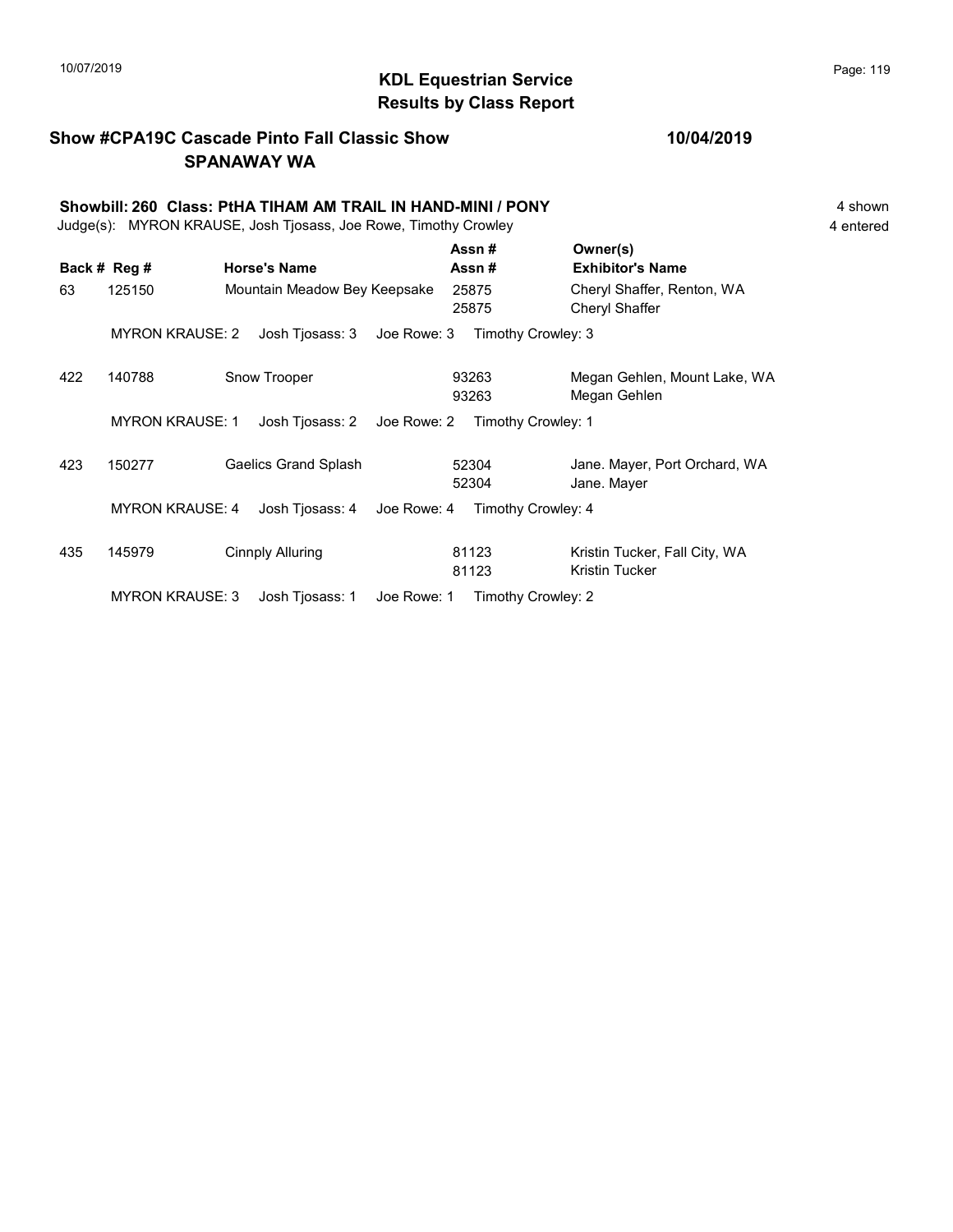## 10/07/2019 **Page: 120**<br> **KDL Equestrian Service Page: 120** Results by Class Report

#### Show #CPA19C Cascade Pinto Fall Classic Show SPANAWAY WA

#### Showbill: 261 Class: OTAB LLT OTAB Leadline Trail 1 shown 1 shown

Judge(s): MYRON KRAUSE, Josh Tjosass, Joe Rowe, Timothy Crowley 1 entered 1 entered

|              |                      | Assn#  | Owner(s)                                    |  |  |
|--------------|----------------------|--------|---------------------------------------------|--|--|
| Back # Reg # | <b>Horse's Name</b>  | Assn # | <b>Exhibitor's Name</b>                     |  |  |
| 77           | Smooth Driftin Grace |        | Tina Trussell, Roy, WA<br>Jennifer Trussell |  |  |

MYRON KRAUSE: 1 Josh Tjosass: 1 Joe Rowe: 1 Timothy Crowley: 1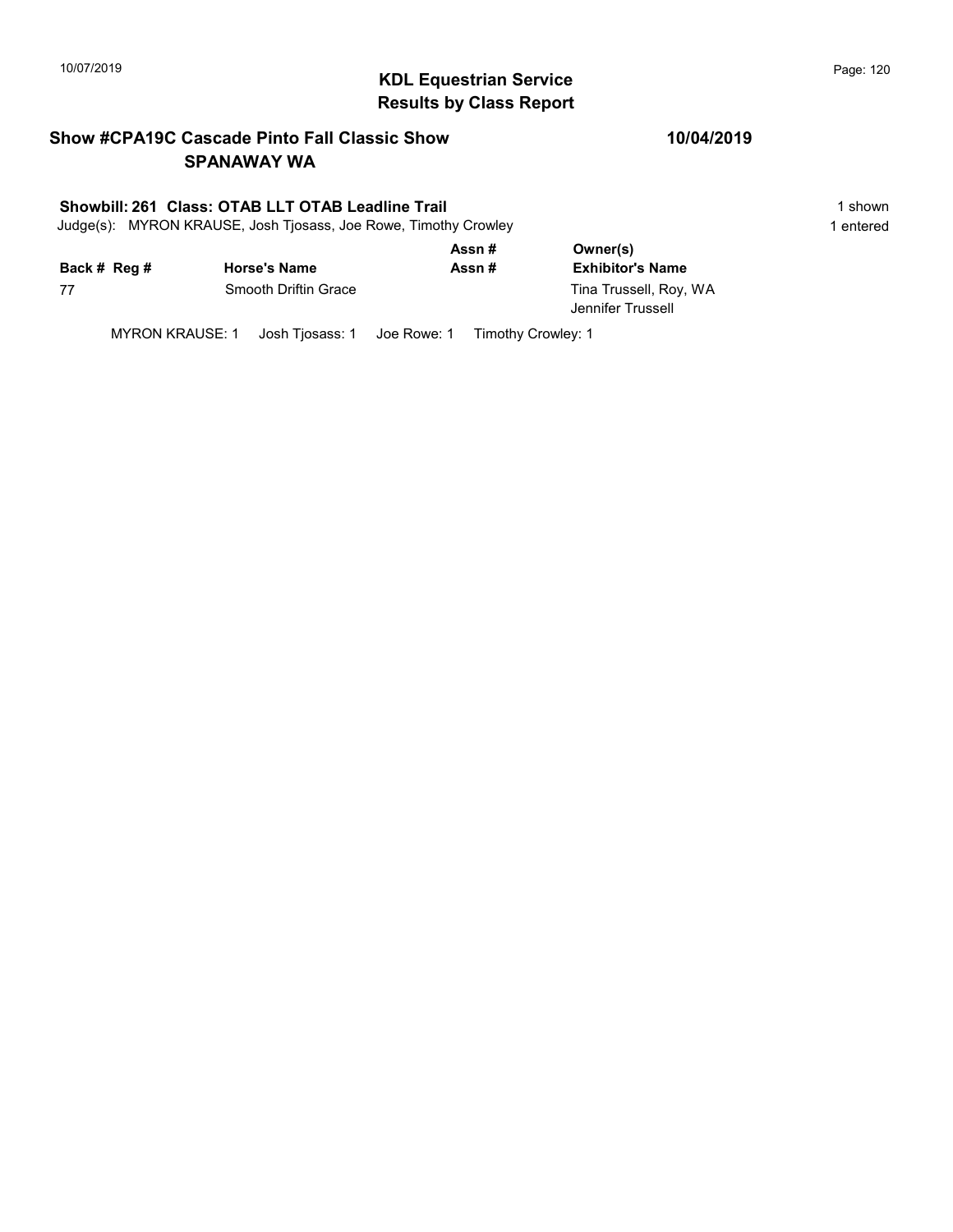#### Show #CPA19C Cascade Pinto Fall Classic Show SPANAWAY WA

|     | Showbill: 262 Class: OTAB WTTA OTAB W/T Trail All Ages, All Types<br>Judge(s): MYRON KRAUSE, Josh Tjosass, Joe Rowe, Timothy Crowley |  |                             |             |                                                |                                                     | 8 shown<br>8 entered |
|-----|--------------------------------------------------------------------------------------------------------------------------------------|--|-----------------------------|-------------|------------------------------------------------|-----------------------------------------------------|----------------------|
|     |                                                                                                                                      |  |                             |             | Assn#                                          | Owner(s)                                            |                      |
|     | Back # Reg #                                                                                                                         |  | <b>Horse's Name</b>         |             | Assn#                                          | <b>Exhibitor's Name</b>                             |                      |
| 409 | <b>AOK Mis Sassy</b>                                                                                                                 |  |                             |             | Nancy Johnson, Pt Orchard, WA<br>Nancy Johnson |                                                     |                      |
|     | <b>MYRON KRAUSE: 1</b>                                                                                                               |  | Josh Tjosass: 2             | Joe Rowe: 1 | Timothy Crowley: 1                             |                                                     |                      |
| 413 |                                                                                                                                      |  | Kiss My Dynamic Asset       |             |                                                | Kory Kumar, Tumwater, WA<br>Kory Kumar              |                      |
|     | <b>MYRON KRAUSE: 3</b>                                                                                                               |  | Josh Tjosass: 3             | Joe Rowe: 4 | Timothy Crowley: 2                             |                                                     |                      |
| 425 |                                                                                                                                      |  | Sir Lukas Remington         |             |                                                | Elaine K Simon, Camas, WA<br>Elaine K Simon         |                      |
|     | <b>MYRON KRAUSE: 0</b>                                                                                                               |  | Josh Tjosass: 8             | Joe Rowe: 0 | Timothy Crowley: 0                             |                                                     |                      |
| 434 |                                                                                                                                      |  | Dont Doubt Me Too           |             |                                                | Mallory Dobbs, Olympia, WA<br><b>Mallory Dobbs</b>  |                      |
|     | <b>MYRON KRAUSE: 4</b>                                                                                                               |  | Josh Tjosass: 4             | Joe Rowe: 3 | Timothy Crowley: 4                             |                                                     |                      |
| 440 |                                                                                                                                      |  | <b>Sweet Talking Hunter</b> |             |                                                | Lydia Wainwright,<br>Naomi Wainwright               |                      |
|     | <b>MYRON KRAUSE: 0</b>                                                                                                               |  | Josh Tjosass: 6             | Joe Rowe: 0 | Timothy Crowley: 0                             |                                                     |                      |
| 448 |                                                                                                                                      |  | Im Good N Sleepy            |             |                                                | Lydia Wainwright,<br>Lydia Wainwright               |                      |
|     | <b>MYRON KRAUSE: 2</b>                                                                                                               |  | Josh Tjosass: 1             | Joe Rowe: 2 | Timothy Crowley: 3                             |                                                     |                      |
| 460 |                                                                                                                                      |  | <b>MFF Amazing Grace</b>    |             |                                                | Amy Vesneske, Battle Ground, WA<br>Amy Vesneske     |                      |
|     | <b>MYRON KRAUSE: 0</b>                                                                                                               |  | Josh Tjosass: 5             | Joe Rowe: 0 | Timothy Crowley: 0                             |                                                     |                      |
| 462 |                                                                                                                                      |  | Indigos Royal Candygirl     |             |                                                | Amy Vesneske, Battle Ground, WA<br>Madelyn Molynuex |                      |
|     | <b>MYRON KRAUSE: 0</b>                                                                                                               |  | Josh Tjosass: 7             | Joe Rowe: 0 | Timothy Crowley: 0                             |                                                     |                      |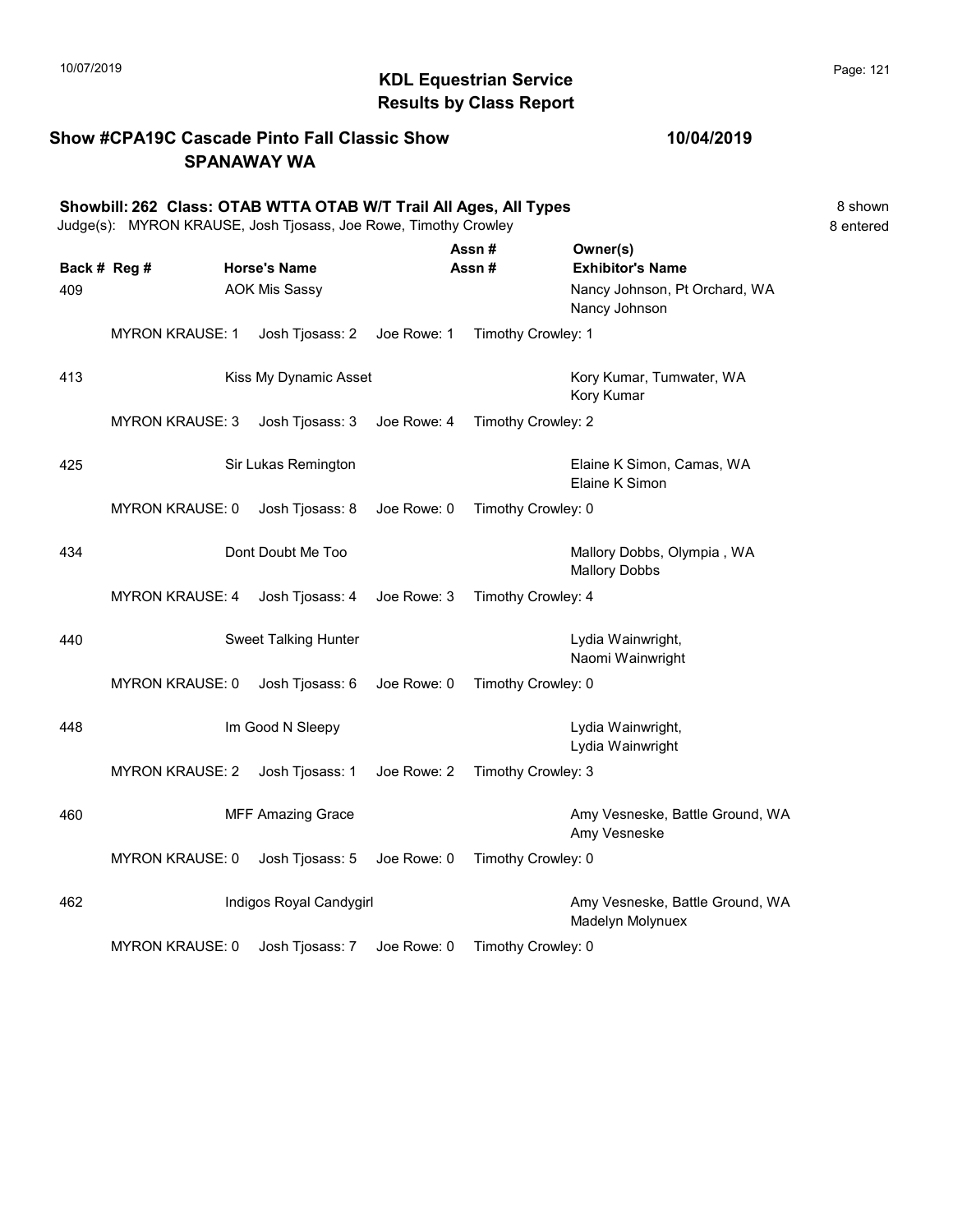## 10/07/2019 **Page: 122**<br> **KDL Equestrian Service Page: 122** Results by Class Report

#### Show #CPA19C Cascade Pinto Fall Classic Show SPANAWAY WA

#### Showbill: 263 Class: PtHA WTHY1 YA W/T Youth Trail 10 & Un 1 Shown 1 shown

Judge(s): MYRON KRAUSE, Josh Tjosass, Joe Rowe, Timothy Crowley 1 entered 1 entered

| Back # Reg # | <b>Horse's Name</b> | Assn#<br>Assn#                 | Owner(s)<br><b>Exhibitor's Name</b>            |
|--------------|---------------------|--------------------------------|------------------------------------------------|
| 426          | Helix               | <b>NEW426</b><br><b>NEW426</b> | Kristen Cockrell. Yelm. WA<br>Kristen Cockrell |

MYRON KRAUSE: 1 Josh Tjosass: 1 Joe Rowe: 1 Timothy Crowley: 1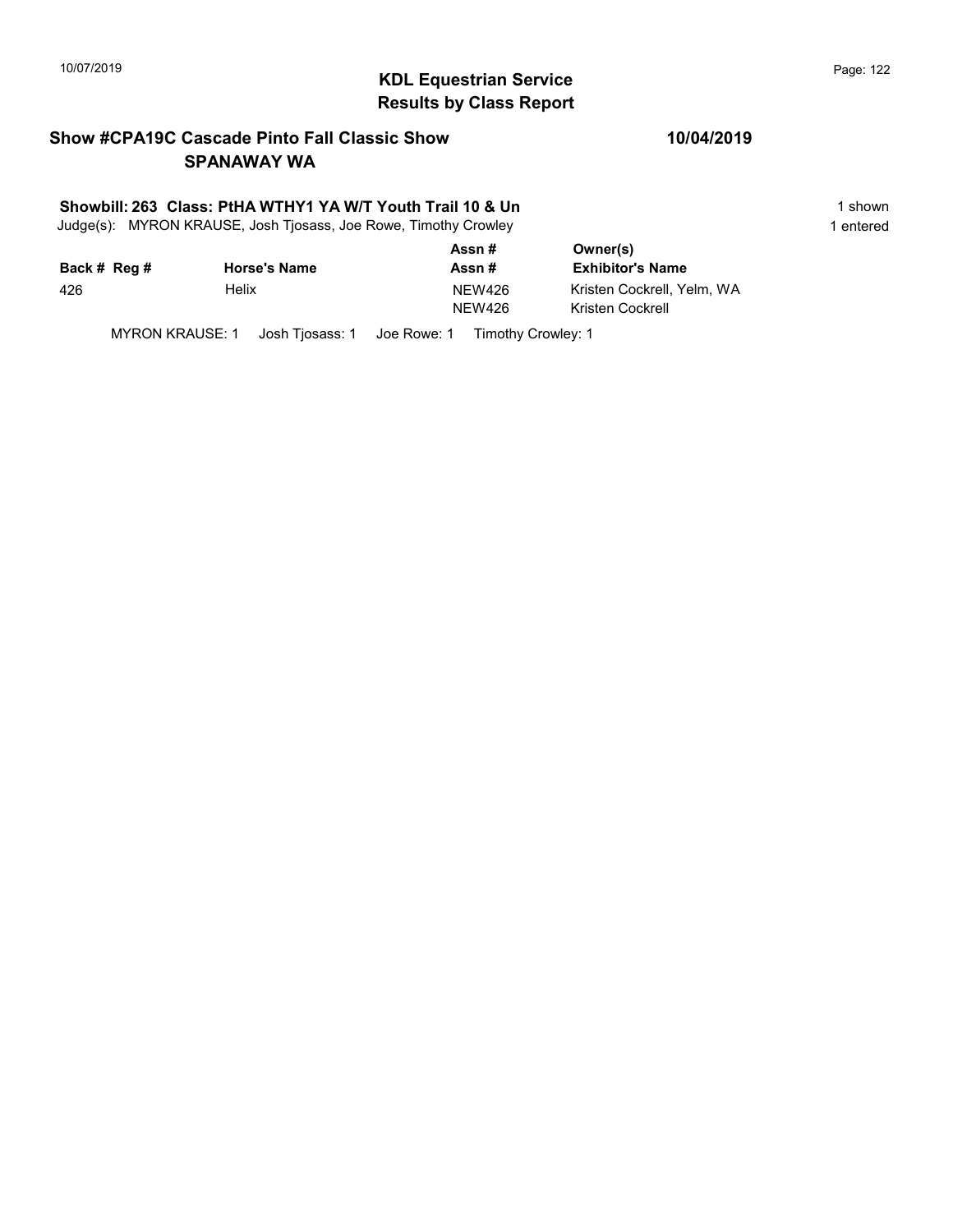## 10/07/2019 **Page: 123**<br> **KDL Equestrian Service Page: 123** Results by Class Report

#### Show #CPA19C Cascade Pinto Fall Classic Show SPANAWAY WA

#### Showbill: 264 Class: PtHA WTHY YA W/T Youth Trail 11-18 1 Shown 1 shown

Judge(s): MYRON KRAUSE, Josh Tjosass, Joe Rowe, Timothy Crowley 1 entered 1 entered

|              |                     | Assn#                    | Owner(s)                                       |  |
|--------------|---------------------|--------------------------|------------------------------------------------|--|
| Back # Reg # | <b>Horse's Name</b> | Assn#                    | <b>Exhibitor's Name</b>                        |  |
| 426          | Helix               | <b>NEW426</b><br>NEW4261 | Kristen Cockrell. Yelm. WA<br>Coleton Cockrell |  |

MYRON KRAUSE: 1 Josh Tjosass: 1 Joe Rowe: 1 Timothy Crowley: 1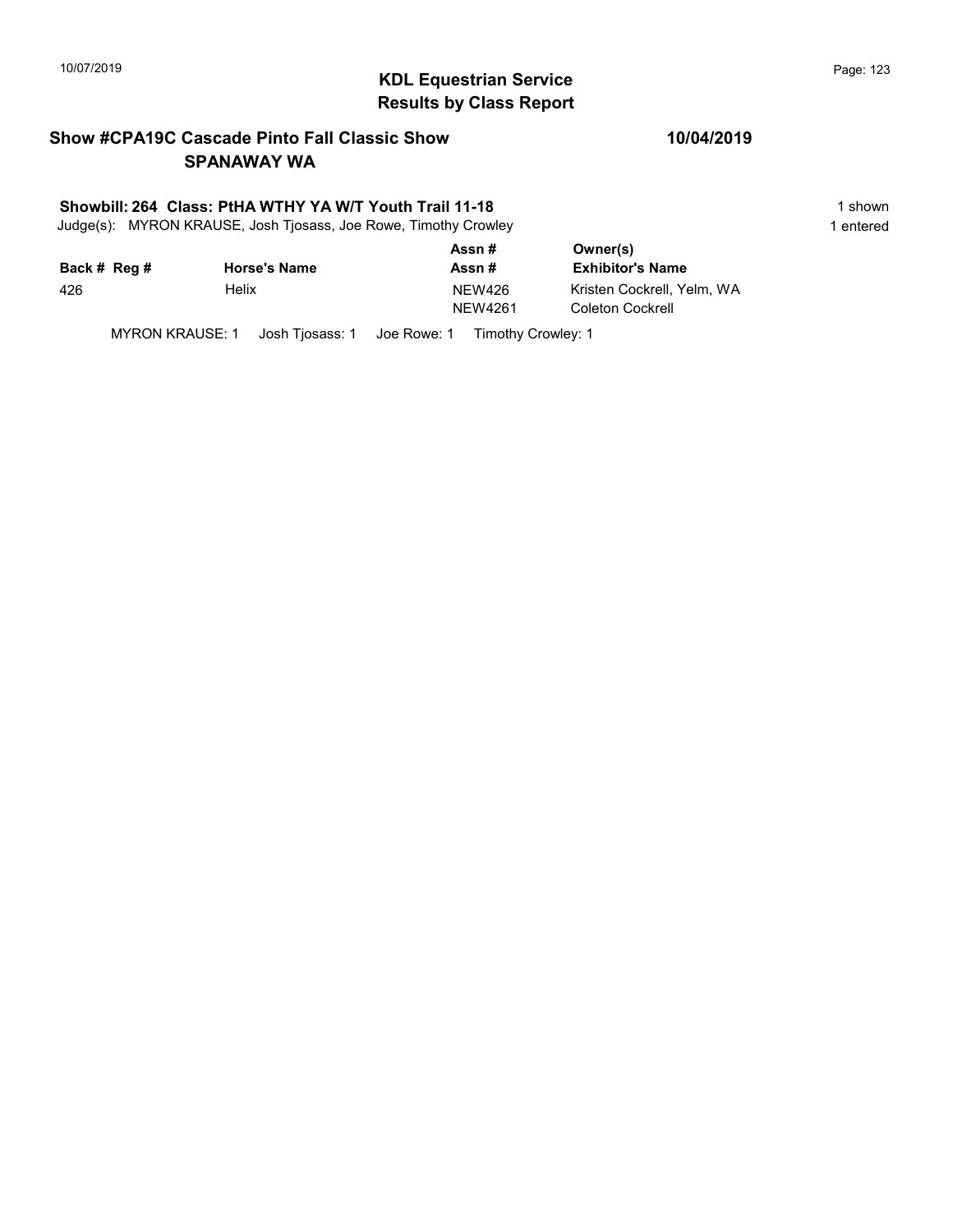## 10/07/2019 **Page: 124**<br> **KDL Equestrian Service Page: 124** Results by Class Report

# Show #CPA19C Cascade Pinto Fall Classic Show SPANAWAY WA

Showbill: 265 Class: PtHA WTHA AM W/T Amateur Trail 3 shown<br>
Judge(s): MYRON KRAUSE. Josh Tiosass. Joe Rowe. Timothy Crowley 3 shown Judge(s): MYRON KRAUSE, Josh Tjosass, Joe Rowe, Timothy Crowley

|     | Back # Reg #           | <b>Horse's Name</b>            | Assn#<br>Assn#     | Owner(s)<br><b>Exhibitor's Name</b>               |
|-----|------------------------|--------------------------------|--------------------|---------------------------------------------------|
| 413 | 137463                 | Kiss My Dynamic Asset          | 54899<br>54899     | Kory Kumar, Tumwater, WA<br>Kory Kumar            |
|     | <b>MYRON KRAUSE: 0</b> | Josh Tjosass: 2<br>Joe Rowe: 0 | Timothy Crowley: 0 |                                                   |
| 425 | 147417                 | Sir Lukas Remington            | 38274<br>38274     | Elaine K Simon, Camas, WA<br>Elaine K Simon       |
|     | <b>MYRON KRAUSE: 0</b> | Joe Rowe: 0<br>Josh Tiosass: 3 | Timothy Crowley: 0 |                                                   |
| 432 | 155466                 | <b>Pv Shes Specialized</b>     | 67683<br>67683     | Kaytee Gibeau, Port Townsend, WA<br>Kaytee Gibeau |
|     | <b>MYRON KRAUSE: 1</b> | Joe Rowe: 1<br>Josh Tiosass: 1 | Timothy Crowley: 1 |                                                   |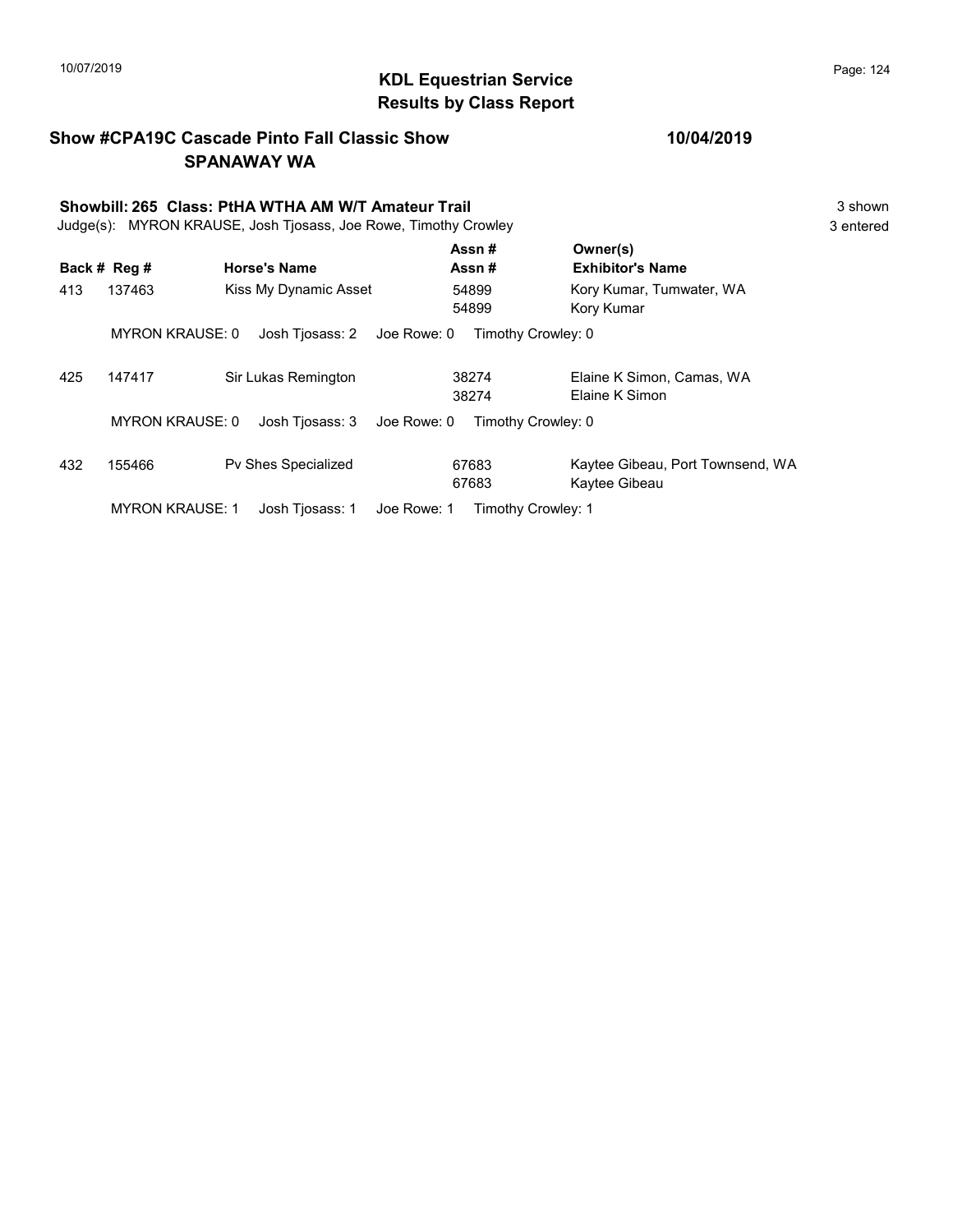#### Show #CPA19C Cascade Pinto Fall Classic Show SPANAWAY WA

Showbill: 266 Class: OTAB TRO OTAB Trail English/Western<br>
Judge(s): MYRON KRAUSE. Josh Tiosass. Joe Rowe. Timothy Crowley<br>
4 entered Judge(s): MYRON KRAUSE, Josh Tjosass, Joe Rowe, Timothy Crowley

|              |                        |                       |             | Assn#              | Owner(s)                                       |
|--------------|------------------------|-----------------------|-------------|--------------------|------------------------------------------------|
| Back # Reg # |                        | <b>Horse's Name</b>   |             | Assn#              | <b>Exhibitor's Name</b>                        |
| 400          |                        | Special Impulse       |             |                    | Tina Johnson, Sequim, WA<br>Tina Johnson       |
|              | <b>MYRON KRAUSE: 3</b> | Josh Tjosass: 4       | Joe Rowe: 4 | Timothy Crowley: 4 |                                                |
| 413          |                        | Kiss My Dynamic Asset |             |                    | Kory Kumar, Tumwater, WA<br>Kory Kumar         |
|              | <b>MYRON KRAUSE: 1</b> | Josh Tjosass: 1       | Joe Rowe: 1 | Timothy Crowley: 2 |                                                |
| 421          |                        | <b>Fancy Cutie</b>    |             |                    | Allison Kane, Ridgefield, WA<br>Allison Kane   |
|              | <b>MYRON KRAUSE: 4</b> | Josh Tjosass: 2       | Joe Rowe: 2 | Timothy Crowley: 1 |                                                |
| 455          |                        | Ultimate Pepper Jack  |             |                    | Crystal Fallon, Puyallup, WA<br>Crystal Fallon |
|              | <b>MYRON KRAUSE: 2</b> | Josh Tjosass: 3       | Joe Rowe: 3 | Timothy Crowley: 3 |                                                |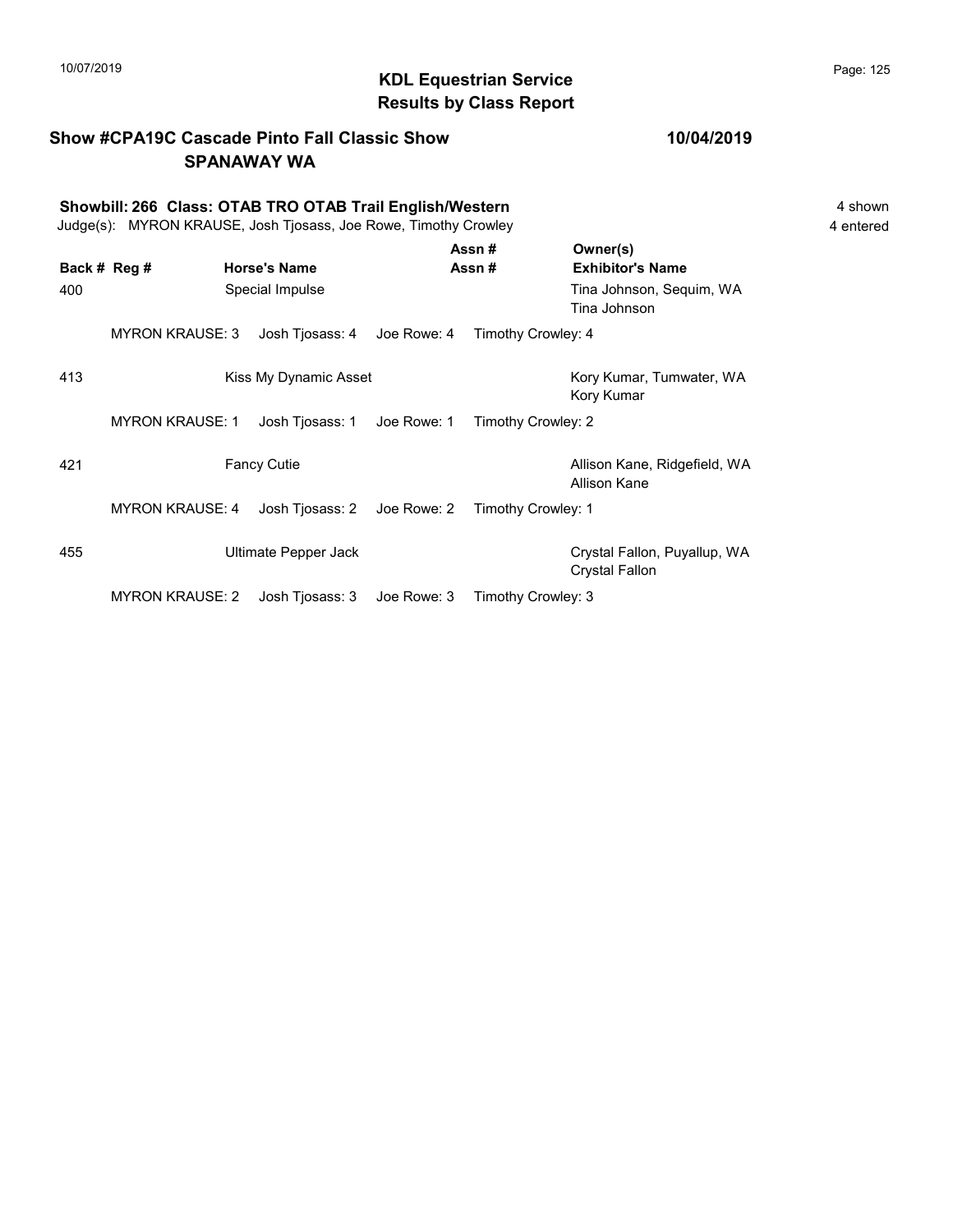Show #CPA19C Cascade Pinto Fall Classic Show

#### KDL Equestrian Service 10/07/2019 Page: 126 Results by Class Report

SPANAWAY WA Showbill: 267 Class: PtHA THO Trail Open All Types 7 shown 7 shown Judge(s): MYRON KRAUSE, Josh Tjosass, Joe Rowe, Timothy Crowley 7 entered Back # Reg # Horse's Name **Assn #** Exhibitor's Name Assn # Owner(s) 155 137528 A Lady With Assets Madison Wojcek, Bremerton, WA 137528 Madison Wojcek 137528 MYRON KRAUSE: 4 Josh Tjosass: 4 Joe Rowe: 3 Timothy Crowley: 3 218 152928 Pining For Chocolate 22302 Shannon Prigger, POULSBO, WA 22302 Shannon Prigger 22302 MYRON KRAUSE: 1 Josh Tjosass: 2 Joe Rowe: 1 Timothy Crowley: 2 400 151359 Special Impulse 18734 Tina Johnson, Sequim, WA 48734 Tina Johnson 48734 MYRON KRAUSE: 5 Josh Tjosass: 5 Joe Rowe: 5 Timothy Crowley: 5 410 150999 Now Thats A Cowboy Liisa Tischer, Astoria, OR 91490 Liisa Tischer 91490 MYRON KRAUSE: 0 Josh Tjosass: 0 Joe Rowe: 0 Timothy Crowley: 0 413 137463 Kiss My Dynamic Asset 54899 Kory Kumar, Tumwater, WA 26430 Tammie Whitt 54899 MYRON KRAUSE: 0 Josh Tjosass: 0 Joe Rowe: 0 Timothy Crowley: 0 438 44192 My Assets On Porsche Debbie Chapin, Graham, WA 68501 Debbie Chapin 68501 MYRON KRAUSE: 2 Josh Tjosass: 1 Joe Rowe: 2 Timothy Crowley: 1 737 113080 Go Bey Bee Go Angela Nemjo, La Center, WA 29325 Tim Wigren 52211 MYRON KRAUSE: 3 Josh Tjosass: 3 Joe Rowe: 4 Timothy Crowley: 4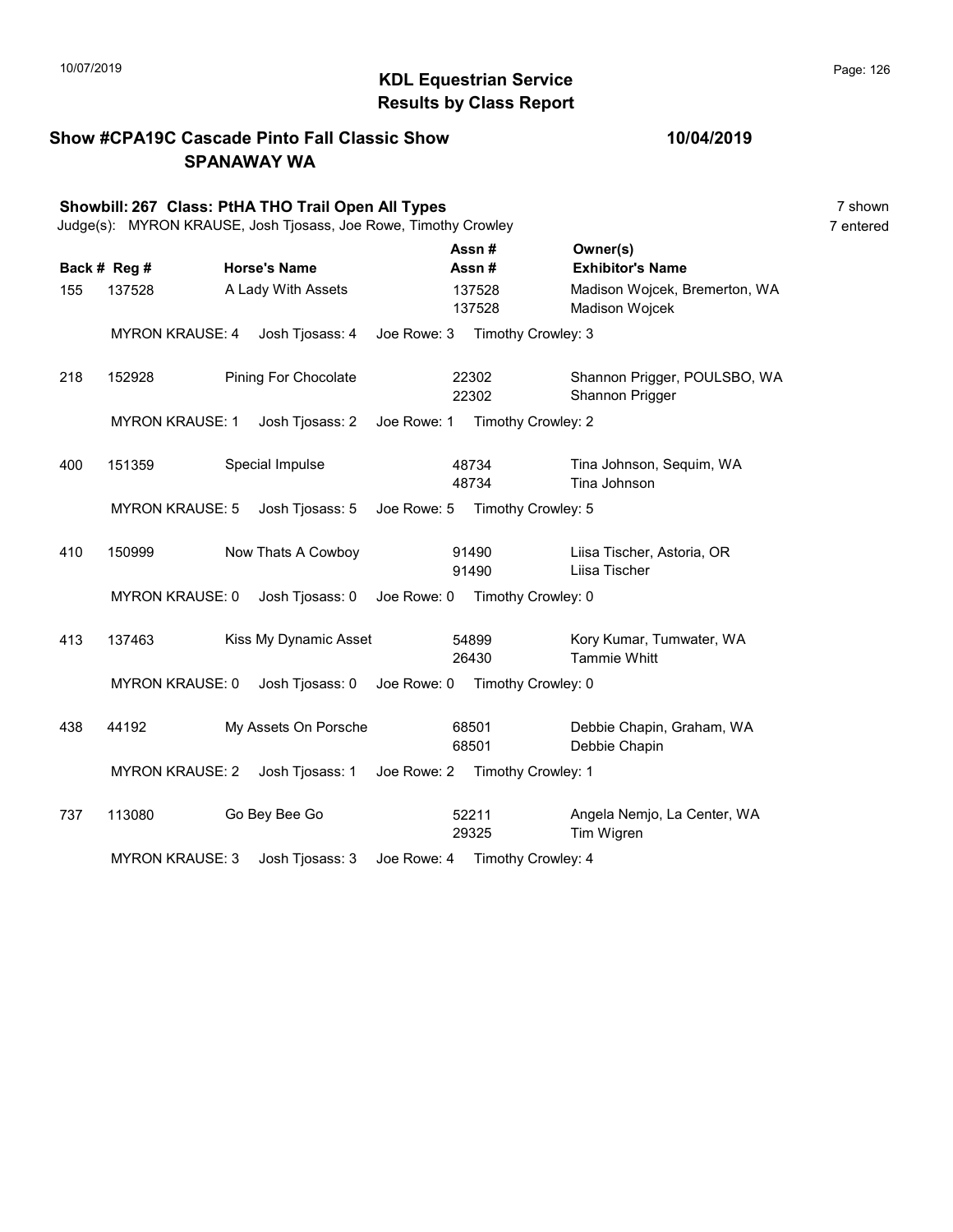#### KDL Equestrian Service 10/07/2019 Page: 127 Results by Class Report

Show #CPA19C Cascade Pinto Fall Classic Show SPANAWAY WA Showbill: 268 Class: PtHA NTHY YA Novice Youth Trail 3 shown 3 shown Judge(s): MYRON KRAUSE, Josh Tjosass, Joe Rowe, Timothy Crowley 3 entered Back # Reg # Horse's Name  $\overline{R}$  Assn # Exhibitor's Name Assn # Owner(s) 405 154765 Think Ima Cando Hotty 22302 Shannon Prigger, POULSBO, WA 94356 Lyndsey Mooth 22302 MYRON KRAUSE: 1 Josh Tjosass: 1 Joe Rowe: 1 Timothy Crowley: 1 424 123098 Eyed B Stylin Brynn Stevenson, Kingston, WA 93467 Brynn Stevenson 93467 MYRON KRAUSE: 2 Josh Tjosass: 2 Joe Rowe: 2 Timothy Crowley: 2 401 137709 One Fancy Dream Lexie Scott, Seabeck, WA DQ 83633 Lexie Scott 83633

MYRON KRAUSE: 0 Josh Tjosass: 3 Joe Rowe: 0 Timothy Crowley: 0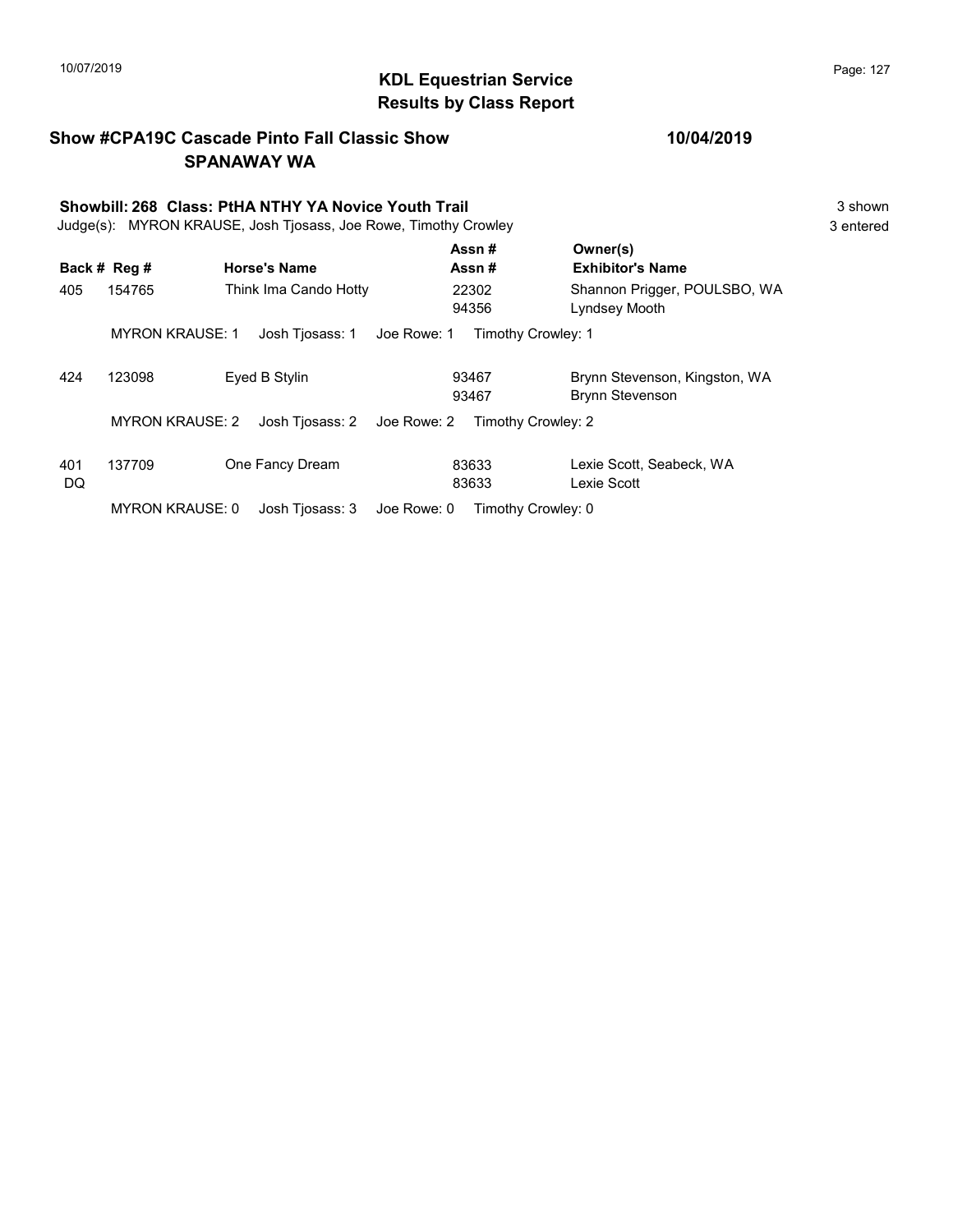Show #CPA19C Cascade Pinto Fall Classic Show

#### KDL Equestrian Service 10/07/2019 Page: 128 Results by Class Report

SPANAWAY WA Showbill: 270 Class: PtHA THYA YA Trail 18 & Under 7 Shown 7 shown 7 shown Judge(s): MYRON KRAUSE, Josh Tjosass, Joe Rowe, Timothy Crowley 7 entered Back # Reg # Horse's Name **Assn #** Exhibitor's Name Assn # Owner(s) 155 137528 A Lady With Assets Madison Wojcek, Bremerton, WA 137528 Madison Wojcek 137528 MYRON KRAUSE: 1 Josh Tjosass: 1 Joe Rowe: 1 Timothy Crowley: 1 401 137709 One Fancy Dream Lexie Scott, Seabeck, WA 83633 Lexie Scott 83633 MYRON KRAUSE: 7 Josh Tjosass: 7 Joe Rowe: 7 Timothy Crowley: 7 405 154765 Think Ima Cando Hotty 22302 Shannon Prigger, POULSBO, WA 94356 Lyndsey Mooth 22302 MYRON KRAUSE: 3 Josh Tjosass: 5 Joe Rowe: 5 Timothy Crowley: 4 421 140236 Fancy Cutie **Allison Kane, Ridgefield, WA** 83041 Allison Kane 83041 MYRON KRAUSE: 5 Josh Tjosass: 3 Joe Rowe: 2 Timothy Crowley: 2 424 123098 Eyed B Stylin Brynn Stevenson, Kingston, WA 93467 Brynn Stevenson 93467 MYRON KRAUSE: 6 Josh Tjosass: 6 Joe Rowe: 6 Timothy Crowley: 6 431 138876 Rap My Assets 94633 Megan Truman, Yacolt, WA 94633 Megan Truman 94633 MYRON KRAUSE: 4 Josh Tjosass: 2 Joe Rowe: 3 Timothy Crowley: 3 449 119404 Kenos Golden Diva 119404 Russelle Graf, Pt Angeles, WA 93626 Riley Michaelis 119404 MYRON KRAUSE: 2 Josh Tjosass: 4 Joe Rowe: 4 Timothy Crowley: 5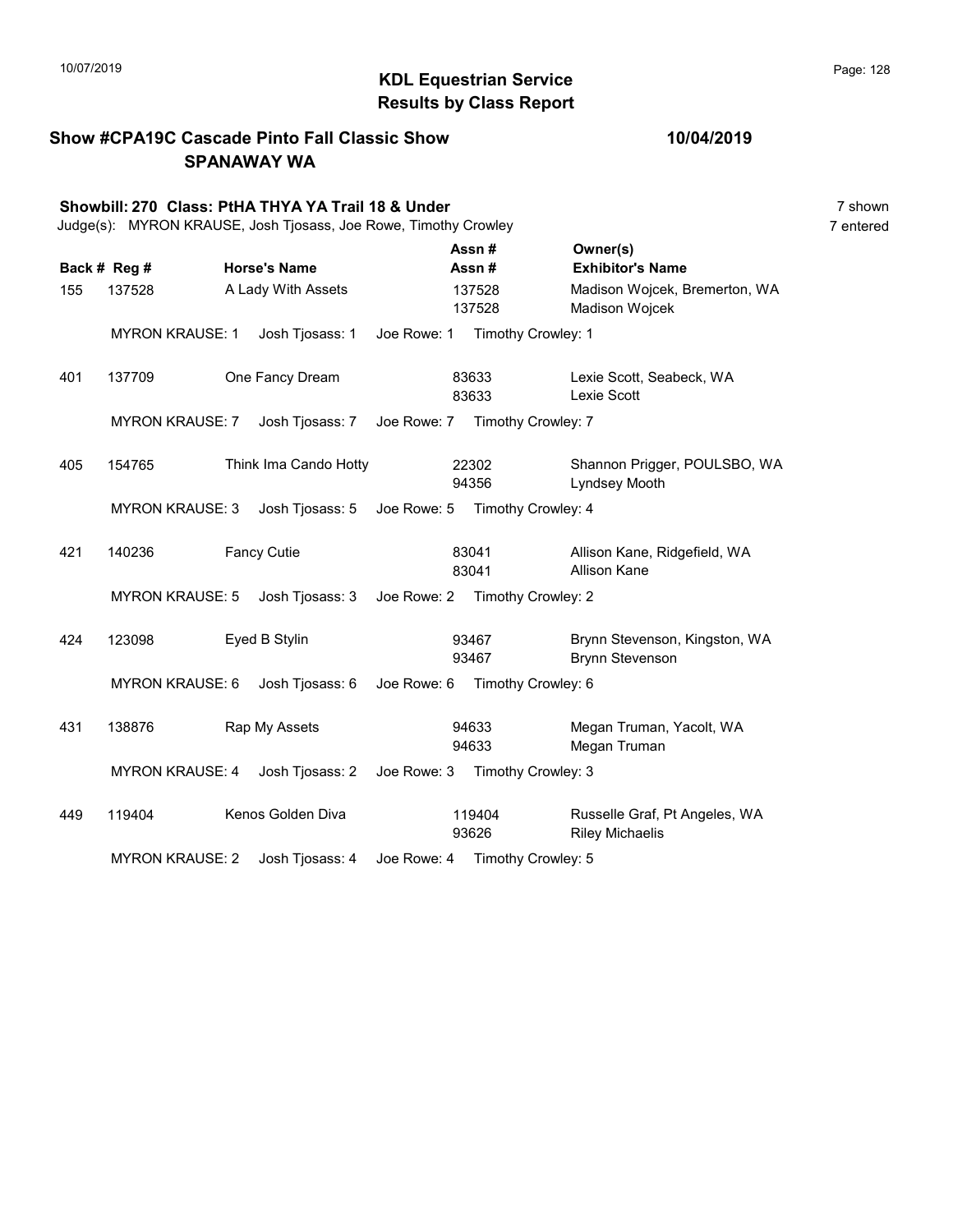## 10/07/2019 **Page: 129**<br> **KDL Equestrian Service Page: 129** Results by Class Report

|     |                        | <b>Show #CPA19C Cascade Pinto Fall Classic Show</b><br><b>SPANAWAY WA</b> |                                   | 10/04/2019                                      |           |
|-----|------------------------|---------------------------------------------------------------------------|-----------------------------------|-------------------------------------------------|-----------|
|     |                        | Showbill: 271 Class: PtHA THA AM Trail                                    |                                   |                                                 | 3 shown   |
|     |                        | Judge(s): MYRON KRAUSE, Josh Tjosass, Joe Rowe, Timothy Crowley           |                                   |                                                 | 3 entered |
|     | Back # Reg #           | <b>Horse's Name</b>                                                       | Assn#<br>Assn#                    | Owner(s)<br><b>Exhibitor's Name</b>             |           |
| 218 | 152928                 | Pining For Chocolate                                                      | 22302<br>22302                    | Shannon Prigger, POULSBO, WA<br>Shannon Prigger |           |
|     | <b>MYRON KRAUSE: 2</b> | Josh Tjosass: 3                                                           | Joe Rowe: 2                       | Timothy Crowley: 2                              |           |
| 438 | 44192                  | My Assets On Porsche                                                      | 68501<br>68501                    | Debbie Chapin, Graham, WA<br>Debbie Chapin      |           |
|     | <b>MYRON KRAUSE: 1</b> | Josh Tjosass: 1                                                           | Timothy Crowley: 1<br>Joe Rowe: 1 |                                                 |           |
| 439 | 140354                 | Invite Kathy                                                              | 59299<br>59299                    | Julie Daniels, Kent, WA<br>Julie Daniels        |           |
|     | <b>MYRON KRAUSE: 3</b> | Josh Tjosass: 2                                                           | Joe Rowe: 3                       | Timothy Crowley: 3                              |           |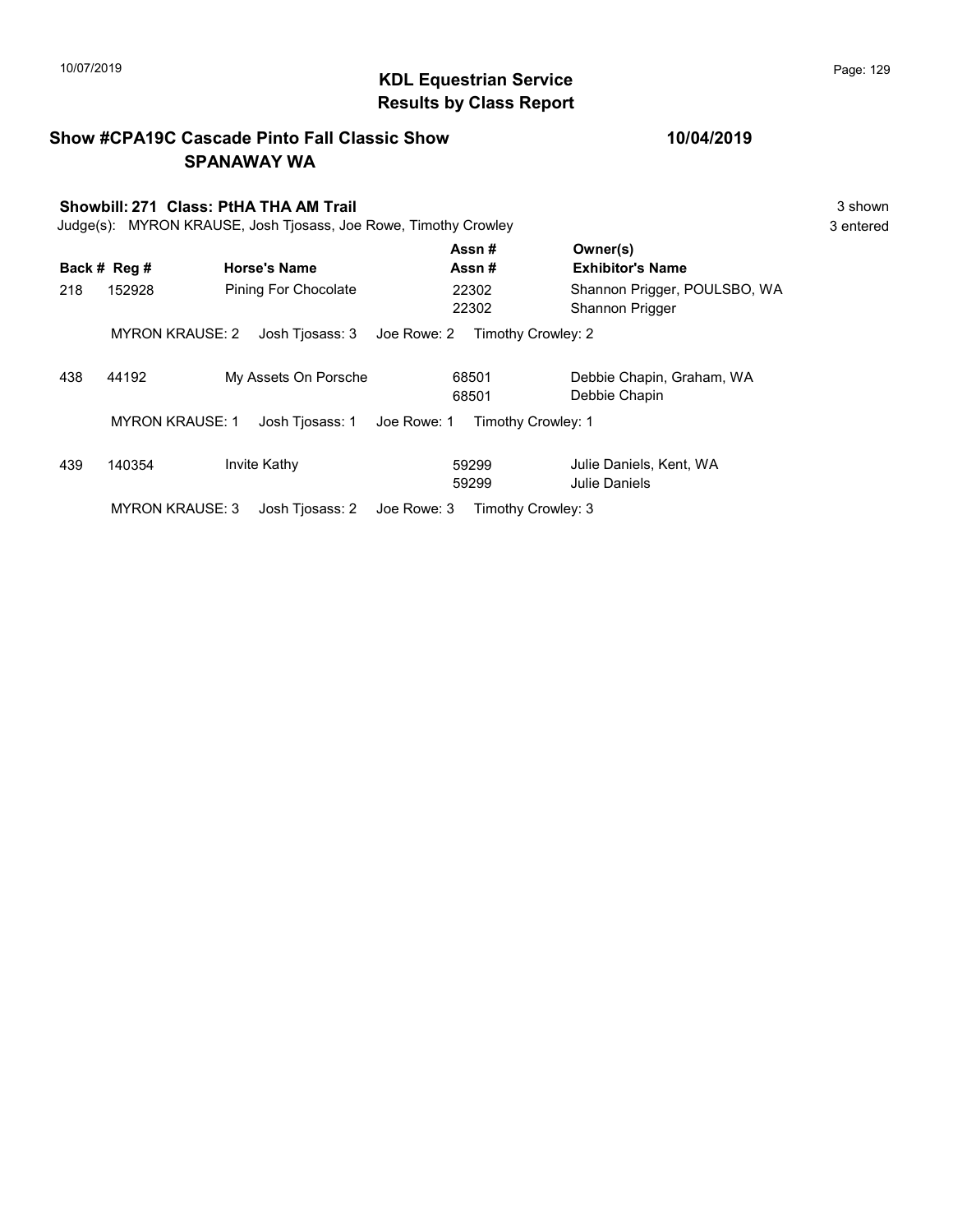## KDL Equestrian Service 10/07/2019 Page: 130 Results by Class Report

#### Show #CPA19C Cascade Pinto Fall Classic Show SPANAWAY WA

#### 10/04/2019

| Showbill: 272 Class: PtHA THAB AM Solid Registry Trail 19 & Over<br>Judge(s): MYRON KRAUSE, Josh Tjosass, Joe Rowe, Timothy Crowley |                 |                                |                    |                                          |  |  |  |
|-------------------------------------------------------------------------------------------------------------------------------------|-----------------|--------------------------------|--------------------|------------------------------------------|--|--|--|
|                                                                                                                                     | Back # Reg #    | <b>Horse's Name</b>            | Assn#<br>Assn #    | Owner(s)<br><b>Exhibitor's Name</b>      |  |  |  |
| 414                                                                                                                                 | 153396          | Pocos Pine Bar Mccue           | 93629<br>93629     | Staci Cawyer, Seguim, WA<br>Staci Cawyer |  |  |  |
|                                                                                                                                     | MYRON KRAUSE: 0 | Josh Tjosass: 0<br>Joe Rowe: 0 | Timothy Crowley: 0 |                                          |  |  |  |
| 1117                                                                                                                                | 150282          | <b>Exceptionally Gifted</b>    | 80715              | MacKenzie Blair, Graham, WA              |  |  |  |

79821 Teri L Blair 80715

MYRON KRAUSE: 1 Josh Tjosass: 1 Joe Rowe: 1 Timothy Crowley: 1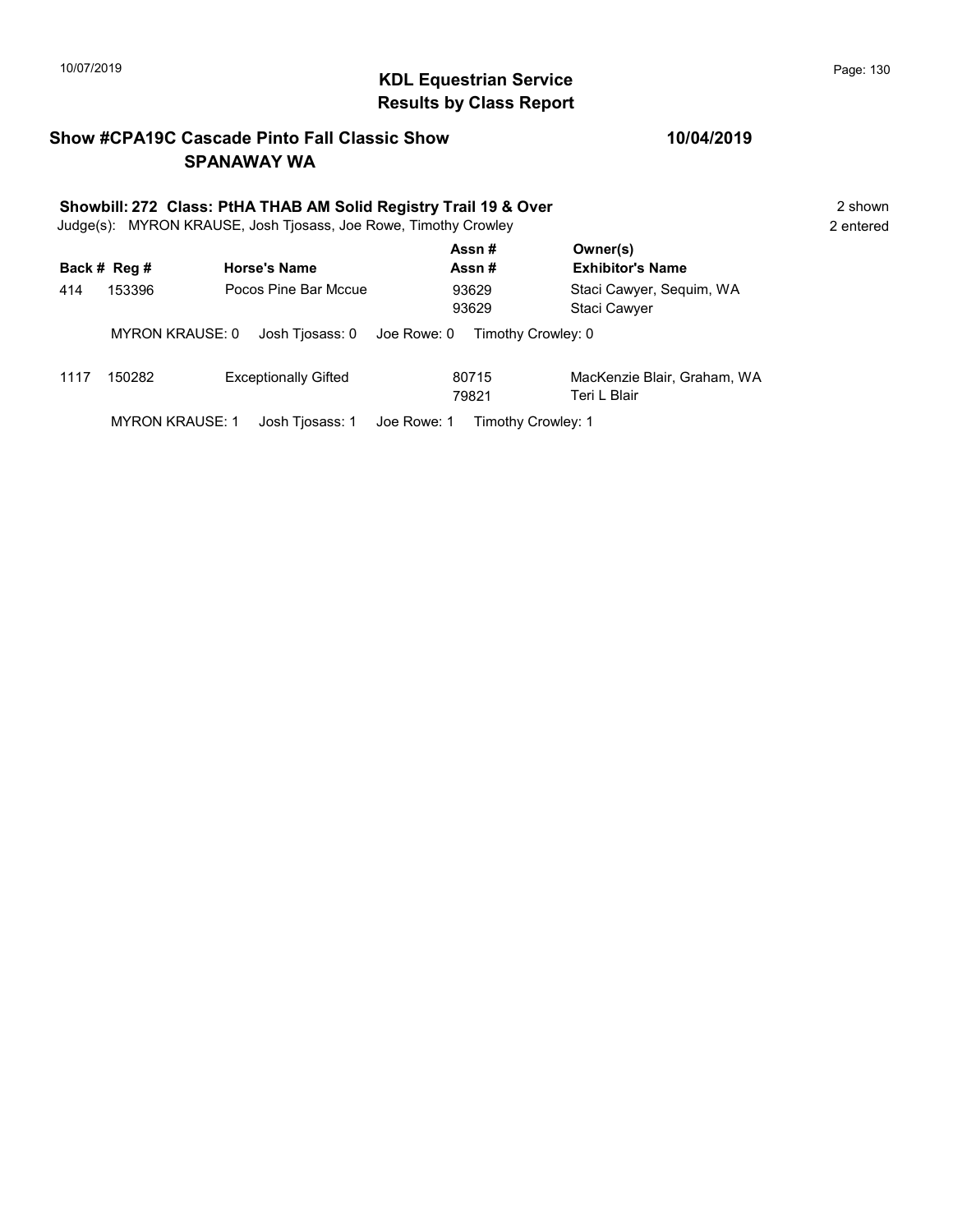## KDL Equestrian Service 10/07/2019 Page: 131 Results by Class Report

|     |                        | <b>Show #CPA19C Cascade Pinto Fall Classic Show</b><br><b>SPANAWAY WA</b>                                            |                                  | 10/04/2019                                             |                      |  |
|-----|------------------------|----------------------------------------------------------------------------------------------------------------------|----------------------------------|--------------------------------------------------------|----------------------|--|
|     |                        | Showbill: 275 Class: PtHA THU Trail Utility Horse<br>Judge(s): MYRON KRAUSE, Josh Tjosass, Joe Rowe, Timothy Crowley |                                  |                                                        | 4 shown<br>4 entered |  |
|     | Back # Reg #           | <b>Horse's Name</b>                                                                                                  | Assn#<br>Assn#                   | Owner(s)<br><b>Exhibitor's Name</b>                    |                      |  |
| 419 | 153692                 | Echo Valley Nash                                                                                                     | 9971<br>9971                     | Tanya Robacker, Yelm, WA<br>Tanya Robacker             |                      |  |
|     | <b>MYRON KRAUSE: 1</b> | Josh Tjosass: 1<br>Joe Rowe: 1                                                                                       | Timothy Crowley: 1               |                                                        |                      |  |
| 460 | FRWDWA19-30            | <b>MFF Amazing Grace</b>                                                                                             | <b>NEW 462</b><br><b>NEW 462</b> | Amy Vesneske, Battle Ground, WA<br>Amy Vesneske        |                      |  |
|     | <b>MYRON KRAUSE: 0</b> | Josh Tjosass: 0<br>Joe Rowe: 0                                                                                       | Timothy Crowley: 0               |                                                        |                      |  |
| 461 | FRWDWA19-31            | MFF Echo Of The War Horse                                                                                            | <b>NEW 462</b><br><b>NEW261</b>  | Amy Vesneske, Battle Ground, WA<br><b>Ethan Wilcox</b> |                      |  |
|     | <b>MYRON KRAUSE: 0</b> | Josh Tjosass: 0<br>Joe Rowe: 0                                                                                       | Timothy Crowley: 0               |                                                        |                      |  |
| 462 | FRWDWA19-29            | Indigos Royal Candygirl                                                                                              | <b>NEW 462</b><br><b>NEW4620</b> | Amy Vesneske, Battle Ground, WA<br>Madelyn Molynuex    |                      |  |
|     | $\mathbf{M}$           | $\blacksquare$                                                                                                       |                                  |                                                        |                      |  |

MYRON KRAUSE: 0 Josh Tjosass: 0 Joe Rowe: 0 Timothy Crowley: 0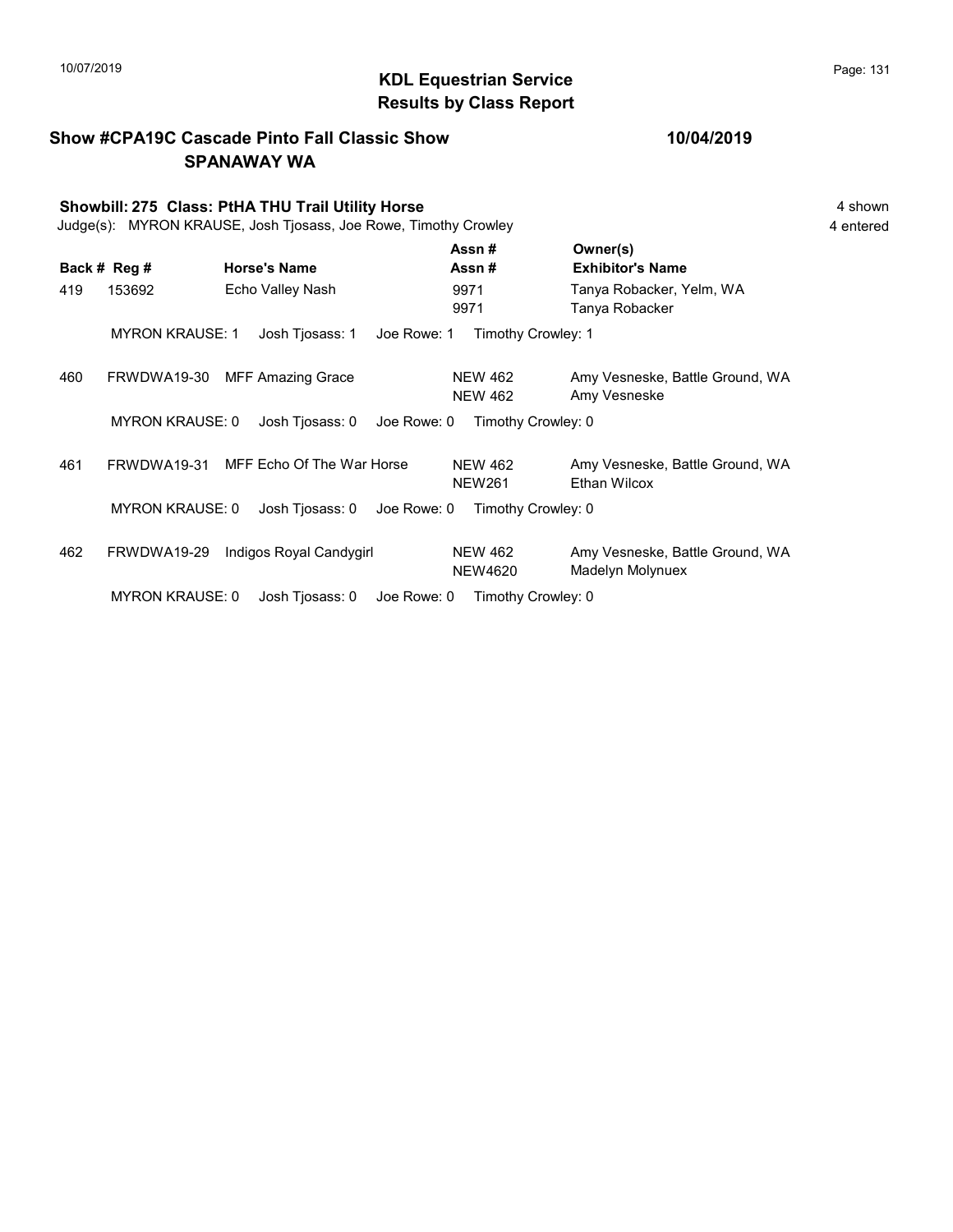## KDL Equestrian Service 10/07/2019 Page: 132 Results by Class Report

#### Show #CPA19C Cascade Pinto Fall Classic Show SPANAWAY WA

|     | Showbill: 276 Class: PtHA RHT Ranch Horse Trail All Types<br>Judge(s): MYRON KRAUSE, Josh Tjosass, Joe Rowe, Timothy Crowley |                                |                    |                                                  |  |  |  |  |
|-----|------------------------------------------------------------------------------------------------------------------------------|--------------------------------|--------------------|--------------------------------------------------|--|--|--|--|
|     | Back # Reg #                                                                                                                 | <b>Horse's Name</b>            | Assn #<br>Assn #   | Owner(s)<br><b>Exhibitor's Name</b>              |  |  |  |  |
| 14  | 139277                                                                                                                       | Invest In My Looks             | 33240<br>33240     | Jessica Davidson, Monroe, WA<br>Jessica Davidson |  |  |  |  |
|     | <b>MYRON KRAUSE: 4</b>                                                                                                       | Josh Tjosass: 4<br>Joe Rowe: 4 | Timothy Crowley: 4 |                                                  |  |  |  |  |
| 413 | 137463                                                                                                                       | Kiss My Dynamic Asset          | 54899<br>54899     | Kory Kumar, Tumwater, WA<br>Kory Kumar           |  |  |  |  |
|     | <b>MYRON KRAUSE: 3</b>                                                                                                       | Josh Tjosass: 3<br>Joe Rowe: 3 | Timothy Crowley: 3 |                                                  |  |  |  |  |
| 420 | 130159                                                                                                                       | Socks On Special               | 39327<br>39327     | Donna Edwards, Yelm, WA<br>Donna Edwards         |  |  |  |  |
|     | <b>MYRON KRAUSE: 2</b>                                                                                                       | Josh Tjosass: 2<br>Joe Rowe: 2 | Timothy Crowley: 2 |                                                  |  |  |  |  |
| 438 | 44192                                                                                                                        | My Assets On Porsche           | 68501<br>68501     | Debbie Chapin, Graham, WA<br>Debbie Chapin       |  |  |  |  |
|     | <b>MYRON KRAUSE: 1</b>                                                                                                       | Josh Tjosass: 1<br>Joe Rowe: 1 | Timothy Crowley: 1 |                                                  |  |  |  |  |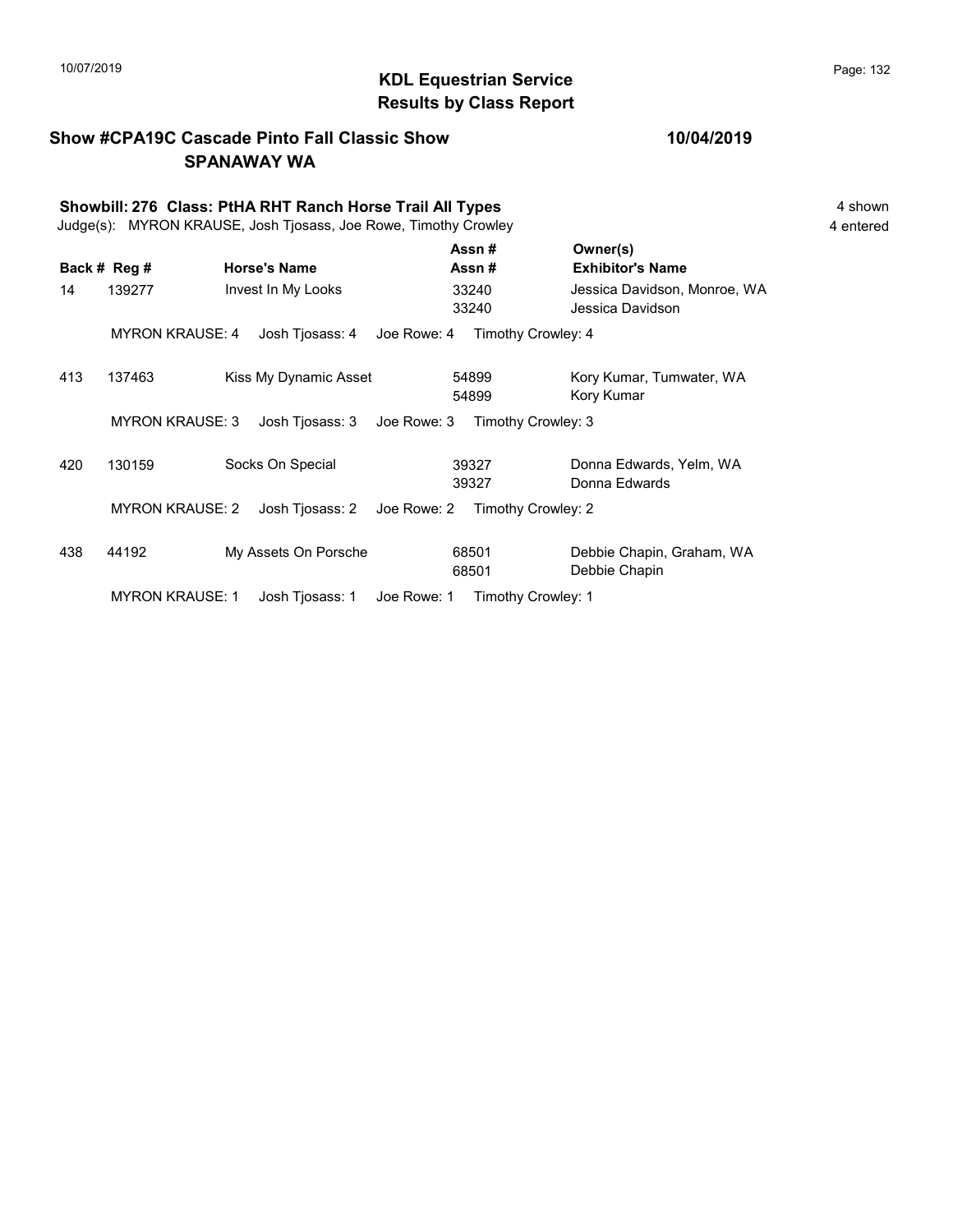#### Show #CPA19C Cascade Pinto Fall Classic Show SPANAWAY WA

# Showbill: 277 Class: OTAB RHTR OTAB Ranch Horse Trail<br>
Judge(s): MYRON KRAUSE. Josh Tiosass. Joe Rowe. Timothy Crowley<br>
3 entered

Judge(s): MYRON KRAUSE, Josh Tjosass, Joe Rowe, Timothy Crowley

| Back # Reg # |                        | <b>Horse's Name</b>         |             | Assn#<br>Assn#     | Owner(s)<br><b>Exhibitor's Name</b>            |
|--------------|------------------------|-----------------------------|-------------|--------------------|------------------------------------------------|
| 404          |                        | Cirkleoflife                |             |                    | Nancy Johnson, Pt Orchard, WA<br>Nancy Johnson |
|              | <b>MYRON KRAUSE: 3</b> | Josh Tiosass: 3 Joe Rowe: 3 |             | Timothy Crowley: 3 |                                                |
| 413          |                        | Kiss My Dynamic Asset       |             |                    | Kory Kumar, Tumwater, WA<br>Kory Kumar         |
|              | <b>MYRON KRAUSE: 1</b> | Josh Tiosass: 2 Joe Rowe: 1 |             | Timothy Crowley: 2 |                                                |
| 420          |                        | Socks On Special            |             |                    | Donna Edwards, Yelm, WA<br>Donna Edwards       |
|              | <b>MYRON KRAUSE: 2</b> | Josh Tiosass: 1             | Joe Rowe: 2 | Timothy Crowley: 1 |                                                |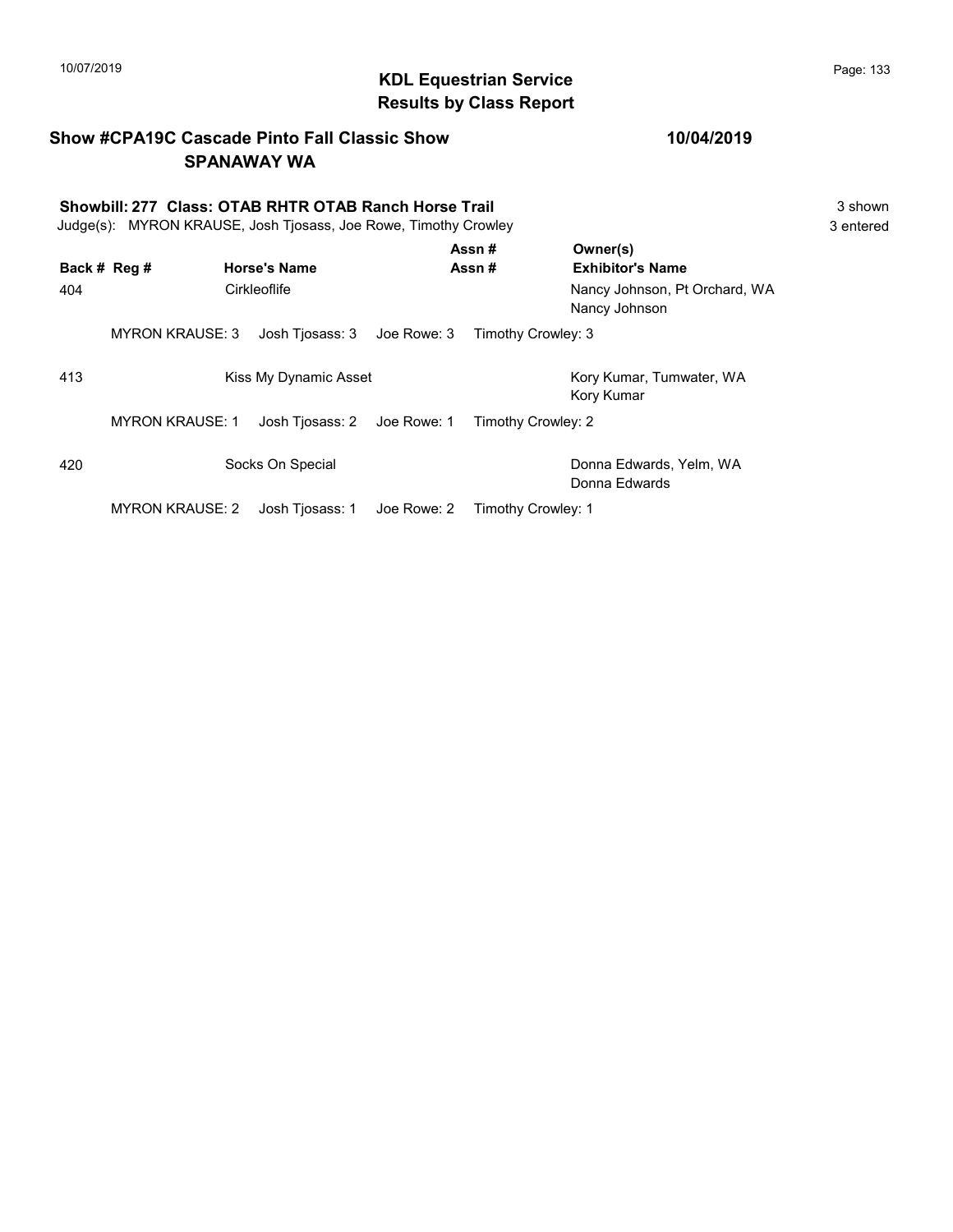## 10/07/2019 **Page: 134**<br> **KDL Equestrian Service Page: 134** Results by Class Report

#### Show #CPA19C Cascade Pinto Fall Classic Show SPANAWAY WA

#### Showbill: 278 Class: PtHA YLL2 Yearling Lunge Line 1 Shown 1 shown

Judge(s): MYRON KRAUSE, Josh Tjosass, Joe Rowe, Timothy Crowley 1 entered 1 entered

|     |              |                     | Assn# | Owner(s)                         |
|-----|--------------|---------------------|-------|----------------------------------|
|     | Back # Reg # | <b>Horse's Name</b> | Assn# | <b>Exhibitor's Name</b>          |
| 545 | 154491       | A Southern Heaven   | 68405 | Suzanne Heistand, Pt Angeles, WA |
|     |              |                     | 68405 | Suzanne Heistand                 |
|     |              |                     |       |                                  |

MYRON KRAUSE: 1 Josh Tjosass: 1 Joe Rowe: 1 Timothy Crowley: 1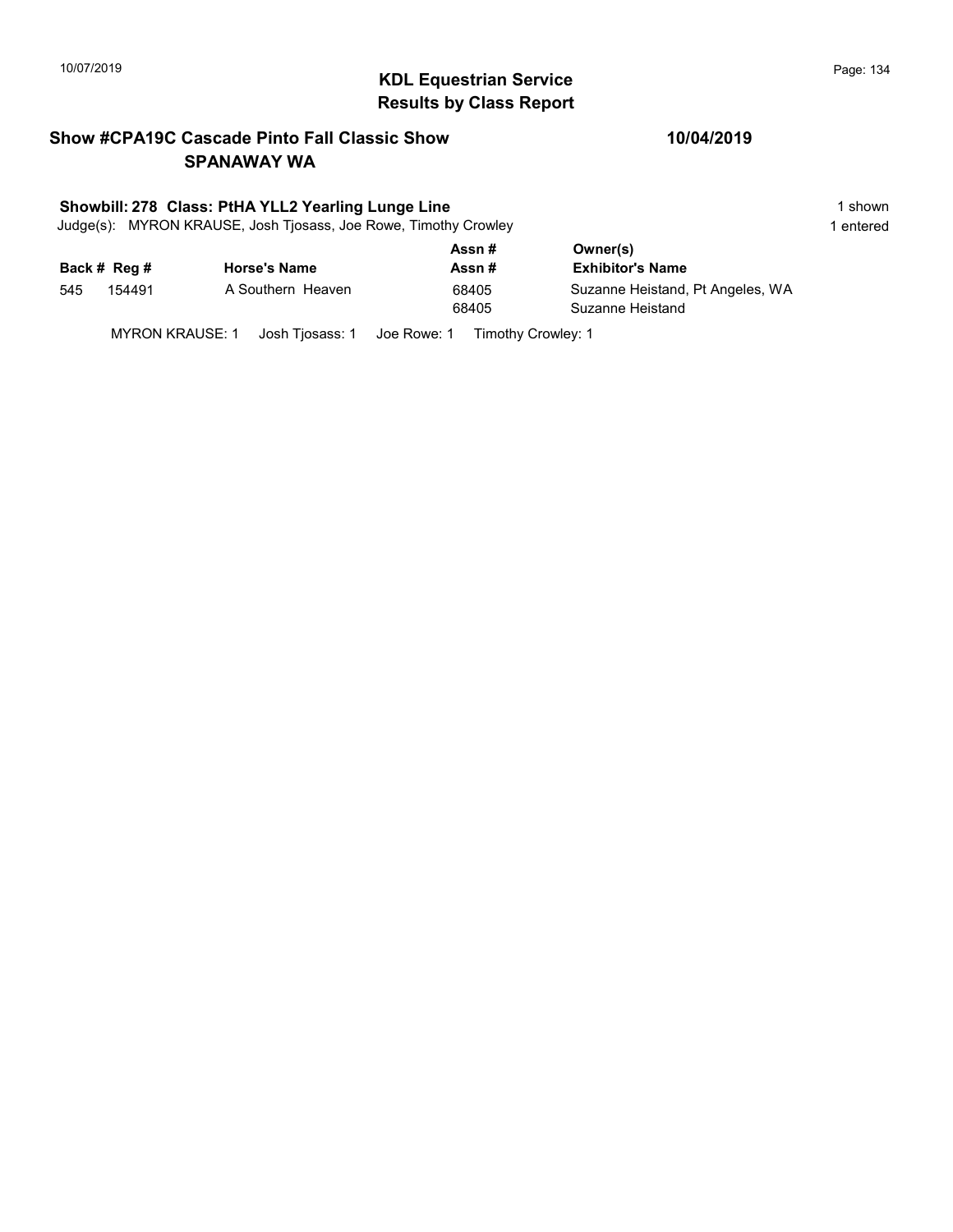#### Show #CPA19C Cascade Pinto Fall Classic Show SPANAWAY WA

|     |                        | Showbill: 279 Class: OTAB LL3 OTAB Lunge Line 3 & Under<br>Judge(s): MYRON KRAUSE, Josh Tjosass, Joe Rowe, Timothy Crowley |             |                    |                                                      | 5 shown<br>5 entered |
|-----|------------------------|----------------------------------------------------------------------------------------------------------------------------|-------------|--------------------|------------------------------------------------------|----------------------|
|     | Back # Reg #           | <b>Horse's Name</b>                                                                                                        |             | Assn#<br>Assn#     | Owner(s)<br><b>Exhibitor's Name</b>                  |                      |
| 416 |                        | Gypsy Souls Raphael                                                                                                        |             |                    | Louise Doerrer, Snoqualmie, WA<br>Louise Doerrer     |                      |
|     | <b>MYRON KRAUSE: 0</b> | Josh Tjosass: 0                                                                                                            | Joe Rowe: 0 | Timothy Crowley: 0 |                                                      |                      |
| 417 |                        | Srw Paint Me Panda                                                                                                         |             |                    | Sami Witke, Winlock, WA<br>Sami Witke                |                      |
|     | <b>MYRON KRAUSE: 2</b> | Josh Tjosass: 3                                                                                                            | Joe Rowe: 2 | Timothy Crowley: 2 |                                                      |                      |
| 418 |                        | <b>Sweetness Secret</b>                                                                                                    |             |                    | Danielle Witke, Winlock, WA<br>Danielle Witke        |                      |
|     | <b>MYRON KRAUSE: 4</b> | Josh Tiosass: 4                                                                                                            | Joe Rowe: 3 | Timothy Crowley: 4 |                                                      |                      |
| 433 |                        | <b>Bringing My Best</b>                                                                                                    |             |                    | Jennifer Warboys,<br>Jennifer Warboys                |                      |
|     | <b>MYRON KRAUSE: 1</b> | Josh Tjosass: 1                                                                                                            | Joe Rowe: 1 | Timothy Crowley: 1 |                                                      |                      |
| 545 |                        | A Southern Heaven                                                                                                          |             |                    | Suzanne Heistand, Pt Angeles, WA<br>Suzanne Heistand |                      |
|     | <b>MYRON KRAUSE: 3</b> | Josh Tjosass: 2                                                                                                            | Joe Rowe: 4 | Timothy Crowley: 3 |                                                      |                      |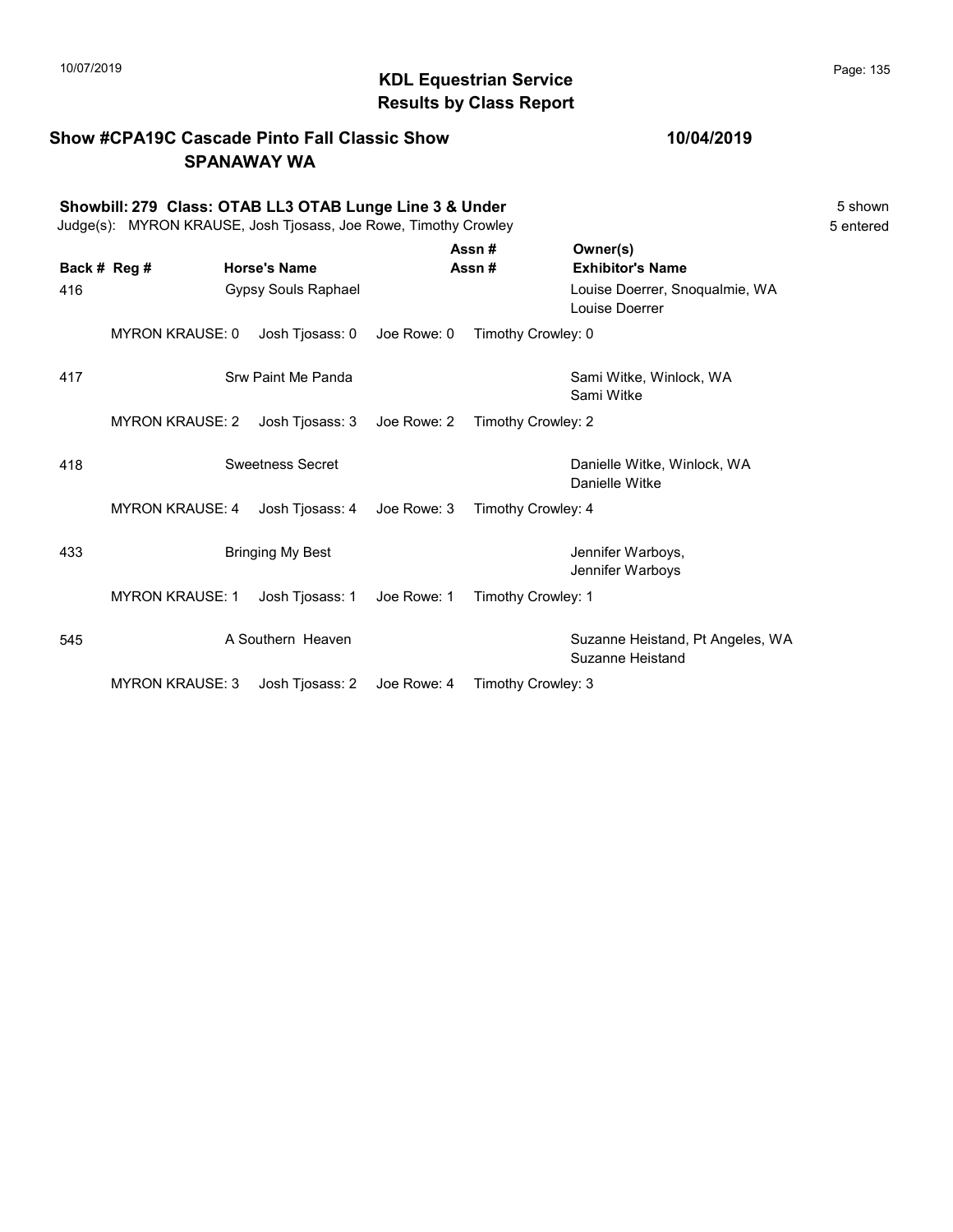## 10/07/2019 **Page: 136**<br> **KDL Equestrian Service Page: 136** Results by Class Report

#### Show #CPA19C Cascade Pinto Fall Classic Show SPANAWAY WA

|     | Showbill: 281 Class: PtHA HFHAMP AM Mini/Pony Hunter In Hand<br>Judge(s): MYRON KRAUSE, Josh Tjosass, Joe Rowe, Timothy Crowley |                             |                                   |                                                        |  |  |  |
|-----|---------------------------------------------------------------------------------------------------------------------------------|-----------------------------|-----------------------------------|--------------------------------------------------------|--|--|--|
|     | Back # Reg #                                                                                                                    | <b>Horse's Name</b>         | Assn#<br>Assn#                    | Owner(s)<br><b>Exhibitor's Name</b>                    |  |  |  |
| 422 | 140788                                                                                                                          | Snow Trooper                | 93263<br>93263                    | Megan Gehlen, Mount Lake, WA<br>Megan Gehlen           |  |  |  |
|     | <b>MYRON KRAUSE: 2</b>                                                                                                          | Josh Tiosass: 2 Joe Rowe: 2 | Timothy Crowley: 2                |                                                        |  |  |  |
| 435 | 145979                                                                                                                          | Cinnply Alluring            | 81123<br>81123                    | Kristin Tucker, Fall City, WA<br><b>Kristin Tucker</b> |  |  |  |
|     | <b>MYRON KRAUSE: 1</b>                                                                                                          | Josh Tiosass: 1             | Joe Rowe: 1<br>Timothy Crowley: 1 |                                                        |  |  |  |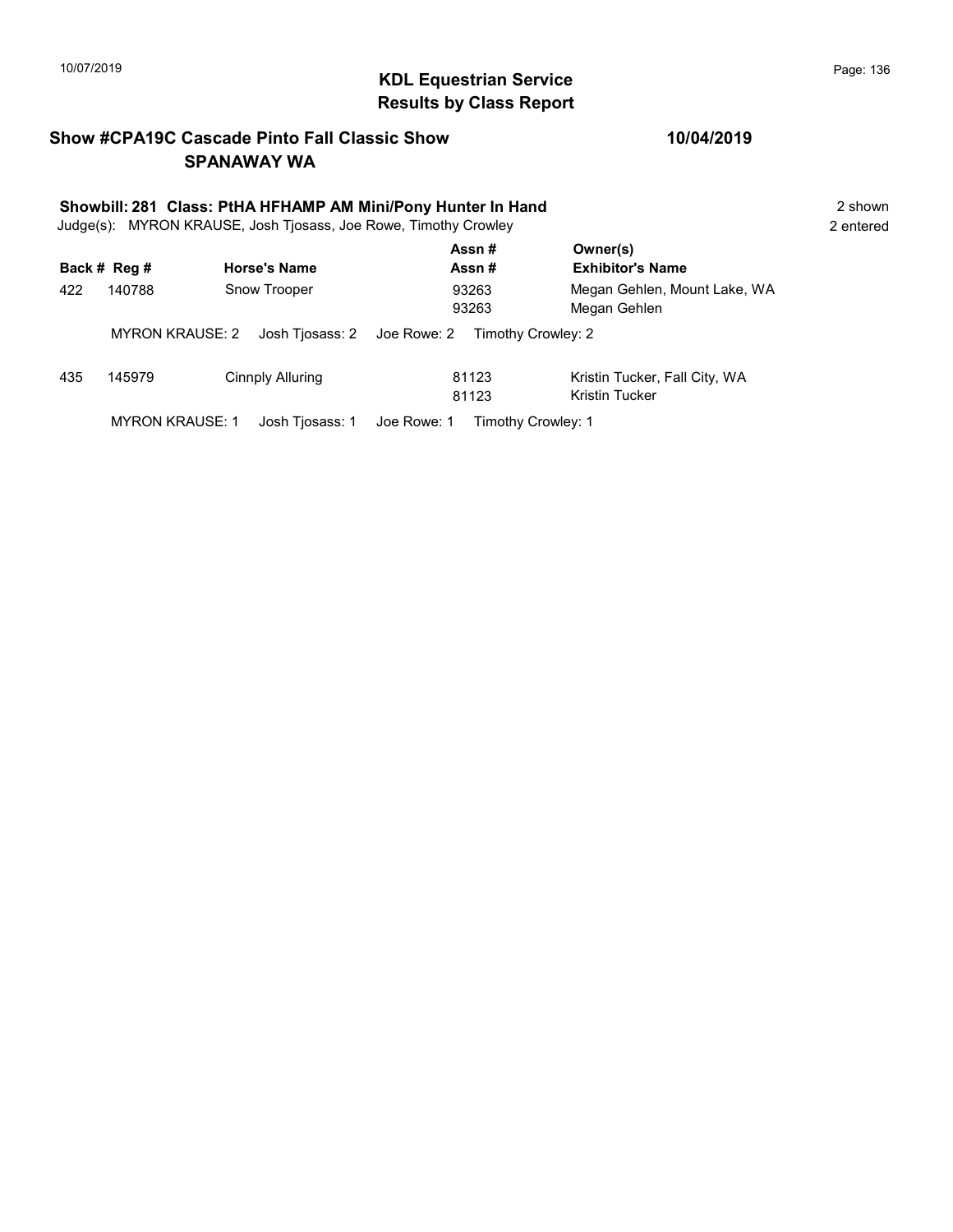## KDL Equestrian Service 10/07/2019 Page: 137 Results by Class Report

#### Show #CPA19C Cascade Pinto Fall Classic Show SPANAWAY WA

| Showbill: 282 Class: PtHA HFHM A-MINI/B-MINI HORSE HUNTER IN HAND<br>Judge(s): MYRON KRAUSE, Josh Tjosass, Joe Rowe, Timothy Crowley |                        |                                |                    |                                                 |           |
|--------------------------------------------------------------------------------------------------------------------------------------|------------------------|--------------------------------|--------------------|-------------------------------------------------|-----------|
|                                                                                                                                      | Back # Reg #           | <b>Horse's Name</b>            | Assn#<br>Assn#     | Owner(s)<br><b>Exhibitor's Name</b>             | 3 entered |
| 50                                                                                                                                   | 149252                 | <b>Pf Ruby Red Dress</b>       | 75418<br>75198     | Lana Weinmann, Monroe, WA<br>Samantha Weinmann  |           |
|                                                                                                                                      | <b>MYRON KRAUSE: 1</b> | Joe Rowe: 1<br>Josh Tjosass: 1 | Timothy Crowley: 1 |                                                 |           |
| 136                                                                                                                                  | 147864                 | Valentinos Splash Of Java      | 52901<br>52900     | Kathy Thomas, Brush Prairie, WA<br>Klair Thomas |           |
|                                                                                                                                      | <b>MYRON KRAUSE: 3</b> | Josh Tjosass: 3<br>Joe Rowe: 3 | Timothy Crowley: 3 |                                                 |           |
| 403                                                                                                                                  | 155209                 | Expresso Of Whiskey Flat       | 48066              | Judy Miollis,<br>Tina Bell                      |           |
|                                                                                                                                      | <b>MYRON KRAUSE: 2</b> | Josh Tiosass: 2 Joe Rowe: 2    | Timothy Crowley: 2 |                                                 |           |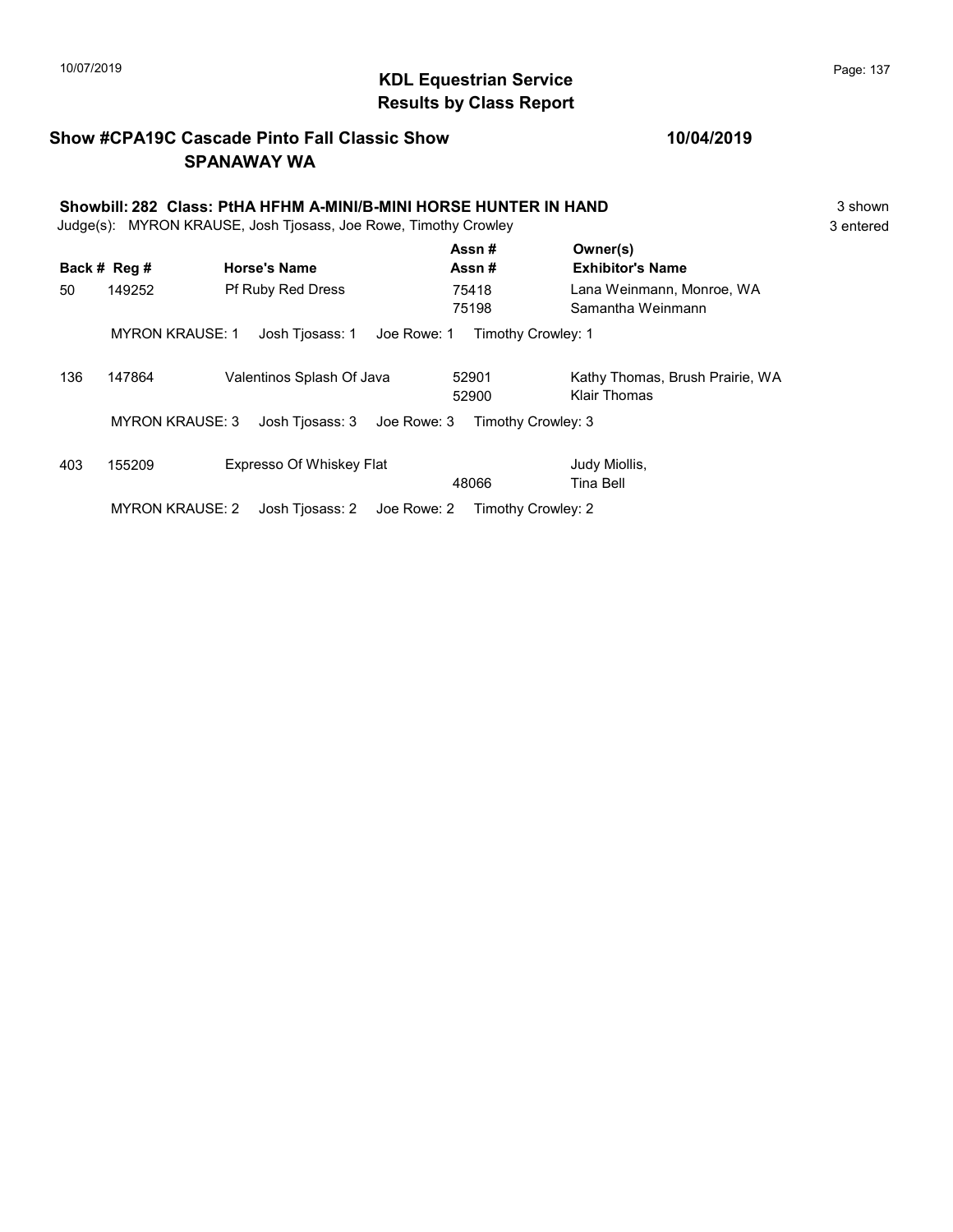## 10/07/2019 **Page: 138**<br> **KDL Equestrian Service Page: 138** Results by Class Report

#### Show #CPA19C Cascade Pinto Fall Classic Show SPANAWAY WA

# Showbill: 285 Class: PtHA JIHAMP AM Mini/Pony Jumping<br>
Judge(s): MYRON KRAUSE. Josh Tiosass. Joe Rowe. Timothy Crowley **2** shown 2 entered

Judge(s): MYRON KRAUSE, Josh Tjosass, Joe Rowe, Timothy Crowley

|              |                        |                                | Assn#              | Owner(s)                      |  |
|--------------|------------------------|--------------------------------|--------------------|-------------------------------|--|
| Back # Reg # |                        | <b>Horse's Name</b>            | Assn#              | <b>Exhibitor's Name</b>       |  |
| 422          | Snow Trooper<br>140788 |                                | 93263              | Megan Gehlen, Mount Lake, WA  |  |
|              |                        |                                | 93263              | Megan Gehlen                  |  |
|              | <b>MYRON KRAUSE: 2</b> | Josh Tjosass: 2 Joe Rowe: 2    | Timothy Crowley: 2 |                               |  |
| 435          | 145979                 | Cinnply Alluring               | 81123              | Kristin Tucker, Fall City, WA |  |
|              |                        |                                | 81123              | Kristin Tucker                |  |
|              | <b>MYRON KRAUSE: 1</b> | Josh Tiosass: 1<br>Joe Rowe: 1 | Timothy Crowley: 1 |                               |  |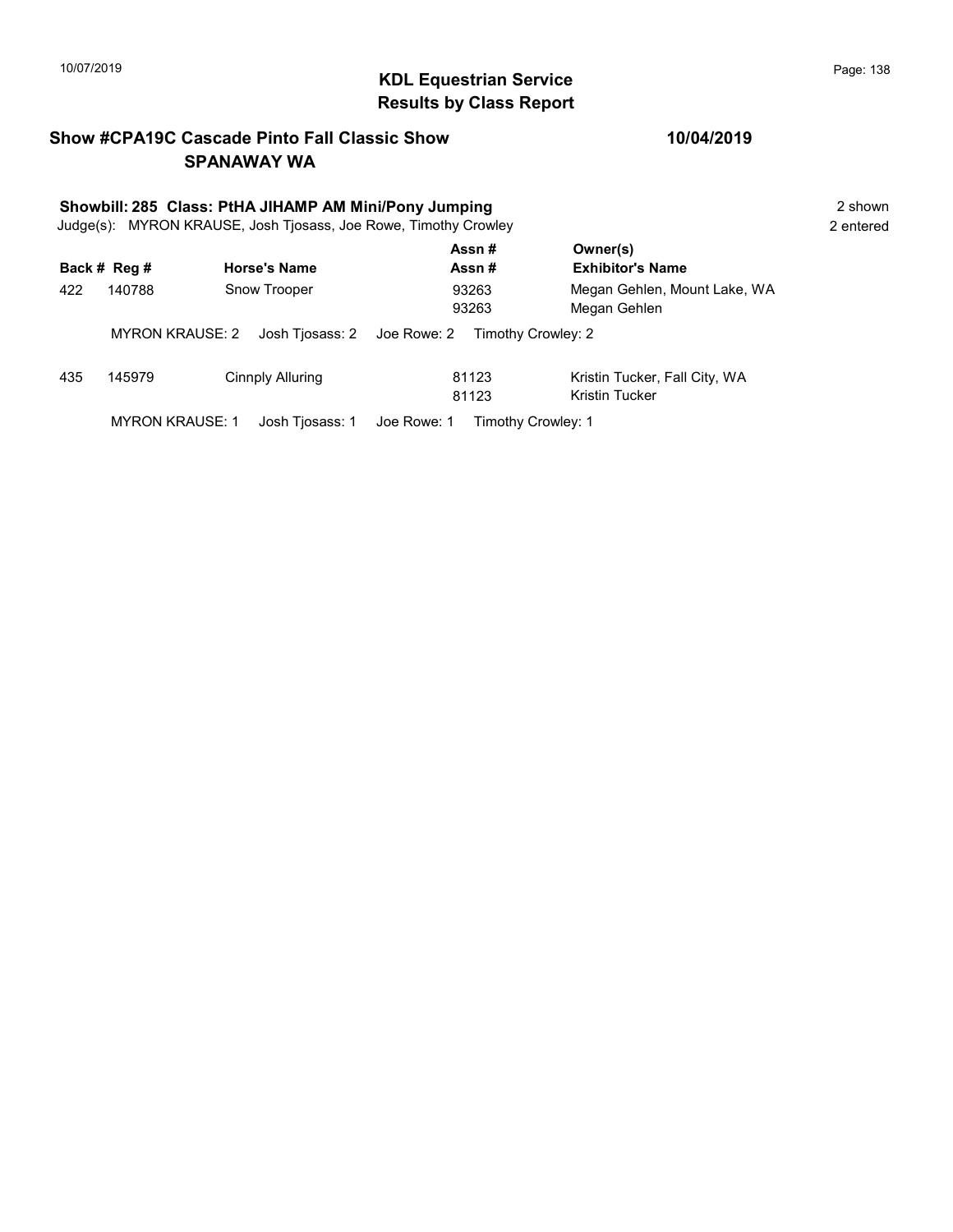## KDL Equestrian Service 10/07/2019 Page: 139 Results by Class Report

|     |                        | <b>Show #CPA19C Cascade Pinto Fall Classic Show</b><br><b>SPANAWAY WA</b>                                               |                                | 10/04/2019                                      |                      |  |  |  |
|-----|------------------------|-------------------------------------------------------------------------------------------------------------------------|--------------------------------|-------------------------------------------------|----------------------|--|--|--|
|     |                        | Showbill: 286 Class: PtHA JIHM1 Mini Jumping In Hand<br>Judge(s): MYRON KRAUSE, Josh Tjosass, Joe Rowe, Timothy Crowley |                                |                                                 | 4 shown<br>4 entered |  |  |  |
|     | Back # Reg #           | <b>Horse's Name</b>                                                                                                     | Assn#<br>Assn#                 | Owner(s)<br><b>Exhibitor's Name</b>             |                      |  |  |  |
| 50  | 149252                 | Pf Ruby Red Dress                                                                                                       | 75418<br>75198                 | Lana Weinmann, Monroe, WA<br>Samantha Weinmann  |                      |  |  |  |
|     | <b>MYRON KRAUSE: 3</b> | Josh Tjosass: 3                                                                                                         | Joe Rowe: 3 Timothy Crowley: 3 |                                                 |                      |  |  |  |
| 135 | 0139260                | Wins A Lot Of Gold                                                                                                      | 52901<br>52901                 | Kathy Thomas, Brush Prairie, WA<br>Kathy Thomas |                      |  |  |  |
|     | <b>MYRON KRAUSE: 2</b> | Josh Tjosass: 2 Joe Rowe: 2 Timothy Crowley: 2                                                                          |                                |                                                 |                      |  |  |  |
| 136 | 147864                 | Valentinos Splash Of Java                                                                                               | 52901<br>52900                 | Kathy Thomas, Brush Prairie, WA<br>Klair Thomas |                      |  |  |  |
|     | <b>MYRON KRAUSE: 1</b> | Josh Tjosass: 1<br>Joe Rowe: 1                                                                                          |                                | Timothy Crowley: 1                              |                      |  |  |  |
| 403 | 155209                 | Expresso Of Whiskey Flat                                                                                                | 48066                          | Judy Miollis,<br><b>Tina Bell</b>               |                      |  |  |  |
|     |                        |                                                                                                                         |                                |                                                 |                      |  |  |  |

MYRON KRAUSE: 4 Josh Tjosass: 4 Joe Rowe: 4 Timothy Crowley: 4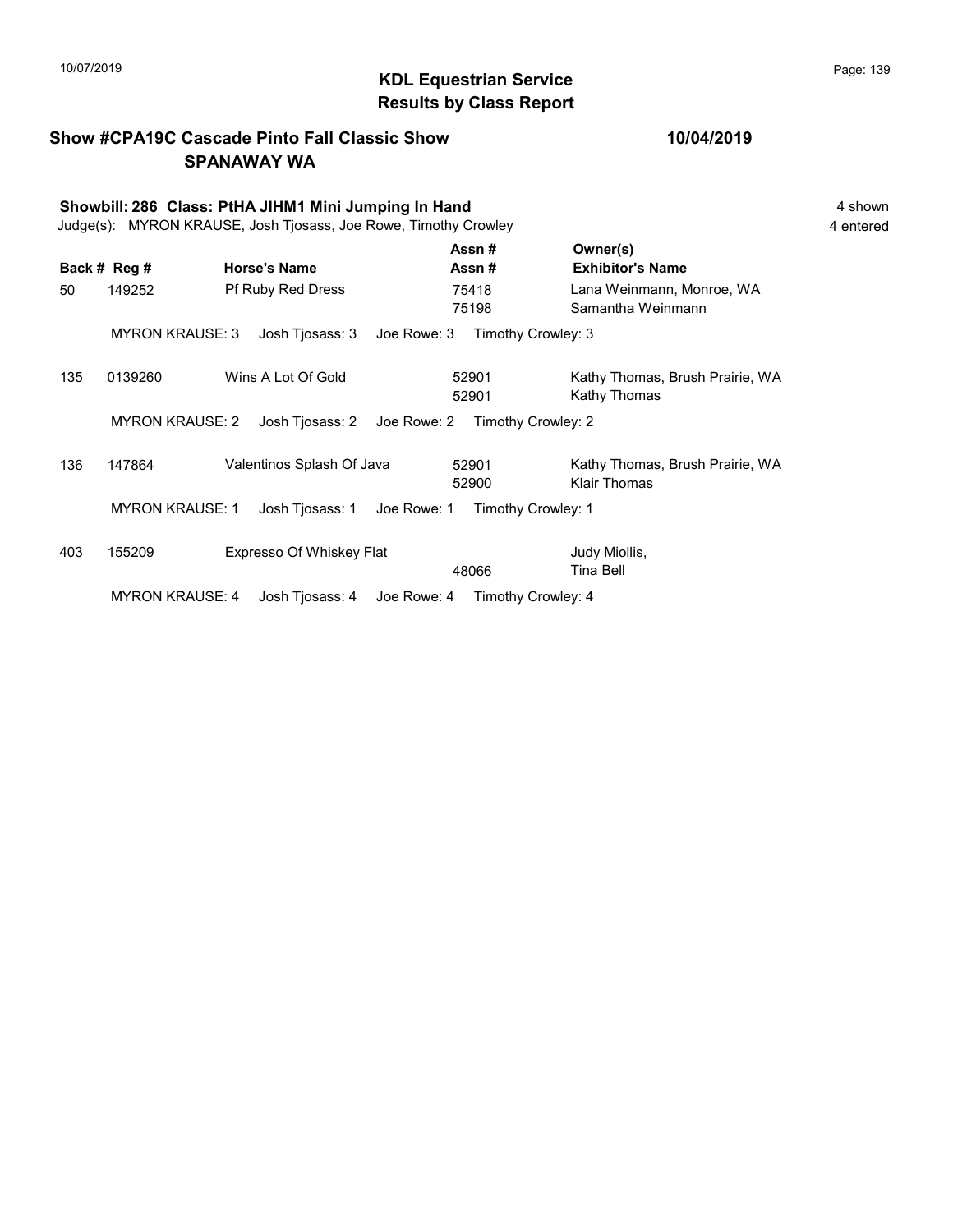### 10/07/2019 **Page: 140**<br> **KDL Equestrian Service Page: 140** Results by Class Report

#### Show #CPA19C Cascade Pinto Fall Classic Show SPANAWAY WA

# Showbill: 288 Class: OTAB RRO OTAB Ranch Riding Open<br>
Judge(s): MYRON KRAUSE. Josh Tiosass. Joe Rowe. Timothy Crowley<br>
3 entered

Judge(s): MYRON KRAUSE, Josh Tjosass, Joe Rowe, Timothy Crowley

| Back # Reg # |                        |  | <b>Horse's Name</b>             |             | Assn#<br>Assn#     | Owner(s)<br><b>Exhibitor's Name</b>            |
|--------------|------------------------|--|---------------------------------|-------------|--------------------|------------------------------------------------|
| 404          | Cirkleoflife           |  |                                 |             |                    | Nancy Johnson, Pt Orchard, WA<br>Nancy Johnson |
|              | <b>MYRON KRAUSE: 1</b> |  | Josh Tjosass: 1                 | Joe Rowe: 1 | Timothy Crowley: 1 |                                                |
| 420          |                        |  | Socks On Special                |             |                    | Donna Edwards, Yelm, WA<br>Rebecca Paulson     |
|              | <b>MYRON KRAUSE: 0</b> |  | Josh Tiosass: 0                 | Joe Rowe: 0 | Timothy Crowley: 0 |                                                |
| 445          |                        |  | Easy Breezy Beautiful Covergirl |             |                    | Barbara Brooks-Worrell, Roy, WA<br>Tim Wigren  |
|              | <b>MYRON KRAUSE: 2</b> |  | Josh Tiosass: 2 Joe Rowe: 2     |             | Timothy Crowley: 2 |                                                |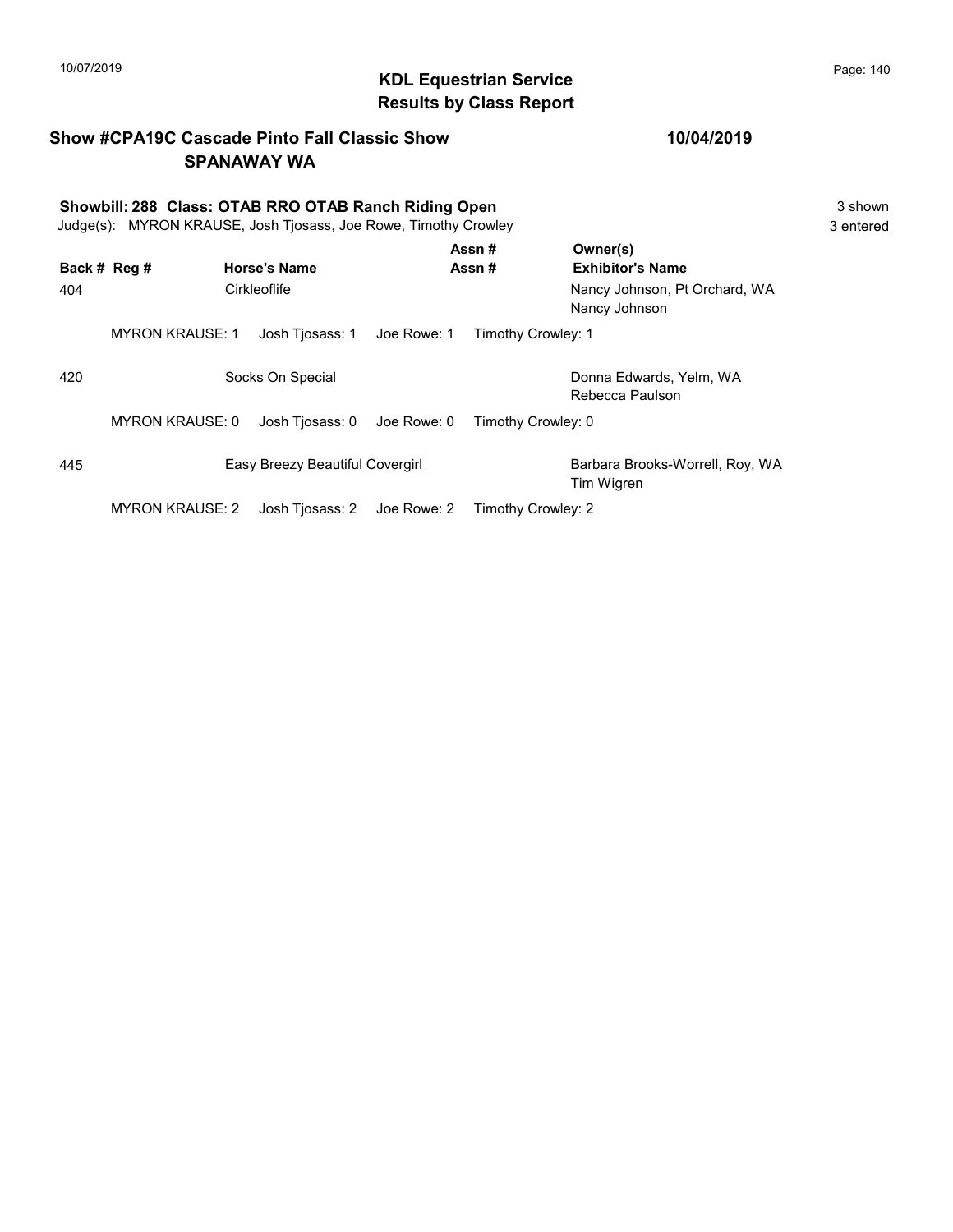#### KDL Equestrian Service 10/07/2019 Page: 141 Results by Class Report

Show #CPA19C Cascade Pinto Fall Classic Show SPANAWAY WA Showbill: 289 Class: PtHA RHPO Ranch Riding All Types 5 Shown Judge(s): MYRON KRAUSE, Josh Tjosass, Joe Rowe, Timothy Crowley 5 entered Back # Reg # Horse's Name  $\overline{R}$  Assn # Exhibitor's Name Assn # Owner(s) 14 139277 Invest In My Looks 33240 Jessica Davidson, Monroe, WA 33240 Jessica Davidson 33240 MYRON KRAUSE: 2 Josh Tjosass: 3 Joe Rowe: 3 Timothy Crowley: 3 31 147783 Rhumchata Rhocks 37516 Rennya Weber, Arlington, WA 37516 Rennya Weber 37516 MYRON KRAUSE: 4 Josh Tjosass: 4 Joe Rowe: 4 Timothy Crowley: 4 Australian Helix **Helix** MEW426 Kristen Cockrell, Yelm, WA NEW4261 Coleton Cockrell NEW426 MYRON KRAUSE: 3 Josh Tjosass: 1 Joe Rowe: 2 Timothy Crowley: 2 438 44192 My Assets On Porsche 68501 Debbie Chapin, Graham, WA 68501 Debbie Chapin 68501 MYRON KRAUSE: 1 Josh Tjosass: 2 Joe Rowe: 1 Timothy Crowley: 1 445 155155 Easy Breezy Beautiful Covergirl Barbara Brooks-Worrell, Roy, WA 29325 Tim Wigren 80550 MYRON KRAUSE: 5 Josh Tjosass: 5 Joe Rowe: 5 Timothy Crowley: 5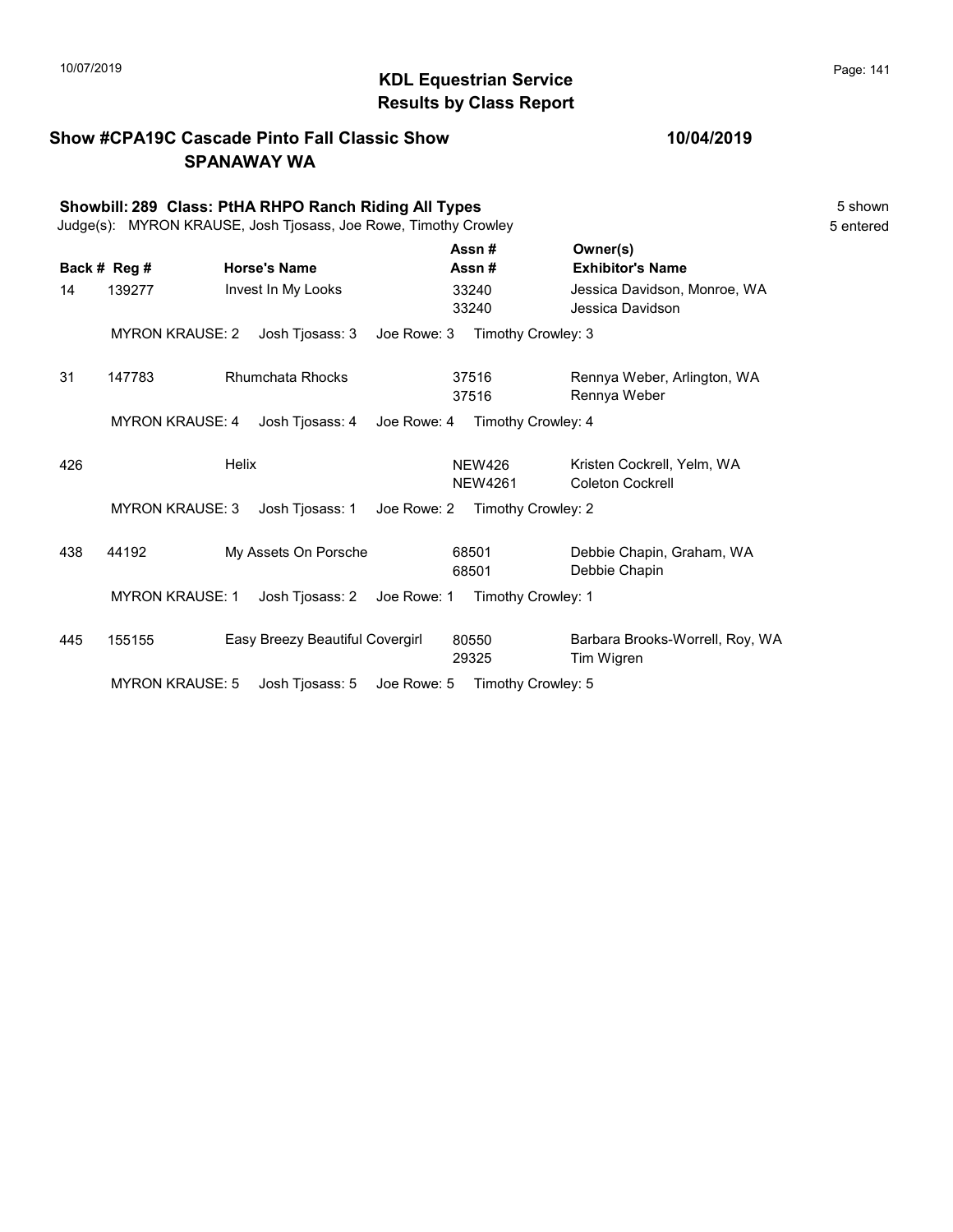## KDL Equestrian Service 10/07/2019 Page: 142 Results by Class Report

#### Show #CPA19C Cascade Pinto Fall Classic Show SPANAWAY WA

# Showbill: 290 Class: PtHA rhpb Ranch Riding Solid Registry<br>
Judge(s): MYRON KRAUSE. Josh Tiosass. Joe Rowe. Timothy Crowley<br>
3 entered

Judge(s): MYRON KRAUSE, Josh Tjosass, Joe Rowe, Timothy Crowley

|     |                        |                       |             | Assn#              | Owner(s)                     |
|-----|------------------------|-----------------------|-------------|--------------------|------------------------------|
|     | Back # Reg #           | <b>Horse's Name</b>   |             | Assn#              | <b>Exhibitor's Name</b>      |
| 77  | 153868                 | Smooth Driftin Grace  |             | 83175              | Tina Trussell, Roy, WA       |
|     |                        |                       |             | 83175              | <b>Tina Trussell</b>         |
|     | <b>MYRON KRAUSE: 2</b> | Josh Tjosass: 2       | Joe Rowe: 2 | Timothy Crowley: 2 |                              |
| 446 | 148201                 | Tivios Check Yes Orno |             | 29079              | Rachel Wigren,               |
|     |                        |                       |             | 29079              | Rachel Wigren                |
|     | <b>MYRON KRAUSE: 1</b> | Josh Tjosass: 1       | Joe Rowe: 1 | Timothy Crowley: 1 |                              |
| 459 | 155456                 | Cool Handsome Shac    |             | 94685              | Lily M Marks, Ridgefield, WA |
|     |                        |                       |             | 94685              | Lily M Marks                 |
|     | <b>MYRON KRAUSE: 0</b> | Josh Tiosass: 0       | Joe Rowe: 0 | Timothy Crowley: 0 |                              |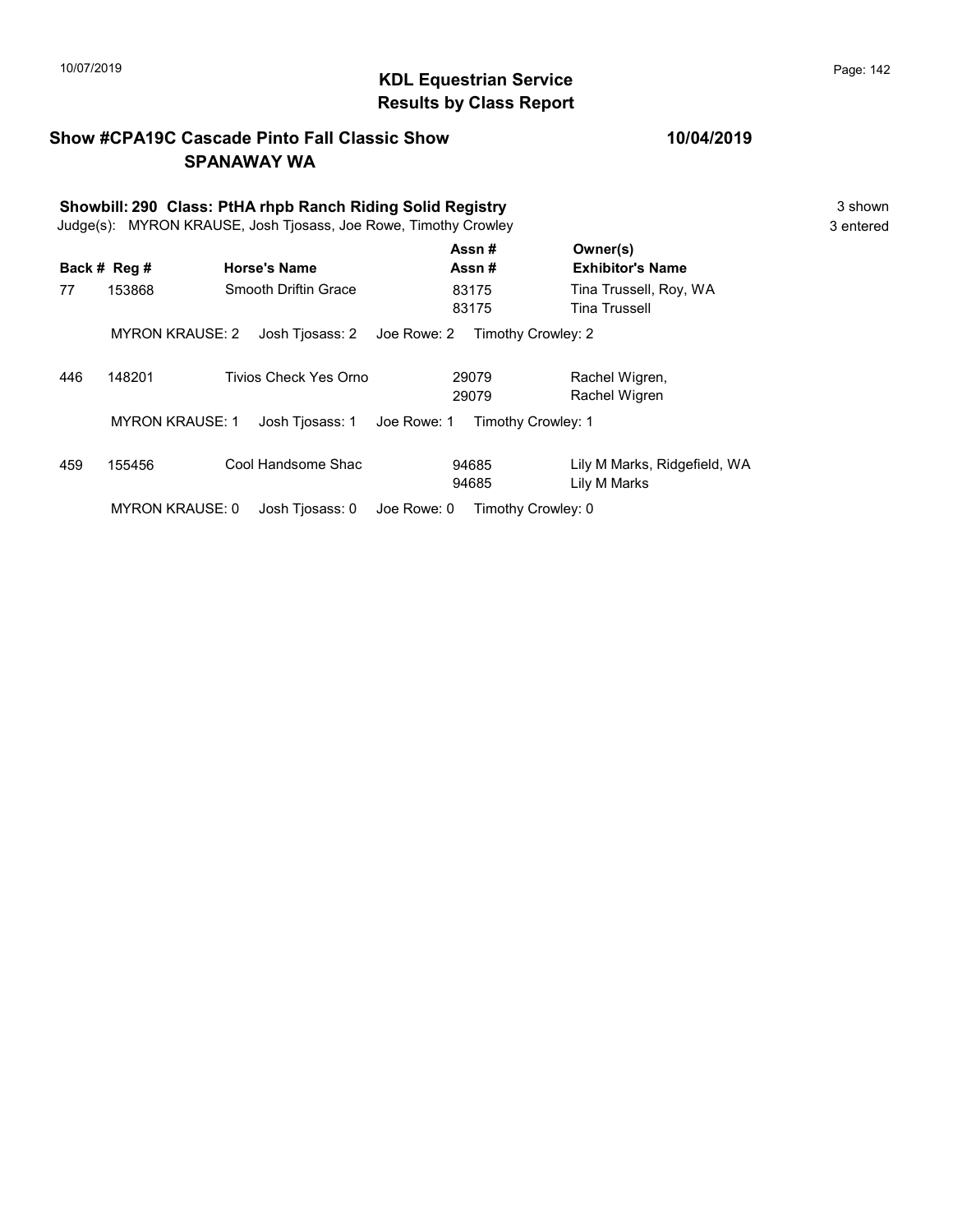## 10/07/2019 **Page: 143**<br> **KDL Equestrian Service Page: 143** Results by Class Report

#### Show #CPA19C Cascade Pinto Fall Classic Show SPANAWAY WA

#### Showbill: 291 Class: PtHA RHPA AM Ranch Riding 1 shown

Judge(s): MYRON KRAUSE, Josh Tjosass, Joe Rowe, Timothy Crowley 1 entered 1 entered

|    |              |                     | Assn#          | Owner(s)                                         |
|----|--------------|---------------------|----------------|--------------------------------------------------|
|    | Back # Reg # | <b>Horse's Name</b> | Assn#          | <b>Exhibitor's Name</b>                          |
| 14 | 139277       | Invest In My Looks  | 33240<br>33240 | Jessica Davidson, Monroe, WA<br>Jessica Davidson |

MYRON KRAUSE: 1 Josh Tjosass: 1 Joe Rowe: 1 Timothy Crowley: 1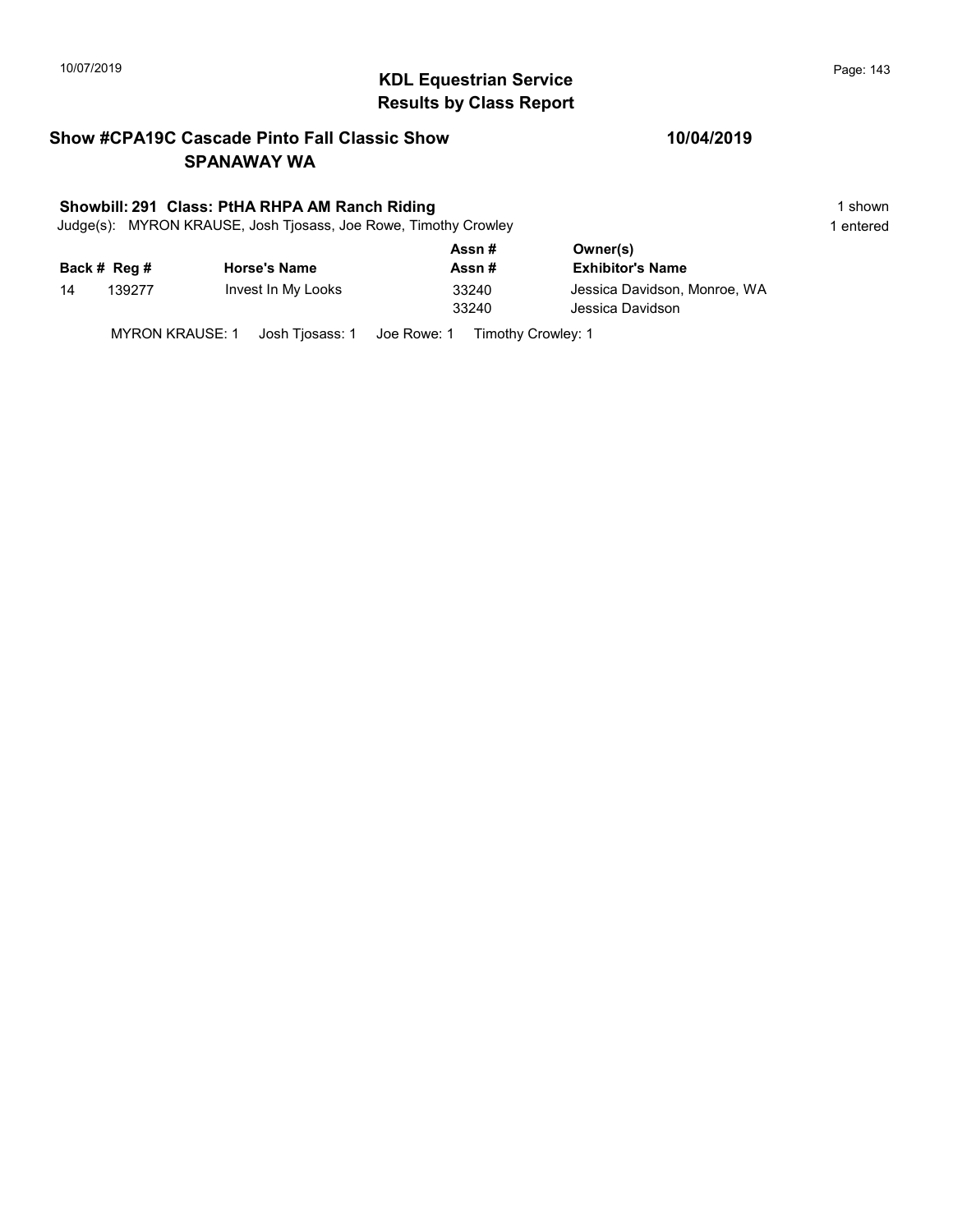## 10/07/2019 **Page: 144**<br> **KDL Equestrian Service Page: 144** Results by Class Report

#### Show #CPA19C Cascade Pinto Fall Classic Show SPANAWAY WA

# Showbill: 292 Class: PtHA RHPAB AM Amateur Ranch Riding Solid Reg<br>Judge(s): MYRON KRAUSE. Josh Tiosass. Joe Rowe. Timothy Crowley

Judge(s): MYRON KRAUSE, Josh Tjosass, Joe Rowe, Timothy Crowley

|     | Back # Reg #           | <b>Horse's Name</b>  |                                                |                | Assn#<br>Assn# | Owner(s)<br><b>Exhibitor's Name</b>            |
|-----|------------------------|----------------------|------------------------------------------------|----------------|----------------|------------------------------------------------|
| 77  | 153868                 | Smooth Driftin Grace |                                                | 83175<br>83175 |                | Tina Trussell, Roy, WA<br><b>Tina Trussell</b> |
|     | MYRON KRAUSE: 2        |                      | Josh Tiosass: 2 Joe Rowe: 2 Timothy Crowley: 2 |                |                |                                                |
| 446 | 148201                 |                      | Tivios Check Yes Orno                          |                | 29079<br>29079 | Rachel Wigren,<br>Rachel Wigren                |
|     | <b>MYRON KRAUSE: 1</b> |                      | Josh Tiosass: 1 Joe Rowe: 1 Timothy Crowley: 1 |                |                |                                                |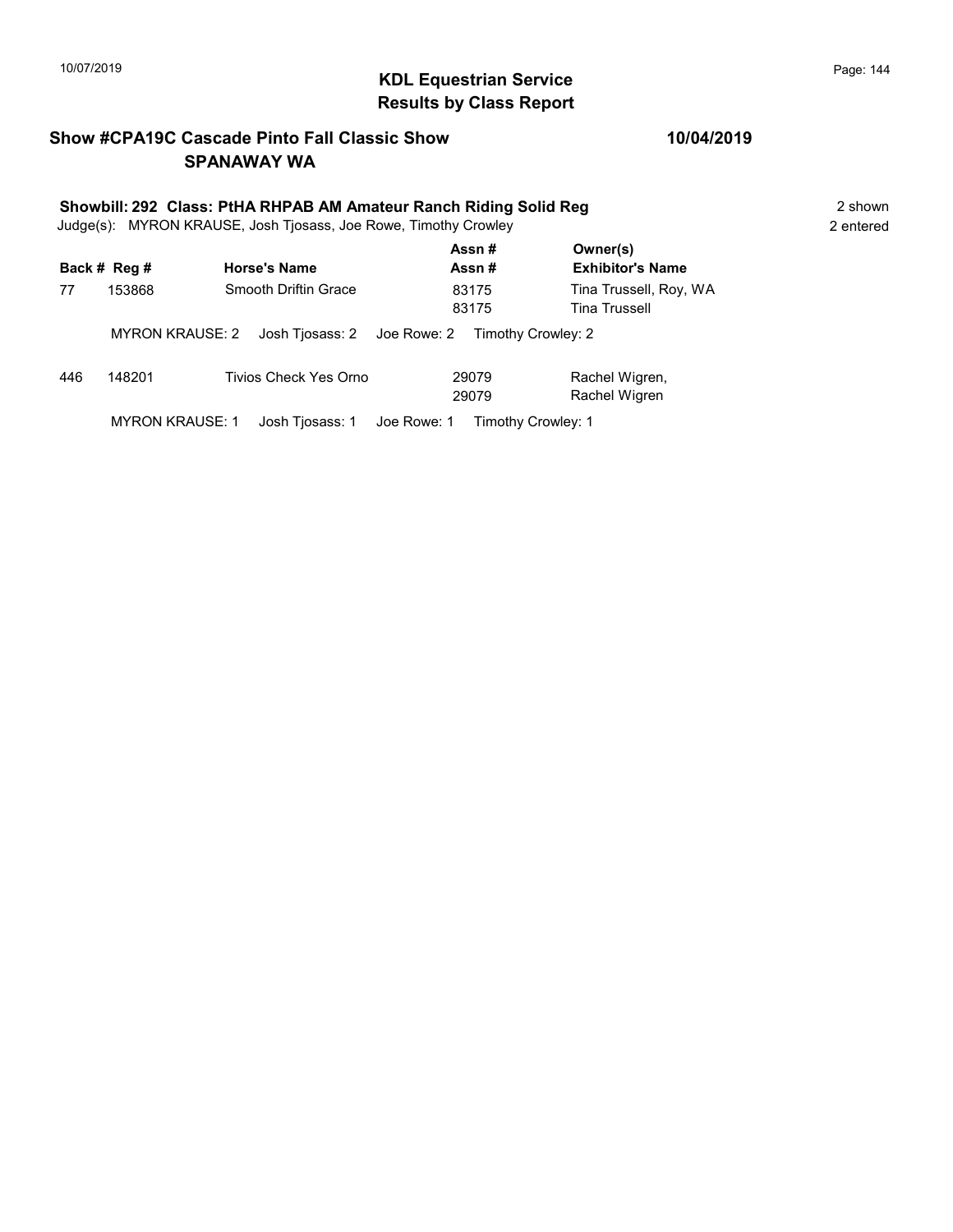# 10/07/2019 **Page: 145**<br> **KDL Equestrian Service Page: 145** Results by Class Report

#### Show #CPA19C Cascade Pinto Fall Classic Show SPANAWAY WA

# Showbill: 293 Class: PtHA PDRO Pleasure Driving, Horses<br>
Judge(s): MYRON KRAUSE. Josh Tiosass. Joe Rowe. Timothy Crowley<br>
3 entered

Judge(s): MYRON KRAUSE, Josh Tjosass, Joe Rowe, Timothy Crowley

|     |                        |                     |             | Assn#              | Owner(s)                                    |
|-----|------------------------|---------------------|-------------|--------------------|---------------------------------------------|
|     | Back # Reg #           | <b>Horse's Name</b> |             | Assn#              | <b>Exhibitor's Name</b>                     |
| 425 | 147417                 | Sir Lukas Remington |             | 38274<br>38274     | Elaine K Simon, Camas, WA<br>Elaine K Simon |
|     | <b>MYRON KRAUSE: 1</b> | Josh Tjosass: 2     | Joe Rowe: 2 | Timothy Crowley: 3 |                                             |
| 443 | 112336                 | Tuhotmidun Eclipse  |             | 29325<br>83596     | Tim Wigren, Ridgefield, WA<br>Tanya Moore   |
|     | <b>MYRON KRAUSE: 2</b> | Josh Tiosass: 1     | Joe Rowe: 1 | Timothy Crowley: 1 |                                             |
| 737 | 113080                 | Go Bey Bee Go       |             | 52211<br>52211     | Angela Nemjo, La Center, WA<br>Angela Nemjo |
|     | <b>MYRON KRAUSE: 3</b> | Josh Tiosass: 3     | Joe Rowe: 3 | Timothy Crowley: 2 |                                             |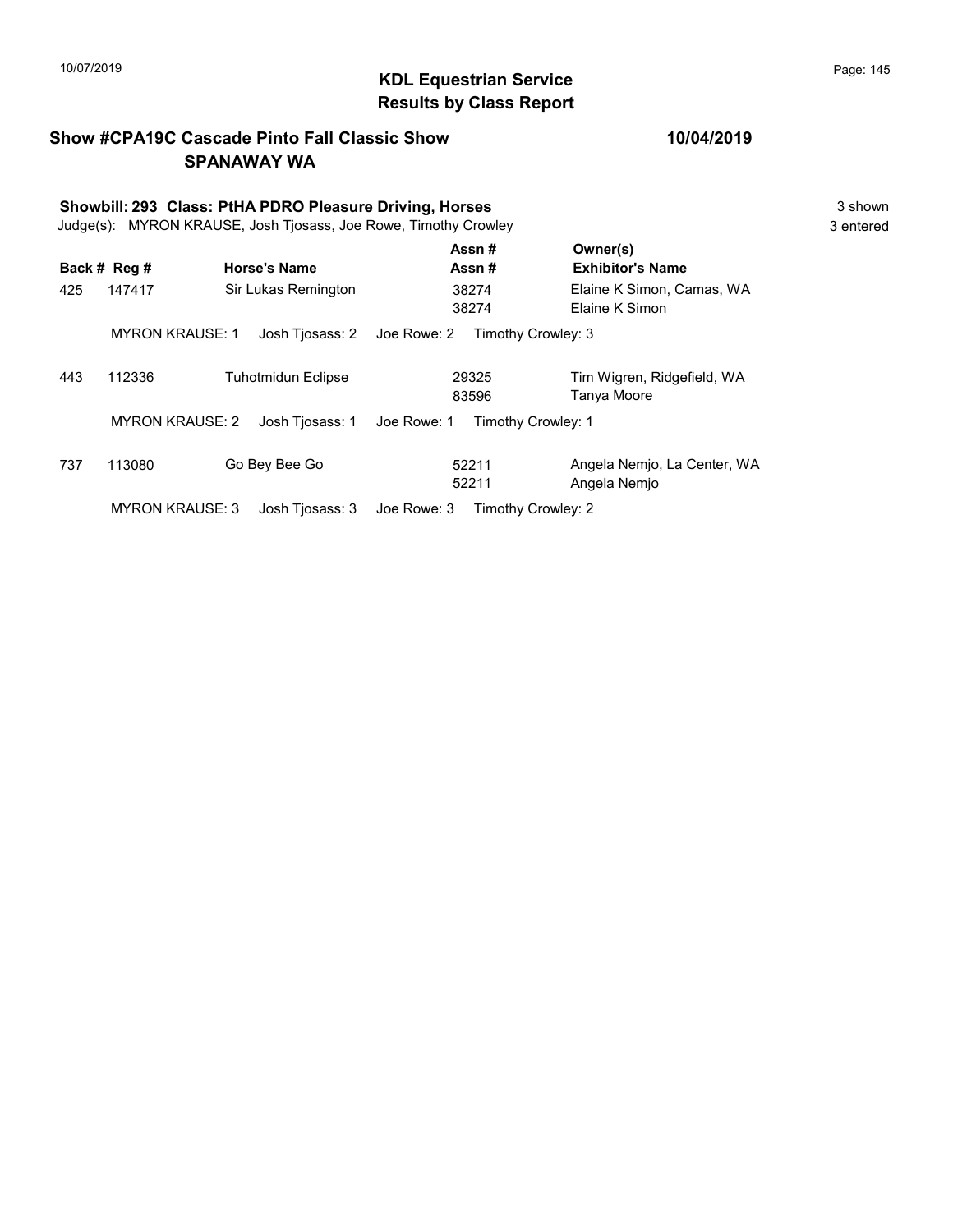# 10/07/2019 **Page: 146**<br> **KDL Equestrian Service Page: 146** Results by Class Report

#### Show #CPA19C Cascade Pinto Fall Classic Show SPANAWAY WA

#### Showbill: 294 Class: PtHA PDRPDR Solid Registry Pleasure Driving Horses 1 Shown 1 shown

Judge(s): MYRON KRAUSE, Josh Tjosass, Joe Rowe, Timothy Crowley 1 entered 1 entered

| Back # Reg #  | <b>Horse's Name</b>   |                |                                 |
|---------------|-----------------------|----------------|---------------------------------|
|               |                       | Assn #         | <b>Exhibitor's Name</b>         |
| 148201<br>446 | Tivios Check Yes Orno | 29079<br>29079 | Rachel Wigren,<br>Rachel Wigren |

MYRON KRAUSE: 1 Josh Tjosass: 1 Joe Rowe: 1 Timothy Crowley: 1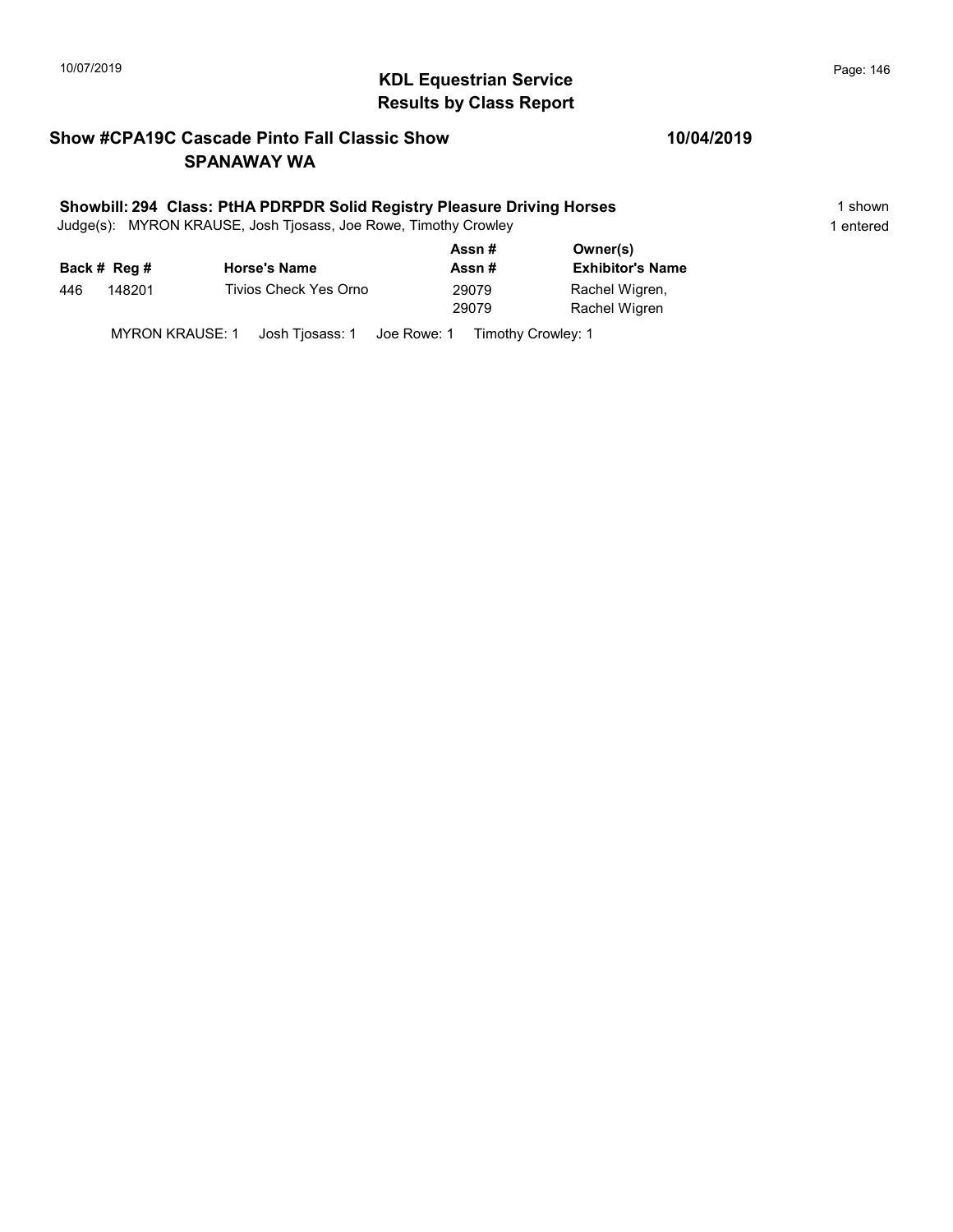# KDL Equestrian Service 10/07/2019 Page: 147 Results by Class Report

#### Show #CPA19C Cascade Pinto Fall Classic Show SPANAWAY WA

#### Showbill: 295 Class: PtHA DRD1 DISCIPLINED RAIL DRIVING- HORSES 1 shown

Judge(s): MYRON KRAUSE, Josh Tjosass, Joe Rowe, Timothy Crowley 1 entered 1 entered

|     |              |                     | Assn#          | Owner(s)                                  |
|-----|--------------|---------------------|----------------|-------------------------------------------|
|     | Back # Reg # | <b>Horse's Name</b> | Assn#          | <b>Exhibitor's Name</b>                   |
| 737 | 113080       | Go Bey Bee Go       | 52211<br>29325 | Angela Nemio, La Center, WA<br>Tim Wigren |

MYRON KRAUSE: 1 Josh Tjosass: 1 Joe Rowe: 1 Timothy Crowley: 1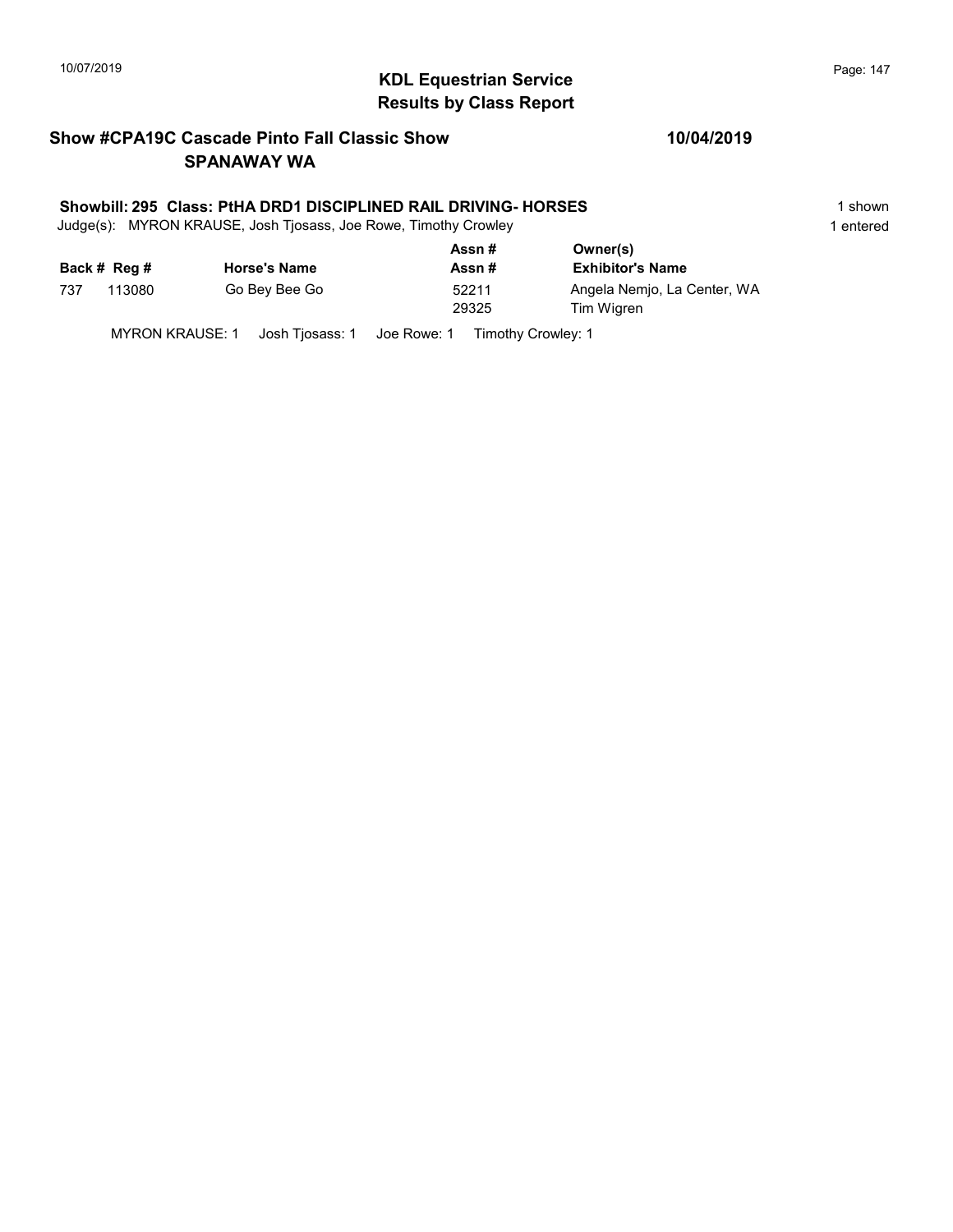# 10/07/2019 **Page: 148**<br> **KDL Equestrian Service Page: 148** Results by Class Report

#### Show #CPA19C Cascade Pinto Fall Classic Show SPANAWAY WA

# Showbill: 296 Class: PtHA IDRH Ideal Pinto Driving Horse<br>
Judge(s): MYRON KRAUSE. Josh Tiosass. Joe Rowe. Timothy Crowley **2** shown 2 entered

Judge(s): MYRON KRAUSE, Josh Tjosass, Joe Rowe, Timothy Crowley

|     |                        |                             | Assn#                             | Owner(s)                                    |
|-----|------------------------|-----------------------------|-----------------------------------|---------------------------------------------|
|     | Back # Reg #           | <b>Horse's Name</b>         | Assn#                             | <b>Exhibitor's Name</b>                     |
| 425 | 147417                 | Sir Lukas Remington         | 38274<br>38274                    | Elaine K Simon, Camas, WA<br>Elaine K Simon |
|     | <b>MYRON KRAUSE: 0</b> | Josh Tiosass: 0             | Joe Rowe: 0<br>Timothy Crowley: 0 |                                             |
| 737 | 113080                 | Go Bey Bee Go               | 52211<br>29325                    | Angela Nemio, La Center, WA<br>Tim Wigren   |
|     | <b>MYRON KRAUSE: 1</b> | Josh Tiosass: 1 Joe Rowe: 1 | Timothy Crowley: 1                |                                             |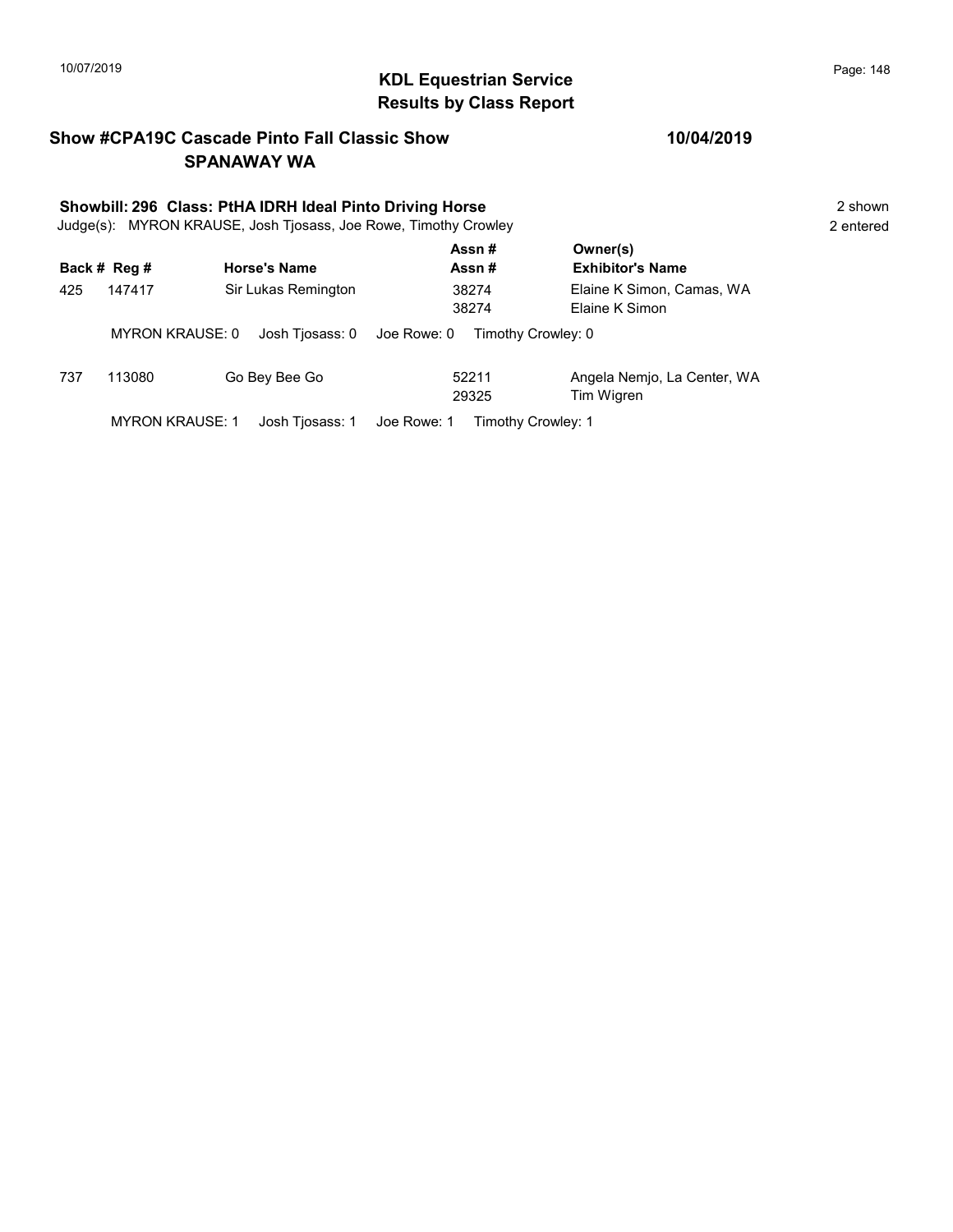|     |                                                                                                                 | <b>SPANAWAY WA</b>         |             |                    |                                                         |                      |
|-----|-----------------------------------------------------------------------------------------------------------------|----------------------------|-------------|--------------------|---------------------------------------------------------|----------------------|
|     | Showbill: 297 Class: OTAB COST Costume Class<br>Judge(s): MYRON KRAUSE, Josh Tjosass, Joe Rowe, Timothy Crowley |                            |             |                    |                                                         | 8 shown<br>8 entered |
|     | Back # Reg #                                                                                                    | <b>Horse's Name</b>        |             | Assn#<br>Assn#     | Owner(s)<br><b>Exhibitor's Name</b>                     |                      |
| 24  |                                                                                                                 | JWR Up For Review          |             |                    | Vicki Nielsen, Rainier, WA<br><b>Madison Wolfe</b>      |                      |
|     | <b>MYRON KRAUSE: 0</b>                                                                                          | Josh Tjosass: 0            | Joe Rowe: 0 | Timothy Crowley: 0 |                                                         |                      |
| 78  |                                                                                                                 | Hez A Burglar              |             |                    | Vicki Nielsen, Rainier, WA<br>Leah Kempinski            |                      |
|     | <b>MYRON KRAUSE: 0</b>                                                                                          | Josh Tjosass: 0            | Joe Rowe: 0 | Timothy Crowley: 0 |                                                         |                      |
| 155 |                                                                                                                 | A Lady With Assets         |             |                    | Madison Wojcek, Bremerton, WA<br>Madison Wojcek         |                      |
|     | <b>MYRON KRAUSE: 0</b>                                                                                          | Josh Tjosass: 0            | Joe Rowe: 0 | Timothy Crowley: 0 |                                                         |                      |
| 401 |                                                                                                                 | One Fancy Dream            |             |                    | Lexie Scott, Seabeck, WA<br>Lexie Scott                 |                      |
|     | <b>MYRON KRAUSE: 0</b>                                                                                          | Josh Tjosass: 0            | Joe Rowe: 0 | Timothy Crowley: 0 |                                                         |                      |
| 405 |                                                                                                                 | Think Ima Cando Hotty      |             |                    | Shannon Prigger, POULSBO, WA<br>Lyndsey Mooth           |                      |
|     | <b>MYRON KRAUSE: 0</b>                                                                                          | Josh Tjosass: 0            | Joe Rowe: 0 | Timothy Crowley: 0 |                                                         |                      |
| 416 |                                                                                                                 | <b>Gypsy Souls Raphael</b> |             |                    | Louise Doerrer, Snoqualmie, WA<br>Louise Doerrer        |                      |
|     | <b>MYRON KRAUSE: 0</b>                                                                                          | Josh Tjosass: 0            | Joe Rowe: 0 | Timothy Crowley: 0 |                                                         |                      |
| 424 |                                                                                                                 | Eyed B Stylin              |             |                    | Brynn Stevenson, Kingston, WA<br><b>Brynn Stevenson</b> |                      |
|     | <b>MYRON KRAUSE: 0</b>                                                                                          | Josh Tjosass: 0            | Joe Rowe: 0 | Timothy Crowley: 0 |                                                         |                      |
| 452 |                                                                                                                 | Justafiably Fancy          |             |                    | Tracy Chonzena-Olney,<br><b>Elyse Morris</b>            |                      |
|     | <b>MYRON KRAUSE: 0</b>                                                                                          | Josh Tjosass: 0            | Joe Rowe: 0 | Timothy Crowley: 0 |                                                         |                      |

Show #CPA19C Cascade Pinto Fall Classic Show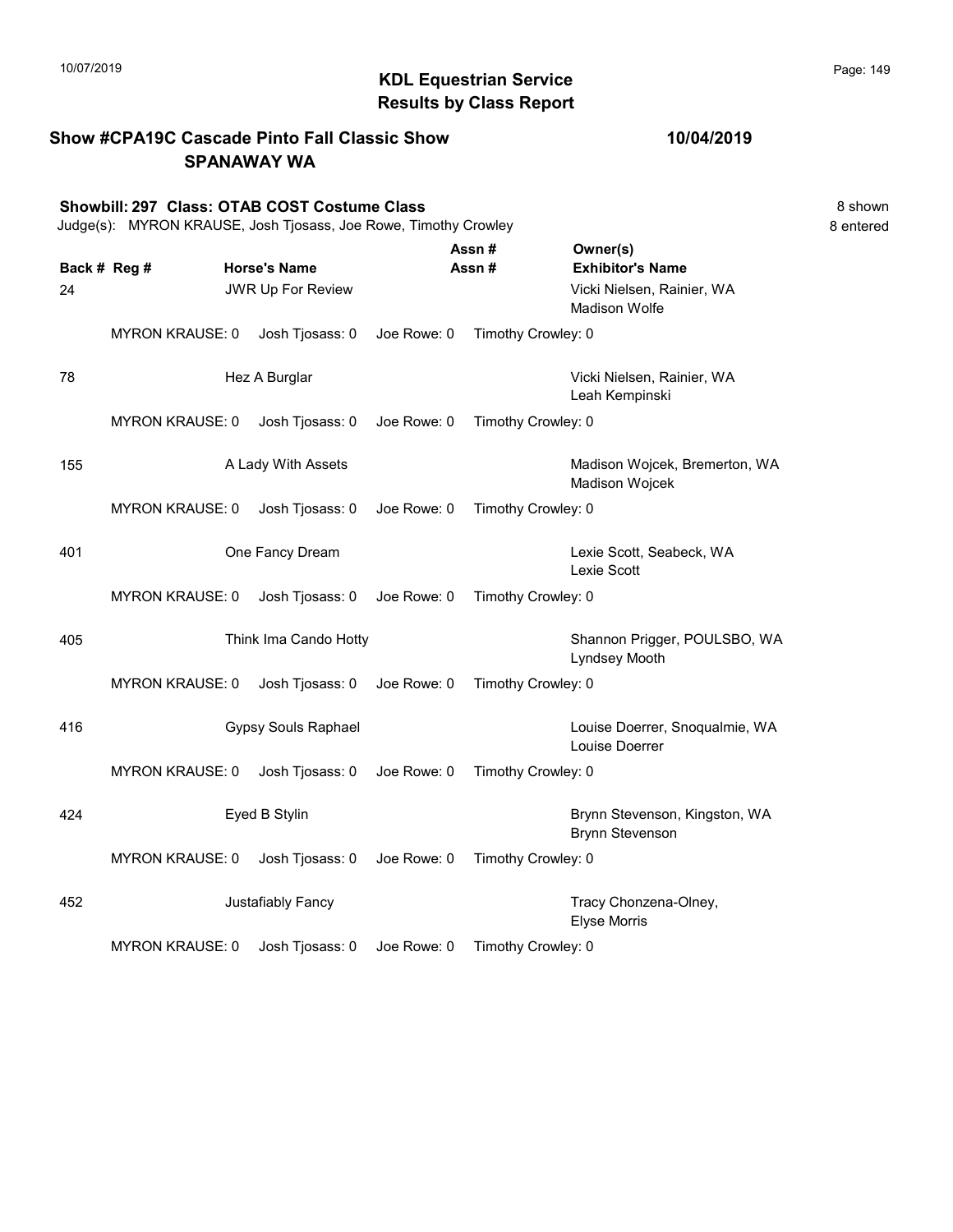# 10/07/2019 **Page: 150**<br> **KDL Equestrian Service Page: 150** Results by Class Report

#### Show #CPA19C Cascade Pinto Fall Classic Show SPANAWAY WA

# Showbill: 300 Class: OTAB OBDO OTAB Obstacle Driving Open<br>
Judge(s): MYRON KRAUSE. Josh Tiosass. Joe Rowe. Timothy Crowley<br>
2 entered

Judge(s): MYRON KRAUSE, Josh Tjosass, Joe Rowe, Timothy Crowley

|     | Back # Reg #           | <b>Horse's Name</b>         |             | Assn#<br>Assn#     | Owner(s)<br><b>Exhibitor's Name</b>            |
|-----|------------------------|-----------------------------|-------------|--------------------|------------------------------------------------|
| 50  |                        | <b>Pf Ruby Red Dress</b>    |             |                    | Lana Weinmann, Monroe, WA<br>Samantha Weinmann |
|     | <b>MYRON KRAUSE: 1</b> | Josh Tiosass: 1 Joe Rowe: 1 |             | Timothy Crowley: 1 |                                                |
| 446 |                        | Tivios Check Yes Orno       |             |                    | Rachel Wigren,<br>Tim Wigren                   |
|     | MYRON KRAUSE: 0        | Josh Tiosass: 0             | Joe Rowe: 0 | Timothy Crowley: 0 |                                                |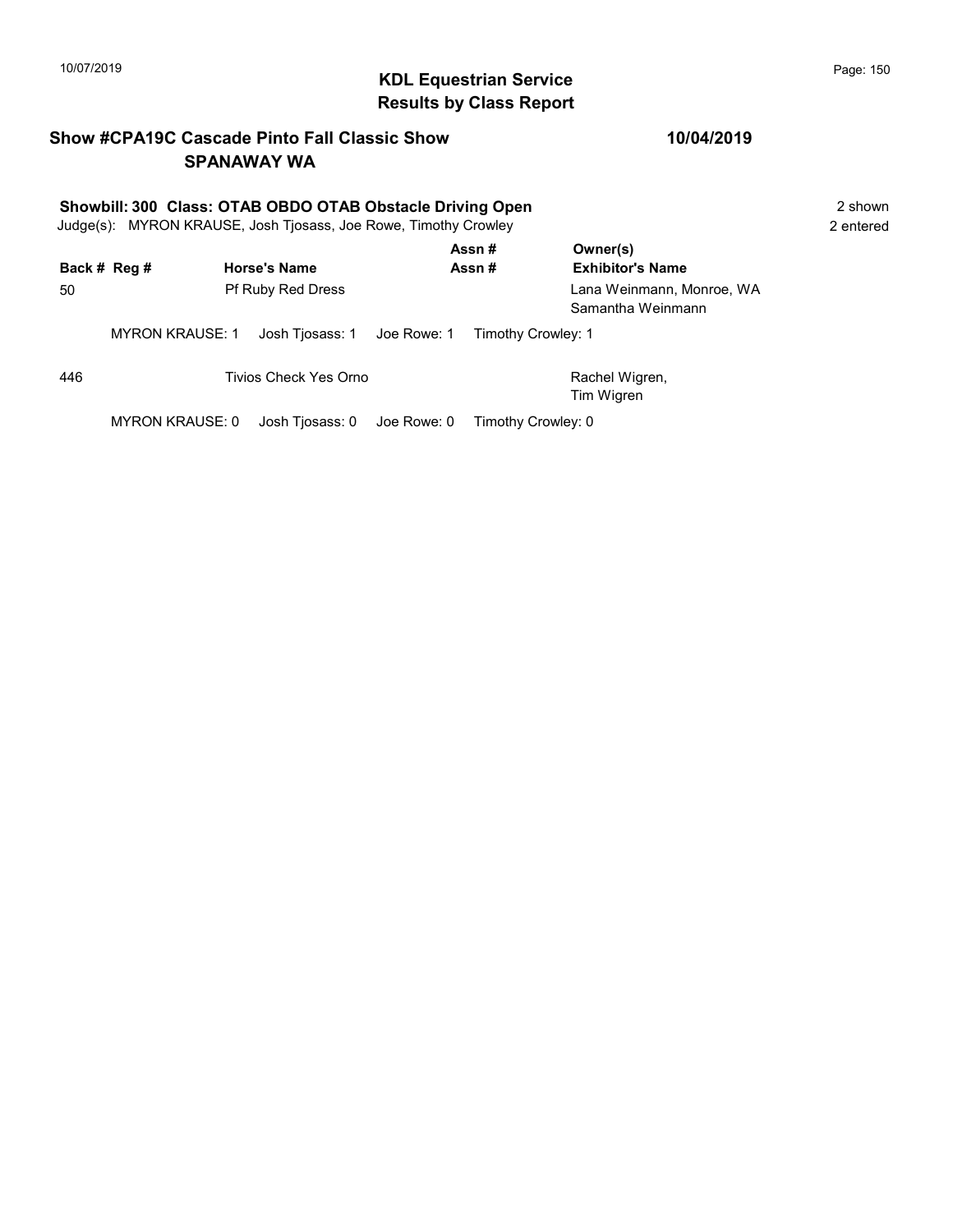# KDL Equestrian Service 10/07/2019 Page: 151 Results by Class Report

#### Show #CPA19C Cascade Pinto Fall Classic Show SPANAWAY WA

|     | Showbill: 301 Class: PtHA OBDM A & B-MINI HORSE OBSTACLE DRIVING<br>Judge(s): MYRON KRAUSE, Josh Tjosass, Joe Rowe, Timothy Crowley<br>5 entered |  |                             |             |                |                                                 |  |  |
|-----|--------------------------------------------------------------------------------------------------------------------------------------------------|--|-----------------------------|-------------|----------------|-------------------------------------------------|--|--|
|     | Back # Reg #                                                                                                                                     |  | <b>Horse's Name</b>         |             | Assn#<br>Assn# | Owner(s)<br><b>Exhibitor's Name</b>             |  |  |
| 2   | 148859                                                                                                                                           |  | <b>PF No Worries</b>        |             | 20392<br>20392 | Tina Wolfe, Snohomish, WA<br>Tina Wolfe         |  |  |
|     | <b>MYRON KRAUSE: 3</b>                                                                                                                           |  | Josh Tjosass: 2             | Joe Rowe: 3 |                | Timothy Crowley: 5                              |  |  |
| 50  | 149252                                                                                                                                           |  | Pf Ruby Red Dress           |             | 75418<br>75198 | Lana Weinmann, Monroe, WA<br>Samantha Weinmann  |  |  |
|     | <b>MYRON KRAUSE: 2</b>                                                                                                                           |  | Josh Tjosass: 3             | Joe Rowe: 2 |                | Timothy Crowley: 1                              |  |  |
| 135 | 0139260                                                                                                                                          |  | Wins A Lot Of Gold          |             | 52901<br>52901 | Kathy Thomas, Brush Prairie, WA<br>Kathy Thomas |  |  |
|     | <b>MYRON KRAUSE: 5</b>                                                                                                                           |  | Josh Tjosass: 5             | Joe Rowe: 5 |                | Timothy Crowley: 2                              |  |  |
| 136 | 147864                                                                                                                                           |  | Valentinos Splash Of Java   |             | 52901<br>52900 | Kathy Thomas, Brush Prairie, WA<br>Klair Thomas |  |  |
|     | <b>MYRON KRAUSE: 4</b>                                                                                                                           |  | Josh Tjosass: 4 Joe Rowe: 4 |             |                | Timothy Crowley: 4                              |  |  |
| 403 | 155209                                                                                                                                           |  | Expresso Of Whiskey Flat    |             | 48066          | Judy Miollis,<br>Tina Bell                      |  |  |

MYRON KRAUSE: 1 Josh Tjosass: 1 Joe Rowe: 1 Timothy Crowley: 3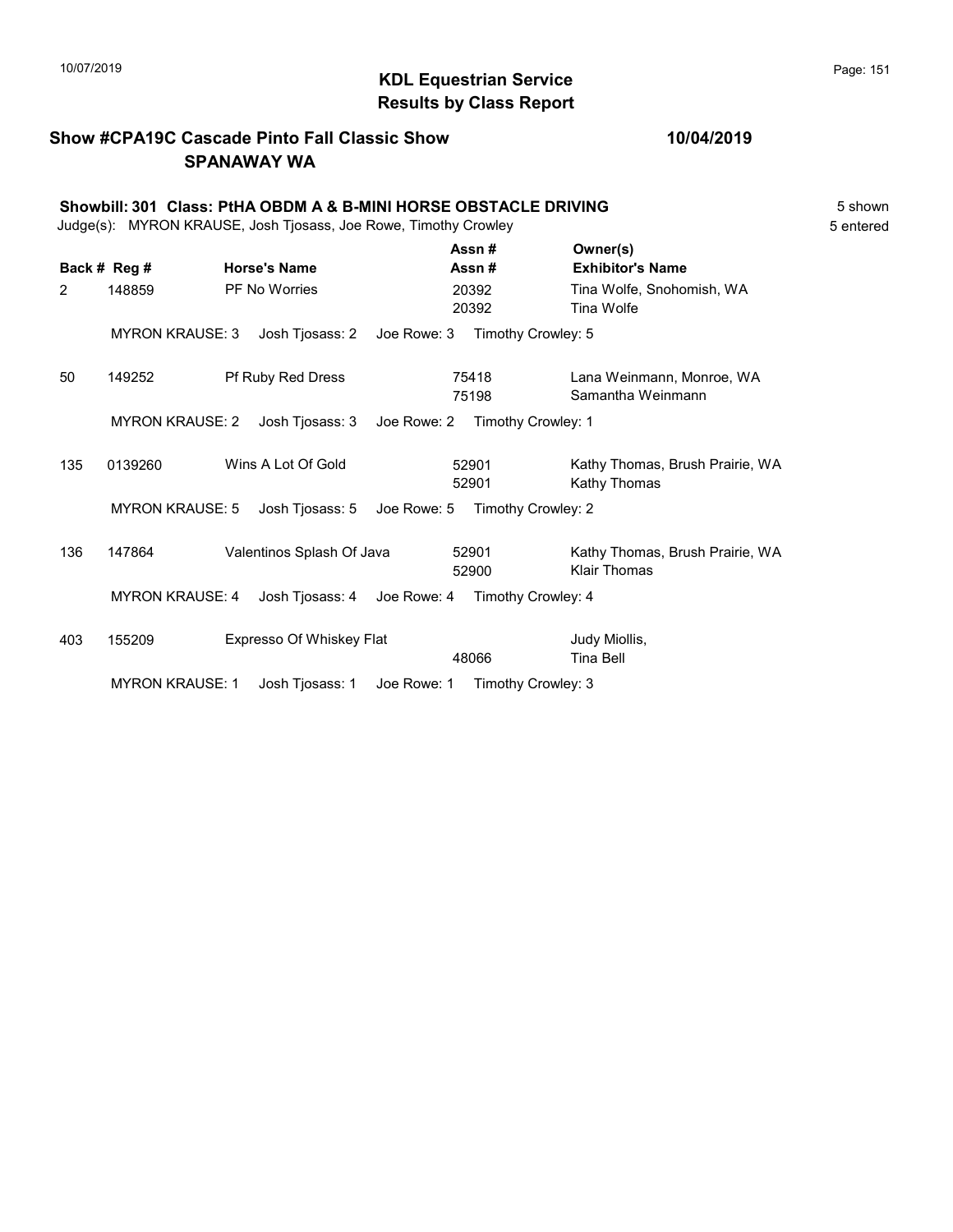# 10/07/2019 **Page: 152**<br> **KDL Equestrian Service Page: 152** Results by Class Report

#### Show #CPA19C Cascade Pinto Fall Classic Show SPANAWAY WA

# Showbill: 302 Class: PtHA OBDP PONY OBSTACLE DRIVING<br>
Judge(s): MYRON KRAUSE. Josh Tiosass. Joe Rowe. Timothy Crowley<br>
2 entered

Judge(s): MYRON KRAUSE, Josh Tjosass, Joe Rowe, Timothy Crowley

|    | Back # Reg #           | <b>Horse's Name</b>           | Assn#<br>Assn#     | Owner(s)<br><b>Exhibitor's Name</b>          |
|----|------------------------|-------------------------------|--------------------|----------------------------------------------|
| 18 | 148880                 | Soundviews Summer Cinn-Sation | 27094<br>27094     | Jean Garcia, Orting, WA<br>Jean Garcia       |
|    | <b>MYRON KRAUSE: 1</b> | Josh Tjosass: 1 Joe Rowe: 1   | Timothy Crowley: 1 |                                              |
| 27 | 135945                 | In My Darkest Hour            | 17105<br>48066     | Terry Strawn, Central Point, OR<br>Tina Bell |
|    | <b>MYRON KRAUSE: 2</b> | Josh Tjosass: 2 Joe Rowe: 2   | Timothy Crowley: 2 |                                              |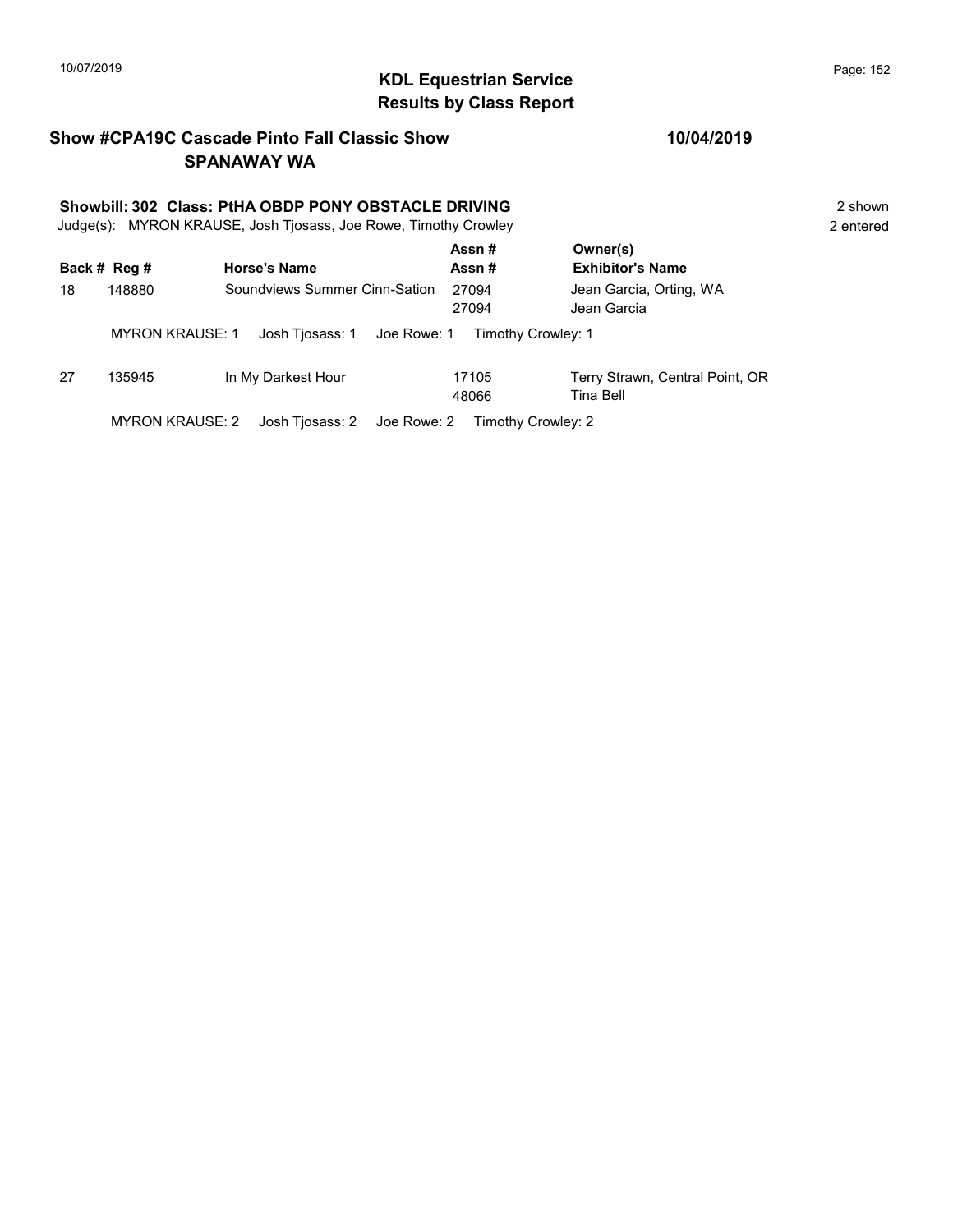# 10/07/2019 **Page: 153**<br> **KDL Equestrian Service Page: 153** Results by Class Report

#### Show #CPA19C Cascade Pinto Fall Classic Show SPANAWAY WA

|     | Showbill: 304 Class: PtHA OBDAM AM Mini & Pony Obstacle Driving<br>Judge(s): MYRON KRAUSE, Josh Tjosass, Joe Rowe, Timothy Crowley<br>4 entered |                              |                                   |                                                  |  |  |  |
|-----|-------------------------------------------------------------------------------------------------------------------------------------------------|------------------------------|-----------------------------------|--------------------------------------------------|--|--|--|
|     | Back # Reg #                                                                                                                                    | <b>Horse's Name</b>          | Assn#<br>Assn#                    | Owner(s)<br><b>Exhibitor's Name</b>              |  |  |  |
| 27  | 135945                                                                                                                                          | In My Darkest Hour           | 17105<br>40499                    | Terry Strawn, Central Point, OR<br>Jackie Strawn |  |  |  |
|     | <b>MYRON KRAUSE: 4</b>                                                                                                                          | Josh Tjosass: 4              | Timothy Crowley: 4<br>Joe Rowe: 4 |                                                  |  |  |  |
| 63  | 125150                                                                                                                                          | Mountain Meadow Bey Keepsake | 25875<br>25875                    | Cheryl Shaffer, Renton, WA<br>Cheryl Shaffer     |  |  |  |
|     | <b>MYRON KRAUSE: 2</b>                                                                                                                          | Josh Tjosass: 2 Joe Rowe: 2  | Timothy Crowley: 2                |                                                  |  |  |  |
| 422 | 140788                                                                                                                                          | Snow Trooper                 | 93263<br>93263                    | Megan Gehlen, Mount Lake, WA<br>Megan Gehlen     |  |  |  |
|     | <b>MYRON KRAUSE: 1</b>                                                                                                                          | Josh Tjosass: 1              | Timothy Crowley: 1<br>Joe Rowe: 1 |                                                  |  |  |  |
| 423 | 150277                                                                                                                                          | <b>Gaelics Grand Splash</b>  | 52304<br>52304                    | Jane. Mayer, Port Orchard, WA<br>Jane. Mayer     |  |  |  |
|     | <b>MYRON KRAUSE: 3</b>                                                                                                                          | Josh Tjosass: 3              | Timothy Crowley: 3<br>Joe Rowe: 3 |                                                  |  |  |  |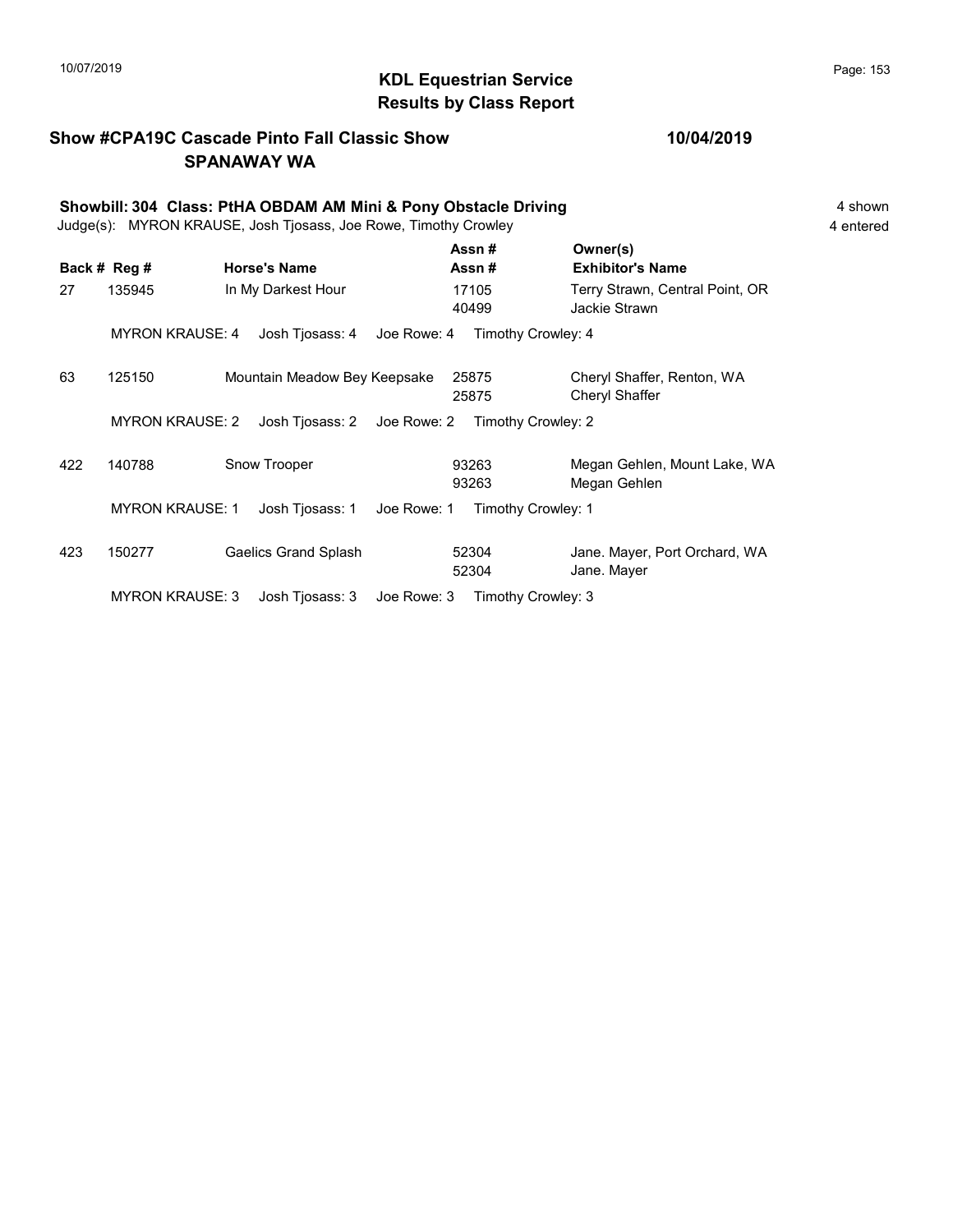# KDL Equestrian Service 10/07/2019 Page: 154 Results by Class Report

#### Show #CPA19C Cascade Pinto Fall Classic Show SPANAWAY WA

#### Showbill: 305 Class: PtHA OBDH HORSE OBSTACLE DRIVING 1 Shown 1 shown

Judge(s): MYRON KRAUSE, Josh Tjosass, Joe Rowe, Timothy Crowley 1 entered 1 entered

|     |              |                     | Assn#          | Owner(s)                                  |
|-----|--------------|---------------------|----------------|-------------------------------------------|
|     | Back # Reg # | <b>Horse's Name</b> | Assn#          | <b>Exhibitor's Name</b>                   |
| 737 | 113080       | Go Bey Bee Go       | 52211<br>29325 | Angela Nemjo, La Center, WA<br>Tim Wigren |

MYRON KRAUSE: 1 Josh Tjosass: 1 Joe Rowe: 1 Timothy Crowley: 1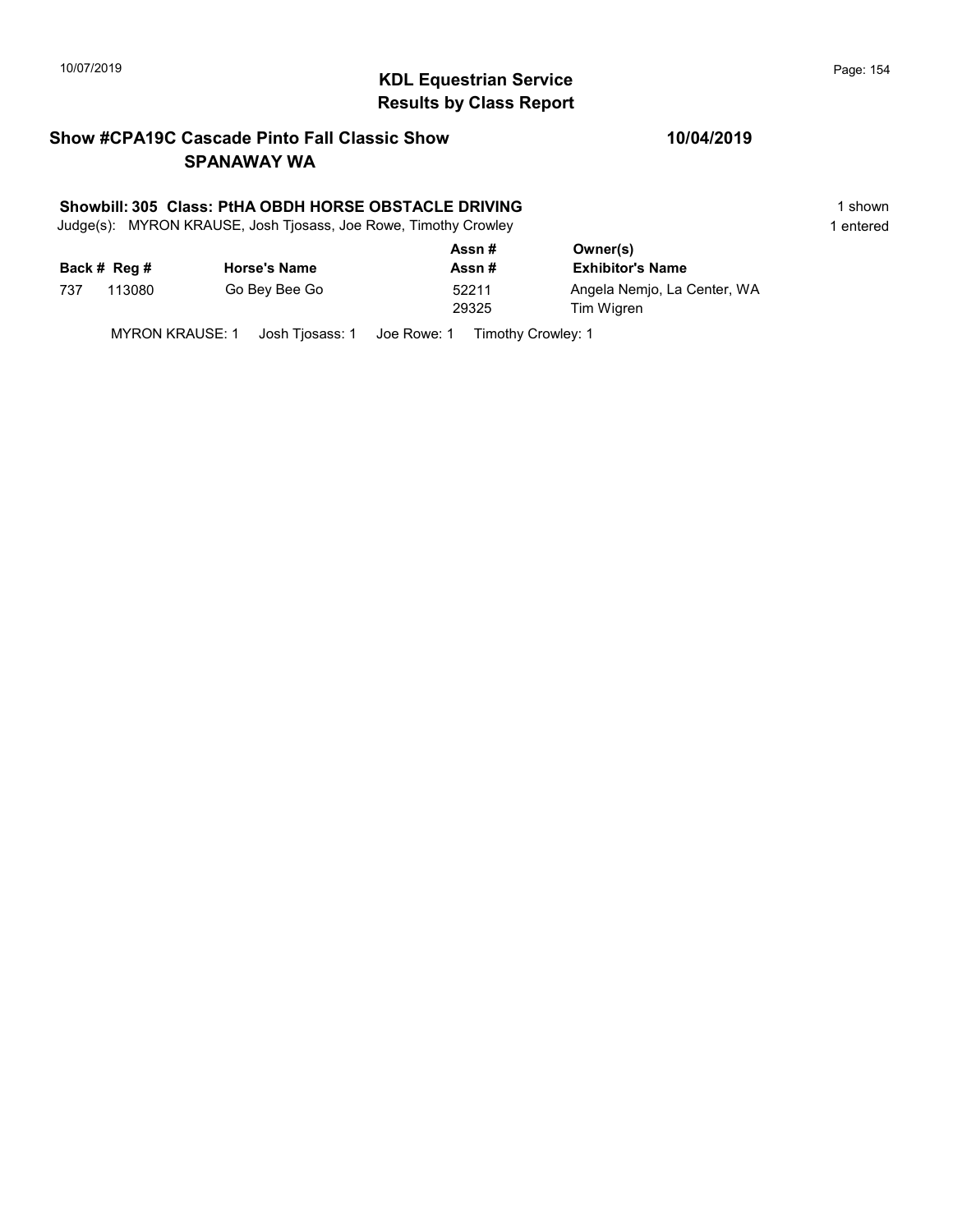# 10/07/2019 **Page: 155**<br> **KDL Equestrian Service Page: 155** Results by Class Report

#### Show #CPA19C Cascade Pinto Fall Classic Show SPANAWAY WA

#### Showbill: 306 Class: PtHA OBDB Obstacle Driving Solid Registry 1 shown 1 shown

Judge(s): MYRON KRAUSE, Josh Tjosass, Joe Rowe, Timothy Crowley 1 entered 1 entered

|     |              |                       | Assn# | Owner(s)                |
|-----|--------------|-----------------------|-------|-------------------------|
|     | Back # Reg # | <b>Horse's Name</b>   | Assn# | <b>Exhibitor's Name</b> |
| 446 | 148201       | Tivios Check Yes Orno | 29079 | Rachel Wigren,          |
|     |              |                       | 29325 | Tim Wigren              |
|     |              |                       |       |                         |

MYRON KRAUSE: 1 Josh Tjosass: 1 Joe Rowe: 1 Timothy Crowley: 1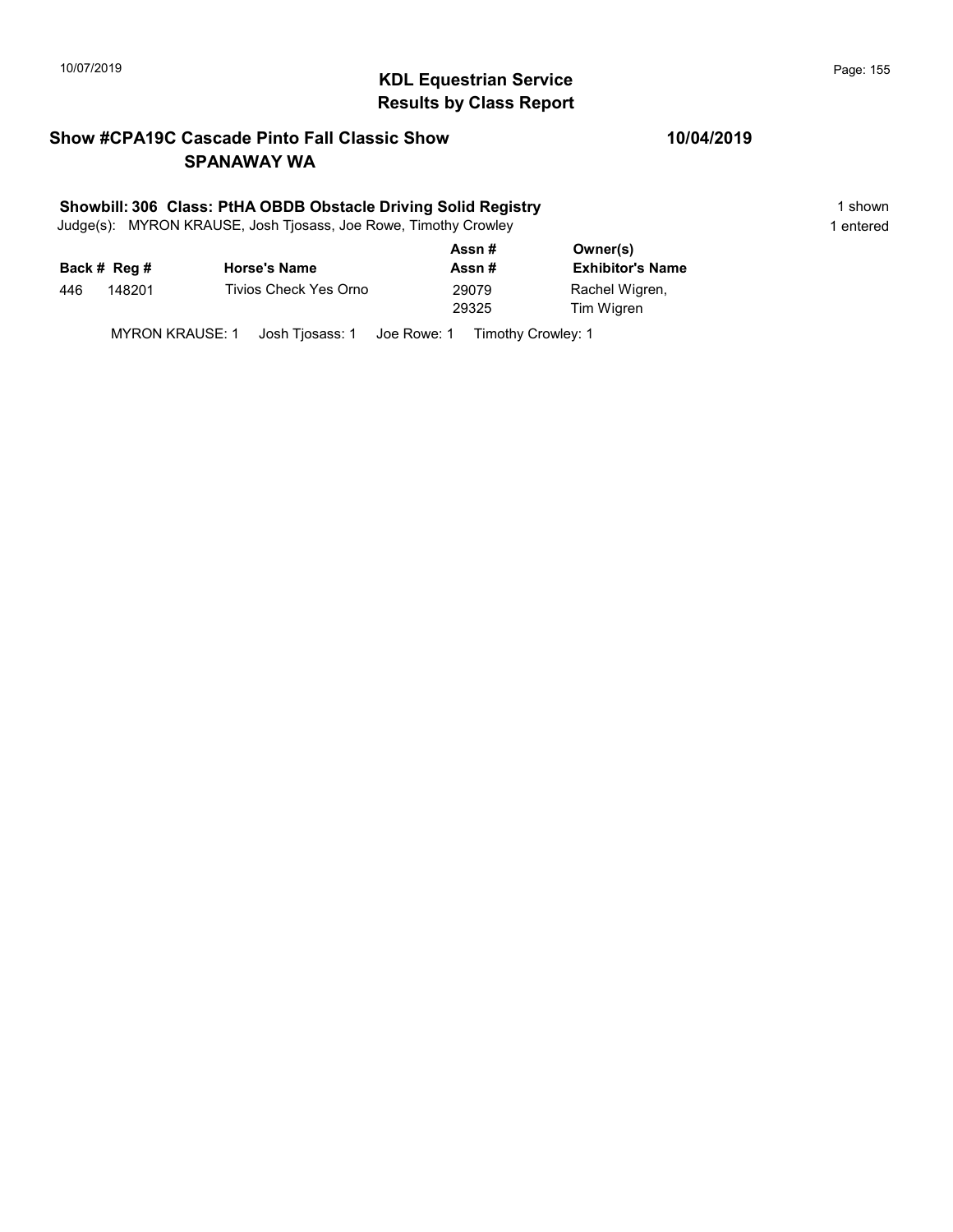# 10/07/2019 **Page: 156**<br> **KDL Equestrian Service Page: 156** Results by Class Report

#### Show #CPA19C Cascade Pinto Fall Classic Show SPANAWAY WA

|     | Showbill: 308 Class: PtHA REQ4 AM Reinsmanship Mini/Pony<br>Judge(s): MYRON KRAUSE, Josh Tjosass, Joe Rowe, Timothy Crowley |                              |             |                |                    |                                                        | 7 shown<br>7 entered |
|-----|-----------------------------------------------------------------------------------------------------------------------------|------------------------------|-------------|----------------|--------------------|--------------------------------------------------------|----------------------|
|     | Back # Reg #                                                                                                                | <b>Horse's Name</b>          |             |                | Assn#<br>Assn#     | Owner(s)<br><b>Exhibitor's Name</b>                    |                      |
| 27  | 135945                                                                                                                      | In My Darkest Hour           |             |                | 17105<br>40499     | Terry Strawn, Central Point, OR<br>Jackie Strawn       |                      |
|     | <b>MYRON KRAUSE: 2</b>                                                                                                      | Josh Tjosass: 3              | Joe Rowe: 3 |                | Timothy Crowley: 1 |                                                        |                      |
| 63  | 125150                                                                                                                      | Mountain Meadow Bey Keepsake |             |                | 25875<br>25875     | Cheryl Shaffer, Renton, WA<br>Cheryl Shaffer           |                      |
|     | <b>MYRON KRAUSE: 5</b>                                                                                                      | Josh Tjosass: 5              | Joe Rowe: 5 |                | Timothy Crowley: 5 |                                                        |                      |
| 135 | 0139260                                                                                                                     | Wins A Lot Of Gold           |             | 52901<br>52901 |                    | Kathy Thomas, Brush Prairie, WA<br>Kathy Thomas        |                      |
|     | <b>MYRON KRAUSE: 7</b>                                                                                                      | Josh Tjosass: 7              | Joe Rowe: 7 |                | Timothy Crowley: 7 |                                                        |                      |
| 136 | 147864                                                                                                                      | Valentinos Splash Of Java    |             | 52901          | 52900              | Kathy Thomas, Brush Prairie, WA<br><b>Klair Thomas</b> |                      |
|     | <b>MYRON KRAUSE: 4</b>                                                                                                      | Josh Tjosass: 4              | Joe Rowe: 4 |                | Timothy Crowley: 4 |                                                        |                      |
| 422 | 140788                                                                                                                      | Snow Trooper                 |             |                | 93263<br>93263     | Megan Gehlen, Mount Lake, WA<br>Megan Gehlen           |                      |
|     | <b>MYRON KRAUSE: 1</b>                                                                                                      | Josh Tjosass: 1              | Joe Rowe: 1 |                | Timothy Crowley: 2 |                                                        |                      |
| 423 | 150277                                                                                                                      | <b>Gaelics Grand Splash</b>  |             |                | 52304<br>52304     | Jane. Mayer, Port Orchard, WA<br>Jane. Mayer           |                      |
|     | <b>MYRON KRAUSE: 6</b>                                                                                                      | Josh Tjosass: 6              | Joe Rowe: 6 |                | Timothy Crowley: 6 |                                                        |                      |
| 435 | 145979                                                                                                                      | <b>Cinnply Alluring</b>      |             |                | 81123<br>81123     | Kristin Tucker, Fall City, WA<br><b>Kristin Tucker</b> |                      |
|     | <b>MYRON KRAUSE: 3</b>                                                                                                      | Josh Tjosass: 2              | Joe Rowe: 2 |                | Timothy Crowley: 3 |                                                        |                      |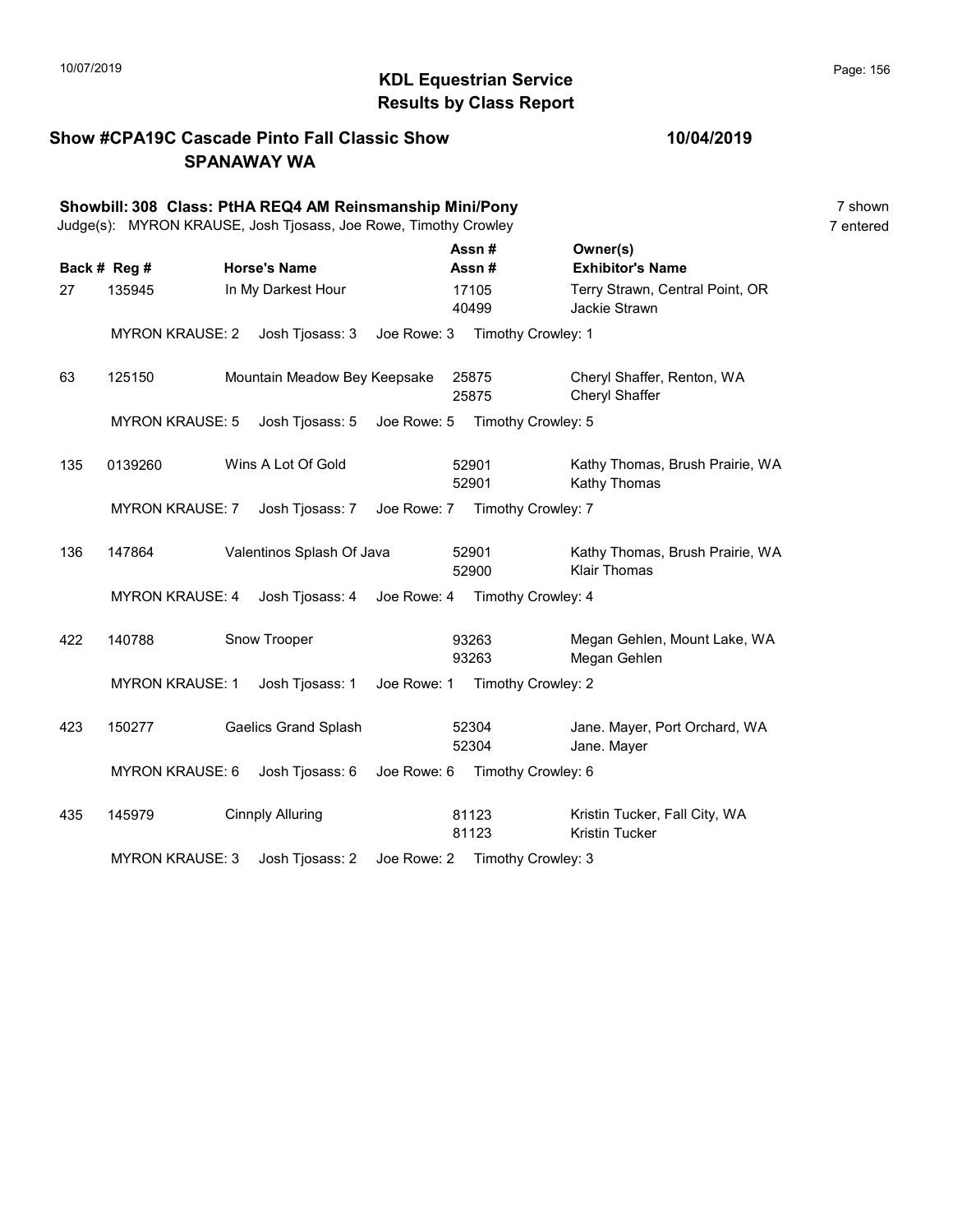# 10/07/2019 **Page: 157**<br> **KDL Equestrian Service Page: 157** Results by Class Report

#### Show #CPA19C Cascade Pinto Fall Classic Show SPANAWAY WA

#### Showbill: 310 Class: OTAB PDMP OTAB Pleasure Driving Mini/Pony 11 Shown 1 shown

Judge(s): MYRON KRAUSE, Josh Tjosass, Joe Rowe, Timothy Crowley 1 entered 1 entered

|              |                     | Assn#  | Owner(s)                                         |
|--------------|---------------------|--------|--------------------------------------------------|
| Back # Reg # | <b>Horse's Name</b> | Assn # | <b>Exhibitor's Name</b>                          |
| 141          | Mango               |        | Jessica Davidson, Monroe, WA<br>Jessica Davidson |

MYRON KRAUSE: 1 Josh Tjosass: 1 Joe Rowe: 1 Timothy Crowley: 1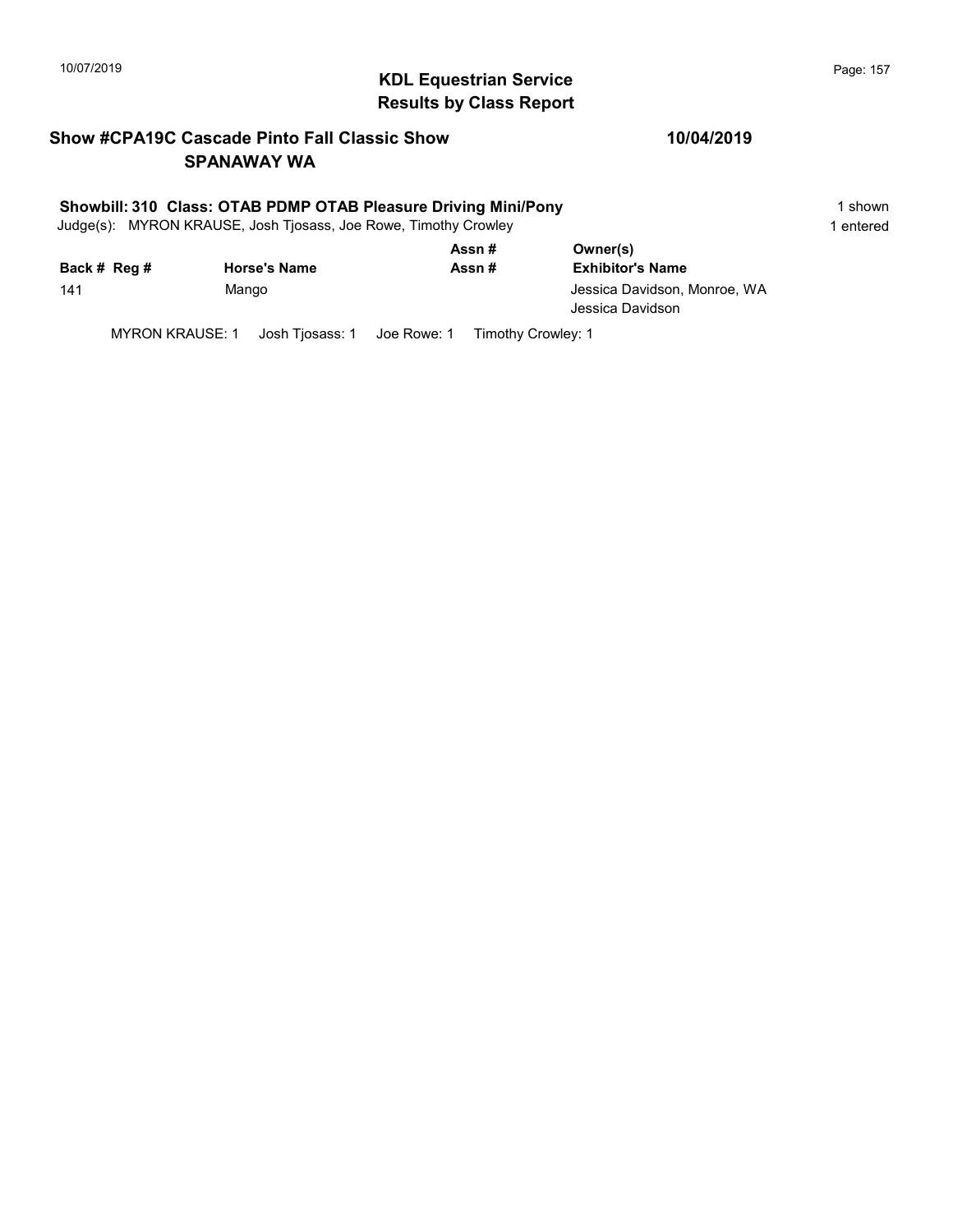# 10/07/2019 **Page: 158**<br> **KDL Equestrian Service Page: 158** Results by Class Report

#### Show #CPA19C Cascade Pinto Fall Classic Show SPANAWAY WA

|     |                        | Showbill: 312 Class: PtHA PDRAP AM Pony Pleasure Driving<br>Judge(s): MYRON KRAUSE, Josh Tjosass, Joe Rowe, Timothy Crowley |             |                                      |                                                        | 5 shown<br>5 entered |
|-----|------------------------|-----------------------------------------------------------------------------------------------------------------------------|-------------|--------------------------------------|--------------------------------------------------------|----------------------|
|     | Back # Reg #           | <b>Horse's Name</b>                                                                                                         |             | Assn#<br>Assn#                       | Owner(s)<br><b>Exhibitor's Name</b>                    |                      |
| 27  | 135945                 | In My Darkest Hour                                                                                                          |             | 17105<br>40499                       | Terry Strawn, Central Point, OR<br>Jackie Strawn       |                      |
|     | <b>MYRON KRAUSE: 1</b> | Josh Tjosass: 1                                                                                                             | Joe Rowe: 1 | Timothy Crowley: 1                   |                                                        |                      |
| 63  | 125150                 | Mountain Meadow Bey Keepsake                                                                                                |             | 25875<br>25875                       | Cheryl Shaffer, Renton, WA<br>Cheryl Shaffer           |                      |
|     | <b>MYRON KRAUSE: 4</b> | Josh Tjosass: 2 Joe Rowe: 4                                                                                                 |             | Timothy Crowley: 4                   |                                                        |                      |
| 422 | 140788                 | Snow Trooper                                                                                                                |             | 93263<br>93263                       | Megan Gehlen, Mount Lake, WA<br>Megan Gehlen           |                      |
|     | <b>MYRON KRAUSE: 2</b> | Josh Tjosass: 4                                                                                                             | Joe Rowe: 3 | Timothy Crowley: 3                   |                                                        |                      |
| 435 | 145979                 | Cinnply Alluring                                                                                                            |             | 81123<br>81123                       | Kristin Tucker, Fall City, WA<br><b>Kristin Tucker</b> |                      |
|     | <b>MYRON KRAUSE: 3</b> | Josh Tjosass: 3                                                                                                             | Joe Rowe: 2 | Timothy Crowley: 2                   |                                                        |                      |
| 453 | <b>WDWA19-26</b>       | <b>AWF Night Hawk</b>                                                                                                       |             | <b>WDWA19-23</b><br><b>WDWA19-23</b> | Carrie Loffelmacher,<br>Carrie Loffelmacher            |                      |
|     | <b>MYRON KRAUSE: 5</b> | Josh Tjosass: 5                                                                                                             | Joe Rowe: 5 | Timothy Crowley: 5                   |                                                        |                      |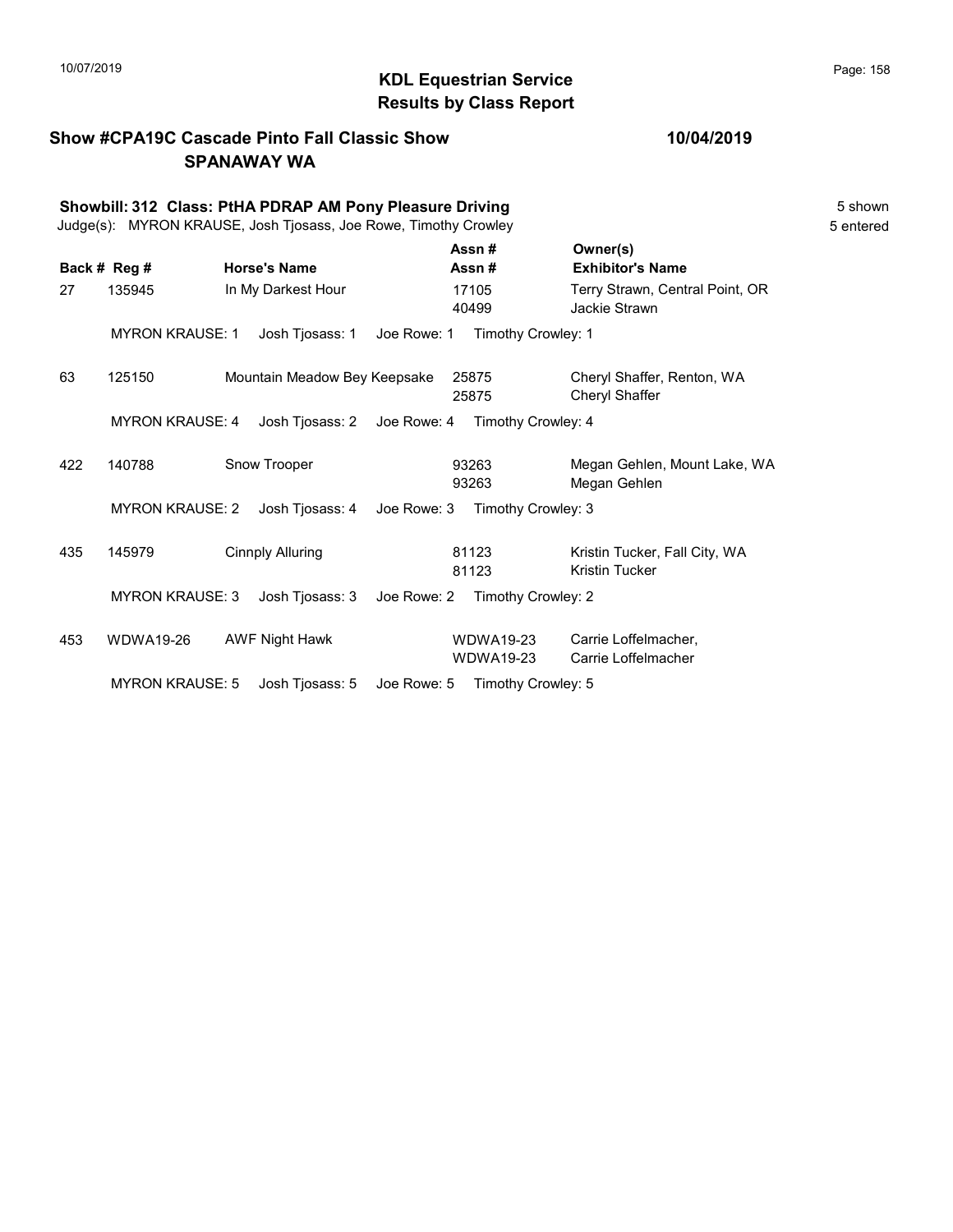# KDL Equestrian Service 10/07/2019 Page: 159 Results by Class Report

#### Show #CPA19C Cascade Pinto Fall Classic Show SPANAWAY WA

#### Showbill: 313 Class: PtHA PDR4 AM PLEASURE DRIVING HORSES 1 shown

Judge(s): MYRON KRAUSE, Josh Tjosass, Joe Rowe, Timothy Crowley 1 entered 1 entered

|     |              |                     | Assn# | Owner(s)                  |  |  |
|-----|--------------|---------------------|-------|---------------------------|--|--|
|     | Back # Reg # | <b>Horse's Name</b> | Assn# | <b>Exhibitor's Name</b>   |  |  |
| 425 | 147417       | Sir Lukas Remington | 38274 | Elaine K Simon, Camas, WA |  |  |
|     |              |                     | 38274 | Elaine K Simon            |  |  |
|     |              |                     |       |                           |  |  |

MYRON KRAUSE: 1 Josh Tjosass: 1 Joe Rowe: 1 Timothy Crowley: 1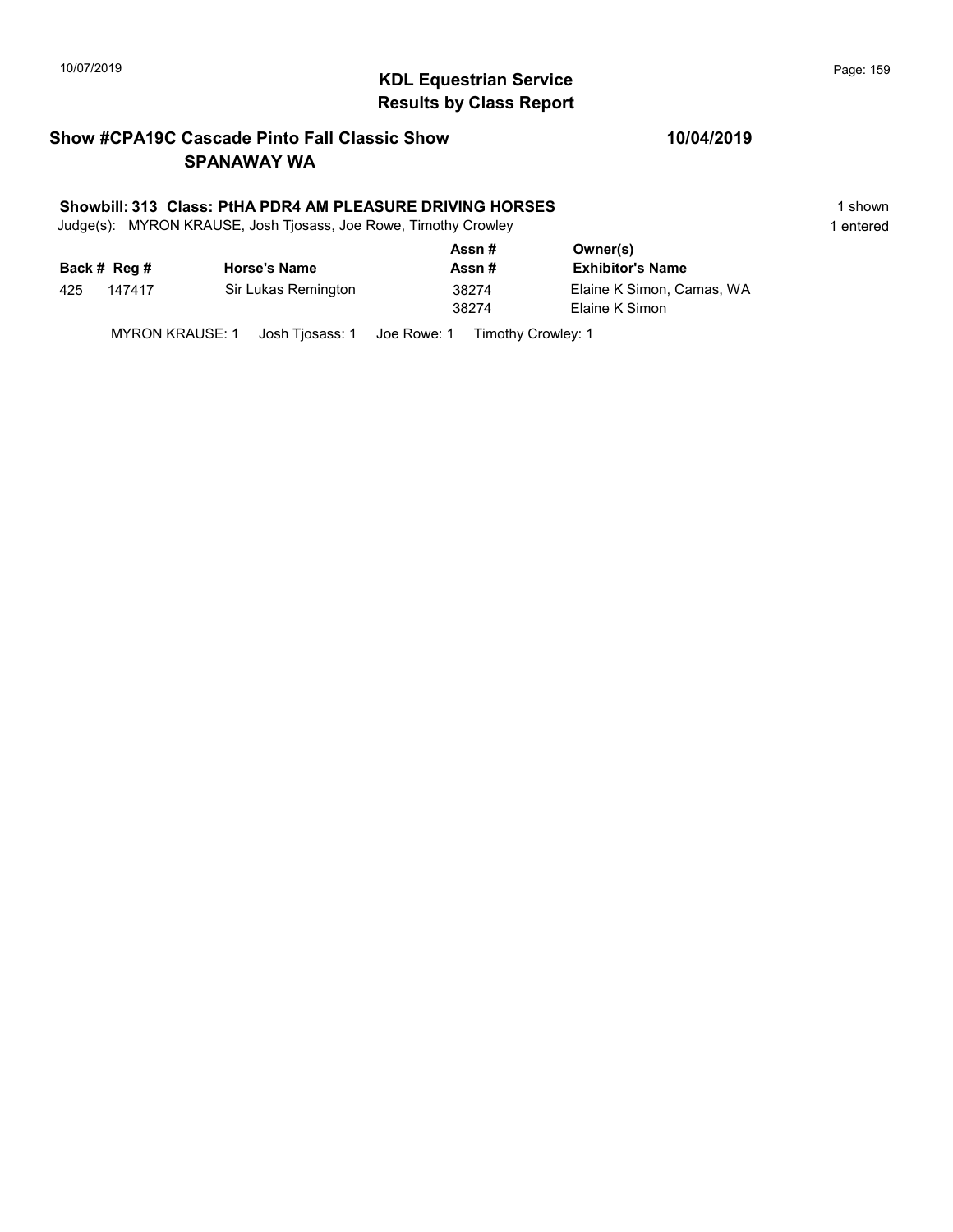# 10/07/2019 **Page: 160**<br> **KDL Equestrian Service Page: 160** Results by Class Report

#### Show #CPA19C Cascade Pinto Fall Classic Show SPANAWAY WA

#### Showbill: 314 Class: PtHA PDRAB AM Solid Horse Pleasure Driving 1 Shown 1 shown

Judge(s): MYRON KRAUSE, Josh Tjosass, Joe Rowe, Timothy Crowley 1 entered 1 entered

|     |              |                       | Assn # | Owner(s)                |
|-----|--------------|-----------------------|--------|-------------------------|
|     | Back # Reg # | <b>Horse's Name</b>   | Assn#  | <b>Exhibitor's Name</b> |
| 446 | 148201       | Tivios Check Yes Orno | 29079  | Rachel Wigren,          |
|     |              |                       | 29079  | Rachel Wigren           |
|     |              |                       |        |                         |

MYRON KRAUSE: 1 Josh Tjosass: 1 Joe Rowe: 1 Timothy Crowley: 1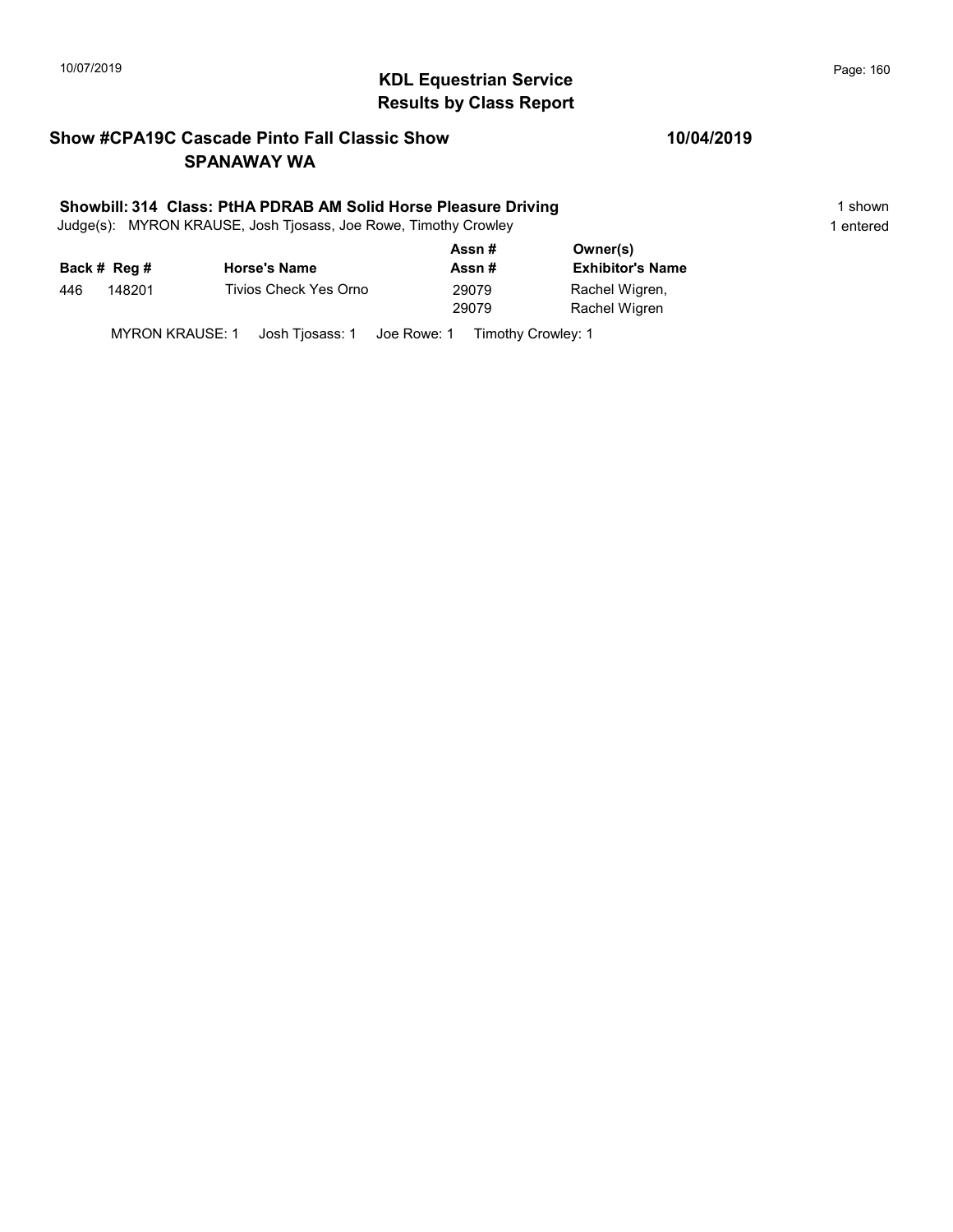# KDL Equestrian Service 10/07/2019 Page: 161 Results by Class Report

#### Show #CPA19C Cascade Pinto Fall Classic Show SPANAWAY WA

|     | Showbill: 316 Class: PtHA DRDAM AM Mini/Pony Disciplined Rail<br>MYRON KRAUSE, Josh Tjosass, Joe Rowe, Timothy Crowley<br>Judge(s): |                                |                    |                                                 |  |  |
|-----|-------------------------------------------------------------------------------------------------------------------------------------|--------------------------------|--------------------|-------------------------------------------------|--|--|
|     | Back # Reg #                                                                                                                        | <b>Horse's Name</b>            | Assn#<br>Assn#     | Owner(s)<br><b>Exhibitor's Name</b>             |  |  |
| 63  | 125150                                                                                                                              | Mountain Meadow Bey Keepsake   | 25875<br>25875     | Cheryl Shaffer, Renton, WA<br>Cheryl Shaffer    |  |  |
|     | <b>MYRON KRAUSE: 2</b>                                                                                                              | Josh Tiosass: 1<br>Joe Rowe: 2 | Timothy Crowley: 1 |                                                 |  |  |
| 422 | 140788                                                                                                                              | Snow Trooper                   | 93263<br>93263     | Megan Gehlen, Mount Lake, WA<br>Megan Gehlen    |  |  |
|     | <b>MYRON KRAUSE: 1</b>                                                                                                              | Josh Tiosass: 2<br>Joe Rowe: 1 | Timothy Crowley: 2 |                                                 |  |  |
| 435 | 145979                                                                                                                              | <b>Cinnply Alluring</b>        | 81123<br>81123     | Kristin Tucker, Fall City, WA<br>Kristin Tucker |  |  |
|     | <b>MYRON KRAUSE: 3</b>                                                                                                              | Josh Tiosass: 3<br>Joe Rowe: 3 | Timothy Crowley: 3 |                                                 |  |  |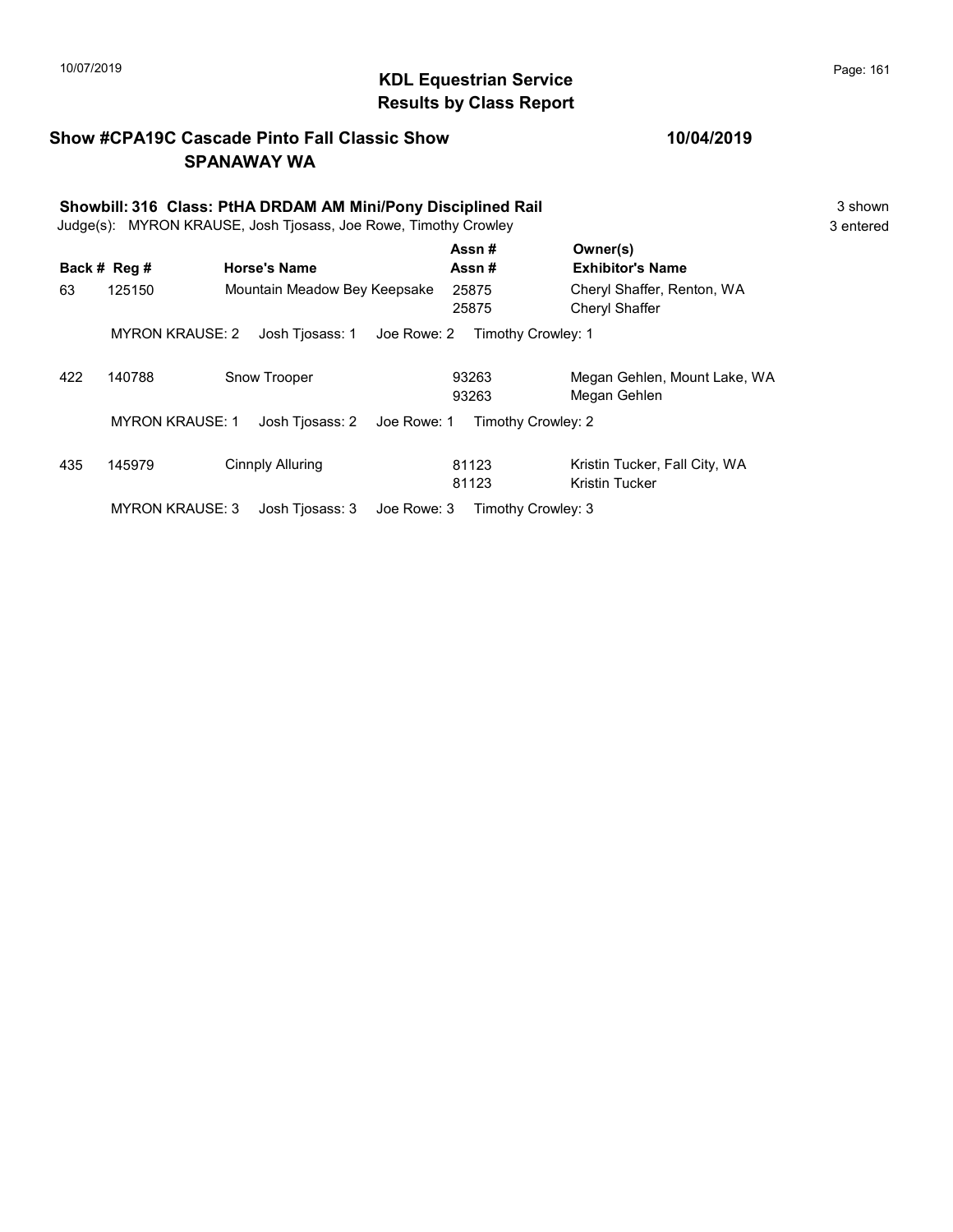# 10/07/2019 **Page: 162**<br> **KDL Equestrian Service Page: 162** Results by Class Report

#### Show #CPA19C Cascade Pinto Fall Classic Show SPANAWAY WA

|     | Showbill: 319 Class: PtHA IDRAP AM Pony Ideal Pinto Driving<br>Judge(s): MYRON KRAUSE, Josh Tjosass, Joe Rowe, Timothy Crowley |                              |             |                                      |                                                        | 5 shown<br>5 entered |
|-----|--------------------------------------------------------------------------------------------------------------------------------|------------------------------|-------------|--------------------------------------|--------------------------------------------------------|----------------------|
|     | Back # Reg #                                                                                                                   | <b>Horse's Name</b>          |             | Assn#<br>Assn#                       | Owner(s)<br><b>Exhibitor's Name</b>                    |                      |
| 27  | 135945                                                                                                                         | In My Darkest Hour           |             | 17105<br>40499                       | Terry Strawn, Central Point, OR<br>Jackie Strawn       |                      |
|     | <b>MYRON KRAUSE: 1</b>                                                                                                         | Josh Tjosass: 2              | Joe Rowe: 3 | Timothy Crowley: 1                   |                                                        |                      |
| 63  | 125150                                                                                                                         | Mountain Meadow Bey Keepsake |             | 25875<br>25875                       | Cheryl Shaffer, Renton, WA<br>Cheryl Shaffer           |                      |
|     | <b>MYRON KRAUSE: 4</b>                                                                                                         | Josh Tjosass: 3              | Joe Rowe: 4 | Timothy Crowley: 3                   |                                                        |                      |
| 422 | 140788                                                                                                                         | Snow Trooper                 |             | 93263<br>93263                       | Megan Gehlen, Mount Lake, WA<br>Megan Gehlen           |                      |
|     | <b>MYRON KRAUSE: 2</b>                                                                                                         | Josh Tjosass: 4              | Joe Rowe: 2 | Timothy Crowley: 4                   |                                                        |                      |
| 435 | 145979                                                                                                                         | <b>Cinnply Alluring</b>      |             | 81123<br>81123                       | Kristin Tucker, Fall City, WA<br><b>Kristin Tucker</b> |                      |
|     | <b>MYRON KRAUSE: 3</b>                                                                                                         | Josh Tjosass: 1              | Joe Rowe: 1 | Timothy Crowley: 2                   |                                                        |                      |
| 453 | WDWA19-26                                                                                                                      | <b>AWF Night Hawk</b>        |             | <b>WDWA19-23</b><br><b>WDWA19-23</b> | Carrie Loffelmacher,<br>Carrie Loffelmacher            |                      |
|     | <b>MYRON KRAUSE: 5</b>                                                                                                         | Josh Tjosass: 5              | Joe Rowe: 5 | Timothy Crowley: 5                   |                                                        |                      |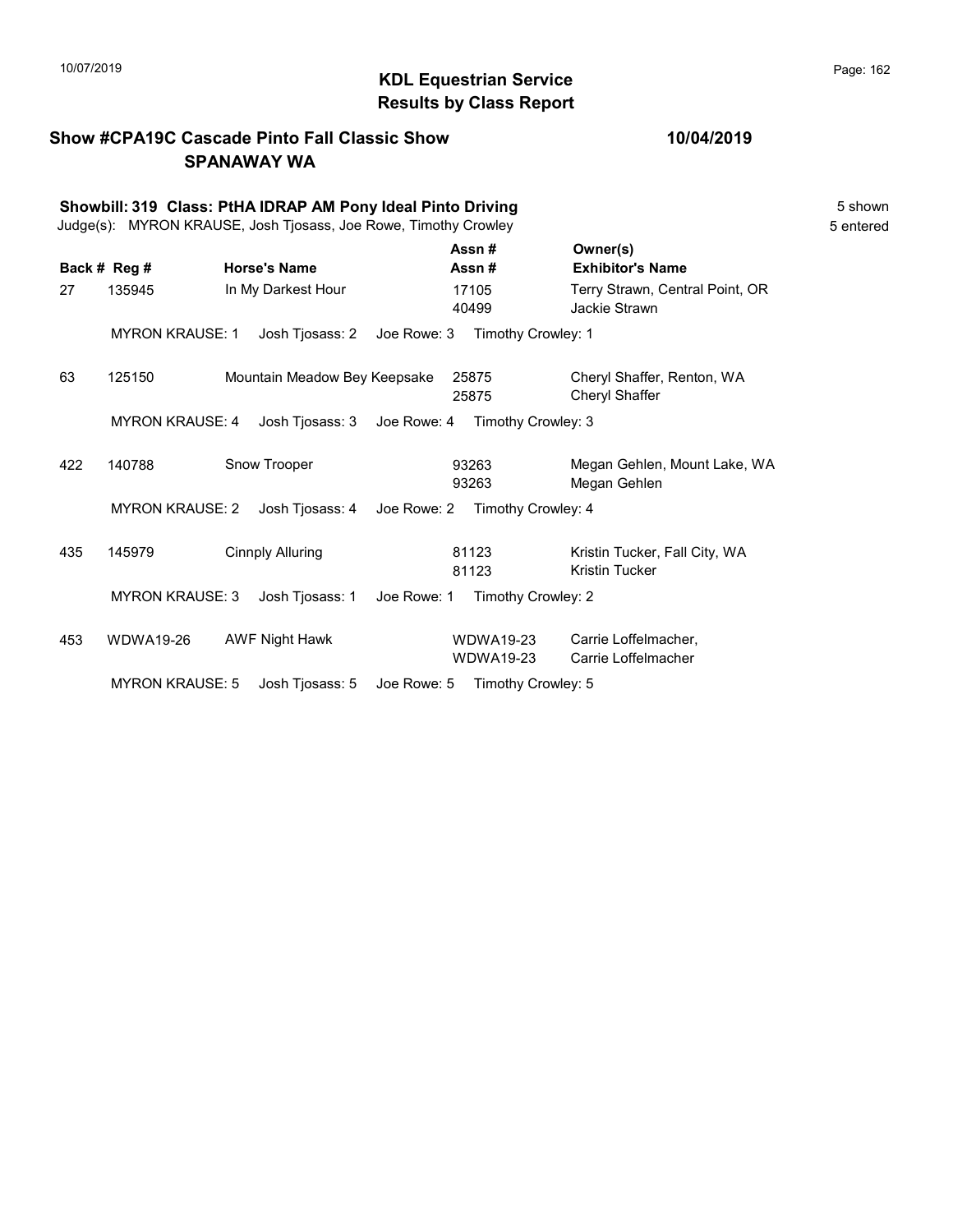# 10/07/2019 **Page: 163**<br> **KDL Equestrian Service Page: 163** Results by Class Report

#### Show #CPA19C Cascade Pinto Fall Classic Show SPANAWAY WA

#### 10/04/2019

#### Showbill: 321 Class: OTAB WTHM15 OTAB W/T Horsemanship 15 & Ov 3 shown<br>Judge(s): MYRON KRAUSE. Josh Tiosass. Joe Rowe. Timothy Crowley Judge(s): MYRON KRAUSE, Josh Tjosass, Joe Rowe, Timothy Crowley

|              |                        |                                |             | Assn#              | Owner(s)                                         |
|--------------|------------------------|--------------------------------|-------------|--------------------|--------------------------------------------------|
| Back # Reg # |                        | <b>Horse's Name</b>            |             | Assn#              | <b>Exhibitor's Name</b>                          |
| 407          |                        | Whos Cry N Now                 |             |                    | Lucca Merlino, Maple Valley, WA<br>Lucca Merlino |
|              | <b>MYRON KRAUSE: 3</b> | Josh Tjosass: 3    Joe Rowe: 2 |             | Timothy Crowley: 3 |                                                  |
| 434          |                        | Dont Doubt Me Too              |             |                    | Mallory Dobbs, Olympia, WA<br>Mallory Dobbs      |
|              | <b>MYRON KRAUSE: 2</b> | Josh Tiosass: 2 Joe Rowe: 3    |             | Timothy Crowley: 2 |                                                  |
| 448          |                        | Im Good N Sleepy               |             |                    | Lydia Wainwright,<br>Lydia Wainwright            |
|              | <b>MYRON KRAUSE: 1</b> | Josh Tiosass: 1                | Joe Rowe: 1 | Timothy Crowley: 1 |                                                  |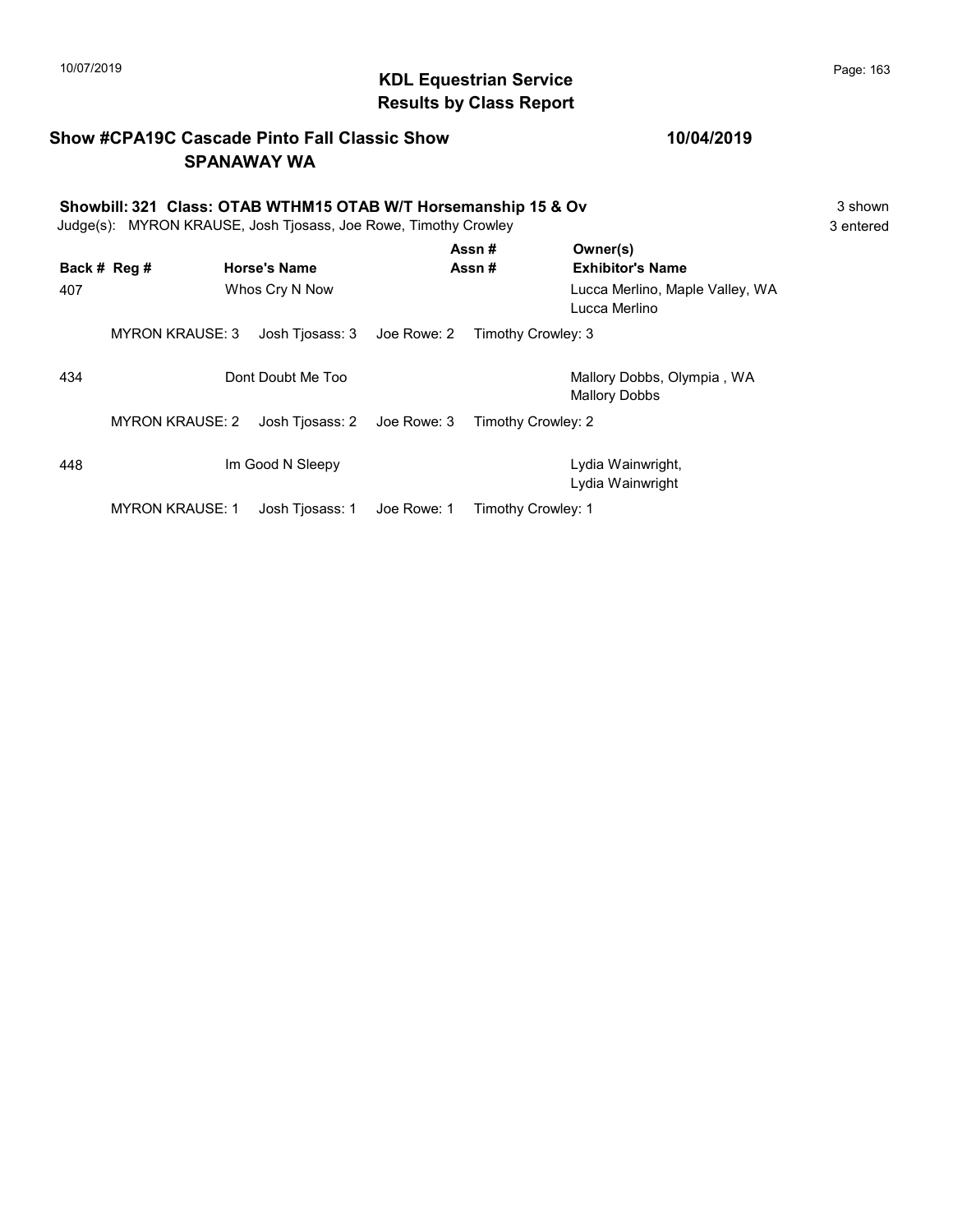# 10/07/2019 **Page: 164**<br> **KDL Equestrian Service Page: 164** Results by Class Report

#### Show #CPA19C Cascade Pinto Fall Classic Show SPANAWAY WA

#### Showbill: 322 Class: OTAB WTHM14 OTAB W/T Horsemanship 14 & Un<br>Judge(s): MYRON KRAUSE. Josh Tiosass. Joe Rowe. Timothy Crowley<br>5 entered Judge(s): MYRON KRAUSE, Josh Tjosass, Joe Rowe, Timothy Crowley

|     |                        |                      |             | Assn#              | Owner(s)                                                |
|-----|------------------------|----------------------|-------------|--------------------|---------------------------------------------------------|
|     | Back # Reg #           | <b>Horse's Name</b>  |             | Assn#              | <b>Exhibitor's Name</b>                                 |
| 78  |                        | Hez A Burglar        |             |                    | Vicki Nielsen, Rainier, WA<br>Leah Kempinski            |
|     | <b>MYRON KRAUSE: 2</b> | Josh Tjosass: 5      | Joe Rowe: 3 | Timothy Crowley: 5 |                                                         |
| 440 |                        | Sweet Talking Hunter |             |                    | Lydia Wainwright,<br>Naomi Wainwright                   |
|     | <b>MYRON KRAUSE: 3</b> | Josh Tjosass: 4      | Joe Rowe: 5 | Timothy Crowley: 2 |                                                         |
| 441 |                        | A Special Asset      |             |                    | Adam & Gabi Johnson, Pt Angeles, WA<br>Brooklyn Johnson |
|     | <b>MYRON KRAUSE: 5</b> | Josh Tjosass: 2      | Joe Rowe: 2 | Timothy Crowley: 3 |                                                         |
| 442 |                        | Rcr Cash My Pay Chex |             |                    | Adam & Gabi Johnson, Pt Angeles, WA<br>Evelyn Johnson   |
|     | <b>MYRON KRAUSE: 4</b> | Josh Tjosass: 1      | Joe Rowe: 4 | Timothy Crowley: 1 |                                                         |
| 452 |                        | Justafiably Fancy    |             |                    | Tracy Chonzena-Olney,<br>Elyse Morris                   |
|     | <b>MYRON KRAUSE: 1</b> | Josh Tjosass: 3      | Joe Rowe: 1 | Timothy Crowley: 4 |                                                         |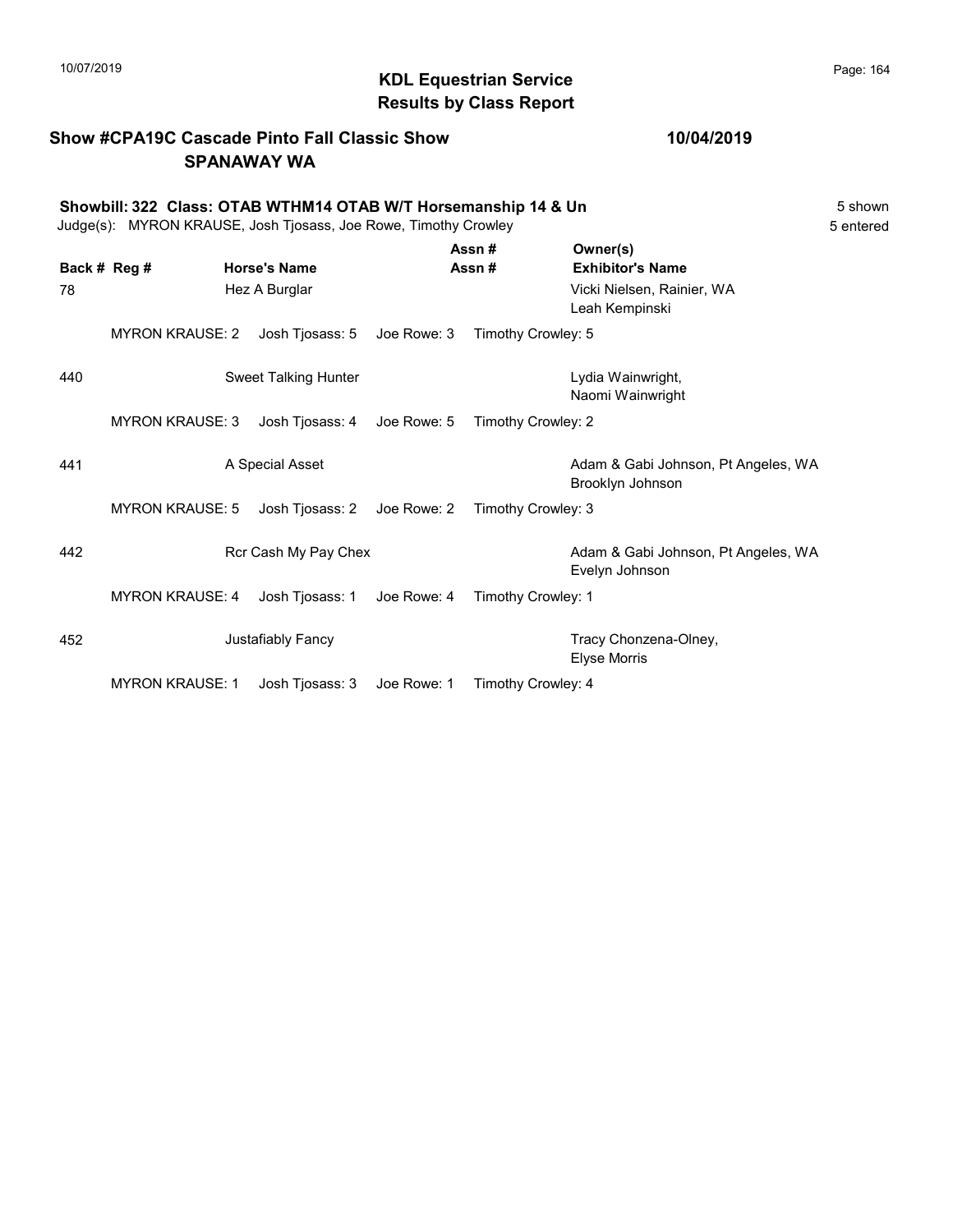# 10/07/2019 **Page: 165**<br> **KDL Equestrian Service Page: 165** Results by Class Report

#### Show #CPA19C Cascade Pinto Fall Classic Show SPANAWAY WA

|     | Showbill: 323 Class: PtHA WSSYH YA W/T Western Horsemanship 10 & Un<br>MYRON KRAUSE, Josh Tjosass, Joe Rowe, Timothy Crowley<br>Judge(s): |  |                      |             |                         | 3 shown<br>3 entered                                    |  |
|-----|-------------------------------------------------------------------------------------------------------------------------------------------|--|----------------------|-------------|-------------------------|---------------------------------------------------------|--|
|     | Back # Reg #                                                                                                                              |  | <b>Horse's Name</b>  |             | Assn#<br>Assn#          | Owner(s)<br><b>Exhibitor's Name</b>                     |  |
| 78  | 94694                                                                                                                                     |  | Hez A Burglar        |             | 31011<br>83293          | Vicki Nielsen, Rainier, WA<br>Leah Kempinski            |  |
|     | <b>MYRON KRAUSE: 2</b>                                                                                                                    |  | Josh Tjosass: 2      | Joe Rowe: 2 | Timothy Crowley: 2      |                                                         |  |
| 441 | 145737                                                                                                                                    |  | A Special Asset      |             | NEW575A<br>91892        | Adam & Gabi Johnson, Pt Angeles, WA<br>Brooklyn Johnson |  |
|     | <b>MYRON KRAUSE: 1</b>                                                                                                                    |  | Josh Tiosass: 1      | Joe Rowe: 1 | Timothy Crowley: 1      |                                                         |  |
| 442 | 126435                                                                                                                                    |  | Rcr Cash My Pay Chex |             | <b>NEW575A</b><br>92552 | Adam & Gabi Johnson, Pt Angeles, WA<br>Evelyn Johnson   |  |
|     | <b>MYRON KRAUSE: 3</b>                                                                                                                    |  | Josh Tiosass: 3      | Joe Rowe: 3 | Timothy Crowley: 3      |                                                         |  |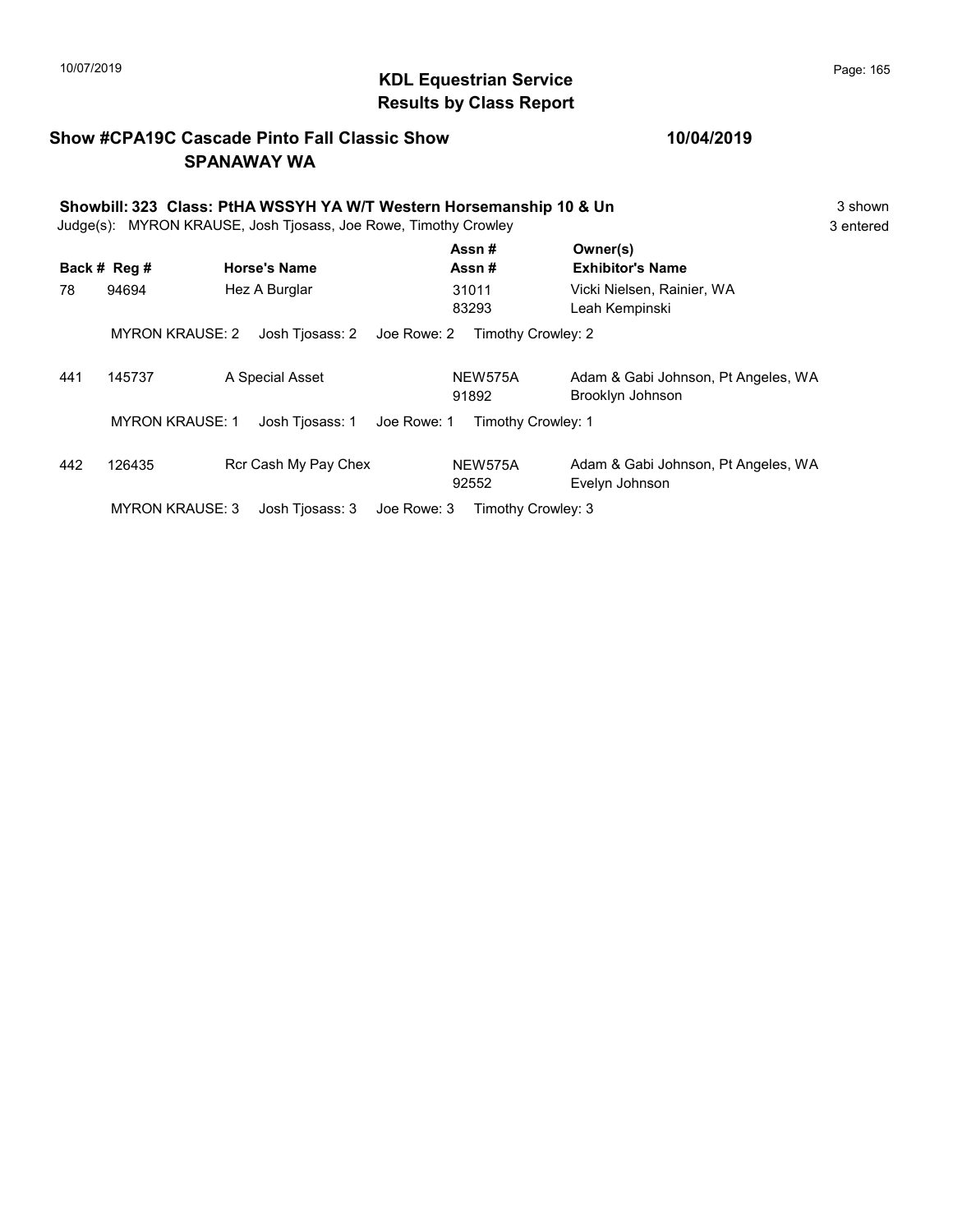# 10/07/2019 **Page: 166**<br> **KDL Equestrian Service Page: 166** Results by Class Report

#### Show #CPA19C Cascade Pinto Fall Classic Show SPANAWAY WA

# Showbill: 324 Class: PtHA WSSYH2 YA W/T Western Horsemanship 11-18<br>Judge(s): MYRON KRAUSE. Josh Tiosass. Joe Rowe. Timothy Crowley

Judge(s): MYRON KRAUSE, Josh Tjosass, Joe Rowe, Timothy Crowley

| 448 | Back # Reg #           | <b>Horse's Name</b><br>Im Good N Sleepy | Assn#<br>Assn#                                    | Owner(s)<br><b>Exhibitor's Name</b><br>Lydia Wainwright,<br>Lydia Wainwright |
|-----|------------------------|-----------------------------------------|---------------------------------------------------|------------------------------------------------------------------------------|
|     | <b>MYRON KRAUSE: 2</b> |                                         | Josh Tjosass: 1 Joe Rowe: 2<br>Timothy Crowley: 2 |                                                                              |
| 452 | 129938                 | Justafiably Fancy                       | 28473<br>94571                                    | Tracy Chonzena-Olney,<br>Elyse Morris                                        |
|     | <b>MYRON KRAUSE: 1</b> | Josh Tjosass: 2                         | Joe Rowe: 1<br>Timothy Crowley: 1                 |                                                                              |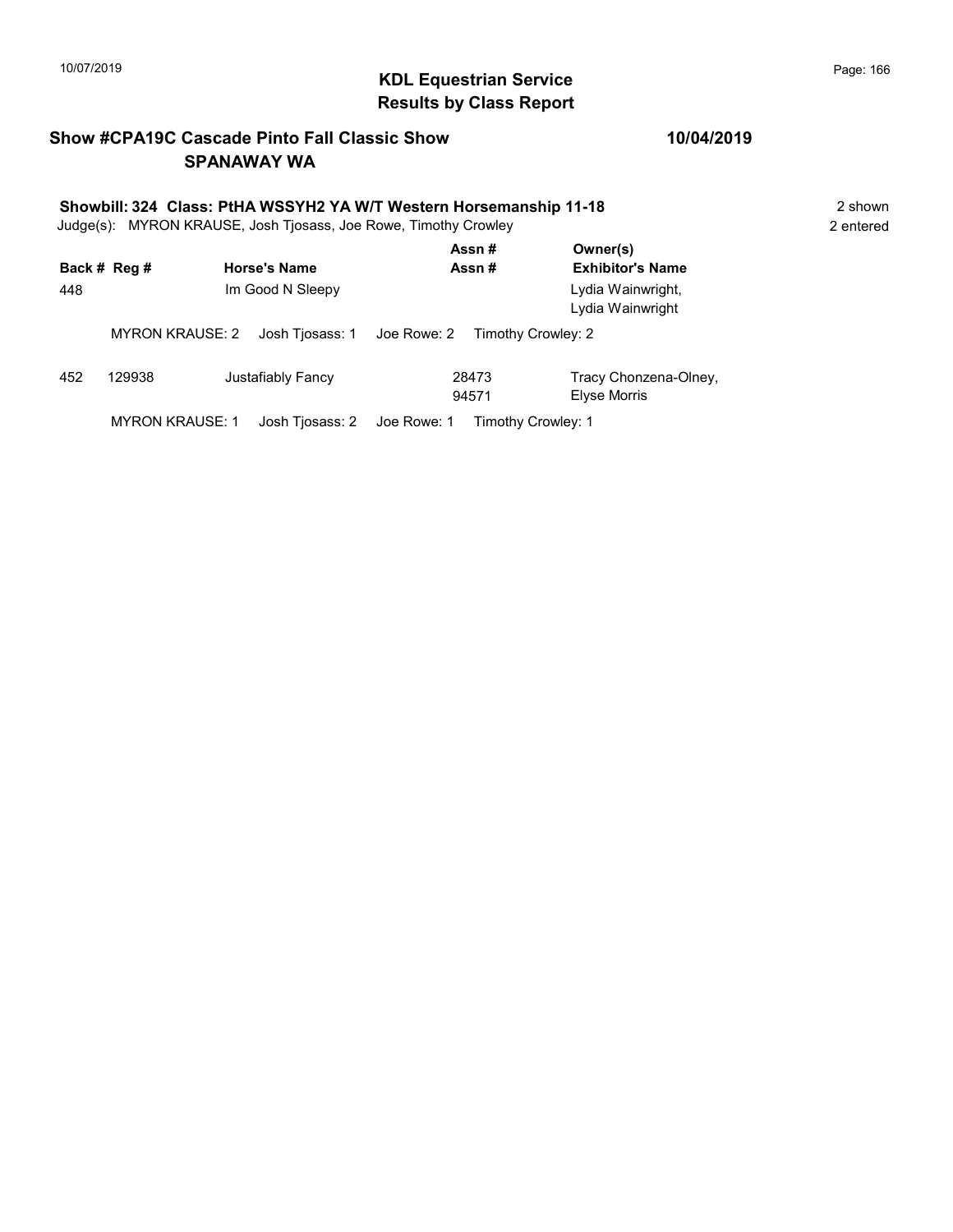# 10/07/2019 **Page: 167**<br> **KDL Equestrian Service Page: 167** Results by Class Report

#### Show #CPA19C Cascade Pinto Fall Classic Show SPANAWAY WA

|     | Showbill: 325 Class: PtHA WSSAH AM W/T Western Horsemanship<br>MYRON KRAUSE, Josh Tjosass, Joe Rowe, Timothy Crowley<br>Judge(s): |                     |             |                    |                                                   |  |
|-----|-----------------------------------------------------------------------------------------------------------------------------------|---------------------|-------------|--------------------|---------------------------------------------------|--|
|     | Back # Reg #                                                                                                                      | <b>Horse's Name</b> |             | Assn#<br>Assn#     | Owner(s)<br><b>Exhibitor's Name</b>               |  |
| 407 | 1077984                                                                                                                           | Whos Cry N Now      |             | 35599<br>35599     | Lucca Merlino, Maple Valley, WA<br>Lucca Merlino  |  |
|     | <b>MYRON KRAUSE: 2</b>                                                                                                            | Josh Tjosass: 2     | Joe Rowe: 2 | Timothy Crowley: 2 |                                                   |  |
| 425 | 147417                                                                                                                            | Sir Lukas Remington |             | 38274<br>38274     | Elaine K Simon, Camas, WA<br>Elaine K Simon       |  |
|     | <b>MYRON KRAUSE: 3</b>                                                                                                            | Josh Tjosass: 3     | Joe Rowe: 3 | Timothy Crowley: 3 |                                                   |  |
| 432 | 155466                                                                                                                            | Pv Shes Specialized |             | 67683<br>67683     | Kaytee Gibeau, Port Townsend, WA<br>Kaytee Gibeau |  |
|     | <b>MYRON KRAUSE: 1</b>                                                                                                            | Josh Tiosass: 1     | Joe Rowe: 1 | Timothy Crowley: 1 |                                                   |  |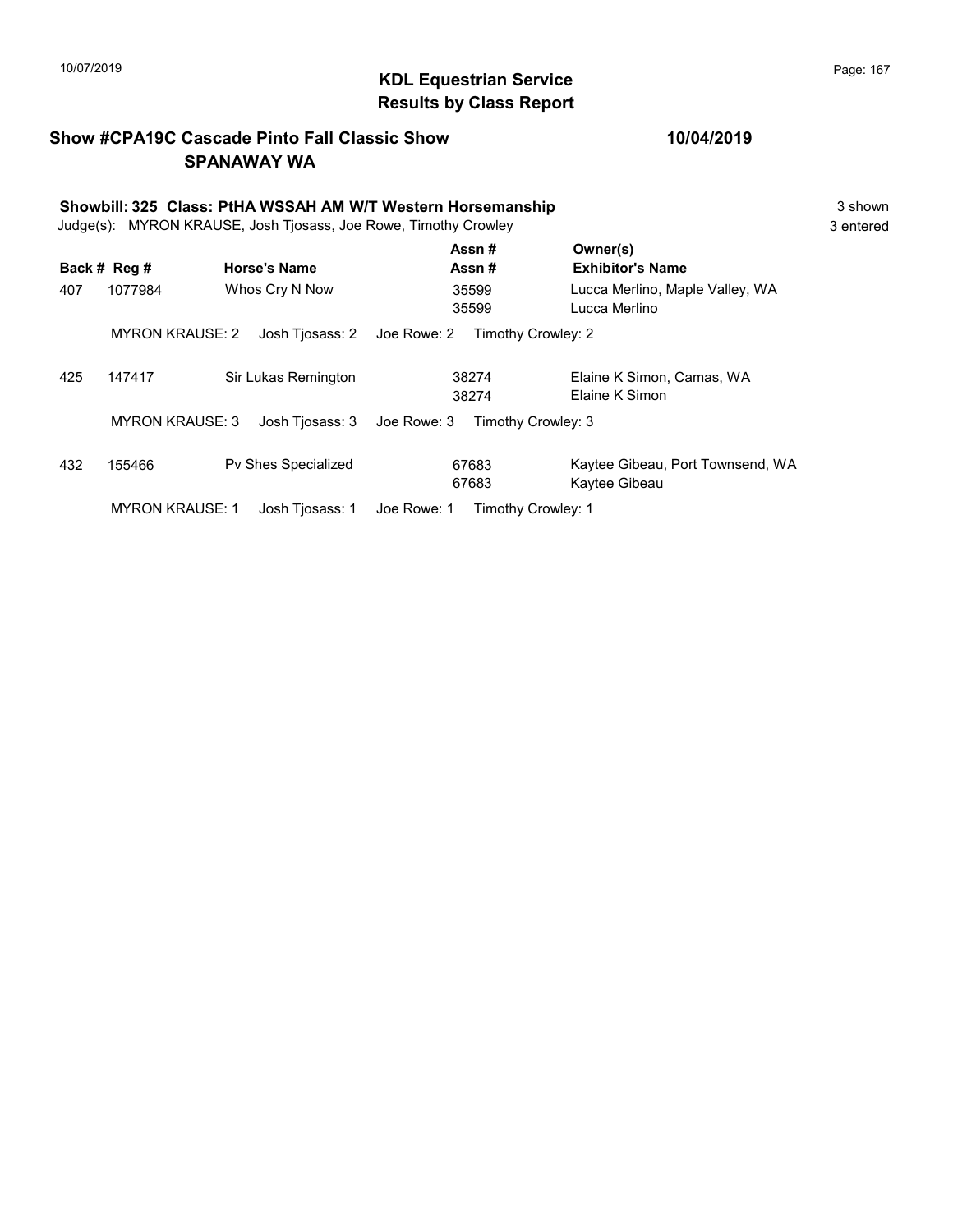# 10/07/2019 **Page: 168**<br> **KDL Equestrian Service Page: 168** Results by Class Report

#### Show #CPA19C Cascade Pinto Fall Classic Show SPANAWAY WA

#### Showbill: 326 Class: OTAB HSMO OTAB Horsemanship All Types/Ages 1 shown 1 shown

Judge(s): MYRON KRAUSE, Josh Tjosass, Joe Rowe, Timothy Crowley 1 entered 1 entered

|              |                      | Assn#  | Owner(s)                                       |  |  |
|--------------|----------------------|--------|------------------------------------------------|--|--|
| Back # Reg # | <b>Horse's Name</b>  | Assn # | <b>Exhibitor's Name</b>                        |  |  |
| 455          | Ultimate Pepper Jack |        | Crystal Fallon, Puyallup, WA<br>Crystal Fallon |  |  |

MYRON KRAUSE: 0 Josh Tjosass: 0 Joe Rowe: 0 Timothy Crowley: 0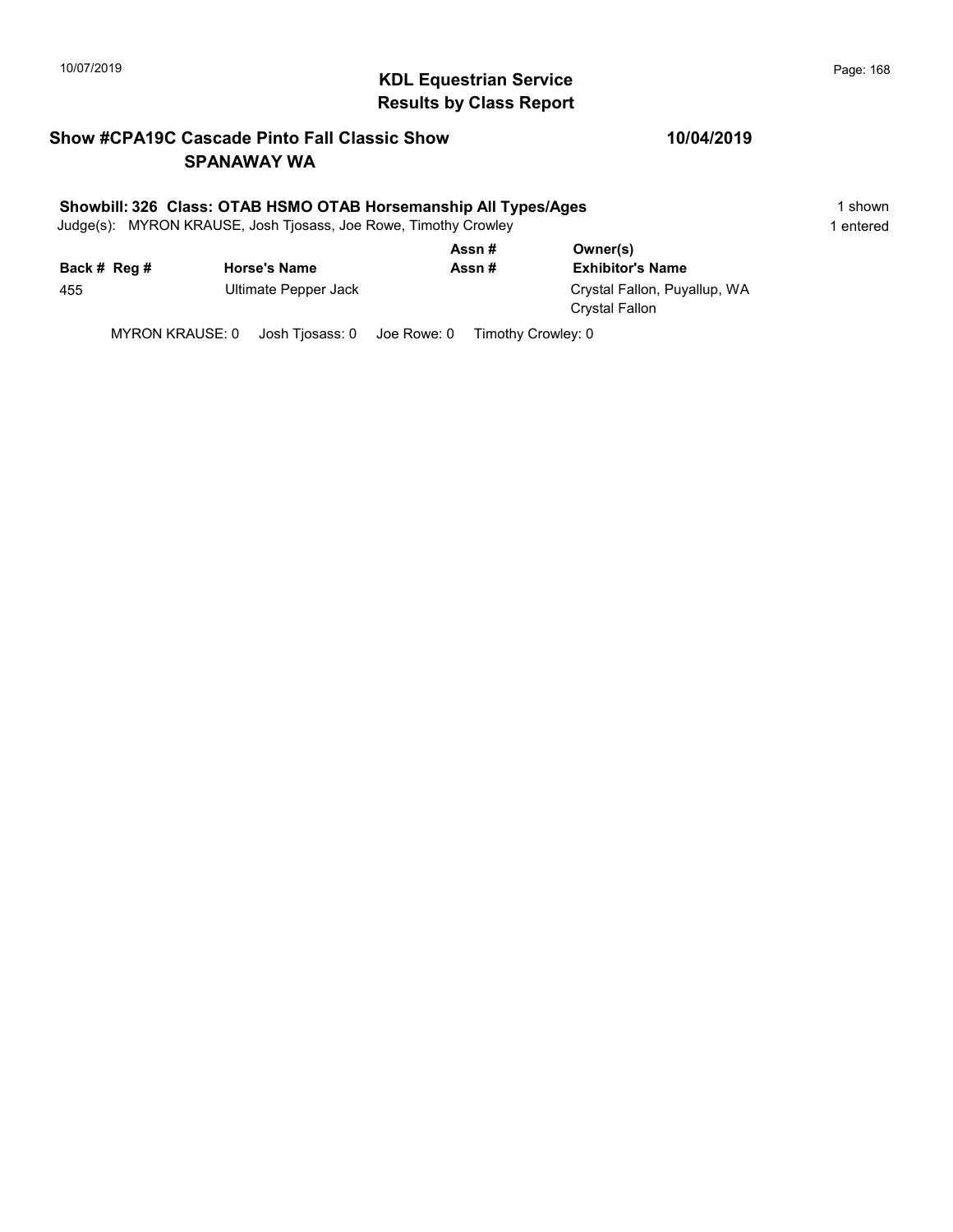# KDL Equestrian Service 10/07/2019 Page: 169 Results by Class Report

#### Show #CPA19C Cascade Pinto Fall Classic Show SPANAWAY WA

|     | Showbill: 327 Class: PtHA NSE1 YA Novice Youth Western Horsemanship<br>Judge(s): MYRON KRAUSE, Josh Tjosass, Joe Rowe, Timothy Crowley |                                |                    |                                                         |  |  |
|-----|----------------------------------------------------------------------------------------------------------------------------------------|--------------------------------|--------------------|---------------------------------------------------------|--|--|
|     | Back # Reg #                                                                                                                           | <b>Horse's Name</b>            | Assn#<br>Assn#     | Owner(s)<br><b>Exhibitor's Name</b>                     |  |  |
| 401 | 137709                                                                                                                                 | One Fancy Dream                | 83633<br>83633     | Lexie Scott. Seabeck. WA<br>Lexie Scott                 |  |  |
|     | <b>MYRON KRAUSE: 2</b>                                                                                                                 | Josh Tjosass: 2<br>Joe Rowe: 0 | Timothy Crowley: 0 |                                                         |  |  |
| 405 | 154765                                                                                                                                 | Think Ima Cando Hotty          | 22302<br>94356     | Shannon Prigger, POULSBO, WA<br>Lyndsey Mooth           |  |  |
|     | <b>MYRON KRAUSE: 0</b>                                                                                                                 | Josh Tjosass: 3<br>Joe Rowe: 0 | Timothy Crowley: 0 |                                                         |  |  |
| 424 | 123098                                                                                                                                 | Eyed B Stylin                  | 93467<br>93467     | Brynn Stevenson, Kingston, WA<br><b>Brynn Stevenson</b> |  |  |
|     | <b>MYRON KRAUSE: 1</b>                                                                                                                 | Joe Rowe: 1<br>Josh Tiosass: 1 | Timothy Crowley: 1 |                                                         |  |  |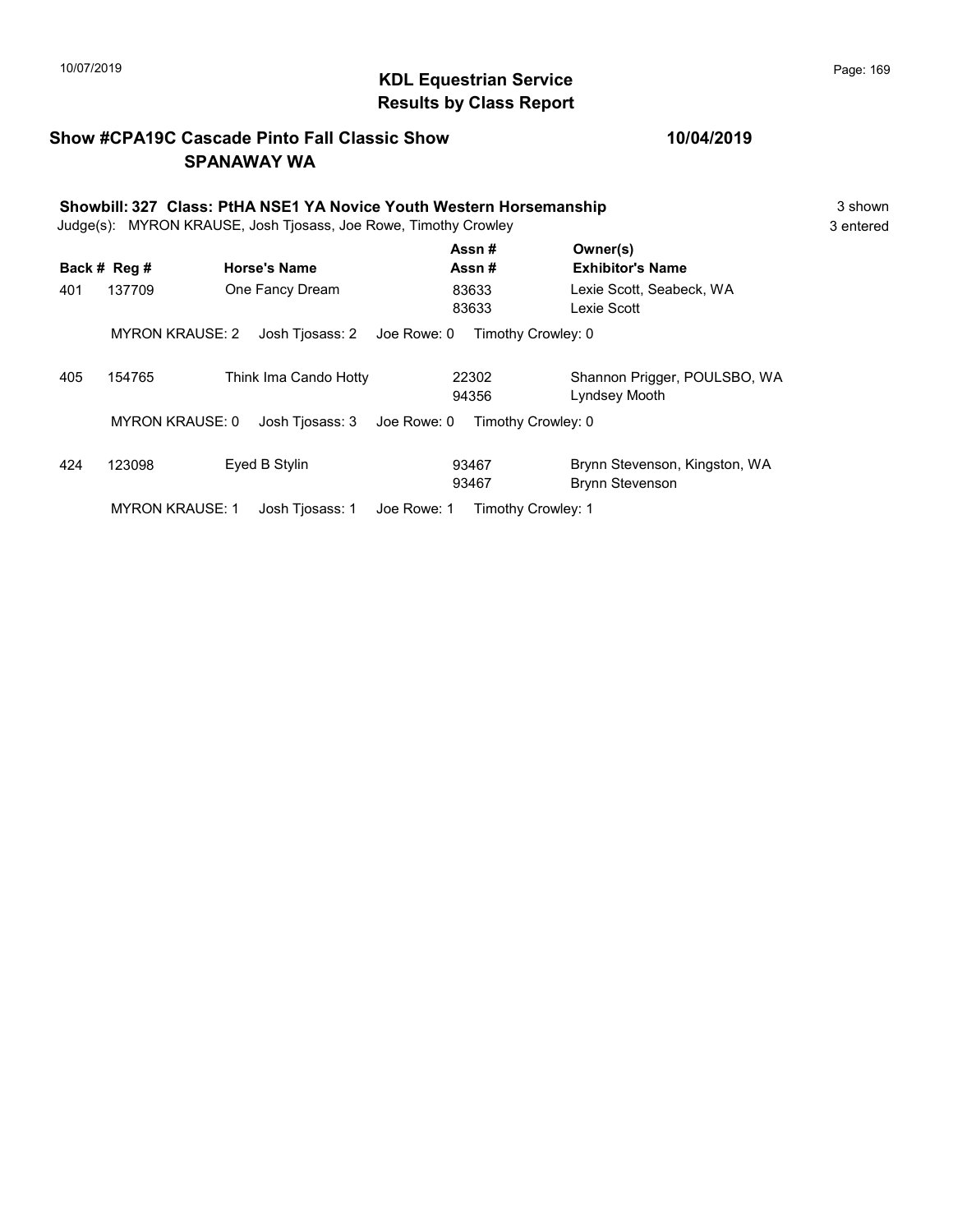# 10/07/2019 **Page: 170**<br> **KDL Equestrian Service** Montanagement of the Page: 170 Results by Class Report

#### Show #CPA19C Cascade Pinto Fall Classic Show SPANAWAY WA

|     |                        | Showbill: 328 Class: PtHA ssey1 YA Western Horsemanship 18 & Under<br>Judge(s): MYRON KRAUSE, Josh Tjosass, Joe Rowe, Timothy Crowley |             |                |                                |                                                         | 8 shown<br>8 entered |
|-----|------------------------|---------------------------------------------------------------------------------------------------------------------------------------|-------------|----------------|--------------------------------|---------------------------------------------------------|----------------------|
|     | Back # Reg #           | <b>Horse's Name</b>                                                                                                                   |             | Assn#<br>Assn# |                                | Owner(s)<br><b>Exhibitor's Name</b>                     |                      |
| 155 | 137528                 | A Lady With Assets                                                                                                                    |             |                | 137528<br>137528               | Madison Wojcek, Bremerton, WA<br>Madison Wojcek         |                      |
|     | MYRON KRAUSE: 1        | Josh Tjosass: 1                                                                                                                       | Joe Rowe: 1 |                | Timothy Crowley: 2             |                                                         |                      |
| 401 | 137709                 | One Fancy Dream                                                                                                                       |             | 83633<br>83633 |                                | Lexie Scott, Seabeck, WA<br>Lexie Scott                 |                      |
|     | <b>MYRON KRAUSE: 7</b> | Josh Tjosass: 7                                                                                                                       |             |                | Joe Rowe: 8 Timothy Crowley: 7 |                                                         |                      |
| 405 | 154765                 | Think Ima Cando Hotty                                                                                                                 |             | 22302<br>94356 |                                | Shannon Prigger, POULSBO, WA<br>Lyndsey Mooth           |                      |
|     | <b>MYRON KRAUSE: 3</b> | Josh Tjosass: 3 Joe Rowe: 3 Timothy Crowley: 3                                                                                        |             |                |                                |                                                         |                      |
| 421 | 140236                 | <b>Fancy Cutie</b>                                                                                                                    |             | 83041<br>83041 |                                | Allison Kane, Ridgefield, WA<br><b>Allison Kane</b>     |                      |
|     | MYRON KRAUSE: 2        | Josh Tjosass: 2                                                                                                                       |             |                | Joe Rowe: 2 Timothy Crowley: 1 |                                                         |                      |
| 424 | 123098                 | Eyed B Stylin                                                                                                                         |             | 93467<br>93467 |                                | Brynn Stevenson, Kingston, WA<br><b>Brynn Stevenson</b> |                      |
|     | <b>MYRON KRAUSE: 6</b> | Josh Tjosass: 4                                                                                                                       |             |                | Joe Rowe: 5 Timothy Crowley: 6 |                                                         |                      |
| 431 | 138876                 | Rap My Assets                                                                                                                         |             | 94633<br>94633 |                                | Megan Truman, Yacolt, WA<br>Megan Truman                |                      |
|     | <b>MYRON KRAUSE: 5</b> | Josh Tjosass: 6                                                                                                                       |             |                | Joe Rowe: 4 Timothy Crowley: 5 |                                                         |                      |
| 449 | 119404                 | Kenos Golden Diva                                                                                                                     |             | 93626          | 119404                         | Russelle Graf, Pt Angeles, WA<br><b>Riley Michaelis</b> |                      |
|     | <b>MYRON KRAUSE: 4</b> | Josh Tjosass: 5                                                                                                                       | Joe Rowe: 6 |                | Timothy Crowley: 4             |                                                         |                      |
| 456 | 145803                 | Hes Got The Scotch                                                                                                                    |             | 77363<br>81985 |                                | Katherine Cramer,<br>Payton Land                        |                      |
|     | <b>MYRON KRAUSE: 8</b> | Josh Tjosass: 8                                                                                                                       |             |                | Joe Rowe: 7 Timothy Crowley: 8 |                                                         |                      |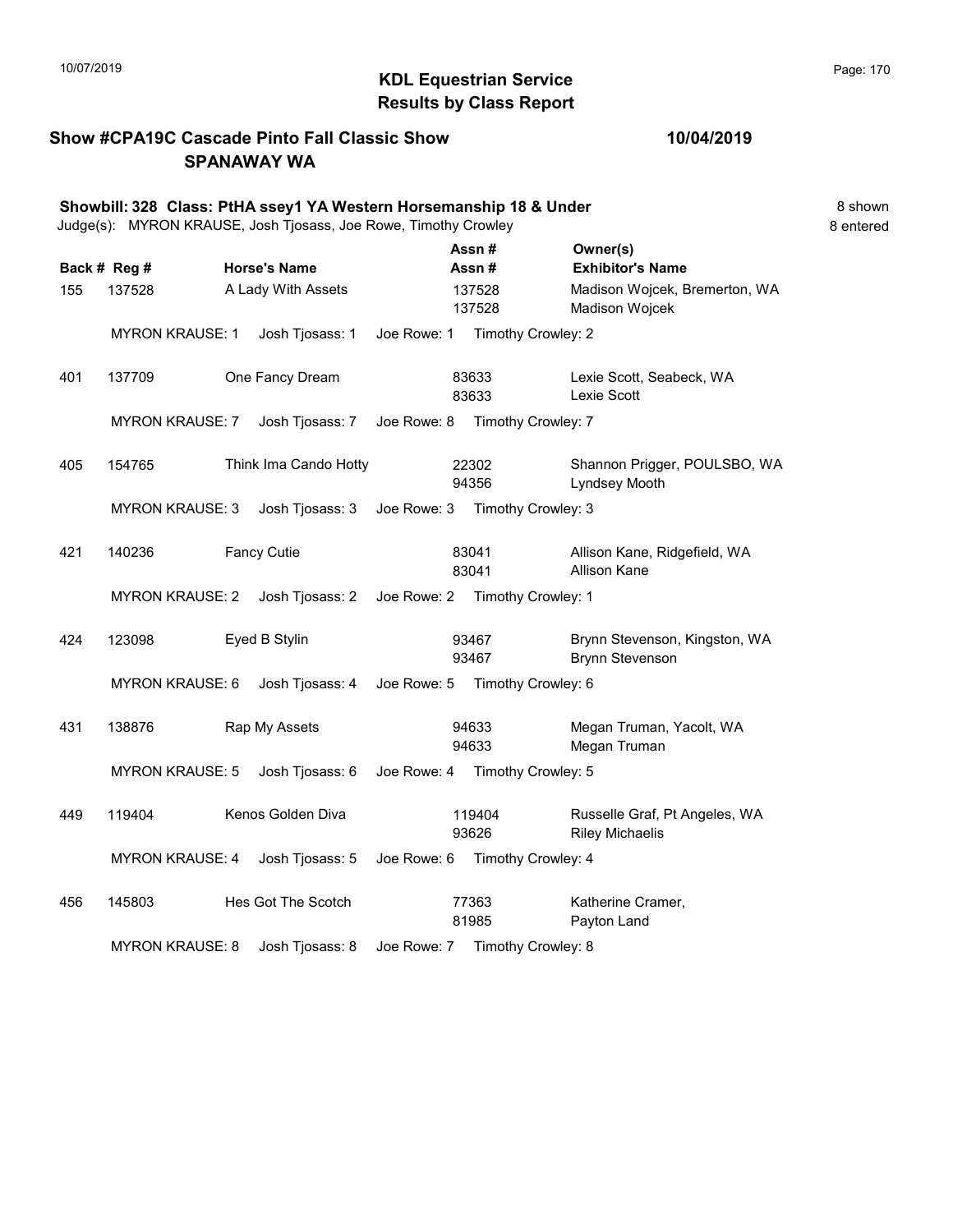# KDL Equestrian Service 10/07/2019 Page: 171 Results by Class Report

#### Show #CPA19C Cascade Pinto Fall Classic Show SPANAWAY WA

#### Showbill: 330 Class: PtHA NSE2 AM Novice Am Western Horsemanship 1 shown 1 shown

Judge(s): MYRON KRAUSE, Josh Tjosass, Joe Rowe, Timothy Crowley 1 entered 1 entered

|     |              |                      | Assn#          | Owner(s)                                               |
|-----|--------------|----------------------|----------------|--------------------------------------------------------|
|     | Back # Reg # | <b>Horse's Name</b>  | Assn #         | <b>Exhibitor's Name</b>                                |
| 218 | 152928       | Pining For Chocolate | 22302<br>22302 | Shannon Prigger, POULSBO, WA<br><b>Shannon Prigger</b> |

MYRON KRAUSE: 1 Josh Tjosass: 1 Joe Rowe: 1 Timothy Crowley: 1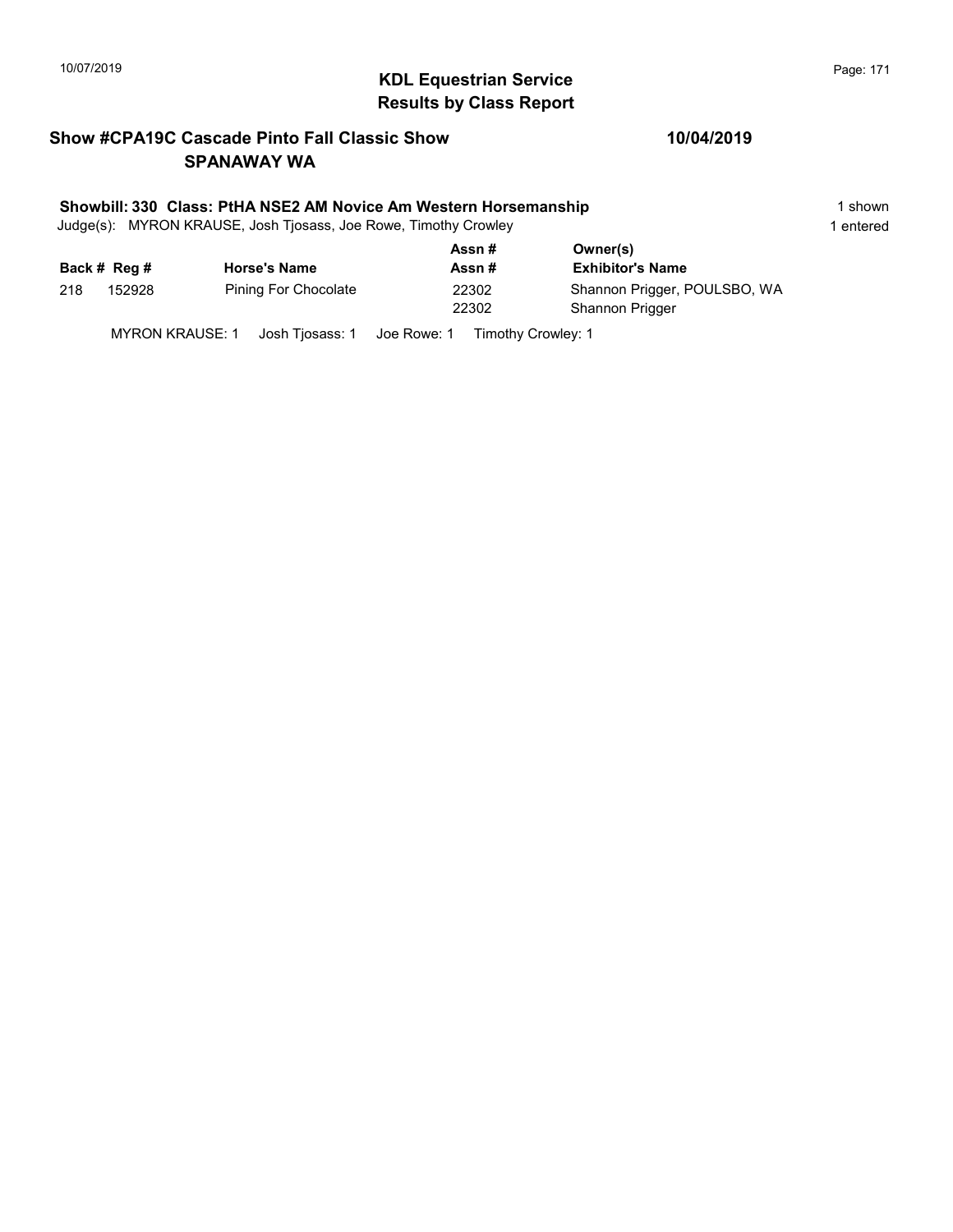# KDL Equestrian Service 10/07/2019 Page: 172 Results by Class Report

#### Show #CPA19C Cascade Pinto Fall Classic Show SPANAWAY WA

|     |                        | Showbill: 331 Class: PtHA SSE11 AM Western Horsemanship<br>Judge(s): MYRON KRAUSE, Josh Tjosass, Joe Rowe, Timothy Crowley |             |                    |                                                             | 8 shown<br>8 entered |
|-----|------------------------|----------------------------------------------------------------------------------------------------------------------------|-------------|--------------------|-------------------------------------------------------------|----------------------|
|     | Back # Reg #           | <b>Horse's Name</b>                                                                                                        |             | Assn#<br>Assn#     | Owner(s)<br><b>Exhibitor's Name</b>                         |                      |
| 56  | 152902                 | R Big Time Rapper                                                                                                          |             | 80811<br>38444     | Nelson / Wiese, West Linn, OR<br>Noel Nelson                |                      |
|     | <b>MYRON KRAUSE: 0</b> | Josh Tjosass: 0                                                                                                            | Joe Rowe: 0 | Timothy Crowley: 0 |                                                             |                      |
| 65  | 153698                 | Four Socks In Time                                                                                                         |             | 79463<br>78862     | Kalah Hedlund, Auburn, WA<br>Sharon Hedlund                 |                      |
|     | <b>MYRON KRAUSE: 0</b> | Josh Tjosass: 0                                                                                                            | Joe Rowe: 0 | Timothy Crowley: 0 |                                                             |                      |
| 218 | 152928                 | Pining For Chocolate                                                                                                       |             | 22302<br>22302     | Shannon Prigger, POULSBO, WA<br>Shannon Prigger             |                      |
|     | <b>MYRON KRAUSE: 6</b> | Josh Tjosass: 6                                                                                                            | Joe Rowe: 6 | Timothy Crowley: 6 |                                                             |                      |
| 400 | 151359                 | Special Impulse                                                                                                            |             | 48734<br>48734     | Tina Johnson, Sequim, WA<br>Tina Johnson                    |                      |
|     | <b>MYRON KRAUSE: 4</b> | Josh Tjosass: 3                                                                                                            | Joe Rowe: 5 | Timothy Crowley: 3 |                                                             |                      |
| 406 | 143025                 | Hes Better Than Good                                                                                                       |             | 77283<br>77283     | Kelsey Robbins, Tacoma, WA<br>Kelsey Robbins                |                      |
|     | <b>MYRON KRAUSE: 5</b> | Josh Tjosass: 5                                                                                                            | Joe Rowe: 4 | Timothy Crowley: 5 |                                                             |                      |
| 411 | 112163                 | Rap N Roll                                                                                                                 |             | 63964<br>63964     | Elizabeth Strait, Pt Angeles, WA<br><b>Elizabeth Strait</b> |                      |
|     | <b>MYRON KRAUSE: 1</b> | Josh Tjosass: 4 Joe Rowe: 3                                                                                                |             | Timothy Crowley: 4 |                                                             |                      |
| 438 | 44192                  | My Assets On Porsche                                                                                                       |             | 68501<br>68501     | Debbie Chapin, Graham, WA<br>Debbie Chapin                  |                      |
|     | <b>MYRON KRAUSE: 2</b> | Josh Tjosass: 1                                                                                                            | Joe Rowe: 1 | Timothy Crowley: 1 |                                                             |                      |
| 439 | 140354                 | Invite Kathy                                                                                                               |             | 59299<br>59299     | Julie Daniels, Kent, WA<br><b>Julie Daniels</b>             |                      |

MYRON KRAUSE: 3 Josh Tjosass: 2 Joe Rowe: 2 Timothy Crowley: 2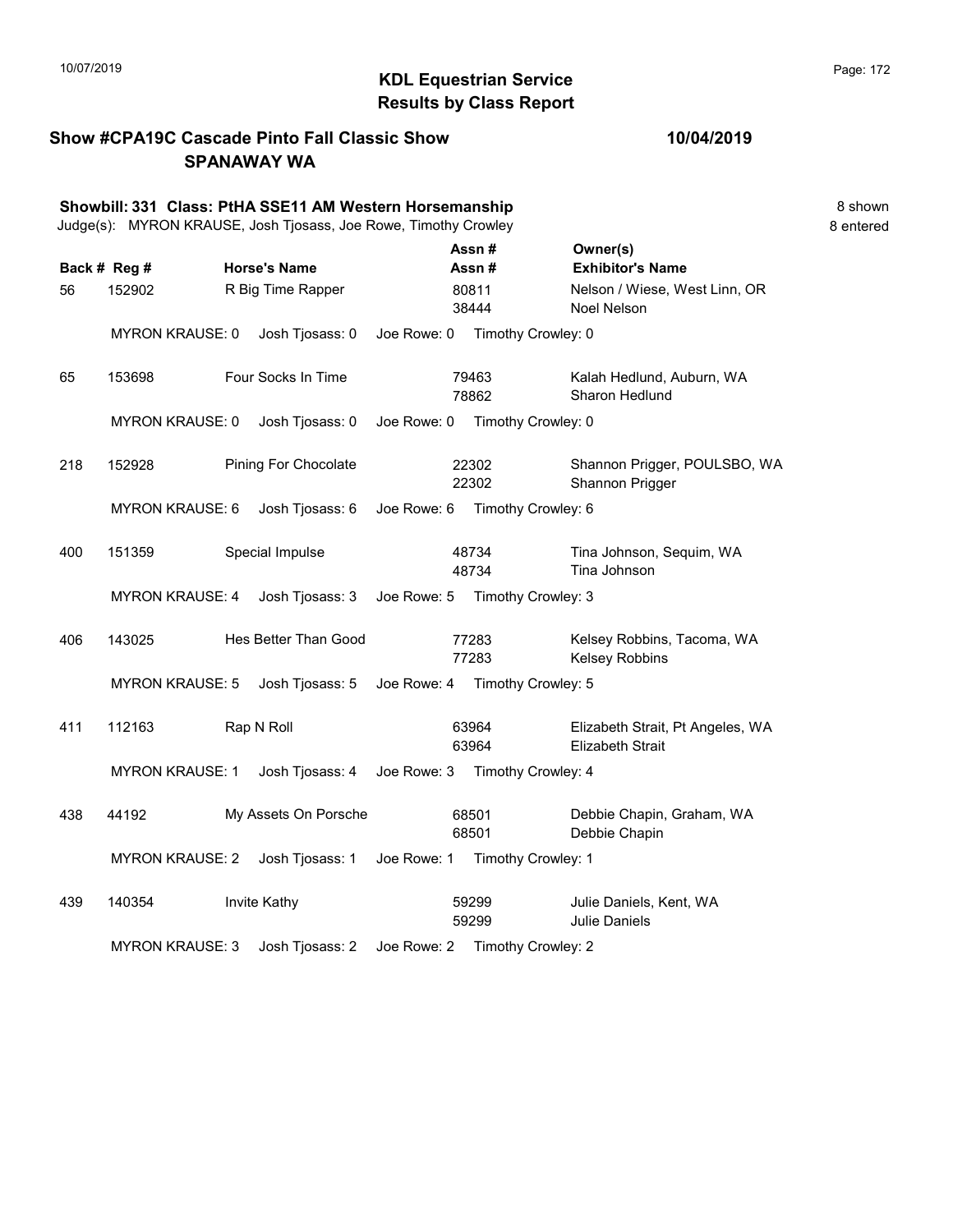# 10/07/2019 **Page: 173**<br> **KDL Equestrian Service Page: 173** Results by Class Report

#### Show #CPA19C Cascade Pinto Fall Classic Show SPANAWAY WA

|      |                        | Showbill: 332 Class: PtHA SSEAB AM Western HMS Solid Registry 19 & Ov                  |             |                    |                                                | 3 shown   |
|------|------------------------|----------------------------------------------------------------------------------------|-------------|--------------------|------------------------------------------------|-----------|
|      | Back # Reg #           | Judge(s): MYRON KRAUSE, Josh Tjosass, Joe Rowe, Timothy Crowley<br><b>Horse's Name</b> |             | Assn#<br>Assn#     | Owner(s)<br><b>Exhibitor's Name</b>            | 3 entered |
| 122  | 147109                 | Cool Cruzn Kenny                                                                       |             | 25636<br>25636     | Paula Dandliker, Duvall, WA<br>Paula Dandliker |           |
|      | <b>MYRON KRAUSE: 3</b> | Josh Tjosass: 3                                                                        | Joe Rowe: 3 | Timothy Crowley: 3 |                                                |           |
| 414  | 153396                 | Pocos Pine Bar Mccue                                                                   |             | 93629<br>93629     | Staci Cawyer, Sequim, WA<br>Staci Cawyer       |           |
|      | <b>MYRON KRAUSE: 2</b> | Josh Tjosass: 1                                                                        | Joe Rowe: 2 | Timothy Crowley: 2 |                                                |           |
| 1117 | 150282                 | <b>Exceptionally Gifted</b>                                                            |             | 80715<br>79821     | MacKenzie Blair, Graham, WA<br>Teri L Blair    |           |
|      | <b>MYRON KRAUSE: 1</b> | Josh Tjosass: 2                                                                        | Joe Rowe: 1 | Timothy Crowley: 1 |                                                |           |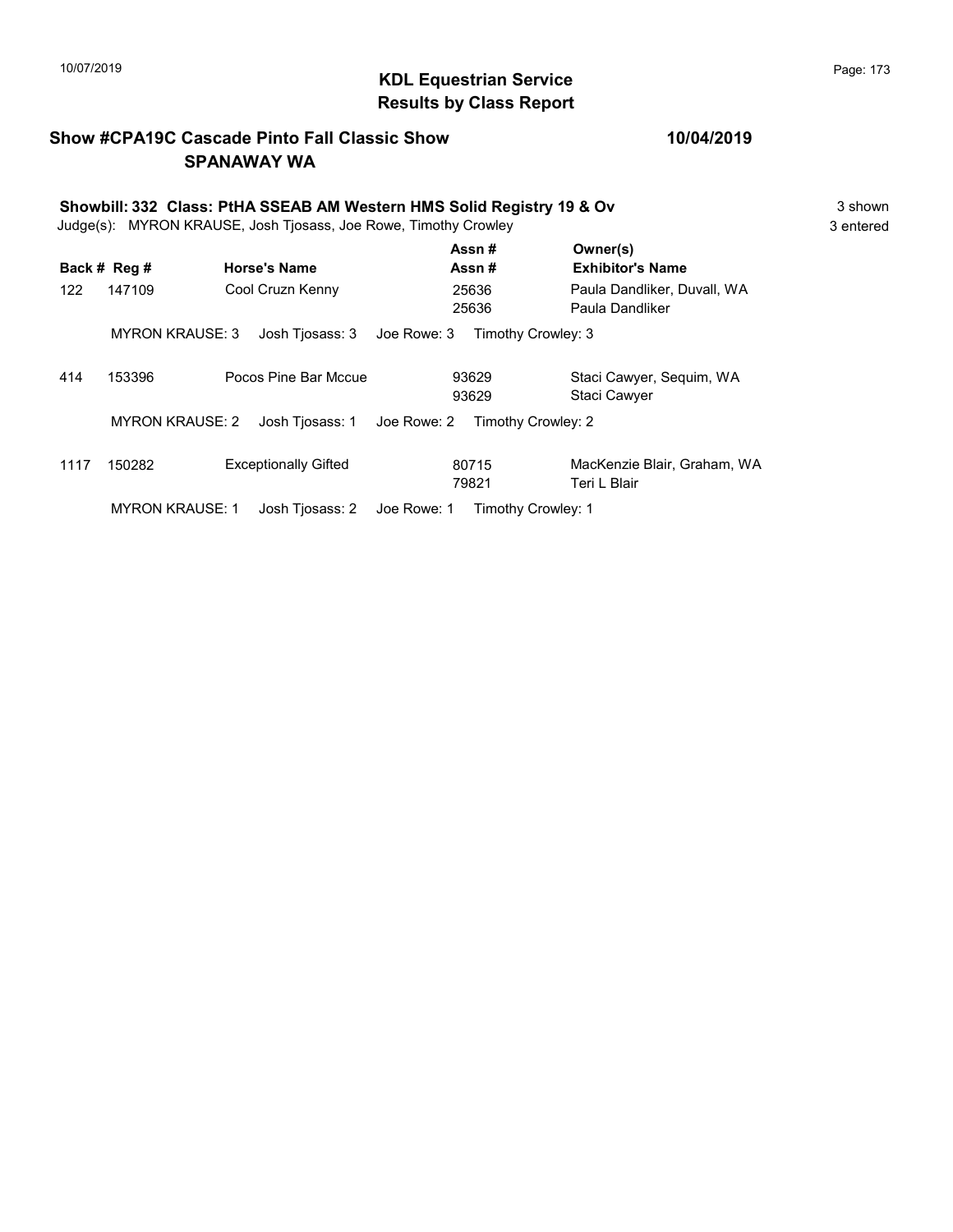# KDL Equestrian Service 10/07/2019 Page: 174 Results by Class Report

#### Show #CPA19C Cascade Pinto Fall Classic Show SPANAWAY WA

|     | Showbill: 333 Class: PtHA WPJ3 Western Pleasure Jr Horse<br>Judge(s): MYRON KRAUSE, Josh Tjosass, Joe Rowe, Timothy Crowley |                     |                                   |                                                |  |  |
|-----|-----------------------------------------------------------------------------------------------------------------------------|---------------------|-----------------------------------|------------------------------------------------|--|--|
|     | Back # Reg #                                                                                                                | <b>Horse's Name</b> | Assn#<br>Assn#                    | Owner(s)<br><b>Exhibitor's Name</b>            |  |  |
| 56  | 152902                                                                                                                      | R Big Time Rapper   | 80811<br>38444                    | Nelson / Wiese, West Linn, OR<br>Noel Nelson   |  |  |
|     | <b>MYRON KRAUSE: 2</b>                                                                                                      | Josh Tjosass: 2     | Joe Rowe: 2<br>Timothy Crowley: 4 |                                                |  |  |
| 227 | 150728                                                                                                                      | Envy My Moonlite    | 78862<br>79463                    | Sharon Hedlund, Auburn, WA<br>Kalah Hedlund    |  |  |
|     | <b>MYRON KRAUSE: 1</b>                                                                                                      | Josh Tjosass: 5     | Joe Rowe: 4<br>Timothy Crowley: 3 |                                                |  |  |
| 400 | 151359                                                                                                                      | Special Impulse     | 48734<br>48734                    | Tina Johnson, Sequim, WA<br>Tina Johnson       |  |  |
|     | <b>MYRON KRAUSE: 3</b>                                                                                                      | Josh Tjosass: 1     | Joe Rowe: 1<br>Timothy Crowley: 1 |                                                |  |  |
| 410 | 150999                                                                                                                      | Now Thats A Cowboy  | 91490<br>91490                    | Liisa Tischer, Astoria, OR<br>Liisa Tischer    |  |  |
|     | <b>MYRON KRAUSE: 4</b>                                                                                                      | Josh Tjosass: 3     | Joe Rowe: 3<br>Timothy Crowley: 2 |                                                |  |  |
| 447 | <b>WDWA16-33</b>                                                                                                            | Dnze N On Fire      | 13150<br>13150                    | Molly Clark, Shelton, WA<br><b>Molly Clark</b> |  |  |
|     | <b>MYRON KRAUSE: 5</b>                                                                                                      | Josh Tjosass: 4     | Joe Rowe: 5<br>Timothy Crowley: 5 |                                                |  |  |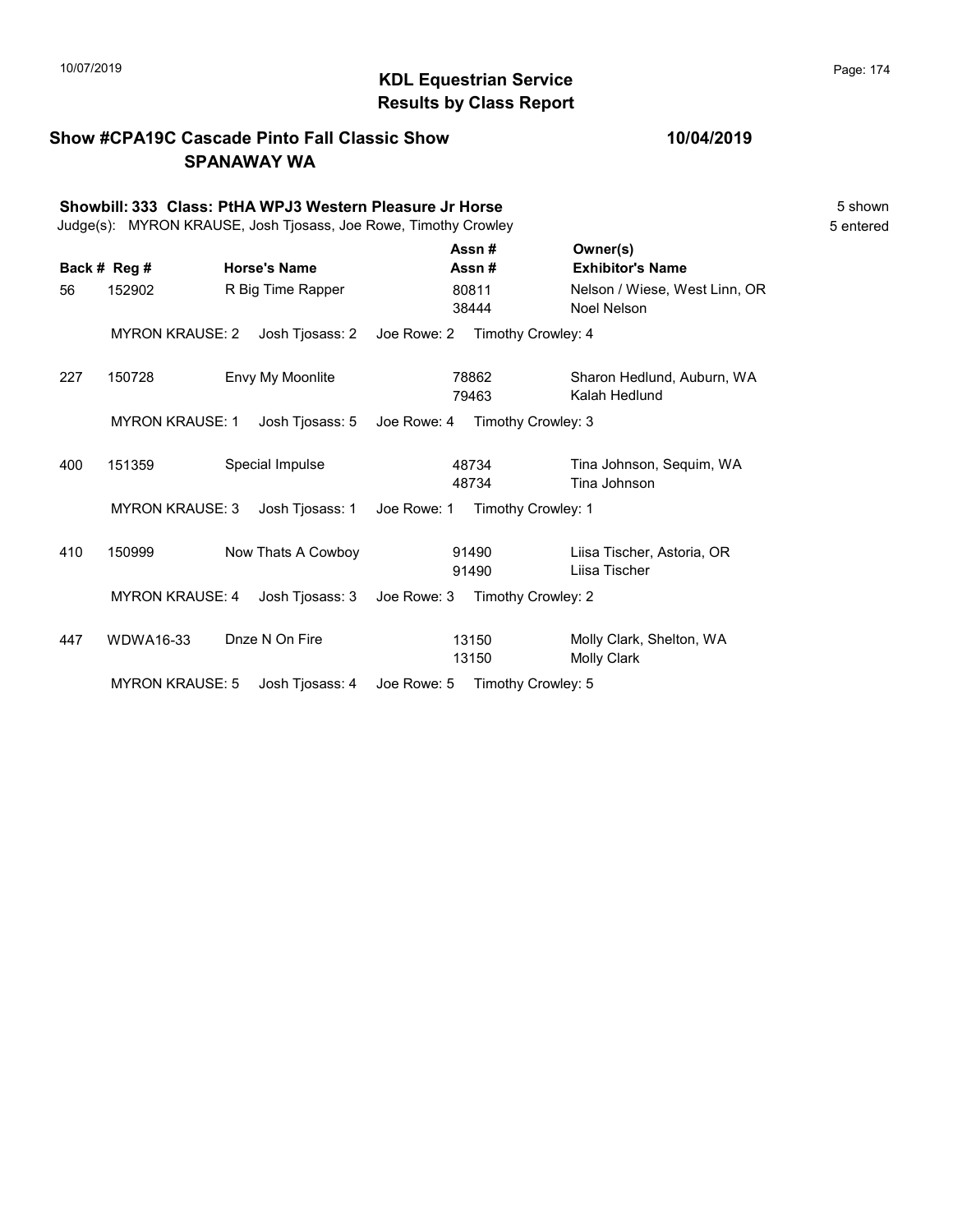# 10/07/2019 **Page: 175**<br> **KDL Equestrian Service Page: 175** Results by Class Report

#### Show #CPA19C Cascade Pinto Fall Classic Show SPANAWAY WA

#### Showbill: 334 Class: PtHA WPBS WESTERN PLSR SOLID REGISTRY 1 shown 1 shown

Judge(s): MYRON KRAUSE, Josh Tjosass, Joe Rowe, Timothy Crowley 1 entered 1 entered

|              |                     | Assn#  | Owner(s)                      |
|--------------|---------------------|--------|-------------------------------|
| Back # Reg # | <b>Horse's Name</b> | Assn # | <b>Exhibitor's Name</b>       |
| 409          | AOK Mis Sassy       | 93170  | Nancy Johnson, Pt Orchard, WA |
|              |                     | 93170  | Nancy Johnson                 |
|              |                     |        |                               |

MYRON KRAUSE: 1 Josh Tjosass: 1 Joe Rowe: 1 Timothy Crowley: 1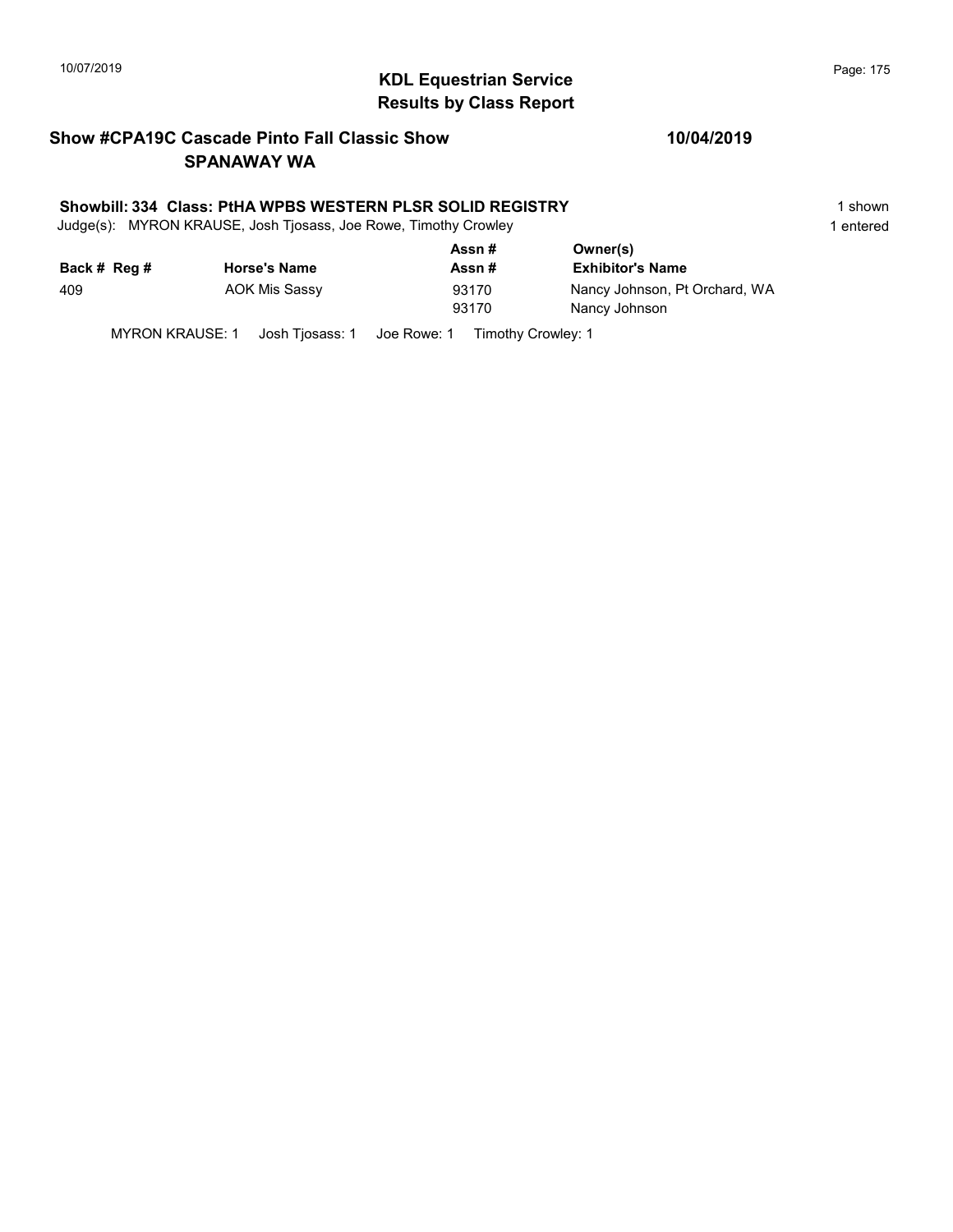# 10/07/2019 **Page: 176**<br> **KDL Equestrian Service Page: 176** Results by Class Report

#### Show #CPA19C Cascade Pinto Fall Classic Show SPANAWAY WA

#### Showbill: 335 Class: OTAB WTWP15 OTAB W/T Western Plsr 15 & Over<br>Judge(s): MYRON KRAUSE. Josh Tiosass. Joe Rowe. Timothy Crowley Judge(s): MYRON KRAUSE, Josh Tjosass, Joe Rowe, Timothy Crowley

| Back # Reg #<br>33 |                        | <b>Horse's Name</b><br>Gifted By Design |             | Assn#<br>Assn#     | Owner(s)<br><b>Exhibitor's Name</b><br>Jean Garcia, Orting, WA<br>Jean Garcia |
|--------------------|------------------------|-----------------------------------------|-------------|--------------------|-------------------------------------------------------------------------------|
|                    | <b>MYRON KRAUSE: 7</b> | Josh Tjosass: 7                         | Joe Rowe: 3 | Timothy Crowley: 7 |                                                                               |
| 407                |                        | Whos Cry N Now                          |             |                    | Lucca Merlino, Maple Valley, WA<br>Lucca Merlino                              |
|                    | <b>MYRON KRAUSE: 3</b> | Josh Tjosass: 3                         | Joe Rowe: 4 | Timothy Crowley: 3 |                                                                               |
| 425                |                        | Sir Lukas Remington                     |             |                    | Elaine K Simon, Camas, WA<br>Elaine K Simon                                   |
|                    | <b>MYRON KRAUSE: 6</b> | Josh Tjosass: 4                         | Joe Rowe: 7 | Timothy Crowley: 6 |                                                                               |
| 434                |                        | Dont Doubt Me Too                       |             |                    | Mallory Dobbs, Olympia, WA<br><b>Mallory Dobbs</b>                            |
|                    | <b>MYRON KRAUSE: 4</b> | Josh Tjosass: 5                         | Joe Rowe: 5 | Timothy Crowley: 4 |                                                                               |
| 447                |                        | Dnze N On Fire                          |             |                    | Molly Clark, Shelton, WA<br>Molly Clark                                       |
|                    | <b>MYRON KRAUSE: 5</b> | Josh Tjosass: 6                         | Joe Rowe: 6 | Timothy Crowley: 5 |                                                                               |
| 448                |                        | Im Good N Sleepy                        |             |                    | Lydia Wainwright,<br>Lydia Wainwright                                         |
|                    | <b>MYRON KRAUSE: 2</b> | Josh Tjosass: 2                         | Joe Rowe: 1 | Timothy Crowley: 2 |                                                                               |
| 463                |                        | One Lazy Asset                          |             |                    | Kari Fye,<br><b>Tamara Whitt</b>                                              |
|                    | <b>MYRON KRAUSE: 1</b> | Josh Tjosass: 1                         | Joe Rowe: 2 | Timothy Crowley: 1 |                                                                               |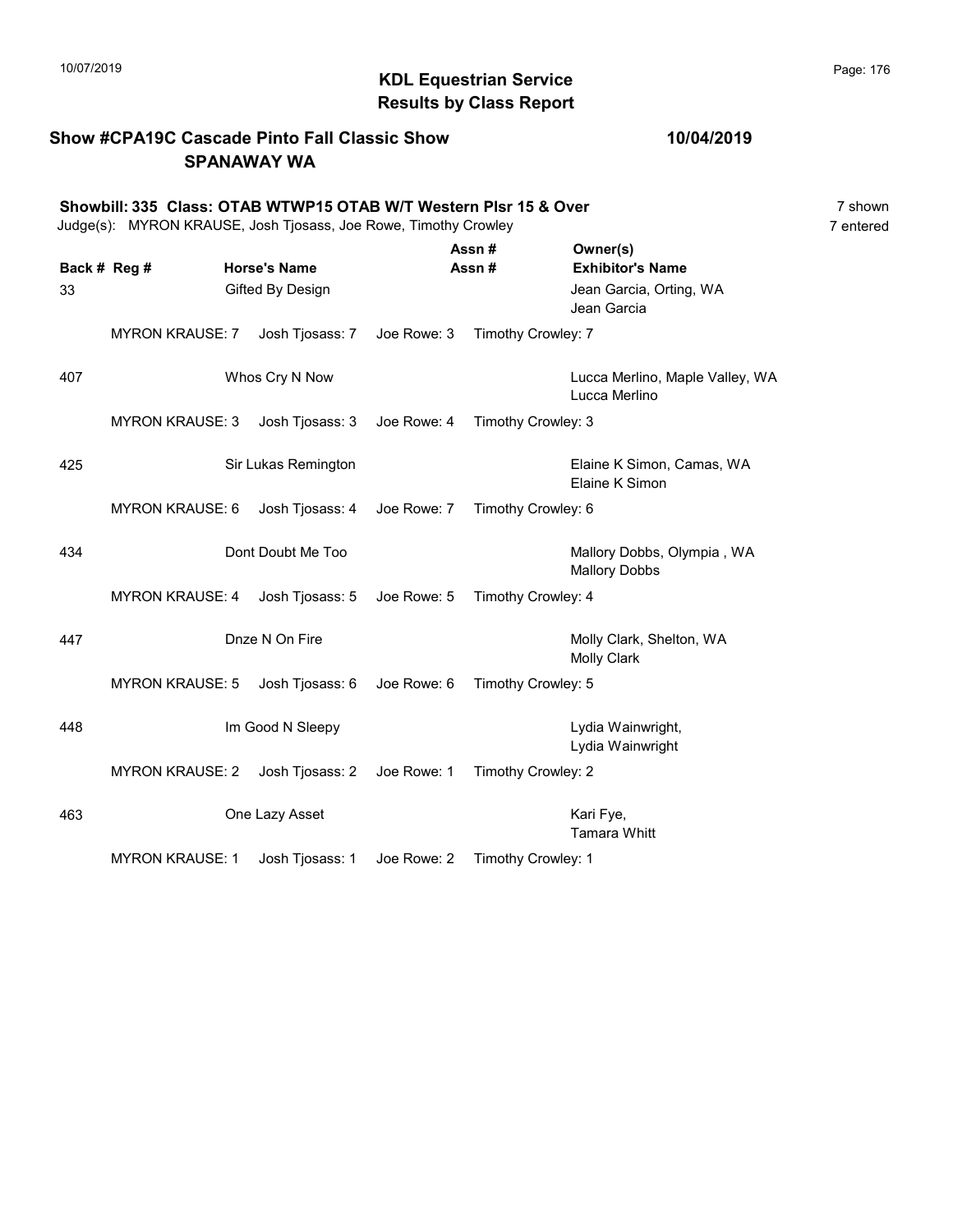#### Show #CPA19C Cascade Pinto Fall Classic Show SPANAWAY WA

Showbill: 336 Class: OTAB WTWP14 OTAB YA W/T Western Pleasure 14 & Un 5 shown 5 shown<br>Judge(s): MYRON KRAUSE. Josh Tiosass. Joe Rowe. Timothy Crowley Judge(s): MYRON KRAUSE, Josh Tjosass, Joe Rowe, Timothy Crowley  $\Delta$ ssn #  $\Delta$ 

|              |                        |                      |             | лээн π             | $V = V$                                                 |
|--------------|------------------------|----------------------|-------------|--------------------|---------------------------------------------------------|
| Back # Reg # |                        | <b>Horse's Name</b>  |             | Assn#              | <b>Exhibitor's Name</b>                                 |
| 78           |                        | Hez A Burglar        |             |                    | Vicki Nielsen, Rainier, WA<br>Leah Kempinski            |
|              | <b>MYRON KRAUSE: 5</b> | Josh Tjosass: 3      | Joe Rowe: 5 | Timothy Crowley: 5 |                                                         |
| 440          |                        | Sweet Talking Hunter |             |                    | Lydia Wainwright,<br>Naomi Wainwright                   |
|              | <b>MYRON KRAUSE: 1</b> | Josh Tjosass: 1      | Joe Rowe: 3 | Timothy Crowley: 2 |                                                         |
| 441          |                        | A Special Asset      |             |                    | Adam & Gabi Johnson, Pt Angeles, WA<br>Brooklyn Johnson |
|              | <b>MYRON KRAUSE: 2</b> | Josh Tjosass: 4      | Joe Rowe: 2 | Timothy Crowley: 1 |                                                         |
| 442          |                        | Rcr Cash My Pay Chex |             |                    | Adam & Gabi Johnson, Pt Angeles, WA<br>Evelyn Johnson   |
|              | <b>MYRON KRAUSE: 4</b> | Josh Tjosass: 2      | Joe Rowe: 4 | Timothy Crowley: 4 |                                                         |
| 452          |                        | Justafiably Fancy    |             |                    | Tracy Chonzena-Olney,<br>Elyse Morris                   |
|              | <b>MYRON KRAUSE: 3</b> | Josh Tjosass: 5      | Joe Rowe: 1 | Timothy Crowley: 3 |                                                         |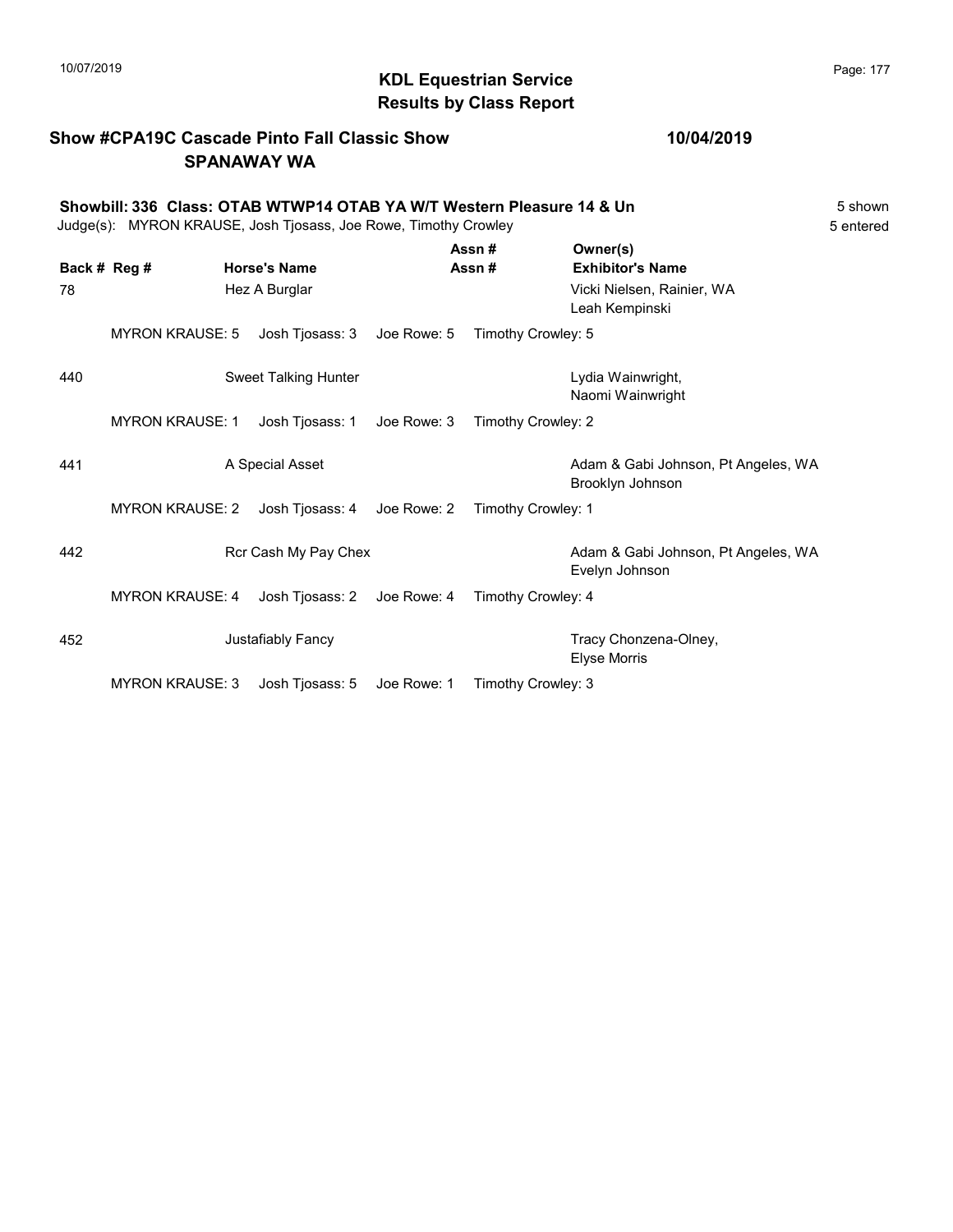# 10/07/2019 **Page: 178**<br> **KDL Equestrian Service** Montanagement of the Page: 178 Results by Class Report

#### Show #CPA19C Cascade Pinto Fall Classic Show SPANAWAY WA

|     | Showbill: 337 Class: PtHA WWPYW1 YA W/T Western Pleasure 10 & Un<br>Judge(s): MYRON KRAUSE, Josh Tjosass, Joe Rowe, Timothy Crowley |                                |                    |                                                         |           |  |
|-----|-------------------------------------------------------------------------------------------------------------------------------------|--------------------------------|--------------------|---------------------------------------------------------|-----------|--|
|     | Back # Reg #                                                                                                                        | <b>Horse's Name</b>            | Assn#<br>Assn#     | Owner(s)<br><b>Exhibitor's Name</b>                     | 3 entered |  |
| 78  | 94694                                                                                                                               | Hez A Burglar                  | 31011<br>83293     | Vicki Nielsen, Rainier, WA<br>Leah Kempinski            |           |  |
|     | <b>MYRON KRAUSE: 3</b>                                                                                                              | Josh Tjosass: 3<br>Joe Rowe: 3 | Timothy Crowley: 3 |                                                         |           |  |
| 441 | 145737                                                                                                                              | A Special Asset                | NEW575A<br>91892   | Adam & Gabi Johnson, Pt Angeles, WA<br>Brooklyn Johnson |           |  |
|     | <b>MYRON KRAUSE: 1</b>                                                                                                              | Joe Rowe: 1<br>Josh Tjosass: 1 | Timothy Crowley: 1 |                                                         |           |  |

| 442 | 126435         | Rcr Cash My Pay Chex | NEW575A                                                 | Adam & Gabi Johnson, Pt Angeles, WA |
|-----|----------------|----------------------|---------------------------------------------------------|-------------------------------------|
|     |                |                      | 92552                                                   | Evelyn Johnson                      |
|     | MNOMIIDALIOR.2 | $1 - 1 - 2 - 3 - 1$  | $1 - 2$<br>$T_{\text{max}}$ at the contract of $\Omega$ |                                     |

MYRON KRAUSE: 2 Josh Tjosass: 2 Joe Rowe: 2 Timothy Crowley: 2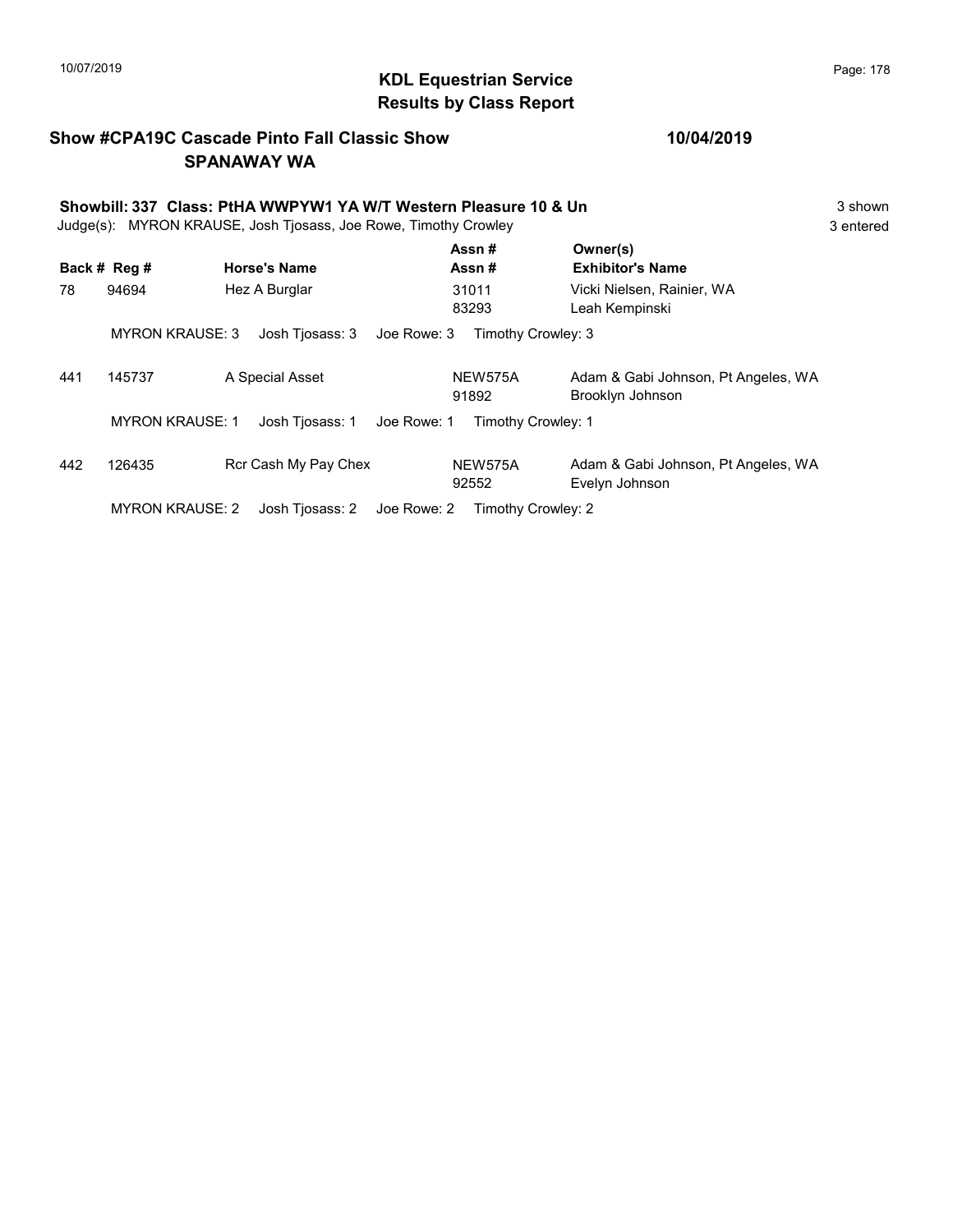# KDL Equestrian Service 10/07/2019 Page: 179 Results by Class Report

#### Show #CPA19C Cascade Pinto Fall Classic Show SPANAWAY WA

# Showbill: 338 Class: PtHA WWPYW2 YA W/T Western Pleasure 11-18<br>Judge(s): MYRON KRAUSE. Josh Tiosass. Joe Rowe. Timothy Crowley<br>2 entered

Judge(s): MYRON KRAUSE, Josh Tjosass, Joe Rowe, Timothy Crowley

|     | Back # Reg #           | <b>Horse's Name</b> | Assn#<br>Assn#                    | Owner(s)<br><b>Exhibitor's Name</b>   |
|-----|------------------------|---------------------|-----------------------------------|---------------------------------------|
| 448 |                        | Im Good N Sleepy    |                                   | Lydia Wainwright,<br>Lydia Wainwright |
|     | <b>MYRON KRAUSE: 1</b> | Josh Tjosass: 1     | Joe Rowe: 1<br>Timothy Crowley: 1 |                                       |
| 452 | 129938                 | Justafiably Fancy   | 28473<br>94571                    | Tracy Chonzena-Olney,<br>Elyse Morris |
|     | MYRON KRAUSE: 2        | Josh Tjosass: 2     | Joe Rowe: 2<br>Timothy Crowley: 2 |                                       |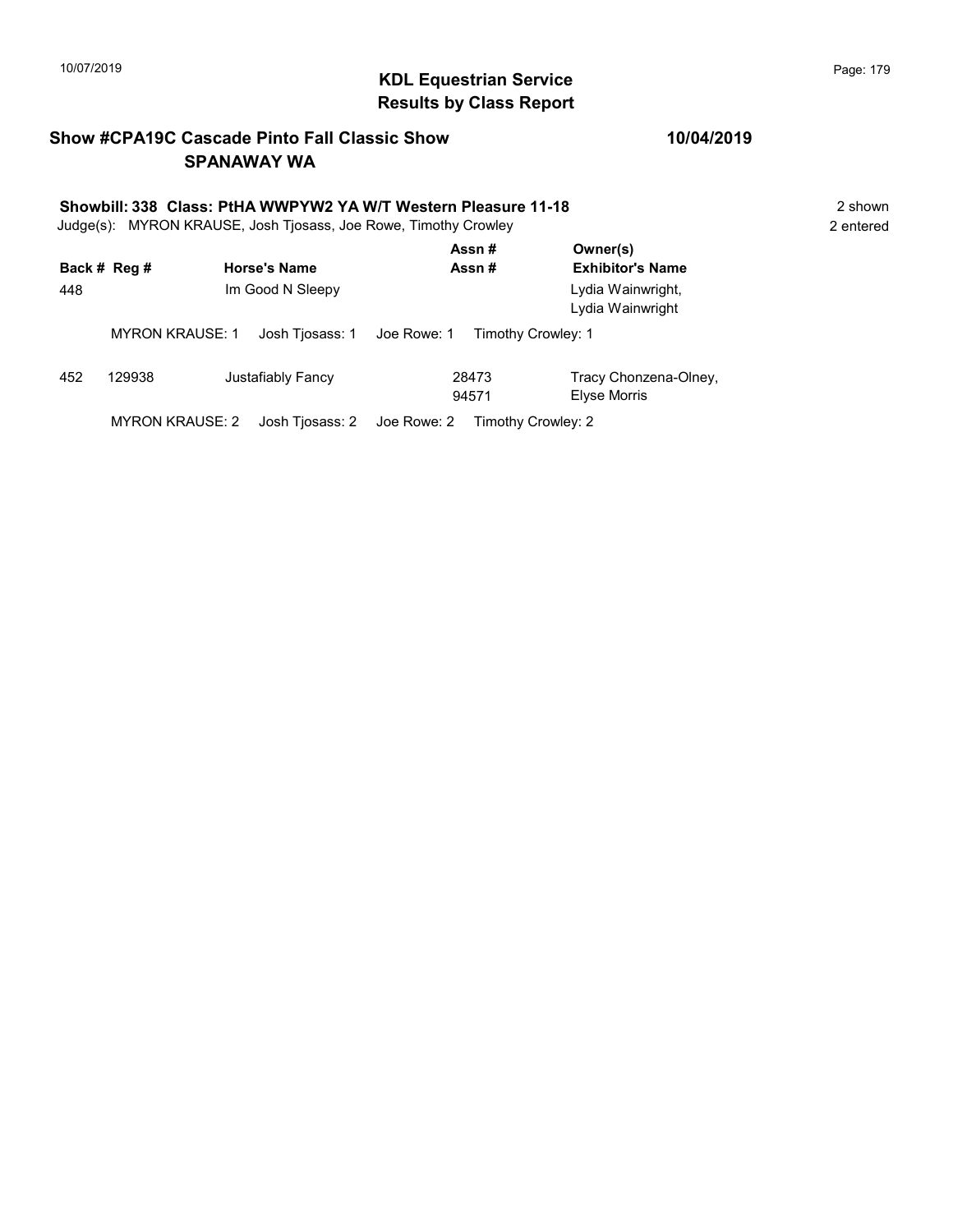# 10/07/2019 **Page: 180**<br> **KDL Equestrian Service Page: 180** Results by Class Report

#### Show #CPA19C Cascade Pinto Fall Classic Show SPANAWAY WA

| Showbill: 340 Class: PtHA WPS4 WESTERN PLEASURE ST/HU TYPE SR HORSE<br>Judge(s): MYRON KRAUSE, Josh Tjosass, Joe Rowe, Timothy Crowley |                                           |                     |                      |                                |                    |                                            |                                             | 6 shown<br>6 entered |
|----------------------------------------------------------------------------------------------------------------------------------------|-------------------------------------------|---------------------|----------------------|--------------------------------|--------------------|--------------------------------------------|---------------------------------------------|----------------------|
|                                                                                                                                        | Back # Reg #                              | <b>Horse's Name</b> |                      | Assn#<br>Assn#                 |                    | Owner(s)<br><b>Exhibitor's Name</b>        |                                             |                      |
| 33                                                                                                                                     | 147014<br>Gifted By Design                |                     |                      | 27094<br>27094                 |                    | Jean Garcia, Orting, WA<br>Jean Garcia     |                                             |                      |
|                                                                                                                                        | <b>MYRON KRAUSE: 6</b>                    |                     | Josh Tjosass: 6      | Joe Rowe: 6                    |                    | Timothy Crowley: 3                         |                                             |                      |
| 402                                                                                                                                    | 123546                                    |                     | Spot My Credentials  |                                | 13212<br>3873      |                                            | Ellen Berg, Olympia, WA<br>Kathy Good       |                      |
|                                                                                                                                        | <b>MYRON KRAUSE: 2</b>                    |                     | Josh Tjosass: 2      | Joe Rowe: 2 Timothy Crowley: 4 |                    |                                            |                                             |                      |
| 406                                                                                                                                    | 143025                                    |                     | Hes Better Than Good |                                | 77283<br>33076     |                                            | Kelsey Robbins, Tacoma, WA<br>Nichole Yates |                      |
|                                                                                                                                        | <b>MYRON KRAUSE: 4</b>                    |                     | Josh Tjosass: 3      | Joe Rowe: 3                    |                    | Timothy Crowley: 2                         |                                             |                      |
| 413                                                                                                                                    | Kiss My Dynamic Asset<br>137463           |                     |                      | 54899<br>54899                 |                    | Kory Kumar, Tumwater, WA<br>Kory Kumar     |                                             |                      |
|                                                                                                                                        | <b>MYRON KRAUSE: 1</b><br>Josh Tjosass: 1 |                     |                      | Joe Rowe: 1                    | Timothy Crowley: 1 |                                            |                                             |                      |
| 438                                                                                                                                    | 44192<br>My Assets On Porsche             |                     |                      | 68501<br>68501                 |                    | Debbie Chapin, Graham, WA<br>Debbie Chapin |                                             |                      |
|                                                                                                                                        | <b>MYRON KRAUSE: 5</b>                    |                     | Josh Tjosass: 4      | Joe Rowe: 4 Timothy Crowley: 5 |                    |                                            |                                             |                      |
| 737                                                                                                                                    | 113080                                    |                     | Go Bey Bee Go        |                                | 52211<br>29325     |                                            | Angela Nemjo, La Center, WA<br>Tim Wigren   |                      |

MYRON KRAUSE: 3 Josh Tjosass: 5 Joe Rowe: 5 Timothy Crowley: 6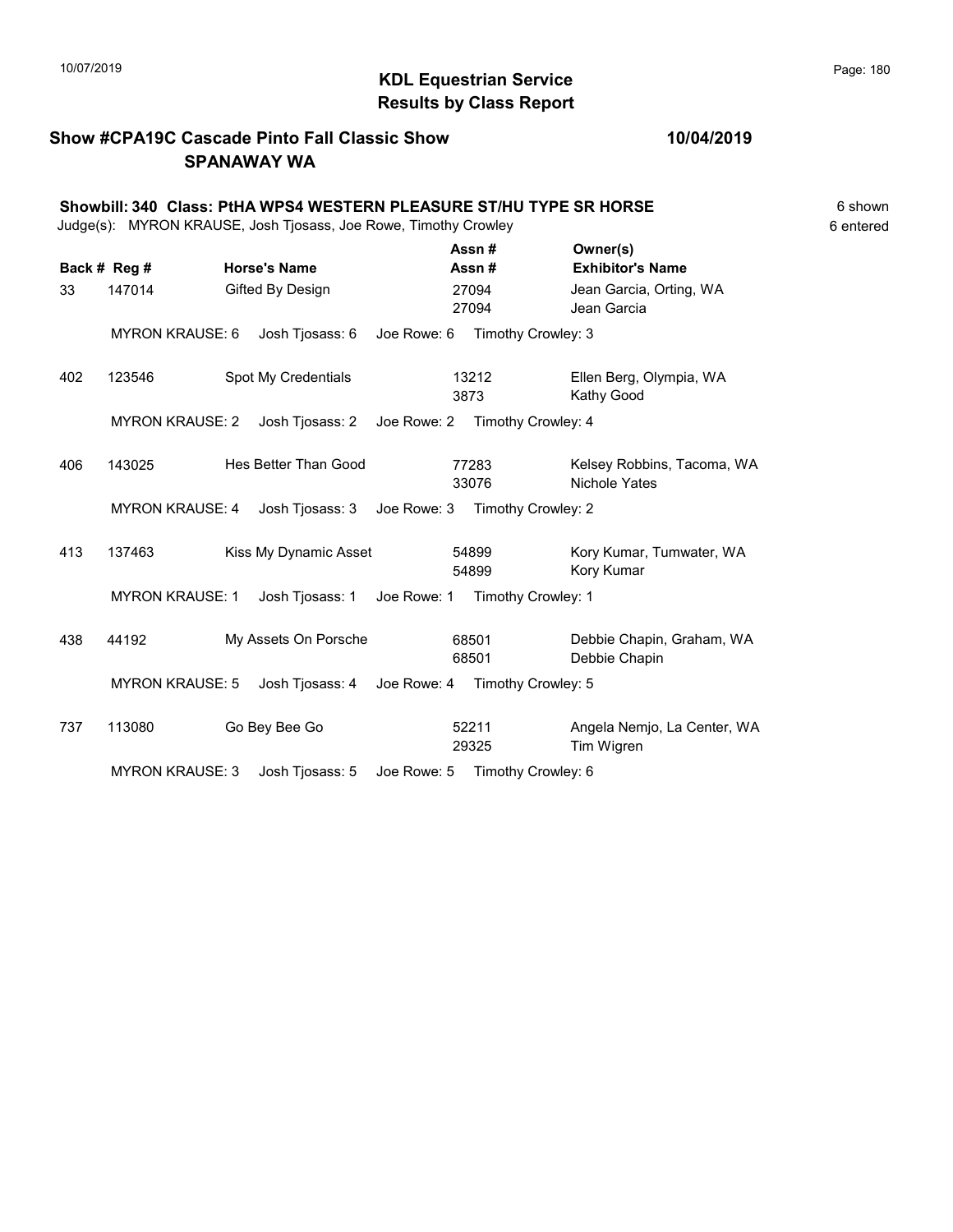# 10/07/2019 **Page: 181**<br> **KDL Equestrian Service Page: 181** Results by Class Report

### Show #CPA19C Cascade Pinto Fall Classic Show SPANAWAY WA

### Showbill: 341 Class: PtHA WPU1 Western Pleasure Utility Horse 1 Shown 1 shown

Judge(s): MYRON KRAUSE, Josh Tjosass, Joe Rowe, Timothy Crowley 1 entered 1 entered

| Back # Reg #<br><b>Horse's Name</b><br>Assn#      | <b>Exhibitor's Name</b>                    |
|---------------------------------------------------|--------------------------------------------|
| Echo Valley Nash<br>153692<br>419<br>9971<br>9971 | Tanya Robacker, Yelm, WA<br>Tanya Robacker |

MYRON KRAUSE: 1 Josh Tjosass: 1 Joe Rowe: 1 Timothy Crowley: 1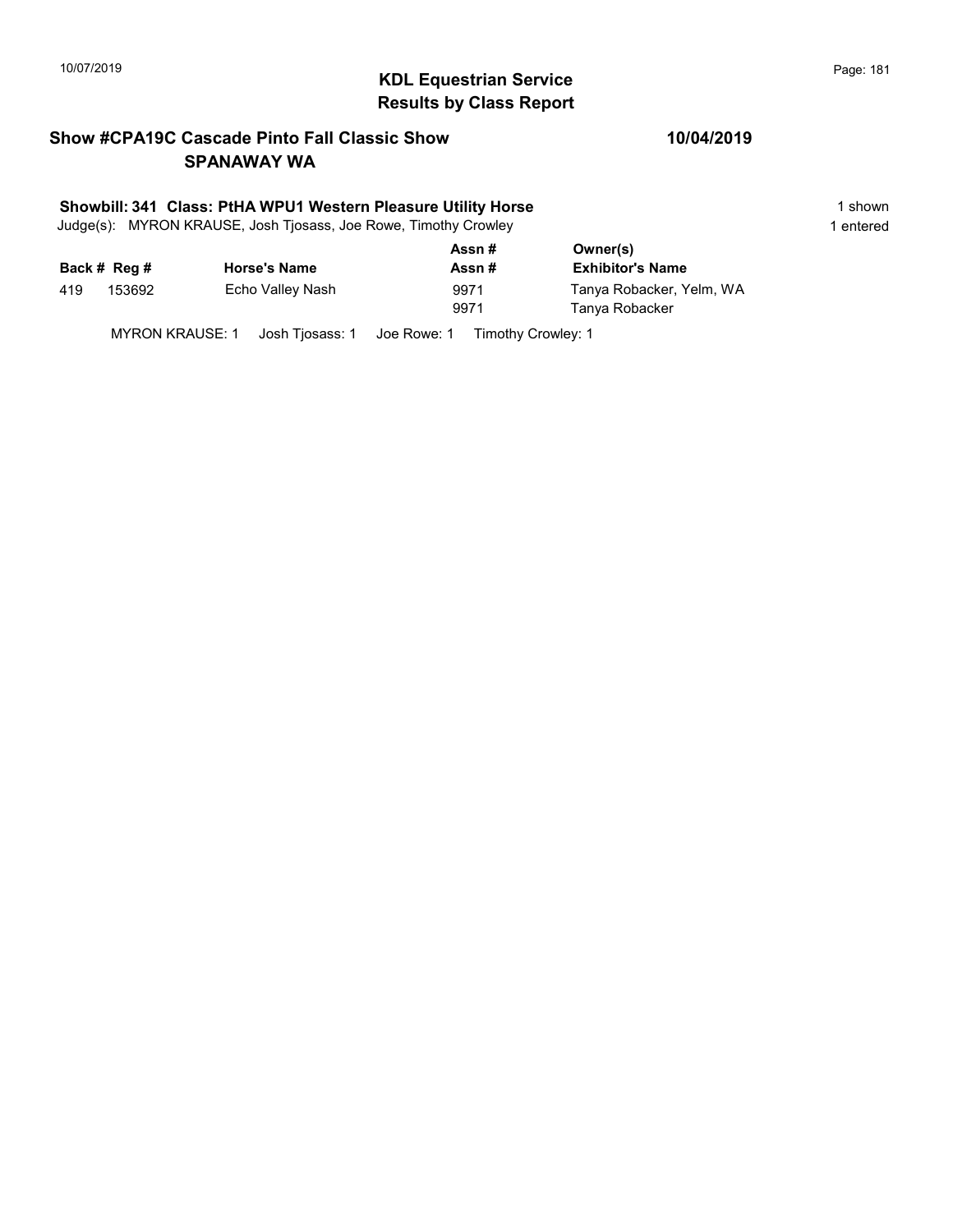### Results by Class Report

### Show #CPA19C Cascade Pinto Fall Classic Show SPANAWAY WA

### Showbill: 342 Class: OTAB WPO OTAB Western Pleasure All Ages/Types<br>Judge(s): MYRON KRAUSE. Josh Tiosass. Joe Rowe. Timothy Crowley Judge(s): MYRON KRAUSE, Josh Tjosass, Joe Rowe, Timothy Crowley

|              |                        |                       |             | Assn#              | Owner(s)                                              |
|--------------|------------------------|-----------------------|-------------|--------------------|-------------------------------------------------------|
| Back # Reg # |                        | <b>Horse's Name</b>   |             | Assn#              | <b>Exhibitor's Name</b>                               |
| 33           |                        | Gifted By Design      |             |                    | Jean Garcia, Orting, WA<br>Jean Garcia                |
|              | <b>MYRON KRAUSE: 4</b> | Josh Tjosass: 5       | Joe Rowe: 4 | Timothy Crowley: 3 |                                                       |
| 413          |                        | Kiss My Dynamic Asset |             |                    | Kory Kumar, Tumwater, WA<br>Kory Kumar                |
|              | <b>MYRON KRAUSE: 2</b> | Josh Tjosass: 2       | Joe Rowe: 1 | Timothy Crowley: 2 |                                                       |
| 434          |                        | Dont Doubt Me Too     |             |                    | Mallory Dobbs, Olympia, WA<br><b>Mallory Dobbs</b>    |
|              | <b>MYRON KRAUSE: 5</b> | Josh Tjosass: 3       | Joe Rowe: 5 | Timothy Crowley: 5 |                                                       |
| 455          |                        | Ultimate Pepper Jack  |             |                    | Crystal Fallon, Puyallup, WA<br><b>Crystal Fallon</b> |
|              | <b>MYRON KRAUSE: 3</b> | Josh Tjosass: 4       | Joe Rowe: 3 | Timothy Crowley: 4 |                                                       |
| 463          |                        | One Lazy Asset        |             |                    | Kari Fye,<br><b>Tamara Whitt</b>                      |
|              | <b>MYRON KRAUSE: 1</b> | Josh Tjosass: 1       | Joe Rowe: 2 | Timothy Crowley: 1 |                                                       |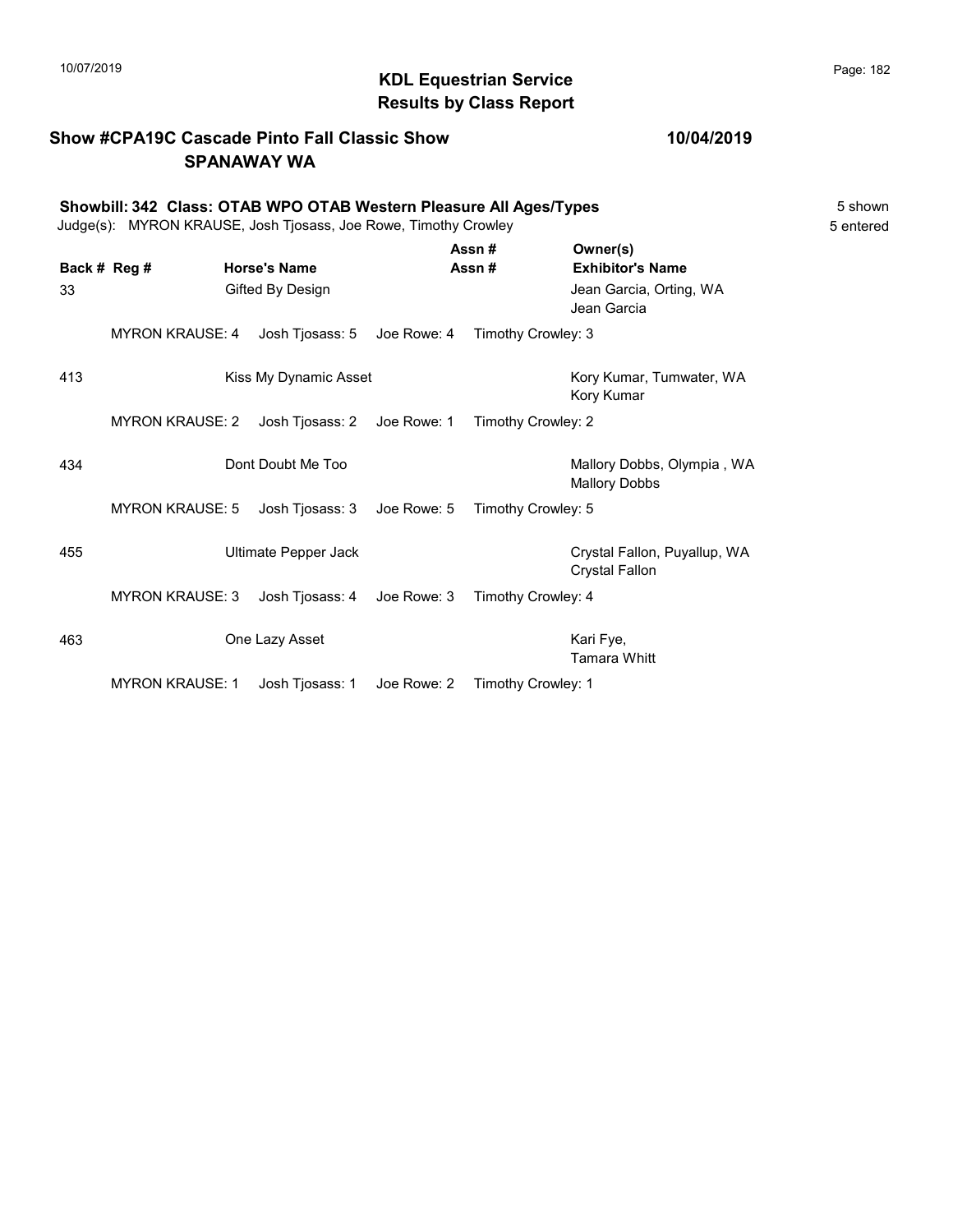## 10/07/2019 **Page: 183**<br> **KDL Equestrian Service** Montanagement of the Page: 183 Results by Class Report

### Show #CPA19C Cascade Pinto Fall Classic Show SPANAWAY WA

### 10/04/2019

|     | Showbill: 343 Class: OTAB RRWP OTAB Ranch Rail Pleasure Western<br>5 shown<br>Judge(s): MYRON KRAUSE, Josh Tjosass, Joe Rowe, Timothy Crowley<br>5 entered |  |                                 |             |                                                |                                                      |  |
|-----|------------------------------------------------------------------------------------------------------------------------------------------------------------|--|---------------------------------|-------------|------------------------------------------------|------------------------------------------------------|--|
|     | Back # Reg #                                                                                                                                               |  | <b>Horse's Name</b>             |             | Assn#<br>Assn#                                 | Owner(s)<br><b>Exhibitor's Name</b>                  |  |
| 404 | Cirkleoflife                                                                                                                                               |  |                                 |             | Nancy Johnson, Pt Orchard, WA<br>Nancy Johnson |                                                      |  |
|     | <b>MYRON KRAUSE: 1</b>                                                                                                                                     |  | Josh Tjosass: 2 Joe Rowe: 2     |             | Timothy Crowley: 2                             |                                                      |  |
| 413 |                                                                                                                                                            |  | Kiss My Dynamic Asset           |             |                                                | Kory Kumar, Tumwater, WA<br><b>Tammie Whitt</b>      |  |
|     | <b>MYRON KRAUSE: 5</b>                                                                                                                                     |  | Josh Tjosass: 5 Joe Rowe: 5     |             | Timothy Crowley: 5                             |                                                      |  |
| 420 |                                                                                                                                                            |  | Socks On Special                |             |                                                | Donna Edwards, Yelm, WA<br>Donna Edwards             |  |
|     | <b>MYRON KRAUSE: 2</b>                                                                                                                                     |  | Josh Tjosass: 1                 | Joe Rowe: 1 | Timothy Crowley: 1                             |                                                      |  |
| 445 |                                                                                                                                                            |  | Easy Breezy Beautiful Covergirl |             |                                                | Barbara Brooks-Worrell, Roy, WA<br><b>Tim Wigren</b> |  |
|     | <b>MYRON KRAUSE: 3</b>                                                                                                                                     |  | Josh Tjosass: 3 Joe Rowe: 3     |             | Timothy Crowley: 3                             |                                                      |  |
| 459 |                                                                                                                                                            |  | Cool Handsome Shac              |             |                                                | Lily M Marks, Ridgefield, WA<br>Lily M Marks         |  |
|     |                                                                                                                                                            |  | .                               |             |                                                |                                                      |  |

MYRON KRAUSE: 4 Josh Tjosass: 4 Joe Rowe: 4 Timothy Crowley: 4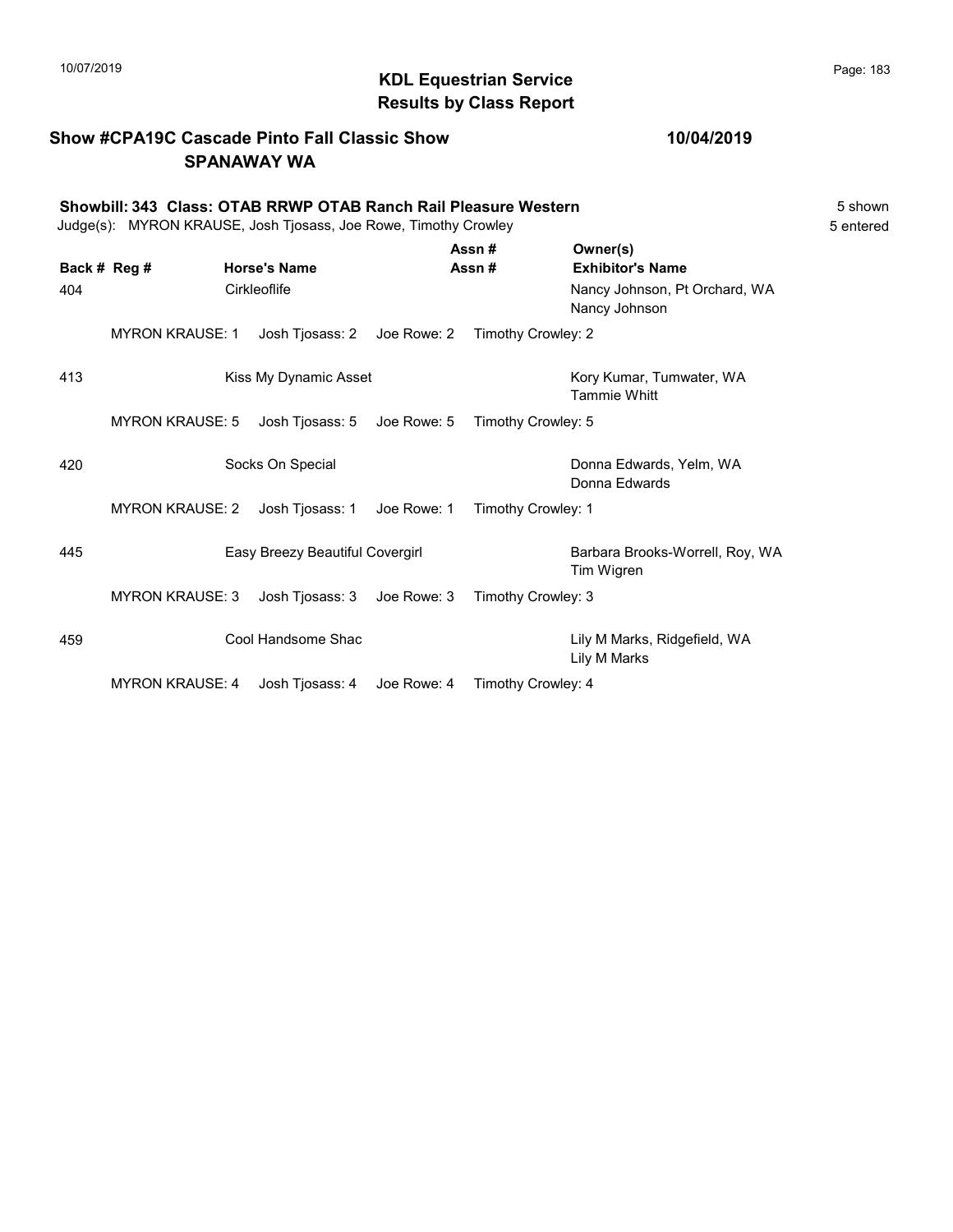### KDL Equestrian Service 10/07/2019 Page: 184 Results by Class Report

Show #CPA19C Cascade Pinto Fall Classic Show SPANAWAY WA Showbill: 344 Class: PtHA RRP Ranch Rail Pleasure 4 shown Judge(s): MYRON KRAUSE, Josh Tjosass, Joe Rowe, Timothy Crowley 4 entered Back # Reg # Horse's Name  $\overline{R}$  Assn # Exhibitor's Name Assn # Owner(s) 14 139277 Invest In My Looks 1992/90 and My Looks 13240 Jessica Davidson, Monroe, WA 33240 Jessica Davidson 33240 MYRON KRAUSE: 2 Josh Tjosass: 2 Joe Rowe: 2 Timothy Crowley: 2 413 137463 Kiss My Dynamic Asset 54899 Kory Kumar, Tumwater, WA 26430 Tammie Whitt 54899 MYRON KRAUSE: 4 Josh Tjosass: 4 Joe Rowe: 4 Timothy Crowley: 4 420 130159 Socks On Special Donna Edwards, Yelm, WA 39327 Donna Edwards 39327 MYRON KRAUSE: 1 Josh Tjosass: 1 Joe Rowe: 1 Timothy Crowley: 1 445 155155 Easy Breezy Beautiful Covergirl Barbara Brooks-Worrell, Roy, WA 29325 Tim Wigren 80550

MYRON KRAUSE: 3 Josh Tjosass: 3 Joe Rowe: 3 Timothy Crowley: 3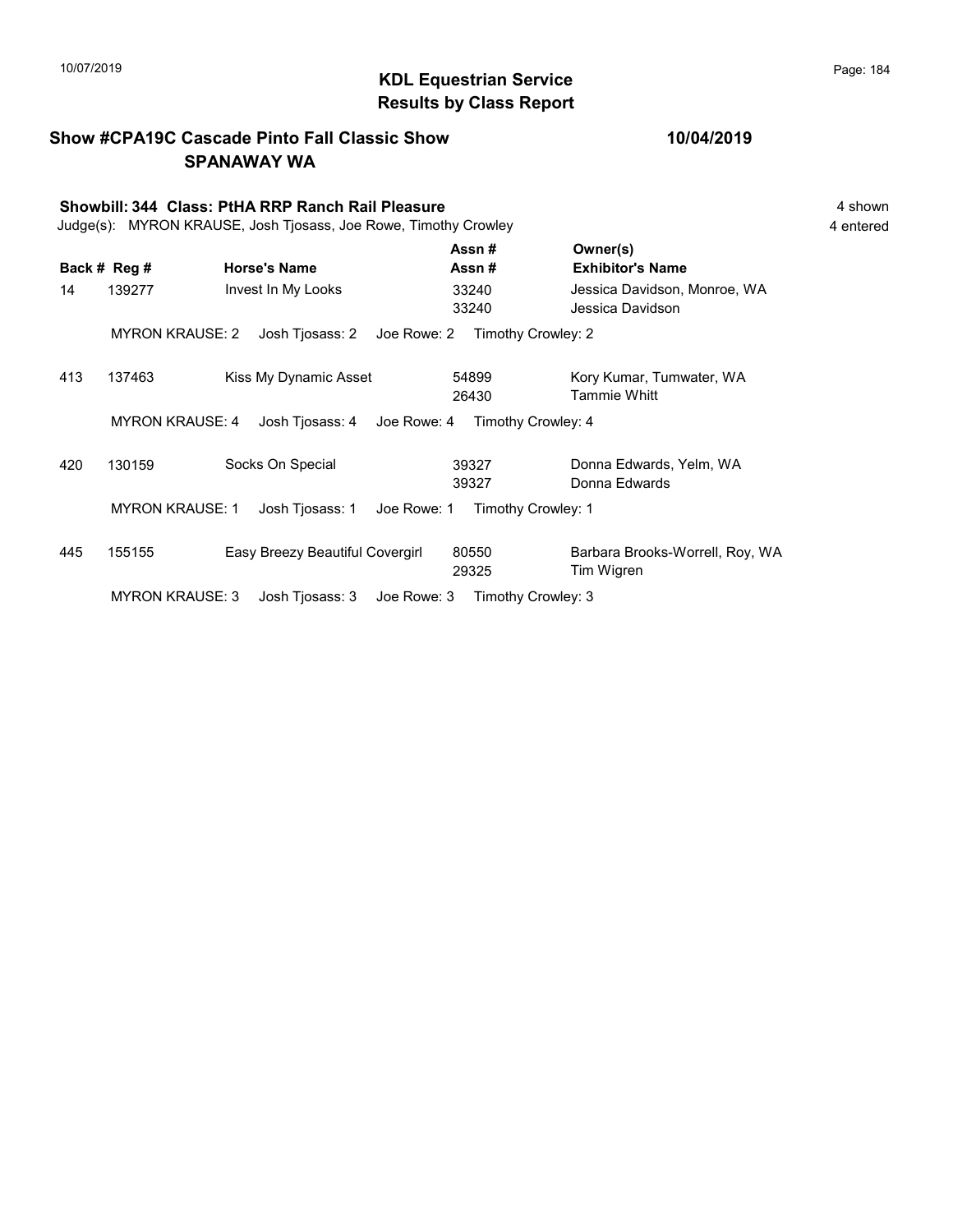## 10/07/2019 **Page: 185**<br> **KDL Equestrian Service Page: 185** Results by Class Report

### Show #CPA19C Cascade Pinto Fall Classic Show SPANAWAY WA

# Showbill: 345 Class: PtHA RRPB Solid Reg Ranch Rail Pleasure<br>Judge(s): MYRON KRAUSE. Josh Tiosass. Joe Rowe. Timothy Crowley<br>3 entered

Judge(s): MYRON KRAUSE, Josh Tjosass, Joe Rowe, Timothy Crowley

|     | Back # Reg #           | <b>Horse's Name</b>         | Assn#<br>Assn#     | Owner(s)<br><b>Exhibitor's Name</b>          |
|-----|------------------------|-----------------------------|--------------------|----------------------------------------------|
| 77  | 153868                 | Smooth Driftin Grace        | 83175<br>83175     | Tina Trussell, Roy, WA<br>Tina Trussell      |
|     | <b>MYRON KRAUSE: 3</b> | Josh Tjosass: 3 Joe Rowe: 1 | Timothy Crowley: 2 |                                              |
| 446 | 148201                 | Tivios Check Yes Orno       | 29079<br>29079     | Rachel Wigren,<br>Rachel Wigren              |
|     | <b>MYRON KRAUSE: 1</b> | Josh Tjosass: 2 Joe Rowe: 2 | Timothy Crowley: 1 |                                              |
| 459 | 155456                 | Cool Handsome Shac          | 94685<br>94685     | Lily M Marks, Ridgefield, WA<br>Lily M Marks |
|     | <b>MYRON KRAUSE: 2</b> | Josh Tiosass: 1 Joe Rowe: 3 | Timothy Crowley: 3 |                                              |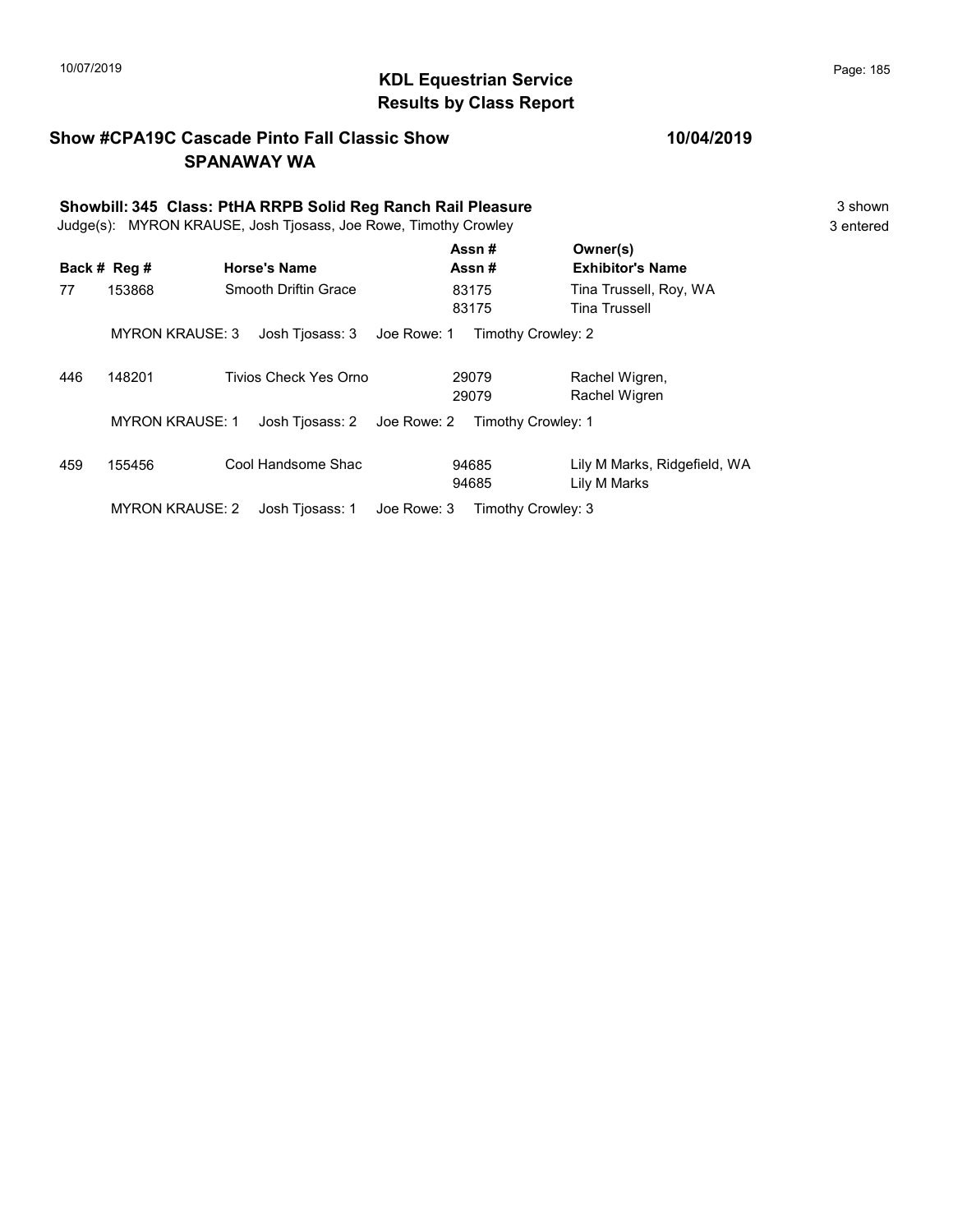## 10/07/2019 **Page: 186**<br> **KDL Equestrian Service** Montanagement of the Page: 186 Results by Class Report

### Show #CPA19C Cascade Pinto Fall Classic Show SPANAWAY WA

# Showbill: 346 Class: PtHA RRPA AM Amateur Ranch Rail Pleasure<br>Judge(s): MYRON KRAUSE. Josh Tiosass. Joe Rowe. Timothy Crowley

Judge(s): MYRON KRAUSE, Josh Tjosass, Joe Rowe, Timothy Crowley

|              |                        |                             | Assn#                          | Owner(s)                                         |  |
|--------------|------------------------|-----------------------------|--------------------------------|--------------------------------------------------|--|
| Back # Reg # |                        | <b>Horse's Name</b>         | Assn#                          | <b>Exhibitor's Name</b>                          |  |
| 14           | 139277                 | Invest In My Looks          | 33240<br>33240                 | Jessica Davidson, Monroe, WA<br>Jessica Davidson |  |
|              | <b>MYRON KRAUSE: 2</b> | Josh Tjosass: 2             | Joe Rowe: 2 Timothy Crowley: 2 |                                                  |  |
| 420          | 130159                 | Socks On Special            | 39327<br>39327                 | Donna Edwards, Yelm, WA<br>Donna Edwards         |  |
|              | <b>MYRON KRAUSE: 1</b> | Josh Tiosass: 1 Joe Rowe: 1 | Timothy Crowley: 1             |                                                  |  |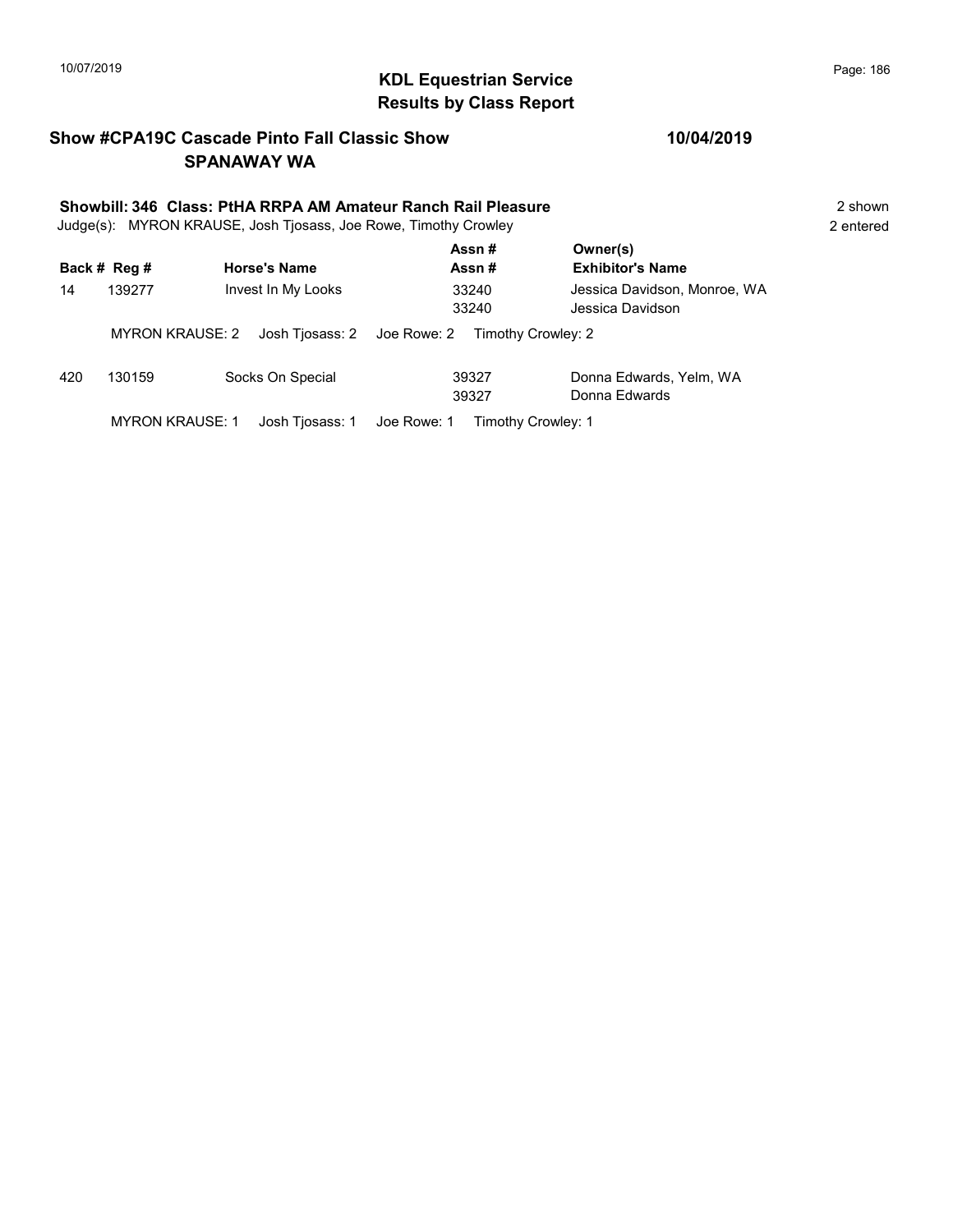## KDL Equestrian Service 10/07/2019 Page: 187 Results by Class Report

### Show #CPA19C Cascade Pinto Fall Classic Show SPANAWAY WA

# Showbill: 347 Class: PtHA RRPAB AM Amateur Ranch Rail Plsr Solid Reg<br>Judge(s): MYRON KRAUSE. Josh Tiosass. Joe Rowe. Timothy Crowley

Judge(s): MYRON KRAUSE, Josh Tjosass, Joe Rowe, Timothy Crowley

|     | Back # Reg #           | <b>Horse's Name</b>                            | Assn#<br>Assn#                 | Owner(s)<br><b>Exhibitor's Name</b>            |
|-----|------------------------|------------------------------------------------|--------------------------------|------------------------------------------------|
| 77  | 153868                 | Smooth Driftin Grace                           | 83175<br>83175                 | Tina Trussell, Roy, WA<br><b>Tina Trussell</b> |
|     | MYRON KRAUSE: 2        | Josh Tiosass: 2 Joe Rowe: 1 Timothy Crowley: 2 |                                |                                                |
| 446 | 148201                 | Tivios Check Yes Orno                          | 29079<br>29079                 | Rachel Wigren,<br>Rachel Wigren                |
|     | <b>MYRON KRAUSE: 1</b> | Josh Tjosass: 1                                | Joe Rowe: 2 Timothy Crowley: 1 |                                                |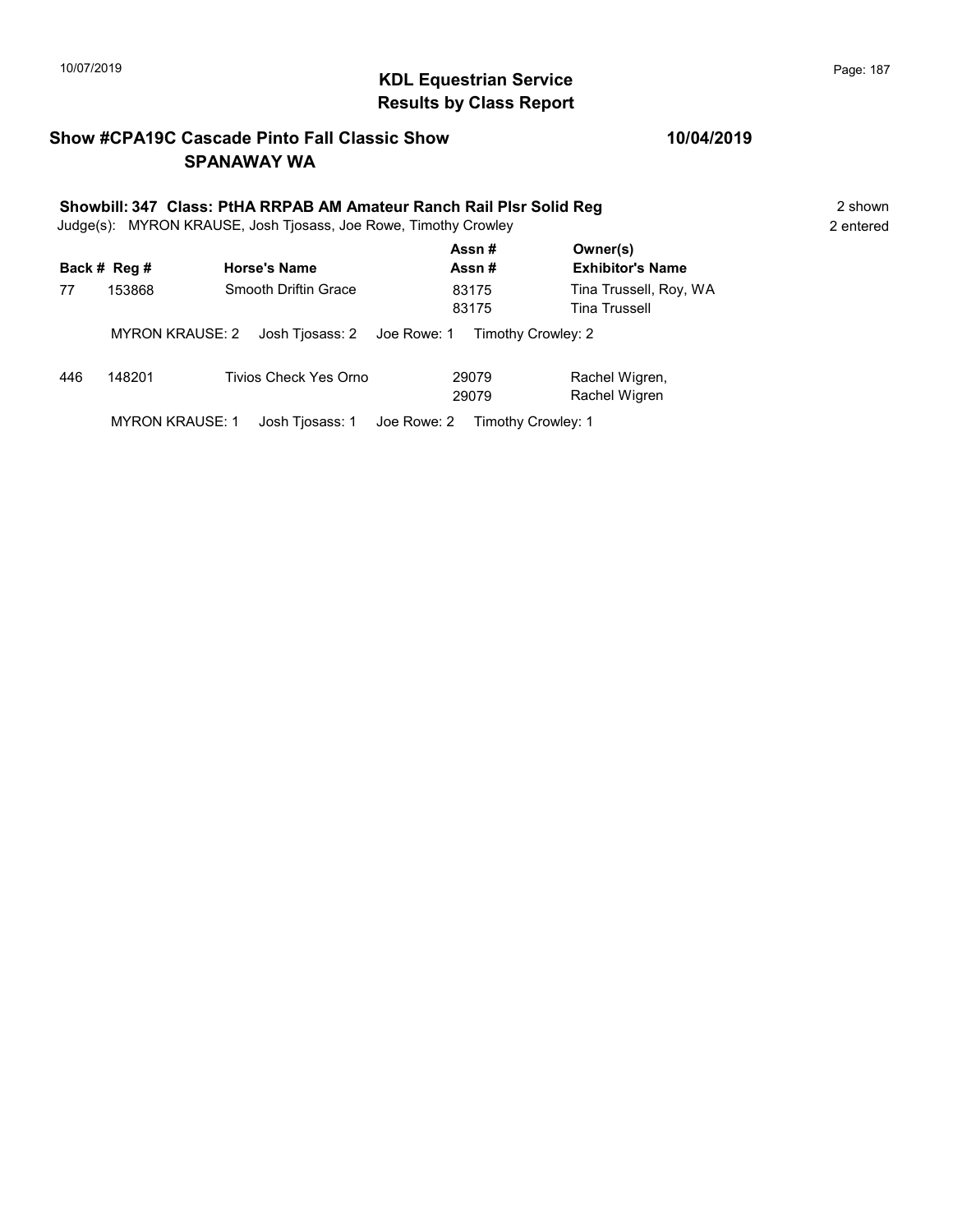## 10/07/2019 **Page: 188**<br> **KDL Equestrian Service Page: 188** Results by Class Report

### Show #CPA19C Cascade Pinto Fall Classic Show SPANAWAY WA

# Showbill: 348 Class: PtHA NWP1 YA Novice Western Pleasure<br>
Judge(s): MYRON KRAUSE. Josh Tiosass. Joe Rowe. Timothy Crowley<br>
3 entered

Judge(s): MYRON KRAUSE, Josh Tjosass, Joe Rowe, Timothy Crowley

|     |                        |                                | Assn#              | Owner(s)                      |
|-----|------------------------|--------------------------------|--------------------|-------------------------------|
|     | Back # Reg #           | <b>Horse's Name</b>            | Assn#              | <b>Exhibitor's Name</b>       |
| 401 | 137709                 | One Fancy Dream                | 83633              | Lexie Scott, Seabeck, WA      |
|     |                        |                                | 83633              | Lexie Scott                   |
|     | <b>MYRON KRAUSE: 1</b> | Josh Tiosass: 1<br>Joe Rowe: 2 | Timothy Crowley: 2 |                               |
| 405 | 154765                 | Think Ima Cando Hotty          | 22302              | Shannon Prigger, POULSBO, WA  |
|     |                        |                                | 94356              | Lyndsey Mooth                 |
|     | <b>MYRON KRAUSE: 3</b> | Josh Tiosass: 3<br>Joe Rowe: 3 | Timothy Crowley: 3 |                               |
| 424 | 123098                 | Eyed B Stylin                  | 93467              | Brynn Stevenson, Kingston, WA |
|     |                        |                                | 93467              | <b>Brynn Stevenson</b>        |
|     | <b>MYRON KRAUSE: 2</b> | Josh Tiosass: 2<br>Joe Rowe: 1 | Timothy Crowley: 1 |                               |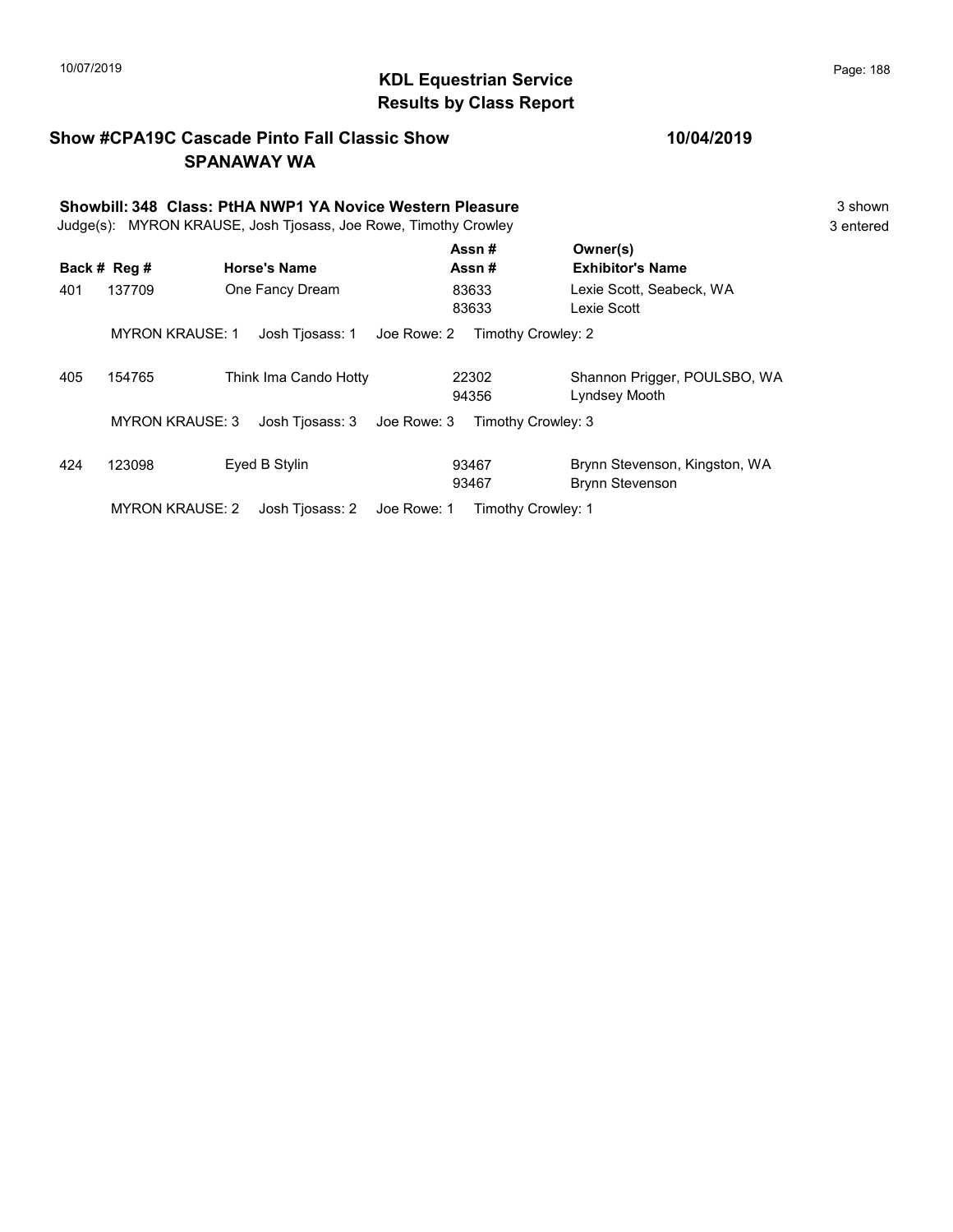## 10/07/2019 **Page: 189**<br> **KDL Equestrian Service Page: 189** Results by Class Report

### Show #CPA19C Cascade Pinto Fall Classic Show SPANAWAY WA

### Showbill: 349 Class: OTAB LLWP Lead Line 11 & Un Western Plsr<br>
Judge(s): MYRON KRAUSE. Josh Tiosass. Joe Rowe. Timothy Crowley<br>
2 entered Judge(s): MYRON KRAUSE, Josh Tjosass, Joe Rowe, Timothy Crowley

|              |                        |                                                | Assn#              | Owner(s)                                          |
|--------------|------------------------|------------------------------------------------|--------------------|---------------------------------------------------|
| Back # Reg # |                        | <b>Horse's Name</b>                            | Assn#              | <b>Exhibitor's Name</b>                           |
| 65           |                        | <b>Four Socks In Time</b>                      |                    | Kalah Hedlund, Auburn, WA<br><b>Brayton Jagow</b> |
|              | <b>MYRON KRAUSE: 1</b> | Josh Tiosass: 2 Joe Rowe: 2 Timothy Crowley: 1 |                    |                                                   |
| 77           |                        | Smooth Driftin Grace                           |                    | Tina Trussell, Roy, WA<br>Jennifer Trussell       |
|              | MYRON KRAUSE: 2        | Josh Tjosass: 1 Joe Rowe: 1                    | Timothy Crowley: 2 |                                                   |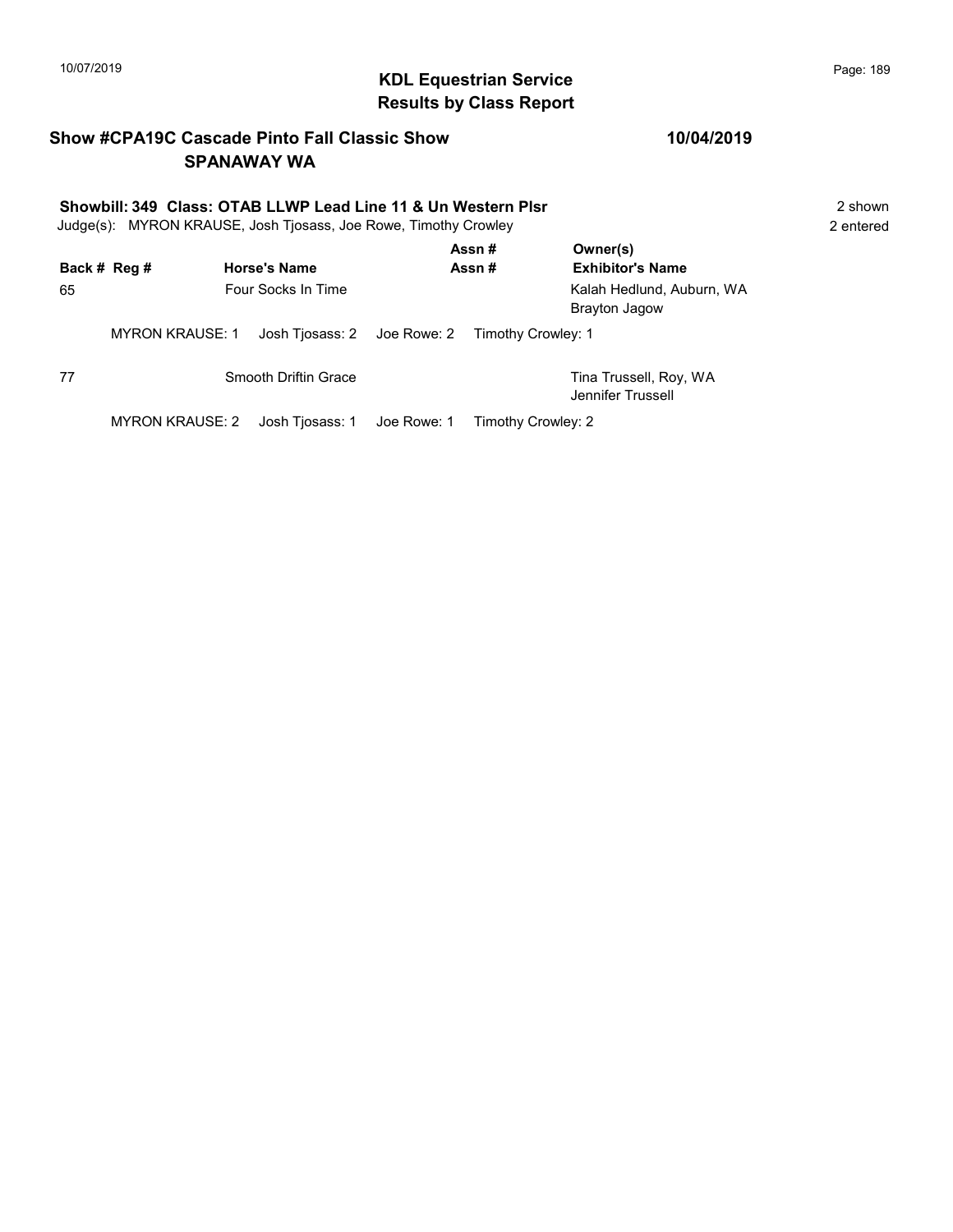## 10/07/2019 **Page: 190**<br> **KDL Equestrian Service Page: 190** Results by Class Report

### Show #CPA19C Cascade Pinto Fall Classic Show SPANAWAY WA

### 10/04/2019

|     |                        | Showbill: 350 Class: PtHA WPY18 YA Western Pleasure 18 & Un<br>Judge(s): MYRON KRAUSE, Josh Tjosass, Joe Rowe, Timothy Crowley |             |                  |                                                         | 8 shown<br>8 entered |
|-----|------------------------|--------------------------------------------------------------------------------------------------------------------------------|-------------|------------------|---------------------------------------------------------|----------------------|
|     | Back # Reg #           | <b>Horse's Name</b>                                                                                                            |             | Assn#<br>Assn#   | Owner(s)<br><b>Exhibitor's Name</b>                     |                      |
| 155 | 137528                 | A Lady With Assets                                                                                                             |             | 137528<br>137528 | Madison Wojcek, Bremerton, WA<br>Madison Wojcek         |                      |
|     | <b>MYRON KRAUSE: 1</b> | Josh Tjosass: 1                                                                                                                | Joe Rowe: 1 |                  | Timothy Crowley: 2                                      |                      |
| 401 | 137709                 | One Fancy Dream                                                                                                                |             | 83633<br>83633   | Lexie Scott, Seabeck, WA<br>Lexie Scott                 |                      |
|     | <b>MYRON KRAUSE: 7</b> | Josh Tjosass: 4                                                                                                                |             |                  | Joe Rowe: 5 Timothy Crowley: 6                          |                      |
| 405 | 154765                 | Think Ima Cando Hotty                                                                                                          |             | 22302<br>94356   | Shannon Prigger, POULSBO, WA<br>Lyndsey Mooth           |                      |
|     | <b>MYRON KRAUSE: 5</b> | Josh Tjosass: 6                                                                                                                |             |                  | Joe Rowe: 7 Timothy Crowley: 8                          |                      |
| 421 | 140236                 | <b>Fancy Cutie</b>                                                                                                             |             | 83041<br>83041   | Allison Kane, Ridgefield, WA<br><b>Allison Kane</b>     |                      |
|     | <b>MYRON KRAUSE: 3</b> | Josh Tjosass: 2 Joe Rowe: 2 Timothy Crowley: 3                                                                                 |             |                  |                                                         |                      |
| 424 | 123098                 | Eyed B Stylin                                                                                                                  |             | 93467<br>93467   | Brynn Stevenson, Kingston, WA<br><b>Brynn Stevenson</b> |                      |
|     | <b>MYRON KRAUSE: 6</b> | Josh Tjosass: 3                                                                                                                |             |                  | Joe Rowe: 6 Timothy Crowley: 7                          |                      |
| 431 | 138876                 | Rap My Assets                                                                                                                  |             | 94633<br>94633   | Megan Truman, Yacolt, WA<br>Megan Truman                |                      |
|     | <b>MYRON KRAUSE: 2</b> | Josh Tjosass: 5                                                                                                                |             |                  | Joe Rowe: 4 Timothy Crowley: 1                          |                      |
| 449 | 119404                 | Kenos Golden Diva                                                                                                              |             | 119404<br>93626  | Russelle Graf, Pt Angeles, WA<br><b>Riley Michaelis</b> |                      |
|     | <b>MYRON KRAUSE: 4</b> | Josh Tjosass: 8                                                                                                                | Joe Rowe: 3 |                  | Timothy Crowley: 4                                      |                      |
| 456 | 145803                 | Hes Got The Scotch                                                                                                             |             | 77363<br>81985   | Katherine Cramer,<br>Payton Land                        |                      |

MYRON KRAUSE: 8 Josh Tjosass: 7 Joe Rowe: 8 Timothy Crowley: 5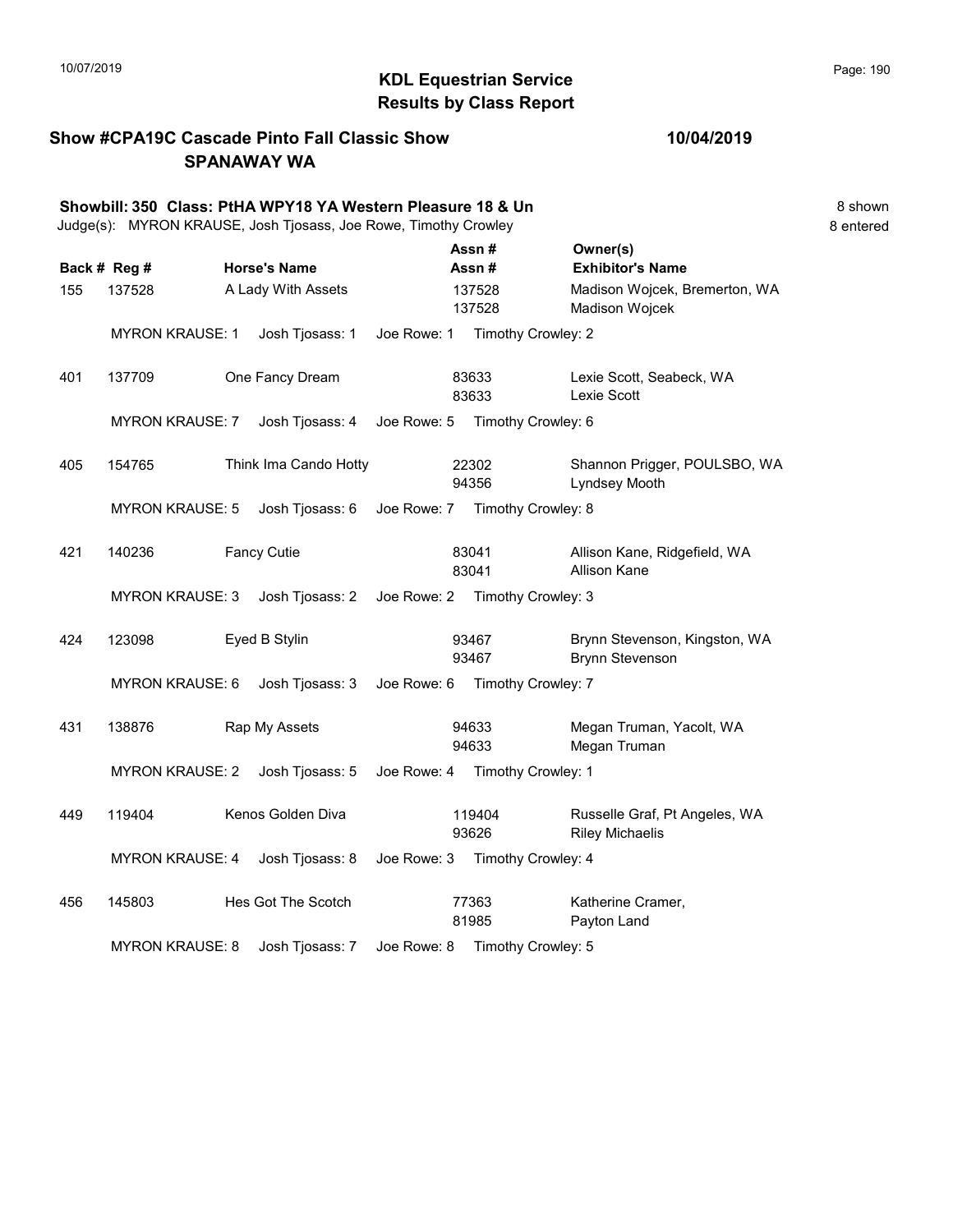# KDL Equestrian Service 10/07/2019 Page: 191 Results by Class Report

### Show #CPA19C Cascade Pinto Fall Classic Show SPANAWAY WA

### Showbill: 352 Class: PtHA NWP2 AM Novice Western Pleasure 1 Shown 1 shown

Judge(s): MYRON KRAUSE, Josh Tjosass, Joe Rowe, Timothy Crowley 1 entered 1 entered

|     |              |                      | Assn# | Owner(s)                     |
|-----|--------------|----------------------|-------|------------------------------|
|     | Back # Reg # | <b>Horse's Name</b>  | Assn# | <b>Exhibitor's Name</b>      |
| 218 | 152928       | Pining For Chocolate | 22302 | Shannon Prigger, POULSBO, WA |
|     |              |                      | 22302 | <b>Shannon Prigger</b>       |
|     |              |                      |       |                              |

MYRON KRAUSE: 1 Josh Tjosass: 1 Joe Rowe: 1 Timothy Crowley: 1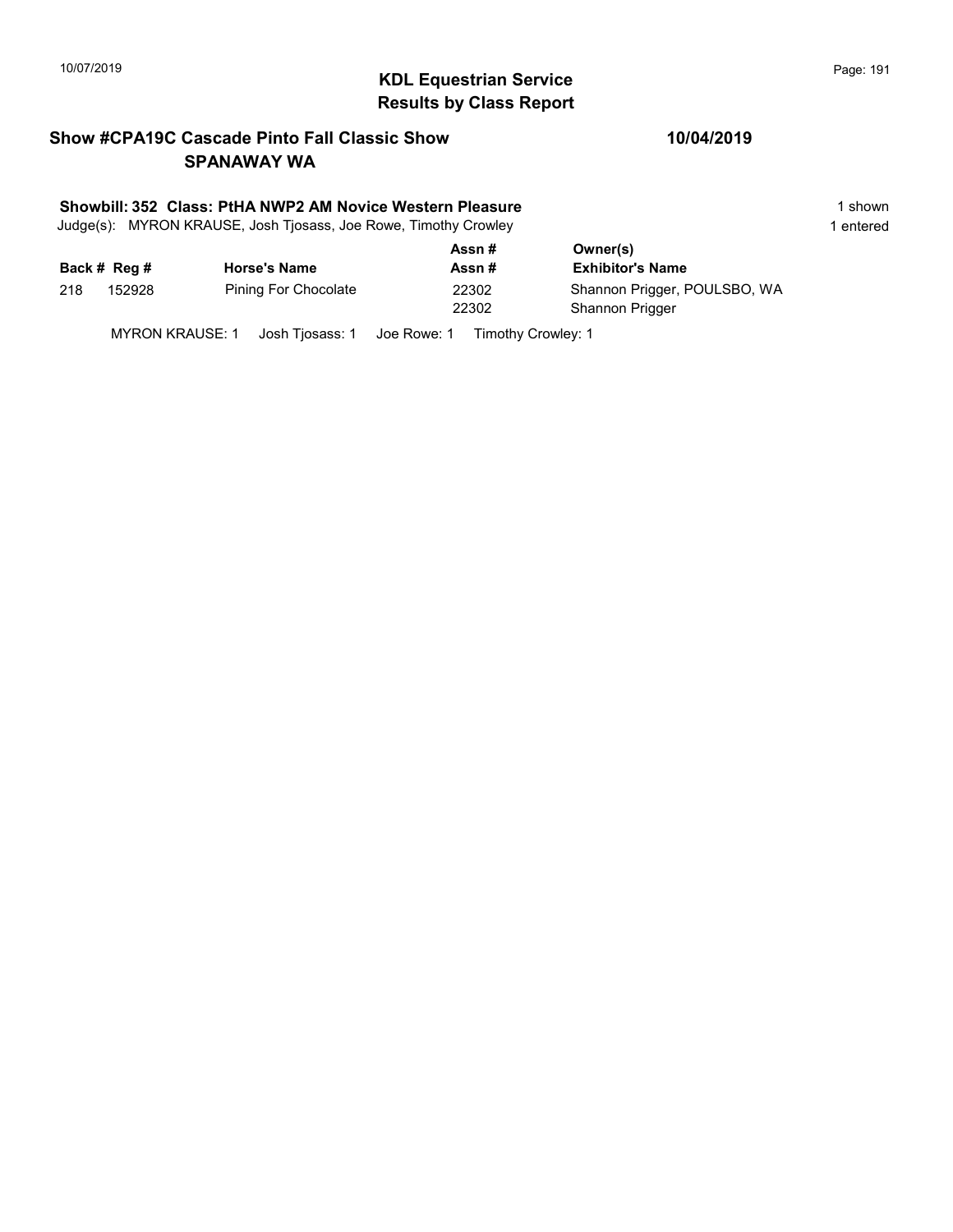## KDL Equestrian Service 10/07/2019 Page: 192 Results by Class Report

### Show #CPA19C Cascade Pinto Fall Classic Show SPANAWAY WA

|     | Showbill: 353 Class: PtHA WPA1 AM Western Pleasure 19 & Over<br>Judge(s): MYRON KRAUSE, Josh Tjosass, Joe Rowe, Timothy Crowley |                                                |             |                |                                |                                                             | 7 shown<br>7 entered |
|-----|---------------------------------------------------------------------------------------------------------------------------------|------------------------------------------------|-------------|----------------|--------------------------------|-------------------------------------------------------------|----------------------|
|     | Back # Reg #                                                                                                                    | <b>Horse's Name</b>                            |             |                | Assn#<br>Assn#                 | Owner(s)<br><b>Exhibitor's Name</b>                         |                      |
| 227 | 150728                                                                                                                          | Envy My Moonlite                               |             |                | 78862<br>79463                 | Sharon Hedlund, Auburn, WA<br>Kalah Hedlund                 |                      |
|     | <b>MYRON KRAUSE: 6</b>                                                                                                          | Josh Tjosass: 5 Joe Rowe: 6 Timothy Crowley: 6 |             |                |                                |                                                             |                      |
| 402 | 123546                                                                                                                          | Spot My Credentials                            |             |                | 13212<br>13212                 | Ellen Berg, Olympia, WA<br>Ellen Berg                       |                      |
|     | <b>MYRON KRAUSE: 5</b>                                                                                                          | Josh Tjosass: 3                                | Joe Rowe: 5 |                | Timothy Crowley: 3             |                                                             |                      |
| 406 | 143025                                                                                                                          | Hes Better Than Good                           |             |                | 77283<br>77283                 | Kelsey Robbins, Tacoma, WA<br><b>Kelsey Robbins</b>         |                      |
|     | <b>MYRON KRAUSE: 4</b>                                                                                                          | Josh Tjosass: 6                                | Joe Rowe: 3 |                | Timothy Crowley: 5             |                                                             |                      |
| 411 | 112163                                                                                                                          | Rap N Roll                                     |             |                | 63964<br>63964                 | Elizabeth Strait, Pt Angeles, WA<br><b>Elizabeth Strait</b> |                      |
|     | <b>MYRON KRAUSE: 2</b>                                                                                                          | Josh Tjosass: 2                                |             |                | Joe Rowe: 2 Timothy Crowley: 2 |                                                             |                      |
| 428 | 147016                                                                                                                          | <b>Fashionably Gifted</b>                      |             |                | 78862<br>78862                 | Sharon Hedlund, Auburn, WA<br><b>Sharon Hedlund</b>         |                      |
|     | <b>MYRON KRAUSE: 7</b>                                                                                                          | Josh Tjosass: 0                                | Joe Rowe: 0 |                | Timothy Crowley: 0             |                                                             |                      |
| 439 | 140354                                                                                                                          | Invite Kathy                                   |             |                | 59299<br>59299                 | Julie Daniels, Kent, WA<br><b>Julie Daniels</b>             |                      |
|     | <b>MYRON KRAUSE: 1</b>                                                                                                          | Josh Tjosass: 1                                |             |                | Joe Rowe: 1 Timothy Crowley: 1 |                                                             |                      |
| 737 | 113080                                                                                                                          | Go Bey Bee Go                                  |             | 52211<br>52211 |                                | Angela Nemjo, La Center, WA<br>Angela Nemjo                 |                      |
|     | <b>MYRON KRAUSE: 3</b>                                                                                                          | Josh Tjosass: 4                                |             |                | Joe Rowe: 4 Timothy Crowley: 4 |                                                             |                      |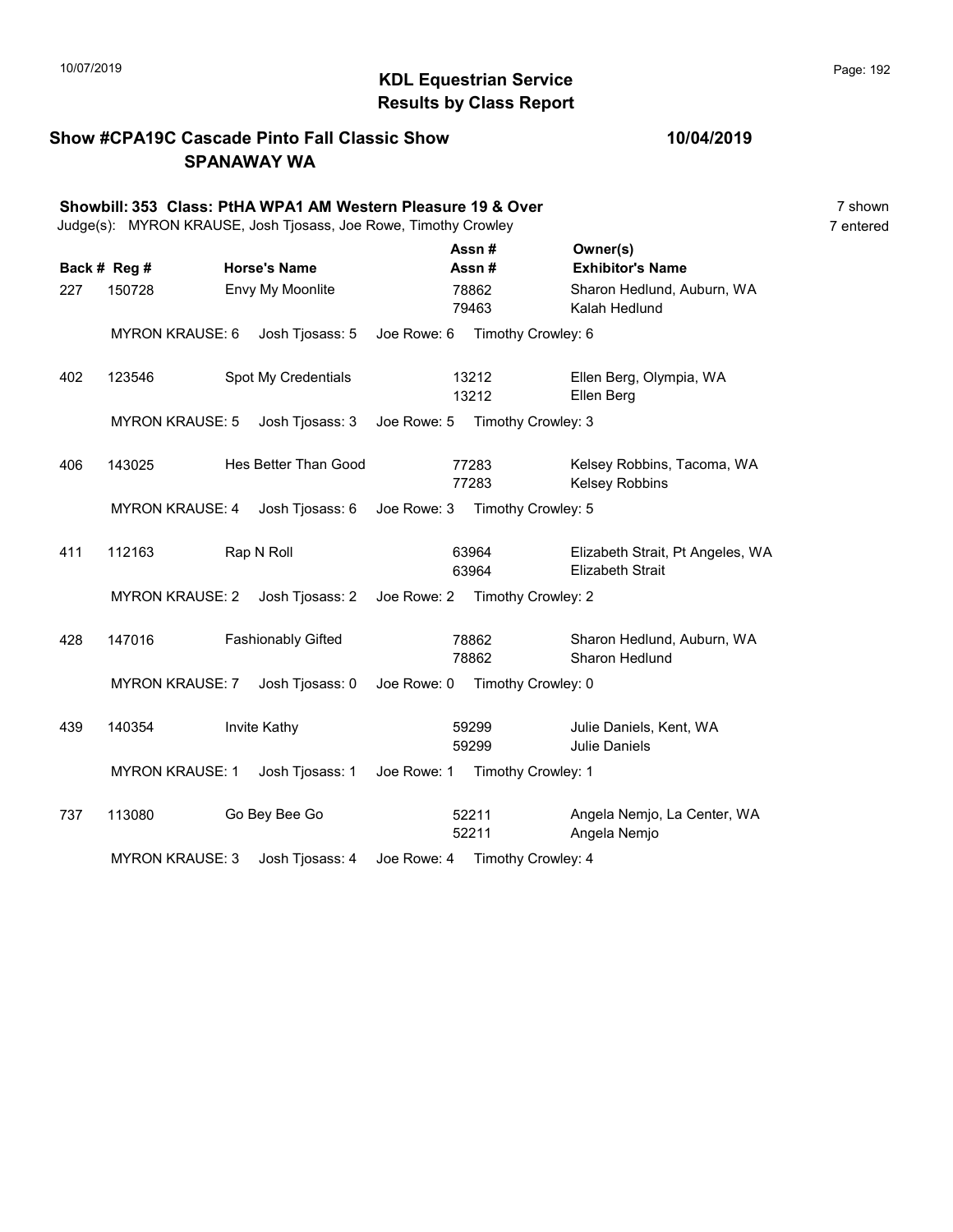## 10/07/2019 **Page: 193**<br> **KDL Equestrian Service Page: 193** Results by Class Report

### Show #CPA19C Cascade Pinto Fall Classic Show SPANAWAY WA

|     | Showbill: 354 Class: PtHA WPAB AM Western Pisr Solid Registry 19 & Ov<br>Judge(s): MYRON KRAUSE, Josh Tjosass, Joe Rowe, Timothy Crowley |  |                      |             |                |                                                |  |  |
|-----|------------------------------------------------------------------------------------------------------------------------------------------|--|----------------------|-------------|----------------|------------------------------------------------|--|--|
|     | Back # Reg #                                                                                                                             |  | <b>Horse's Name</b>  |             | Assn#<br>Assn# | Owner(s)<br><b>Exhibitor's Name</b>            |  |  |
| 122 | 147109                                                                                                                                   |  | Cool Cruzn Kenny     |             | 25636<br>25636 | Paula Dandliker, Duvall, WA<br>Paula Dandliker |  |  |
|     | <b>MYRON KRAUSE: 1</b>                                                                                                                   |  | Josh Tjosass: 4      | Joe Rowe: 3 |                | Timothy Crowley: 3                             |  |  |
| 409 |                                                                                                                                          |  | <b>AOK Mis Sassy</b> |             | 93170<br>93170 | Nancy Johnson, Pt Orchard, WA<br>Nancy Johnson |  |  |
|     | <b>MYRON KRAUSE: 2</b>                                                                                                                   |  | Josh Tiosass: 1      | Joe Rowe: 1 |                | Timothy Crowley: 1                             |  |  |
| 414 | 153396                                                                                                                                   |  | Pocos Pine Bar Mccue |             | 93629<br>93629 | Staci Cawyer, Sequim, WA<br>Staci Cawyer       |  |  |
|     | <b>MYRON KRAUSE: 4</b>                                                                                                                   |  | Josh Tiosass: 3      | Joe Rowe: 4 |                | Timothy Crowley: 4                             |  |  |

1117 150282 Exceptionally Gifted 60715 MacKenzie Blair, Graham, WA 79821 Teri L Blair 80715 MYRON KRAUSE: 3 Josh Tjosass: 2 Joe Rowe: 2 Timothy Crowley: 2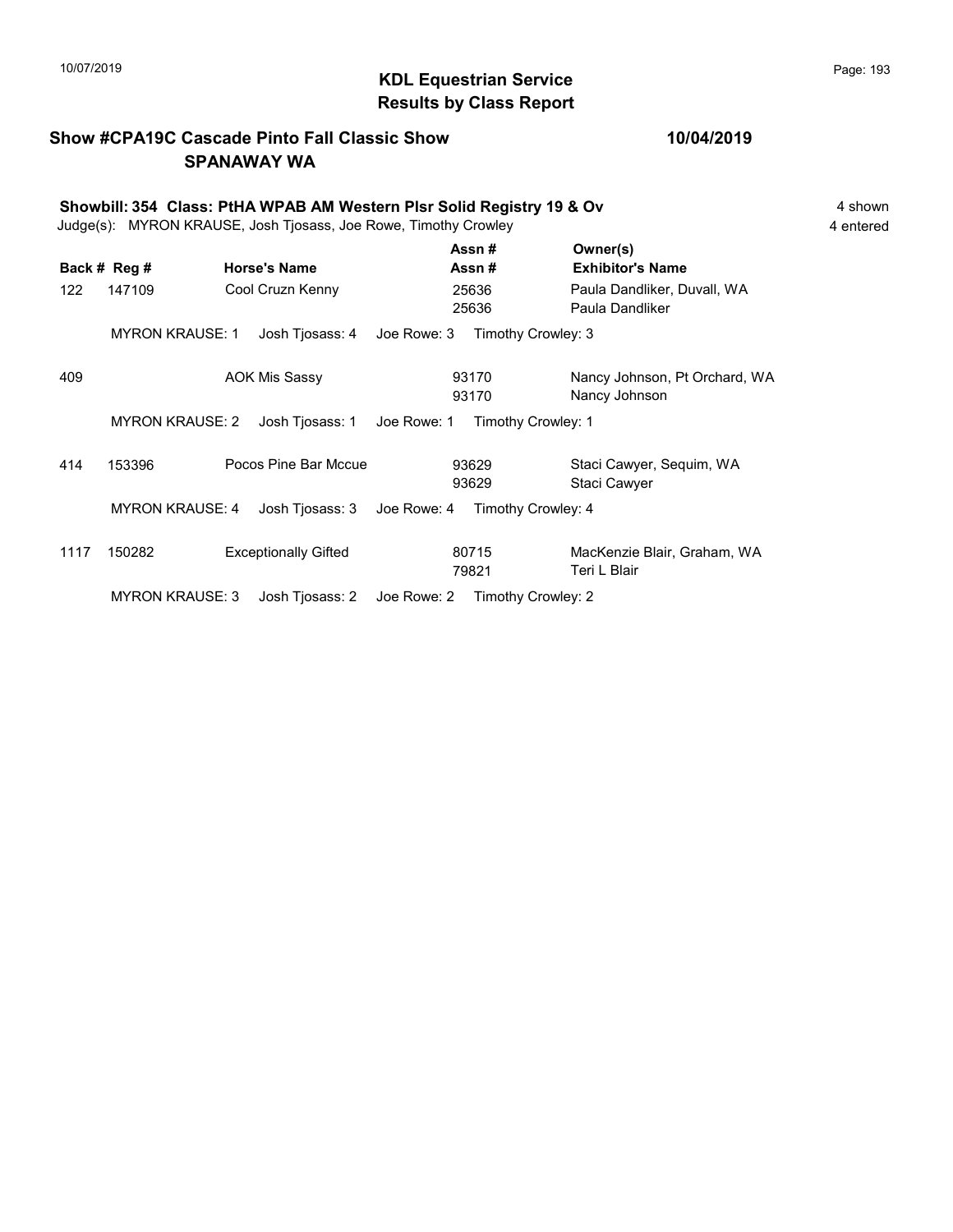## KDL Equestrian Service 10/07/2019 Page: 194 Results by Class Report

### Show #CPA19C Cascade Pinto Fall Classic Show SPANAWAY WA

# Showbill: 356 Class: PtHA WWPAW AM W/T Western Pleasure<br>
Judge(s): MYRON KRAUSE. Josh Tiosass. Joe Rowe. Timothy Crowley<br>
3 entered

Judge(s): MYRON KRAUSE, Josh Tjosass, Joe Rowe, Timothy Crowley

|     |                        |                                | Assn#              | Owner(s)                                          |
|-----|------------------------|--------------------------------|--------------------|---------------------------------------------------|
|     | Back # Reg #           | <b>Horse's Name</b>            | Assn#              | <b>Exhibitor's Name</b>                           |
| 407 | 1077984                | Whos Cry N Now                 | 35599<br>35599     | Lucca Merlino, Maple Valley, WA<br>Lucca Merlino  |
|     | <b>MYRON KRAUSE: 2</b> | Josh Tiosass: 3<br>Joe Rowe: 1 | Timothy Crowley: 1 |                                                   |
| 425 | 147417                 | Sir Lukas Remington            | 38274<br>38274     | Elaine K Simon, Camas, WA<br>Elaine K Simon       |
|     | <b>MYRON KRAUSE: 3</b> | Josh Tjosass: 2<br>Joe Rowe: 3 | Timothy Crowley: 3 |                                                   |
| 432 | 155466                 | <b>Pv Shes Specialized</b>     | 67683<br>67683     | Kaytee Gibeau, Port Townsend, WA<br>Kaytee Gibeau |
|     | <b>MYRON KRAUSE: 1</b> | Josh Tiosass: 1<br>Joe Rowe: 2 | Timothy Crowley: 2 |                                                   |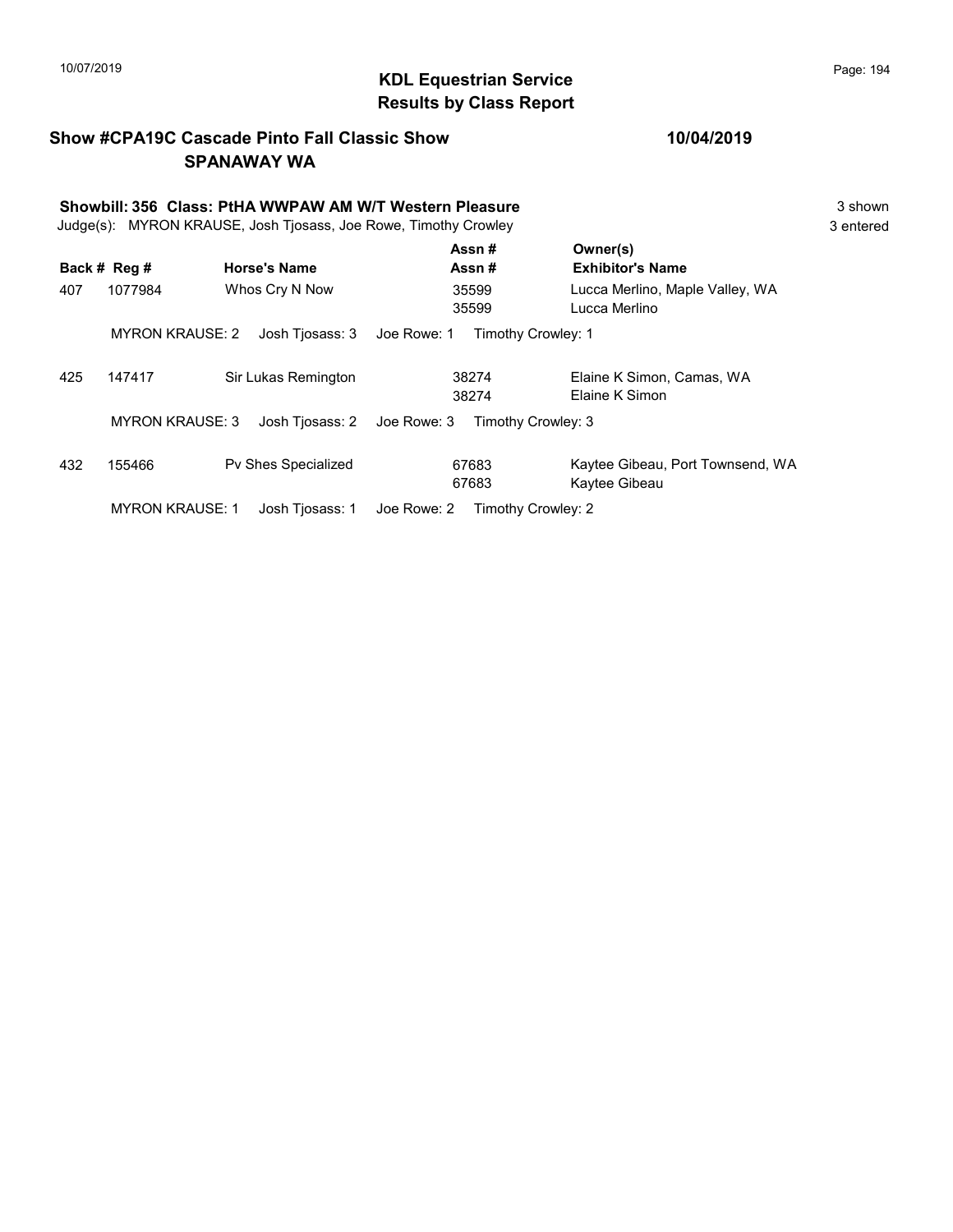## 10/07/2019 **Page: 195**<br> **KDL Equestrian Service Page: 195** Results by Class Report

### Show #CPA19C Cascade Pinto Fall Classic Show SPANAWAY WA

# Showbill: 357 Class: OTAB LL Lead Line 8 & Under<br>
Judge(s): MYRON KRAUSE. Josh Tiosass. Joe Rowe. Timothy Crowley<br>
2 entered

Judge(s): MYRON KRAUSE, Josh Tjosass, Joe Rowe, Timothy Crowley

|     |                        |                     |                             |             | Assn#              | Owner(s)                                          |
|-----|------------------------|---------------------|-----------------------------|-------------|--------------------|---------------------------------------------------|
|     | Back # Reg #           | <b>Horse's Name</b> |                             |             | Assn#              | <b>Exhibitor's Name</b>                           |
| 65  |                        |                     | Four Socks In Time          |             |                    | Kalah Hedlund, Auburn, WA<br><b>Brayton Jagow</b> |
|     | <b>MYRON KRAUSE: 1</b> |                     | Josh Tjosass: 2 Joe Rowe: 1 |             | Timothy Crowley: 1 |                                                   |
| 452 |                        |                     | Justafiably Fancy           |             |                    | Tracy Chonzena-Olney,<br>Kylie Chonzzena          |
|     | MYRON KRAUSE: 2        |                     | Josh Tjosass: 1             | Joe Rowe: 2 | Timothy Crowley: 2 |                                                   |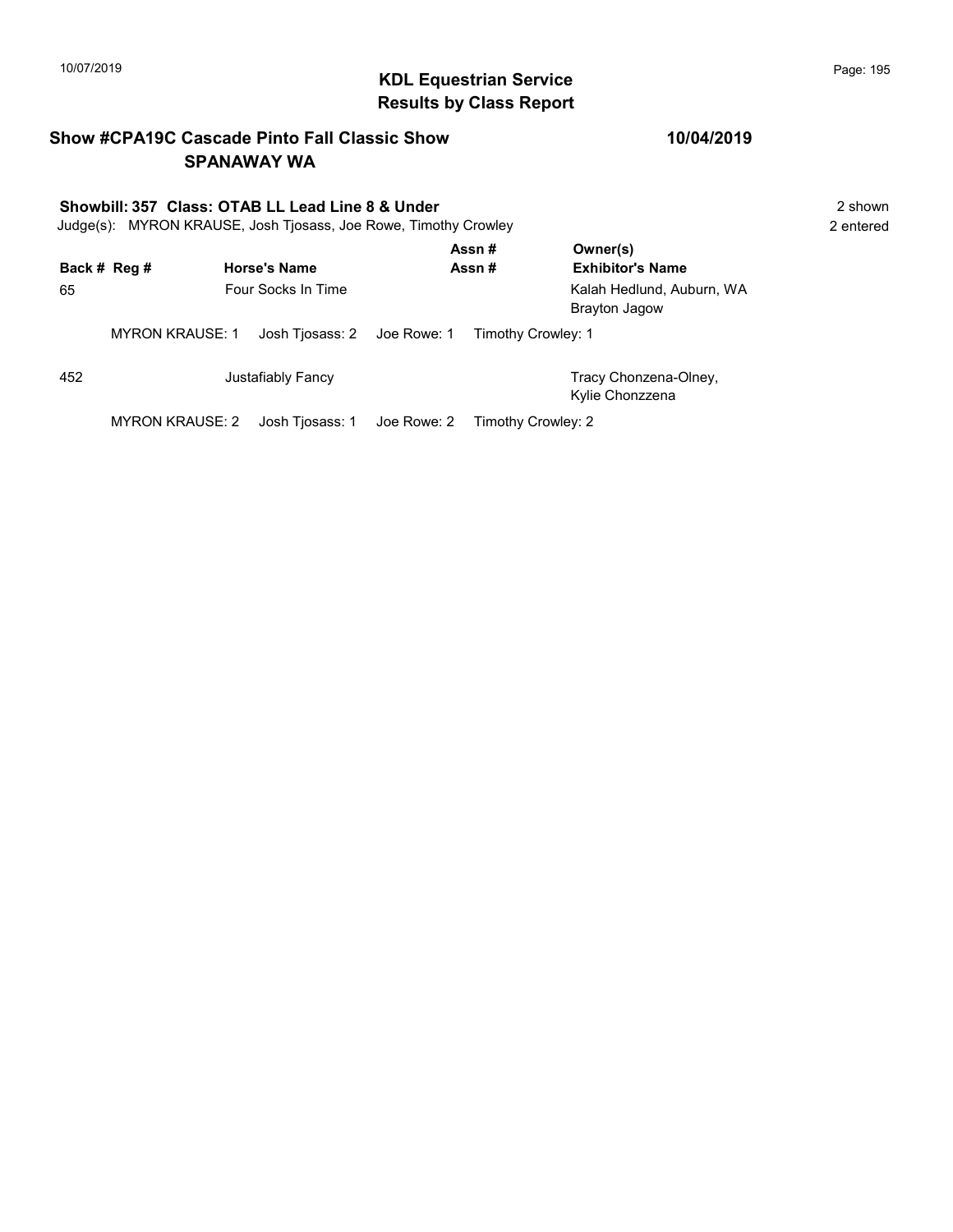# 10/07/2019 **Page: 196**<br> **KDL Equestrian Service Page: 196** Results by Class Report

### Show #CPA19C Cascade Pinto Fall Classic Show SPANAWAY WA

|              | Showbill: 358 Class: PtHA DRW7 Open Disciplined Rail Western<br>Judge(s): MYRON KRAUSE, Josh Tjosass, Joe Rowe, Timothy Crowley |  |                       |             |                |                                |                                                     | 6 shown<br>6 entered |
|--------------|---------------------------------------------------------------------------------------------------------------------------------|--|-----------------------|-------------|----------------|--------------------------------|-----------------------------------------------------|----------------------|
| Back # Reg # |                                                                                                                                 |  | <b>Horse's Name</b>   |             |                | Assn#<br>Assn#                 | Owner(s)<br><b>Exhibitor's Name</b>                 |                      |
| 33           | 147014                                                                                                                          |  | Gifted By Design      |             |                | 27094<br>27094                 | Jean Garcia, Orting, WA<br>Jean Garcia              |                      |
|              | <b>MYRON KRAUSE: 6</b>                                                                                                          |  | Josh Tjosass: 5       | Joe Rowe: 5 |                | Timothy Crowley: 2             |                                                     |                      |
| 56           | 152902                                                                                                                          |  | R Big Time Rapper     |             |                | 80811<br>38444                 | Nelson / Wiese, West Linn, OR<br><b>Noel Nelson</b> |                      |
|              | <b>MYRON KRAUSE: 1</b>                                                                                                          |  | Josh Tjosass: 4       | Joe Rowe: 4 |                | Timothy Crowley: 6             |                                                     |                      |
| 400          | 151359                                                                                                                          |  | Special Impulse       |             |                | 48734<br>48734                 | Tina Johnson, Sequim, WA<br>Tina Johnson            |                      |
|              | <b>MYRON KRAUSE: 3</b>                                                                                                          |  | Josh Tjosass: 2       |             |                | Joe Rowe: 2 Timothy Crowley: 1 |                                                     |                      |
| 413          | 137463                                                                                                                          |  | Kiss My Dynamic Asset |             |                | 54899<br>26430                 | Kory Kumar, Tumwater, WA<br><b>Tammie Whitt</b>     |                      |
|              | <b>MYRON KRAUSE: 5</b>                                                                                                          |  | Josh Tjosass: 3       | Joe Rowe: 1 |                | Timothy Crowley: 4             |                                                     |                      |
| 438          | 44192                                                                                                                           |  | My Assets On Porsche  |             | 68501<br>68501 |                                | Debbie Chapin, Graham, WA<br>Debbie Chapin          |                      |
|              | <b>MYRON KRAUSE: 2</b>                                                                                                          |  | Josh Tjosass: 1       |             |                | Joe Rowe: 3 Timothy Crowley: 5 |                                                     |                      |
| 737          | 113080                                                                                                                          |  | Go Bey Bee Go         |             | 52211          | 29325                          | Angela Nemjo, La Center, WA<br>Tim Wigren           |                      |
|              | <b>MYRON KRAUSE: 4</b>                                                                                                          |  | Josh Tjosass: 6       | Joe Rowe: 6 |                | Timothy Crowley: 3             |                                                     |                      |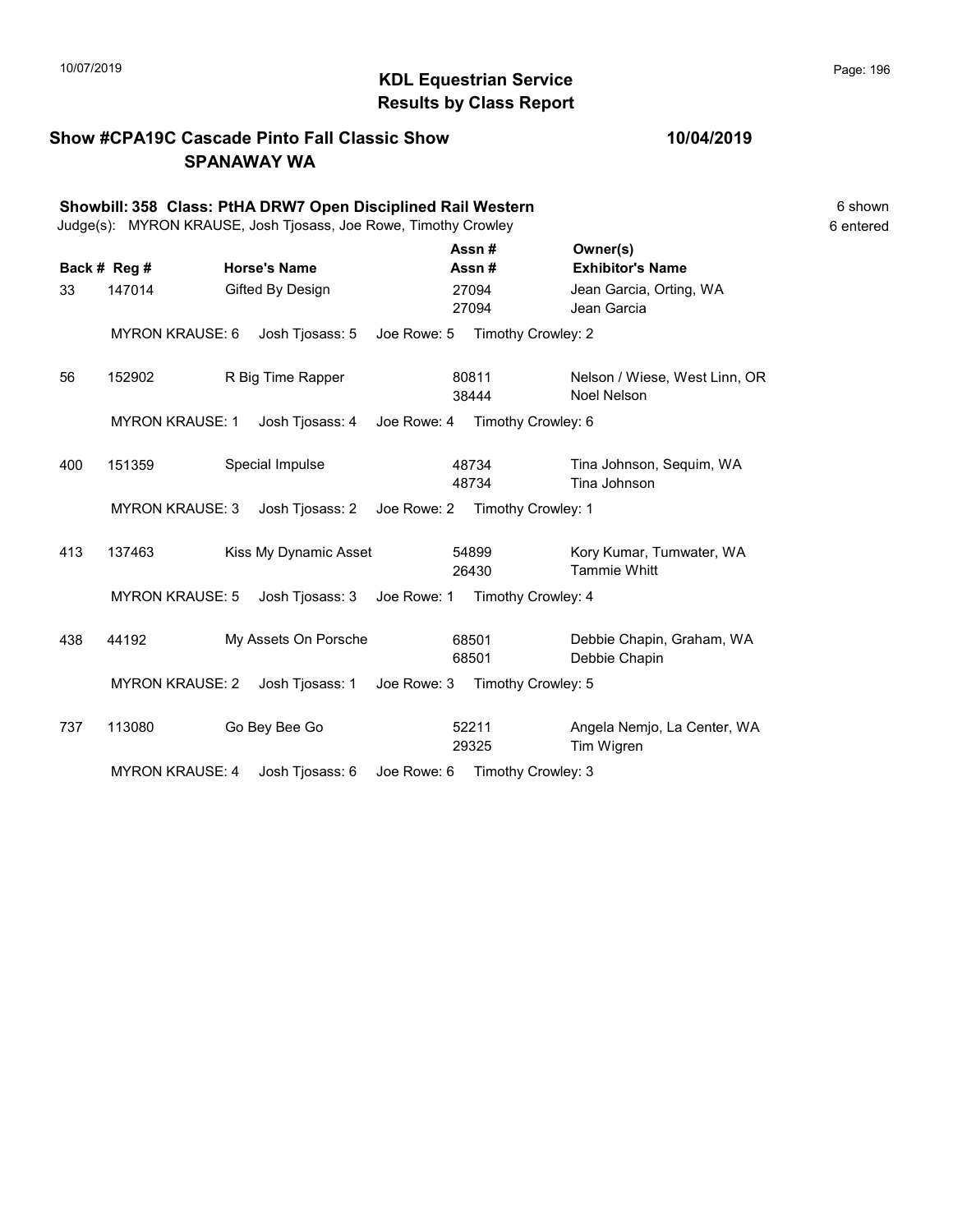## KDL Equestrian Service 10/07/2019 Page: 197 Results by Class Report

### Show #CPA19C Cascade Pinto Fall Classic Show SPANAWAY WA

| Showbill: 360 Class: PtHA NDRYW YA Novice Disciplined Rail Western<br>Judge(s): MYRON KRAUSE, Josh Tjosass, Joe Rowe, Timothy Crowley |                        |                                |                    |                                               |  |  |
|---------------------------------------------------------------------------------------------------------------------------------------|------------------------|--------------------------------|--------------------|-----------------------------------------------|--|--|
|                                                                                                                                       | Back # Reg #           | <b>Horse's Name</b>            | Assn#<br>Assn#     | Owner(s)<br><b>Exhibitor's Name</b>           |  |  |
| 401                                                                                                                                   | 137709                 | One Fancy Dream                | 83633<br>83633     | Lexie Scott, Seabeck, WA<br>Lexie Scott       |  |  |
|                                                                                                                                       | <b>MYRON KRAUSE: 1</b> | Josh Tjosass: 1<br>Joe Rowe: 1 | Timothy Crowley: 1 |                                               |  |  |
| 405                                                                                                                                   | 154765                 | Think Ima Cando Hotty          | 22302<br>94356     | Shannon Prigger, POULSBO, WA<br>Lyndsey Mooth |  |  |

MYRON KRAUSE: 3 Josh Tjosass: 3 Joe Rowe: 3 Timothy Crowley: 3

| 424 | 123098          | Eved B Stylin                                  | 93467<br>93467 | Brynn Stevenson, Kingston, WA<br>Brvnn Stevenson |
|-----|-----------------|------------------------------------------------|----------------|--------------------------------------------------|
|     | MYRON KRAUSE: 2 | Josh Tiosass: 2 Joe Rowe: 2 Timothy Crowley: 2 |                |                                                  |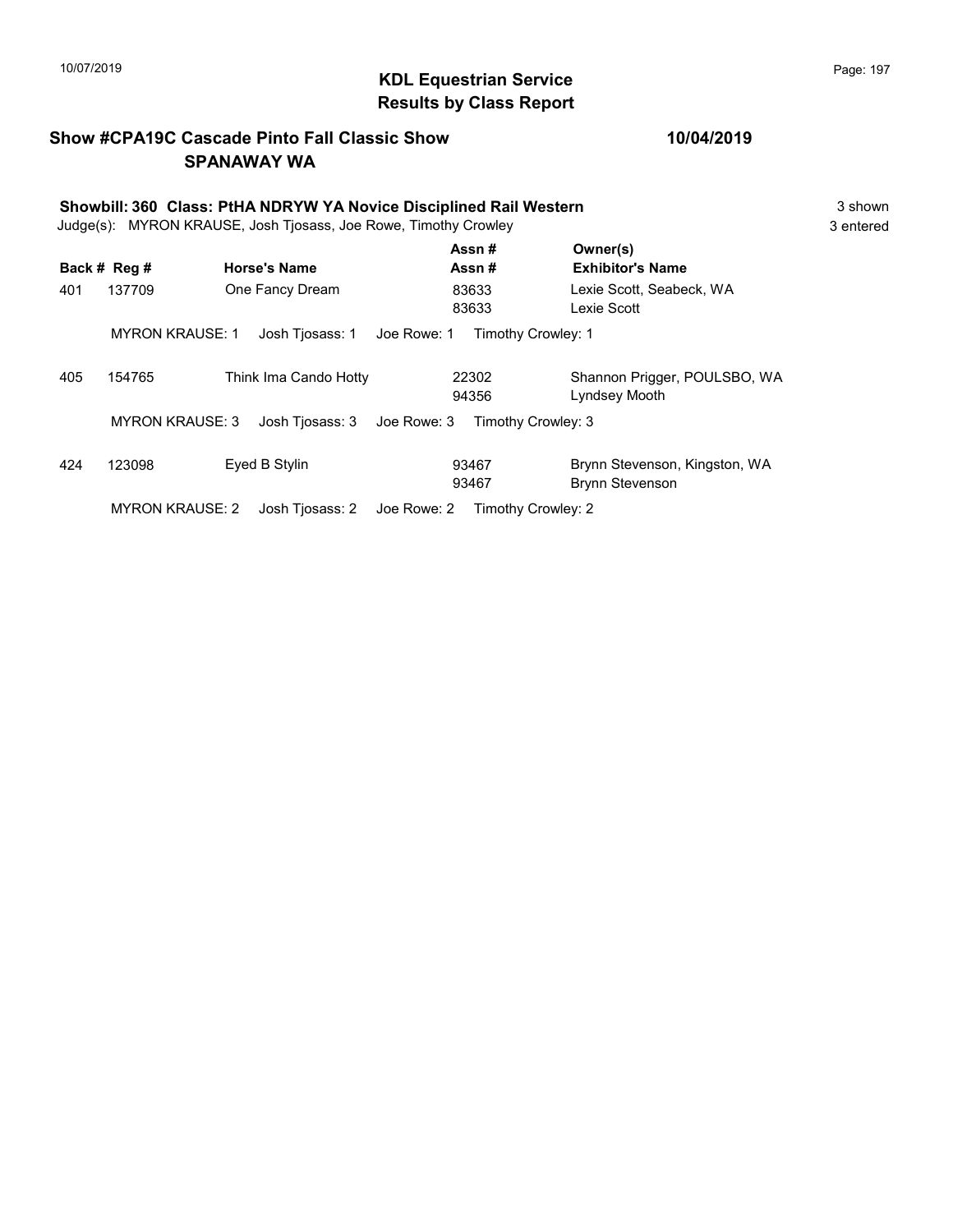# KDL Equestrian Service 10/07/2019 Page: 198 Results by Class Report

### Show #CPA19C Cascade Pinto Fall Classic Show SPANAWAY WA

|     |                        | Showbill: 361 Class: PtHA DRW3 YA Disciplined Rail Western, 18 & Under<br>Judge(s): MYRON KRAUSE, Josh Tjosass, Joe Rowe, Timothy Crowley |             |                                |                                                         | 8 shown<br>8 entered |
|-----|------------------------|-------------------------------------------------------------------------------------------------------------------------------------------|-------------|--------------------------------|---------------------------------------------------------|----------------------|
|     |                        |                                                                                                                                           |             | Assn#                          | Owner(s)                                                |                      |
|     | Back # Reg #           | <b>Horse's Name</b>                                                                                                                       |             | Assn#                          | <b>Exhibitor's Name</b>                                 |                      |
| 155 | 137528                 | A Lady With Assets                                                                                                                        |             | 137528<br>137528               | Madison Wojcek, Bremerton, WA<br>Madison Wojcek         |                      |
|     | <b>MYRON KRAUSE: 1</b> | Josh Tjosass: 1                                                                                                                           | Joe Rowe: 1 | Timothy Crowley: 1             |                                                         |                      |
| 401 | 137709                 | One Fancy Dream                                                                                                                           |             | 83633<br>83633                 | Lexie Scott, Seabeck, WA<br>Lexie Scott                 |                      |
|     | <b>MYRON KRAUSE: 3</b> | Josh Tjosass: 4                                                                                                                           |             | Joe Rowe: 3 Timothy Crowley: 3 |                                                         |                      |
| 405 | 154765                 | Think Ima Cando Hotty                                                                                                                     |             | 22302<br>94356                 | Shannon Prigger, POULSBO, WA<br>Lyndsey Mooth           |                      |
|     | <b>MYRON KRAUSE: 7</b> | Josh Tjosass: 8                                                                                                                           |             | Joe Rowe: 6 Timothy Crowley: 8 |                                                         |                      |
| 421 | 140236                 | <b>Fancy Cutie</b>                                                                                                                        |             | 83041<br>83041                 | Allison Kane, Ridgefield, WA<br><b>Allison Kane</b>     |                      |
|     | <b>MYRON KRAUSE: 2</b> | Josh Tjosass: 2                                                                                                                           |             | Joe Rowe: 2 Timothy Crowley: 2 |                                                         |                      |
| 424 | 123098                 | Eyed B Stylin                                                                                                                             |             | 93467<br>93467                 | Brynn Stevenson, Kingston, WA<br><b>Brynn Stevenson</b> |                      |
|     | <b>MYRON KRAUSE: 5</b> | Josh Tjosass: 3 Joe Rowe: 4 Timothy Crowley: 7                                                                                            |             |                                |                                                         |                      |
| 431 | 138876                 | Rap My Assets                                                                                                                             |             | 94633<br>94633                 | Megan Truman, Yacolt, WA<br>Megan Truman                |                      |
|     | MYRON KRAUSE: 6        | Josh Tjosass: 6                                                                                                                           |             | Joe Rowe: 5 Timothy Crowley: 5 |                                                         |                      |
| 449 | 119404                 | Kenos Golden Diva                                                                                                                         |             | 119404<br>93626                | Russelle Graf, Pt Angeles, WA<br><b>Riley Michaelis</b> |                      |
|     | <b>MYRON KRAUSE: 4</b> | Josh Tjosass: 5                                                                                                                           |             | Joe Rowe: 7 Timothy Crowley: 4 |                                                         |                      |
| 456 | 145803                 | Hes Got The Scotch                                                                                                                        |             | 77363<br>81985                 | Katherine Cramer,<br>Payton Land                        |                      |
|     | <b>MYRON KRAUSE: 8</b> | Josh Tjosass: 7                                                                                                                           |             | Joe Rowe: 8 Timothy Crowley: 6 |                                                         |                      |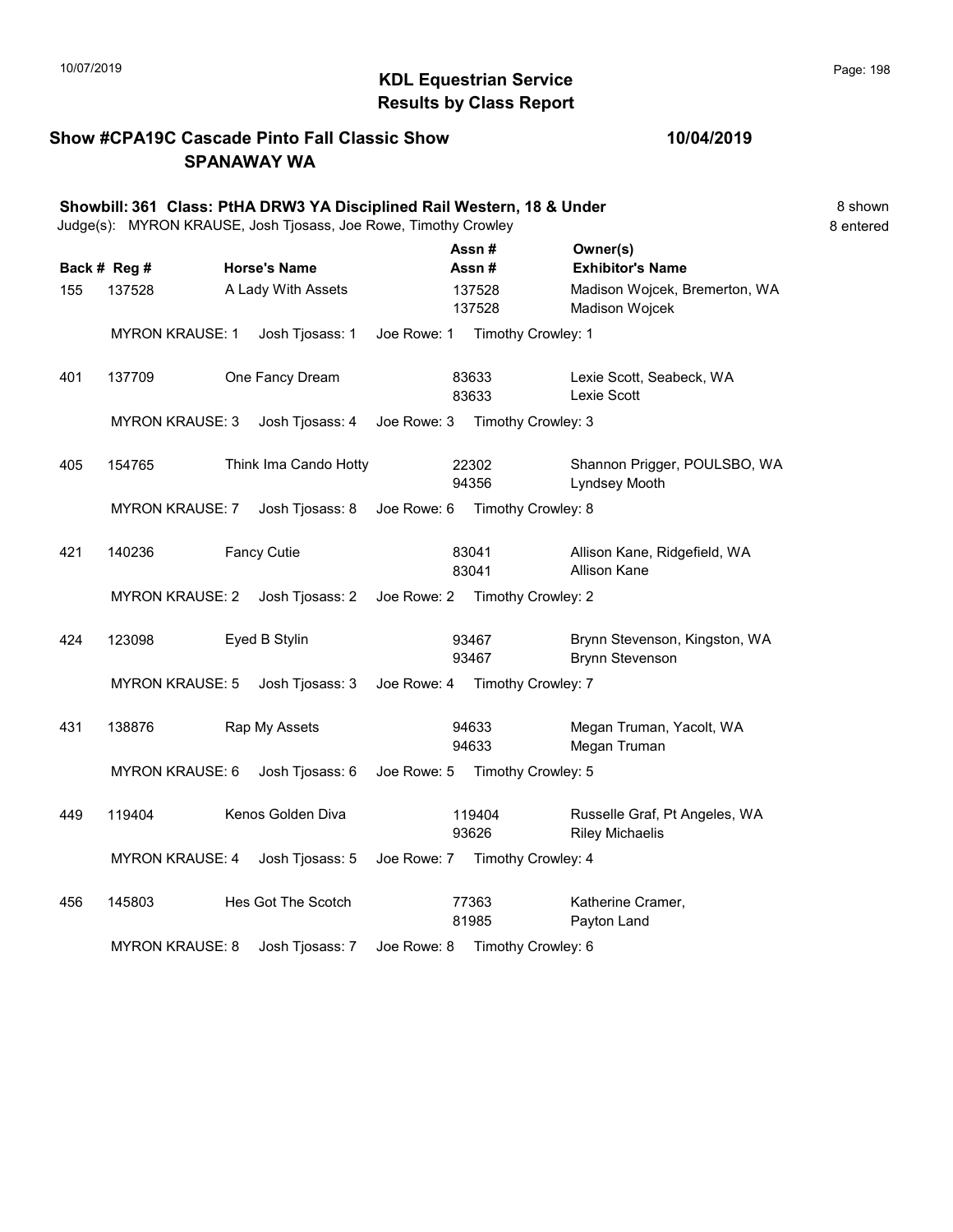## KDL Equestrian Service 10/07/2019 Page: 199 Results by Class Report

### Show #CPA19C Cascade Pinto Fall Classic Show SPANAWAY WA

|     |                        | Showbill: 364 Class: PtHA DRW4 AM Disciplined Rail Western<br>Judge(s): MYRON KRAUSE, Josh Tjosass, Joe Rowe, Timothy Crowley |             |                |                                |                                                             | 6 shown<br>6 entered |
|-----|------------------------|-------------------------------------------------------------------------------------------------------------------------------|-------------|----------------|--------------------------------|-------------------------------------------------------------|----------------------|
|     | Back # Reg #           | <b>Horse's Name</b>                                                                                                           |             | Assn#<br>Assn# |                                | Owner(s)<br><b>Exhibitor's Name</b>                         |                      |
| 56  | 152902                 | R Big Time Rapper                                                                                                             |             | 80811<br>38444 |                                | Nelson / Wiese, West Linn, OR<br>Noel Nelson                |                      |
|     | <b>MYRON KRAUSE: 6</b> | Josh Tjosass: 5                                                                                                               | Joe Rowe: 4 |                | Timothy Crowley: 3             |                                                             |                      |
| 227 | 150728                 | Envy My Moonlite                                                                                                              |             | 78862<br>79463 |                                | Sharon Hedlund, Auburn, WA<br>Kalah Hedlund                 |                      |
|     | <b>MYRON KRAUSE: 4</b> | Josh Tjosass: 4                                                                                                               | Joe Rowe: 5 |                | Timothy Crowley: 6             |                                                             |                      |
| 406 | 143025                 | Hes Better Than Good                                                                                                          |             | 77283<br>77283 |                                | Kelsey Robbins, Tacoma, WA<br><b>Kelsey Robbins</b>         |                      |
|     | <b>MYRON KRAUSE: 3</b> | Josh Tjosass: 3                                                                                                               |             |                | Joe Rowe: 2 Timothy Crowley: 4 |                                                             |                      |
| 411 | 112163                 | Rap N Roll                                                                                                                    |             | 63964<br>63964 |                                | Elizabeth Strait, Pt Angeles, WA<br><b>Elizabeth Strait</b> |                      |
|     | <b>MYRON KRAUSE: 2</b> | Josh Tjosass: 2                                                                                                               | Joe Rowe: 1 |                | Timothy Crowley: 2             |                                                             |                      |
| 428 | 147016                 | <b>Fashionably Gifted</b>                                                                                                     |             | 78862<br>78862 |                                | Sharon Hedlund, Auburn, WA<br>Sharon Hedlund                |                      |
|     | <b>MYRON KRAUSE: 5</b> | Josh Tjosass: 6                                                                                                               | Joe Rowe: 6 |                | Timothy Crowley: 5             |                                                             |                      |
| 439 | 140354                 | Invite Kathy                                                                                                                  |             | 59299<br>59299 |                                | Julie Daniels, Kent, WA<br><b>Julie Daniels</b>             |                      |
|     | <b>MYRON KRAUSE: 1</b> | Josh Tjosass: 1                                                                                                               | Joe Rowe: 3 |                | Timothy Crowley: 1             |                                                             |                      |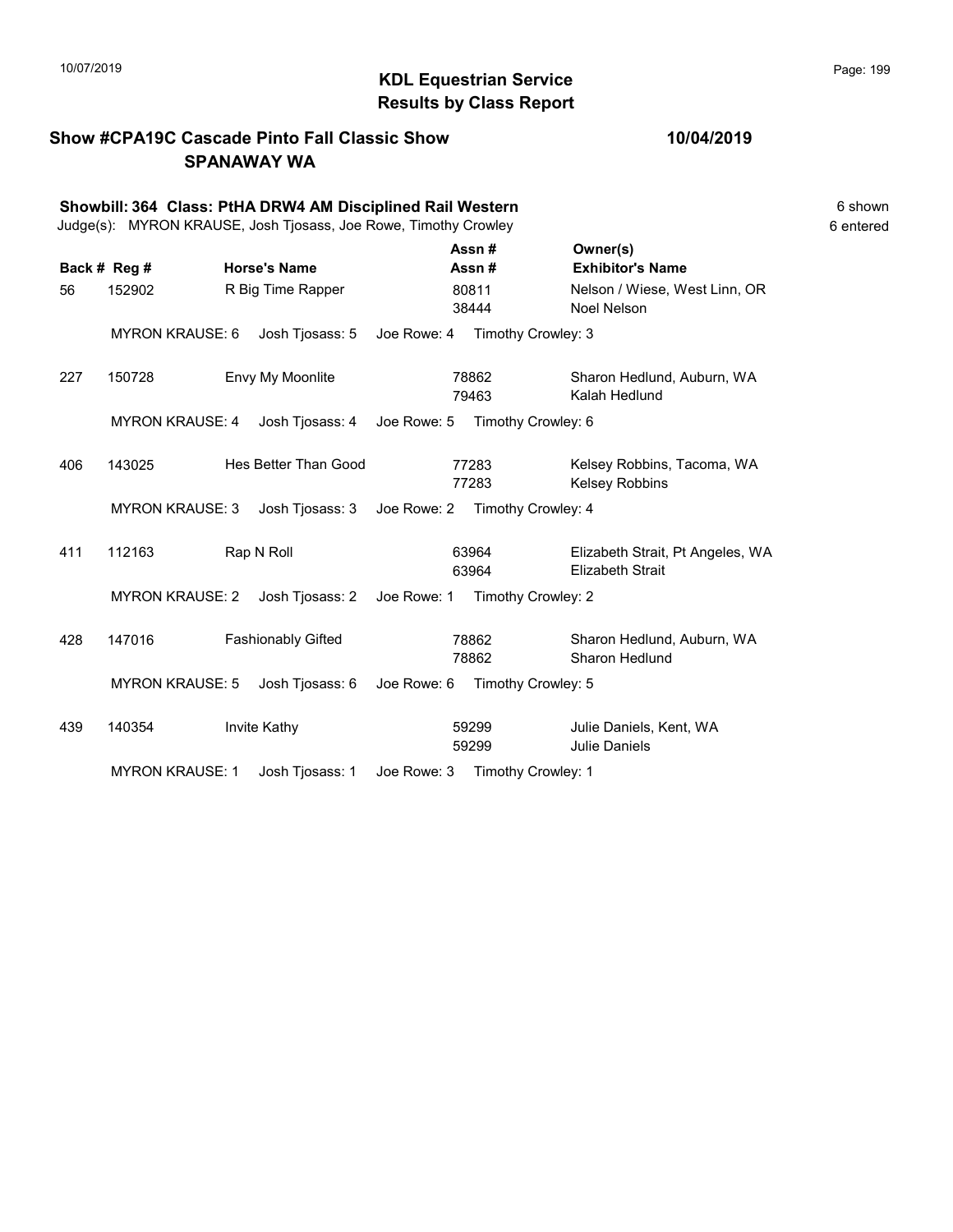## KDL Equestrian Service 10/07/2019 Page: 200 Results by Class Report

### Show #CPA19C Cascade Pinto Fall Classic Show SPANAWAY WA

| Showbill: 365 Class: PtHA DRWAB AM Western Disc Rail Solid Reg 19 & Ov<br>Judge(s): MYRON KRAUSE, Josh Tjosass, Joe Rowe, Timothy Crowley |                        |                                |                    |                                                |  |  |
|-------------------------------------------------------------------------------------------------------------------------------------------|------------------------|--------------------------------|--------------------|------------------------------------------------|--|--|
|                                                                                                                                           | Back # Reg #           | <b>Horse's Name</b>            | Assn#<br>Assn#     | Owner(s)<br><b>Exhibitor's Name</b>            |  |  |
| 122                                                                                                                                       | 147109                 | Cool Cruzn Kenny               | 25636<br>25636     | Paula Dandliker, Duvall, WA<br>Paula Dandliker |  |  |
|                                                                                                                                           | <b>MYRON KRAUSE: 2</b> | Josh Tjosass: 2 Joe Rowe: 2    | Timothy Crowley: 2 |                                                |  |  |
| 414                                                                                                                                       | 153396                 | Pocos Pine Bar Mccue           | 93629<br>93629     | Staci Cawyer, Sequim, WA<br>Staci Cawyer       |  |  |
|                                                                                                                                           | <b>MYRON KRAUSE: 3</b> | Josh Tiosass: 3<br>Joe Rowe: 3 | Timothy Crowley: 3 |                                                |  |  |
| 1117                                                                                                                                      | 150282                 | <b>Exceptionally Gifted</b>    | 80715<br>79821     | MacKenzie Blair, Graham, WA<br>Teri L Blair    |  |  |

MYRON KRAUSE: 1 Josh Tjosass: 1 Joe Rowe: 1 Timothy Crowley: 1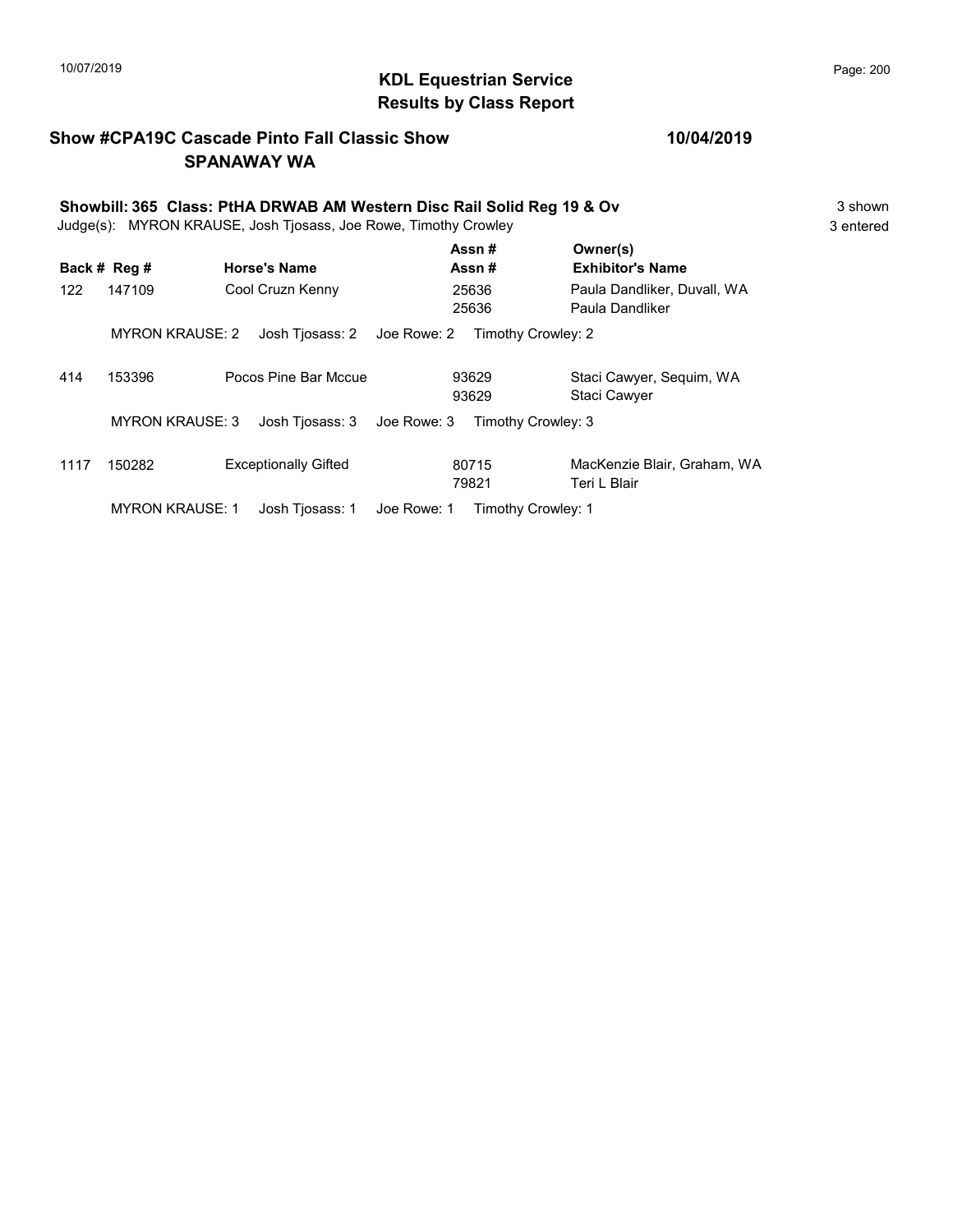# KDL Equestrian Service 10/07/2019 Page: 201 Results by Class Report

### Show #CPA19C Cascade Pinto Fall Classic Show SPANAWAY WA

### Showbill: 366 Class: PtHA WISAW AM W/T Ideal Pinto Western 1 Shown 1 shown

Judge(s): MYRON KRAUSE, Josh Tjosass, Joe Rowe, Timothy Crowley 1 entered 1 entered

|     |              |                     | Assn# | Owner(s)                         |
|-----|--------------|---------------------|-------|----------------------------------|
|     | Back # Reg # | <b>Horse's Name</b> | Assn# | <b>Exhibitor's Name</b>          |
| 432 | 155466       | Pv Shes Specialized | 67683 | Kaytee Gibeau, Port Townsend, WA |
|     |              |                     | 67683 | Kaytee Gibeau                    |
|     |              |                     |       |                                  |

MYRON KRAUSE: 1 Josh Tjosass: 1 Joe Rowe: 1 Timothy Crowley: 1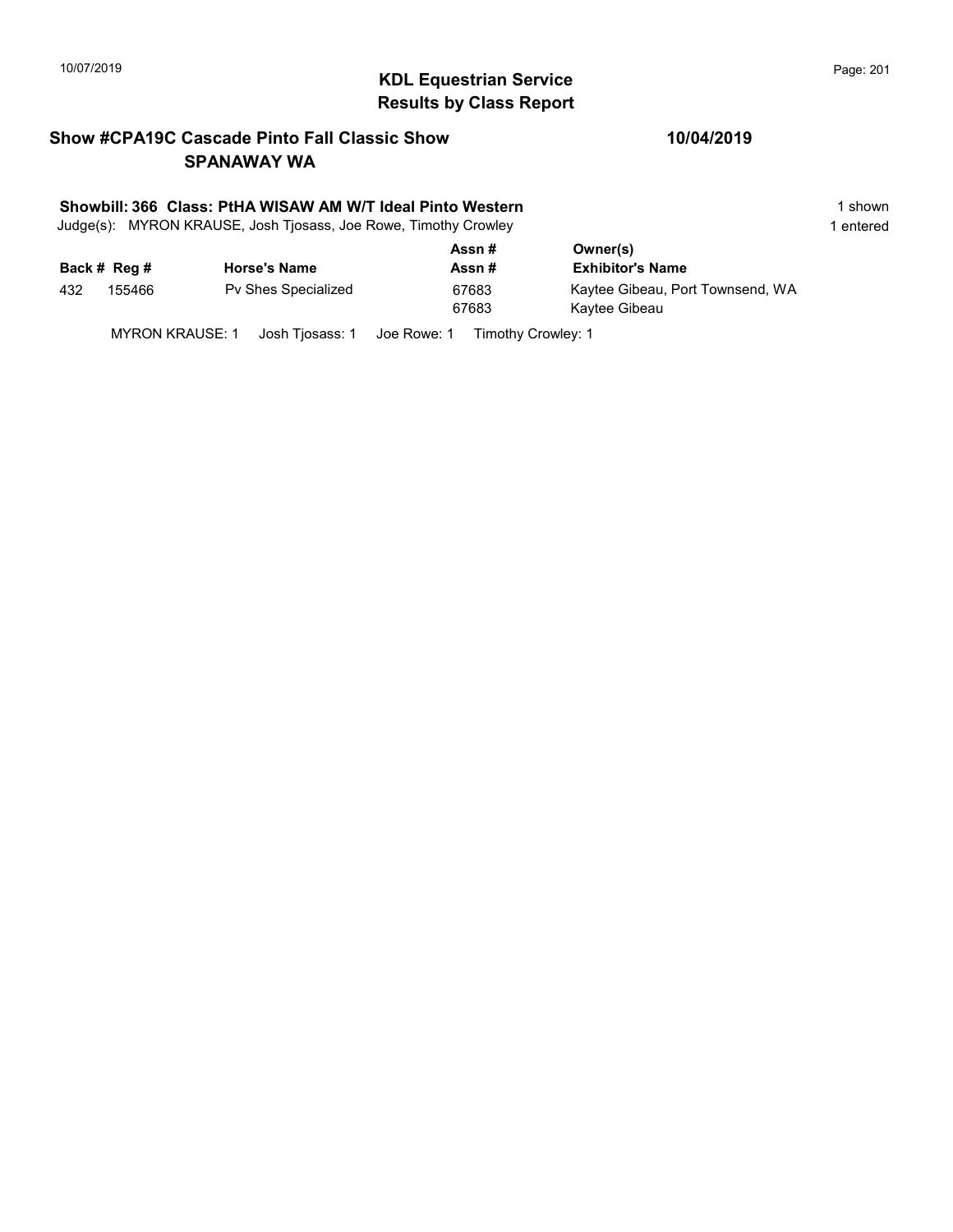## KDL Equestrian Service 10/07/2019 Page: 202 Results by Class Report

### Show #CPA19C Cascade Pinto Fall Classic Show SPANAWAY WA

|     | Showbill: 367 Class: PtHA NISYIW YA Novice Ideal Pinto Western<br>Judge(s): MYRON KRAUSE, Josh Tjosass, Joe Rowe, Timothy Crowley |                                |                    |                                                         |  |  |  |
|-----|-----------------------------------------------------------------------------------------------------------------------------------|--------------------------------|--------------------|---------------------------------------------------------|--|--|--|
|     | Back # Reg #                                                                                                                      | <b>Horse's Name</b>            | Assn#<br>Assn#     | Owner(s)<br><b>Exhibitor's Name</b>                     |  |  |  |
| 401 | 137709                                                                                                                            | One Fancy Dream                | 83633<br>83633     | Lexie Scott, Seabeck, WA<br>Lexie Scott                 |  |  |  |
|     | <b>MYRON KRAUSE: 3</b>                                                                                                            | Josh Tiosass: 3<br>Joe Rowe: 2 | Timothy Crowley: 3 |                                                         |  |  |  |
| 405 | 154765                                                                                                                            | Think Ima Cando Hotty          | 22302<br>94356     | Shannon Prigger, POULSBO, WA<br>Lyndsey Mooth           |  |  |  |
|     | <b>MYRON KRAUSE: 1</b>                                                                                                            | Josh Tiosass: 1<br>Joe Rowe: 1 | Timothy Crowley: 1 |                                                         |  |  |  |
| 424 | 123098                                                                                                                            | Eyed B Stylin                  | 93467<br>93467     | Brynn Stevenson, Kingston, WA<br><b>Brynn Stevenson</b> |  |  |  |
|     | <b>MYRON KRAUSE: 2</b>                                                                                                            | Josh Tiosass: 2<br>Joe Rowe: 3 | Timothy Crowley: 2 |                                                         |  |  |  |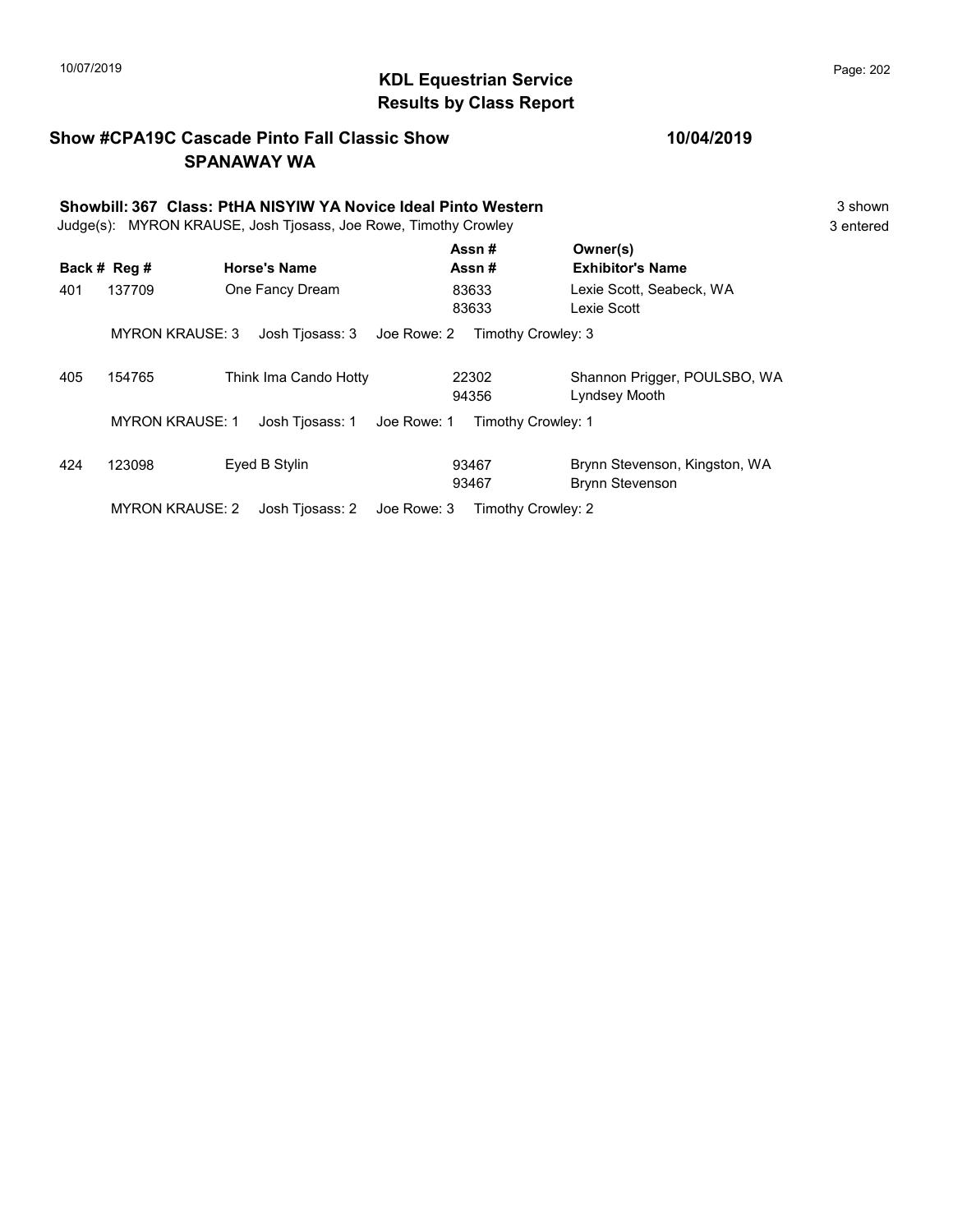## KDL Equestrian Service 10/07/2019 Page: 203 Results by Class Report

### Show #CPA19C Cascade Pinto Fall Classic Show SPANAWAY WA

### 10/04/2019

|      | Showbill: 369 Class: PtHA ISTAB AM Ideal Pinto Western Solid Registry<br>Judge(s): MYRON KRAUSE, Josh Tjosass, Joe Rowe, Timothy Crowley |                                         |                      |                                                |  |  |  |
|------|------------------------------------------------------------------------------------------------------------------------------------------|-----------------------------------------|----------------------|------------------------------------------------|--|--|--|
|      | Back # Reg #                                                                                                                             | <b>Horse's Name</b>                     | Assn#<br>Assn#       | Owner(s)<br><b>Exhibitor's Name</b>            |  |  |  |
| 122  | 147109                                                                                                                                   | Cool Cruzn Kenny                        | 25636                | Paula Dandliker, Duvall, WA                    |  |  |  |
|      |                                                                                                                                          |                                         | 25636                | Paula Dandliker                                |  |  |  |
| 414  | <b>MYRON KRAUSE: 1</b><br>153396                                                                                                         | Josh Tjosass: 3<br>Pocos Pine Bar Mccue | Joe Rowe: 2<br>93629 | Timothy Crowley: 3<br>Staci Cawyer, Seguim, WA |  |  |  |
|      |                                                                                                                                          |                                         | 93629                | <b>Staci Cawyer</b>                            |  |  |  |
|      | <b>MYRON KRAUSE: 3</b>                                                                                                                   | Josh Tjosass: 2                         | Joe Rowe: 3          | Timothy Crowley: 2                             |  |  |  |
| 1117 | 150282                                                                                                                                   | <b>Exceptionally Gifted</b>             | 80715                | MacKenzie Blair, Graham, WA                    |  |  |  |
|      |                                                                                                                                          |                                         | 79821                | Teri L Blair                                   |  |  |  |

MYRON KRAUSE: 2 Josh Tjosass: 1 Joe Rowe: 1 Timothy Crowley: 1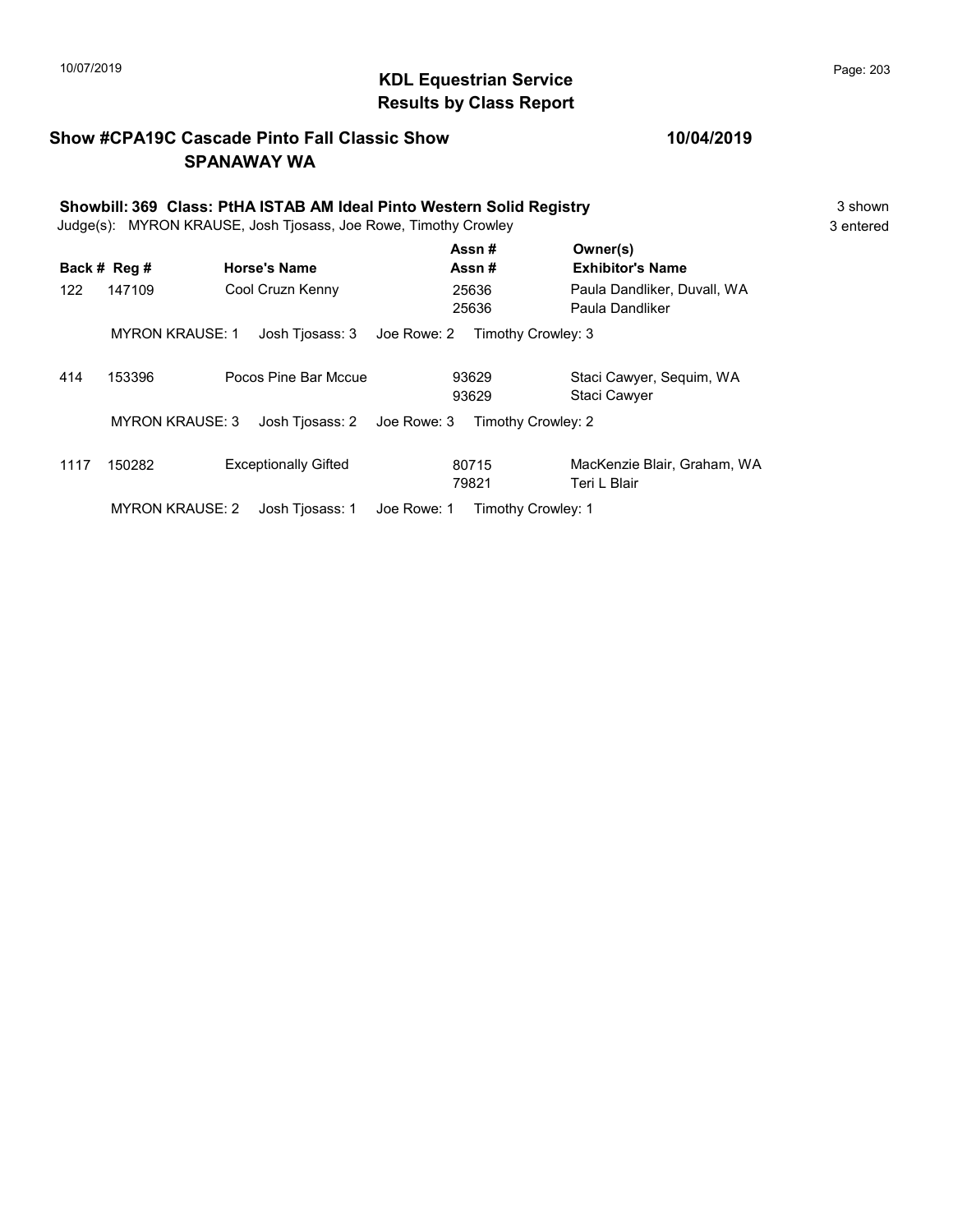## KDL Equestrian Service 10/07/2019 Page: 204 Results by Class Report

### Show #CPA19C Cascade Pinto Fall Classic Show SPANAWAY WA

|     | Showbill: 370 Class: PtHA ISTA3 AM Ideal Western Pinto 19 & Over<br>Judge(s): MYRON KRAUSE, Josh Tjosass, Joe Rowe, Timothy Crowley |  |                           |             |                |                                                             |  |
|-----|-------------------------------------------------------------------------------------------------------------------------------------|--|---------------------------|-------------|----------------|-------------------------------------------------------------|--|
|     | Back # Reg #                                                                                                                        |  | <b>Horse's Name</b>       |             | Assn#<br>Assn# | Owner(s)<br><b>Exhibitor's Name</b>                         |  |
| 227 | 150728                                                                                                                              |  | Envy My Moonlite          |             | 78862<br>79463 | Sharon Hedlund, Auburn, WA<br>Kalah Hedlund                 |  |
|     | <b>MYRON KRAUSE: 1</b>                                                                                                              |  | Josh Tjosass: 2           | Joe Rowe: 4 |                | Timothy Crowley: 5                                          |  |
| 411 | 112163                                                                                                                              |  | Rap N Roll                |             | 63964<br>63964 | Elizabeth Strait, Pt Angeles, WA<br><b>Elizabeth Strait</b> |  |
|     | <b>MYRON KRAUSE: 5</b>                                                                                                              |  | Josh Tjosass: 3           | Joe Rowe: 2 |                | Timothy Crowley: 2                                          |  |
| 428 | 147016                                                                                                                              |  | <b>Fashionably Gifted</b> |             | 78862<br>78862 | Sharon Hedlund, Auburn, WA<br>Sharon Hedlund                |  |
|     | <b>MYRON KRAUSE: 4</b>                                                                                                              |  | Josh Tjosass: 5           | Joe Rowe: 5 |                | Timothy Crowley: 4                                          |  |
| 439 | 140354                                                                                                                              |  | Invite Kathy              |             | 59299<br>59299 | Julie Daniels, Kent, WA<br><b>Julie Daniels</b>             |  |
|     | <b>MYRON KRAUSE: 3</b>                                                                                                              |  | Josh Tjosass: 1           | Joe Rowe: 1 |                | Timothy Crowley: 1                                          |  |
| 737 | 113080                                                                                                                              |  | Go Bey Bee Go             |             | 52211<br>52211 | Angela Nemjo, La Center, WA<br>Angela Nemjo                 |  |

MYRON KRAUSE: 2 Josh Tjosass: 4 Joe Rowe: 3 Timothy Crowley: 3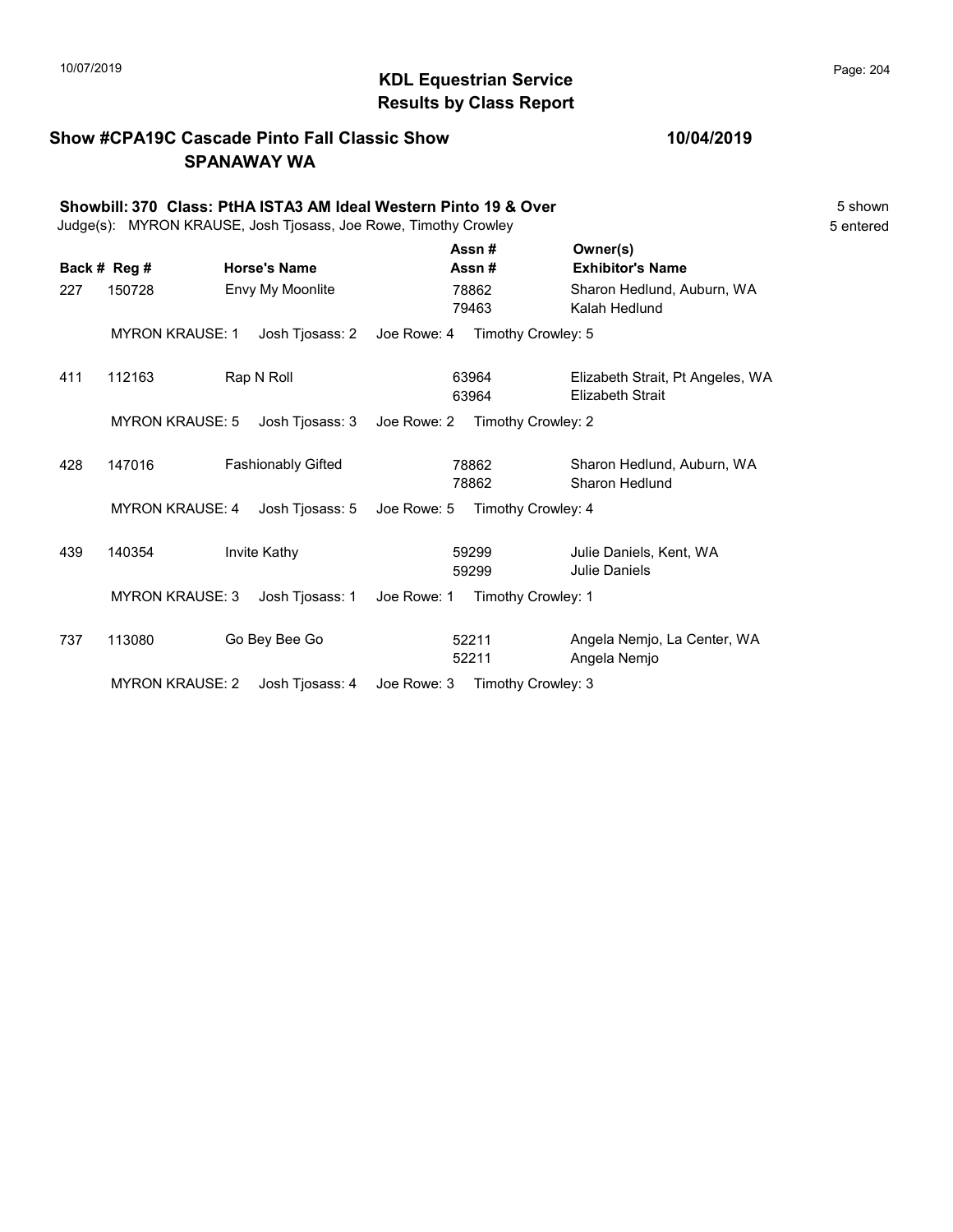## KDL Equestrian Service 10/07/2019 Page: 205 Results by Class Report

# Show #CPA19C Cascade Pinto Fall Classic Show

SPANAWAY WA

|     |                        | Showbill: 371 Class: PtHA ISTY3 YA Ideal Western Pinto 18 & Un<br>Judge(s): MYRON KRAUSE, Josh Tjosass, Joe Rowe, Timothy Crowley |             |                  |                                                         | 5 shown<br>5 entered |
|-----|------------------------|-----------------------------------------------------------------------------------------------------------------------------------|-------------|------------------|---------------------------------------------------------|----------------------|
|     | Back # Reg #           | <b>Horse's Name</b>                                                                                                               |             | Assn#<br>Assn#   | Owner(s)<br><b>Exhibitor's Name</b>                     |                      |
| 155 | 137528                 | A Lady With Assets                                                                                                                |             | 137528<br>137528 | Madison Wojcek, Bremerton, WA<br><b>Madison Wojcek</b>  |                      |
|     | <b>MYRON KRAUSE: 2</b> | Josh Tjosass: 2                                                                                                                   | Joe Rowe: 1 |                  | Timothy Crowley: 2                                      |                      |
| 405 | 154765                 | Think Ima Cando Hotty                                                                                                             |             | 22302<br>94356   | Shannon Prigger, POULSBO, WA<br>Lyndsey Mooth           |                      |
|     | <b>MYRON KRAUSE: 3</b> | Josh Tjosass: 3                                                                                                                   | Joe Rowe: 4 |                  | Timothy Crowley: 4                                      |                      |
| 421 | 140236                 | <b>Fancy Cutie</b>                                                                                                                |             | 83041<br>83041   | Allison Kane, Ridgefield, WA<br>Allison Kane            |                      |
|     | <b>MYRON KRAUSE: 1</b> | Josh Tjosass: 1                                                                                                                   | Joe Rowe: 2 |                  | Timothy Crowley: 1                                      |                      |
| 424 | 123098                 | Eyed B Stylin                                                                                                                     |             | 93467<br>93467   | Brynn Stevenson, Kingston, WA<br><b>Brynn Stevenson</b> |                      |
|     | <b>MYRON KRAUSE: 5</b> | Josh Tjosass: 4                                                                                                                   | Joe Rowe: 5 |                  | Timothy Crowley: 5                                      |                      |
| 431 | 138876                 | Rap My Assets                                                                                                                     |             | 94633<br>94633   | Megan Truman, Yacolt, WA<br>Megan Truman                |                      |
|     | <b>MYRON KRAUSE: 4</b> | Josh Tjosass: 5                                                                                                                   | Joe Rowe: 3 |                  | Timothy Crowley: 3                                      |                      |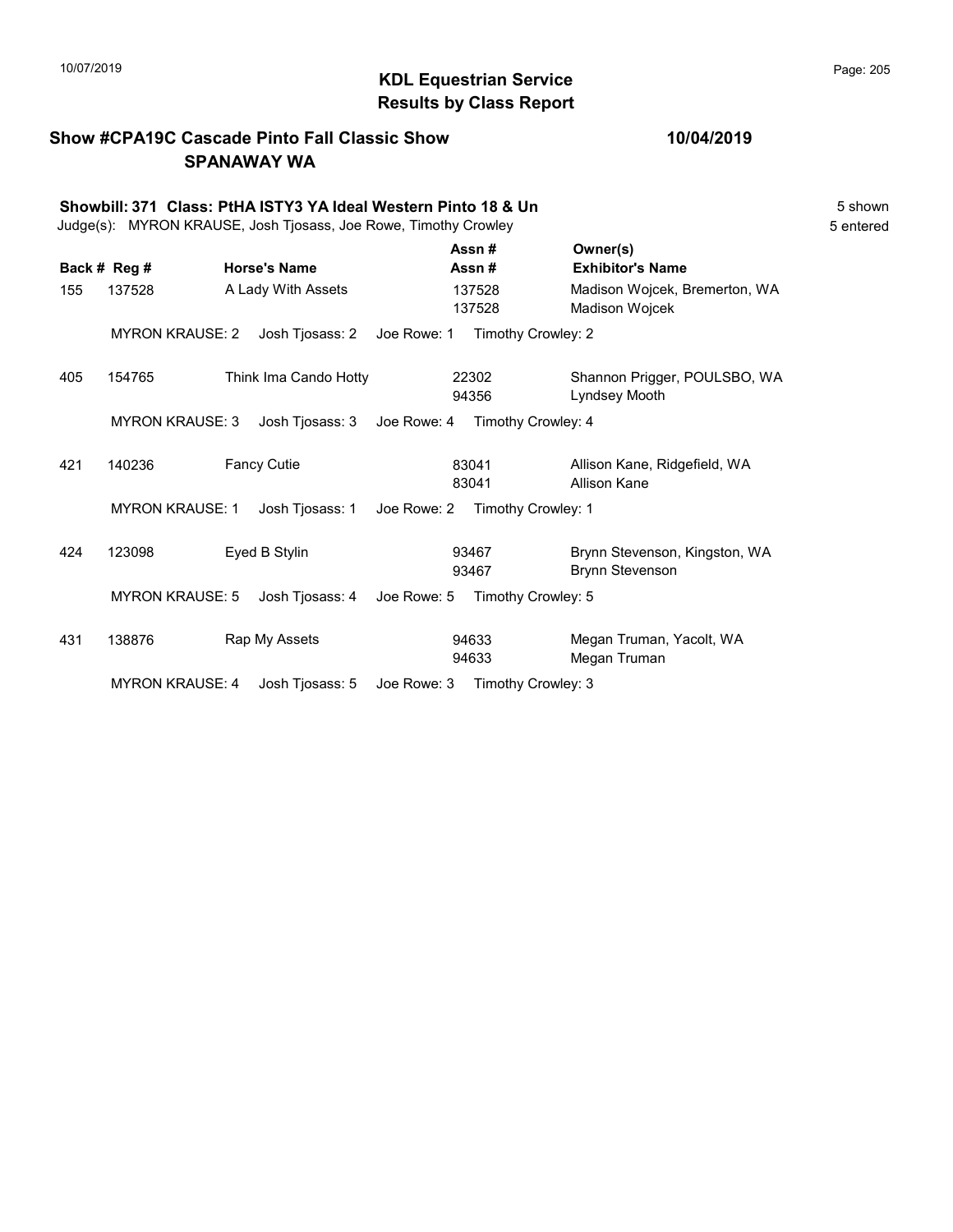# KDL Equestrian Service 10/07/2019 Page: 206 Results by Class Report

### Show #CPA19C Cascade Pinto Fall Classic Show SPANAWAY WA

### Showbill: 373 Class: PtHA IRNO Ideal Ranch Open 1 shown 1 shown

Judge(s): MYRON KRAUSE, Josh Tjosass, Joe Rowe, Timothy Crowley 1 entered 1 entered

|     |              |                     | Assn# | Owner(s)                |
|-----|--------------|---------------------|-------|-------------------------|
|     | Back # Reg # | <b>Horse's Name</b> | Assn# | <b>Exhibitor's Name</b> |
| 420 | 130159       | Socks On Special    | 39327 | Donna Edwards, Yelm, WA |
|     |              |                     | 9595  | Rebecca Paulson         |
|     |              |                     |       |                         |

MYRON KRAUSE: 1 Josh Tjosass: 1 Joe Rowe: 1 Timothy Crowley: 1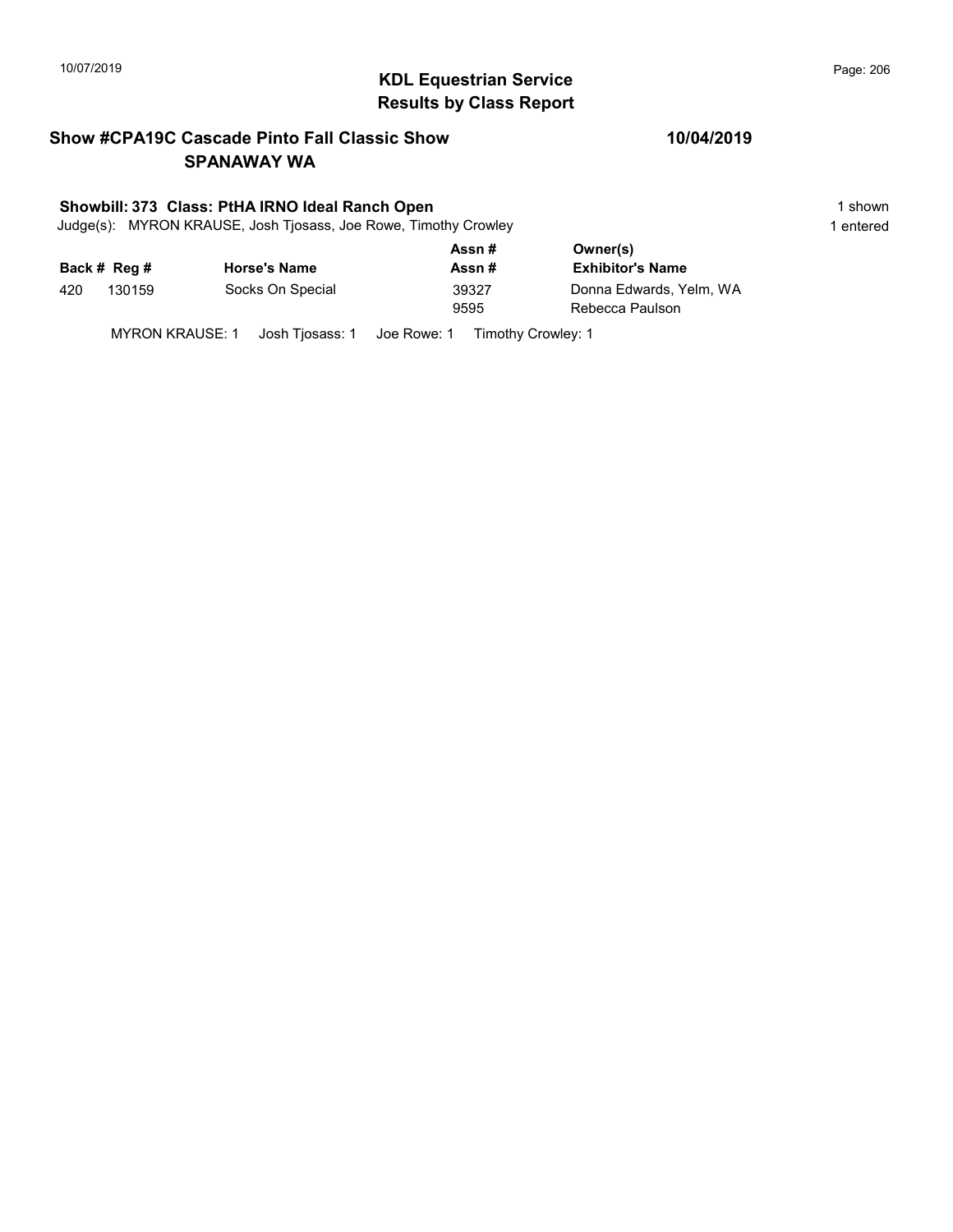# KDL Equestrian Service 10/07/2019 Page: 207 Results by Class Report

### Show #CPA19C Cascade Pinto Fall Classic Show SPANAWAY WA

### Showbill: 374 Class: PtHA RCNO Ranch Conformation Open 1 shown 1 shown

Judge(s): MYRON KRAUSE, Josh Tjosass, Joe Rowe, Timothy Crowley 1 entered 1 entered

|     |              |                     | Assn # | Owner(s)                |
|-----|--------------|---------------------|--------|-------------------------|
|     | Back # Reg # | <b>Horse's Name</b> | Assn # | <b>Exhibitor's Name</b> |
| 420 | 130159       | Socks On Special    | 39327  | Donna Edwards, Yelm, WA |
|     |              |                     | 39327  | Donna Edwards           |
|     |              |                     |        |                         |

MYRON KRAUSE: 1 Josh Tjosass: 1 Joe Rowe: 1 Timothy Crowley: 1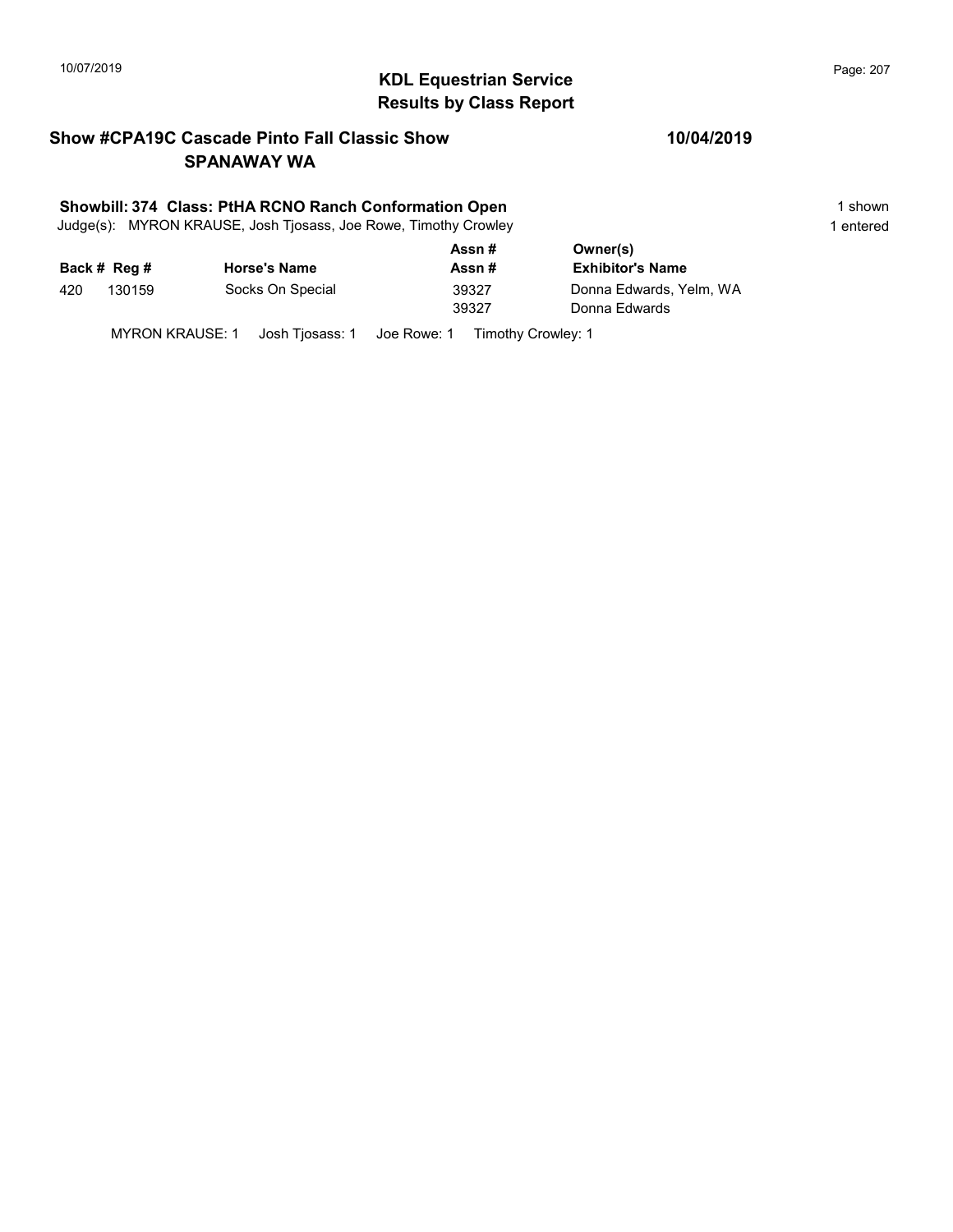## KDL Equestrian Service 10/07/2019 Page: 208 Results by Class Report

### Show #CPA19C Cascade Pinto Fall Classic Show SPANAWAY WA

# Showbill: 375 Class: PtHA IRNBA AM Solid Ideal Ranch Pinto<br>
Judge(s): MYRON KRAUSE. Josh Tiosass. Joe Rowe. Timothy Crowley<br>
2 entered

Judge(s): MYRON KRAUSE, Josh Tjosass, Joe Rowe, Timothy Crowley

|     | Back # Reg #           | <b>Horse's Name</b>   | Assn#<br>Assn#                                 | Owner(s)<br><b>Exhibitor's Name</b>            |
|-----|------------------------|-----------------------|------------------------------------------------|------------------------------------------------|
| 77  | 153868                 | Smooth Driftin Grace  | 83175<br>83175                                 | Tina Trussell, Roy, WA<br><b>Tina Trussell</b> |
|     | MYRON KRAUSE: 2        |                       | Josh Tiosass: 1 Joe Rowe: 2 Timothy Crowley: 1 |                                                |
| 446 | 148201                 | Tivios Check Yes Orno | 29079<br>29079                                 | Rachel Wigren,<br>Rachel Wigren                |
|     | <b>MYRON KRAUSE: 1</b> |                       | Josh Tiosass: 2 Joe Rowe: 1 Timothy Crowley: 2 |                                                |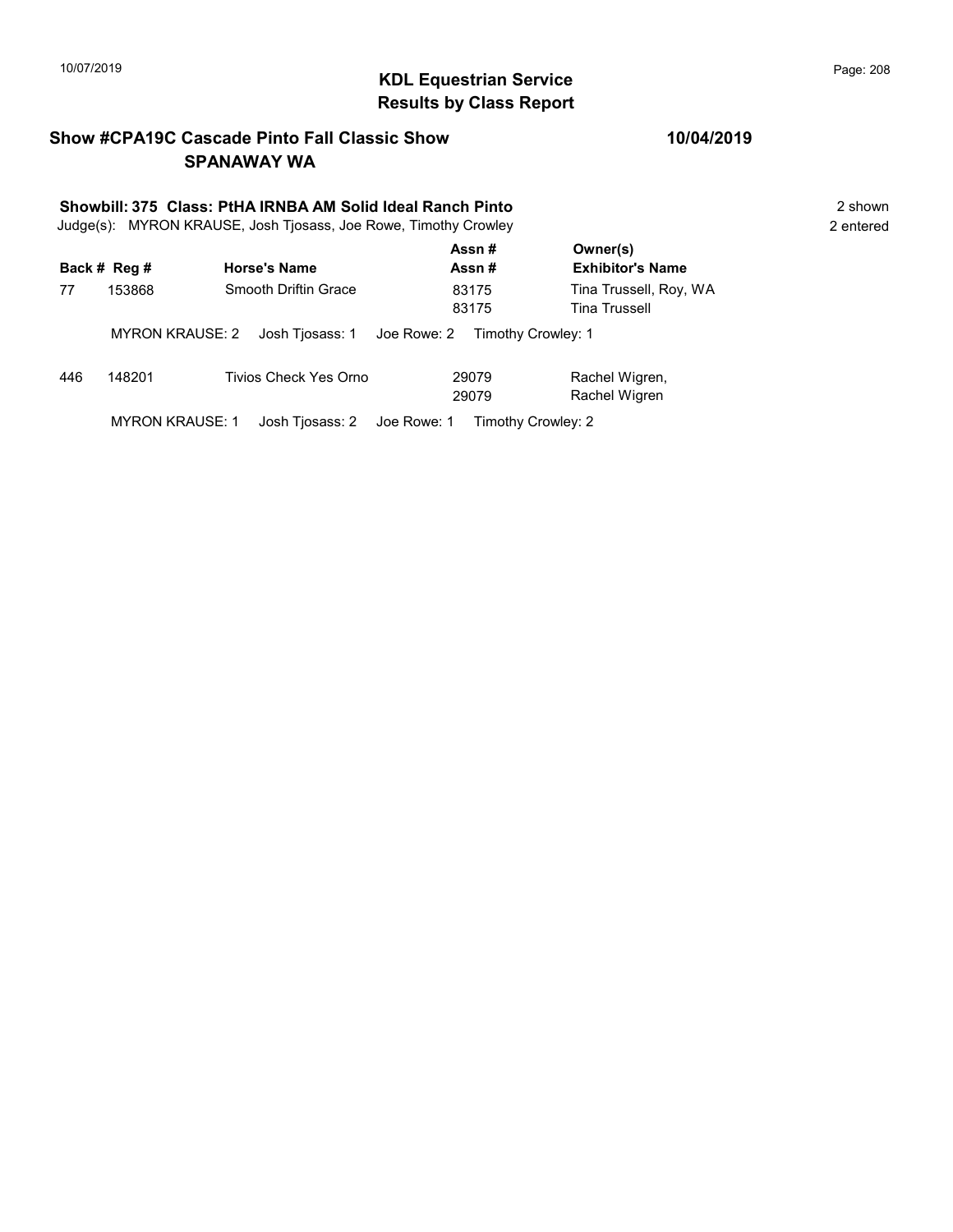## KDL Equestrian Service 10/07/2019 Page: 209 Results by Class Report

### Show #CPA19C Cascade Pinto Fall Classic Show SPANAWAY WA

### Showbill: 376 Class: PtHA RCNBA AM Solid Ranch Conformation 2 Shown 2 shown

Judge(s): MYRON KRAUSE, Josh Tjosass, Joe Rowe, Timothy Crowley 2 entered

|     | Back # Reg #           | <b>Horse's Name</b>   | Assn#<br>Assn#                                 | Owner(s)<br><b>Exhibitor's Name</b>            |
|-----|------------------------|-----------------------|------------------------------------------------|------------------------------------------------|
| 77  | 153868                 | Smooth Driftin Grace  | 83175<br>83175                                 | Tina Trussell, Roy, WA<br><b>Tina Trussell</b> |
|     | MYRON KRAUSE: 2        |                       | Josh Tjosass: 1 Joe Rowe: 2 Timothy Crowley: 1 |                                                |
| 446 | 148201                 | Tivios Check Yes Orno | 29079<br>29079                                 | Rachel Wigren,<br>Rachel Wigren                |
|     | <b>MYRON KRAUSE: 1</b> |                       | Josh Tiosass: 2 Joe Rowe: 1 Timothy Crowley: 2 |                                                |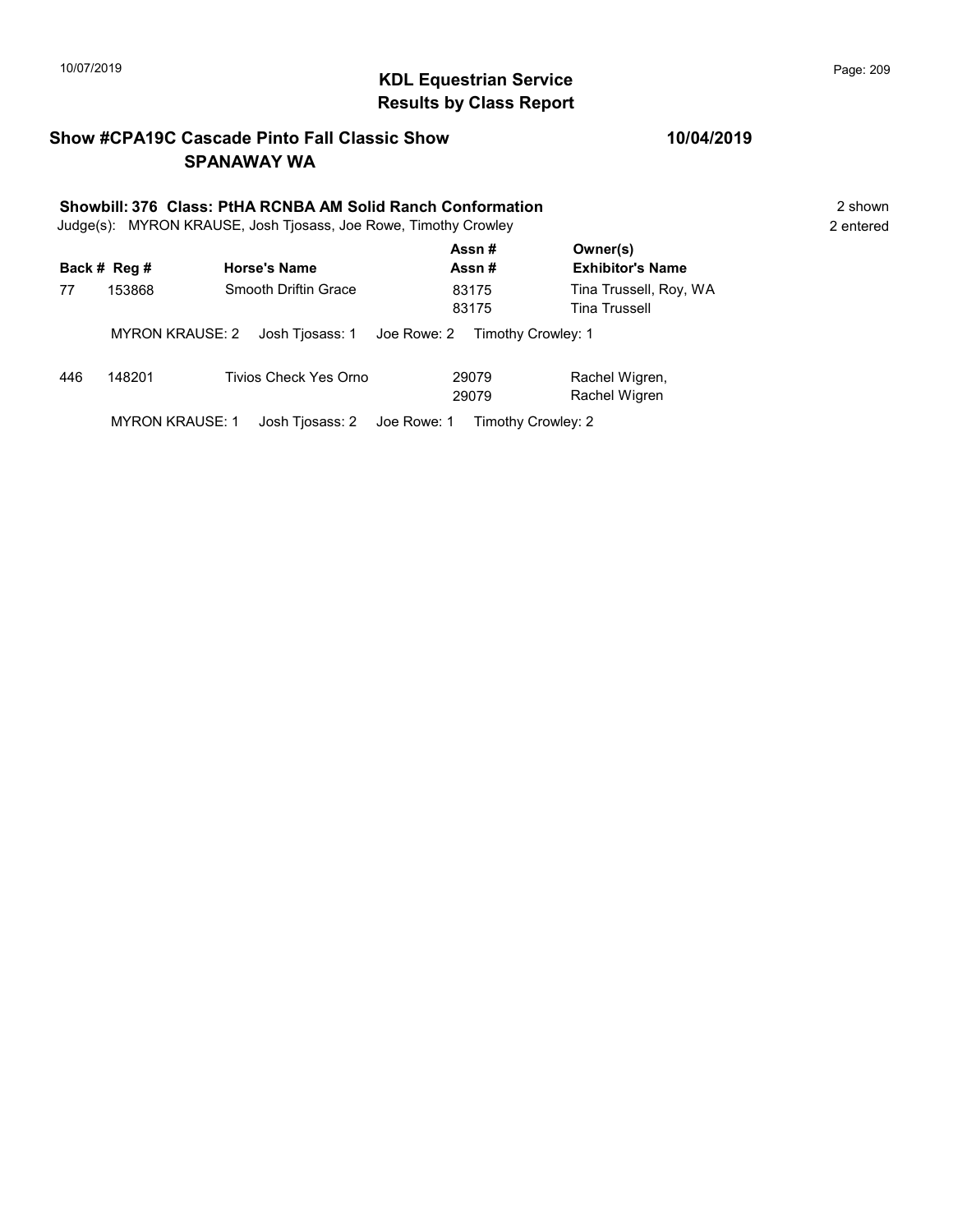# 10/07/2019 **Page: 210**<br> **KDL Equestrian Service Page: 210** Results by Class Report

### Show #CPA19C Cascade Pinto Fall Classic Show SPANAWAY WA

### Showbill: 377 Class: PtHA IRNA AM Ideal Ranch Pinto 1 shown 1 shown

Judge(s): MYRON KRAUSE, Josh Tjosass, Joe Rowe, Timothy Crowley 1 entered 1 entered

|     |              |                     | Assn#          | Owner(s)                                 |
|-----|--------------|---------------------|----------------|------------------------------------------|
|     | Back # Reg # | <b>Horse's Name</b> | Assn#          | <b>Exhibitor's Name</b>                  |
| 420 | 130159       | Socks On Special    | 39327<br>39327 | Donna Edwards, Yelm, WA<br>Donna Edwards |

MYRON KRAUSE: 1 Josh Tjosass: 1 Joe Rowe: 1 Timothy Crowley: 1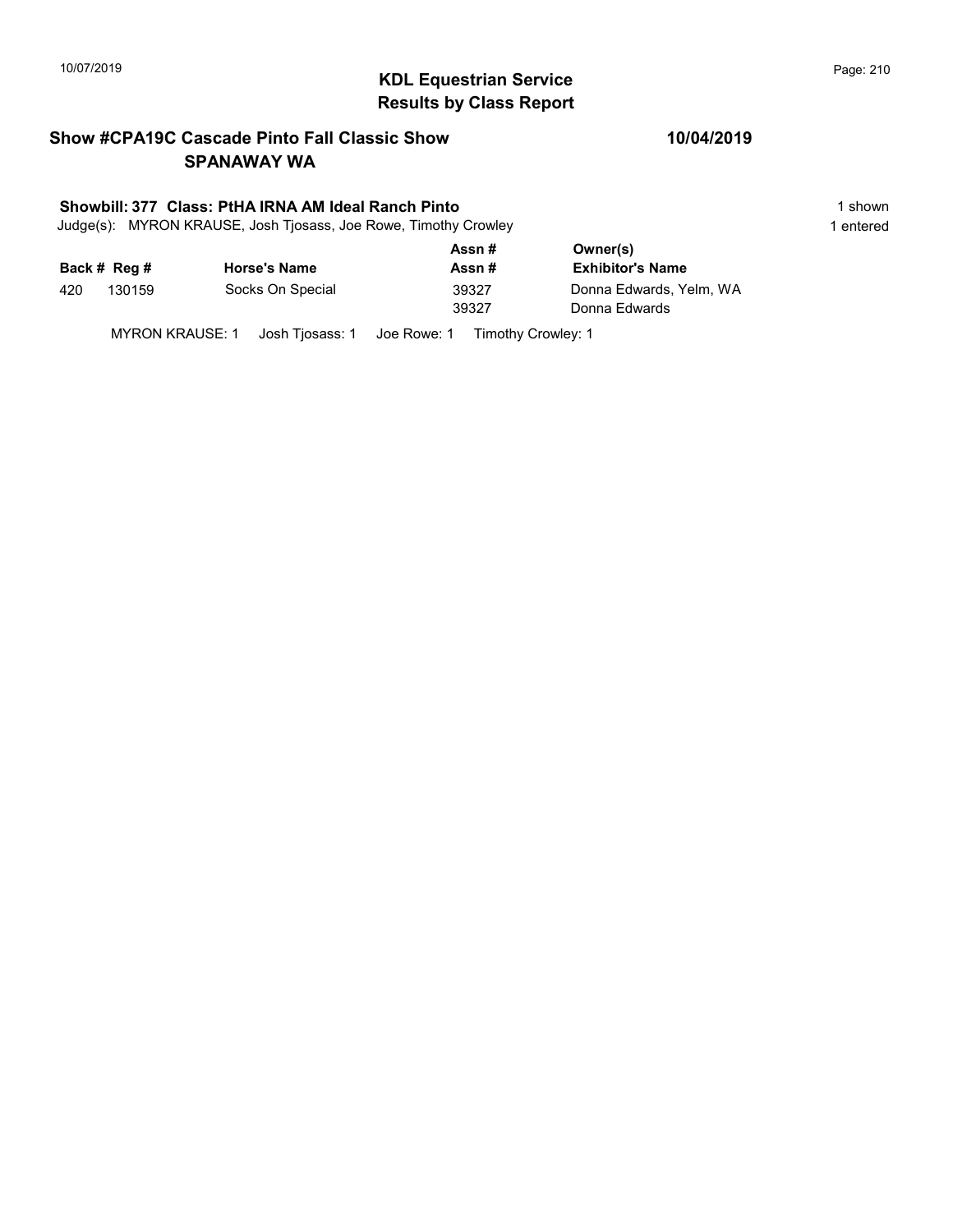# KDL Equestrian Service 10/07/2019 Page: 211 Results by Class Report

### Show #CPA19C Cascade Pinto Fall Classic Show SPANAWAY WA

### Showbill: 378 Class: PtHA RCNA AM Ranch Conformation 1 shown 1 shown

Judge(s): MYRON KRAUSE, Josh Tjosass, Joe Rowe, Timothy Crowley 1 entered 1 entered

|     |              |                     | Assn# | Owner(s)                |
|-----|--------------|---------------------|-------|-------------------------|
|     | Back # Reg # | <b>Horse's Name</b> | Assn# | <b>Exhibitor's Name</b> |
| 420 | 130159       | Socks On Special    | 39327 | Donna Edwards, Yelm, WA |
|     |              |                     | 39327 | Donna Edwards           |
|     |              |                     |       |                         |

MYRON KRAUSE: 1 Josh Tjosass: 1 Joe Rowe: 1 Timothy Crowley: 1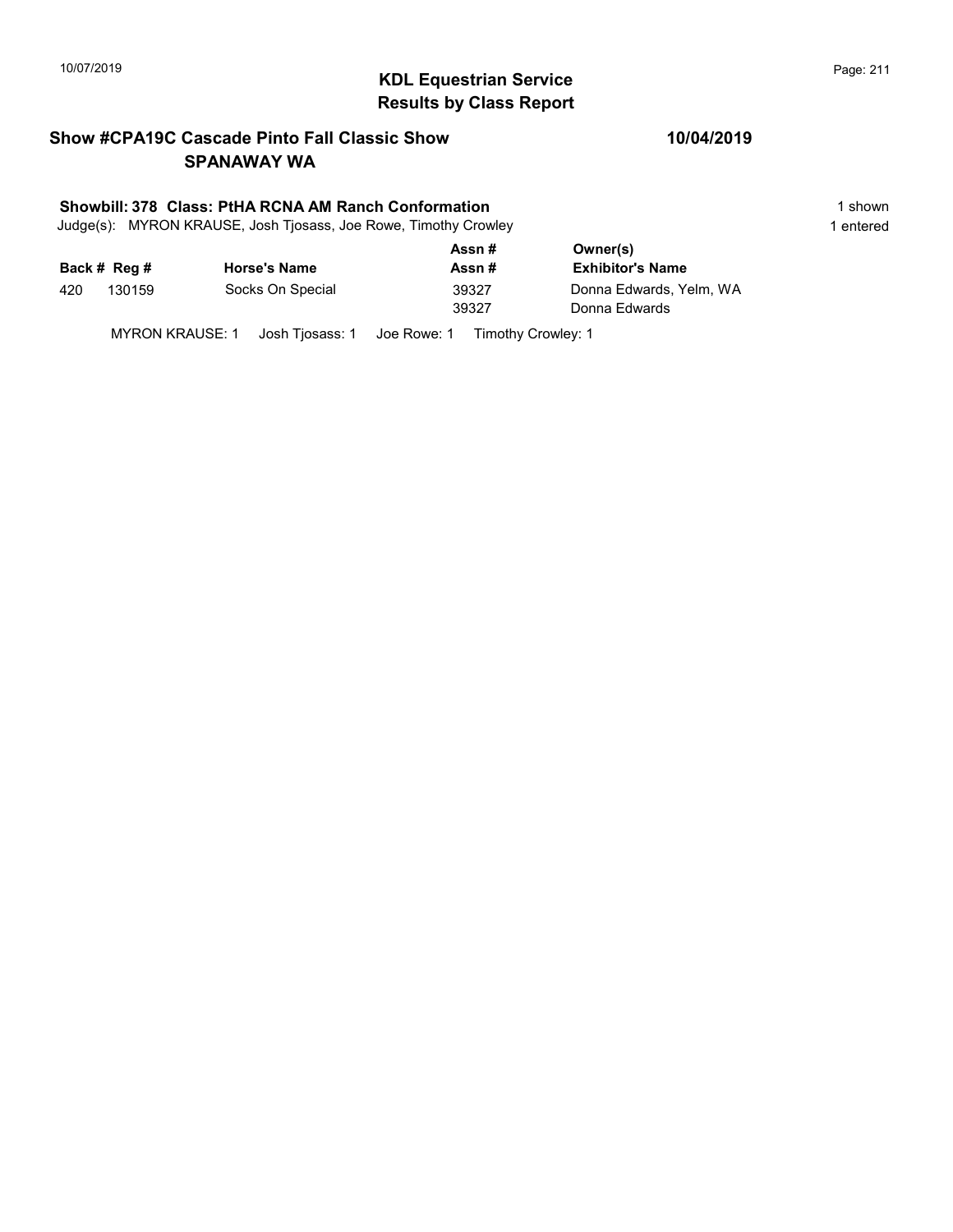## KDL Equestrian Service 10/07/2019 Page: 212 Results by Class Report

### Show #CPA19C Cascade Pinto Fall Classic Show SPANAWAY WA

|     | Showbill: 379 Class: PtHA IRNB Ideal Ranch Solid Registry Open<br>Judge(s): MYRON KRAUSE, Josh Tjosass, Joe Rowe, Timothy Crowley |  |                       |             |                    | 3 shown<br>3 entered                         |  |
|-----|-----------------------------------------------------------------------------------------------------------------------------------|--|-----------------------|-------------|--------------------|----------------------------------------------|--|
|     | Back # Reg #                                                                                                                      |  | <b>Horse's Name</b>   |             | Assn#<br>Assn#     | Owner(s)<br><b>Exhibitor's Name</b>          |  |
| 77  | 153868                                                                                                                            |  | Smooth Driftin Grace  |             | 83175<br>83175     | Tina Trussell, Roy, WA<br>Tina Trussell      |  |
|     | <b>MYRON KRAUSE: 2</b>                                                                                                            |  | Josh Tjosass: 1       | Joe Rowe: 2 | Timothy Crowley: 1 |                                              |  |
| 446 | 148201                                                                                                                            |  | Tivios Check Yes Orno |             | 29079<br>29079     | Rachel Wigren,<br>Rachel Wigren              |  |
|     | <b>MYRON KRAUSE: 1</b>                                                                                                            |  | Josh Tiosass: 3       | Joe Rowe: 1 | Timothy Crowley: 2 |                                              |  |
| 459 | 155456                                                                                                                            |  | Cool Handsome Shac    |             | 94685<br>94685     | Lily M Marks, Ridgefield, WA<br>Lily M Marks |  |
|     | <b>MYRON KRAUSE: 3</b>                                                                                                            |  | Josh Tjosass: 2       | Joe Rowe: 3 | Timothy Crowley: 3 |                                              |  |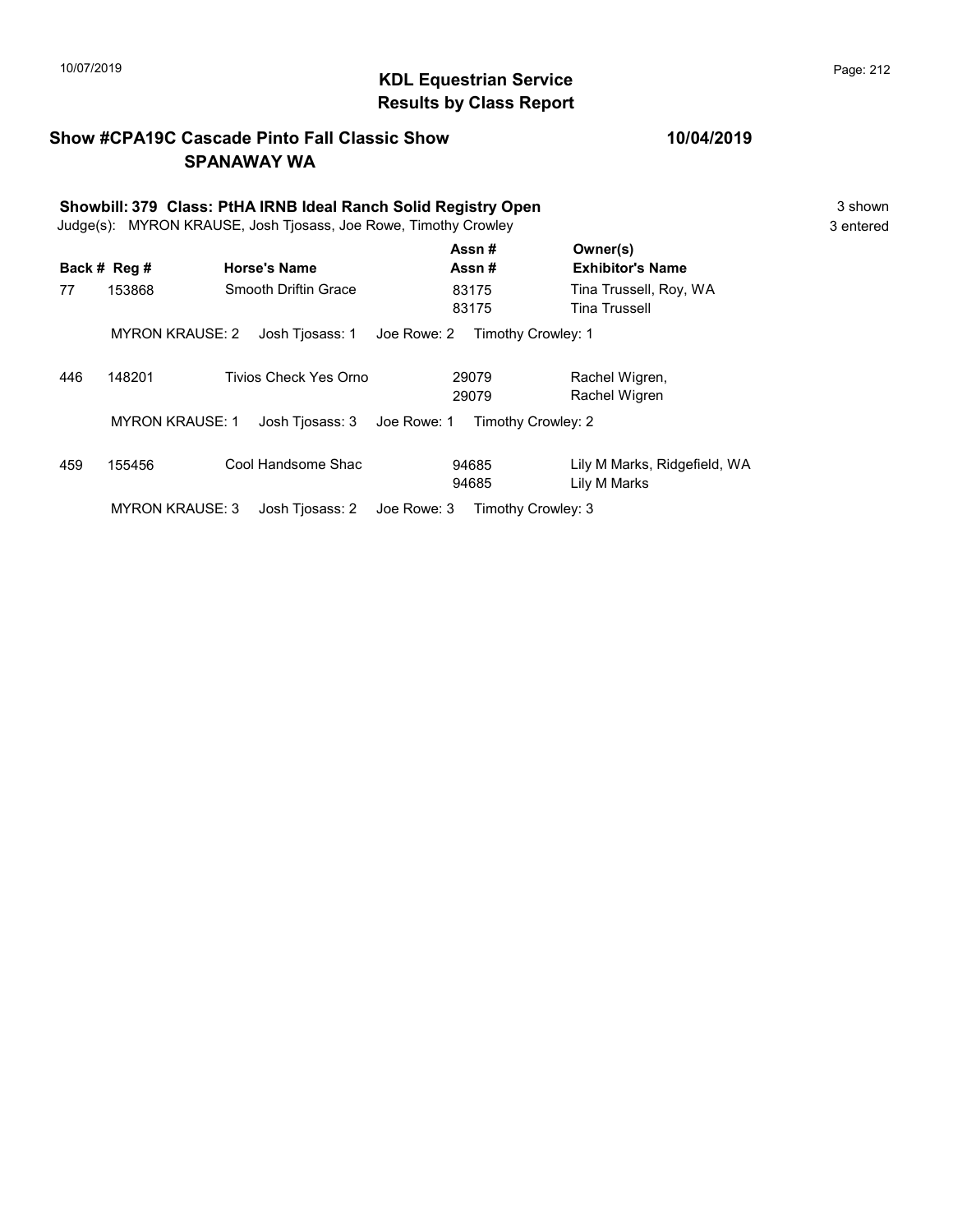## KDL Equestrian Service 10/07/2019 Page: 213 Results by Class Report

### Show #CPA19C Cascade Pinto Fall Classic Show SPANAWAY WA

# Showbill: 380 Class: PtHA RCNB Ranch Conformation Solid Registry<br>
Judge(s): MYRON KRAUSE. Josh Tiosass. Joe Rowe. Timothy Crowley<br>
3 entered

Judge(s): MYRON KRAUSE, Josh Tjosass, Joe Rowe, Timothy Crowley

|     | Back # Reg #           | <b>Horse's Name</b>   | Assn#<br>Assn#                    | Owner(s)<br><b>Exhibitor's Name</b>          |
|-----|------------------------|-----------------------|-----------------------------------|----------------------------------------------|
| 77  | 153868                 | Smooth Driftin Grace  | 83175<br>83175                    | Tina Trussell, Roy, WA<br>Tina Trussell      |
|     | <b>MYRON KRAUSE: 2</b> | Josh Tjosass: 1       | Joe Rowe: 2<br>Timothy Crowley: 1 |                                              |
| 446 | 148201                 | Tivios Check Yes Orno | 29079<br>29079                    | Rachel Wigren,<br>Rachel Wigren              |
|     | <b>MYRON KRAUSE: 1</b> | Josh Tjosass: 2       | Joe Rowe: 1<br>Timothy Crowley: 2 |                                              |
| 459 | 155456                 | Cool Handsome Shac    | 94685<br>94685                    | Lily M Marks, Ridgefield, WA<br>Lily M Marks |
|     | <b>MYRON KRAUSE: 3</b> | Josh Tjosass: 3       | Timothy Crowley: 3<br>Joe Rowe: 3 |                                              |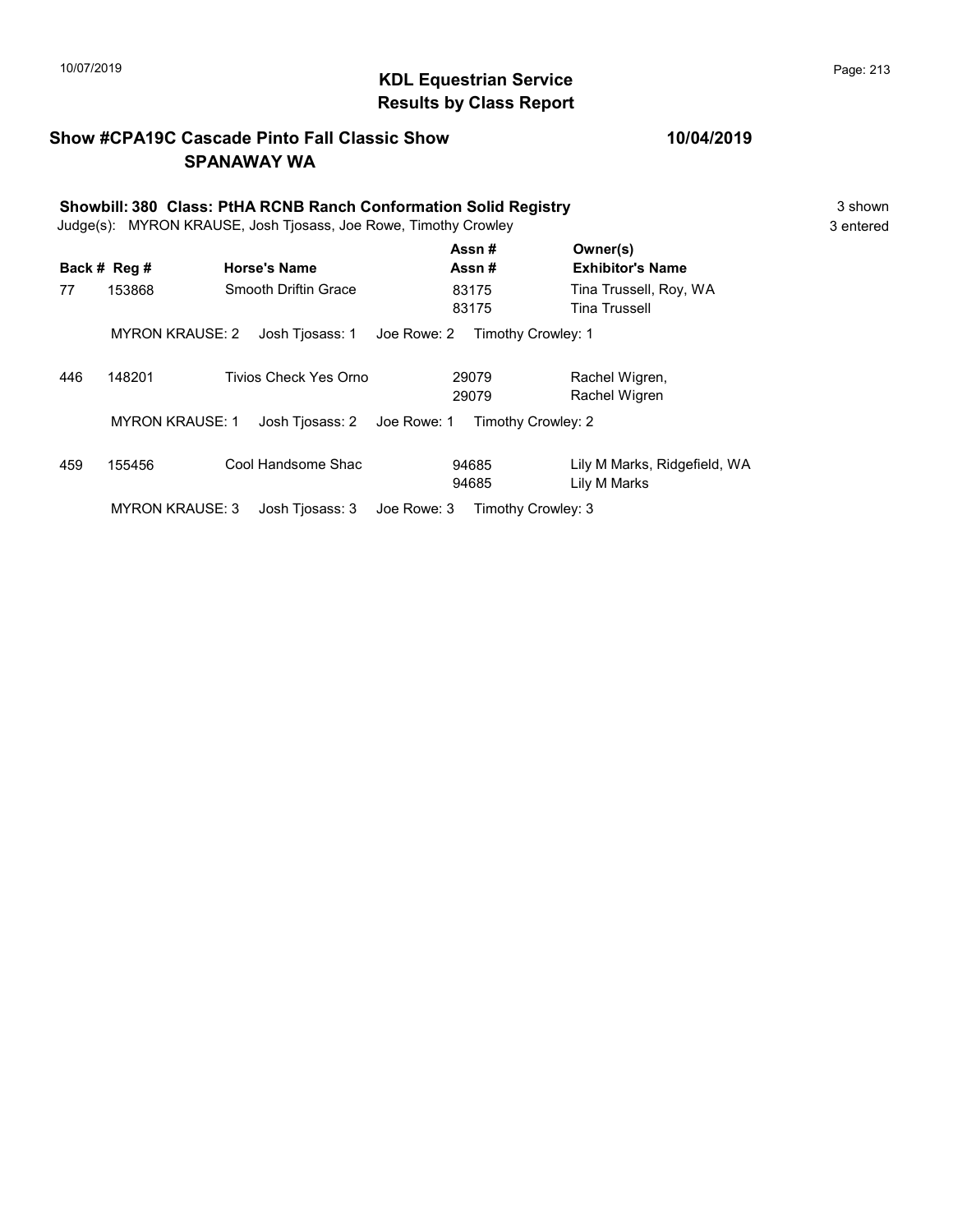### KDL Equestrian Service 10/07/2019 Page: 214 Results by Class Report

Show #CPA19C Cascade Pinto Fall Classic Show SPANAWAY WA Showbill: 381 Class: PtHA ISTW Ideal Pinto Western 4 Shown 4 shown 4 shown Judge(s): MYRON KRAUSE, Josh Tjosass, Joe Rowe, Timothy Crowley 4 entered Back # Reg # Horse's Name  $\overline{R}$  Assn # Exhibitor's Name Assn # Owner(s) 33 147014 Gifted By Design 27094 Jean Garcia, Orting, WA 27094 Jean Garcia 27094 MYRON KRAUSE: 4 Josh Tjosass: 4 Joe Rowe: 4 Timothy Crowley: 4 56 152902 R Big Time Rapper 180811 Nelson / Wiese, West Linn, OR 38444 Noel Nelson 80811 MYRON KRAUSE: 2 Josh Tjosass: 2 Joe Rowe: 3 Timothy Crowley: 2 400 151359 Special Impulse Tina Johnson, Sequim, WA 48734 Tina Johnson 48734 MYRON KRAUSE: 3 Josh Tjosass: 1 Joe Rowe: 1 Timothy Crowley: 1 737 113080 Go Bey Bee Go 52211 Angela Nemjo, La Center, WA 29325 Tim Wigren 52211

MYRON KRAUSE: 1 Josh Tjosass: 3 Joe Rowe: 2 Timothy Crowley: 3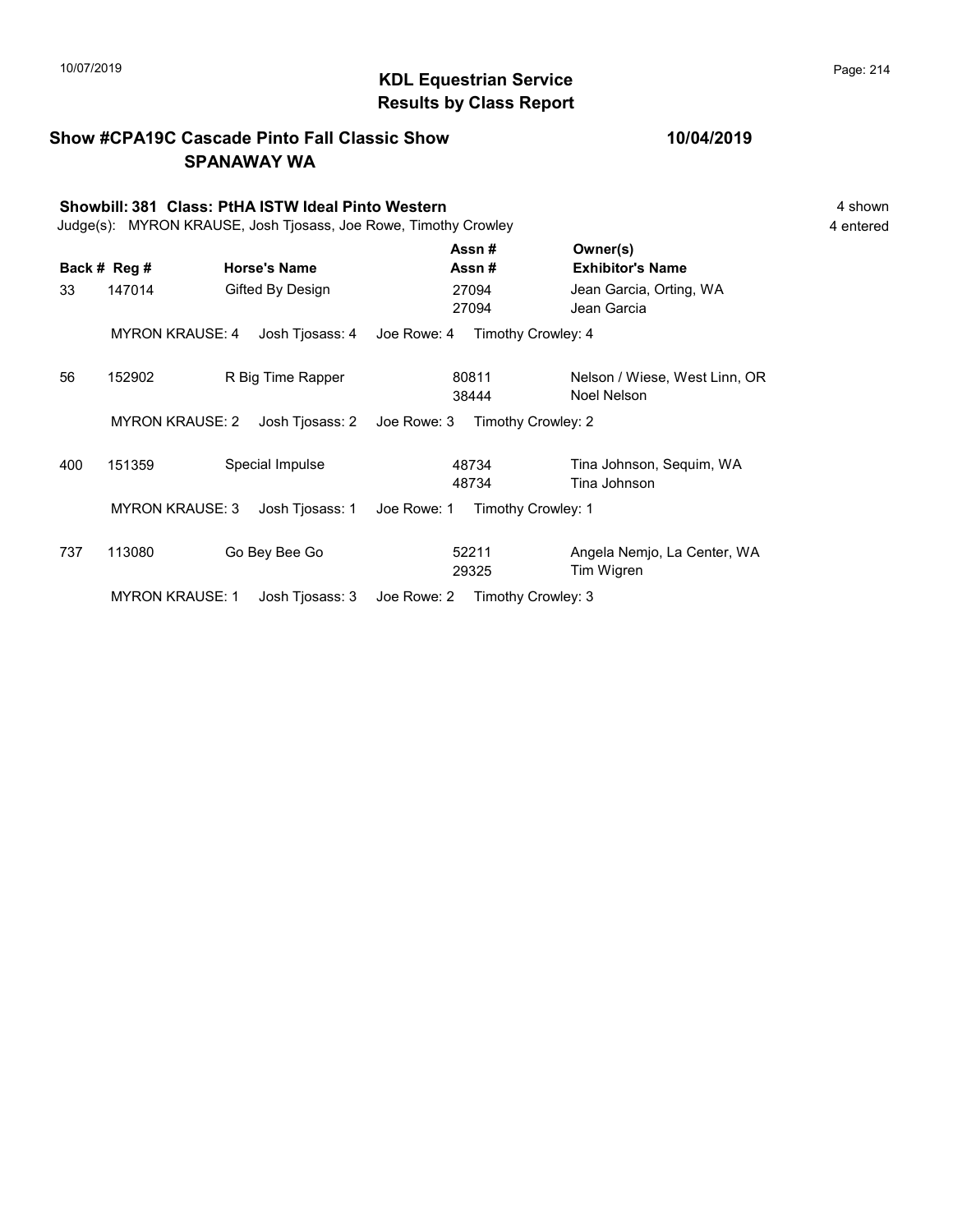# KDL Equestrian Service 10/07/2019 Page: 215 Results by Class Report

### Show #CPA19C Cascade Pinto Fall Classic Show SPANAWAY WA

### Showbill: 384 Class: PtHA MBRO Mini Horse Barrel Racing Open 1 shown 1 shown

Judge(s): MYRON KRAUSE, Josh Tjosass, Joe Rowe, Timothy Crowley 1 entered 1 entered

|     | Back # Reg # | <b>Horse's Name</b>  | Assn#<br>Assn# | Owner(s)<br><b>Exhibitor's Name</b>                    |
|-----|--------------|----------------------|----------------|--------------------------------------------------------|
| 117 | 128133       | Desires Fancy Legacy | 52900<br>52900 | Klair Thomas, Brush Prairie, WA<br><b>Klair Thomas</b> |
|     |              |                      |                |                                                        |

MYRON KRAUSE: 1 Josh Tjosass: 1 Joe Rowe: 1 Timothy Crowley: 1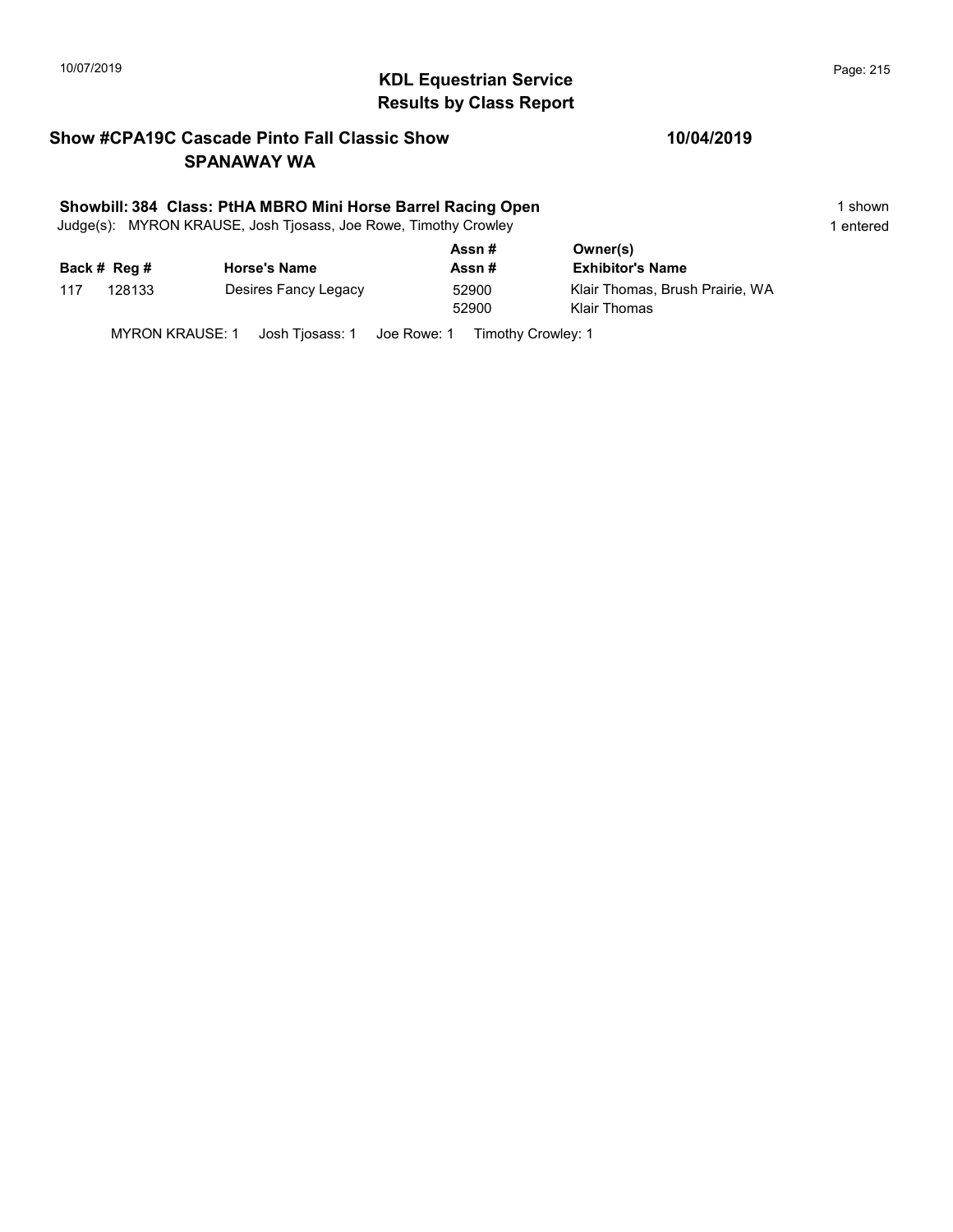# KDL Equestrian Service 10/07/2019 Page: 216 Results by Class Report

### Show #CPA19C Cascade Pinto Fall Classic Show SPANAWAY WA

### Showbill: 386 Class: PtHA MFG Miniature Flag Race 1 shown

Judge(s): MYRON KRAUSE, Josh Tjosass, Joe Rowe, Timothy Crowley 1 entered 1 entered

|     |              |                      | Assn# | Owner(s)                        |
|-----|--------------|----------------------|-------|---------------------------------|
|     | Back # Reg # | <b>Horse's Name</b>  | Assn# | <b>Exhibitor's Name</b>         |
| 117 | 128133       | Desires Fancy Legacy | 52900 | Klair Thomas, Brush Prairie, WA |
|     |              |                      | 52900 | Klair Thomas                    |
|     |              |                      |       |                                 |

MYRON KRAUSE: 1 Josh Tjosass: 1 Joe Rowe: 1 Timothy Crowley: 1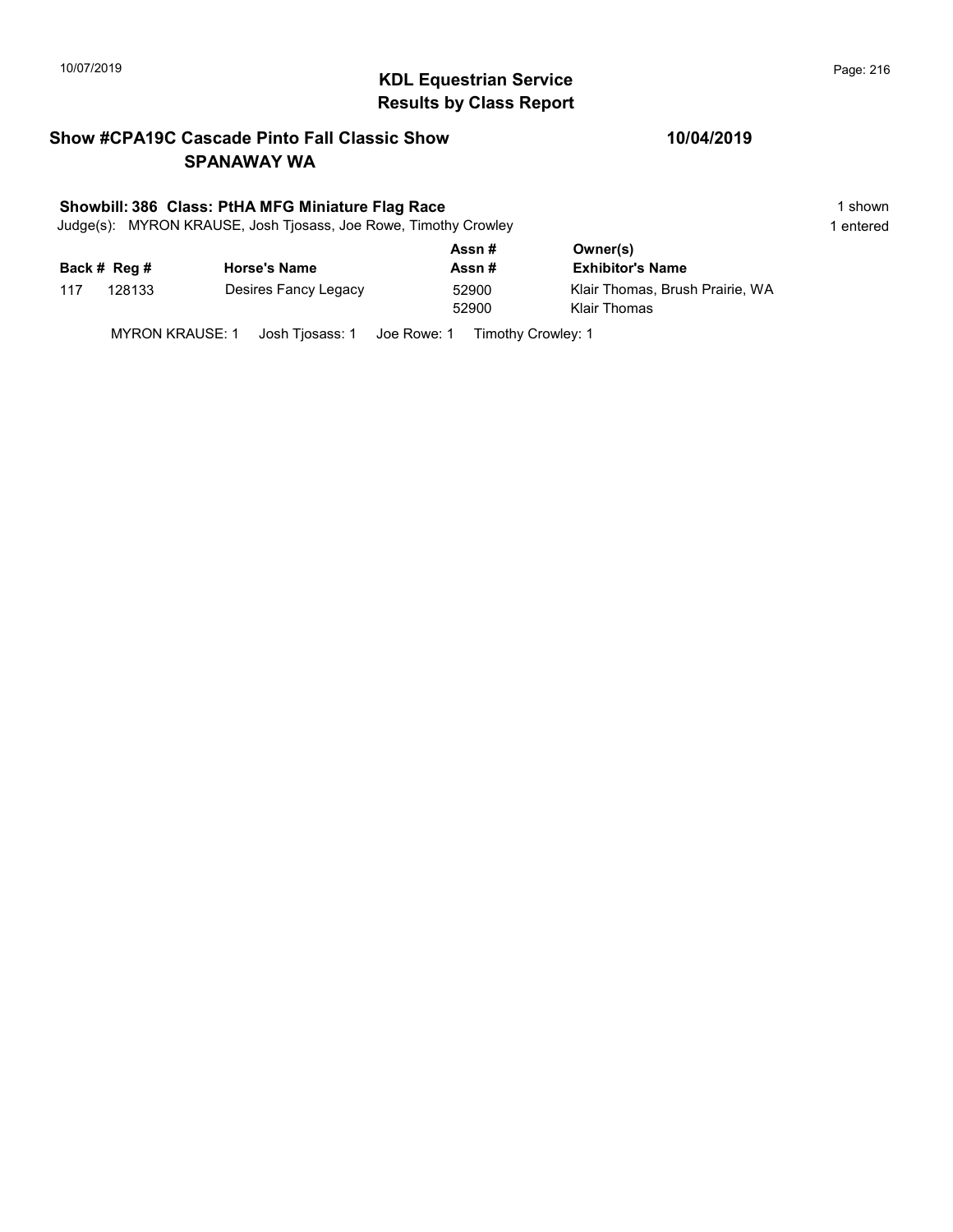# KDL Equestrian Service 10/07/2019 Page: 217 Results by Class Report

## Show #CPA19C Cascade Pinto Fall Classic Show SPANAWAY WA

#### Showbill: 601 Class: NONE EPSRF English Plsr Solid Horse Futurity All Ages 15 Shown

Judge(s): MYRON KRAUSE, Josh Tjosass, Joe Rowe, Timothy Crowley 1 entered 1 entered

|              |                     | Assn# | Owner(s)                                     |  |
|--------------|---------------------|-------|----------------------------------------------|--|
| Back # Reg # | <b>Horse's Name</b> | Assn# | <b>Exhibitor's Name</b>                      |  |
| 400          | Special Impulse     |       | Tina Johnson, Sequim, WA<br>Elizabeth Wagner |  |

MYRON KRAUSE: 0 Josh Tjosass: 0 Joe Rowe: 0 Timothy Crowley: 0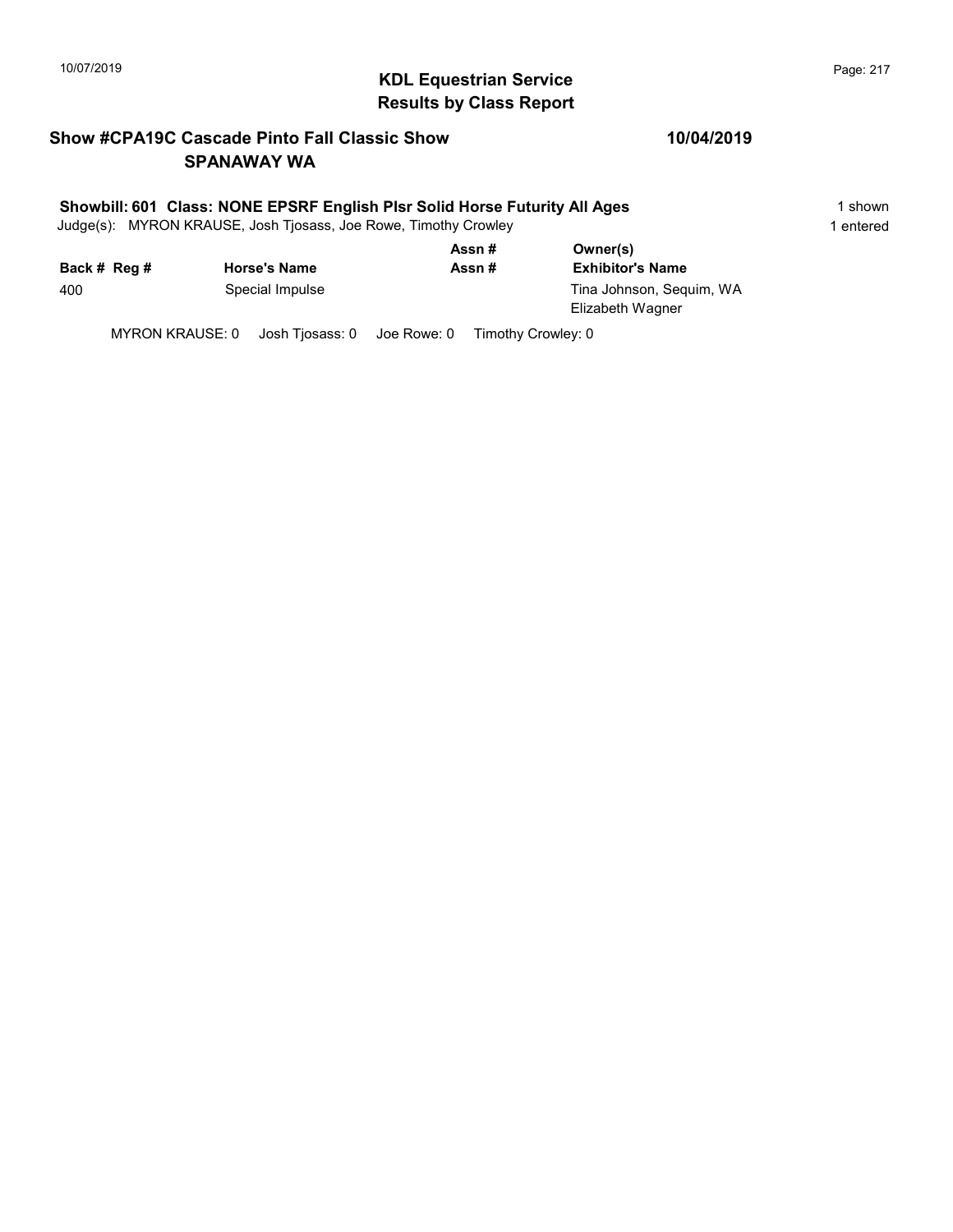# KDL Equestrian Service 10/07/2019 Page: 218 Results by Class Report

## Show #CPA19C Cascade Pinto Fall Classic Show SPANAWAY WA

#### Showbill: 604 Class: NONE PDPF Pleasure Driving Pony Futurity All Ages 1 shown

Judge(s): MYRON KRAUSE, Josh Tjosass, Joe Rowe, Timothy Crowley 1 entered 1 entered

| Back # Reg # | <b>Horse's Name</b> | Assn#<br>Assn# | Owner(s)<br><b>Exhibitor's Name</b>          |
|--------------|---------------------|----------------|----------------------------------------------|
| 27           | In My Darkest Hour  |                | Terry Strawn, Central Point, OR<br>Tina Bell |

MYRON KRAUSE: 1 Josh Tjosass: 1 Joe Rowe: 1 Timothy Crowley: 1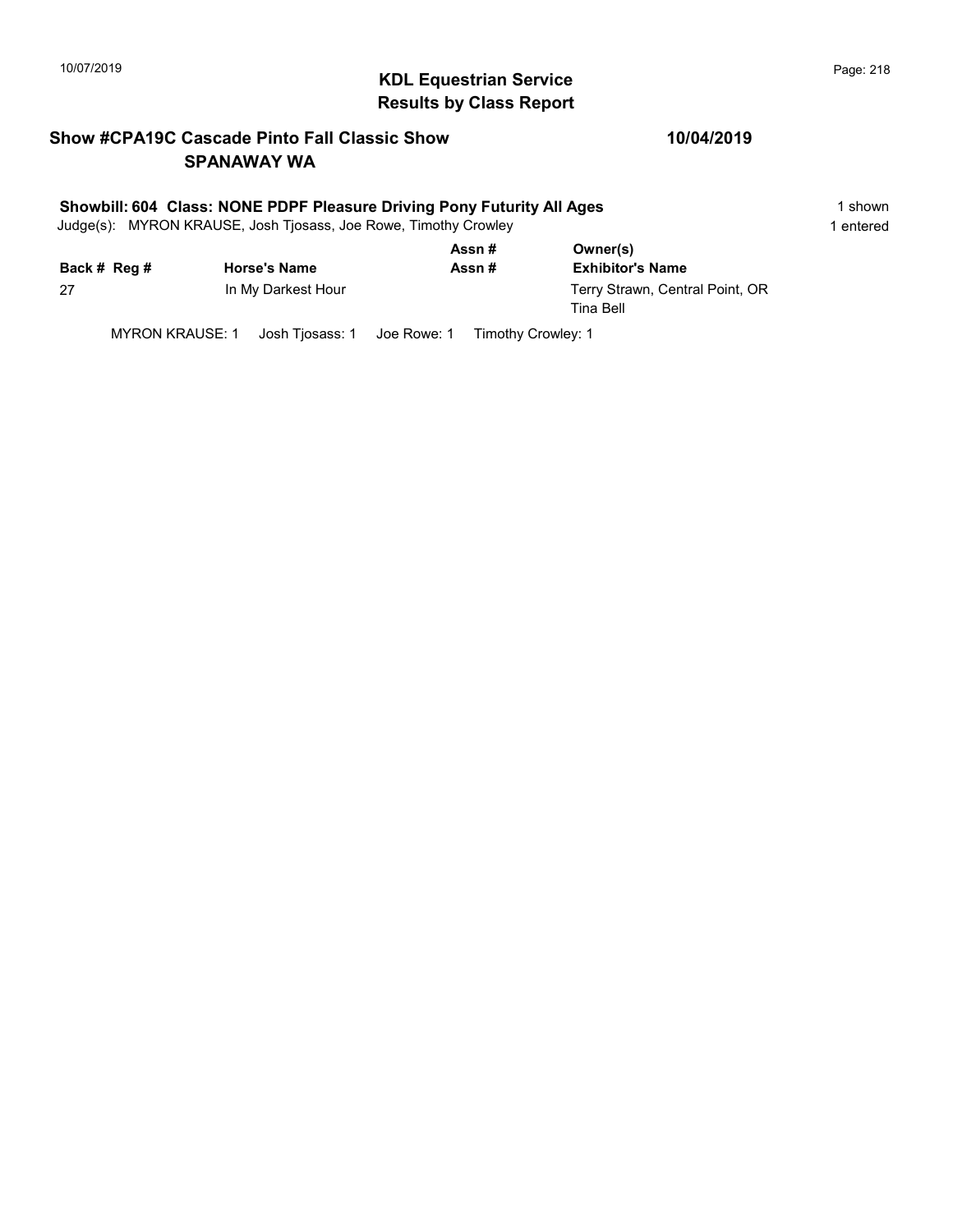# KDL Equestrian Service 10/07/2019 Page: 219 Results by Class Report

## Show #CPA19C Cascade Pinto Fall Classic Show SPANAWAY WA

#### Showbill: 605 Class: NONE PDMBF Pleasure Driving Mini B Futurity All Ages 0 shown

Judge(s): MYRON KRAUSE, Josh Tjosass, Joe Rowe, Timothy Crowley 1 entered 1 entered

|              |                          | Assn#                                   | Owner(s)                   |
|--------------|--------------------------|-----------------------------------------|----------------------------|
| Back # Reg # | <b>Horse's Name</b>      | Assn#                                   | <b>Exhibitor's Name</b>    |
| 403          | Expresso Of Whiskey Flat |                                         | Judy Miollis,<br>Tina Bell |
| $\cdots$     |                          | $\sim$ $\sim$ $\sim$ $\sim$<br><u>_</u> |                            |

MYRON KRAUSE: 0 Josh Tjosass: 0 Joe Rowe: 0 Timothy Crowley: 0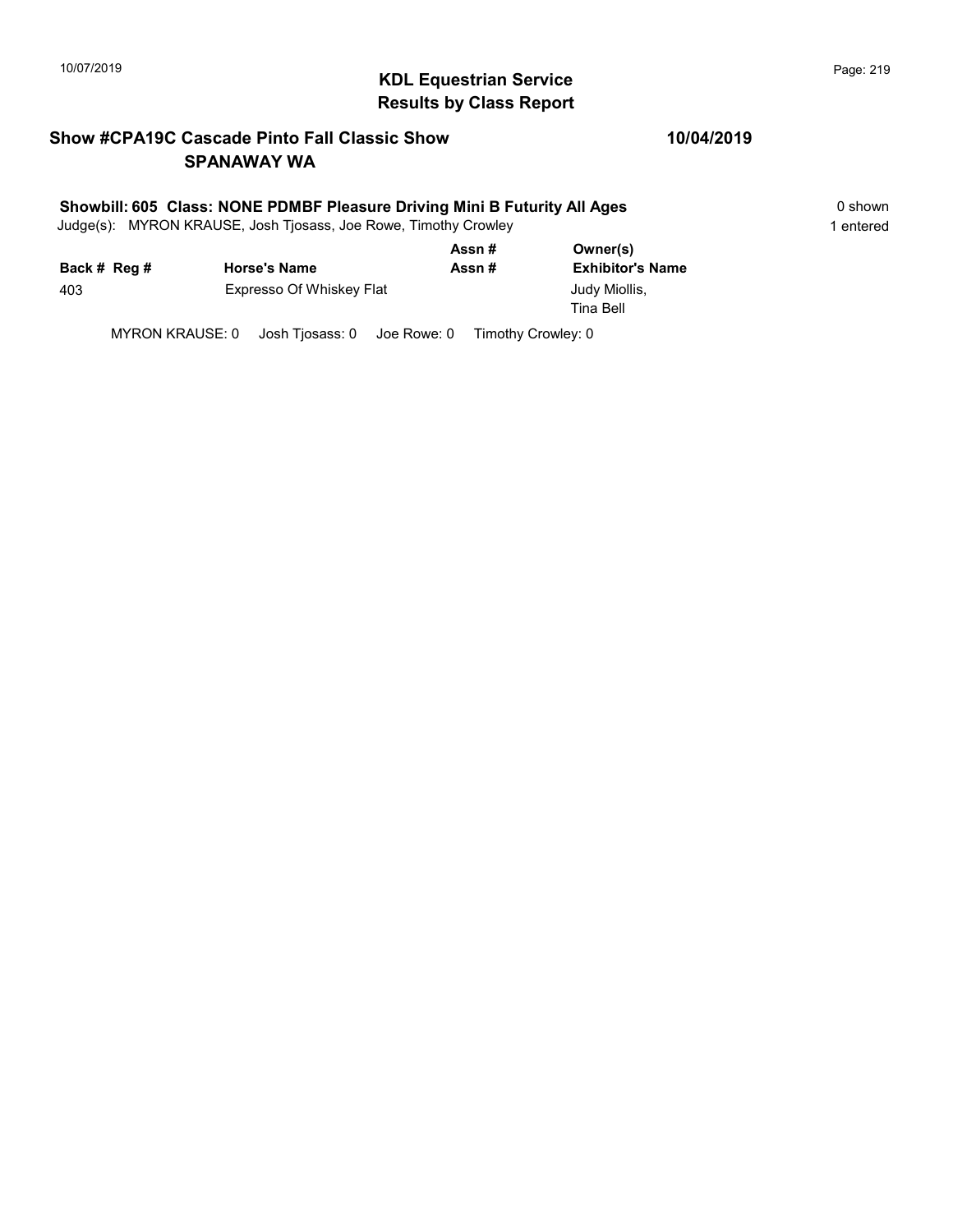#### KDL Equestrian Service 10/07/2019 Page: 220 Results by Class Report

# Show #CPA19C Cascade Pinto Fall Classic Show SPANAWAY WA Showbill: 607 Class: NONE HAO Halter All Ages / Types 2 shown Judge(s): MYRON KRAUSE, Josh Tjosass, Joe Rowe, Timothy Crowley 2 entered Back # Reg # Horse's Name  $\overline{R}$  Assn # Exhibitor's Name Assn # Owner(s) 437 **In the Jamaicanstyle Margaret Morton, Kennewick, WA** Margaret Morton, Kennewick, WA Margaret Morton MYRON KRAUSE: 0 Josh Tjosass: 0 Joe Rowe: 0 Timothy Crowley: 0 462 **Indigos Royal Candygirl Amy Vesneske, Battle Ground, WA** Amy Vesneske, Battle Ground, WA Madelyn Molynuex MYRON KRAUSE: 0 Josh Tjosass: 0 Joe Rowe: 0 Timothy Crowley: 0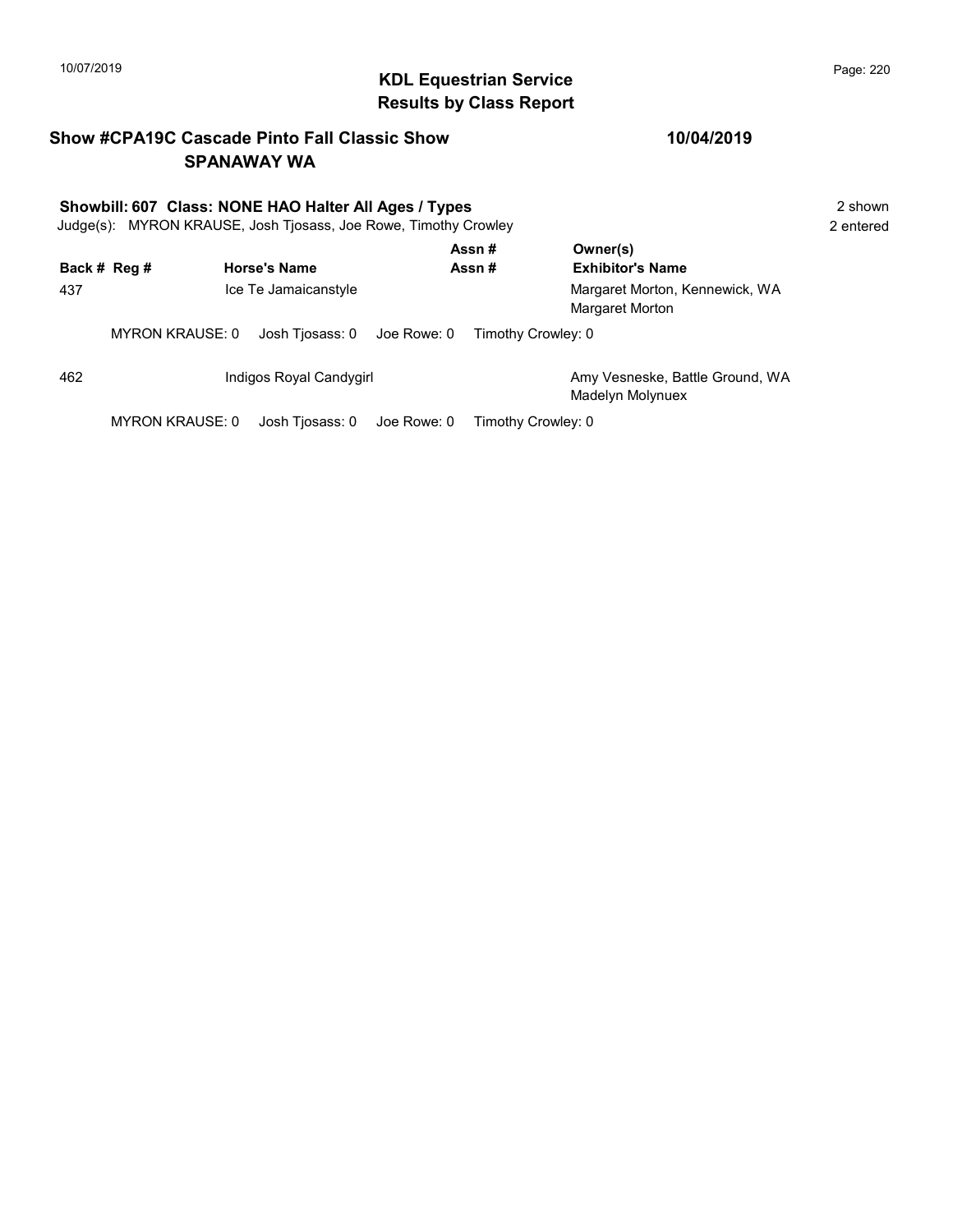# KDL Equestrian Service 10/07/2019 Page: 221 Results by Class Report

## Show #CPA19C Cascade Pinto Fall Classic Show SPANAWAY WA

#### Showbill: 608 Class: NONE HPF2 Halter Pony Futurity All Ages 1 shown

Judge(s): MYRON KRAUSE, Josh Tjosass, Joe Rowe, Timothy Crowley 1 entered 1 entered

|              |                     | Assn# | Owner(s)                                        |
|--------------|---------------------|-------|-------------------------------------------------|
| Back # Reg # | <b>Horse's Name</b> | Assn# | <b>Exhibitor's Name</b>                         |
| 27           | In My Darkest Hour  |       | Terry Strawn, Central Point, OR<br>Terry Strawn |

MYRON KRAUSE: 1 Josh Tjosass: 1 Joe Rowe: 1 Timothy Crowley: 1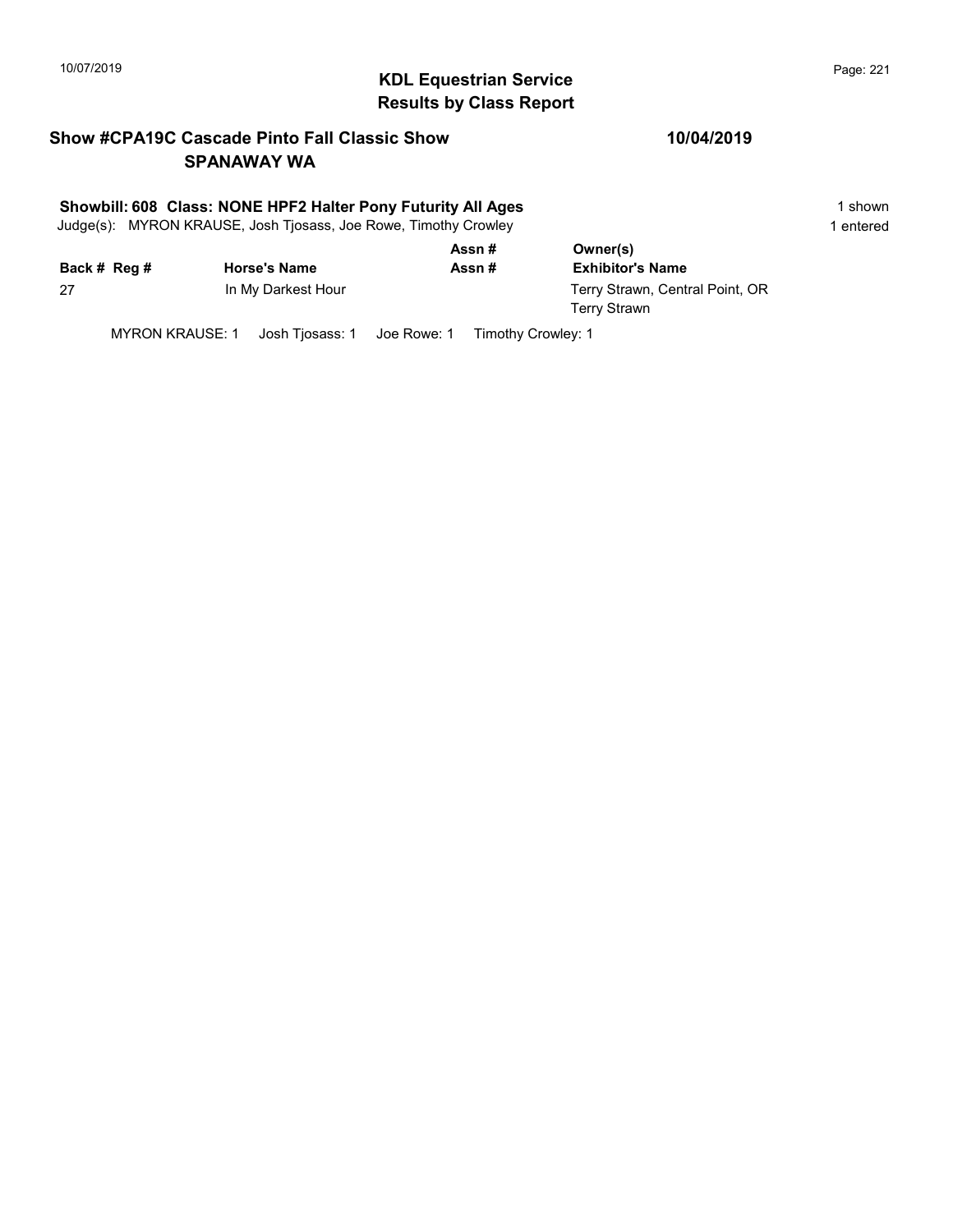# KDL Equestrian Service 10/07/2019 Page: 222 Results by Class Report

## Show #CPA19C Cascade Pinto Fall Classic Show SPANAWAY WA

| Showbill: 610 Class: NONE HMBF1 Halter Mini B Horse Futurity All Ages<br>Judge(s): MYRON KRAUSE, Josh Tjosass, Joe Rowe, Timothy Crowley |                        |  |                             |  | 2 shown<br>2 entered |                                                          |  |
|------------------------------------------------------------------------------------------------------------------------------------------|------------------------|--|-----------------------------|--|----------------------|----------------------------------------------------------|--|
|                                                                                                                                          | Back # Reg #           |  | <b>Horse's Name</b>         |  | Assn#<br>Assn#       | Owner(s)<br><b>Exhibitor's Name</b>                      |  |
| 136                                                                                                                                      |                        |  | Valentinos Splash Of Java   |  |                      | Kathy Thomas, Brush Prairie, WA<br>Klair Thomas          |  |
|                                                                                                                                          | <b>MYRON KRAUSE: 2</b> |  | Josh Tiosass: 3 Joe Rowe: 5 |  | Timothy Crowley: 2   |                                                          |  |
| 436                                                                                                                                      |                        |  | <b>Pf Poppy</b>             |  |                      | Mary Alice Pletcher, Estacada, OR<br><b>Terry Strawn</b> |  |
|                                                                                                                                          | <b>MYRON KRAUSE: 4</b> |  | Josh Tjosass: 7 Joe Rowe: 3 |  | Timothy Crowley: 5   |                                                          |  |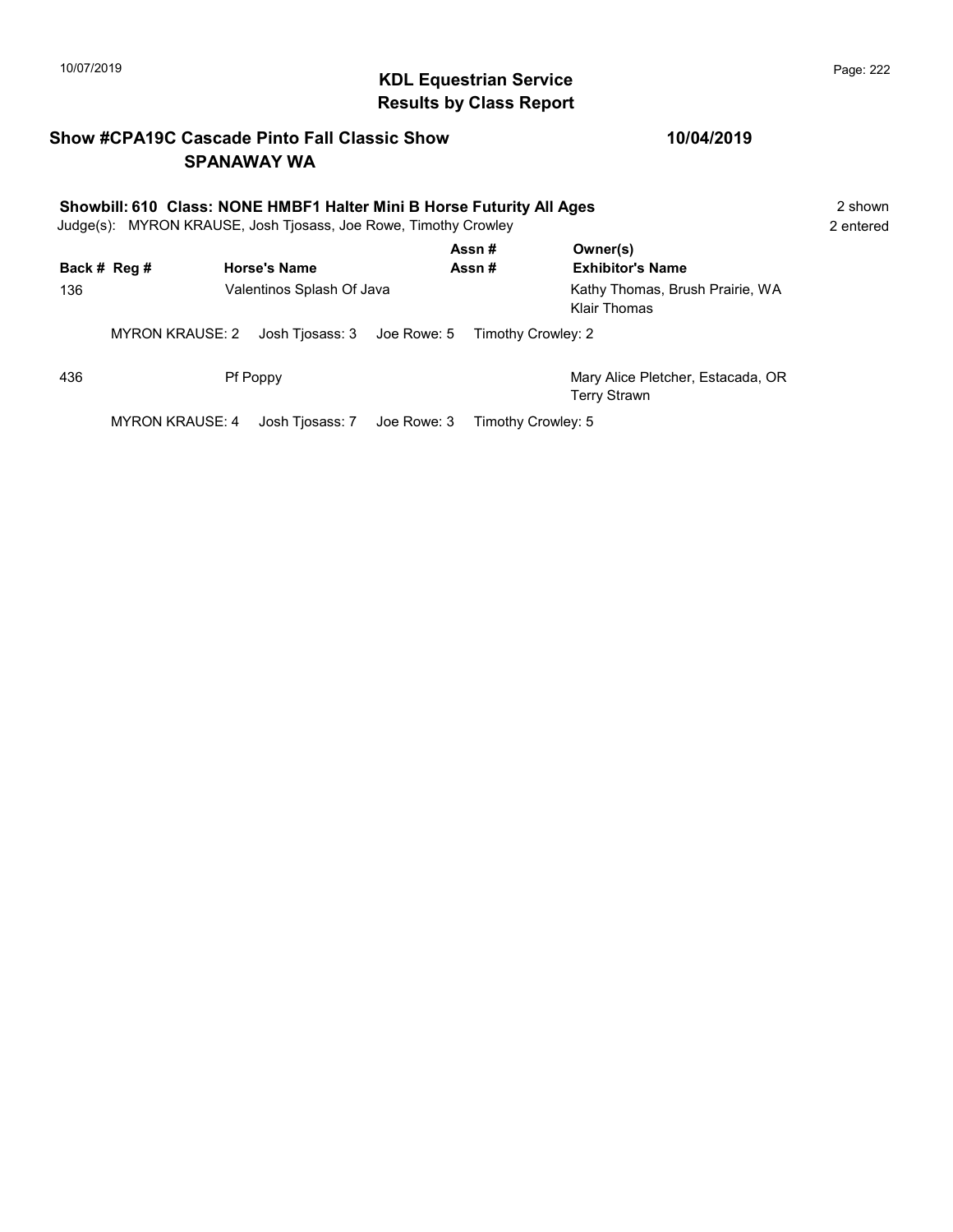# KDL Equestrian Service 10/07/2019 Page: 223 Results by Class Report

## Show #CPA19C Cascade Pinto Fall Classic Show SPANAWAY WA

#### 10/04/2019

Tim Wigren

| Showbill: 611 Class: NONE HPTF2 Halter Saddle/Plsr Type All Ages<br>Judge(s): MYRON KRAUSE, Josh Tjosass, Joe Rowe, Timothy Crowley |                        |                                        |  |                    | 2 shown<br>2 entered                                                                   |  |
|-------------------------------------------------------------------------------------------------------------------------------------|------------------------|----------------------------------------|--|--------------------|----------------------------------------------------------------------------------------|--|
| 415                                                                                                                                 | Back # Reg #           | <b>Horse's Name</b><br>Royal Excitment |  | Assn#<br>Assn#     | Owner(s)<br><b>Exhibitor's Name</b><br>Marianne Warland, Decta, BC<br>Marianne Warland |  |
|                                                                                                                                     | <b>MYRON KRAUSE: 3</b> | Josh Tjosass: 6 Joe Rowe: 3            |  | Timothy Crowley: 2 |                                                                                        |  |
| 737                                                                                                                                 |                        | Go Bey Bee Go                          |  |                    | Angela Nemjo, La Center, WA                                                            |  |

MYRON KRAUSE: 1 Josh Tjosass: 5 Joe Rowe: 4 Timothy Crowley: 3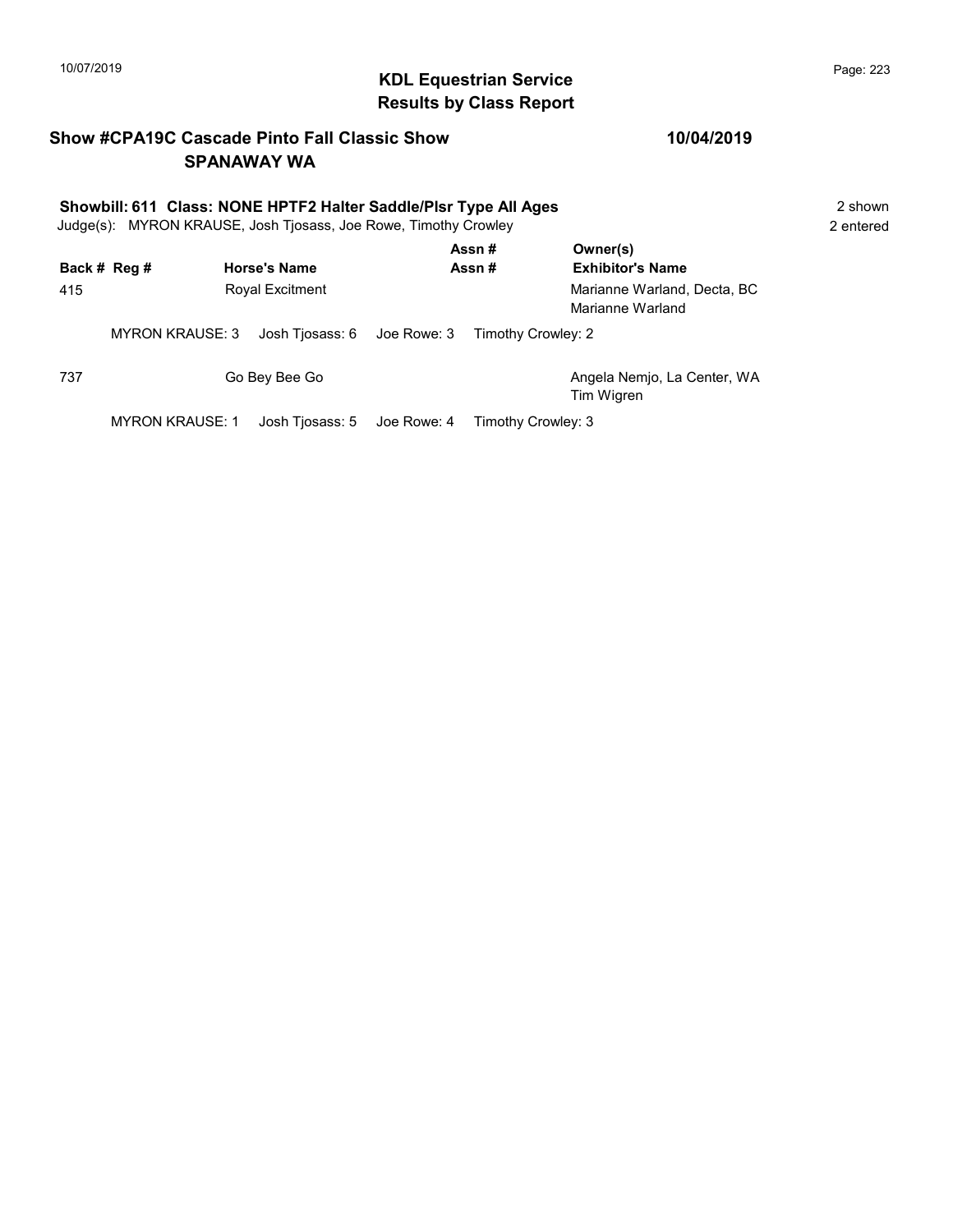# KDL Equestrian Service 10/07/2019 Page: 224 Results by Class Report

## Show #CPA19C Cascade Pinto Fall Classic Show SPANAWAY WA

#### Showbill: 612 Class: NONE HSKF1 Halter Stock Type 3 & Un Futurity<br>Judge(s): MYRON KRAUSE. Josh Tiosass. Joe Rowe. Timothy Crowley Judge(s): MYRON KRAUSE, Josh Tjosass, Joe Rowe, Timothy Crowley

|              |                        |                      |             | Assn#              | Owner(s)                                             |
|--------------|------------------------|----------------------|-------------|--------------------|------------------------------------------------------|
| Back # Reg # |                        | <b>Horse's Name</b>  |             | Assn#              | <b>Exhibitor's Name</b>                              |
| 410          |                        | Now Thats A Cowboy   |             |                    | Liisa Tischer, Astoria, OR<br>Liisa Tischer          |
|              | <b>MYRON KRAUSE: 2</b> | Josh Tjosass: 0      | Joe Rowe: 0 | Timothy Crowley: 0 |                                                      |
| 429          |                        | A Cowboy Invitation  |             |                    | Kimberly Ferguson,<br><b>Tara Mead</b>               |
|              | <b>MYRON KRAUSE: 3</b> | Josh Tjosass: 0      | Joe Rowe: 0 | Timothy Crowley: 0 |                                                      |
| 444          |                        | My Scarlet Cameo     |             |                    | Lanay Hambrook, Kennewick, WA<br>Lanay Hambrook      |
|              | <b>MYRON KRAUSE: 1</b> | Josh Tjosass: 0      | Joe Rowe: 0 | Timothy Crowley: 0 |                                                      |
| 458          |                        | Like Totally Awesome |             |                    | Ken & Shelley Bridges,<br><b>Tara Mead</b>           |
|              | <b>MYRON KRAUSE: 4</b> | Josh Tjosass: 0      | Joe Rowe: 0 | Timothy Crowley: 0 |                                                      |
| 545          |                        | A Southern Heaven    |             |                    | Suzanne Heistand, Pt Angeles, WA<br>Suzanne Heistand |
|              | <b>MYRON KRAUSE: 5</b> | Josh Tjosass: 0      | Joe Rowe: 0 | Timothy Crowley: 0 |                                                      |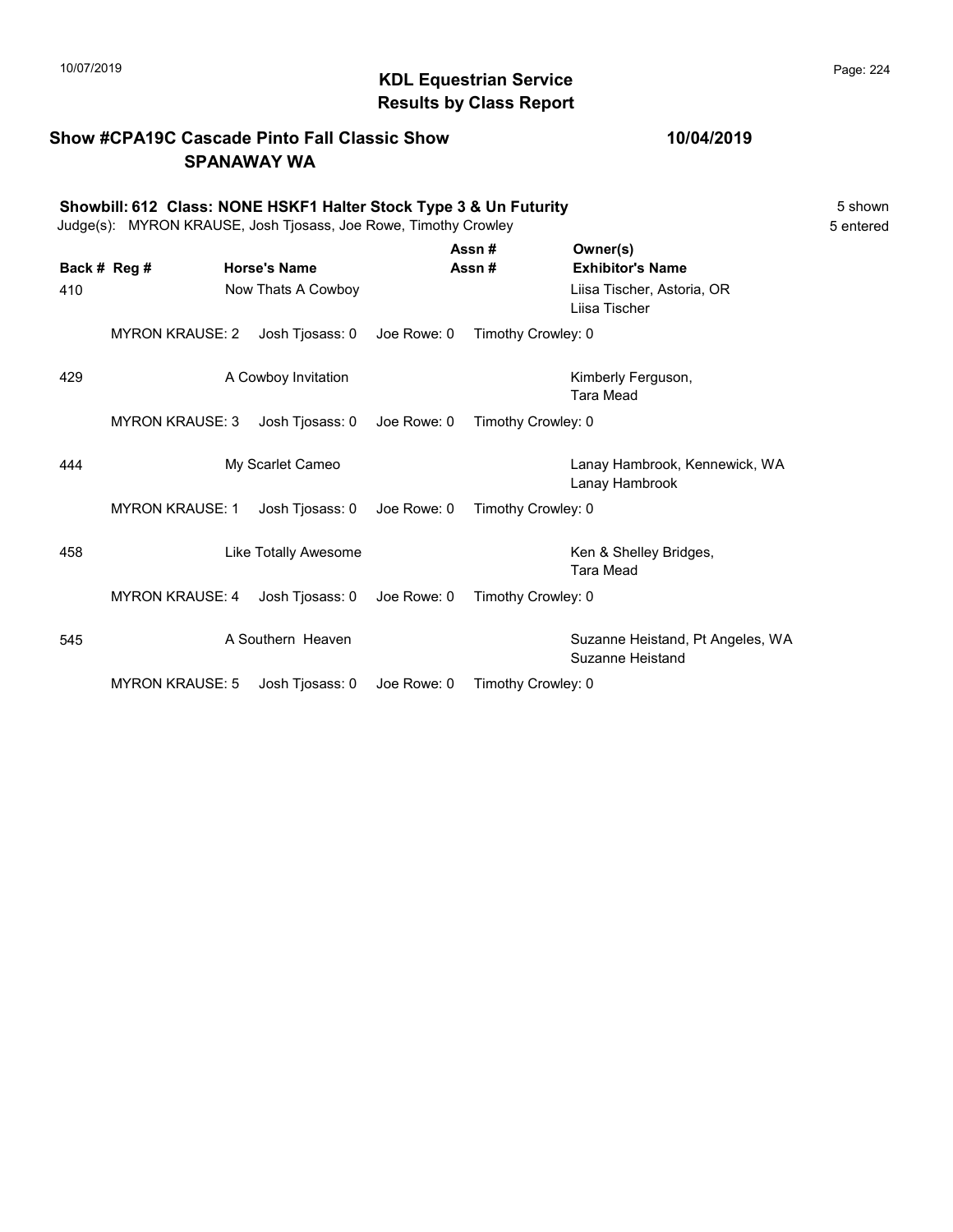# KDL Equestrian Service 10/07/2019 Page: 225 Results by Class Report

## Show #CPA19C Cascade Pinto Fall Classic Show SPANAWAY WA

| Showbill: 613 Class: NONE HSKF2 Halter Stock Type 4 & Ov Futurity<br>Judge(s): MYRON KRAUSE, Josh Tjosass, Joe Rowe, Timothy Crowley |                        |  |                     |             | 3 shown<br>3 entered |                                                        |  |
|--------------------------------------------------------------------------------------------------------------------------------------|------------------------|--|---------------------|-------------|----------------------|--------------------------------------------------------|--|
|                                                                                                                                      | Back # Reg #           |  | <b>Horse's Name</b> |             | Assn#<br>Assn#       | Owner(s)<br><b>Exhibitor's Name</b>                    |  |
| 155                                                                                                                                  |                        |  | A Lady With Assets  |             |                      | Madison Wojcek, Bremerton, WA<br><b>Madison Wojcek</b> |  |
|                                                                                                                                      | <b>MYRON KRAUSE: 0</b> |  | Josh Tiosass: 0     | Joe Rowe: 0 | Timothy Crowley: 0   |                                                        |  |
| 400                                                                                                                                  |                        |  | Special Impulse     |             |                      | Tina Johnson, Sequim, WA<br>Tina Johnson               |  |
|                                                                                                                                      | <b>MYRON KRAUSE: 0</b> |  | Josh Tjosass: 0     | Joe Rowe: 0 | Timothy Crowley: 0   |                                                        |  |
| 411                                                                                                                                  |                        |  | Rap N Roll          |             |                      | Elizabeth Strait, Pt Angeles, WA<br>Elizabeth Strait   |  |

MYRON KRAUSE: 0 Josh Tjosass: 0 Joe Rowe: 0 Timothy Crowley: 0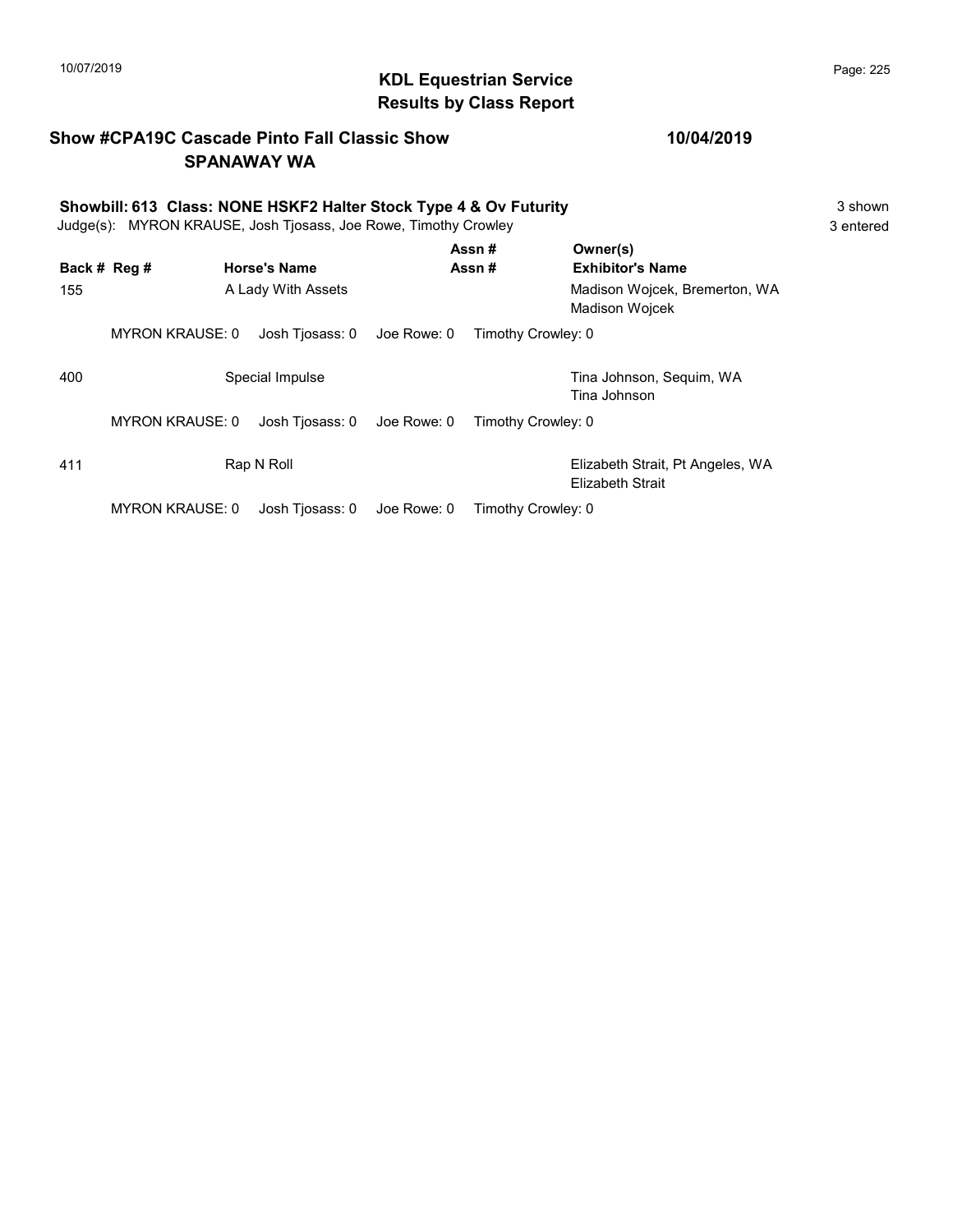# KDL Equestrian Service 10/07/2019 Page: 226 Results by Class Report

## Show #CPA19C Cascade Pinto Fall Classic Show SPANAWAY WA

#### Showbill: 614 Class: NONE HHUF Halter Hunter Type All Ages 1 shown

Judge(s): MYRON KRAUSE, Josh Tjosass, Joe Rowe, Timothy Crowley 1 entered 1 entered

|              |                         | Assn# | Owner(s)                    |
|--------------|-------------------------|-------|-----------------------------|
| Back # Reg # | <b>Horse's Name</b>     | Assn# | <b>Exhibitor's Name</b>     |
| 418          | <b>Sweetness Secret</b> |       | Danielle Witke, Winlock, WA |
|              |                         |       | Danielle Witke              |

MYRON KRAUSE: 1 Josh Tjosass: 1 Joe Rowe: 1 Timothy Crowley: 1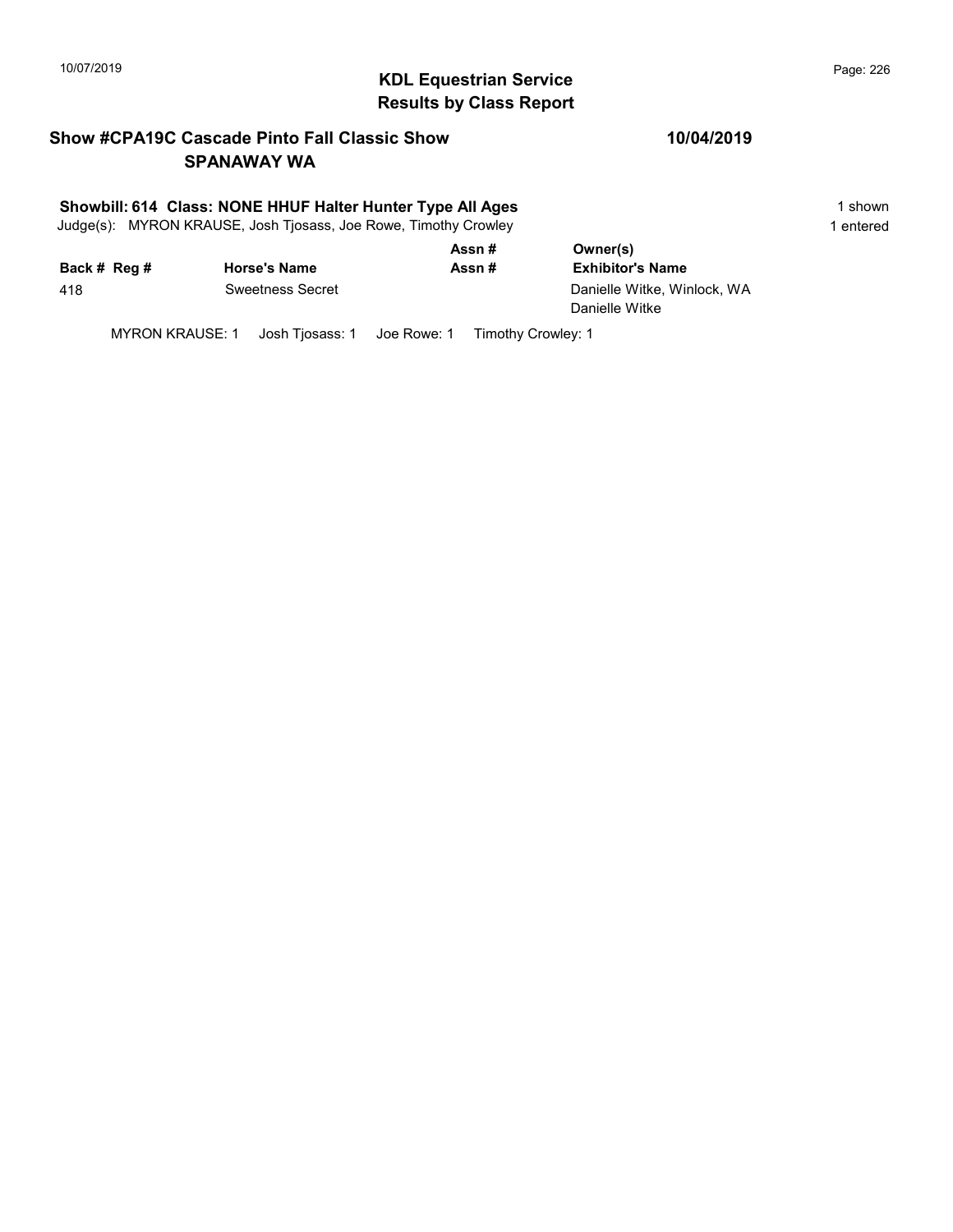# KDL Equestrian Service 10/07/2019 Page: 227 Results by Class Report

## Show #CPA19C Cascade Pinto Fall Classic Show SPANAWAY WA

|                     | Showbill: 615 Class: NONE HSSPF Halter Solid Horse Futurity<br>Judge(s): MYRON KRAUSE, Josh Tjosass, Joe Rowe, Timothy Crowley |                                             |             |                    |                                                                                       | 3 shown<br>3 entered |
|---------------------|--------------------------------------------------------------------------------------------------------------------------------|---------------------------------------------|-------------|--------------------|---------------------------------------------------------------------------------------|----------------------|
| Back # Reg #<br>409 |                                                                                                                                | <b>Horse's Name</b><br><b>AOK Mis Sassy</b> |             | Assn#<br>Assn#     | Owner(s)<br><b>Exhibitor's Name</b><br>Nancy Johnson, Pt Orchard, WA<br>Nancy Johnson |                      |
|                     | <b>MYRON KRAUSE: 2</b>                                                                                                         | Josh Tjosass: 5 Joe Rowe: 7                 |             | Timothy Crowley: 3 |                                                                                       |                      |
| 437                 |                                                                                                                                | Ice Te Jamaicanstyle                        |             |                    | Margaret Morton, Kennewick, WA<br>Margaret Morton                                     |                      |
|                     | <b>MYRON KRAUSE: 1</b>                                                                                                         | Josh Tjosass: 3                             | Joe Rowe: 1 | Timothy Crowley: 2 |                                                                                       |                      |
| 446                 |                                                                                                                                | Tivios Check Yes Orno                       |             |                    | Rachel Wigren,<br>Tim Wigren                                                          |                      |
|                     | <b>MYRON KRAUSE: 3</b>                                                                                                         | Josh Tiosass: 1                             | Joe Rowe: 3 | Timothy Crowley: 1 |                                                                                       |                      |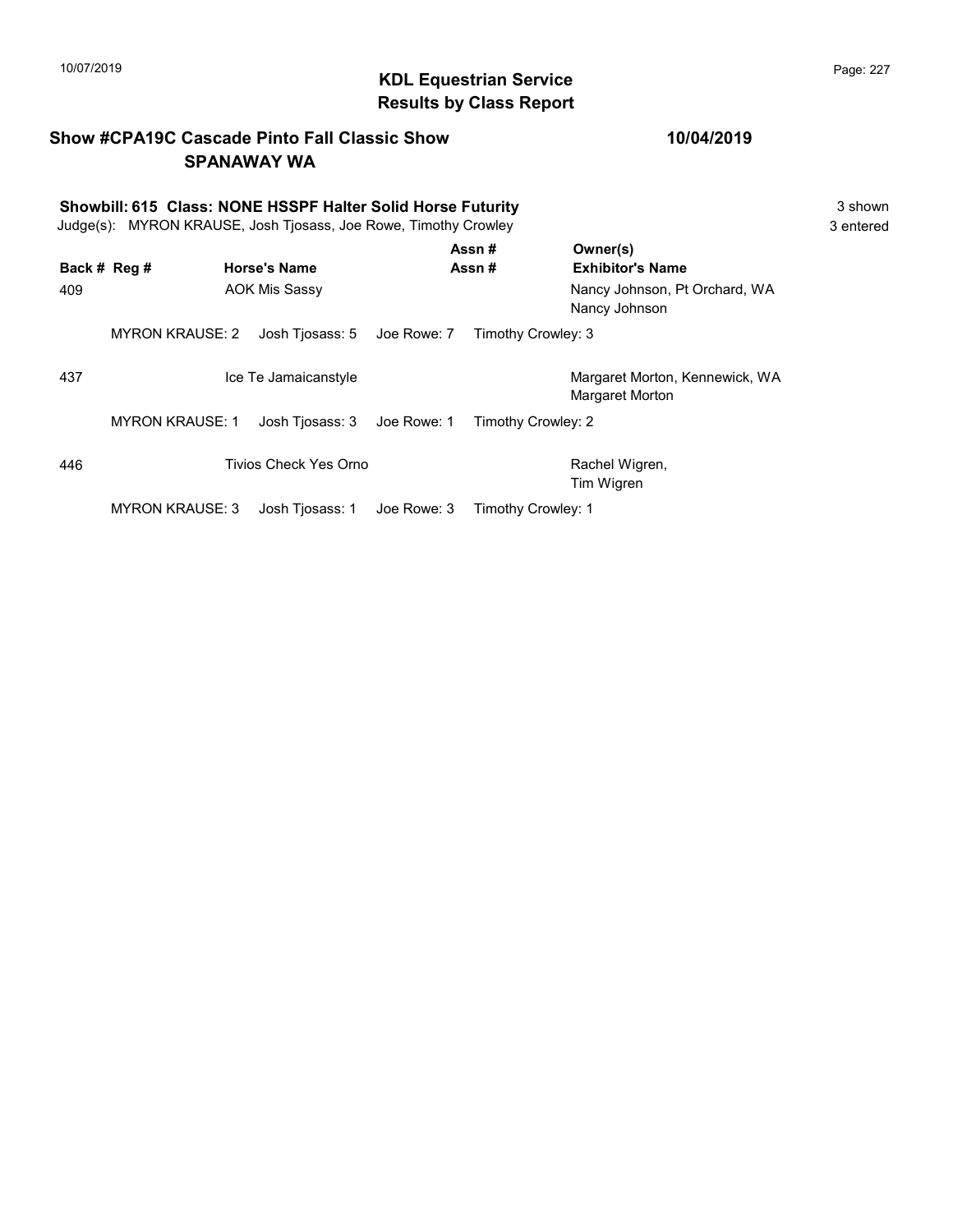#### KDL Equestrian Service 10/07/2019 Page: 228 Results by Class Report

## Show #CPA19C Cascade Pinto Fall Classic Show SPANAWAY WA

#### 10/04/2019

#### Showbill: 616 Class: NONE wp1 Western Pleasure Jr Horse Futurity 2 Shown 2 shown Judge(s): MYRON KRAUSE, Josh Tjosass, Joe Rowe, Timothy Crowley 2 entered Assn # Owner(s)

Back # Reg # Horse's Name  $\overline{R}$  Assn # Exhibitor's Name 400 Special Impulse Tina Johnson, Sequim, WA Tina Johnson MYRON KRAUSE: 3 Josh Tjosass: 1 Joe Rowe: 1 Timothy Crowley: 1 410 Now Thats A Cowboy Liisa Tischer, Astoria, OR Liisa Tischer MYRON KRAUSE: 4 Josh Tjosass: 3 Joe Rowe: 3 Timothy Crowley: 2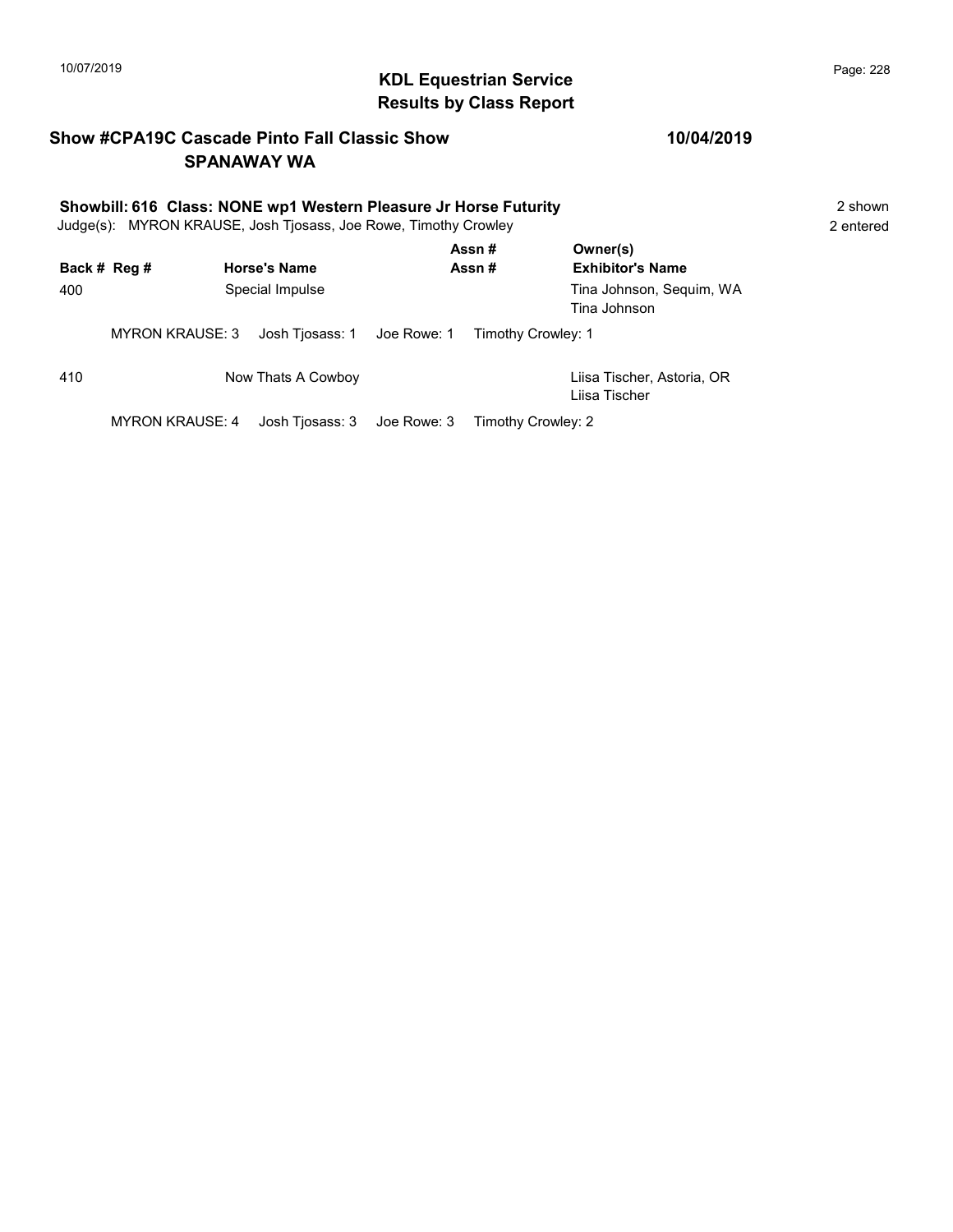# KDL Equestrian Service 10/07/2019 Page: 229 Results by Class Report

## Show #CPA19C Cascade Pinto Fall Classic Show SPANAWAY WA

#### 10/04/2019

#### Showbill: 617 Class: NONE WPSBJF Western Plsr Solid Reg Jr Horse All Types 15hown

Judge(s): MYRON KRAUSE, Josh Tjosass, Joe Rowe, Timothy Crowley 1 entered 1 entered

|              |                     | Assn# | Owner(s)                                       |
|--------------|---------------------|-------|------------------------------------------------|
| Back # Reg # | <b>Horse's Name</b> | Assn# | <b>Exhibitor's Name</b>                        |
| 409          | AOK Mis Sassy       |       | Nancy Johnson, Pt Orchard, WA<br>Nancy Johnson |

MYRON KRAUSE: 1 Josh Tjosass: 1 Joe Rowe: 1 Timothy Crowley: 1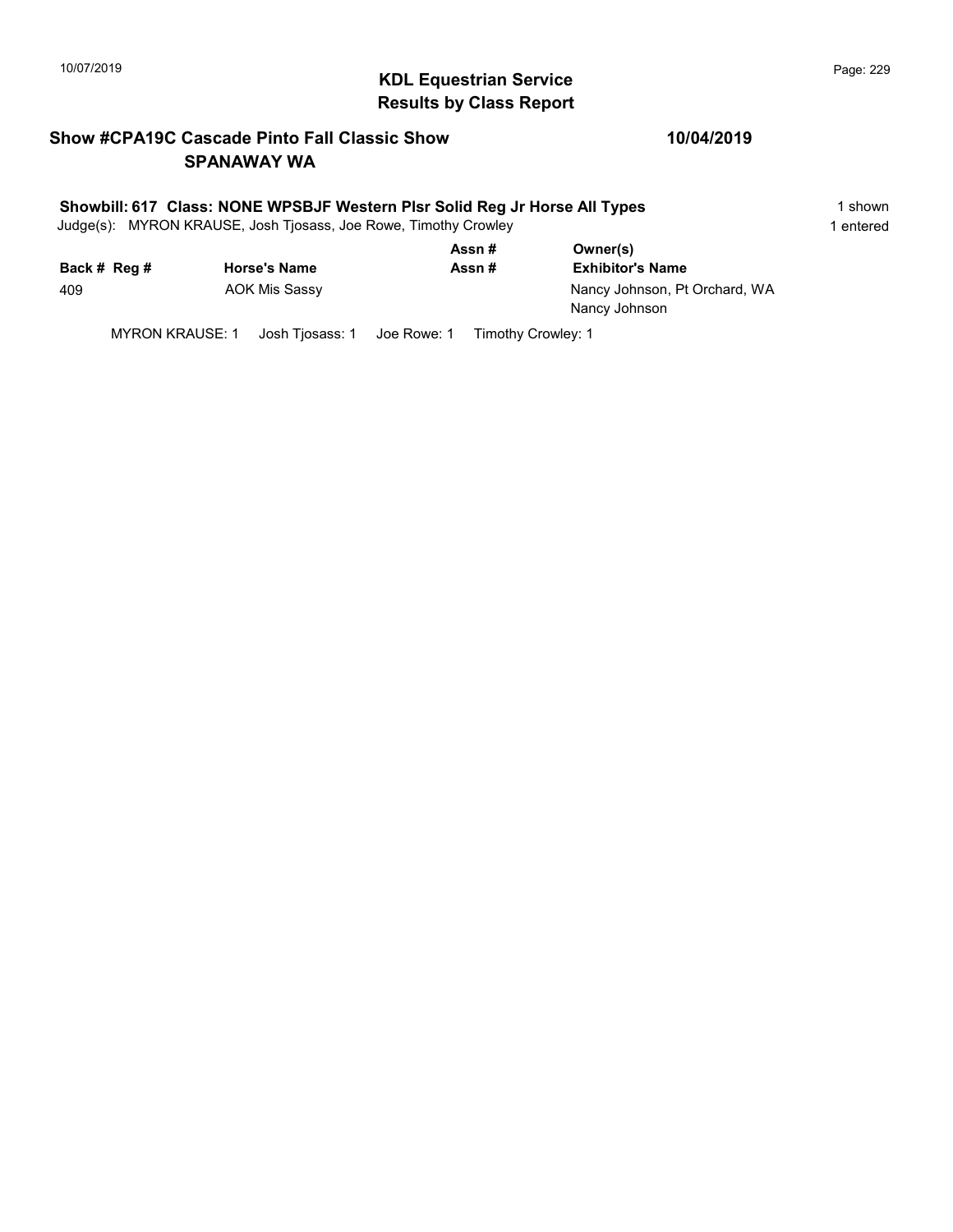#### KDL Equestrian Service 10/07/2019 Page: 230 Results by Class Report

#### Show #CPA19C Cascade Pinto Fall Classic Show SPANAWAY WA

#### 10/04/2019

## Showbill: 618 Class: NONE ORR Ranch Riding All Types 3 shown Judge(s): MYRON KRAUSE, Josh Tjosass, Joe Rowe, Timothy Crowley 3 entered Back # Reg # Horse's Name  $\overline{R}$  Assn # Exhibitor's Name Assn # Owner(s) 404 Cirkleoflife Nancy Johnson, Pt Orchard, WA Nancy Johnson MYRON KRAUSE: 0 Josh Tjosass: 0 Joe Rowe: 0 Timothy Crowley: 0 420 Socks On Special Communication Conna Edwards, Yelm, WA Rebecca Paulson MYRON KRAUSE: 0 Josh Tjosass: 0 Joe Rowe: 0 Timothy Crowley: 0 462 Indigos Royal Candygirl Amy Vesneske, Battle Ground, WA Madelyn Molynuex

MYRON KRAUSE: 0 Josh Tjosass: 0 Joe Rowe: 0 Timothy Crowley: 0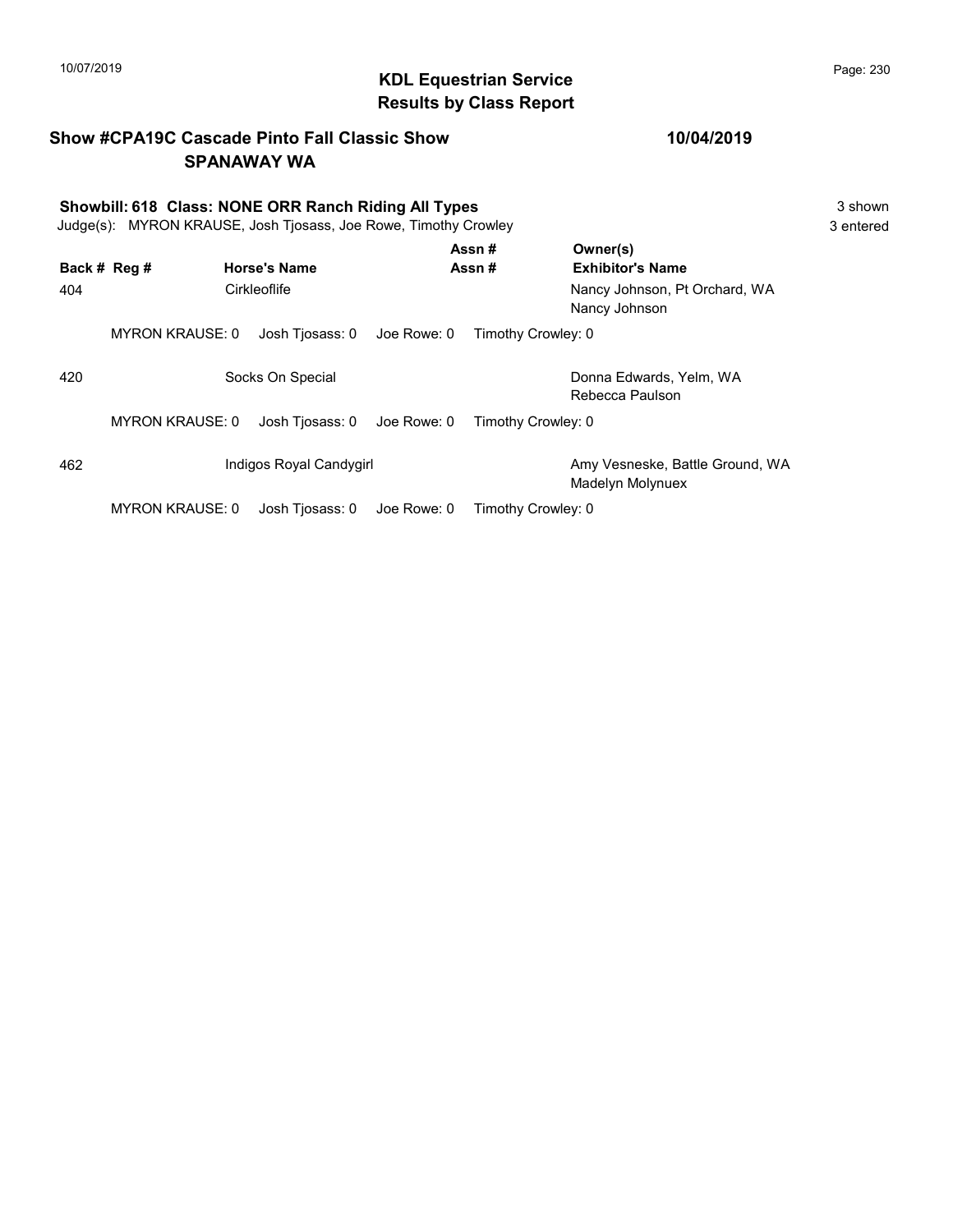# KDL Equestrian Service 10/07/2019 Page: 231 Results by Class Report

## Show #CPA19C Cascade Pinto Fall Classic Show SPANAWAY WA

#### Showbill: 619 Class: NONE RR Pinto Ranch Riding All Types 0 shown

Judge(s): MYRON KRAUSE, Josh Tjosass, Joe Rowe, Timothy Crowley 1 entered 1 entered

|              |                     | Assn#  | Owner(s)                |  |
|--------------|---------------------|--------|-------------------------|--|
| Back # Reg # | <b>Horse's Name</b> | Assn # | <b>Exhibitor's Name</b> |  |
| 420          | Socks On Special    |        | Donna Edwards, Yelm, WA |  |
| <b>SCR</b>   |                     |        | Rebecca Paulson         |  |
|              |                     |        |                         |  |

MYRON KRAUSE: 0 Josh Tjosass: 0 Joe Rowe: 0 Timothy Crowley: 0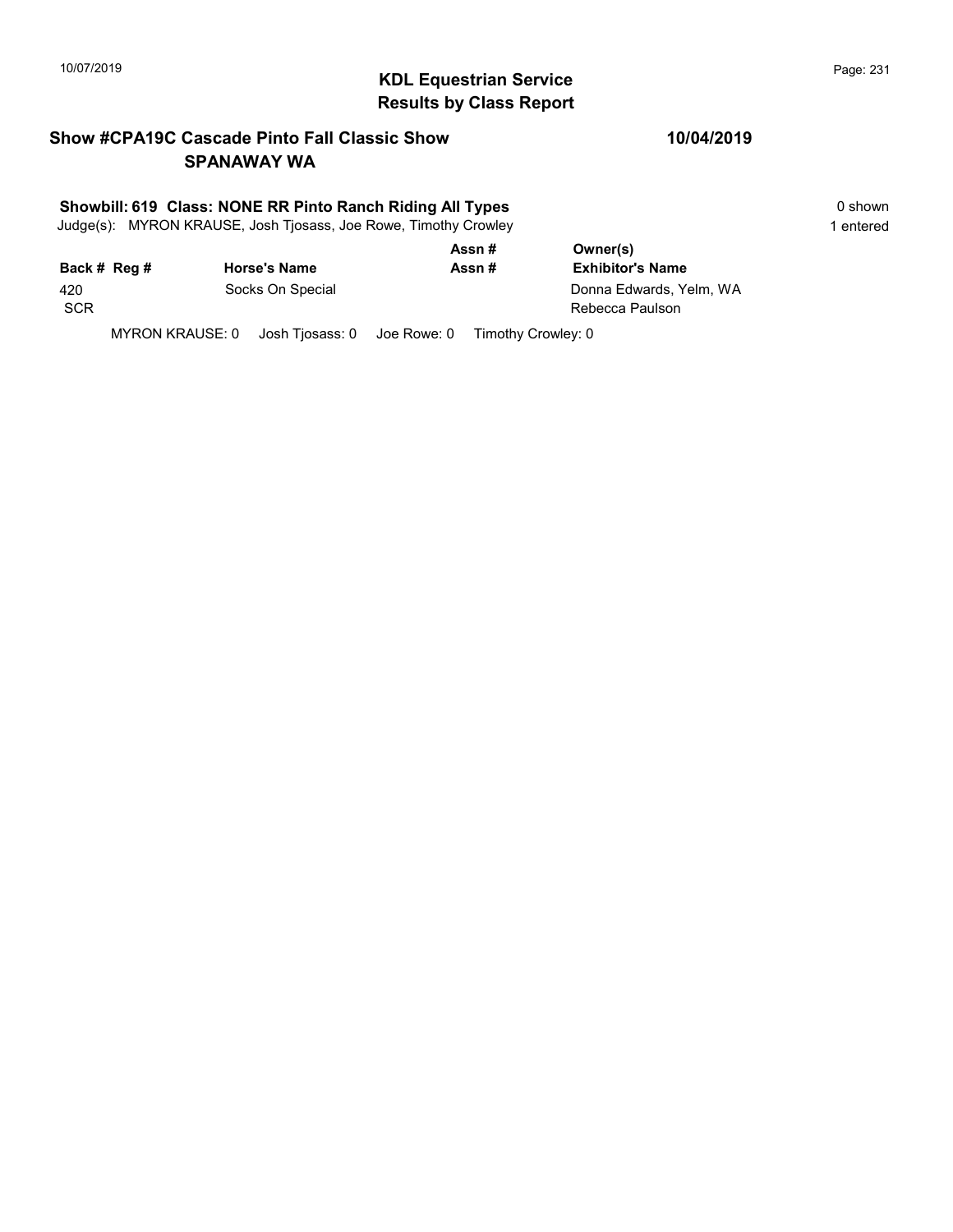# KDL Equestrian Service 10/07/2019 Page: 232 Results by Class Report

## Show #CPA19C Cascade Pinto Fall Classic Show SPANAWAY WA

# Showbill: 620 Class: NONE psrr1 Pinto Solid Ranch Riding All Types 2 shown 2 shown

Judge(s): MYRON KRAUSE, Josh Tjosass, Joe Rowe, Timothy Crowley 2. 2 entered

|     | Back # Reg #    | <b>Horse's Name</b>                            | Assn#<br>Assn#     | Owner(s)<br><b>Exhibitor's Name</b>            |
|-----|-----------------|------------------------------------------------|--------------------|------------------------------------------------|
| 77  |                 | Smooth Driftin Grace                           |                    | Tina Trussell, Roy, WA<br><b>Tina Trussell</b> |
|     | MYRON KRAUSE: 2 | Josh Tjosass: 2 Joe Rowe: 2 Timothy Crowley: 2 |                    |                                                |
| 446 |                 | Tivios Check Yes Orno                          |                    | Rachel Wigren,<br>Rachel Wigren                |
|     | MYRON KRAUSE: 1 |                                                | Timothy Crowley: 1 |                                                |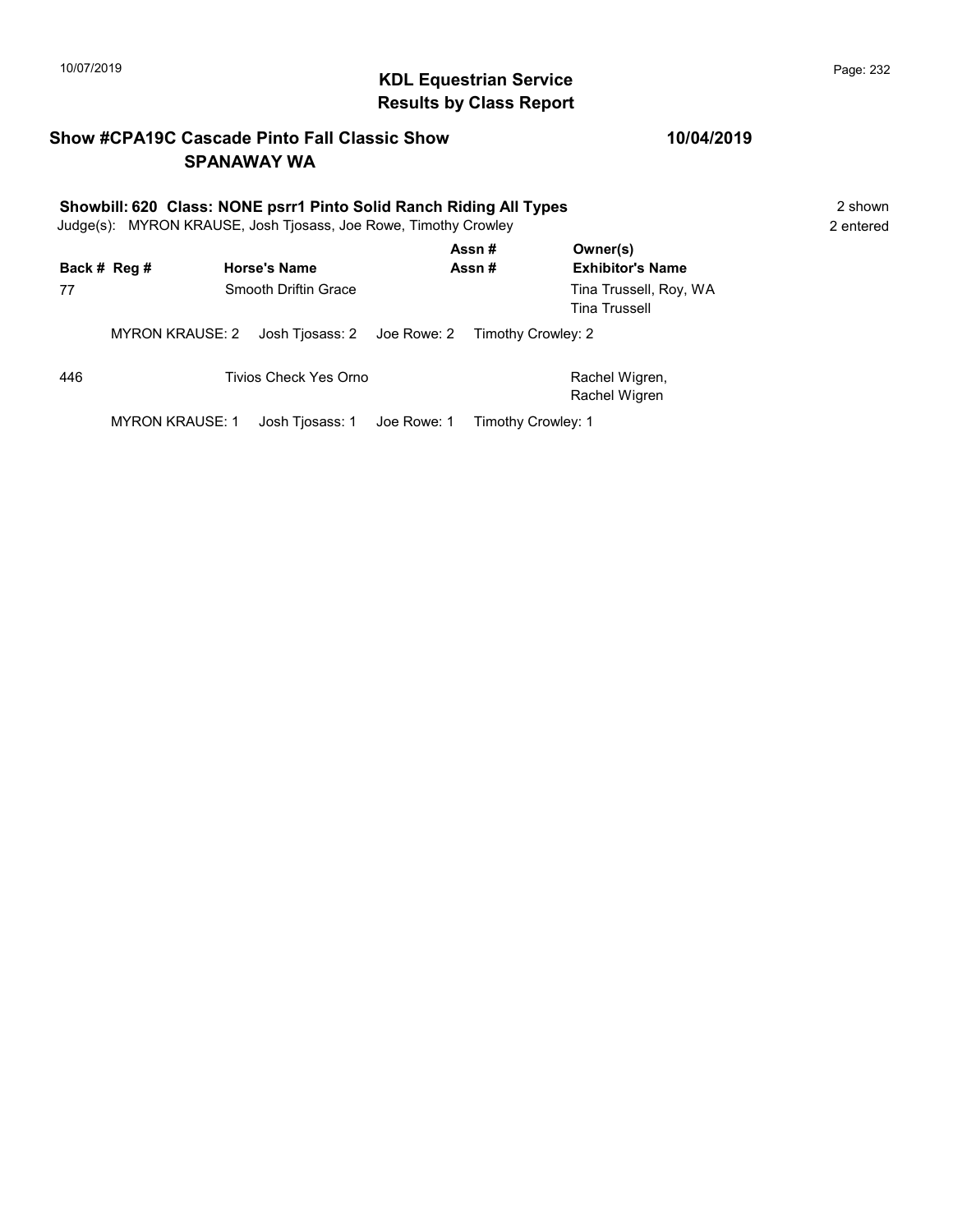# 10/07/2019 **Page: 233**<br> **KDL Equestrian Service Page: 233** Results by Class Report

## Show #CPA19C Cascade Pinto Fall Classic Show SPANAWAY WA

#### Showbill: 621 Class: NONE parr1 AM Pinto Ranch Riding All Types 1 Shown 1 shown

Judge(s): MYRON KRAUSE, Josh Tjosass, Joe Rowe, Timothy Crowley 1 entered 1 entered

|              |                     | Assn# | Owner(s)                                 |  |
|--------------|---------------------|-------|------------------------------------------|--|
| Back # Reg # | <b>Horse's Name</b> | Assn# | <b>Exhibitor's Name</b>                  |  |
| 420          | Socks On Special    |       | Donna Edwards, Yelm, WA<br>Donna Edwards |  |

MYRON KRAUSE: 0 Josh Tjosass: 0 Joe Rowe: 0 Timothy Crowley: 0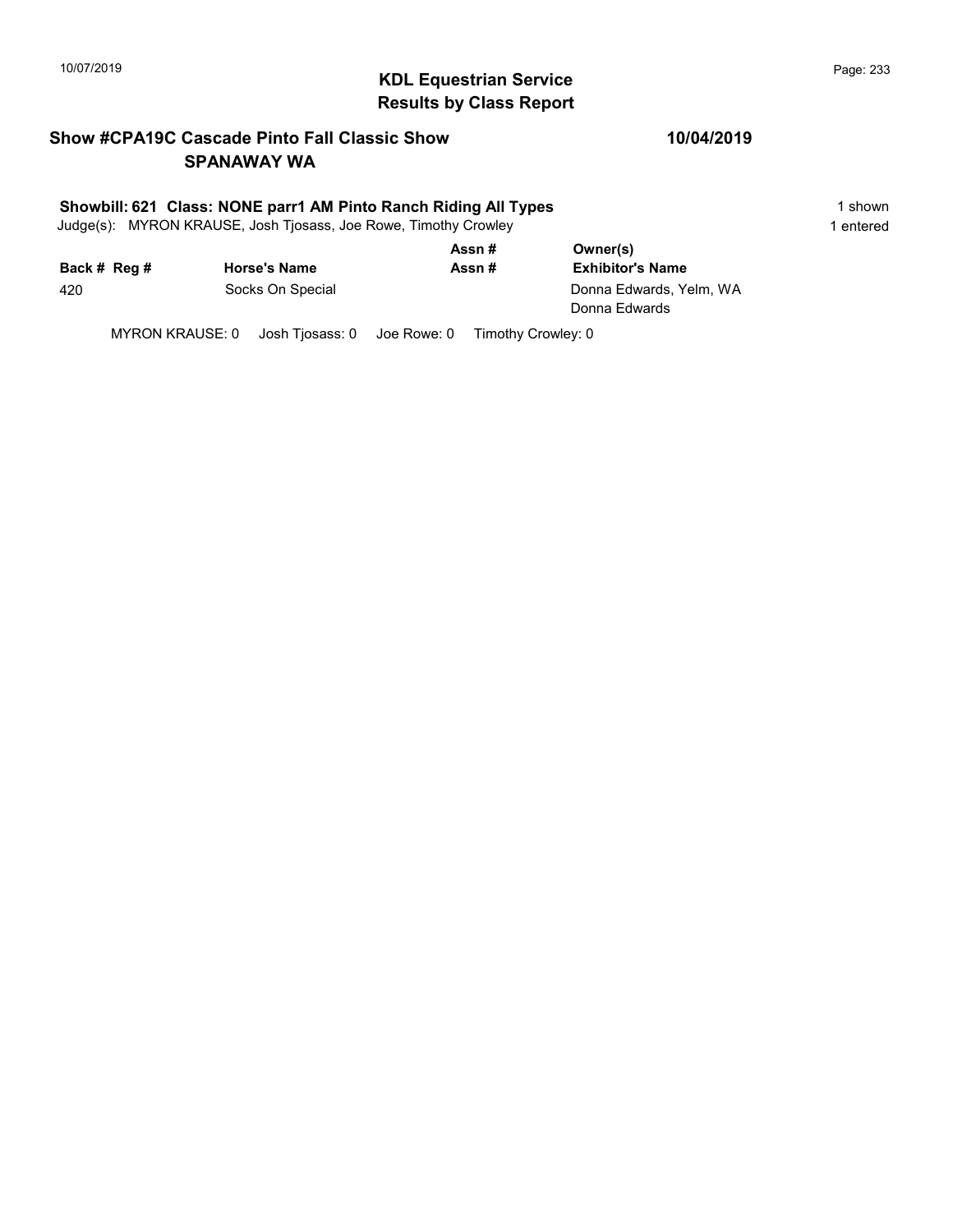# KDL Equestrian Service 10/07/2019 Page: 234 Results by Class Report

## Show #CPA19C Cascade Pinto Fall Classic Show SPANAWAY WA

#### Showbill: 622 Class: NONE prwp Pinto Ranch Western Pleasure All Types 1 Shown 1 shown

Judge(s): MYRON KRAUSE, Josh Tjosass, Joe Rowe, Timothy Crowley 1 entered 1 entered

|              |                     | Assn# | Owner(s)                                   |  |
|--------------|---------------------|-------|--------------------------------------------|--|
| Back # Reg # | <b>Horse's Name</b> | Assn# | <b>Exhibitor's Name</b>                    |  |
| 420          | Socks On Special    |       | Donna Edwards, Yelm, WA<br>Rebecca Paulson |  |

MYRON KRAUSE: 1 Josh Tjosass: 1 Joe Rowe: 1 Timothy Crowley: 1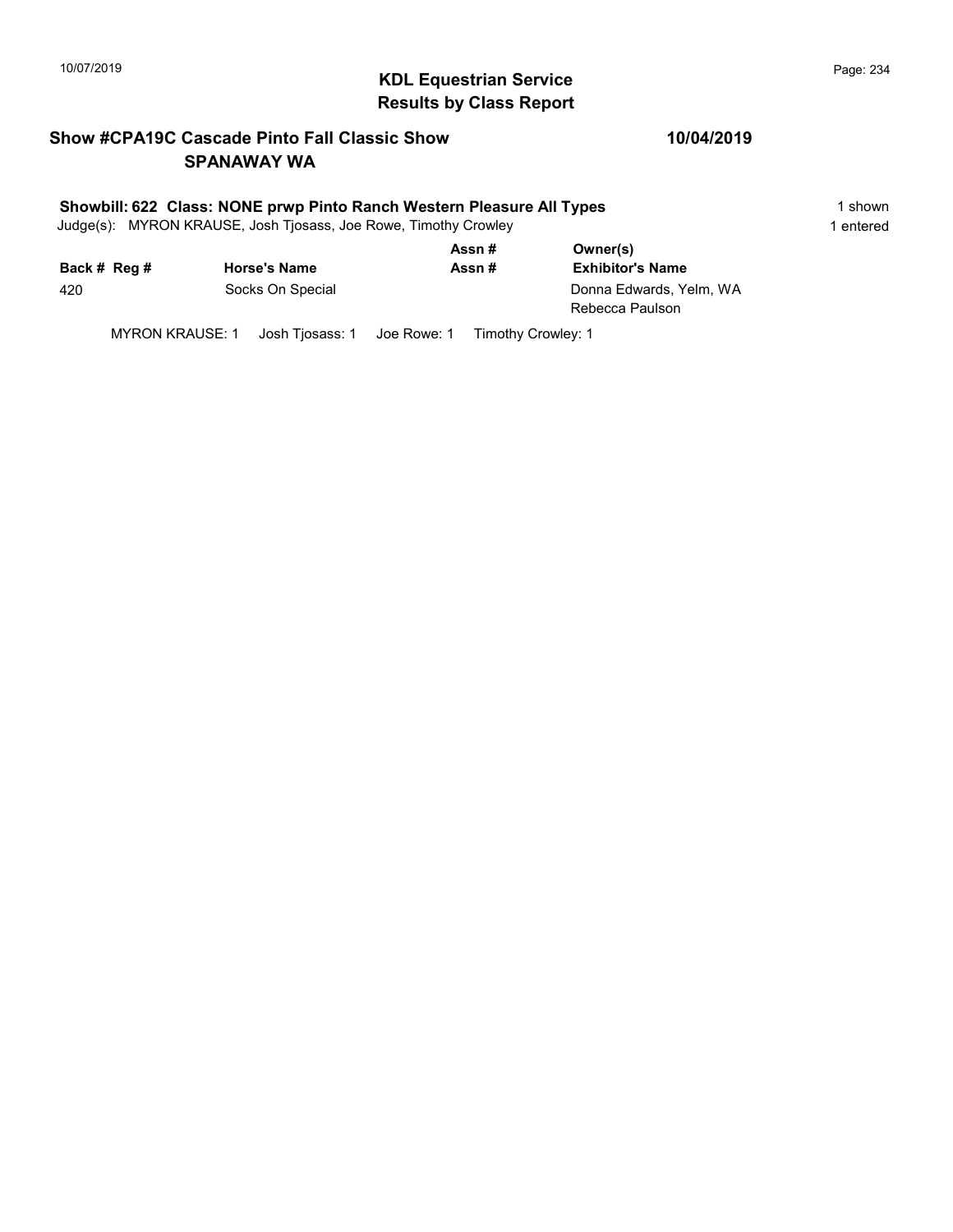# 10/07/2019 **Page: 235**<br> **KDL Equestrian Service Page: 235** Results by Class Report

## Show #CPA19C Cascade Pinto Fall Classic Show SPANAWAY WA

#### Showbill: 623 Class: NONE psrw1 Pinto Solid Ranch Western Plsr All Types 1 Shown

Judge(s): MYRON KRAUSE, Josh Tjosass, Joe Rowe, Timothy Crowley 1 entered 1 entered

|              |                      | Assn# | Owner(s)                                       |
|--------------|----------------------|-------|------------------------------------------------|
| Back # Reg # | <b>Horse's Name</b>  | Assn# | <b>Exhibitor's Name</b>                        |
| 77           | Smooth Driftin Grace |       | Tina Trussell, Roy, WA<br><b>Tina Trussell</b> |

MYRON KRAUSE: 3 Josh Tjosass: 3 Joe Rowe: 1 Timothy Crowley: 2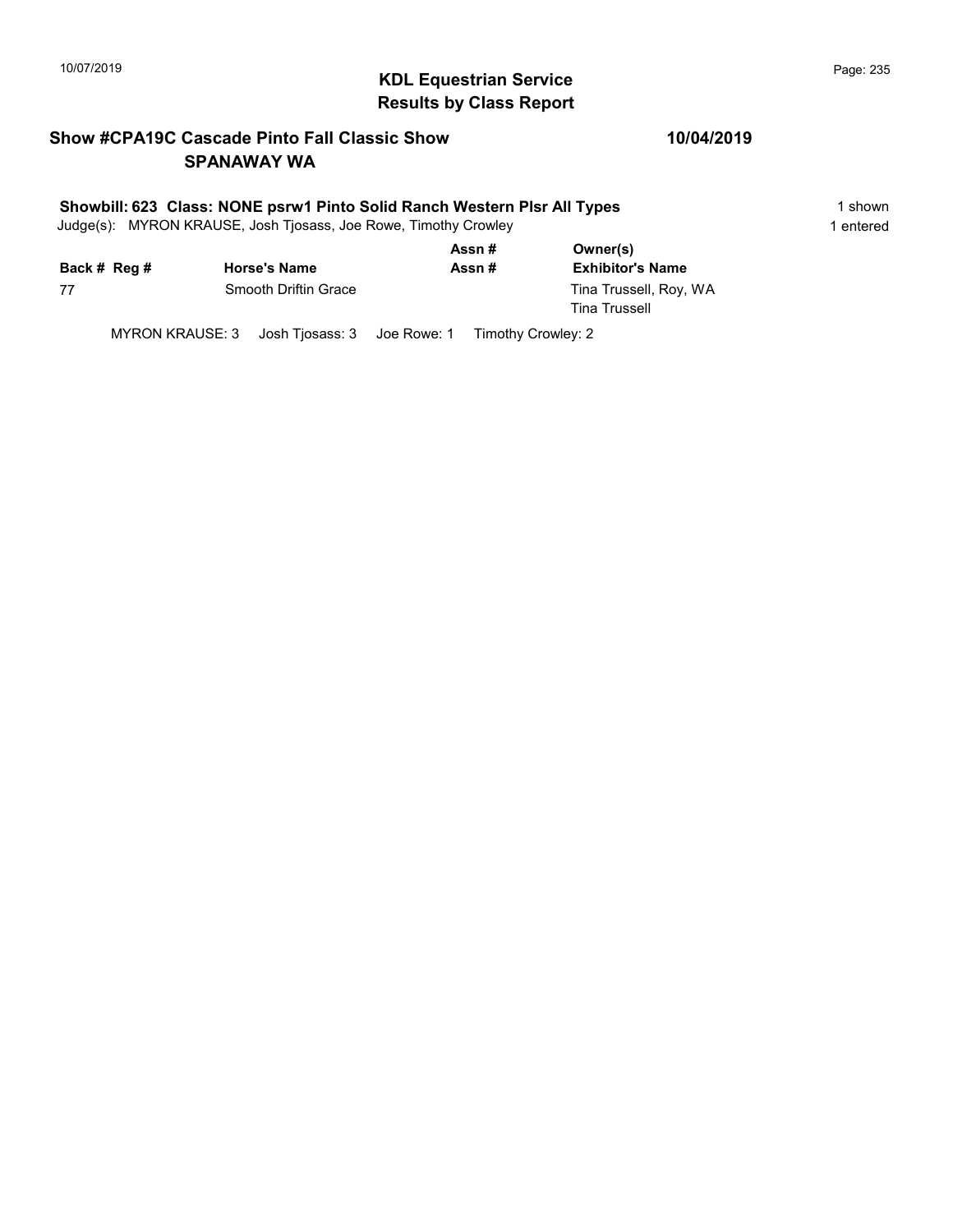# 10/07/2019 **Page: 236**<br> **KDL Equestrian Service Page: 236** Results by Class Report

## Show #CPA19C Cascade Pinto Fall Classic Show SPANAWAY WA

#### 10/04/2019

#### Showbill: 624 Class: NONE parwp1 AM Pinto Ranch Western Pleasure All Types 15hown

Judge(s): MYRON KRAUSE, Josh Tjosass, Joe Rowe, Timothy Crowley 1 entered 1 entered

|              |                     | Assn# | Owner(s)                                   |  |
|--------------|---------------------|-------|--------------------------------------------|--|
| Back # Reg # | <b>Horse's Name</b> | Assn# | <b>Exhibitor's Name</b>                    |  |
| 420          | Socks On Special    |       | Donna Edwards, Yelm, WA<br>Rebecca Paulson |  |

MYRON KRAUSE: 1 Josh Tjosass: 1 Joe Rowe: 1 Timothy Crowley: 1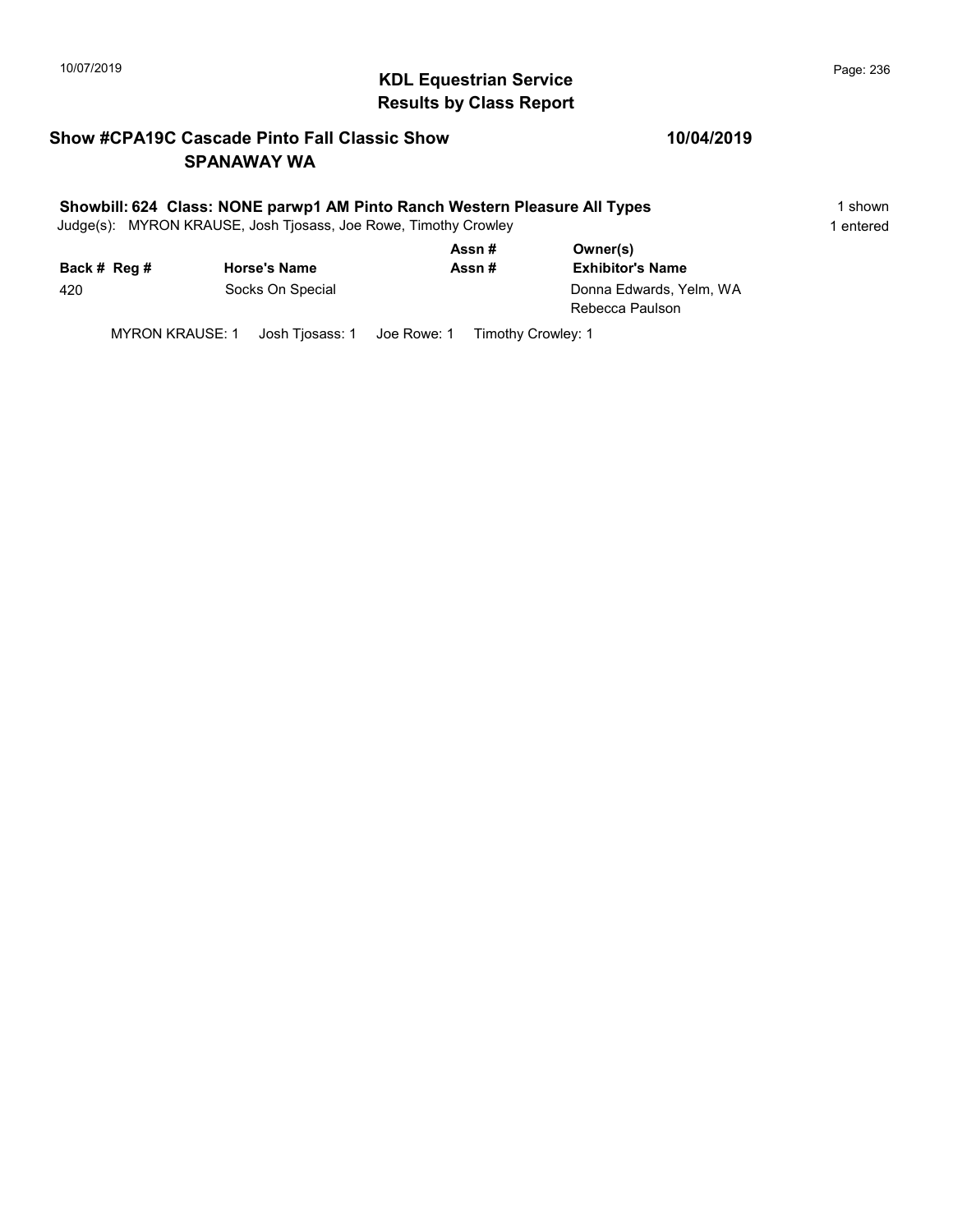# KDL Equestrian Service 10/07/2019 Page: 237 Results by Class Report

|     |                        | <b>Show #CPA19C Cascade Pinto Fall Classic Show</b><br><b>SPANAWAY WA</b>                                             |             |                    | 10/04/2019                                             |                      |
|-----|------------------------|-----------------------------------------------------------------------------------------------------------------------|-------------|--------------------|--------------------------------------------------------|----------------------|
|     |                        | Showbill: 625 Class: NONE puh Pinto Utility Halter<br>Judge(s): MYRON KRAUSE, Josh Tjosass, Joe Rowe, Timothy Crowley |             |                    |                                                        | 4 shown<br>4 entered |
|     | Back # Reg #           | <b>Horse's Name</b>                                                                                                   |             | Assn#<br>Assn#     | Owner(s)<br><b>Exhibitor's Name</b>                    |                      |
| 416 |                        | Gypsy Souls Raphael                                                                                                   |             |                    | Louise Doerrer, Snoqualmie, WA<br>Louise Doerrer       |                      |
|     | <b>MYRON KRAUSE: 3</b> | Josh Tjosass: 2 Joe Rowe: 3                                                                                           |             | Timothy Crowley: 2 |                                                        |                      |
| 460 |                        | <b>MFF Amazing Grace</b>                                                                                              |             |                    | Amy Vesneske, Battle Ground, WA<br>Amy Vesneske        |                      |
|     | <b>MYRON KRAUSE: 2</b> | Josh Tjosass: 5                                                                                                       | Joe Rowe: 4 | Timothy Crowley: 5 |                                                        |                      |
| 461 |                        | MFF Echo Of The War Horse                                                                                             |             |                    | Amy Vesneske, Battle Ground, WA<br><b>Ethan Wilcox</b> |                      |
|     | <b>MYRON KRAUSE: 4</b> | Josh Tjosass: 4 Joe Rowe: 5                                                                                           |             | Timothy Crowley: 4 |                                                        |                      |
| 462 |                        | Indigos Royal Candygirl                                                                                               |             |                    | Amy Vesneske, Battle Ground, WA<br>Madelyn Molynuex    |                      |
|     | <b>MYRON KRAUSE: 5</b> | Josh Tiosass: 3                                                                                                       | Joe Rowe: 2 | Timothy Crowley: 3 |                                                        |                      |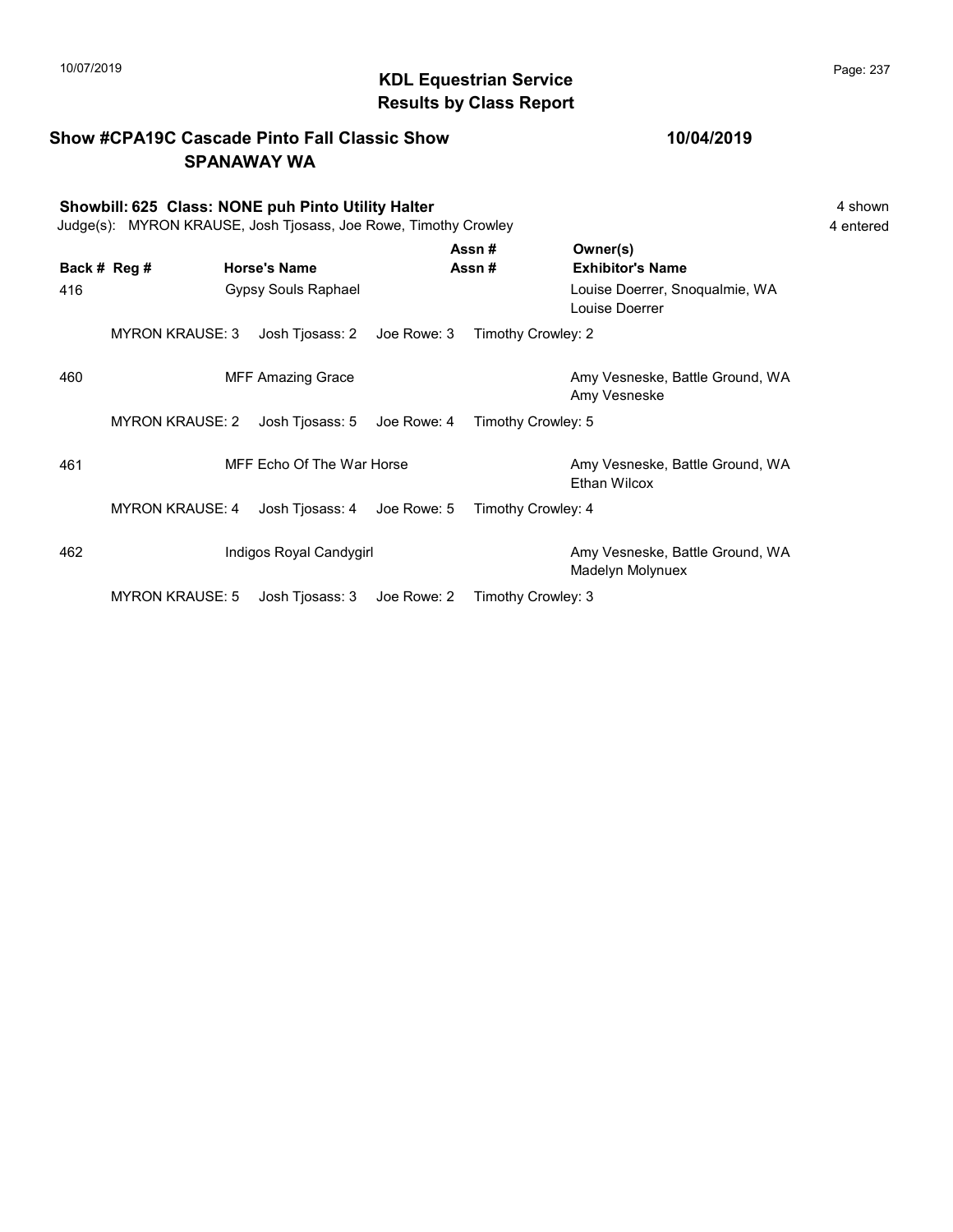# 10/07/2019 **Page: 238**<br> **KDL Equestrian Service Page: 238** Results by Class Report

| <b>Show #CPA19C Cascade Pinto Fall Classic Show</b><br><b>SPANAWAY WA</b> |                                                                                                              |                                           | 10/04/2019  |                    |                                                                     |                      |
|---------------------------------------------------------------------------|--------------------------------------------------------------------------------------------------------------|-------------------------------------------|-------------|--------------------|---------------------------------------------------------------------|----------------------|
|                                                                           | Showbill: 999 Class: NONE FAKE Fake Class<br>Judge(s): MYRON KRAUSE, Josh Tjosass, Joe Rowe, Timothy Crowley |                                           |             |                    |                                                                     | 8 shown<br>8 entered |
| 14                                                                        | Back # Reg #                                                                                                 | <b>Horse's Name</b><br>Invest In My Looks |             | Assn#<br>Assn#     | Owner(s)<br><b>Exhibitor's Name</b><br>Jessica Davidson, Monroe, WA |                      |
|                                                                           |                                                                                                              |                                           |             |                    | Jessica Davidson                                                    |                      |
|                                                                           | <b>MYRON KRAUSE: 0</b>                                                                                       | Josh Tjosass: 0                           | Joe Rowe: 0 | Timothy Crowley: 0 |                                                                     |                      |
| 33                                                                        |                                                                                                              | Gifted By Design                          |             |                    | Jean Garcia, Orting, WA<br>Jean Garcia                              |                      |
|                                                                           | <b>MYRON KRAUSE: 0</b>                                                                                       | Josh Tjosass: 0 Joe Rowe: 0               |             | Timothy Crowley: 0 |                                                                     |                      |
| 436                                                                       |                                                                                                              | Pf Poppy                                  |             |                    | Mary Alice Pletcher, Estacada, OR<br><b>Terry Strawn</b>            |                      |
|                                                                           | <b>MYRON KRAUSE: 0</b>                                                                                       | Josh Tjosass: 0                           | Joe Rowe: 0 | Timothy Crowley: 0 |                                                                     |                      |
| 443                                                                       |                                                                                                              | <b>Tuhotmidun Eclipse</b>                 |             |                    | Tim Wigren, Ridgefield, WA<br>Tanya Moore                           |                      |
|                                                                           | <b>MYRON KRAUSE: 0</b>                                                                                       | Josh Tjosass: 0                           | Joe Rowe: 0 | Timothy Crowley: 0 |                                                                     |                      |
| 901                                                                       |                                                                                                              | Fake Horse1                               |             |                    | Karen Lunan, Yelm, WA<br>Rebecca Paulson                            |                      |
|                                                                           | <b>MYRON KRAUSE: 0</b>                                                                                       | Josh Tjosass: 0 Joe Rowe: 0               |             | Timothy Crowley: 0 |                                                                     |                      |
| 902                                                                       |                                                                                                              | Fake Horse1004                            |             |                    | <b>Nichole Yates</b>                                                |                      |
|                                                                           | <b>MYRON KRAUSE: 0</b>                                                                                       | Josh Tjosass: 0                           | Joe Rowe: 0 | Timothy Crowley: 0 |                                                                     |                      |
| 903                                                                       |                                                                                                              | Fake Horse2                               |             |                    | Baker Stable,<br><b>Kay Martin</b>                                  |                      |
|                                                                           | <b>MYRON KRAUSE: 0</b>                                                                                       | Josh Tjosass: 0                           | Joe Rowe: 0 | Timothy Crowley: 0 |                                                                     |                      |
| 905                                                                       |                                                                                                              | Fake Horse5                               |             |                    |                                                                     |                      |
|                                                                           | <b>MYRON KRAUSE: 0</b>                                                                                       | Josh Tjosass: 0                           | Joe Rowe: 0 | Timothy Crowley: 0 | Elizabeth Wagner                                                    |                      |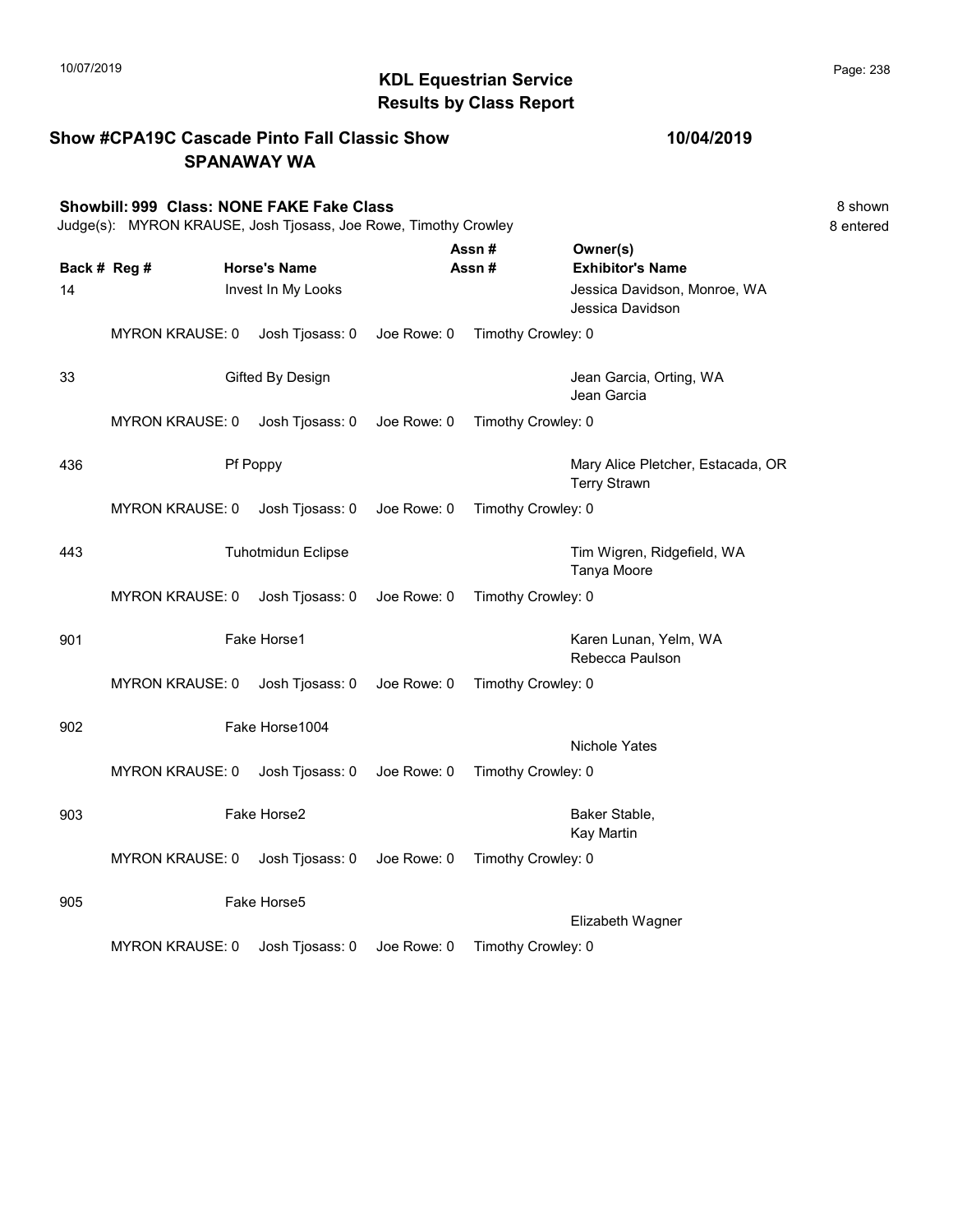# KDL Equestrian Service 10/07/2019 Page: 239 Results by Class Report

#### Show #CPA19C Cascade Pinto Fall Classic Show SPANAWAY WA

#### Showbill: 1000Class: NONE sche English Schooling Class shown shown Judge(s): 0 entered

| Back # Reg #<br>56 | <b>Horse's Name</b><br>R Big Time Rapper | Assn#<br>Assn# | Owner(s)<br><b>Exhibitor's Name</b><br>Nelson / Wiese, West Linn, OR<br>Noel Nelson |  |
|--------------------|------------------------------------------|----------------|-------------------------------------------------------------------------------------|--|
| 218                | Pining For Chocolate                     |                | Shannon Prigger, POULSBO, WA<br>Shannon Prigger                                     |  |
| 401                | One Fancy Dream                          |                | Lexie Scott, Seabeck, WA<br>Lexie Scott                                             |  |
| 407                | Whos Cry N Now                           |                | Lucca Merlino, Maple Valley, WA<br>Lucca Merlino                                    |  |
| 411                | Rap N Roll                               |                | Elizabeth Strait, Pt Angeles, WA<br><b>Elizabeth Strait</b>                         |  |
| 412                | All To Fancy                             |                | Shelly Benzion, Granite Falls, WA<br>Shelly Benzion                                 |  |

Staci Cawyer

Allison Kane

414 **Pocos Pine Bar Mccue** Staci Cawyer, Sequim, WA

421 **Fancy Cutie Allison Kane, Ridgefield, WA** 

434 **Dont Doubt Me Too Mallory Dobbs, Olympia** , WA

424 Eyed B Stylin Brynn Stevenson, Kingston, WA Brynn Stevenson

Mallory Dobbs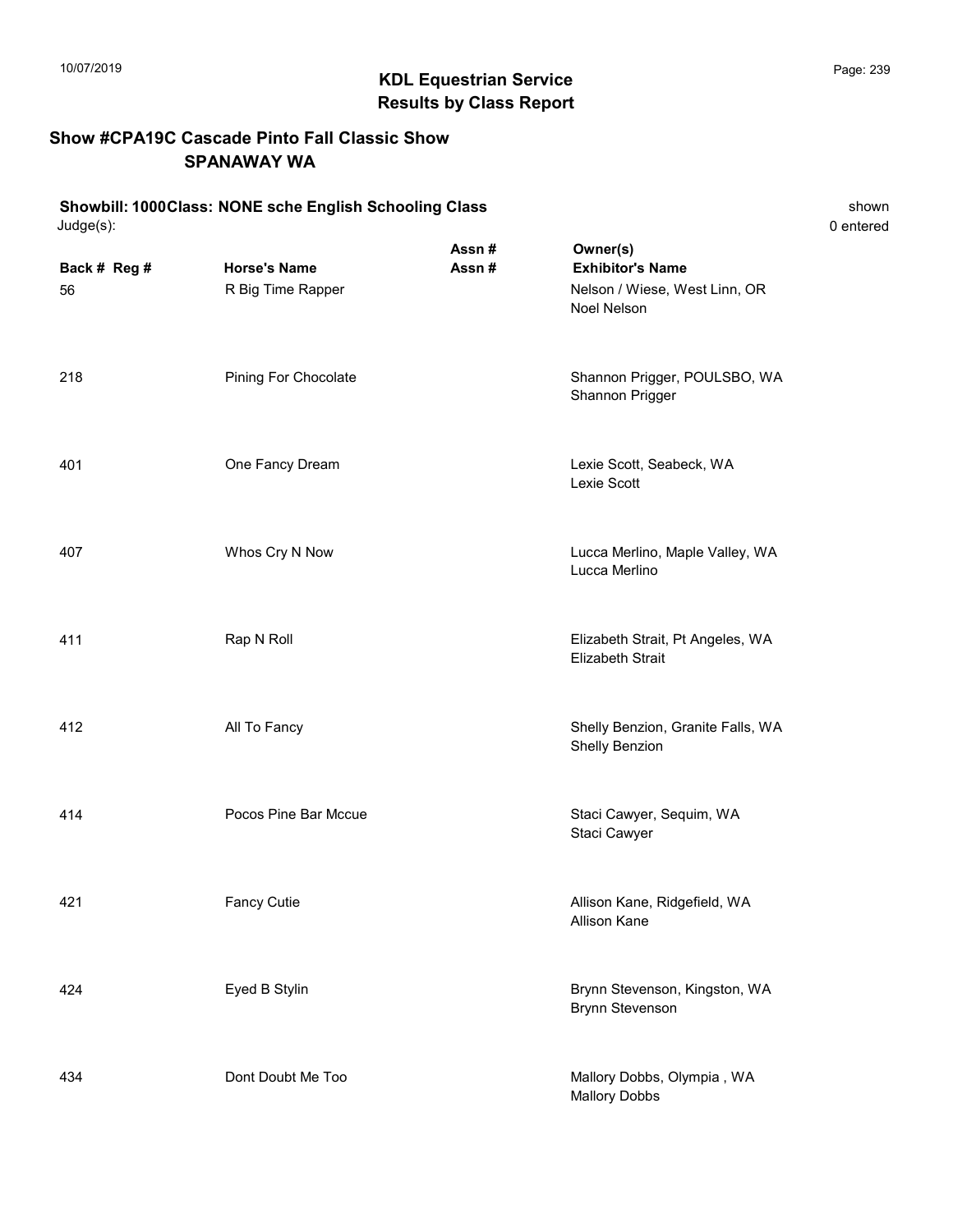# KDL Equestrian Service 10/07/2019 Page: 240 Results by Class Report

#### Show #CPA19C Cascade Pinto Fall Classic Show SPANAWAY WA

| 449  | Kenos Golden Diva           | Russelle Graf, Pt Angeles, WA<br><b>Riley Michaelis</b> |
|------|-----------------------------|---------------------------------------------------------|
| 450  | Shesa Certain Sensation     | Courtney Brown, Rochester, WA<br><b>Courtney Brown</b>  |
| 1117 | <b>Exceptionally Gifted</b> | MacKenzie Blair, Graham, WA<br>Teri L Blair             |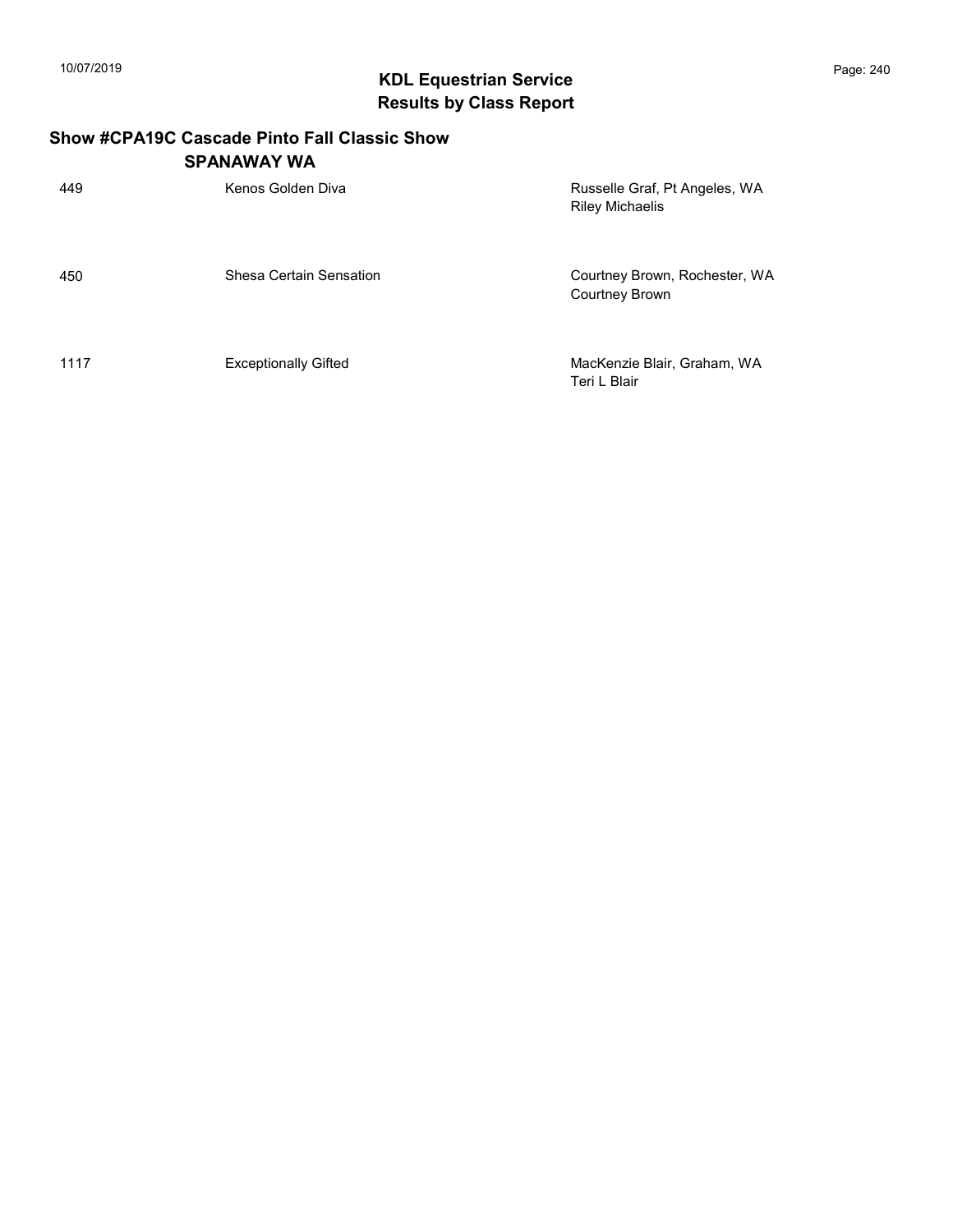# KDL Equestrian Service 10/07/2019 Page: 241 Results by Class Report

#### Show #CPA19C Cascade Pinto Fall Classic Show SPANAWAY WA

#### Showbill: 1001Class: NONE schw Western Schooling Class<br>Judge(s): 0 entered Judge(s): 0 entered

| Back # Reg #<br>33 | <b>Horse's Name</b><br>Gifted By Design | Assn#<br>Assn# | Owner(s)<br><b>Exhibitor's Name</b><br>Jean Garcia, Orting, WA<br>Jean Garcia |
|--------------------|-----------------------------------------|----------------|-------------------------------------------------------------------------------|
| 122                | Cool Cruzn Kenny                        |                | Paula Dandliker, Duvall, WA<br>Paula Dandliker                                |
| 227                | Envy My Moonlite                        |                | Sharon Hedlund, Auburn, WA<br>Kalah Hedlund                                   |
| 407                | Whos Cry N Now                          |                | Lucca Merlino, Maple Valley, WA<br>Lucca Merlino                              |
| 410                | Now Thats A Cowboy                      |                | Liisa Tischer, Astoria, OR<br>Liisa Tischer                                   |
| 421                | <b>Fancy Cutie</b>                      |                | Allison Kane, Ridgefield, WA<br><b>Allison Kane</b>                           |
| 425                | Sir Lukas Remington                     |                | Elaine K Simon, Camas, WA<br>Elaine K Simon                                   |
| 442                | Rcr Cash My Pay Chex                    |                | Adam & Gabi Johnson, Pt Angeles, WA<br>Evelyn Johnson                         |
| 450                | Shesa Certain Sensation                 |                | Courtney Brown, Rochester, WA<br>Courtney Brown                               |
| 452                | Justafiably Fancy                       |                | Tracy Chonzena-Olney,<br><b>Elyse Morris</b>                                  |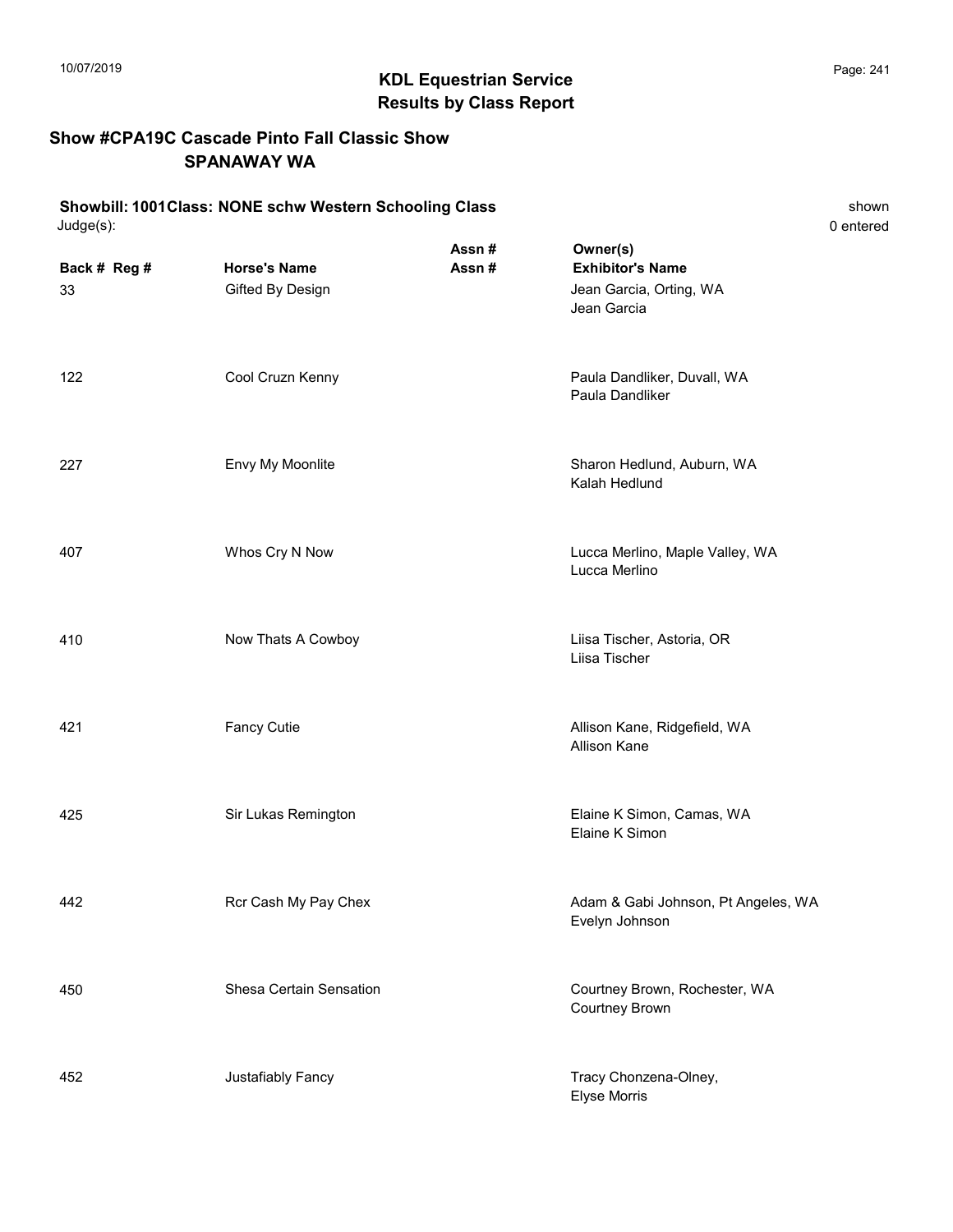#### Show #CPA19C Cascade Pinto Fall Classic Show SPANAWAY WA

463 Che Lazy Asset **Contact Asset** Kari Fye,

Tamara Whitt